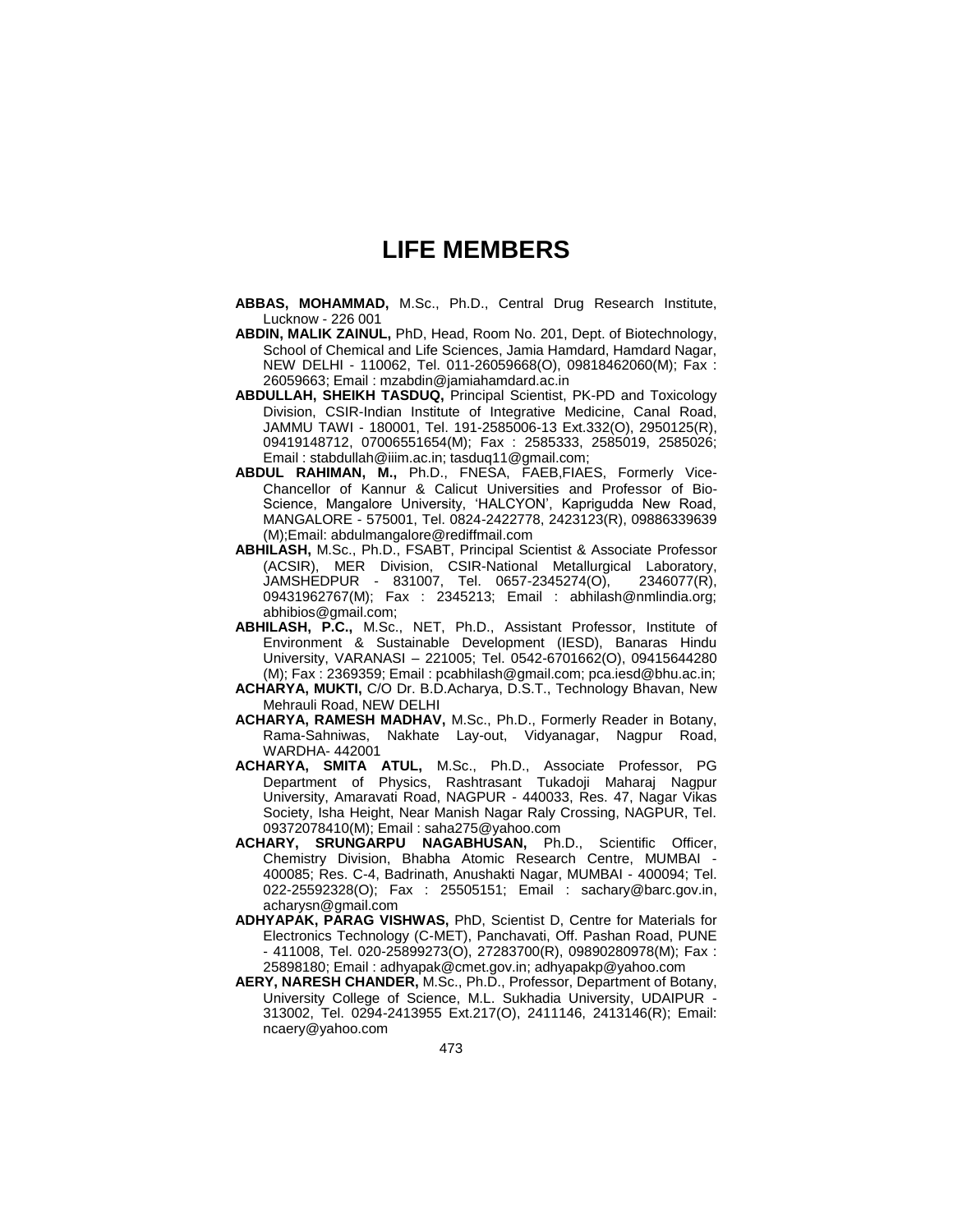- **AGAR, NIHAL SINGH,** M.V.Sc., Ph.D., Associate Professor, Department of Physiology, The University of New England, Armidale, NSW 2351, AUSTRALIA
- **AGARWALA, S.C.,** M.Sc., Ph.D., F.A.Z., F.Z.S, Department of Zoology, Meerut College, MEERUT
- **AGARWAL, DEVENDRA KUMAR,** M.Sc., Ph.D., F.P.S.I., Principal Scientist (Mycologist), Curator-Herbarium, Division of Plant Pathology, I.A.R.I, NEW DELHI - 110012, Tel. 011-25782438(O), 25741046(R)
- **AGARWAL, GAYA PRASAD,** M.Sc., Ph.D., FESI, FHSI, FSB, Formerly Professor & Head, Zoology Department, BHU, Varanasi; Res. Kothi Sahu Param Kirti Saran Kothiwal, Savita Sadan, Mandi Bans, MORADABAD - 244001, Tel. 0591-2471767

**AGARWAL, INDRA,** B-2, Shiv Road, Ratanada, JODHPUR

- **AGARWAL, MANJU,** M.Sc., Ph.D., Professor & Head, Dept. of Mathematics & Astronomy, Lucknow University, LUCKNOW - 226007, Tel. 0522- 2740019(O), 4005994(R), 09451723146 (M); Fax: 4005994, Email: manjuak@yahoo.com
- **AGARWAL, NEERAJ,** Associate Professor, UM-DAE, Centre for Excellence in Basic Sciences, Kalina Campus, Santacruz (E), MUMBAI-400098, Tel. 022-26530227(O), 09867941065(M); Fax : 26524982; Email : na@cbs.ac.in;
- **AGARWAL, RAM KUMAR,** M.Sc., Ph.D., D.Sc., Retd. Reader & Head, Department of Chemistry, Lajpat Rai P.G. College, 11/100, Rajendra Nagar, Sector-3, SAHIBABAD – 201005, GHAZIABAD, Tel. 0120- 2630138, 09910258940(M); Email: ram\_agarwal54@yahoo.com
- **AGARWAL, SHRI GOPAL,** M.Sc., Ph.D., Vice President (Quality Assurance), H.No. 4, Rampur Road, Near CETC Army Camp, G.T. Road, DORAHA – 141421, Dist. Ludhiana, Punjab; Tel. (01628) 661661(O), 258240, 258640(O), 09781711066(M); Fax: 661699, 661698; Email : shrigopal.agarwal@littlebeeimpex.com
- **AGARWAL, SUBHASH MOHAN,** PhD, Scientist E, Bioinformatics Division, ICMR-National Institute of Cancer Prevention & Research, I-7, Sector-39, NOIDA - 201301, Tel. 0120-2446925(O), 09811741691(M); Email : smagarwal@yahoo.com;
- **AGARWAL, VINOD KUMAR,** M.Sc., D.Phil., Professor of Physics, C.C.S. University, MEERUT; Res. 789/6 Jagriti Vihar, MEERUT - 250004, Tel. 0121-2764358(R)
- **AGGARWAL, RAMESH K.,** Ph.D., FNAAS, FAPSA, FTSA, FISGPB, Formerly Sr. Consultant (Agriculture), NER-BPMC, Department of Biotechnology (GOI), NEW DELHI - 110024; Res. H-307, Indu Aaranya Pallavi, GSI Post, Bandlaguda, Nagole, HYDERABAD - 500068; Tel. 09849042817(M); Email: rameshka9@gmail.com
- **AGGARWAL, SHASHI,** Ph.D., Professor, Zoology Department, Punjabi University, PATIALA – 147002; Tel. 0175-3046334, 6335(O); Fax: 3046334; Email: shashiunindia@yahoo.co.in
- **AGNIHOTRI, PRIYANKA,** PhD, Scientist, Plant Diversity, Systematics & Herbarium Division, CSIR-National Botanical Research Institute, Rana Pratap Marg, LUCKNOW - 226001, Tel. 0522-2297827(O), 08004923566(M); Fax : 2205836; Email : p.agnihotri@nbri.res.in; priyagni\_2006@yahoo.co.in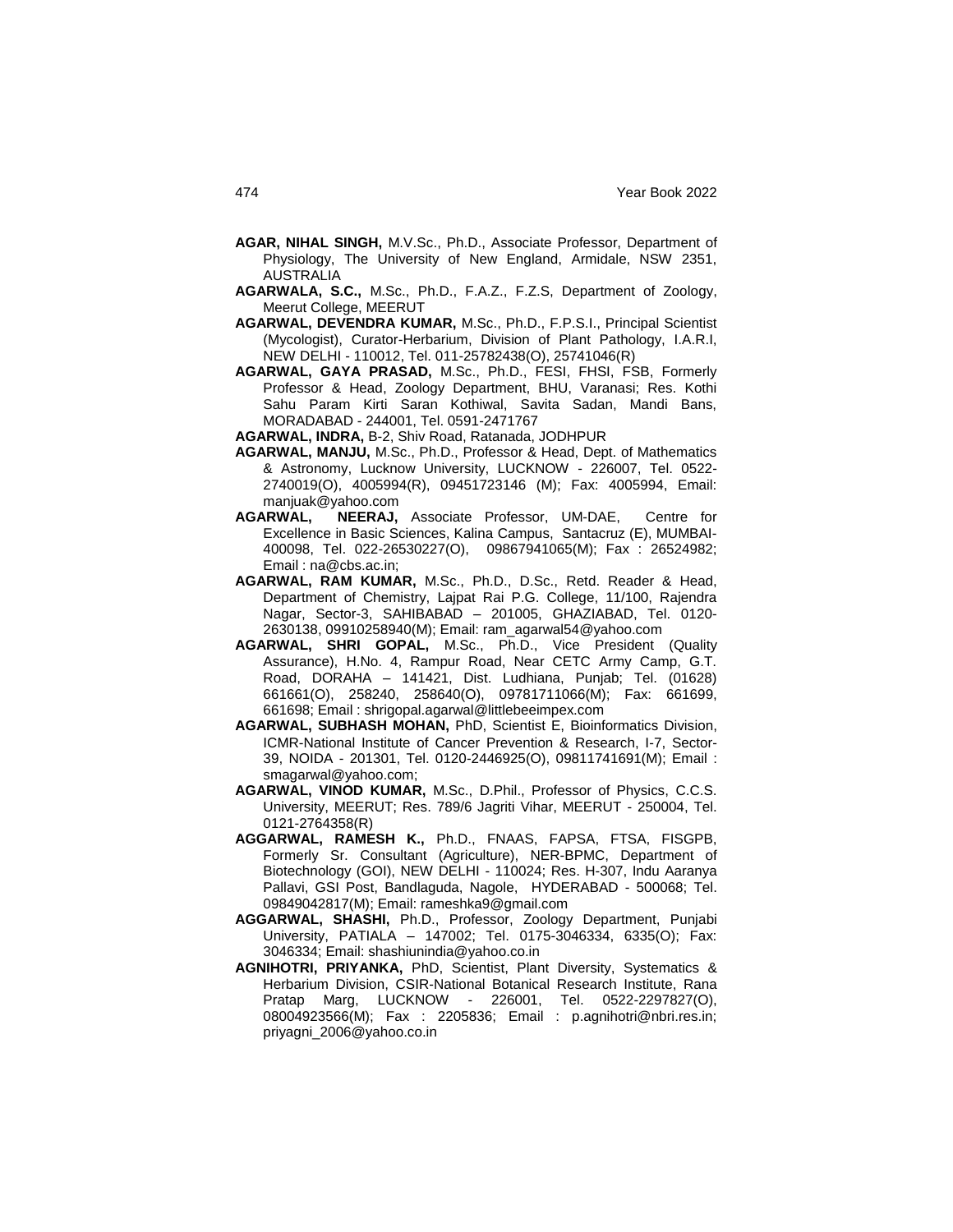- **AGRAWAL, ASHOK K.,** Ph.D., Formerly Deputy Director, ITRC, Lucknow; Res. 104 A, Shakti Nagar, Faizabad Road, LUCKNOW – 226016; Tel. 0522-2310632(R), 09335261505(M); Email : aka33@rediffmail.com
- **AGRAWAL, B.S.** IOFS, M.Sc., FIC, FICPS, PGDEM, DUN, DCL, ,C.C., Former Joint Advisor, National Disaster Management Authority, Govt. of India, Ministry of Home Affairs, A-1, Safdarjung Enclave, NEW DELHI – 110029, Res. Flat No. 127, Aakriti Apartments, Plot No. 6, Sector 4, Dwarka, NEW DELHI - 110078, Tel. 09013905973(M); Email : bsa\_suman@yahoo.co.in
- **AGRAWAL, MAHESH CHANDRA,** M.V.Sc., Ph.D., FZSI, FIAAVP, FNAVS, Formerly ICAR National Fellow, Formerly Dean Vety College, Emeritus Scientist, ICAR; Res. 3/4 Datt Arcade Phase Three, South Civil Lines, JABALPUR - 482001, Tel. 0761-2621772(R), 09993224849(M); Email: mcagrawal@yahoo.com, drmcagrawal@gmail.com
- **AGRAWAL, OM PRABHAT,** D.Phil., FECSI, Formerly President Chemistry, Indian Science Congress and Professor of Chemistry, M.D. University; Res. Sri Venkatesh Bhawan, 445-B (New 273), Dev Colony, Delhi Road, ROHTAK - 124001, Tel. 09254374080(R), 09896374080(M)
- **AGRAWAL, O.P.,** M.Sc., Ph.D., Professor, School of Studies in Zoology, Jiwaji University, GWALIOR – 474011, Tel. 0751-2442755, 2342325(O), 098277-87803(M); Email. o.p.\_agrawal51@rediffmail.com
- **AGRAWAL, R.P.,** Kuwait University, KUWAIT
- **AGRAWAL, SANT PRASAD,** M.Sc., Ph.D., Formerly Professor of Physics & Computer Science, A.P.S. University, REWA; Res. Asha Kiran Building, Behind Head Post Office, Sirmour Chauraha, Civil Lines, REWA - 486001; Tel. 07662-240653, 09425824188, 09479449922(M)
- **AGRAWAL, SUMAN LATA,** M.Sc., D.Phil., C/o Mr. B.L. Agarwal, Ashok Talkies Compound, Naini, PRAYAGRAJ - 211008
- **AGRAWAL, S. RANI,** M.Sc., Head, Department of Botany, Dr.R.M.L.S. Mahavidyalaya, Diwan Road, Muzaffarpur, BIHAR
- **AGRAWAL, S.C.,** M.Sc., Deptt of Chemistry, L S College, MUZAFFARPUR
- **AGRAWAL, S.C.,** M.A., Ph.D., Director, SBAS, Shobhit University, Modipuram, NH-58, MEERUT – 250110, Tel. 121-2762526, 09897368273(M), Email : scagrawal7@rediffmail.com
- **AGRAWAL, S.R.,** Department of Botany, Gorakhpur University, GOR-AKHPUR
- **AGRAWAL, VIJAY KUMAR,** D.Phil., PGD(Tokyo), Professor & Head, Department of Chemistry, APS University, REWA - 486003; Tel. 09425194556(M), Email : apsvka@yahoo.co.in
- **AGRAWAL, YADVENDRA KUMAR,** Ph.D., D.Sc., F.Chem., F.R.S.C., F.I.C., Professor & Head, Chemistry Deptt. & Dean, Faculty of Sci., Gujarat University, AHMEDABAD - 380009
- **AHLUWALIA, AMRIK SINGH,** MSc(Hons.), PhD, FBS, FIFS, FSPR, Professor (Botany) & Pro Vice-Chancellor, Eternal University, BADU SAHIB - 173101, Distt Sirmour (HP); Tel. 09815984489(M);Email: amrik.s511@gmail.com; pvc@eternaluniversity. edu.in
- **AHMAD, FIROZ,** M.Sc., Ph.D.,Vice Chancellor, N.P. University, Medninagar, Palamu; Formerly Professor of Zoology, Ranchi University, JHARKHAND; Tel. 09431587937, 09431715386(M); Email: vc\_npu@gmail.com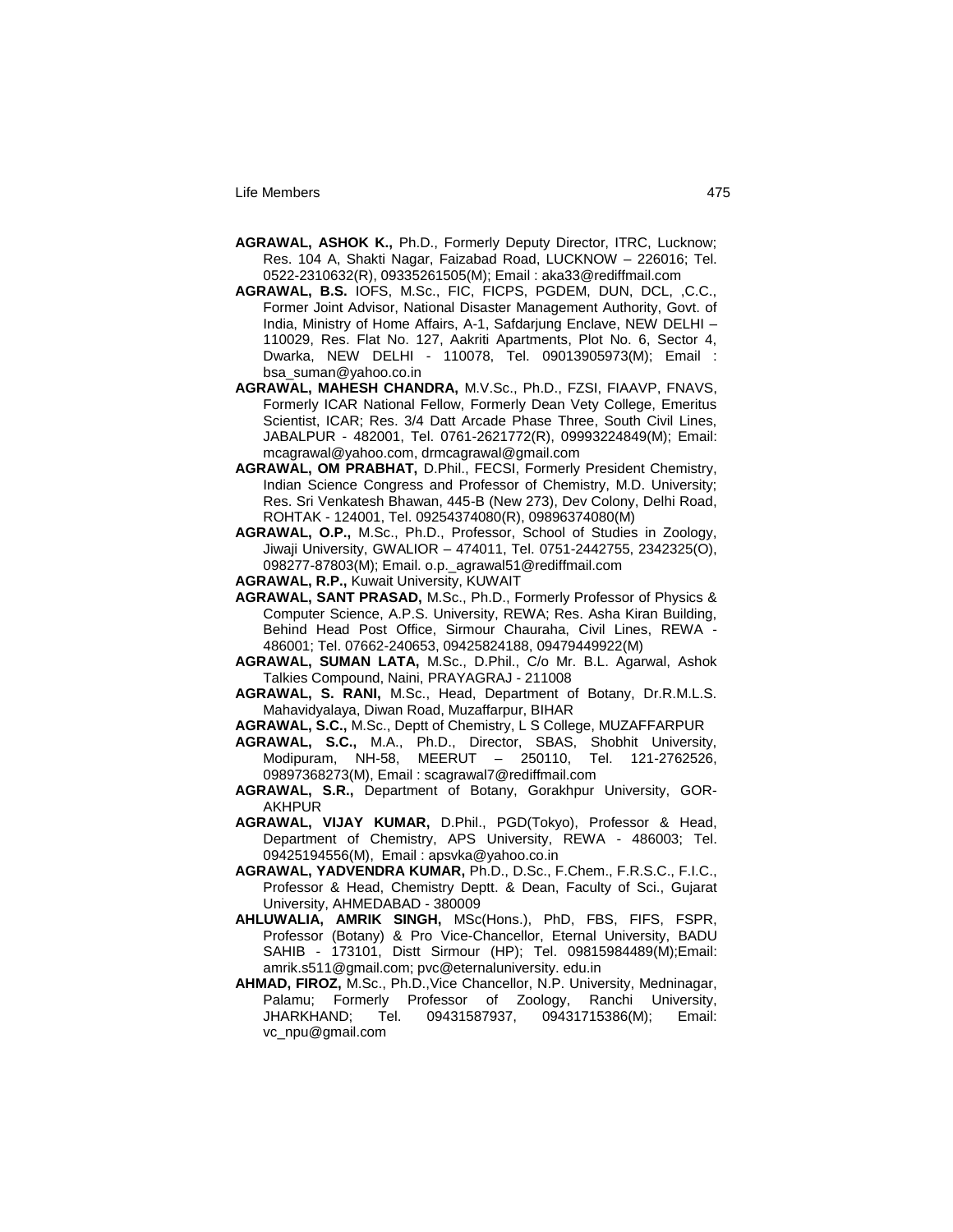- **AHMAD, SYED HASIB,** M.Sc., Ph.D., F.R.A.S., Formerly Associate Deancum-Principal, College of Fisheries, Dholi; 405, Saket Enclave, Opposite Cold Storage Masjid, Khajepura, Bailey Road, P.O. Bihar Veterinary College, PATNA - 800014, Tel. 0612-2590809; Email : hasib @sify.com
- **AHMED, JAMIL,** Lecturer in Zoology, Shibli National (P.G.) College, AZAMGARH
- **AHMED, SYED MOHAMMAD,** M.Sc., Ph.D., Formerly Professor of Botany, Saifia College; A-5, Creative Gardens, Near Saifia Arts College, Gate No. 1, Ahmedabad Palace Road, BHOPAL - 462001
- **AHMAD, TOKEER,** MSc, PhD, Professor, Department of Chemistry, Jamia Millia Islamia, NEW DELHI - 110025, Tel. 09958369786(M); Email : tahmad3@jmi.ac.in
- **AHUJA, BHOPINDRA SINGH,** M.Sc., Homeopathic, Pharmacopia Laboratory, Navyug Market, GHAZIABAD - 201061
- **AIDHEN, INDRAPAL SINGH,** Ph.D., Professor, Department of Chemistry, Indian Institute of Technology, Madras, CHENNAI - 600036, Res. C1-02- 16, First Loop Road, IIT Madras Campus, CHENNAI – 600036, Tel. 044- 22574219(O), 22576219(R), 09444441469(M); Email : isingh@ iitm.ac.in
- **AJAYAKUMAR, P.V.,** M.Sc., Scientist C, Electron Microscopy Lab, Central Institute of Medicinal & Aromatic Plants, LUCKNOW - 226015
- **ALI, VAHAB,** Scientist E, Department of Biochemistry, Rajendra Memorial Research Institute of Medical Sciences, Agamkuan, PATNA - 800007, Tel. 0612-2630092(O), 09304184301, 09304836301(M); Fax : 2634379; Email : vahab\_ali@yahoo.com; ali69rmrims@gmail.com;
- **ALLU, VASUDEVA RAO,** PhD, Associate Professor, School of Basic Sciences, IIT Bhubaneswar, Jatni PO, Argul-752050, Odisha, Tel. 0674- 7135120(O), 07327928992, 09564165479(M); Fax : 7134562; Email : avrao@iitbbs.ac.in
- **AMBASTHA, ASHOK,** M.Sc., Ph.D., Honorary Scientist and Former Senior Professor, Udaipur Solar Observatory, Physical Research Laboratory, P.O. Box No. 198, UDAIPUR - 313001, Res. 42, Navaratna Complex, Fatehpura, Bedla Road, UDAIPUR - 313001, Tel. 0294-2457207(O), 2450286(R); Email : ambastha@prl.res.in, ashok.ambastha@gmail.com
- **AMBASHT, JAMUNA PRASAD,** Ph.D., Professor of Mathematics, Benedict College, 34, Westpine Court, Columbia, SC 29212, U.S.A.
- **AMBASTA, KAMAL KISHORE,** M.Sc., S.R.F., PGT Biology, Sunshine Prep./High School, Naryanpur Sherpur, MUZAFFARPUR (BIHAR)
- **AMBASHT, NAVIN KUMAR,** M.Sc., Ph.D., Associate Professor and Head, Department of Botany, Christ Church P.G. College, KANPUR – 208001; Res. 117/M/1146, F3 First Floor, Madhuban Apartment, M Block, Kakadeo, KANPUR – 208019, Tel. 09452570667, 07985499118(M); Email: navinkambasht@gmail.com
- **AMINUDDIN,** M.Sc., Ph.D., Former Scientist F, Molecular Virology Lab., NBRI; Res. 3/222 Viram Khand, Gomti Nagar, LUCKNOW - 226010, Tel. 0522- 2395434(R);Email: amin\_nbri@yahoo.com
- **AMIR, MOHAMMAD,** M.Phil., U.G.C.(NET), Lecturer, Department of Zoology, Aligarh Muslim University, ALIGARH – 202002, Tel. 0571-2706755(O), 09358220777(M); Email: mohammad\_amir1966@yahoo.com, mohd. amir1966@gmail.com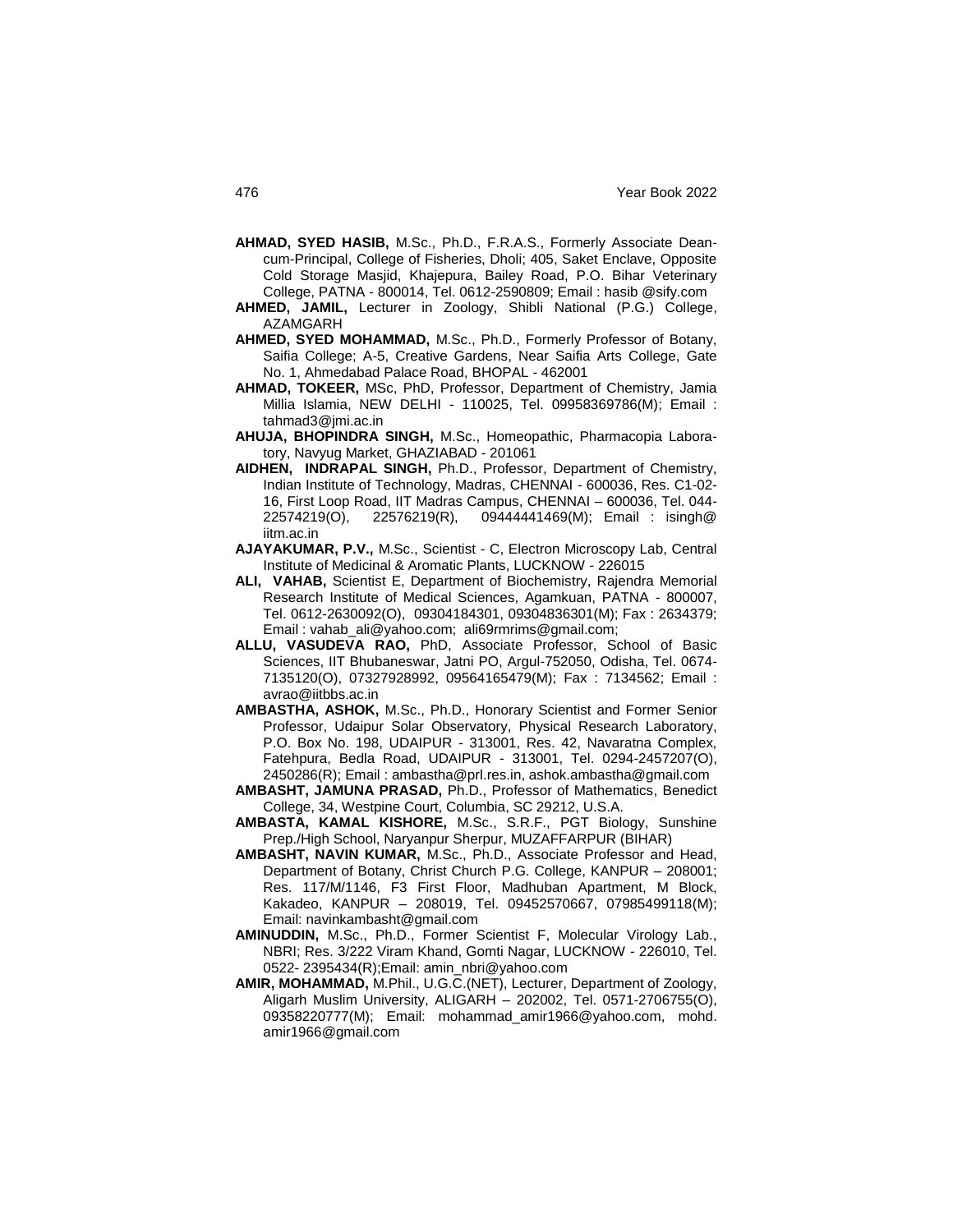- **ANAND, NARAYANASWAMY,** M.Sc., Ph.D., D.Sc., Director, Centre for Advanced Studies in Botany, University of Madras, Guindy Campus, CHENNAI - 600025, Tel. (044) 22350401, 22300283(O), 26572576(R), Fax: 22352494; Email: anandalgae@hotmail.com
- **ANAND, RATNESH KUMAR,** M.Sc., Ph.D., Reader, P.G. Department of Botany , M.S. College, MOTIHARI; Res. Azad Nagar, Road No. 2, Baluatal, MOTIHARI - 845401, Tel. 06252-230334(R), Email: dr\_ratnesh@indiatimes.com
- **ANAND, RISHU CHAUJAR,** Associate Professor (Engg. Physics), Dept. of Applied Physics, Science Block - 3rd Floor, Delhi Technological University, Bawana Road, DELHI - 110042, Tel. 09811385965(M); Email : chaujar.rishu@dtu.ac.in; rishuchaujar@rediffmail.com;
- **ANANTH, SUDARSHAN,** Ph.D., Associate Professor, Indian Institute of Science, Education and Research, Pune, Dr. Homi Bhabha Road, Pashan, PUNE - 411008, Res. G-15, Mantri Ave II, Panchavati, Pashan, PUNE – 411008, Tel. 020-25908031(O), 09766256270(M); Email : sudarshan@gmail.com
- **ANANTHAKRISHNAN, RAJAKUMAR,** PhD, Professor, Department of Chemistry, Indian Institute of Technology, KHARAGPUR - 721302, Tel. 03222-282322(O), 282323(R), 09933972273(M); Email : raja.iitchem@ yahoo.com
- **ANDOTRA, C.S.,** M.Sc., Ph.D., Professor of Chemistry, University of Jammu, JAMMU - 180006; Tel. (0191) 2453969(O), 2462025(R); Email: charanjitsandova@ usa.net
- **ANEJA, KAMAL RAI,** Ph.D., F.P.S.I., F.B.S., F.I.M.S., F.S.B.A., Professor & Chairman, Department of Microbiology, Kurukshetra University, KURUKSHETRA - 136 119, Res. Narmada Kunj, H.No.532, Sector-3, Urban Estate, Kurekshetra (Haryana), 136118, Tel. 01744-238196, 238629, Ext. 2629(C), 2529(O), 09466241532(M); Email: anejakr@ yahoo.ca
- **ANGURAJ, ANNAMALAI,** Associate Professor, Department of Mathematics, PSG College of Arts & Science, COIMBATORE - 641014, Res. 20/54 Shanmuga St., KK Pudur, COIMBATORE – 641038; Tel. 0422- 4303300(O), 2444433(R), 09443737620(M); Fax : 2575622; Email : angurajpsg@yahoo.com;
- **ANIS, MOHAMMAD,** M.Sc., Ph.D., FLS(London), FISG, UGC-BSR Faculty Fellow, Department of Botany, Aligarh Muslim University, ALIGARH - 202002; Res. 07, Rainbow Roofs, Phase-I, Anoopshahar Road, ALIGARH - 202122; Tel. 09837305566(M); Email: anism1@rediffmail. com; anismohd37@gmail.com;
- **ANILKUMAR, T.V.,** Ph.D.(Lond.), F.N.A.V.S.,F.S.T., Scientist (Veterinary Pathology), Biomedical Technology Wing, Sree Chitra Tirunal Institute for Medical Sciences & Technology, Satelmond Palace Campus, Poojappura, THIRUVANANTHAPURAM - 695012; Res. Vijaya Vihar, TC XI/902, Nalanda, Thiruvananthapuram - 695003, Tel. 0471-340801 Ext. 305(O), 2317506(R), 2341814; Email : tvanilkumar@sctinist. ker.nic.in
- **ANJALI DEVI, S.P.,** M.Sc., Ph.D., Professor & Head, Department of Applied Mathematics, Bharathiar University, COIMBATORE – 641046; Tel. 0422- 2428412(O), 2424505(R); Email : anjalidevi\_s\_p@yahoo.co.in
- **ANSARI, ABDUL SALAM,** MSc, PhD, FAMS, Associate Professor, Department of Zoology, University of Rajasthan, JAIPUR-302004, Res. 502, Lotus Residency, Lotus Villa, Jagatpura, JAIPUR - 302017, Tel. 0141-2701809(O), 4025755(R), 09828784700(M); Fax : 2701809; Email: abdulsansari@yahoo.com, ansari3808@gmail.com, abdulsansari@ uniraj.ac.in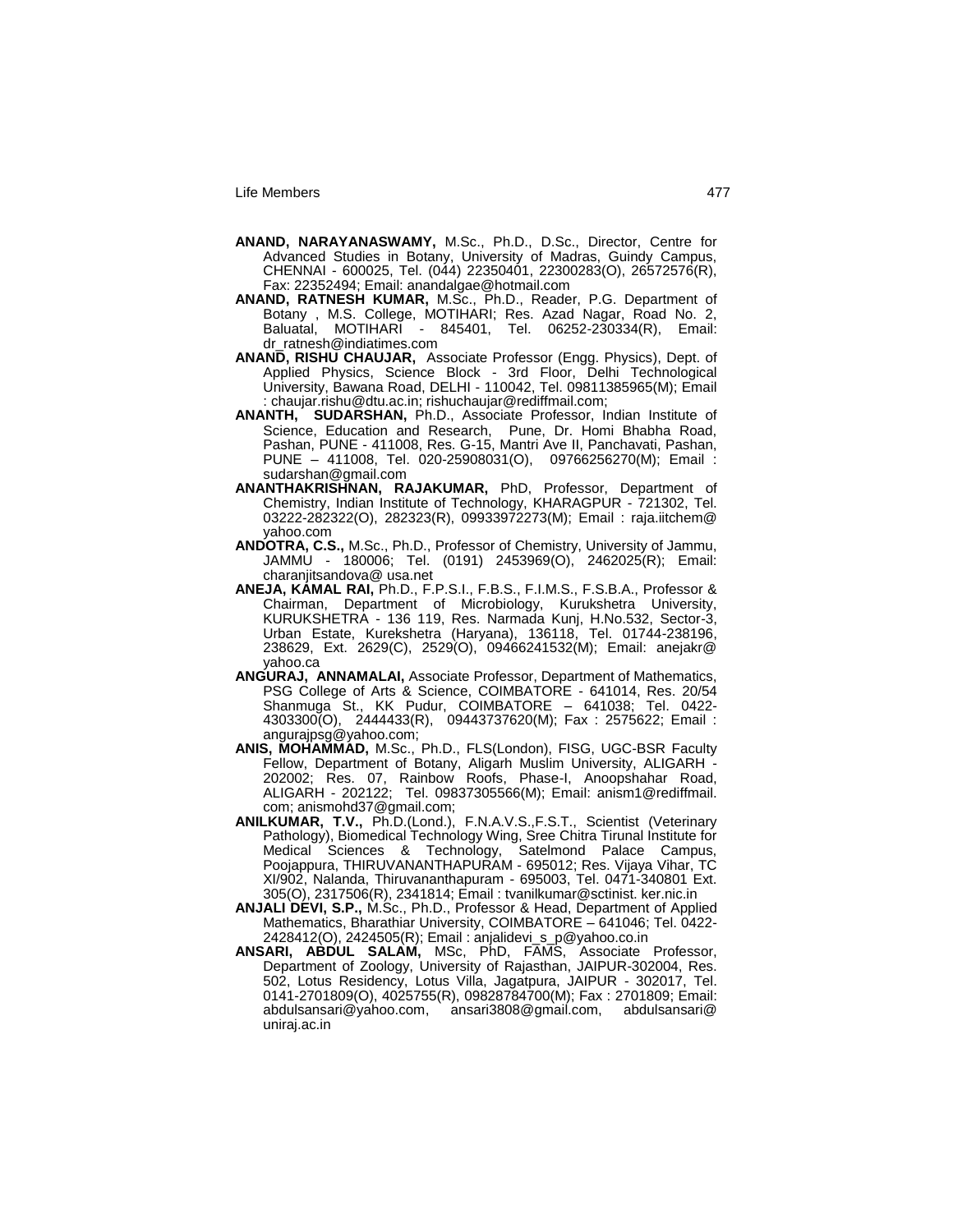- **ANSARI, MOHD. NAQI,** M.Sc., Ph.D., F.I.C.S., F.I.C., C.Chem., Reader, Department of Chemistry, S.D.College; 280, Khalapar, MUZAFFARNAGAR- 251001, Tel. (0131) 432734
- **ANSARI, MUSHARRAF ALI,** M.Sc., M.Phil., Ph.D., Dy Director (Entomology), Malaria Research Centre (ICMR), 20, Madhuban, DELHI - 110 092
- **ANSARI, W. HAQUE,** Ph.D., Professor, Department of Physics, L.N. Mithila University, DARBHANGA - 846008

**ANTHA, D.B.,** Department of Pharmacy, University of Delhi, DELHI

- **ARCHUNAN, GOVINDARAJU,** Ph.D., DSc, Professor, Department of Animal Science, Bharathidasan University, TIRUCHIRAPPALLI - 620024, Res. 4, 6 Cross Extension, First Main Road, Raja Colony, TIRUCHIRAPPALLI - 620001, Tel. 0431-2407040(O), 2462347(R), 09443922228(M); Fax : 2407045; Email : garchu56@yahoo.co.in
- **ARIF, MOHAMMAD,** M.Sc., D.Phil., F.A.Z., F.B.R.S., F.P.P.S., F.A.Z.R.A., Ex Scientist "E", DIBER, DRDO; Res. 89C/45, Thornhill Road, Dayanand Marg, Civil Lines, PRAYAGRAJ – 211001; Tel. 09412977248(M); Email: arif527@rediffmail.com
- **ARORA, SANJAY,** Ph.D., Principal Scientist (Soil Science), Central Soil Salinity Research Institute, Regional Research Station, Opp. Kanshiram Smarak, Dilkusha PO, Jail Road, LUCKNOW – 226002; Tel. 0522- 29847124(O), 07376277190(M); Fax : 2984713; Email : aroraicar@ gmail.com
- **ARYA, ARUN,** M.Sc., D.Phil., FPSI, FBS, FIAAPC, Professor & Ex Head, Department of Botany & Coordinator, Environmental Science Programme, Faculty of Science, M.S. University of Baroda, VADODARA-390002, Tel. 0265-2791891(O), 2792986(R), 09377361673(M); Fax: 2793693, Email: aryaarunarya@rediffmail.com
- **ASIF, MEHAR HASAN,** Ph.D., Scientist C, Plant Molecular Biology & Genetic Engineering Division, National Botanical Research Institute, R.P. Marg, LUCKNOW – 226001, Res. CM-11 Sector B, Aliganj, LUCKNOW - 226001, Tel. 0522-2297914(O), 2325766(R), 09935634903(M); Email : meharasif@hotmail.com
- **ASTHANA, ASHISH KUMAR,** Ph.D., Senior Principal Scientist, National Botanical Research Institute, LUCKNOW - 226001; Res. 106, Tivoli Apartments, Wazir Hasan Road, LUCKNOW - 226001; Tel. 0522- 2297842(O), 2204048(R), 09415105620(M); Fax : 2205836, 39; Email : drakasthana@rediffmail.com, drakasthanaster@gmail.com
- **AWASTHI, SATISH KUMAR,** D.Phil., Professor, Department of Chemistry, University of Delhi, DELHI - 110007; Res. A-1/8, Cavalary Lane, Delhi University, DELHI - 110007; Tel. 09582087608(M); Email : awasthisatish@yahoo.com, satishpna@gmail.com
- **AWASTHI, USHA,** M.Sc., Ph.D., LL.B., Professor of Zoology, Govt. Girl"s P.G. College, REWA; Res. Near Dal Mill, Narendra Nagar, REWA - 486 001; Tel. 07662-242829(R), 09826714610(M)
- **AWASTHY, RAMA,** M.Sc., Ph.D., Professor & Head, Department of Botany, Govt. Autonomous M.L.B. Girls P.G. College, BHOPAL, Tel. 0755- 2552594(R)
- **AYYADURAI, S.,** Tata Institute of Fundamental Research, Homi Bhabha Road, Colaba, MUMBAI - 400 005
- **AYYAPPAN, ANOOP,** PhD, Associate Professor, Department of Chemistry, IIT Kharagpur, KHARAGPUR - 721302, WB, Tel. 03222-283316, 283317(O), 09476475428(M); Email : anoop@chem.iitkgp.ac.in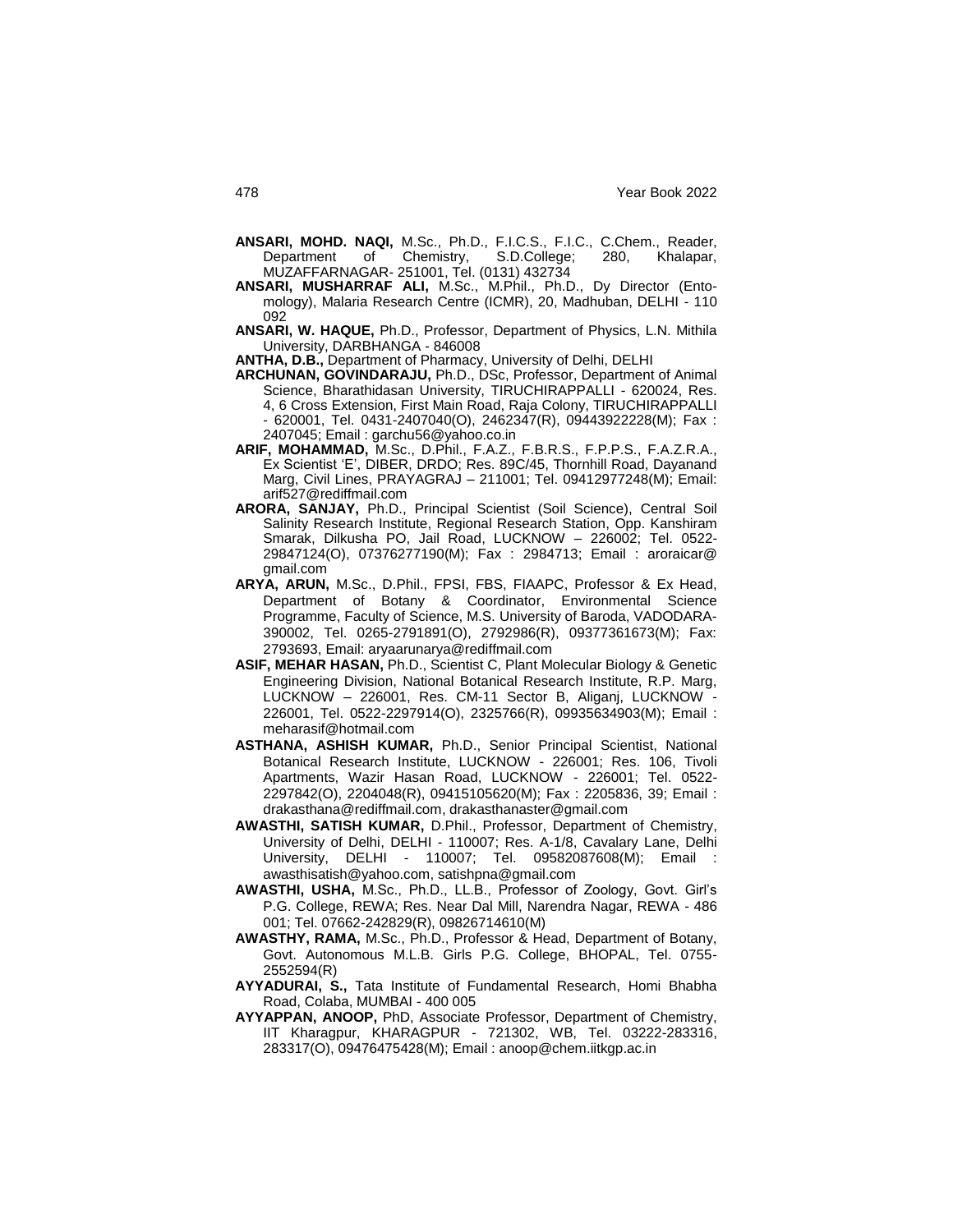- **AZAD, K.K.,** D.Phil., Professor of Mathematics, A.U., Vijaya Niwas, 198, Mumfordganj, PRAYAGRAJ - 211002
- **BADWAIK, NILIMA K.,** M.Sc., Ph.D., Pool Officer (CSIR), Department of Zoology, Institute of Science, 55, Kachipura, Ramdaspeth, NAGPUR-440010; Tel. 535733(R)
- **BAIRAGI, NANDADULAL,** M.Sc., Ph.D., Associate Professor & Coordinator, Centre for Mathematical Biology and Ecology, Department of Mathematics, Jadavpur University, KOLKATA - 700032, Res. 132, J.C. Bose Road, Masunda, New Barrackpore, KOLKATA – 700131, Tel. 033- 24146717(O), 09433110781(M); Fax : 24146584; Email : nbairagi@ math.jdvu.ac.in
- **BAGYANARAYANA, G.**, Ph.D., Professor & Head, Department of Botany, Osmania University, Hyderabad - 500007; Tel. 040-27682244(O), Fax: 27099020
- **BAHADUR, PRATAP,** Ph.D., D.Sc., Professor of Chemistry, South Gujarat University, SURAT - 395007
- **BAJAJ, MADAN MOHAN,** Ph.D., D.Sc.(Japan), D.Sc.(WDP), Professor of Physics, Department of Physics & Astrophysics, University of Delhi, DELHI - 110007
- **BAJAJ, SURENDRA PAL,** M.B.B.S., M.S., M.Ch.(Plast.Surg.), F.R.C.S.(Glasgow), Sr.Consultant & Head, Department of Burns, Plastic & Maxillofacial Surgery, Safdarjang Hospital, NEW DELHI - 110 029
- **BAJPAI, PREETI,** Associate Professor, Department of Zoology, School of Life Sciences, Mahatma Gandhi Central University, MOTIHARI - 845401, Bihar; Tel. 08887610502, 09918040777(M); Email : preetibajpai@ mgcub.ac.in; preeti2874@gmail.com;
- **BAJPAI, RAJESH,** PhD, Scientist Pool, NBRI, Lucknow; Res. Gram-Khalegovan, Post Seshpur Samdoha, Bachhrwan, District RAEBAREILY - 229301, Tel. 0522-2297851(O), 08853262624, 09452293746(M); Fax : 229783639; Email : bajpaienviro@gmail.com; bajpai\_r17@rediffmail.com
- **BAJPAI, RATISH,** M.Sc., Research Scholar, School of Studies in Zoology, Jiwaji University, GWALIOR
- **BAKALE, VINAYAK LAXMANRAO,** M.Sc., Ph.D., F.B.S., Professor & Head of Botany & Director, Institute of Science, A-16/2, Ravinagar Govt. Qtrs., Ravinagar, NAGPUR - 440 010
- **BAKSH, SATYA,** Department of Physics, Punjab University, CHANDIGARH
- **BALACHANDRAN, KRISHNAN,** M.Sc., M.Phil., Ph.D., Professor and Head, Department of Mathematics, Bharathiar University, COIMBATORE - 641046, Res. 37, Bharani St., Linganur, Vadavalli (PO), COIMBATORE - 641041, Tel. 0422-2428411(O), 2423748(R), 09442709274(M); Email : kbkb1956@yahoo.com
- **BALACHANDRAN, T.,** M.Sc., Ph.D., Dip in Ger., National Institute of Oceanography, Regional Centre, Pullepady, Cross Road, P.B.No. 1913, COCHIN - 682018
- **BALAKRISHNAN, R.,** M.A., M.Sc., Ph.D., Adjunct Professor, Department of Mathematics, Bharathidasan University, TIRUCHIRAPALLI - 620024, Res. 68/65, E.B. Colony, TIRUCHIRAPALLI - 620023; Tel. 09865016756(M); Email: mathbala@sify.com
- **BALARAMAN, EKAMBARAM,** PhD, FRSC, Assistant Professor, Department of Chemistry, IISER Tirupati, Karagambadi Road, Mangalam Post, TIRUPATI - 517507, Tel. 07756831487, 07972421100(M); Email : eb.raman@iisertirupati.ac.in; balaramanekambaram@gmail.com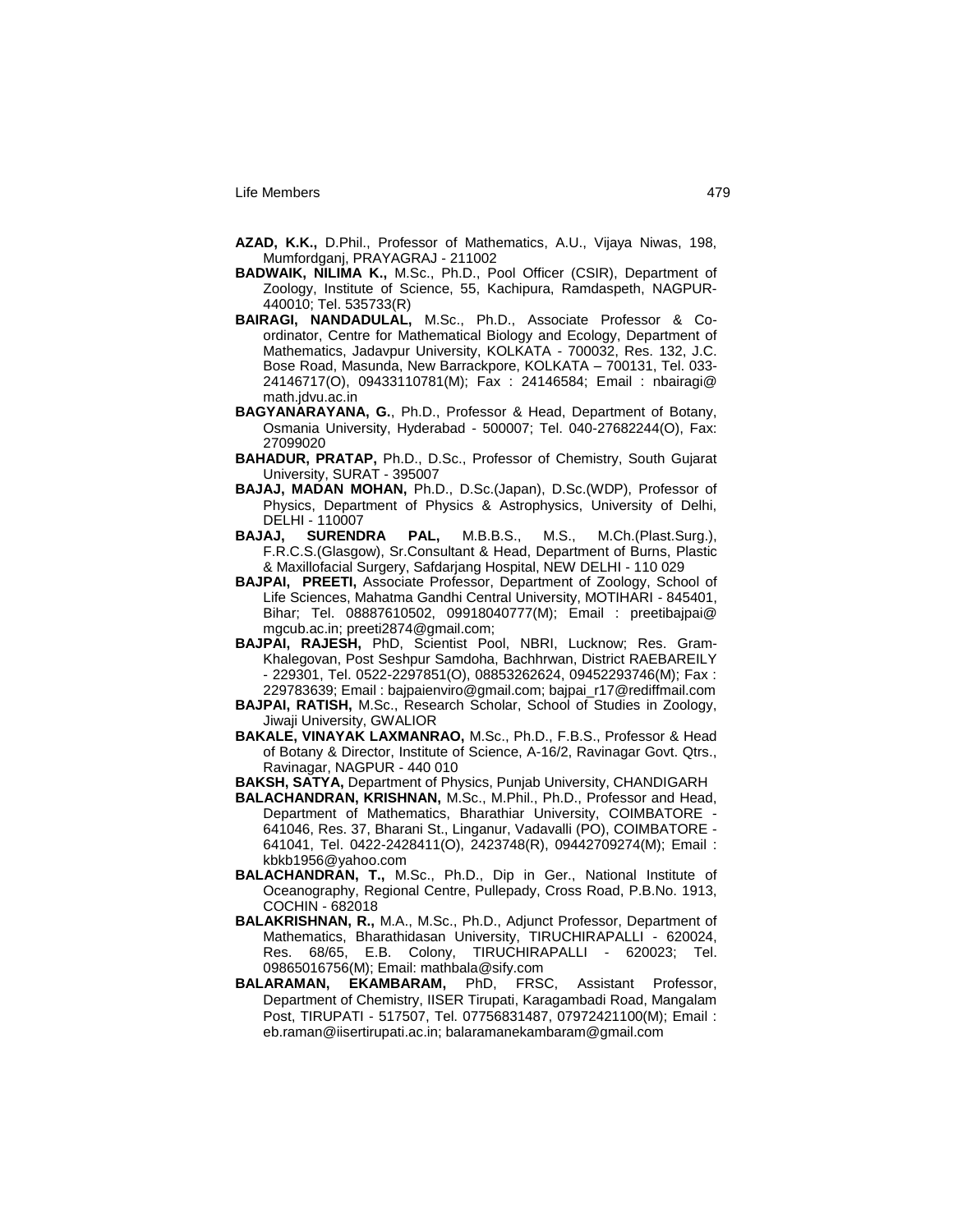- **BALASUBRAMANYAM, MUTHUSWAMY,** M.Sc., M.Phil., Ph.D., FAMS, FAPASc, FASCh, Associate Dean of Medical Research, SRM Medical College Hospital & Research Centre, SRM Institute of Science & Technology, Kattankulathur, CHENNAI - 603203; Res. 15/6, First Main Road, Jeth Nagar, R.A. Puram, CHENNAI - 600028, Tel. 044- 47432591(O), 45534530(R), 09840835222(M); Email : balusignal@ gmail.com
- **BAMEZAI, RAJINDER KUMAR,** M.Sc., M.Phil., Ph.D., Professor, Department of Chemistry, University of Jammu, JAMMU – 180006, Tel. 0191-2453969(O), 2531445(R), 09419190036(M); Email: rkb10@ rediffmail.com, rkbamezai@gmail.com
- **BANAIMOON, SAEED AL ABBID,** B.Sc., M.Sc., P.O.Box 3008, Safat, KUWAIT
- **BANDOPADHYAY, RAJIB,** Ph.D., Professor, UGC-Centre of Advanced Study, Department of Botany, The University of Burdwan, Golapbag, Burdwan - 713104; Tel. 08170995469(M); Email : rbandopadhyay@ bot.buruniv.ac.in; rajibindia@gmail.com
- **BANDYOPADHYAY, PROBIR KUMAR,** Ph.D., Professor & Head, Department of Zoology, University of Kalyani, KALYANI - 741235, Res. B-17/51, KALYANI – 741235 (WB), Tel. 033-25828750/ 8220/ 8477/ 8286(O), 25820432(R), 09433214527(M); Fax : 25828282; Email : prabir0432@hotmail.com
- **BANDOPADHYAYA, SANTU,** Indian Institute of Chemical Biology, 4, Raja S.C. Mullic Road, Jadavpur, CALCUTTA - 700 032
- **BANDYOPADHYAYA, RAJDIP,** Ph.D., Professor, Department of Chemical Engineering, Indian Institute of Technology, Bombay, Powai, MUMBAI - 400076, Res. Flat No. B-78, IIT Bombay, Powai, MUMBAI – 400076; Tel. 022-25767209(O), 25768209(R), 09833377498(M); Fax : 25726895; Email : rajdip@che.iitb.ac.in
- **BANERJEE, BARUNDEB,** MS, MSC, SCD, PhD,FAS, Adviser, National Tea Research Foundation, Tea Board, 14 BTM Sarani, KOLKATA - 700001
- **BANERJEE, D.,** Department of Botany, Meerut University, MEERUT
- **BANERJEE, MEENAKSHI,** M.Sc., Ph.D., Faculty Fellow, Department of Bioscience and Executive Director, CAAR, Rice University Houston TX USA, PO Box 38291, Houston TX 77088-8291, USA, Email : minakshi12@aol.com
- **BANERJEE, SANTANU,** M.Sc., Ph.D., Professor, Department of Earth Sciences, IIT Bombay, Powai, MUMBAI - 400076; Res. C-106 Building No. 17, IIT Bombay Campus, Powai, MUMBAI - 400076; Tel. 022- 25767253(O), 09920914159(M); Email : santanu@iitb.ac.in
- **BANERJEE, SATI PRASAD,** M.Sc., Ph.D., FIC, Formerly Professor & Head, Department of Chemistry, C-77, University Campus, Dr. H.S. Gaur Vishwavidyalaya, SAGAR - 470003, Tel. 07582-264124(R)
- **BANERJEE, SHAPNA,** M.Sc., Reader in Zoology, Sushilavati Govt. Women"s College, Sec.-2, Rourkela-6, DISTT. SUNDARGARH
- **BANERJEE, SMITA,** MSc,PhD, Professor of Zoology, Dr HS Gour University, C-60, University Campus, SAGAR - 470003, Tel. 07582-265004(0), 265230(R), 09329427646(M); Email: bsmitasagar@ hotmail.com
- **BANERJEE, SUBHAM,** PhD, Assistant Professor, Dept. of Pharmaceutics, National Institute of Pharmaceutical Education & Research Guwahati, North Guwahati, CHANGSARI-781101, ASSAM, Tel. 09599878950(M); Email : banerjee.subham@yahoo.co.in; subham.banerjee@niper guwahati.ac.in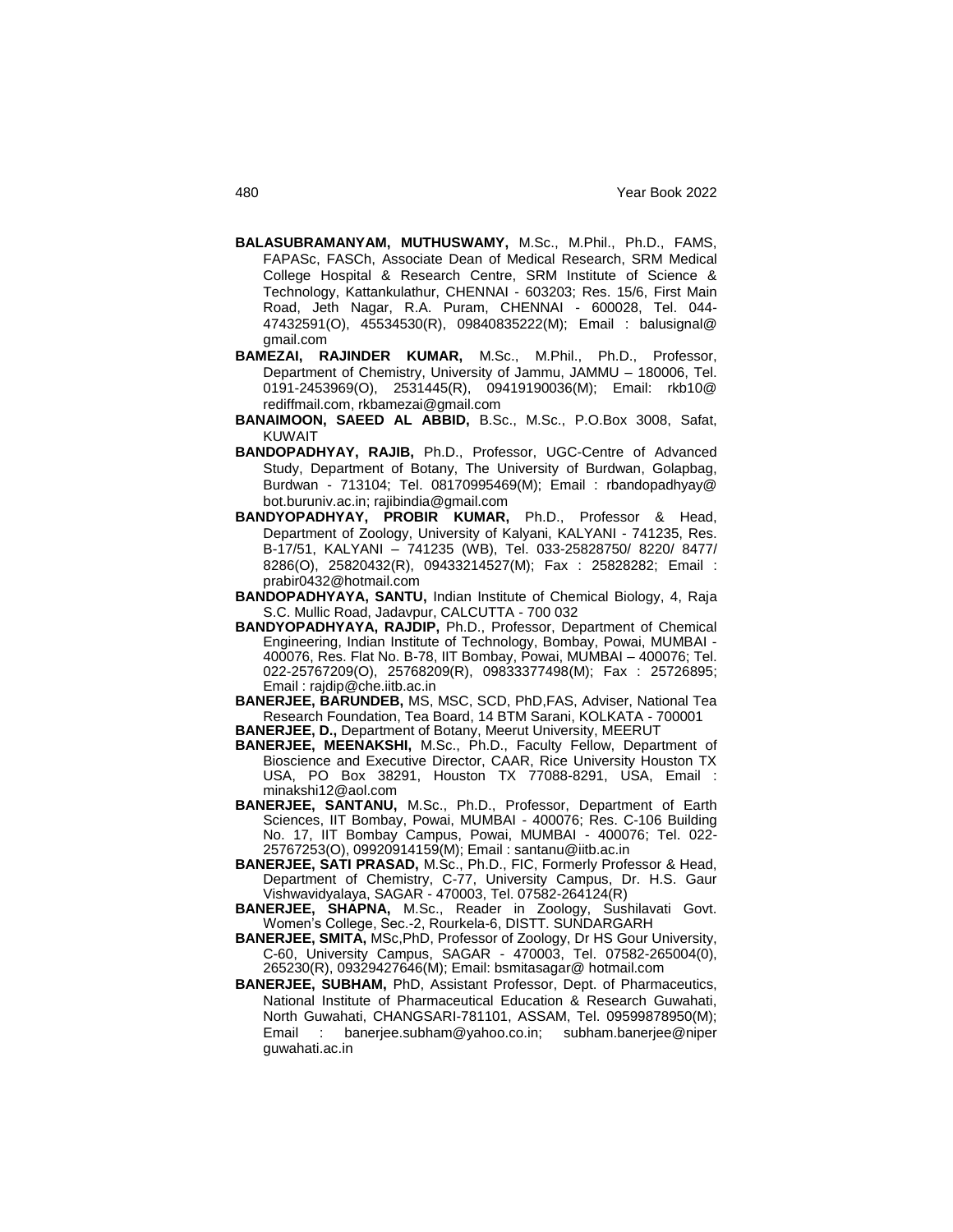- **BANERJEE, UTTAM CHAND,** MIE, PhD, FIIChE, Professor & Head, Dept. of Biotechnology, National Institute of, Pharmaceutical Education &, Research, Sector-67, Phase X Mohali, SAS Nagar, MOHALI - 160062, Tel. 0172-214282-87, Ext.2061, 2062(O), 231290(R); Fax : 214692; Email : ucbanerjee@niper.ac.in; ucbanerjee@rediffmail. com
- **BANERJEE, VIVEKANAND,** M.Sc., Dr.-rer-nat(Heidelberg), M.Z.S., F.A.Z., Professor, P.G. Department of Zoology, Patna University, PATNA
- **BANERJI, BHASKER,** M.B.B.S., M.S., Hony. Secretary, Director, Jyoti Institute of Physical Medicine & Rehabilitation Sciences, PRAYAGRAJ - 211 002; Res. 196A/72, Tagore Town, PRAYAGRAJ - 211002; Tel. 0532-2465766(O), 2465056(R), Email: jimars11@gmail.com
- **BANERJI, NEERA,** M.B.B.S., D.O.M.S., M.S., Hony. Project Director & Consultant, Ophthalmologist, Jyoti Institute of Physical Medicine & Rehabilitation Sciences, PRAYAGRAJ - 211002; Res. 196A/72, Tagore Town, PRAYAGRAJ - 211002; Tel. 0532- 2465766(O), 2465822(R) Email: jimars11@gmail.com
- **BANERJI, S.K.,** D.Sc., F.A.Sc., M.A.E.S.I., (HON.), F.R.Met.Sc., 3 Ramani Chatterji Road, P O Rash Behari Ave, CALCUTTA - 700029
- **BANIPAL, TARLOK SINGH,** M.Sc., Ph.D., Professor, Department of Chemistry, Guru Nanak Dev University, AMRITSAR - 143005; Res. 67-A, New Kabir Park, (Opposite University), P.O. Rayon and Silk Mills, AMRITSAR - 143104; Tel. 0183-2258802-09 Ext. 3319(O), 2451357(R), 09888705996(M); Fax: 2258819-20; Email : tsbanipal@yahoo.com
- **BANSAL, NIRAJ,** M.Sc., D.Phil., Manager Quality Control, Lupin Laboratories Ltd., "Bansal Niwas", Shalimar Garden Colony, Near Behat Bus Stand, Sarai Marg, SAHARANPUR - 247001, Tel. 0132-642060(R), 07480-33386/87/88(O); Fax: 07480-33385
- **BANSAL, PUNEET KUMAR,** Ph.D., Associate Professor, Dept. of Pharmacology, Central University of Punjab, Ghudda - 151401, BATHINDA; Res. H.No.B-XI 1103, Street No. 3, KC Road, BARNALA - 148101, Tel. 01679-236282(R), 09876100692(M); Email : punnubansal 79@gmail.com; puneet.bansal@cup.edu.in
- **BANSI, DHAR,** M.Sc. (Tech.), Electronic Engineer, Physical Research Laboratory, Navrangpur, AHMEDABAD - 380009
- **BAPAT, MUKUND NARAYAN,** Ph.D., Hon. Principal, Hindupat Institute of Teacher Training, Bada Bag, Raghogarh, DIST. GUNA (MP)
- **BARANWAL, VIRENDRA KUMAR,** Ph.D., Principal Scientist & Incharge, Virology Unit, Division of Plant Pathology, Indian Agricultural Research Institute, Pusa, NEW DELHI – 110012; Res. 8-B, Scientist Apartment, IARI, Pusa, NEW DELHI – 110012; Tel. 011-25843113(O), 25843336(R), 09818756899(M); Fax : 25843113; Email : vbaranwal2001@yahoo.com
- **BARAT, ASHOKTARU,** M.Sc., Ph.D., Technical Officer, Fish, Genetics & Biotechnology Div., Central Institute of Freshwater Aquaculture, P.O. Kausalyaganga, BHUBANESWAR - 751002, Tel. 0674-2465446 Extn. 215(O), 2571292(R), Fax: 2465407, Email: abarat@sancharnet. in, ashoktaru2@yahoo.com
- **BARAT, S.VED,** M.A., D.Phil.(Oxon), Lecturer, Botany Department, Punjab University, CHANDIGARH - 14
- **BARBUDDHE, SUKHADEO BALIRAM,** PhD, Principal Scientist, ICAR-National Research Centre on Meat, Chengicherla, Boduppal Post, HYDERABAD - 500092, Tel. 040-29801672(O), 07771067687(M); Fax: 29804259; Email : sb.barbuddhe@icar.gov.in; barbuddhesb@gmail.com
- **BARHWAL, KALPANA,** PhD, Assistant Professor, Department of Physiology, All India Institute of Medical Sciences, BHUBANESWAR - 751019, Tel. 0674-2476201(O), 09438884026(M); Email : drkalpana2009@hotmail.com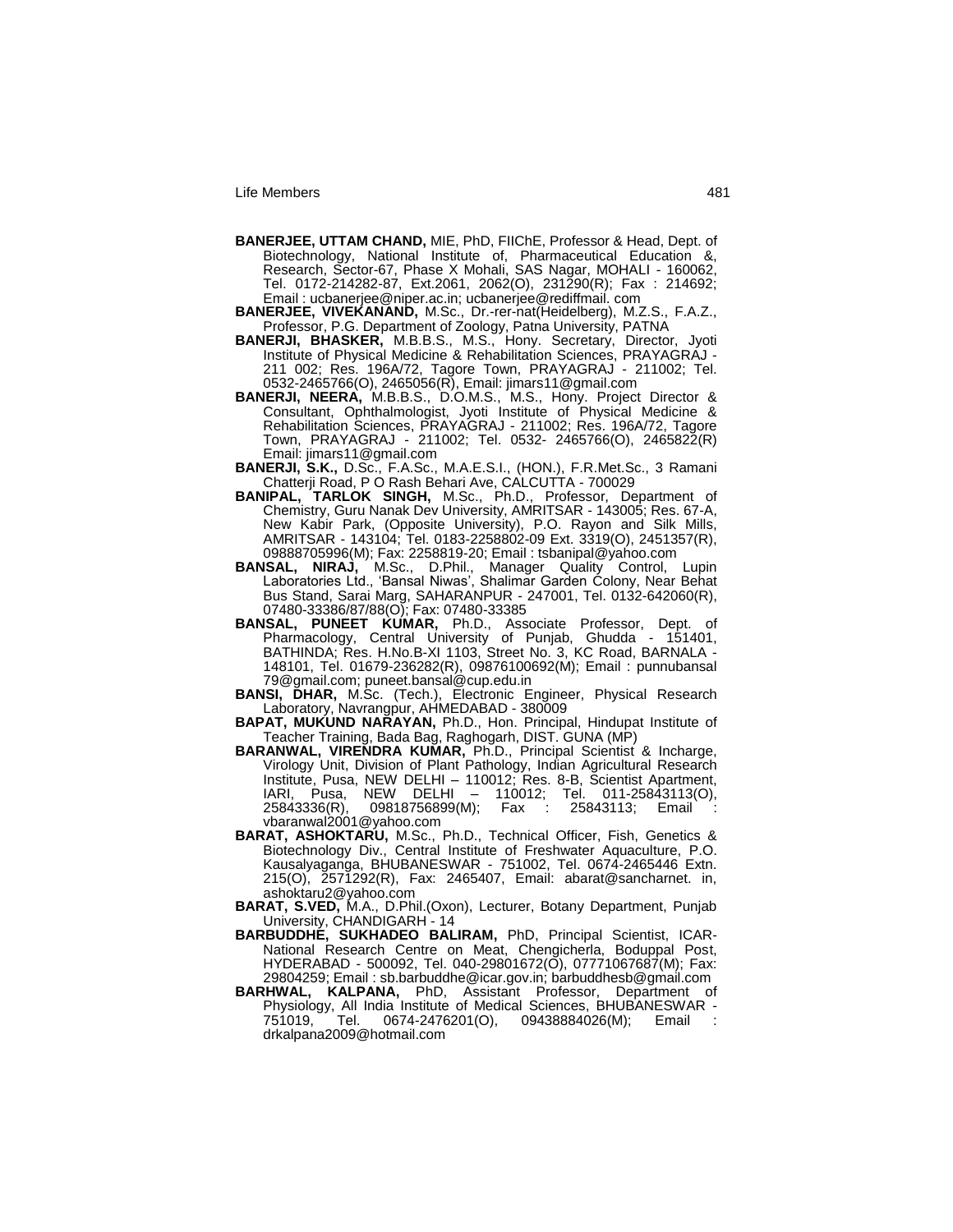- **BARPANDA, PRABEER,** Associate Professor, R 202, Materials Research Center, Indian Institute of Science, C.V. Raman Avenue, BANGALORE - 560012, Tel. 080-22932783(O), 09449520638(M); Fax : 23607316; Email : prabeer@iisc.ac.in; prabeer@gmail.com;
- **BARUAH, KUMAR KUSHAL,** M.Sc., Ph.D., Post Doct., (Moscow), FISPP, Professor, Dept. of Environmental Science, Tezpur Central University, TEZPUR - 784028; Res. Barbheta, JORHAT - 785004; Tel. 03712- 267008, Extn. 5604(O), 09207044098(R), 09859914135(M); Fax: 03712- 267006; Email : kkbaruah2001@yahoo.com, kkbaruah@tezu.ernet.in
- **BASAK, SANJAY,** MSc, PhD, Post-doc(Oslo), Deputy Director/Scientist E, Cell & Molecular Biology Div., ICMR-National Institute of Nutrition, Tarnaka, HYDERABAD-500007,Tel.040-27197336(O),09440946899(M); Email: sba\_bioc@yahoo.com
- **BASHYAM, MURALI DHARAN,** Ph.D., Staff Scientist, Head, Molecular, Oncology, Centre for DNA Fingerprinting & Diagnostics, Inner Ring Road, Uppal, HYDERABAD - 500039, Tel. 040-27216112(O), Fax : 27216006; Email : bashyam@cdfd.org.in
- **BASLAS, R.K.,** M.Sc., Ph.D., D.Sc., Director, Higher Education, UP, PRAYAGRAJ- 211001
- **BASU, SHYAMAL KUMAR,** M.B.B.S., M.S., F.Z.S., F.R.S.T., M & H., C.Sp.Med., Professor of Anatomy, Burdwan Medical College, P.O. & Distt. BURDWAN - 713104
- **BASU BAUL, TUSHAR SHUBHRA,** Ph.D., Professor, Deptt. of Chemistry, North Eastern Hill University, NEHU Campus, SHILLONG- 793022, Res. Qr.No. L-20, NEHU Campus, Umshing, SHILLONG - 793022, Tel. 0364- Email : basubaul@nehu.ac.in; basubaulchem@gmail.com
- **BASU, RAJENDRA NATH,** M.Sc., Ph.D., Scientist G & Head, Central Glass & Ceramic Research Institute, 196, Raja S.C. Mullick Road, KOLKATA-700032, Res. "Sirsa", Block I, Flat 7A, 59 Lake Road, KOLKATA – 700029, Tel. 033-24733469 Ext. 3057(O), 24639494(R), 09433041350(M); Fax : 24730957; Email:rajenbasu54@gmail.com
- **BATCHU, VENKATESWARA RAO,** Ph.D., Senior Principal Scientist,Organic Biomlecular Chemistry Division (FCL, 1 Floor), Indian Institute of Chemical Technology, Tarnaka, HYDERABAD-500607, Res. Flat No. 205, Park View Residency, 4-1-216/269 St. No.8, Karthikeya Nagar, NACHARAM, HYDERABAD – 500076, Tel. 040-27193003(O), 27170767(R), 09848562850(M); Fax : 27193003; Email: venky@iict.res.in
- **BATRA, AMLA,** M.Sc., Ph.D., Associate Professor of Botany, University of Rajasthan, D-49, Subhash Marg, C-Scheme, JAIPUR - 302001
- **BEDEKAR, ASHUTOSH VASANT,** MSc, PhD, Professor, Department of Chemistry, Faculty of Science, MS University of Baroda, VADODARA - 390002, Tel. 0265-2795552(O), 2356498(R), 09898530266(M); Email : avbedekar@yahoo.co.in
- **BEDI, RATISH KUMAR,** M.Sc., Ph.D., Professor, Department of Physics, Guru Nanak Dev University, AMRITSAR - 143005, Res. C-3, Guru Nanak Dev University, AMRITSAR - 143005, Tel. 0183-225880-2-09 Ext.3344(O), 2257620(R); 9814729284(M), Fax : 2258820, Email : rkbedi@rediffmail.com
- **BEHARI, JAI RAJ,** M.Sc., D.Phil., Formerly Scientist "F", Indian Institute of Toxicology Research, Res. D-1095 Indira Nagar, LUCKNOW – 226016, Tel. 0522-2351633, 09415769089(M); Email: himavais@yahoo.co.in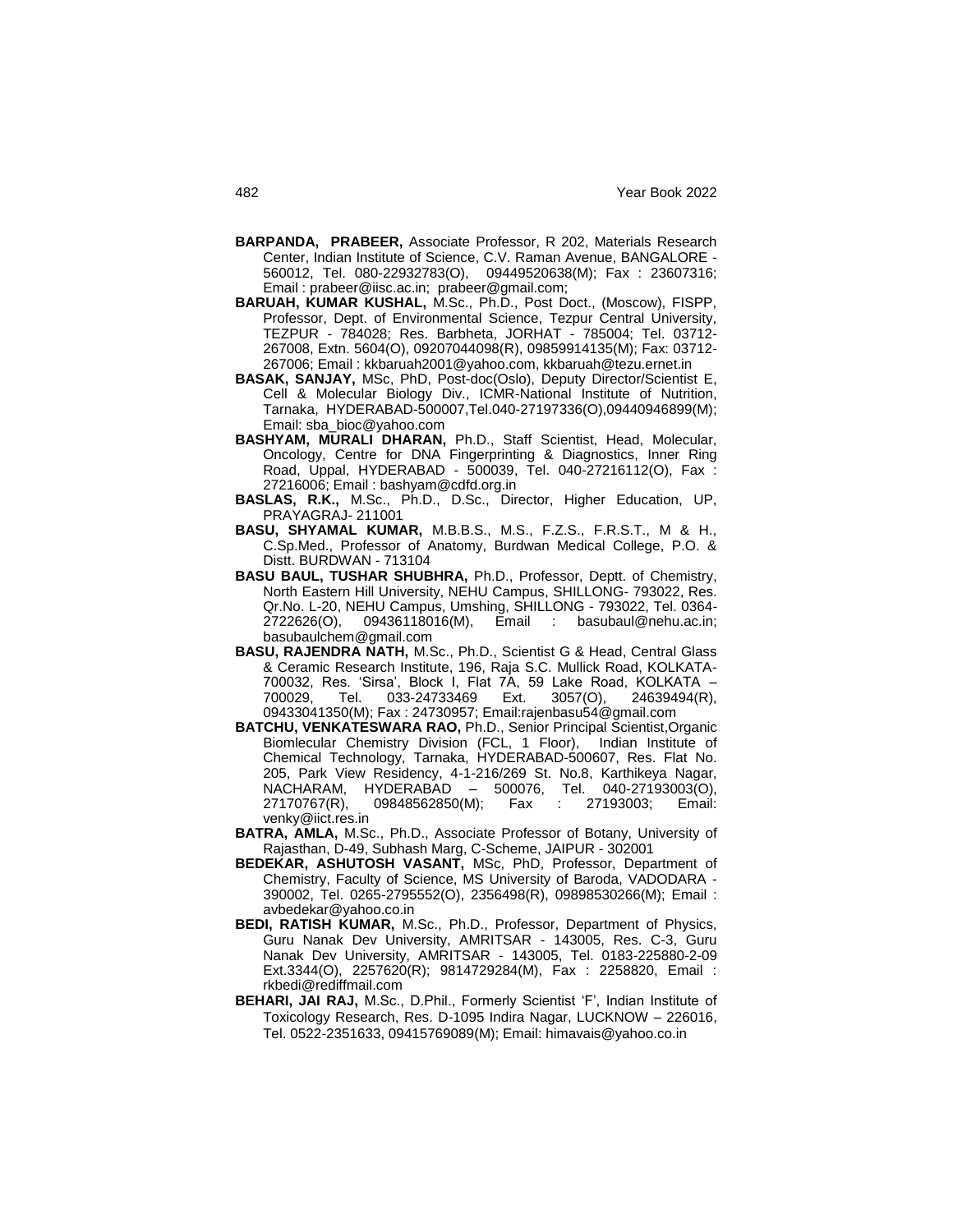- **BEHARI, JITENDRA,** Ph.D., F.U.S.I., F.I.E.T.E., S.M.I.E.E.E., Professor, School of Environmental Sciences, J.N.U., 104, Uttarakhand, J.N.U. New Campus, NEW DELHI - 110 067
- **BEHARI, KUNJ,** D.Phil., D.Sc., Professor, Department of Chemistry, Allahabad University, PRAYAGRAJ - 211 002
- **BEHARI, SANJAY,** MBBS, MS, MCh, DNB, Professor, Department of Neurosurgery, Sanjay Gandhi P.G. Institute of Medical Sciences, Rae Bareli Road, LUCKNOW - 226014, Res. Type V/4, New Campus, SGPGI, LUCKNOW - 226014, Tel. 0522-2494741(O), 09839319400, 08004904442(M); Email : sbehari@sgpgi.ac.in, sbehari27@yahoo.com
- **BELMANNU, RAMESH ACHARYA,** M.Sc., B.Ed., Junior Officer, Shipping Corp. of India Ltd., 245 Madame Cama Road, MUMBAI - 400021
- **BERA, SUBIR,** Ph.D., Professor & Program Coordinator, UGC-CAS (Phase-VII), Department of Botany, University of Calcutta, 35, Ballygunge Circular Road, KOLKATA - 700019; Res. 17H, East Road, Jadavpur, KOLKATA - 700032; Tel. 033-24614959 Ext. 297(O), 24723805(R), 09831750553(M); Fax: 24764419; Email: berasubir@yahoo.co.in, sbbot@caluniv.ac.in
- **BHADRA, UTPAL,** Ph.D., Deputy Director, Wellcome Trust Fellow, Young Investigator, HFSP, Centre for Cellular & Molecular Biology, Uppal Road, HYDERABAD - 500007; Res. 12-13-645/D, Nagarjuna Nagar, Tarnaka, HYDERABAD -500017, Tel. 040-27192513(O), 27158011(R), 09177010110(M); Fax : 27160591; Email : utpal@ccmb.res.in
- **BHAGAT, KRISHAN CHAND,** PhD, FIAE, FPPAI, FASI, FAEB, FACE, Associate Professor-cum-Senior Scientist, Div. of Entomology,<br>S.K.University of Agricultural Sciences & Technology, R.S. S.K.University of Agricultural Sciences & Technology, R.S. Pura/Shalimar, J&K.; Res. Sant Kabir Ashram Road, W.No. 13/62, P.O. Ashnoor, Tehsil Akhnoor Distt. Jammu - 181201; Tel. 01923-25042(O), 01924252671(R)
- **BHAGAT, RAM PRAVESH,** M.Tech., Ph.D., Chief Scientist, Mineral Processing Division, CSIR-National Metallurgical Laboratory, JAMSHEDPUR - 831007, Tel. 0657-2349007(O), 2345053(R), 09934326585(M); Fax : 2345213; Email : rpb@nmlindia.org, rampravesh 1954@yahoo.co.in
- **BHAGWAT, AMEEYA ASHOK,** Ph.D., Reader F, UM DAE CBS, Health Centre Building, University of Mumbai, Kalina Campus, MUMBAI - 400098, Res. 167, D-1, Poonawadi, Dr. Ambedkar Road, Dadar, MUMBAI – 400014, Tel. 022-26524983(O), 24144179(R), 09819523985(M); Fax : 26524982; Email : ameeya@cbs.ac.in
- **BHAKTA, C.,** Deptt of Chemistry, Magadh University, GAYA
- **BHALLA, J.K.,** M.Sc., Ph.D., Formerly Professor & Head, Department of Botany, Osmania University, HYDERABAD - 500007, Res. 12-13-271, Tarnaka, SECUNDERABAD - 500017, Tel. 040-27019334(R), 09849270698(M)
- **BHALLA, TEK CHAND,** M.Sc., M.Phil., Ph.D., Professor, Department of Biotechnology, Himachal Pradesh University, Summer-Hill, SHIMLA - 171005, Tel. 0177-2831948, 2832154(O), 2830573(R), Fax: 2831948, 2832154; Email: bhallatc@rediffmail.com
- **BHANDARI, NITA,** MBBS, Ph.D., Joint Director, Society for Applied Studies, 384, Chirag Delhi, New Delhi - 110017; Res. B-10, Soami Nagar, New Delhi - 110017; Tel. 011-26014136, 26016599(O), 26013098(R), 09899144123(M); Fax: 26016449; Email : community. research@cih.uib.no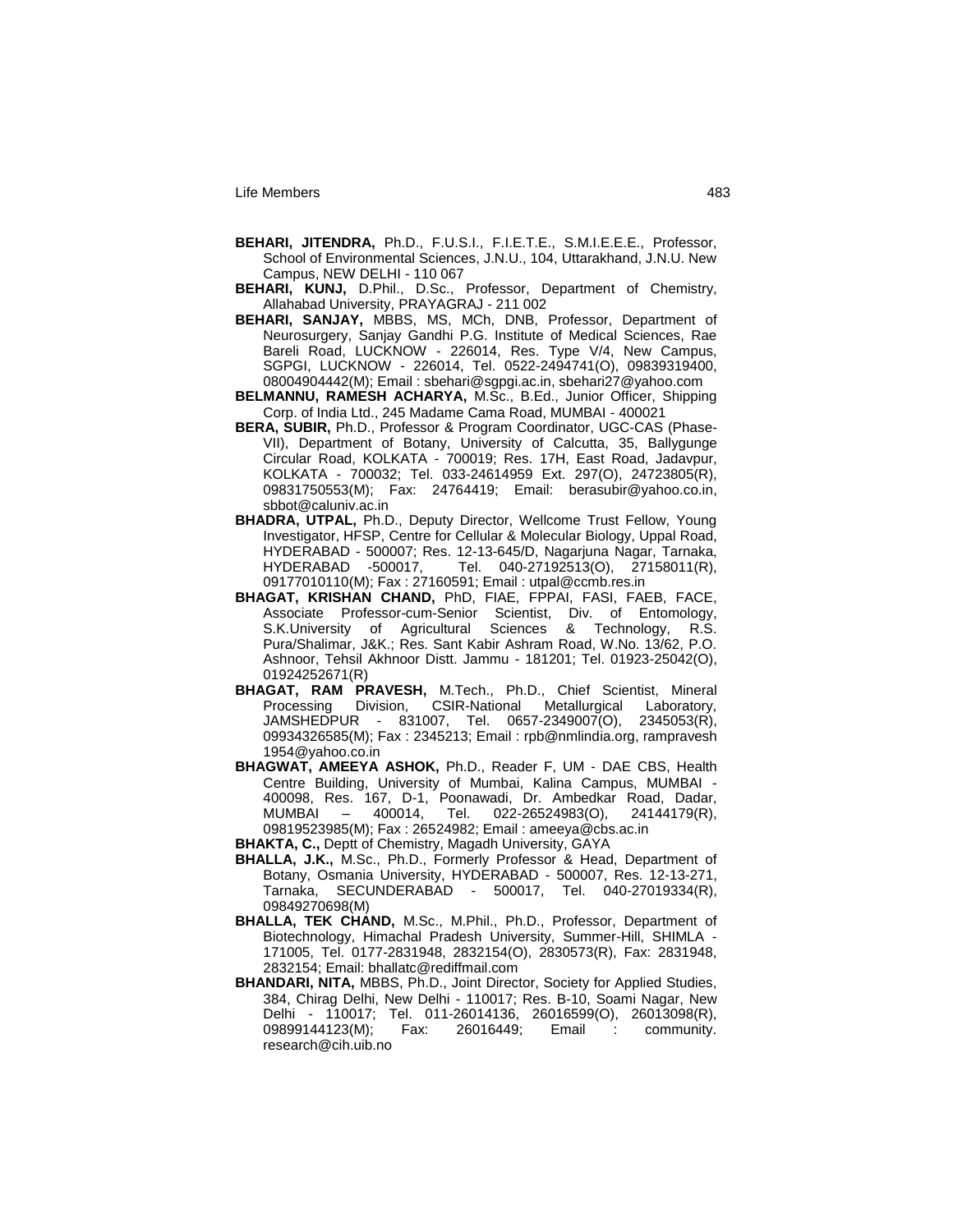- **BHANDARI, R.C.,** M.Sc., Ph.D., Professor of Physics, (Retired) 93, Jai Jawan Colony, Scheme I, Tonk Road, JAIPUR - 302018, Tel. 0141- 2554594, 09829409080(M)
- **BHANDARI, RAKESH KUMAR,** Ph.D., Hon. Visiting Scientist, Inter University Accelerator Centre, Aruna Asaf Ali Marg, NEW DELHI – 110067; Tel. 011-24126022 Ext.330(O), 09910049016(M), Fax : 24126036; Email : rakeshbhandari808@gmail.com, bhandari@iuac. res.in
- **BHANOT, V.B.,** Ph.D., Professor Emeritus, Department of Physics, Punjab University, CHANDIGARH -14; Res. 1269, Sector 34B, CHANDIGARH; Tel. 0172-2661244(R)
- **BHARADWAJ, SABHAPATI DWIVEDI,** M.Sc., Ph.D., B.Lib.Sc., FBS, FPSI, FPEA, Reader in Botany, K.B. Post Graduate College, Kashipuram, Kotghat, Narghat, MIRZAPUR - 231001, Tel. 05442-64645(O), 65264(R)
- **BHARATAM, V. PRASAD,** Ph.D., FRSC, FASC, Professor, Department of Medicinal Chemistry, National Institute of Pharmaceutical Education and Research, SAS NAGAR - 160062; Res. Type VI/11, NIPER Campus, SAS NAGAR - 160062; Tel. 0172-2292018(O), 2233729(R), 09417503172(M); Fax : 2214692; Email : pvbharatam@niper.ac.in
- **BHARATH, M.M. SRINIVAS,** Professor & Head, Department of Clinical Psychopharmacology and Neurotoxicology, National Institute of Mental Health & Neurosciences, No. 2900, Hosur Road, BANGALORE - 560029, Tel. 080-26995113(O), 26576801(R), 09341803684(M); Fax : 26564830; Email : bharath@nimhans.ac.in; thathachar@rediffmail.com;
- **BHARDWAJ, AMBRISH CHANDRA,** MSc,Ph.D., Reader & Head, PG Dept. of Zoology, S.D. College, Bhopa Road, MUZAFFARNAGAR - 251001
- **BHARDWAJ, RAJNEESH,** PhD, Associate Professor, Mechanical Engineering Dept., Indian Institute of Technology Bombay, Powai, MUMBAI - 400076, Tel. 022-25767534(O), 25768534(R), 09920127534(M); Fax : 25726875; Email : rajneesh.bhardwaj@iitb.ac.in
- **BHARGAVA, PARAG,** Associate Professor, Metallurgical Engg. & Materials Science Dept., IIT Bombay, Powai, MUMBAI - 400076; Res. C-79, Bldg. 13, IIT Bombay, Powai, MUMBAI - 400076; Tel. 022-25767628(O), 25768628(R), 09869131017(M); Fax: 25767602; Email : pbhargava@iitb.ac.in
- **BHARGAVA, RAMA,** M.Sc., Ph.D., Professor, Department of Mathematics, Indian Institute of Technology, ROORKEE - 247667, Res. Bhargava Nursing Home, Station Road, ROORKEE, Tel. 01332-285039(O), 272179(R), 08476989932(M); Email : rbharfma@iitr.ac.in
- **BHASIN, ANJU,** M.Sc., Ph.D., Professor, Department of Physics, University of Jammu; Res. 34D c/c Gandhi Nager, JAMMU; Tel. 0191-2436804(O), 2433629(R), 09419181423(M); Email: anju.bhasin@cern.ch
- **BHATIA, ARVIND LAL,** M.Sc., Ph.D., Professor & Hony. Director of Life Sciences, Department of Zoology, University of Rajasthan, JAIPUR - 302055; Res. 301-Mangalam; C-8 Jagraj Marg, Bapu Nagar, JAIPUR-302055; Tel. 0141-2711158(O), 2711304(R); Email : armbha@gmail. com; arvindlalbhatia@yahoo.com
- **BHATI, D.P. SINGH,** M.Sc., Ph.D., F.A.Z., 2/95 Khandari Road, Civil Lines, AGRA
- **BHATNAGAR, BRIJRAJ SWARUP,** M.Sc., Ph.D., Former Reader & Head of Zoology, VSM College of Science, Bharwari; Res. Lakhan Lal Colony, Karari Road, Bharwari - 212201, KAUSHAMBI, Tel. 05331-222255(R), 09415264926(M)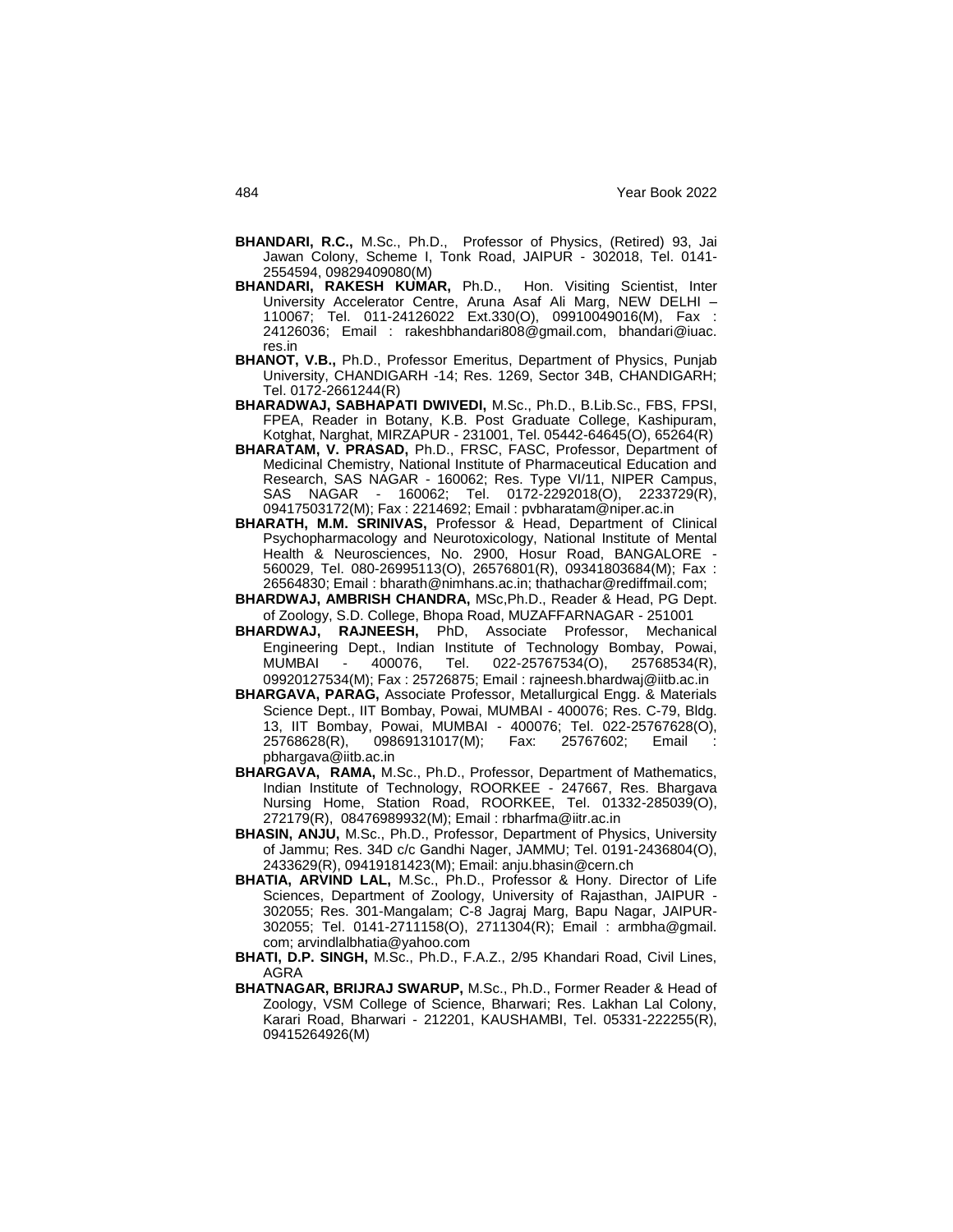- **BHATNAGAR, DEEPAK,** M.Sc., Ph.D., Former Professor of Physics, University of Rajasthan; 56/97, Rajat Path, Mansarovar, JAIPUR - 302020, Tel. 0141-2784707(R); 09828088002 (M); Email : dbhatnagar2010@gmail.com
- **BHATNAGAR, MAHEEP,** Ph.D., D.P.R.M.S.(Lond), Dean, Faculty of Science & Professor & Head, Department of Zoology, University College of Science, M.L.S. University, UDAIPUR - 313001; Res. 33, Modern complex,Bhuvana Road,Main Road, UDAIPUR - 313001, Tel. 0294- 2413955-250(O), 2441250(R), Email: mbhatnagar@yahoo. com
- **BHATNAGAR, PRADEEP,** M.Sc., Ph.D., FAEB, FST, Professor & Dean, Faculty of Science, The I.I.S. University, Gurukul Marg, S.F.S., Mansarovar, JAIPUR- 302020, Tel. 0141-2400160-61(O), 2710380(R), 09982600020, 09928083949(M), Fax: 0141- 2395494, Email: pradeepbhatnagar1947@rediffmail.com or yahoo.com
- **BHATNAGAR, PREM SWARUP,** M.Sc.(Phy.), M.Sc.(Elec.), M.S., Ph.D., Director, B.K., Birla Institute of Engineering & Technology, PILANI-333031; 01596-242747(O), 09414062510(M); Email: psbkbiet@ rediffmail.com
- **BHATNAGAR, R.P.,** Ph.D., BH-87 Deen Dayal Nagar, Maharajpura, GWALIOR - 20
- **BHATNAGAR, SANDEEP,** M.Sc.(Ag.), Asstt. Professor, 5-B, Lowther Road, Darbhanga Castle, PRAYAGRAJ
- **BHATNAGAR, VIJAY SWARUP,** M.Sc., D.Phil., Formerly Reader, Zoology Department, Allahabad University; Res. 23/3 Master Zahurudin Road, PRAYAGRAJ - 211002
- **BHATTACHARYA, AMRITA,** PhD, Assistant Professor, Metallurgical Engineering & Material, Science Department, Academic Unit, IIT Bombay, Powai, MUMBAI - 400076, Tel. 022-25767620(O), 09930557620(M); Email : b\_amrita@iitb.ac.in; b\_amrita10@gmail.com
- **BHATTACHARYA, JAYANTA,** Ph.D., Associate Director, HVTR Laboratory, Translation Health Science & Technology, NCR Biotech Science Cluster, 3<sup>rd</sup> Milestone, Faridabad-Gurgaon Expressway, FARIDABAD - 121001, Tel. 0129 - 2876307(O), 09560018432(M); Email : bhattacharya.jayanta @gmail.com
- **BHATTACHARYA, S.,** Ph.D., Professor, Department of Chemistry, UGC Centre of Advanced Study in Chemistry, Banaras Hindu University, VARANASI - 221005, Tel. 0542-6702451(O), 09415812570(M); Email : bhatt99@yahoo.com; s\_bhatt@bhu.ac.in
- **BHATTACHARYA, SASWATA,** PhD, Associate Professor, Department of Physics, Indian Institute of Technology, Delhi, Hauz Khas, NEW DELHI - 110016, Tel. 011-26591359(O), 09999892747, 08800512348(M); Email : saswata@physics.iitd.ac.in
- **BHATTACHARYYA, RAMGOPAL,** M.Sc., Ph.D., C.Chem., FRSC(London), F.A.Sc.T., Professor of Chemistry, 212, Jadavpur University, Housing Co-op. Complex, Panchasayar, CALCUTTA - 700094, Tel. 033-413- 7902; Fax: 473-1484; Email: rgb@jufs.ernet.in, rbchem@juphys. ernet.in
- **BHATTACHARYYA, SUDIP,** Ph.D., Associate Professor, DAA, Tata Institute of Fundamental Research, 1 Homi Bhabha Road, Colaba, MUMBAI – 400005; Res. 409, Bhaskara, TIFR, 2 Homi Bhabha Road, Colaba, MUMBAI–400005; Tel. 022-22782925(O), 22783511(R), 09594308277 (M); Fax : 22804610; Email : sudip@tifr.res.in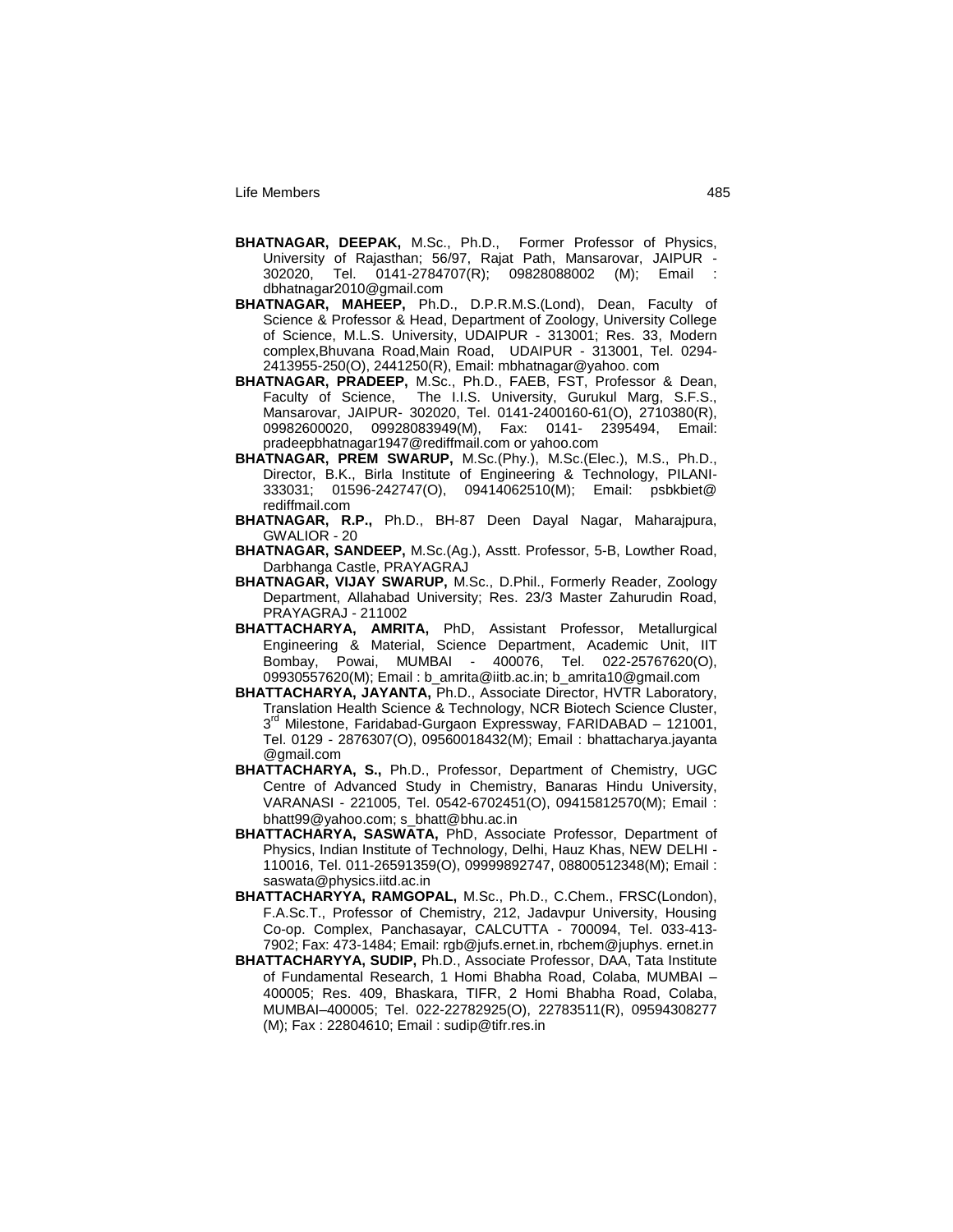- **BHATT, ARVIND KUMAR,** Ph.D., Professor, Department of Biotechnology & Dean – Planning & Teachers Matters, Himachal Pradesh University, Summerhill, SHIMLA - 171005; Tel. 0177-2831948, 2833705(O); Fax : 2832153; Email : bhtarvind@yahoo.com
- **BHATT, DEVAVRATTA CHANDRA S.,** M.Sc., Ph.D., Lecturer in Marine Sciences, Bhavnagar University, 2237, A/2 Gayatri Kripa, Hill Drive, BHAVNAGAR- 364002
- **BHATT, H. VENKATAKRISHNA,** M.Sc., Ph.D.(CSSR), Ph.D.(Gujarat), FIC, FST, FAEB, FZS, FAMS, Dy Director & Head, Department of Neurobehavioural Toxicology, NIOH(ICMR); Block 2, Flat 13, Suramya Apartments, Near Sola Road P.O.P.O., Opposite to Mirambika Street, Near Naranpura Telephone Exchange, AHMEDABAD - 380063, Tel. 79- 2867351-52, 2866237, 2865420, 2865530, 2866842; Fax: 2866630; Email: niohahd@adl.vsnl.net.in
- **BHATT, INDRA DUTT,** Ph.D., Scientist E, GB Pant Institute of Himalayan Environment & Development, Kosi-Katarmal, ALMORA - 263643, Res. Type IV-5, GBPIHED Colony, Kosi-Katarmal, ALMORA - 263643, Tel. 05962-241041(O), 09411703802(M); Fax : 241150; Email : id bhatt@ yahoo.com; idbhat@gbpihed.nic.in
- **BHATT, SHRI NIWAS,** D.Phil., 57, H.I.G., Mumfordganj, PRAYAGRAJ 211 002
- **BHAT, R. BALAKRISHNA,** M.Sc., Ph.D., Head, Department of Biology, Jawaharlal College, Patnagarh, ORISSA - 767025
- **BHAT, SUBRAY NARAYAN,** Ph.D., Formerly Professor, NEHU, H.No. 30, 7th B Main, Muthyala Nagar, Bandappa Gardens, BANGALORE – 560054, Tel. 080-23379834(R), 09449069834(M), Email : snbnehu@ yahoo.com
- **BHIDE, S.A.,** M.Sc., Ph.D., Lecturer, Department of Zoology, Institute of Science, NAGPUR
- **BHIWANIA, RAKESH CHANDRA,** B.Sc.(Hons.), Chief Executive, S.R. Marketing Corporation, 47, Pandariba, LUCKNOW - 226019
- **BHONDE, RAMESH RAMCHANDRA,** M.Sc., Ph.D., Scientist "D", National Centre for Cell Science, 40/32 Erandawana, Gopal Kripa, Bhonde Colony, PUNE - 411004, Tel. 020-5670931/41/51/61, 5658605, 5672256, 5672257(O); Fax: 5672259; Email: infonccs@giaspn01. vsnl.net.in
- **BHORASKAR, VASANT NAGESH,** M.Sc., Ph.D., Professor, Department of Physics, University of Pune, PUNE - 411 007
- **BHOSALE, SIDHANATH VISHWANATH,** Senior Scientist, Polymers & Functional Materials Division, CSIR-Indian Institute of, Chemical Technology, HYDERABAD - 500007, Tel. 040-27191474(O), 27172426 (R), 09490065673(M); Fax : 27193991; Email : bhosale@iict.res.in;
- **BIHARI LAL,** M.Sc., D.Phil., Formerly Professor & Head, Botany Department, Allahabad University, PRAYAGRAJ; Res. 35/18 Butler Market, George Town, PRAYAGRAJ – 211002; Tel. 0532-2468815
- **BIJU, AKKATTU T.,** Ph.D., Associate Professor, Department of Organic Chemistry, Indian Institute of Science, BANGALORE - 560012; Res. HE-362, IISc Campus, Indian Institute of Science, BANGALORE – 560012, Tel. 080-22932646(O), 08390689225(M); Fax:23600529; Email : atbiju@iisc.ac.in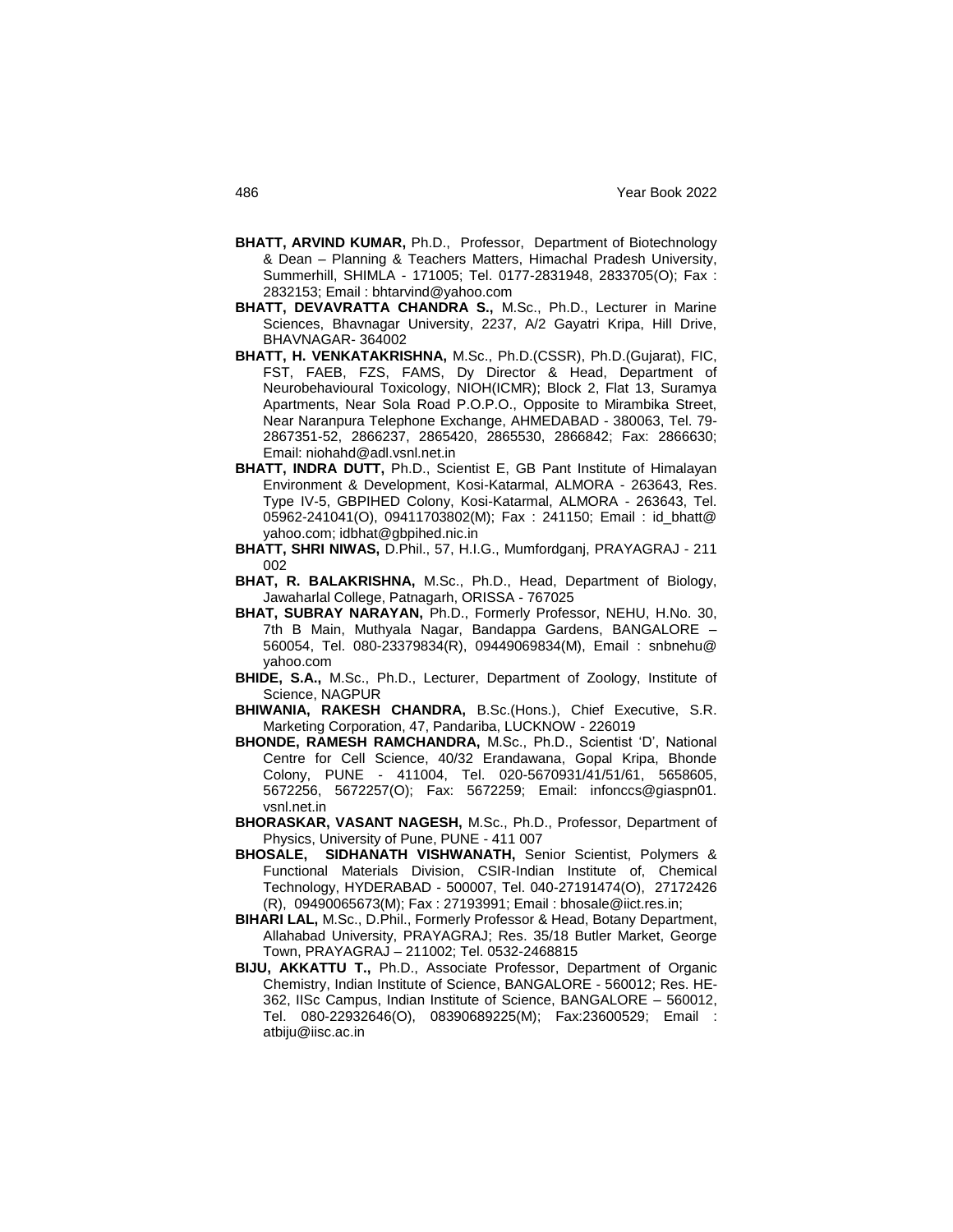- **BILGRAMI, RAGHUPATI SAHAI,** M.Sc., Ph.D., F.P.S.I., S.P.R., Formerly Professor of Botany, Bihar University; Res. 'YAAJAN DEEP', Villa No. 250, Daady's Gaarden, Kammsandra Cross, Electronic City, Hebbaguri, BANGALORE – 560100; Tel. 080-27849032, 09480741215(M); Email: rsbilgrami@yahoo.co.in
- **BIRADAR, ASHOK M.,** Ph.D., Chief Scientist (Sr. 'G'), National Physical Laboratory, Dr. K.S. Krishnan Road, NEW DELHI – 110012; Res. IInd Floor, 46/6, East Patel Nagar, NEW DELHI – 110008; Tel. 011- 45608569(O), 25735722(R), 09213609238(M); Fax : 45609310; Email : abiradarnpl@gmail.com
- **BIRADAR, DIGAMBAREPPA PANDAPPA,** Ph.D., Professor (Agronomy) & Editor, Publication Centre, University of Agril. Sciences, DHARWAD – 580005; Res. H.No. 6, Madhuban, Malaprabhanagav, DHARWAD – 580008; Tel. 0836-2748748(O), 2440403(R), 09448497358(M); Fax : 2748199; Email : dpbiradar@yahoo.com
- **BIRADAR, NAGNATH VAIJNATHRAO,** M.Sc., Ph.D., Formerly Professor & Head, Botany Deptt., Poona University, 4, Namratali Apt., D.P. Road, Aundh, PUNE - 411007
- **BISARIA, A.K.,** M.Sc., Ph.D., Scientist Head, Section of Plant Physiology, Jute Agricultural Research Institute, BARRACKPORE, WB
- **BISOI, PURNA CHANDRA,** M.V.Sc, Ph.D., Head, Deptt. of Biochemistry, Orissa Veterinary College, BHUBANESWAR - 751003, Tel. 0674-Duat PBX 2402970 Ext.173(O), 2563438(R)
- **BIST, HARI DATT,** M.Sc., Ph.D., Formerly Professor, Centre for Laser Technology, IIT, Kanpur; 14/35 G.B. Pant Marg, P.O. Bhotia Parao, HALDWANI - 263139 (UTTARANCHAL)
- **BISWAL, SADASIVA,** M.Sc., Ph.D., Retired Principal, Former Professor of Physics, Suddhananda Engineering and Research Center, BHUBANESWAR, Res. G.A.Plot No. 506, Kalinga Nagar,Bharatpur, BHUBANESWAR-751003, 09437467474(M); Email : dr.sadasivabiswal @ymail.com
- **BISWAS, DEBASIS,** MBBS, MD, PDC, Professor, Department of Microbiology, GF, Medical College Building, AIIMS Bhopal, Saket Nagar, BHOPAL - 462020, Tel. 0755-2672328(O), 2980016(R), 07747010312(M); Email : debasis.microbiology@aiimsbhopal.edu.in
- **BISWAS, JYOTIRMAY,** MS(Opth.), FMRF, FNAMS, FIC Path, FAICO, Director of Uveitis & Ocular, Pathology Department, Sankara Nethralaya, Old No.41, NewNo.18, College Rd, Nungambakkam, CHENNAI - 600006, TN, Tel. 09841428151(M); Fax : 044-282504180; Email : drjb@snmail.org

**BORA, UPENDRA NATH,** Dy. S.P., Police Training College, ASSAM

- **BOSE, SANGITA,** PhD, Associate Professor, School of Physical Sciences, UM-DAE CEBS, Mumbai University, Kalina, Santacruz (E), MUMBAI - 400098, Tel. 022-22783201(R), 09867001397(M); Email : sangita@ cbs.ac.in
- **BOSE, SURYASARATHI,** Ph.D., Associate Professor, Department of Materials Engineering, Indian Institute of Science, BANGALORE - 560012, Res. HE 223, Block 2, IISc Campus, BANGALORE - 560012, Tel. 080-22933407(O), 23510796(R), 08197998449(M); Email : bose154 @gmail.com
- **BRARU, P.N.,** MSc, Ph.D., Lecturer in Botany, P.G.V. College, GWALIOR 1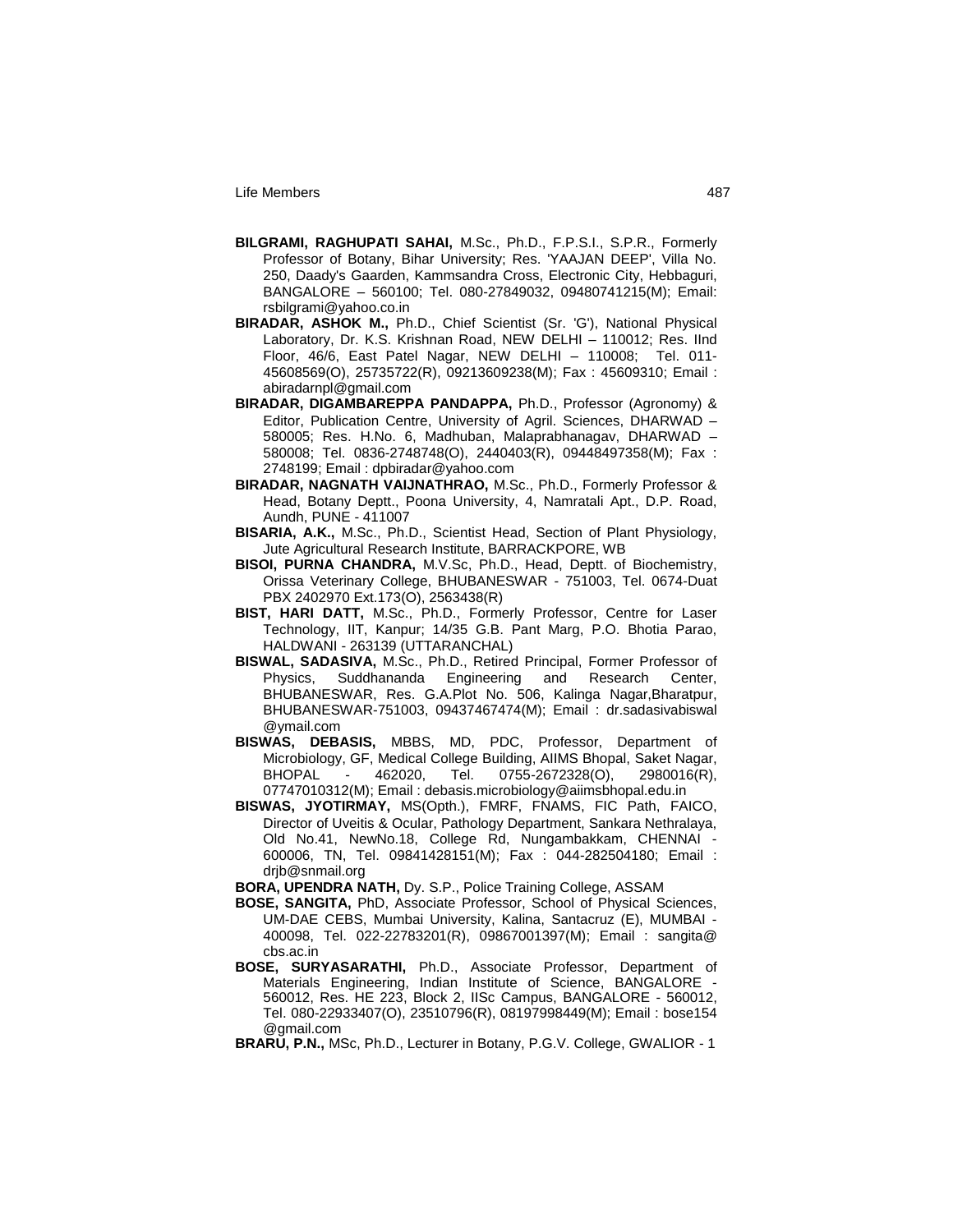- **BRETENAKER, FABIEN,** PhD, Director, Lumiere, Matiere Et, Interfaces (LuMLn), ENS Paris-Saclay, 4 Avenue Des Sciences, 91190 Gif-Sur-Yvette, Tel. +33-1-81875582(O), 39670944(R), +33681340776(M), Email : fabien.bretenaker@universite-paris-saclay.fr
- **BUCH, V.B.,** M.Sc., Professor of Mathematics, Bhavnagar University, D-325 Sri Ramnagar Talaja Road, BHAVNAGAR - 364002, Tel. 0278- 470239(R)
- **BUSCHMAN, R.G.,** M.A., Ph.D., Professor of Mathematics, University of Wyoming, Laramie, Wyoming, 82071 USA
- **CALLA, OM PRAKASH NARAYAN,** BE,ME, Dy.Director, SCA & Prog. Director, MRSP, Space Applications Centre (ISRO), AHMEDABAD - 380053
- **CAMEOTRA, SWARANJIT SINGH,** Ph.D., FAMI, FNESA, FSAB, FNABS, Professor ACSIR,Senior Principal Scientist, Institute of Microbial Technology, Sector 39A, CHANDIGARH - 160036, Res. 1103, Sector 11C, CHANDIGARH - 160011, Tel. 0172-6665223, 6665224(O), 6570391, 2747470(R), 09041036750, 09888146750(M), Fax : 2690632, 2690585, Email : ssc@imtech.res.in, swaranjitsingh@yahoo.com
- **CAMMAROTO, FILIPPO,** Dr.-In-Mathematics, Asstt. Professor, University Di, Messina Instituto Di Mathematica, Via C.Battisti 98100 MESSINA, ITALIA
- **CAPOOR, V.N.,** PhD, FHS,FZSI, FAZ, Emeritus Fellow, Formerly Professor of Zoology, Allahabad University; C-221 Sheikh Sasai Phase I, NEW DELHI - 110017
- **CHAHAL, DAVINDER SINGH,** M.Sc., Ph.D., Asstt. Professor, Botany & Plant Pathology Dept., Punjab Agricultural University, LUDHIANA
- **CHAHAL, SARBJIT SINGH,** M.Sc., Ph.D., Professor, Department of Plant Pathology, Punjab Agricultural University, LUDHIANA - 141004
- **CHAKRABARTI, ABHIJIT,** Ph.D., Crystallography & Molecular Division, Saha Institute of Nuclear Physics, 1/AF Bidhannagar, KOLKATA - 700064, Res. Saurav Abasan, ED Block, Flat # A15, Salt Lake, KOLKATA - 700091, Tel. 033-23370379(O), 23377300(R), 09831055624 (M), Fax : 23374637, Email : abhijit.chakrabarti@saha.ac.in
- **CHAKRABARTI, ANIL KUMAR,** M.Sc., Ph.D., FIC CC (India), Visiting Teacher and Scientist, Deptt. of Inorganic and Analytical Chemistry, Analyst/Visiting Scientist, School of Environmental Studies (SOES), Jadavpur University, CALCUTTA - 700032, Department of Inorganic Chemistry, 2 Maharaja Tagore Road, Calcutta - 700031; Tel. 033- 2867- 1181(chem.dept), 2473-5176, 2412-3227(R); Fax: 2473-1484/2414- 6266(SOES,JU)
- **CHAKRABARTI, SAMIRAN,** M.Sc., Ph.D., F.Z.S., F.E.S.I., F.A.S.I., F.Z.S.I., F.A.Sc.T.Professor (Retd) Department of Zoology, University of Kalyani, KALYANI - 741235, Res.32/B, Green Park, BELGHORIA, KOLKATA-700056, Tel. (033) 25536636(R), 91 9432323192 (M) Email: chakrabarti32b@gmail. com
- **CHAKRABORTI, ASIT KUMAR,** Ph.D., FRSC, FASc, FNA, Former Professor & Head of Medicinal Chemistry, NIPER; Visiting Professor, Department of Chemistry, IIT Ropar, Punjab 140001; Tel. 09417770515(M); Email : chakrabortiak@iitrpr.ac.in; akchakraborti@ niper.ac.in, akchakraborti@rediffmail.com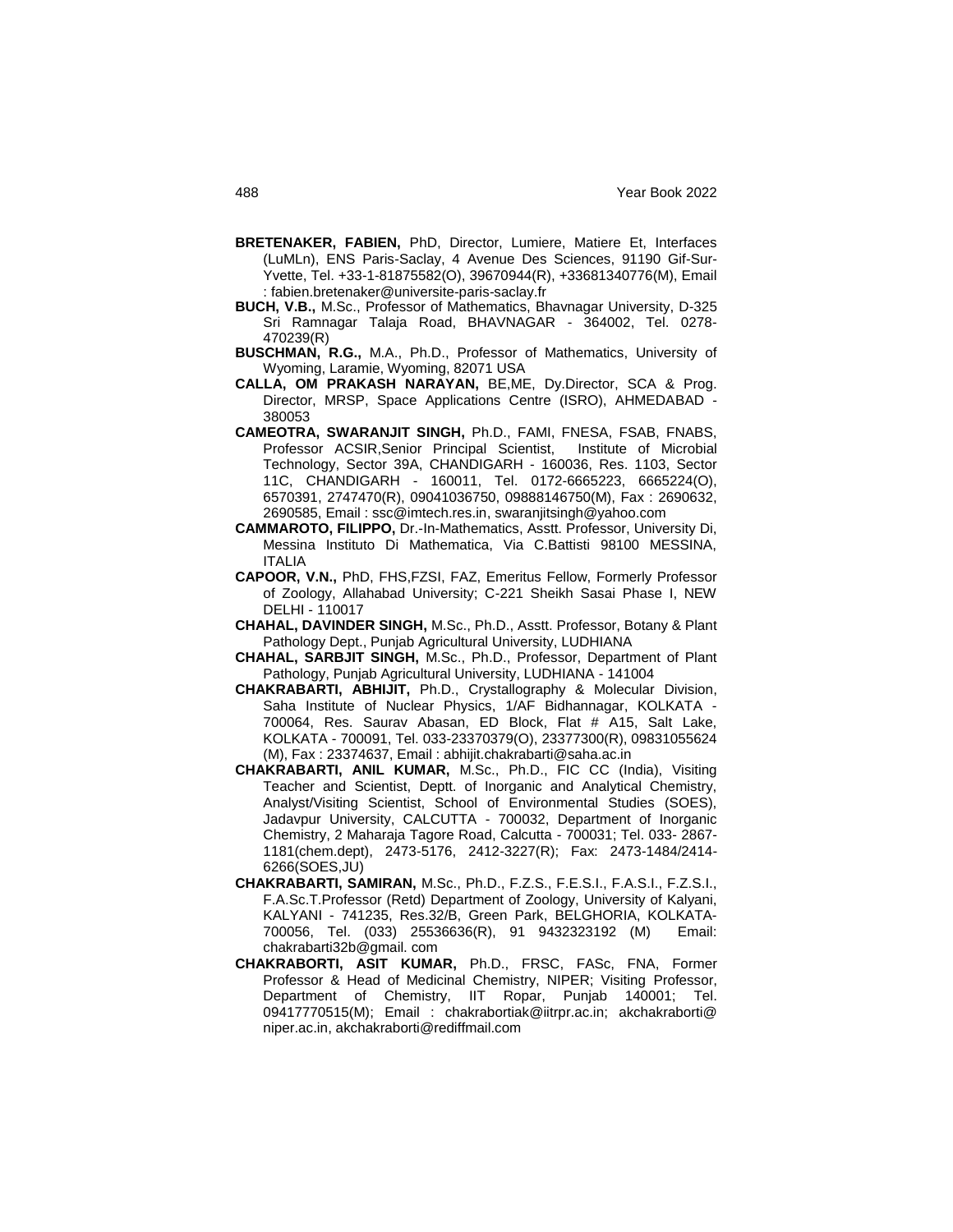- **CHAKRABORTY, AJITA,** M.Sc., Ph.D., Professor & Head, Department of Chemistry, Govt. Girls P.G. College, BILASPUR - 495001
- **CHAKRABORTY, DEBJANI,** Ph.D., Professor, Dept. of Mathematics, Indian Institute of Technology, KHARAGPUR - 721302; Res. B 222, IIT - 721302; Tel. 03222-283638(O), 09434610298(M); Fax : 255300; Email : debjani@maths.iitkgp.ac.in; drdebjanic@gmail.com
- **CHAKRABORTY, HARI SANKAR,** M.Sc., Ph.D., Formerly Professor of Mathematics, Kalyani University, Kalyani; Res. 11 Nivedita Sarani, Garfa, Kolkata - 700075; Tel. 033-2418-1246(R)
- **CHAKRABORTY, KUNAL,** PhD, Scientist E, Indian National Centre for Ocean Information Services, MoES, Pragathi Nagar (BO), Nizampet (SO), HYDERABAD - 500090, Tel. 040-23886080(O), 48518046(R), 09866132085(M); Fax : 23895001; Email : kunal.c@incois.gov.in; kcincoishyb@gmail.com
- **CHAKRABORTY, SAKTI KANTA,** M.Sc., Ph.D., Formerly Professor of Mathematics, Burdwan University, CK-238, Salt Lake, CALCUTTA – 700091, Tel. 033-23590738(R), 09433879173(M), Email : sakti05@ gmail.com
- **CHAKRABORTY, SUBENOY,** Ph.D., D.Sc., Professor, Department of Mathematics, Jadavpur University, KOLKATA - 700032, Tel. 033- 24146717(O), 09433356784(M); Email : schakraborty.math@gmail.com, subenoy.chakraborty@jadavpuruniversity.in
- **CHAKRAVARTY, D.N.,** D.Phil., Gen. Works Manager, Union Carbide India Ltd., Agricultural Product Division, Berasia Road, BHOPAL
- **CHAKRAVARTY, P.P.,** Tulsi Nagar, BHOPAL
- **CHAKRAVORTY, JOGENDRA NATH,** M.Sc., Ph.D., Minst.P.(LON), Head of the Deptt. of Physics, Rama Krishna Mission Residential College, P.O. Narendrapur, 24 PARGANAS (WB)
- **CHAKRAWARTI, PURUSHOTTAM B.,** M.Sc., Ph.D., Formerly Professor, A-252, Shahpura, BHOPAL - 462016, Tel. 0755-426073
- **CHAKU, BANSI LAL,** M.Sc., Ph.D., F.R.G.S., Formerly HOD, Dept. of Geography, Govt. M.A.M. College, JAMMU; Res. 50, Mohinder Nagar, Canal Road, JAMMU - 180001; Tel. 0191-2555407(R)
- **CHAMOLA, BHAGWATI PRASAD,** PhD, Professor, Department of Mathematics, Jaypee Institute of Information Technology, A-10, Sector 62, NOIDA - 201309, Tel. 0120-2594344(O), 09971968349(M); Email : b\_prasad10@yahoo.com; bhagwati.prasad@jiit.ac.in
- **CHAND, NAVIN,** M.Sc., Ph.D., Former Act. Director, Professor, AcSIR, Advanced Materials and Processes Research Institute (AMPRI), Habibganj Naka, BHOPAL - 462026, Tel. 0755-2418734, Email: navinchand15@yahoo.co.in
- **CHAND, PRADEEP KUMAR,** M.Sc., Ph.D., Reader in Botany, Utkal University, Qr.No. C.F. 58, Utkal University Campus, Vanivihar, BHUBA-NESWAR - 751004
- **CHANDEL, R.C. SINGH,** Ph.D., Reader & Head, Department of Mathematics, D.V.Post Graduate College, ORAI - 285001
- **CHANDRAN, L. SUNIL,** Ph.D., Assistant Professor, Computer Science & Automation, Indian Institute of Science, BANGALORE – 560012, Tel. 080-22932907(O), 09880521790(M); Email : sunil@csa.iisc.ernet.in; sunil.cl@gmail.com
- **CHANDRASEKAR, ANANTHARAMAN,** M.Sc., Ph.D., Outstanding Professor, Department of Earth & Space Sciences, & Dean, (Academics), Institute of Space Science & Technology, Valiamata P.O., TRIVANDRUM – 695547; Tel. 0471-2568636(O), 09400332924(M); Fax: 2568462; Email : chandra@iist.ac.in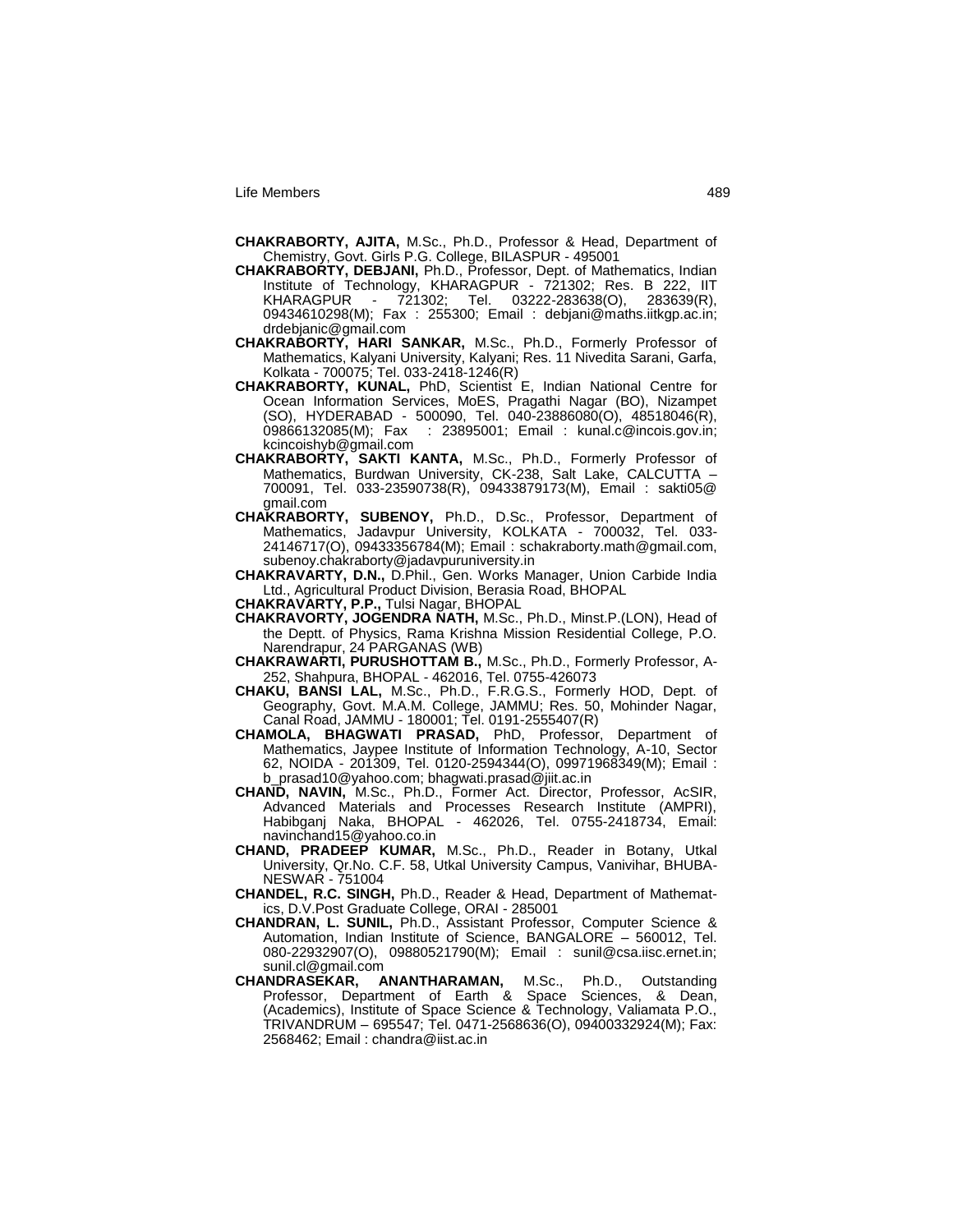- **CHANDRASEKARAN, RAMASAMI,** M.Sc., M.Phil., Lecturer in Zoology (S.G.), Raja Serfoji Govt. College, THANJAVUR - 613005, Tel. 04362- 35647
- **CHANDRAWAT, MAHENDRA PRATAP SINGH,** M.Sc., Ph.D., Director Applied Sciences; Eternal University (HP), Res. Kohi Dashehara, via-Munshi Bazar, ALWAR - 301001; Tel. 0144-2342899(R); 09829805109, 09805098708(M); Email : chandrawatmps@yahoo.com, mpschandrawat 21@gmail.com
- **CHANDRA, AMARESH,** M.Sc., Ph.D., Principal Scientist & Former Head, Division of Plant Physiology & Biochemistry, ICAR-Indian Institute of Sugarcane Research (IISR), Raebareli Road, LUCKNOW - 226002, Res. D2-301, Akash Enclave, RB Road, Teli Bagh, LUCKNOW – 226029, Tel. 0522-2491872(O), 09450041285(M); Fax : 2480738; Email : amaresh62 @yahoo.com, amaresh.chandra@icar.gov.in
- **CHANDRA, AMITA,** M.Sc., Ph.D., Professor, Department of Physics & Astrophysics, University of Delhi, DELHI - 110007, Email: amitach1 @yahoo.com, achandra@physics.du.ac.in
- **CHANDRA, HEM,** MBBS, MHA, MPhil, PhD, DLitt, FRCP (Glasgow), FRCP (Edinburgh), FIMA, FIMSA, FAHA, Vice-Chancellor, HN Bahuguna Uttarakhand Medical Education University, 4th Floor, Administrative Block, Govt. Doon Medical College Campus, Dehrakhas, Patel Nagar, DEHRADUN - 248001; Tel. 1352-723321-23(O),09451904416(M), Fax: 2723323;Emai[l:hchandra555@gmail.com,](mailto:hchandra555@gmail.com)vchnbumu@gmail.com, info.hn bumu@gmail.com
- **CHANDRA, MAITREY,** M.Sc., D.Phil., Asstt. Director, Institute for Science, Technology & Development Studies (CSIR), Hillside Road, NEW DELHI-110012
- **CHANDRA, NAGASUMA,** Ph.D., Professor, Department of Biochemistry, Indian Institute of Science, BANGALORE - 560012; Tel. 080- 22932892(O), 23492996(R); Email: nchandra@iisc.ac.in
- **CHANDRA, NARESH,** PhD, Director (Education), BK Birla College, Kalyan, 1/2 Ashok Kunj, Bhoirwadi, Near BK Birla College, KALYAN WEST - 421304, DIST. THANE, MAHARASHTRA, Tel. 0251-2232930(O), 2230373(R), 09820888494(M); Fax : 2231029; Email : drchandra.naresh @gmail.com
- **CHANDRA, PRANJAL,** PhD, Assistant Professor & Ramanujan Fellow, School of Biochemical Engineering, Indian Institute of Technology, BHU, Varanasi, VARANASI - 221005, Tel. 07086021872, 07565809999(M); Email : pranjal.bce@iitbhu.ac.in; pranjalchandra13@gmail.com
- **CHANDRA, PREM,** Ph.D., D.Sc., F.V.P.I, Formerly Professor & Head, School of Studies in Mathematics, Vikram University, Ujjain; Res. C-315, Vivekanand Nagar, UJJAIN - 456010; Tel. 0734-2560284(R), 09424014849(M); Email: premchandraujnn@yahoo.in
- **CHANDRA, RAMESH,** M.Sc., M.Phil., Ph.D., FIC, Vice-Chancellor, Bundelkhand University, JHANSI - 284128, Tel. 0517-320497(O), 320046(R), Fax: 320761(O), 320762(R), Email: acbrdu@hotmail.com
- **CHANDRA, RAMESH,** MSc, PhD, Professor, Department of Physics, DSB Campus, Kumaun University, NAINITAL - 263002, Tel. 05942- 237450(O), 231497(R), 09690681836(M); Fax : 237450; Email : rchandra.ntl@gmail.com
- **CHANDRA, RAM,** Ph.D., Professor, Former Head & Dean, Department of Environmental Microbiology, B.B. Ambedkar University, Vidya Vihar, Rae Bareily Road, LUCKNOW - 226025, Res. 13/23, Vikas Nagar, Sector 13, House No. 23, Vikas Nagar, LUCKNOW - 226022, Tel. 0522- 2998718(O), 09450652324(M); Email : rc\_microitrc@yahoo.co.in; prof.chandrabbau@ gmail.com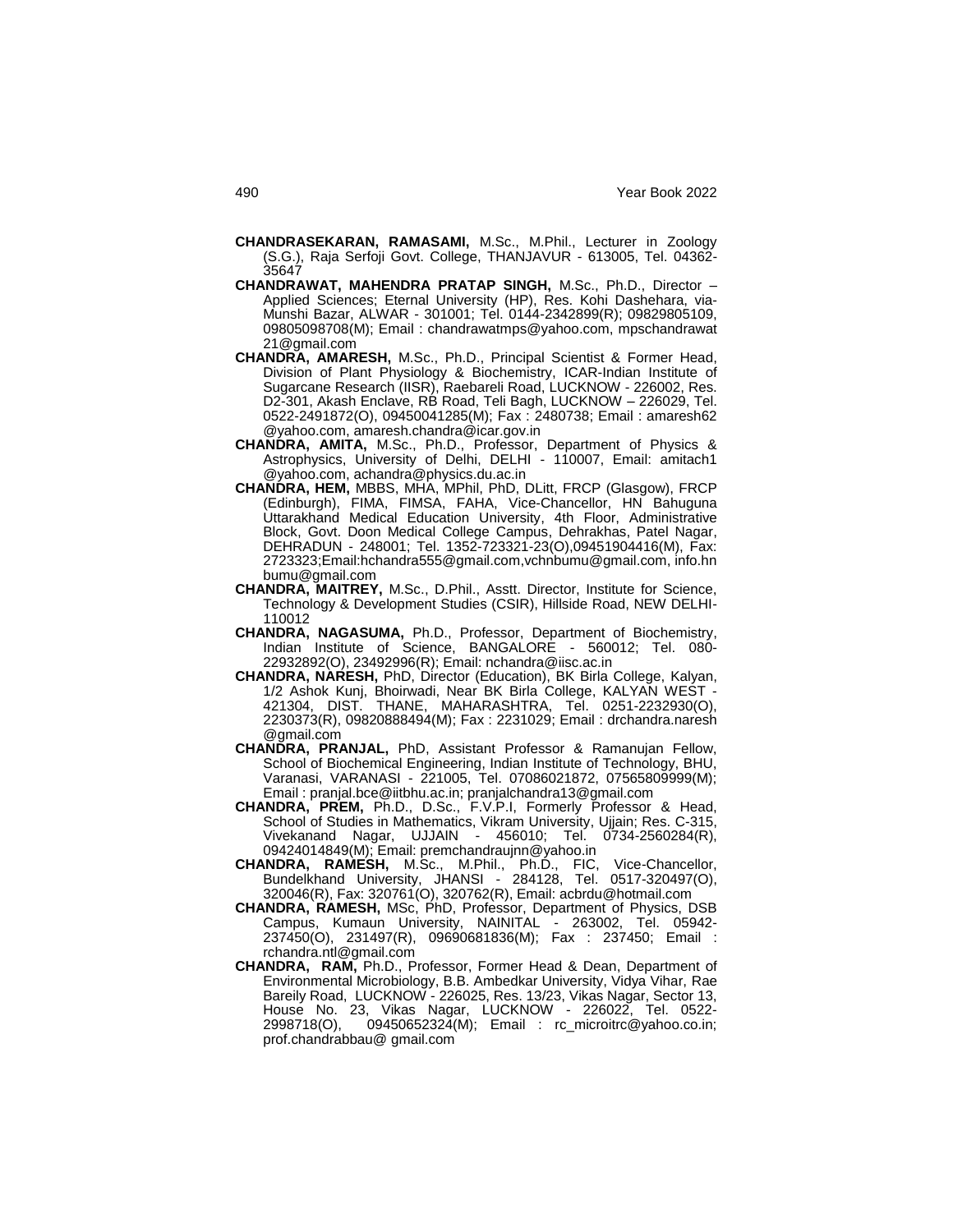- **CHANDRA, SUBHASH,** National Physical Laboratory, Dr. K.S. Krishnan Marg, NEW DELHI – 110012
- **CHANDRA, SURESH,** M.Sc., Ph.D., AvH Fellow (Germany), FRAS(London), FMAS(Pune), Dy Director & Professor, Amity Centre for Astronomy & Astrophysics, Amity Institute of Applied Sciences, Amity University, Sector 125, Noida–201313; Res. III-A/21, Vaishali, Rachna, Ghaziabad – 201012; Tel. 09818005663, 09915519345(M); Email: schandra2@ amity.edu; suresh492000@yahoo.co.in
- **CHANDRA, SURESH,** M.Sc., Ph.D., Chief Scientist and Head, Genetic Resources & Agrotechnology, Indian Institute of Integrative Medicines, Canal Road, JAMMU TAWI-180001, Tel. 0191-2565169, 2569000-04, Ext. 221(O), 2580583(R), 09419134360(M); Fax: 2569019; Email: suresh\_chandra228@rediffmail.com, schandra@iiim.res.in
- **CHANDRA, VINOD,** PhD, Associate Professor, Discipline of Physics, IIT Gandhinagar, Palaj Campus, Academic Block 5/330, GANDHINAGAR - 382355, GUJARAT, Tel. 079-23952474(O), 23951474(R), 08238297196(M); Email : vchandra@iitgn.ac.in; joshi.vinod@gmail.com
- **CHANDRASEKARAN, RAJASEKARAN,** MSc, DPhil, FSEDI, FRSB(UK), FLS(Lon), FISPP, FASCh, Professor, Department of Biotechnology, School of Biosciences and Technology, Vellore Institute of Technology (VIT), VELLORE - 632014, TN, Tel. 0416-2202542(O), 2205305(R), 09442994888(M); Email : drcrs70@gmail.com, crajasekaran@vit.ac.in
- **CHARY, S.K. SREERANGA,** M.Sc., Professor, I/C Library, Birla Institute of Technology, Mesra, RANCHI - 835215
- **CHASKAR, ATUL CHANGDEV,** MSc, PhD, Associate Professor, UoM, Mangalmurti Tower, B-703, Sector-11, Plot-03, Khanda Colony, New Panvel (W), Dist-Raigad - 410206, MH, Tel. 07507375261(M); Email : achaskar25@gmail.com; achaskar@nano.mu.ac.in
- **CHATTERJEE, KAMALESH,** M.Sc., Ph.D., Professor of Zoology, N.E.Hill University, SHILLONG - 793014
- **CHATTERJEE, RAHUL S.,** Assistant Lecturer, Jail Road Boys" Hr. Secondary School, Jail Road, SHILLONG – 793001
- **CHATTERJEE, SHYAMAL,** Assistant Professor, Room No. 120, School of Basic Sciences, IIT Bhubaneswar, Jatni, Khordha, BHUBANESWAR - 752050, Tel. 09938245478(M); Email : shyamal@iitbbs.ac.in; c.shyamal@gmail.com;
- **CHATTERJEE, SUPARNA,** Professor, Department of Pharmacology, Institute of PG Medical Education & Research, 244 B, AJC Bose Road, KOLKATA - 700020, Tel.033-22041428(O),2556286(R), 09831130980 (M); Fax : 22234135; Email : drsupchat@gmail.com;
- **CHATTERJEE, TANAYA,** DST Woman Scientist (WOS-A), Department of Biochemistry, Bose Institute, P1/12, CIT Scheme VII M, KOLKATA - 700054, Tel. 033-23559219(O), 23710000(R), 09836310054(M); Fax : 23506790; Email : tanaya\_chatterjee@yahoo.com;
- **CHATTOPADHYAYA, MAHESH CHANDRA,** M.Sc.,Ph.D., DRP., FIC. President, Indian Chemical Society, Department of Chemistry, University of Allahabad, PRAYAGRAJ, Tel. 0532- 2466534, 09415637904 (M); Email: mcc46@rediffmail.com
- **CHATTOPADHYAY, PRASANT KUMAR,** M.Sc., Ph.D., Professor of Forensic Science, Punjabi University, PATIALA - 147002
- **CHATURVEDI, A.K.,** Ph.D., Principal, Bhavan"s Mehta P.G. College, Bharwari, KAUSHAMBI - 212201, Tel. 05331-22246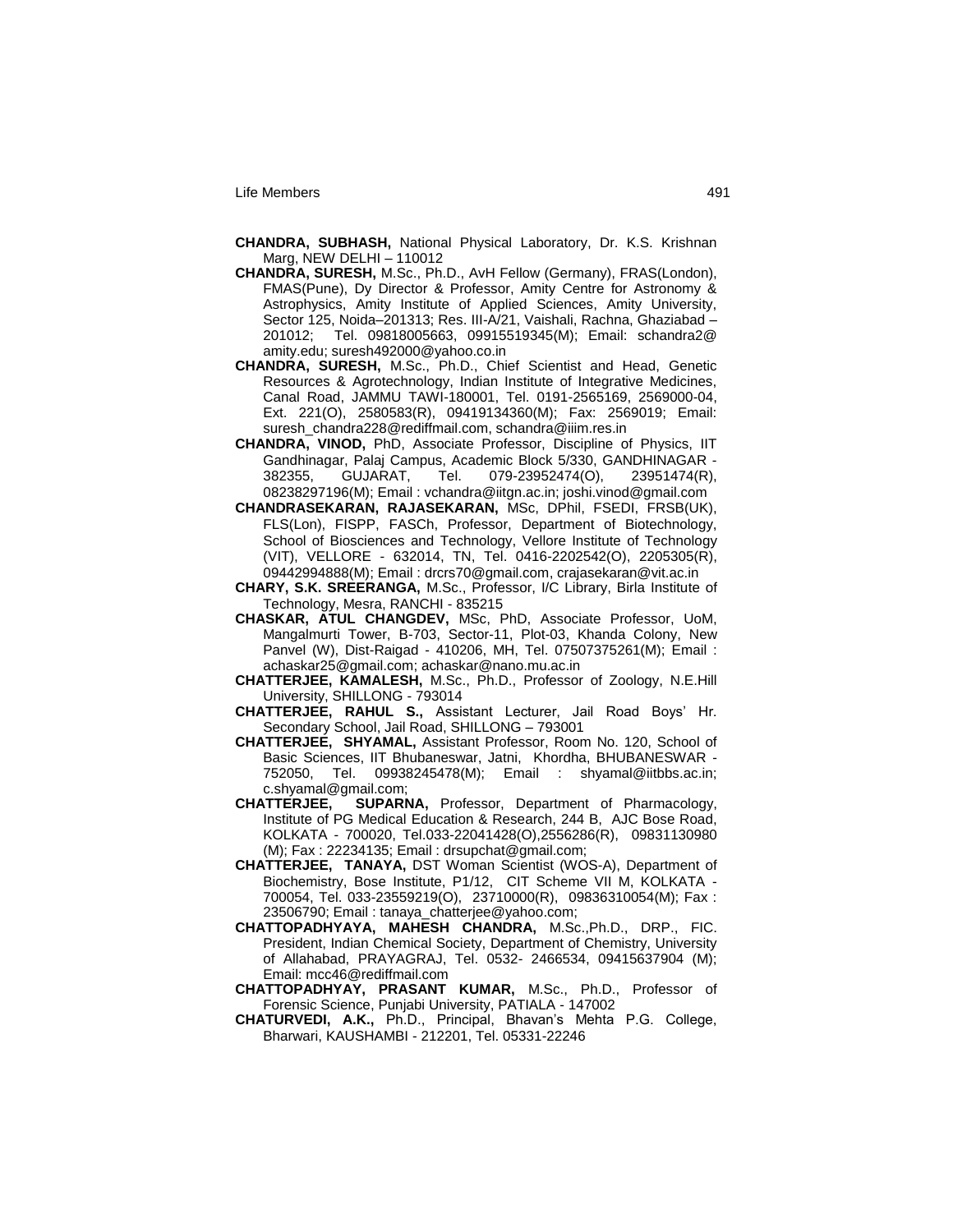- **CHATURVEDI, C.,** M.Sc., D.Phil., Former Assoc.Professor of Botany, G.B.Pant University, 71, Deen Dayal Nagar, P.O. Nawabganj, KANPUR - 208002
- **CHATURVEDI, RAKHI,** M.Phil., Ph.D., Professor, Department of Biosciences & Bioengineering, IIT Guwahati, GUWAHATI-781039, Res. Qr.No.D-77, IIT Guwahati Campus, GUWAHATI – 781039, Tel. 0361-2582211(O), 2584211(R), 09435108969(M); Fax : 2582249; Email : rakhi\_chaturvedi @iitg.ac.in; rakhi\_chaturvedi@yahoo.co.uk
- **CHATURVEDI, SHONALI,** M.Sc., D.Phil., F.B.S., F.B.P.S., Senior Lecturer, Botany Department, Ewing Christian College, PRAYAGRAJ; Res. 23, 19/1 C.Y. Chintamani Road, Darbhanga, PRAYAGRAJ, 09450961030 (M); Email: Shonalichaturvedi@yahoo.com
- **CHAUDHARI, PRABHAT KUMAR,** MDS, MFDS, RCPS(Glasgow), Associate Professor, Room No. 406, 4th Floor, CDER, AIIMS, Ansari Nagar, NEW DELHI-110029, Tel. 08375044325(M); Email : dr.prabhatkc@gmail.com
- **CHAUDHARY, A.K.,** Ph.D., Lecturer in Physics, P P N College, KANPUR
- **CHAUDHARY, B.D.,** M.Sc., Ph.D., Retd. Sr. Scientist (Plant Breeding), CCS HAU; Res. 135, Mohalla Chaudharian, Near Katra Ramlilla, HISAR - 125001, Tel. 1662-237530(R), 09255126155(M); Email: bajdass@ gmail.com
- **CHAUDHARY, DHANRAJ,** M.Sc., Ph.D., Formerly Professor of Physics; 701 Giriraj Heights, Plot-5, Sector -18, KHARGHAR - NAVI MUMBAI - 410210; Tel. 09784012361(M)
- **CHAUDHARY, D.K.,** M.Sc., Ph.D., D.I.C., Professor of Zoology, University of Burdwan, BURDWAN
- **CHAUDHARY, R.K.,** Ph.D., Professor & Head, Department of Mathematics, Bhagalpur University, BHAGALPUR
- **CHAUHAN, DEVENDRA KUMAR,** M.Sc., Ph.D., Professor, Botany Department, Allahabad University, PRAYAGRAJ - 211002; Res. 463/359, P5-Shivam Apts., Nigam Crossing, Mumfordganj, PRAYAGRAJ- 211002; Tel. 0532-2440016(R), 08081022287(M); Email: dkchauhanau@ yahoo.com
- **CHAUHAN, RUDRA PRATAP SINGH,** M.Sc., D.Phil., FICS, FICC, FISAB, Professor & Head, Department of Chemistry, Dean, Students Welfare, Magadh University, Bodh-Gaya - 824234; Res. 70, Ashok Nagar, GAYA - 823001, Tel. 09430092376, 09771622951, 09399292116(M), Email: rpschauhangaya@gmail.com
- **CHAUHAN, R.K.S.,** M.Sc., Ph.D., Vice Chancellor, Vikram University, UJJAIN- 456010
- **CHELLIAH, JAYABASKARAN,** Ph.D., Professor, Department of Biochemistry, Indian Institute of Science, BANGALORE - 560012; Tel. 080-22932472, 23600118(O), 23600716(R); Fax : 23600814, 23600683, Email : cjb@biochem.iisc.ernet.in
- **CHELLIAH, SUBBIAH,** PhD, DSc (hc), FRES(London), FESI,FPPAI,FMSF Formerly Director of Research,Tamil Nadu Agricultural University, Coimbatore; Res. S4, Sorrento Residency, 30, Ormes Road, Kilpauk, CHENNAI - 600010, Tel. 044-26613286(R), 9444557207(M); Email: chelliahs@hotmail.com
- **CHHAYA, N.D.,** M.Sc., M.S., Professor & Head, Biology Department, B.P.Baria Science Institute, NAVSARI (S.GUJARAT)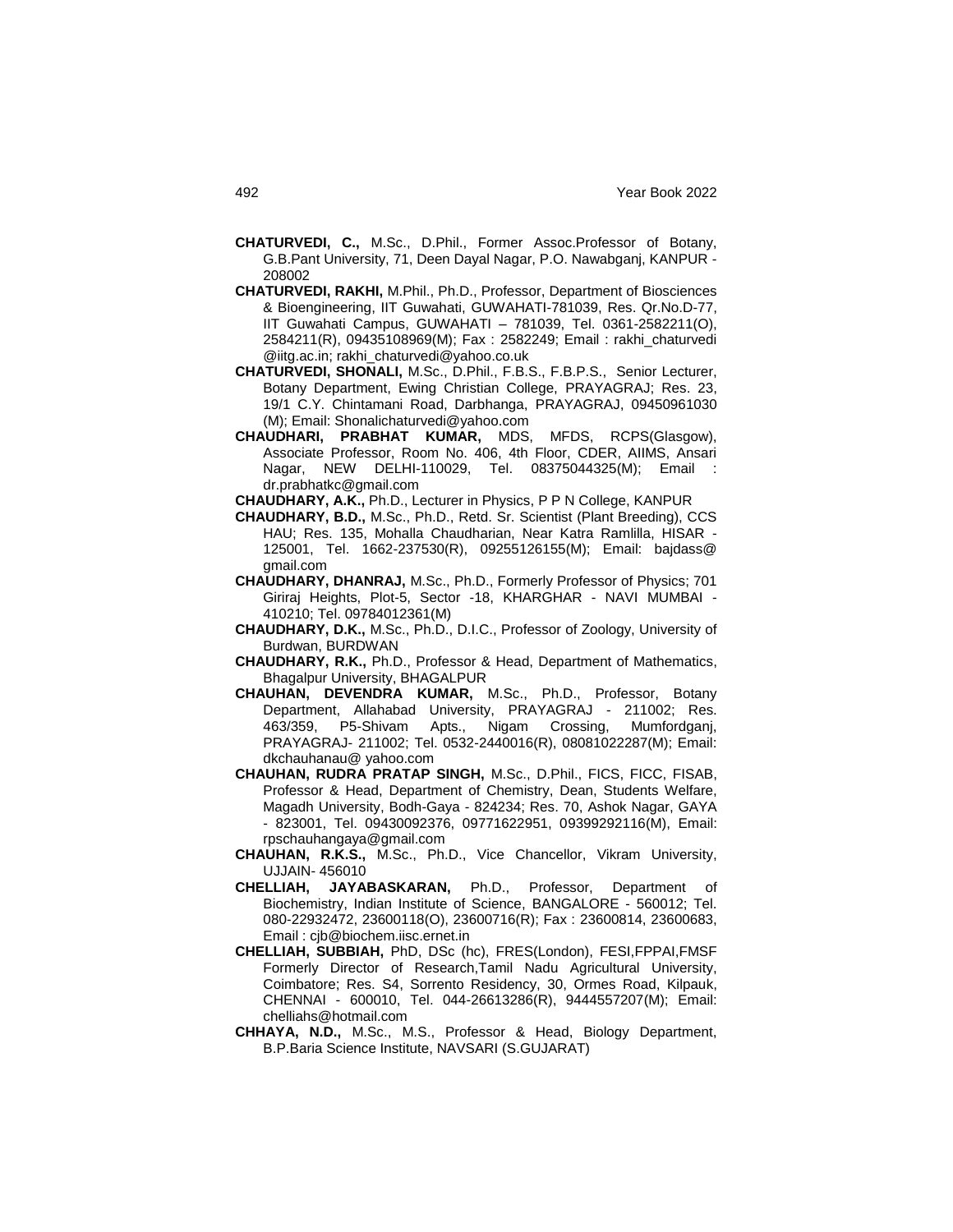- **CHHIBBER, SANJAY,** Ph.D., Professor, Department of Microbiology, Panjab University, CHANDIGARH - 160014, Res. G-14, PU Residential Complex, Sector 14, CHANDIGARH - 160014, Tel. 0172-2541770(O), 2714410(R), 09779817768(M); Email : sanjaychhibber8@gmail.com
- **CHITRANSHI, V.R.,** Principal Scientist (I.Fy.), Indian Council of Agricultural Research, Room No. 301, KAB-II, Pusa Campus, New Delhi - 110012
- **CHITYAL, GANESH KUMAR,** Ph.D., Senior Principal Scientist, Medicinal Chemistry & Pharmacology Division, CSIR-Indian Institute of Chemical Technology, Uppal Road, Tarnaka, HYDERABAD - 500007, Res. H.No.1-9-341/17, Sri Sai Krishna Enclave, VN Reddy Nagar, KUSHAIGUDA - 500062, HYDERABAD, Tel. 040-27193105(O), 09550092394(M); Fax : 27193189; Email : cgkumar.iict@gov.in
- **CHONGTHAM, DHANACHAND,** Ph.D.,F.N.S.I.,F.N.R.S.,F.Z.S., Professor, Department of Life Sciences, Manipur University, CANCHIPUR- 795003, Tel. 0385-2220787(O), 2225413(R); Fax: 221429; Email : libnmu@ cal.vsnl.net.in
- **CHOPRA, H.N.,** Principal, Government College, Chamb, HIMACHAL PRADESH
- **CHOPRA, KANWALJIT,** M.Pharm., Ph.D., Professor of Pharmacology, University Institute of Pharmaceutical Sciences, Panjab University, CHANDIGARH - 160014, Res. House No. 586, Sector 10-D, CHANDIGARH - 160011, Tel. 0172-2534105(O), 2741678(R), 09814904586(M), Fax : 2541142, Email : dr\_chopra\_k@yahoo.com
- **CHOUBISA, SHANTI LAL,** Ph.D., F.Z.S., F.I.S.C.D., F.A.E.B., F.A.S.A.W., Emeritus Professor (Biotechnology)**,** Department of Advanced Science & Technology, National Institute of Medical Science & Research, N**.**I**.**M**.**S**.** University Rajasthan, JAIPUR -303121**,** Res. 205 - Chanakyapuri, Sector 4, Hiran Magri, UDAIPUR - 313002; Tel. 0294-2524006(O), 2461917(R), 09460028724(M); Email : [choubisasl@yahoo.com](mailto:choubisasl@yahoo.com)
- **CHOUDHARY, DEVENDRA KUMAR,** Ph.D., Associate Professor, Amity Institute of Microbial Technology, Amity University, Sector 125, NOIDA – 201313, Tel. 0120-4392133(O), 09571826246(M); Email : dkchoudhary1@amity. edu; devmicro@rediffmail.com
- **CHOUDHARY, RABINDRA KUMAR,** M.Sc., Ph.D., Lecturer, PG Department of Zoology, Mithila University, DARBHANGA
- **CHOUDHARY, RAM NARESH PRASAD,** M.Sc., Ph.D.(Edinburgh), Professor, Department of Physics, Institute of Technology Education and Research, Jagamohan Nagar, Jagamara, BHUBANESWAR - 751030, Tel. 0674-2555977(R), 08763425977(M); Email : crnpfl@gmail.com
- **CHOUDHRY, AJAI,** D.Sc., Former Dean, Foreign Service Institute, NEW DELHI, Res. 13/4 A Clay Square, LUCKNOW – 226001; Tel. 09910573716(M); Email : ajaic203@yahoo.com
- **CHOUDHURY BARUA, CHANDANA,** M.V.Sc., Ph.D., Post DOC (U.I.C) Professor, Department of Pharmacology & Toxicology, College of Veterinary Science, Khanapara, GUWAHATI - 781022; Tel. 0361- 2337700(O), 2361485(R); Fax: 2337700; 09864013231(M); Email: chanan@satyam.net.in
- **CHOUDHURY, SUDHENDU RAI,** Ph.D., Reader in Physics, Department of Physics, University of Delhi, DELHI - 110007
- **CHOUDHURY, VISHWANATH,** M.Sc., Ph.D., Deputy Director, A.N.C. Division, National Metallurgical Lab., JAMSHEDPUR - 831 007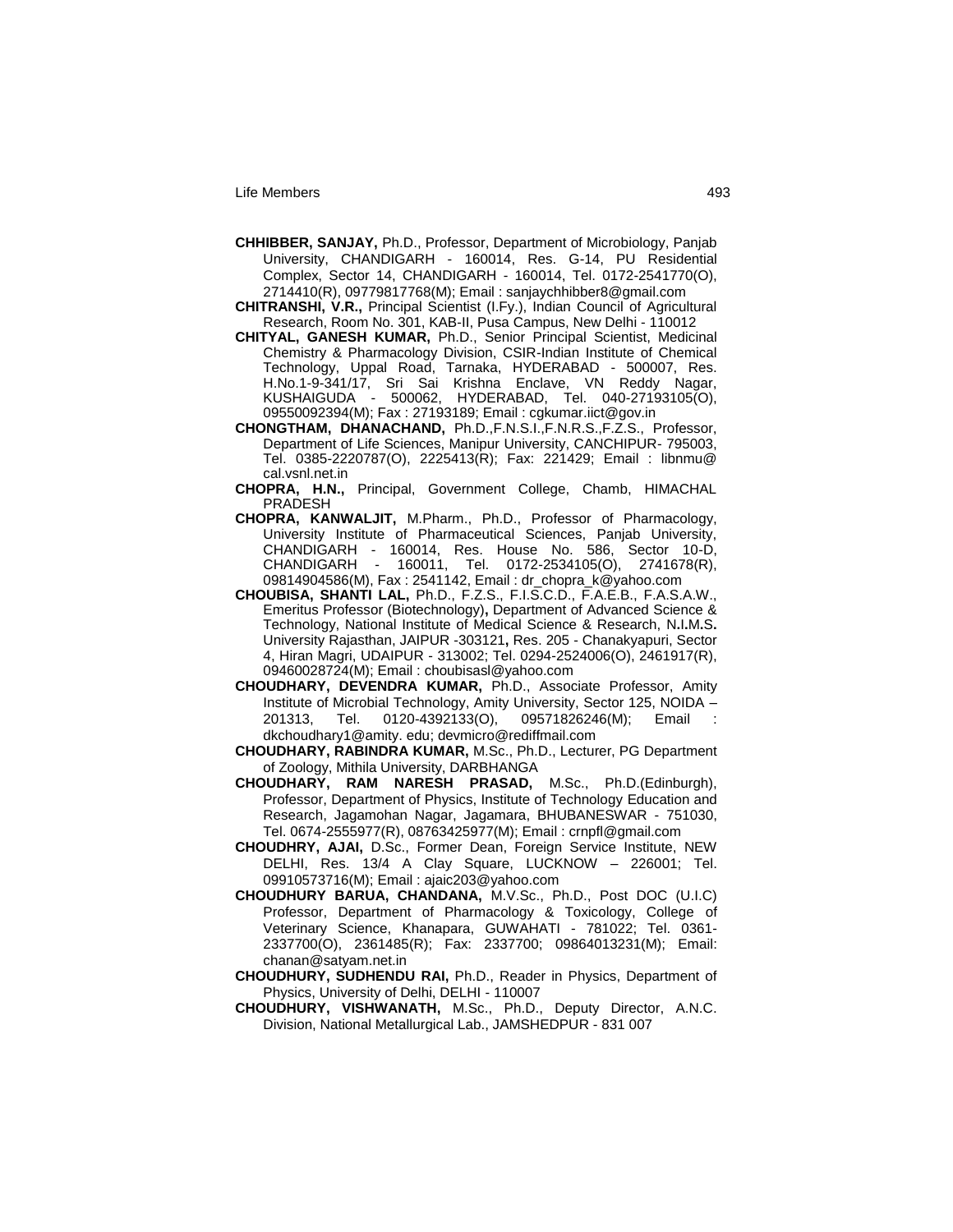- **CHOWDHURY, PAPIA,** PhD, Associate Professor, Department of Physics & Materials Science &, Engineering, Jaypee Institute of Information Technology, A-10, Sector 62, GAUTAM BUDH NAGAR, NOIDA-201309, Tel. 0120-2594365(O), 2594423(R), 09968055283(M); Fax : 2400986; Email : papia33@gmail.com; papia.chowdhury@jiit.ac.in
- **CHOWDHURY, SATYA RANJAN,** M.Sc., Ph.D., FPSI, Formerly Principal, Govt. P.G. College, M-557, Padmanabhpur, DURG - 491001, Tel. 0788- 2320432(R)
- **CHOWHAN, S.V.S.,** Department of Botany, D.B.S. College, AGRA 282002
- **COWSIK, SUDHA M.,** Ph.D., Professor, School of Life Sciences, Jawaharlal Nehru University, NEW DELHI – 110067, Tel. 011-26704517 (0), 08130905669 (M); Email: scowsik@yahoo.com; scowsik@gmail.com
- **DALELA, RAMESH CHANDRA,** M.Sc., Ph.D., FAEB,FST, Former Reader & Head of Zoology, Meerut University; Res. 1/206, Vikas Nagar, Lucknow - 226022, Tel. 0522-4068507, Email: rcdalela@yahoo.com
- **DAMODARAN, MURALEE,** M.Sc., Ph.D., Em. Research Professor, Dept. of Health Science Research, Molecular Oncology, Amrita Institute of Medical Sciences and Research, KOCHI – 682041, Tel. 0484-2801234 Extn. 8029(O), 09447037012(M); Email : drdmuralee@gmail.com, muraleedamodaran@aims.amrita.edu
- **DANDIA, ANSHU,** Ph.D., FRSC, Professor, Emeritus Scientist, UGC-BSR Faculty Fellow, Department of Chemistry, University of Rajesthan, JAIPUR; Res. 302, Akshat Kanak Prabha, B-18, Rajendra Marg, Bapu Nagar, JAIPUR - 302017, Tel. 09414073436, 07976728719(M); Email : dranshudandia@yahoo.co.in
- DANG, H.S., Ph.D., Scientific Officer (G), 7A 'Kailas', Anushakti Nagar, MUMBAI- 400 094
- **DARADHIYAR, RENUKA,** M.Sc., Ph.D., Formerly Professor of Botany, Tata College, CHAIBASA; Res. 9 Suryamukhi, 19th Main, 38 Cross, HBR, Vth Block, Hennur, P.O. Kalyananagar, BANGALORE - 560043; Tel. 080- 5430553(R)
- **DARGAN, PURNIMA,** M.Sc., Ph.D., 56, Pinewood Drive, Lancaster Park, Morpeth, Northumberland, NE 613SU, U.K., Tel. 0044-1670-225095
- **DASGUPTA, ANJAN KUMAR,** Ph.D., Former Professor, Department of Biochemistry, Calcutta University, KOLKATA; Res. 2A Durgacharan Chatterjee Lane, KOLKATA - 700003; Tel. 033-25309726(R), 09748758663(M); Email : adgcal@gmail.com
- **DASGUPTA, SWAGATA,** Ph.D., Professor, Department of Chemistry, Indian Institute of Technology Kharagpur, KHARAGPUR - 721302; Res. A115, IIT Campus, IIT, KHARAGPUR-721302, Tel. 03222-283306(O), 283923(R), 09434020640(M); Fax : 255303; Email : swagata@ chem.iitkgp.ac.in, 28swagata@gmail.com
- **DASHORA, PRABHA,** M.Sc., Ph.D., Associate Professor of Physics, University of Rajasthan, 5 JHA 11 Jawahar Nagar, JAIPUR - 302004; Tel. 0141-2702131(O), 2654103(R); Email : prabhadashora@hotmail. com
- **DASH, DEBASIS,** Ph.D., Senior Principal Scientist, 301, CSIR-IGIB, Mathura Road, Sukhdev Vihar, DELHI - 110025, Res. 302, Sagar Presidency, F8, Sector 50, NOIDA - 201301, Tel. 011-27879301(O), 0124-4255975(R), 09810355975(M); Email : ddash@igib.res.in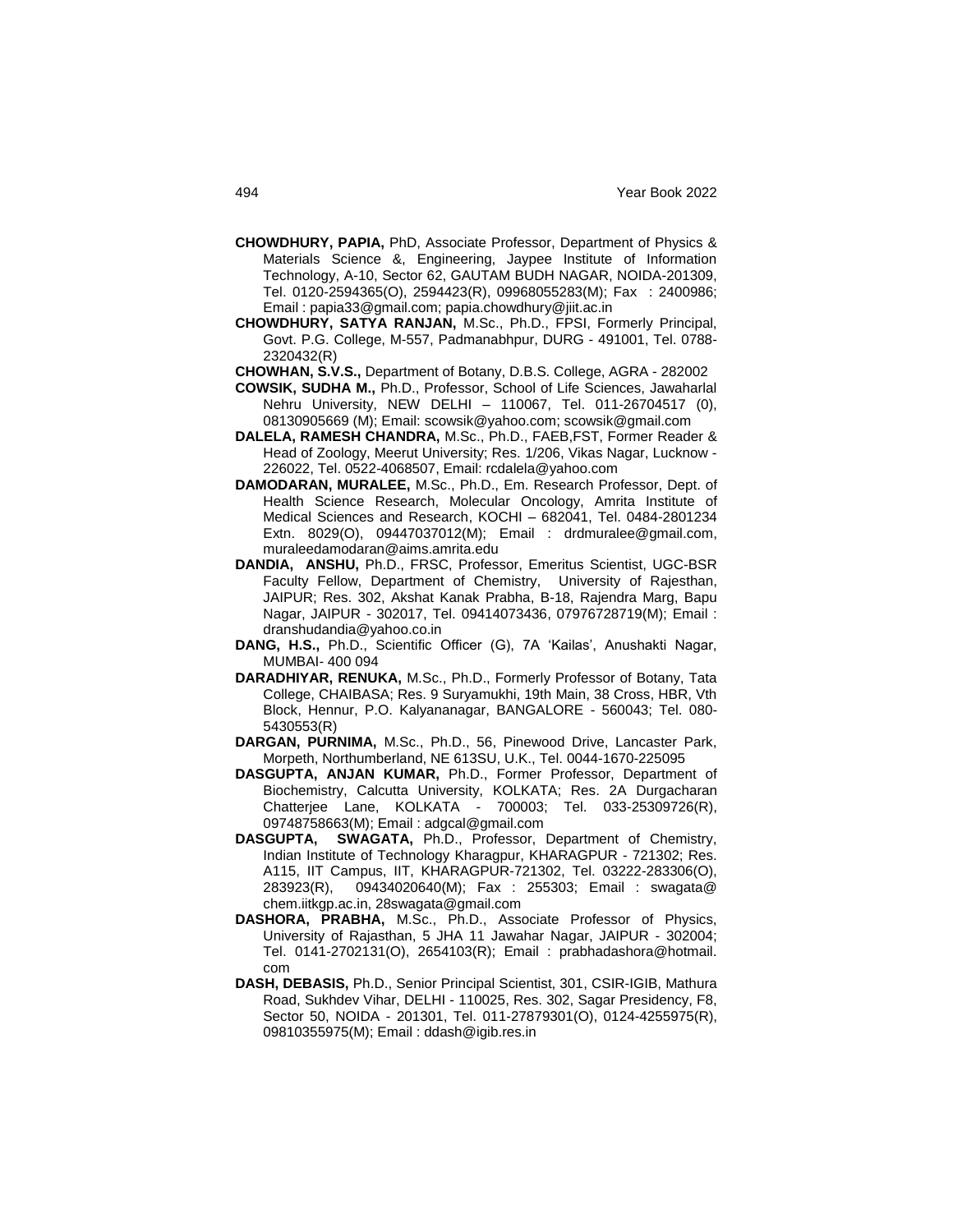- **DASH, GOURANGA CHARAN,** M.Sc., Ph.D., Professor, Department of Mathematics, Institute of Technical Education & Research, SOA University, Jagamara, BHUBANESWAR; Res. Plot No. 1294/12, Nayapally, BHUBANESWAR – 751012, Tel. 09437283960(M), Email : gcdash45@gmail.com
- **DASH, KAILASH CHANDRA,** M.Sc., Ph.D., D.Sc., F.I.C, C.Chem, F.R.S.C.(Lond.), Professor, Department of Chemistry, Utkal University, Vani Bihar, BHUBANESWAR-751004
- **DASH, PABAN KUMAR,** Scientist E, Division of Virology, Defence Research & Development, Establishment (DRDE), Jhansi Road, GWALIOR - 474002, Res. Q.No.67/2, Raksha Vihar, Stadium Road, GWALIOR – 474002; Tel. 0751-2390292(O), 2232915(R), 09425403326(M); Fax : 2341148; Email : pabandash@drde.drdo.in; pabandash@rediffmail.com;
- **DASH, SUSHIL KUMAR,** M.Sc., Ph.D., Professor, Centre for Atmospheric Sciences, I.I.T. Delhi, Hauz Khas, NEW DELHI - 110016, Email: skdash@cas.iitd.ernet.in
- **DAS, BASANTA KUMAR,** PhD, Director, ICAR-Central Inland Fisheries Research Institute, Barrackpore, KOLKATA - 700120, Tel. 033- 25920177(O), 25920029(R), 08420229567(M); Fax : 25920388; Email : director.cifri@gmail.com; director.cifri@icar.gov.in
- **DAS, DILIP KUMAR,** M.Sc., Ph.D., FISSS, FISRS, Emeritus Scientist & Ex Head, Division of Agril.Physics, IARI, AD-115 C, Shalimar Bagh, NEW DELHI – 110088; Tel. 011-27482758, 09811968655(M)
- **DAS, NILMANI KANT,** M.Sc., Ph.D., Manager (QC), CB/10A, DDA Flat, Harinagar, NEW DELHI-110064; Tel. 011-25129692, 09868607105(M); Email: nilmanikd@rediffmail.com; nilmdnikd@yahoo.co.in
- **DAS, PRASENJIT,** Assistant Professor, Department of Pathology, All India Institute of Medical, Sciences, Teaching Block, NEW DELHI - 110029, Tel. 011-26594979(O), 09873898110(M); Fax : 26588663, 26588641; Email : prasenaiims@gmail.com; dr\_prasenpgi@yahoo.co.in;
- **DAS, PRATULANANDA,** Professor, Department of Mathematics, Jadavpur University, KOLKATA - 700032, Tel. 033-24146717(O), 24140130(R), 09432091144(M); Email : pratulananda@yahoo.co.in;
- **DAS, PRIYAMVADA,** M.Sc., Ph.D., Reader, Department of Botany, Bihar University, c/o Dr. A.M. Das, Brahmpura, P.O. M.I.T., MUZAFFARPUR
- **DAS, S.R.,** M.Sc., B.A.S., Seed Production Officer, NARKATIAGANJ West Champaran, BIHAR
- **DAS, SUSHMITA,** PhD, Associate Professor, AIIMS, E-1, ICMR-RMRIMS Residential Campus, Near NMCH Hospital, Agamkuan, PATNA - 800007, Tel. 0612-2631565, 08210281461(M); Email sushmita.de@gmail.com
- **DAS, VIJAI KRISHNA,** M.Sc., Ph.D., Reader, Zoology Department, Kamla Nehru Institute of Physical & Social Sciences, SULTANPUR - 228118
- **DATE, SADGOPAL KASHINATH,** M.Sc., Ph.D., Scientist G, Special Instruments Lab, National Chemical Laboratory, PUNE - 411008
- **DATTA, JAYATI,** Professor, Department of Chemistry, Indian Institute of Engineering Science & Technology, Shibpur, PO Botanic Garden, HOWRAH - 711103, Res. 131 A Rash Behari Avenue, "Suparno", Flat 5AB, KOLKATA – 700029; Tel. 033-26684561(O), 24644481, 24640516(R), 09830029798(M); Email : jayati\_datta@rediffmail.com; jayati.besus@gmail.com;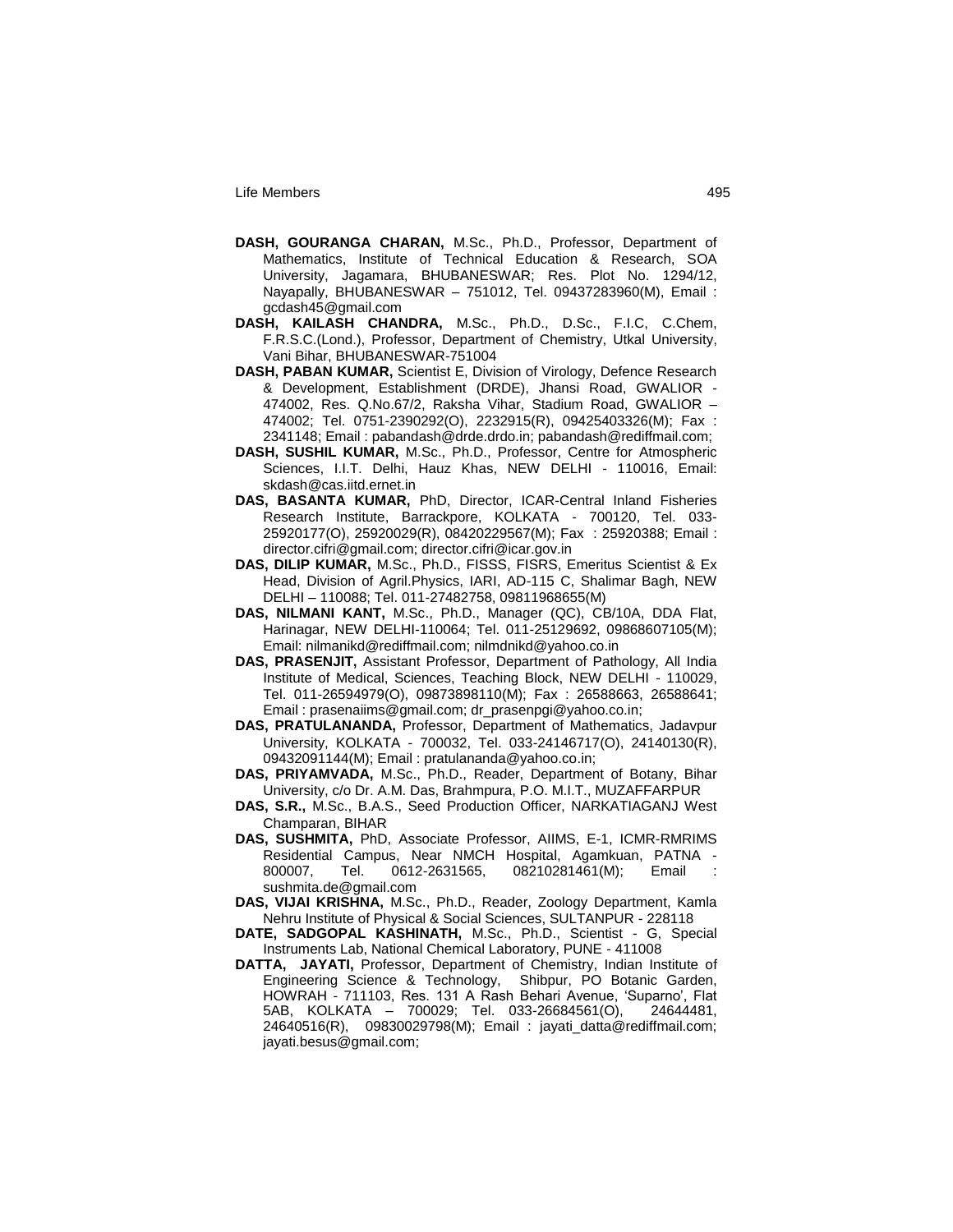- **DATTA, KARABI,** M.Sc., Ph.D., Reader, Department of Botany, University of Calcutta, 35, Ballygunge Circular Road, KOLKATA-700019, Res. Apt. No. UD02-0302, 1050/1 Survey Park, KOLKATA – 700075, Tel. 033- 24615445 Ext. 296(O), 24188625(R), 09830538205(M); Fax : 24614849; Email : krbdatta@yahoo.com
- **DATTA, N.C.,** M.Sc., PhD, FZSI, FNIE, FNESA, FASct, Formerly Professor & Head of Zoology, University of Calcutta; Res. 369 Khardah Cooperative Colony, KOLKATA - 700118, Tel. 09831655898(M); Email : editoroffice. scienceandculture@gmail.com
- **DATTA, S.C.,** Ph.D., F.B.S., Reader in Botany, University of Calcutta, 35 Ballygunj Circular Road, CALCUTTA - 700019
- **DATTA, SANJIB KUMAR,** PhD, Professor, Department of Mathematics, University of Kalyani, 19/25, School Road, Kalianibash, Barackpore, PO : Nonachandanpukur, Dist. : 24 PARGANAS (NORTH), PS : Titagarh, Kolkata-700122, Tel. 033-25930309(R), 08017105978, 09007873466 (M); Email : sanjibdatta05@gmail.com
- **DATTA, SIMANTI,** PhD, Assistant Professor, Centre for Liver Research, School of Digestive & Liver Diseases, Institute of PG Medical Education & Research, 244 AJC Bose Road, Kolkata -700020, Res. BH-108, Sector 2, Salt Lake City, KOLKATA – 700091; Tel. 033-22235435(O), 23341179(R), 09836593812(M); Fax : 22236383; Email : seemdatt@gmail.com;
- **DATTA, SUBRATA KUMAR,** B.E., M.Tech., Ph.D., FIE, FIETE, FVEDAS, SMIEEE, Scientist G, Associate Director, Microwave Tube R&D Center, BEL Complex, Jalahalli Post, BANGALORE-560013, Res. F-1, MTRDC Enclave, HMT Complex, Jalahalli Post, BANGALORE - 560013, Tel. 080-28386810(O), 28387740(R), 09886181230(M); Fax : 28381750; Email : drskdatta@gmail.com
- **DATTA, USHRI,** M.Sc., M.Phil., Former Vice-Principal & HOD of Mathematics, Hislop College; Res. Flat No. 201, Prajakta Royale Apts., Plot No. 128, Nr. Zenda Chowk, Abhyankar Nagar, NAGPUR - 440010, Tel. 0712-2539434(R), 09373101518, 09503452717(M), Email: ushridatta@rediffmail.com
- **DE, AMIT KRISHNA,** Ph.D., FICN, FNESA, FIABS, FAEB, FAPS, FAScT, Advisor, Former Executive Secretary, The Indian Science Congress Association, 14 Biresh Guha Street, KOLKATA - 700017, Res. 35 Garpar Road, KOLKATA - 700009; Tel. 09903510336(R); Fax : 033-22872551; Email : amitkde\_ 2000@yahoo.com
- **DEB, RAJIB,** MVSc, PhD, Scientist (SS), ICAR-National Research Center on Pig (Indian Council of Agricultural Research), Rani, GUWAHATI - 781131, Assam; Tel. 07060385213(M); Email : drrajibdeb@gmail.com
- **DEBSHARMA, MURARI MOHAN,** M.Sc., Retd. Manager, R&D Centre, Indian Aluminium Co. Ltd., 1/25A Annpurna Vihar, 3-D, Beli Road, PRAYAGRAJ- 211002; Tel. 0532-2440497(R)
- **DEHADRAI, P.V.,** F.G., F.G.M.S., M.M.G.I., Director (P&E), O.N.G.C., Tel Bhawan, DEHRADUN- 248001
- **DENIS, REMY YOHAN,** M.Sc., Ph.D., D.Sc., Professor, Department of Mathematics, Gorakhpur University, GORAKHPUR - 273009, Tel. 0551- 2310750, 2315798(R); Fax: 2330951, Email: ddry@sancharnet.in
- **DESHMUKH, Maanik Bajirao,** M.Sc.(Zool.), Ph.D., Formerly Scientist, Defence R&D Establishment, Gwalior, 'Sai-Krupa', 10, Gopal Nagar, Badnera Road, AMRAVATI - 444606, Tel. 0721-2521231(R)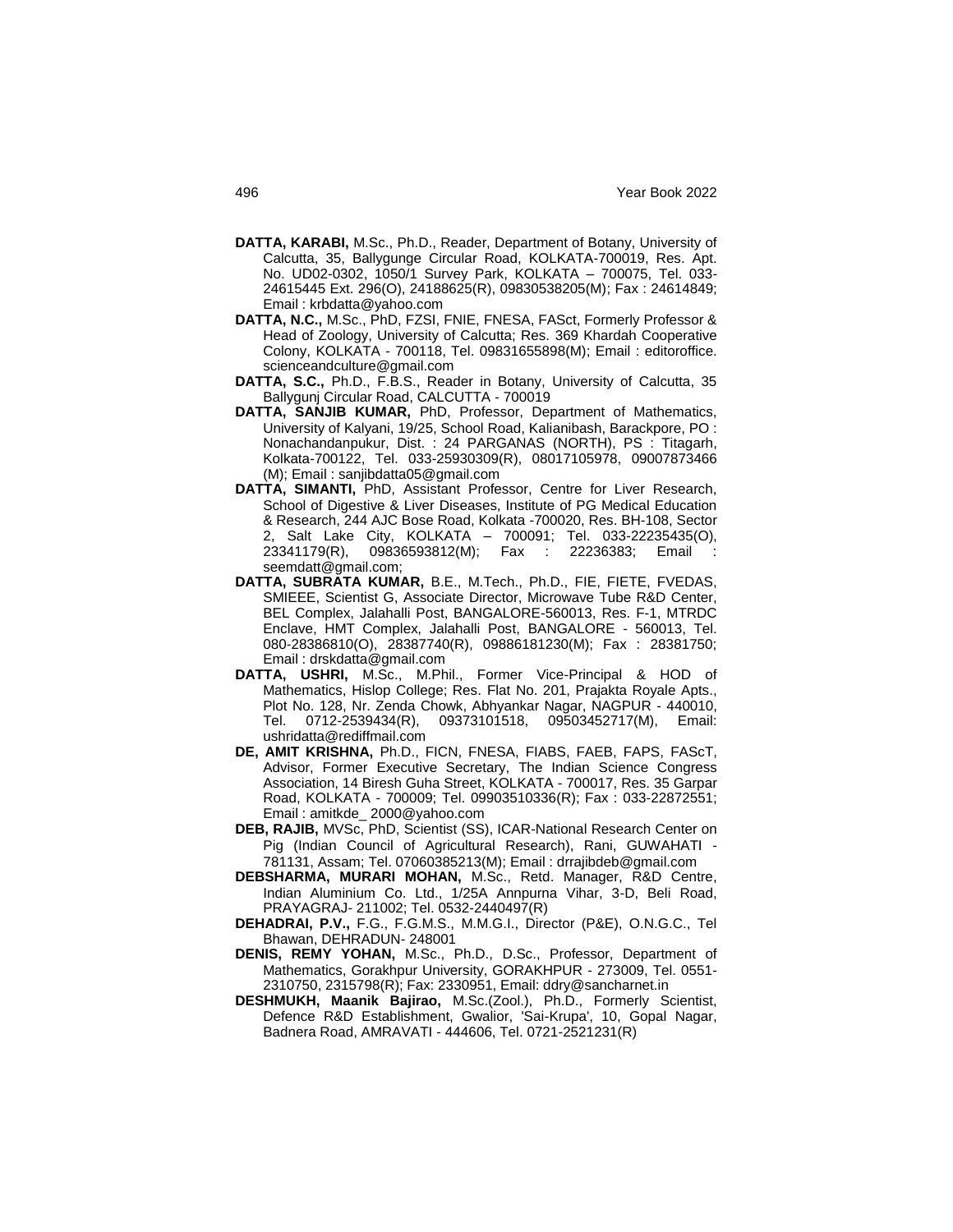- **DESHPANDE, P.K.,** M.Sc., Ph.D., F.B.S., Formerly Professor of Botany, Nagpur University; Res. 246, Hill Road, Gandhi Nagar, NAGPUR - 440010, Tel. 0712-224128
- **DESHPANDE, RAJENDRAKUMAR DATTATRAYA,** Ph.D., Scientist SF, Geosciences Division, Physical Research Laboratory, Navrangpura, AHMEDABAD - 380009, Res. J-304, Kala Residency, Near Radio Mirchi Tower, Times of India Press Road, Vejalpur, AHMEDABAD - 380015, Tel. 079-26314256(O), 40321124(R), 09824254098(M); Email : desh@prl.res.in
- **DESHPANDE, VISHWANATH LAXMAN,** M.Sc., Ph.D., 2, Castle-World, Near Medi-Point Hospital, Aundh, PUNE - 411007, Tel. 020-27299500, 09850990082(M)
- **DESIRAZU, NARASIMHA RAO,** Ph.D., Professor, Department of Biochemistry, Indian Institute of Science, BANGALORE - 560012, Tel. 080- 3092538(O), 3611677(R); Fax : 3600683; Email : dnrao@biochem.iisc. ernet.in
- **DEVARAJ, N.,** Ph.D.(Toronto), Professor, Physics Department, Bangalore University, Jnana Bharathi Campus, BANGALORE - 560001
- **DEVI, K. UMA,** M.Sc., M.Ed., Ph.D., Lecturer, Deptt. of Botany, S.L. Degree College, NARAYANPET - 509210
- **DEVI, L. SOBITA SIMON,** M.Sc., Ph.D., Professor & Head, Department of Plant Protection, 38/Bungalow, Allahabad Agricultural Instt., P.O. A.A.I., PRAYAGRAJ - 211007, Tel. 0532-2684126, 08756768152, 07866764582(M); Email: sobitasimon@rediffmail.com, sobitasimon@ gmail.com
- **DEVI, PARUKUTTYAMMA SUJATHA,** M.Sc., Ph.D., Principal Scientist, Nano-Structured Materials Division, CSIR-Central Glass & Ceramic Research Institute, 196 Raja S.C. Mullick Road, Jadavpur, KOLKATA - 700032; Res. 6, Jadavpur North Road, Snehalata, Flat 3A, KOLKATA - 700032; Tel. 033-23223487(O), 24298997(R), 09432011951(M); Fax : 24730957; Email : psujathadevi@cgcri.res.in, psujathadevi@yahoo.com, psujathadevi@gmail.com
- **DEV, KRANTI,** M.V.Sc., Ph.D., Professor, Department of Biochemistry, College of Veterinary Science & Animal Husbandry, MATHURA - 281001, Tel. 0565-401536(R); Fax: 404819(O)
- **DEY, ABHISHEK,** Professor, School of Chemical, Sciences, Indian Association for the Cultivation of Science, 2A & 2B Raja SC Mullick Road, KOLKATA - 700032, Tel. 033-24734971 Ext.1366(O), 09051710061(M); Email : abbeyde@gmail.com
- **DEY, KAMAL KRISHNA,** M.Sc., Ph.D., Formerly Professor of Physics, Banaras Hindu University, D 44/1, Ramapura, VARANASI - 221010; Tel. 0542-2451701(R), 09839302054, 09451529018(M)
- **DEY, KAMALENDU,** M.Sc., Ph.D., D.Phil, C.Chem., F.R.S.C., F.A.Sc.T., UGC Emeritus Fellow; Formerly Professor of Chemistry; Res. B-6/275, Kalyani, NADIA - 741235, Tel. 033-25828750 Extn. 307(O), 25827608(R); Fax : 25828282; Email : kdey\_chem@rediffmail.com
- **DEY, RANJAN,** M.Sc., D.Phil., PGDMM, FRSC, Associate Professor, Department of Chemistry, BITS-Pilani, KK Birla Goa Campus, ZUARINAGAR - 403726, GOA, Res. C-173, BITS-Pilani, Goa Campus, NH 17-B, Byepass Road, ZUARINAGAR – 403726, GOA, Tel. 0832- 2580412(O), 2580509, 2557025(R), 09923480065(M); Email : ranjandey@goa.bits-pilani.ac.in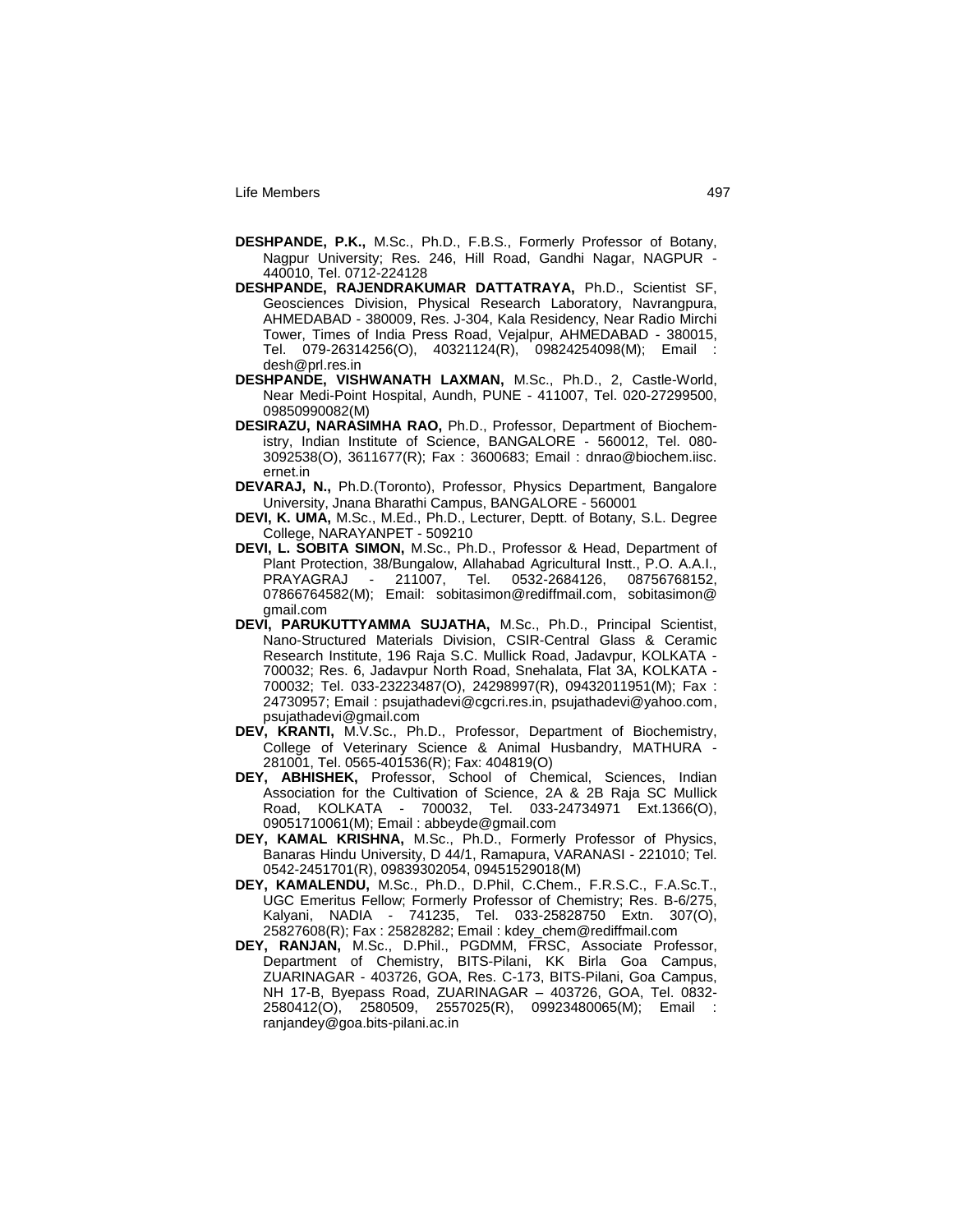- **DEY, SANDIP,** Ph.D., Scientific Officer (F), 2-177-H, MOD. Lab., Chemistry Division, Bhabha Atomic Research Centre, MUMBAI - 400085; Res. B 1, ELLORA, Anushaktinagar, MUMBAI - 400094; Tel. 022-25592589(O), 25574953(R), Fax: 25505150; Email : sandipdey2000@yahoo.com
- **DEY, SANJIT,** Professor of Physiology, University of Calcutta, 92, APC Road, KOLKATA – 700009; Res. FD-273, Sector III, Salt Lake City, KOLKATA - 700106, Tel. 033-23518386, X227(O), 23345840(R), 09830211512(M); Email: sanjitdey@gmail.com; sdeyphys@caluniv.ac.in;
- **DEY, SUDIP,** Ph.D., Scientific Officer, SAIF, North-Eastern Hill University, Bijni Complex, Laitumkhrah, SHILLONG - 793003, Res. Lumparing, SHILLONG - 793004, Tel. 0364-2223105(O), 2220853(R), 09436119787 (M), Email : sudipdeyrsic@yahoo.com
- **DHADKE, PURUSHOTTAM MOTIRAM,** M.Sc., Ph.D., Reader, Department of Chemical Technology, Bombay University, Lok Gaurav Co-op Housing Society, A-1/402, Gandhi Nagar, Lal Bahadur Shastri Road, Vikhroli (West), MUMBAI - 400 083; Tel. 022-25773245
- **DHAKA, RAJENDRA SINGH,** PhD, Associate Professor, Department of Physics, IIT Delhi, Hauz Khas, NEW DELHI - 110016, Tel. 011- 26591439(O), 26591687(R), 09711019605(M); Fax : 26591114; Email : rsdhaka@physics.iitd.ac.in; rsdhaka1@gmail.com
- **DHANJU, CHARANJIT KAUR,** M.Sc., Ph.D., Professor, Department of Zoology , Punjab Agricultural University, LUDHIANA - 141004, Res. 8/30, PAU Campus, Ludhiana - 141004; Tel. 401960 Ext.382(O), 2408064(R); Fax: 400945; Email: ckdhanju@gmail.com; ckdhanju@ pau.chd.nic.in
- **DHAR, A.K.,** M.Sc., Ph.D., Ex Dy. Director, Botanical Sciences Division, Regional Research Laboratory, JAMMU; Res. B22 Harmukh Apartment, Greater Noida (U.P.) - 201310
- **DHAR, JANAK DULARI,** M.Sc., Ph.D., Scientist-EII (Sr. Assistant Director), Division of Endocrinology, Central Drug Research Instt., LUCKNOW-226001
- **DHAR, RAVINDRA,** D.Phil., Professor & Coordinator, Center of Material Sciences, Institute of Interdisciplinary Studies, University of PRAYAGRAJ - 211002; Res. Kedar Kunj, 25A/17A/1 Tagore Town, PRAYAGRAJ - 211002; Tel. 0532-2460017(O), 2466122(R); 09415278539(M); Email : dr\_ravindra\_dhar@hotmail.com; rdhar@ allduniv.ac.in
- **DHARMESH, SHYLAJA MALLAIAH,** Ph.D., Senior Scientist, Laboratory of Cancer and Ulcer Biology, Department of Biochemistry & Nutrition, C.F.T.R.I., MYSORE, Res. No. 7, Basaveshwara Nagar, Opposite to Basaveshwara Temple, MYSORE, Tel. 0821-2514876(O), 2418434(R), 09945759755(M); Fax : 2517233; Email : shylaakshu@yahoo.com
- **DHIMAN, AMIT KUMAR,** Ph.D., Professor, Department of Chemical Engineering, Indian Institute of Technology, Roorkee, ROORKEE-247667, Res. D-7, Hill View, IIT Roorkee, ROORKEE-247667, Tel.01332-285890(O),286890(R), 09410329605(M); Email : dhimuamit@rediffmail.com; amitdfch@gmail.com
- **DHINGRA, NEELIMA,** PhD, Assistant Professor (Pharmaceutical Chemistry), University Institute of Pharmaceutical Sciences, Panjab University, Sector 14, CHANDIGARH - 160014, Tel. 0172-2534117(O), 09876573312(M); Email : neelimad08@gmail.com, neelimad08@pu. ac.in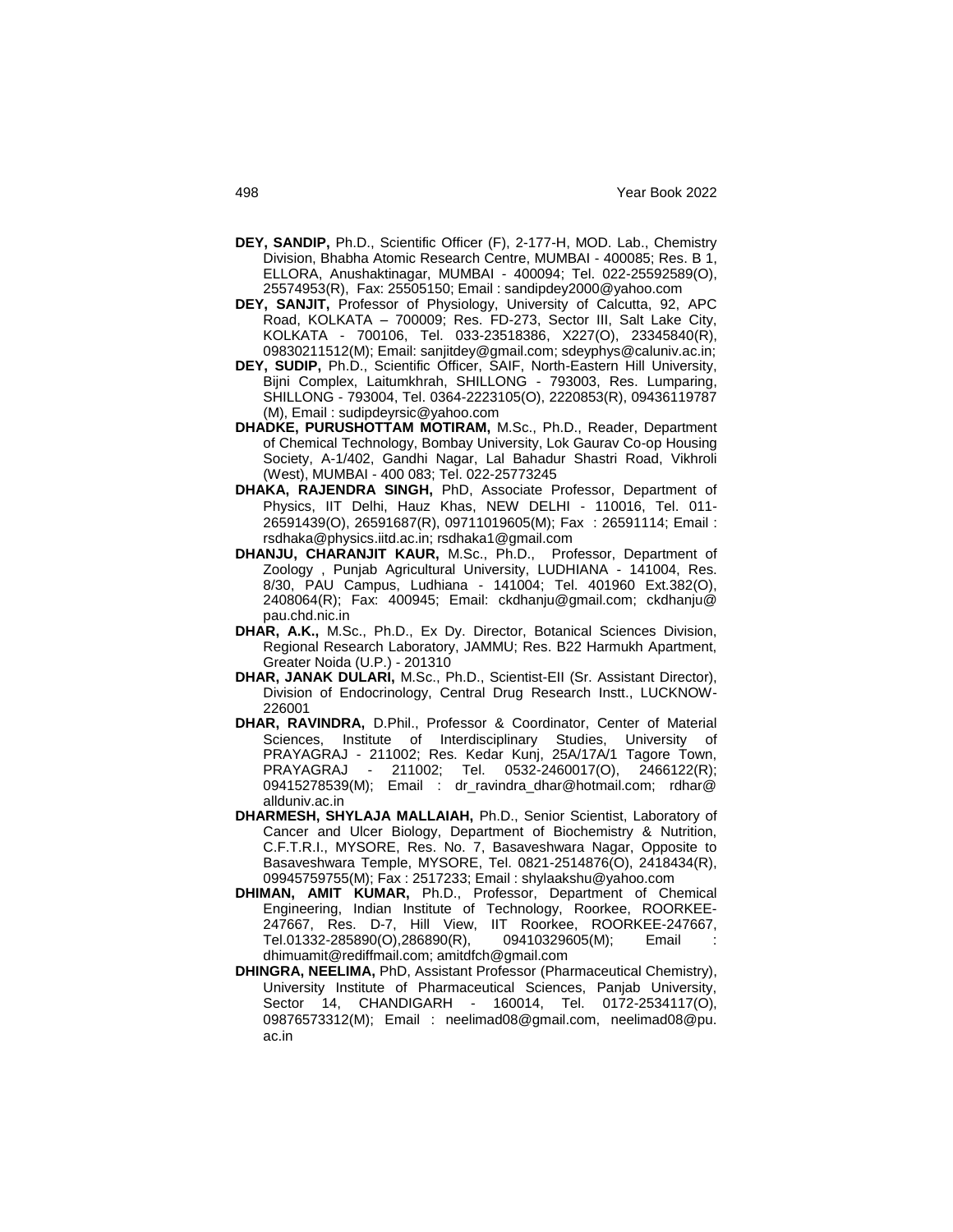- **DHIR, K.K.,** M.Sc., Ph.D., Lecturer, Department of Botany, Punjab University, CHANDIGARH
- **DHUA, ANJAN KUMAR,** MBBS, MS, MCh, DNB, Assistant Professor, Room No. 4002, 4th Floor, Pre Clinical Block, All India Institute of Medical Sciences, Ansari Nagar, NEW DELHI - 110029, Res. B1, Plot No. 724, Shakti Khand-4, Indirapuram, GHAZIABAD – 201014, Tel. 011- 26593916(O), 09871568690(M); Email : anjandhva@hotmail.com
- **DIKSHITULU, L.S.A.,** M.Sc., D.Sc., Professor & Head of the Department of Chemistry, Gayatri Vidya Parishad College of Engineering, Madhurawada, P.M.P. Colony (P.O.), VISAKHAPATNAM - 530041, Tel. 0891-2739507 Extn. 328(O), 2755570(R), Fax : 2739605; Email: gvpc@yahoo.com
- **DIKSHIT, SHALINI,** D.Phil in Science, Principal Kendriya Vidyalaya Manauri, PRAYAGRAJ, Res. A-307 Sainilayam, Mehdauri Avas Vikas Colony, Teliarganj, PRAYAGRAJ- 211004, Tel.0532-2546200 (R) 09305337254 (M); Email: kvshalinid@gmail.com
- **DINESH, DIWAKAR SINGH,** M.Sc., Ph.D., Scientist E (Deputy Director), Division of Vector Biology and Control, Rajendra Memorial Research Institute of Medical Sciences (ICMR), Agamkuan, PATNA – 800007, Res. Village & PO Daulatpur, Dist Jamui – 811313; Tel. 0612- 2631565(O), 09430033109(M), Fax : 2631565; Email : drdsdinesh@ yahoo.com, drdsdinesh@gmail.com
- **DITTAKAVI, RAMESHWAR RAO,** B.Sc., M.Tech., Ph.D., Scientist F, Wadia Institute of Himalayan Geology, 33 General Mahadeo Singh Road, DEHRADUN-248001, Res. 15/1, Vivek Vihar-II, GMS Road, DEHRADUN - 248001, Tel. 0135-2525303(O), 2723118(R), 09997476234(M); Fax : 2625212; Email : raodr@wihg.res.in
- **DIXIT, ADARSH,** M.Sc., FAZ, Asstt. Professor of Zoology; Res. Sharda Sadan, Azad Nagar, Morar, GWALIOR - 272006
- **DIXIT, ANIL KUMAR,** M.Sc., D.Phil., Sr.Scientist, Toxicology Sec., Forensic Science Laboratory, Mahanagar, LUCKNOW - 226006
- **DIXIT, GAUTAM RISHI,** M.Sc., D.Phil., FHS, Retd. Head, Zoology Department & Principal K.K.P.G. College, ETAWAH - 206001; Res. Chandra Lok, Katra Sahab Khan, ETAWAH - 206001, Tel. 05688- 252186(R), 09412068054(M); Email: drgrd1946@gmail.com
- **DORLE, A.K.,** M.Pharm., Ph.D., Professor & Head, Department of Pharmaceutical Sciences, NAGPUR
- **DORSETT, CHARLES I.,** B.S., M.S., Ph.D., Department of Mathematics & Statistics, Louisiana Tech Uni., P.O.Box 3189, RUSTON, LOUISIANA 71272 - 0001
- **DUBALE, M.S.,** M.Sc., Ph.D., Professor & Head, Zoology Deptt., Uni.School of Sciences, Gujarat University, NAVRANGPUR, AHMEDABAD - 380009
- **DUBEY, KASHYAP KUMAR,** Ph.D., Associate Professor, School of Biotechnology, Jawaharlal Nehru University, NEW DELHI - 110067; Tel. 09996122280(M); Email : kashyapdubey@gmail.com; kashyapdubey@ jnu.ac.in;
- **DUBEY, KESHAVA PRASAD,** D.Phil., Formerly Professor of Chemistry, Kashmir University, 121/4/3A, Mahavirpuri, Sheokuti, Telliarganj, PRAYAGRAJ
- **DUBEY, MOHAN LAL,** MBBS, MD, MAMS, FIMSA, FIATP, Professor & Ex Head, Department of Parasitology, PG Institute of Medical Education & Research, CHANDIGARH - 160012; Res. C/o S.C. Joshi, 9 Parmanu Nagar, Rau Road, INDORE – 452013, Tel. 09872884555(M); Email: mldubey@gmail.com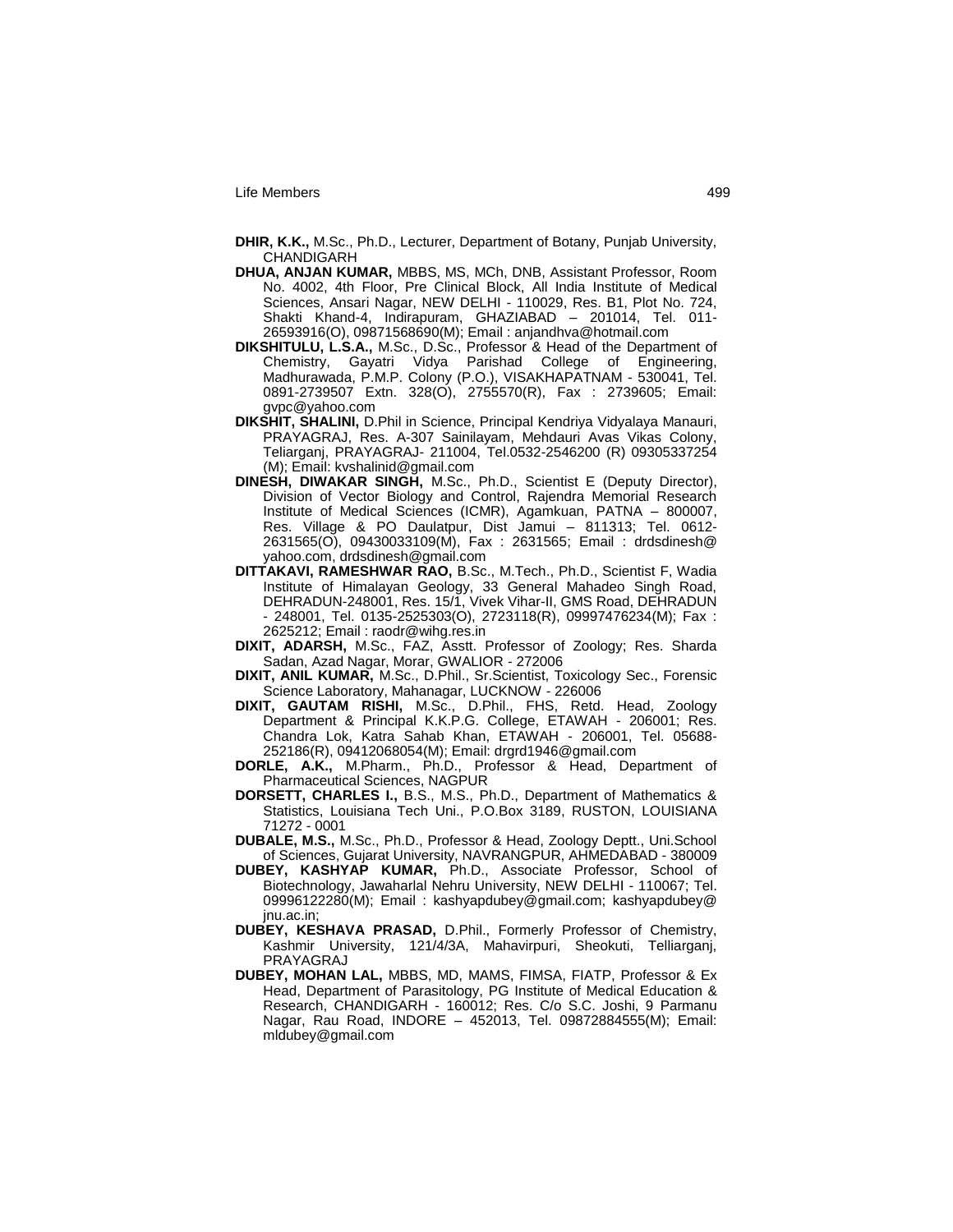- **DUBEY, RITESH KUMAR,** PhD, Associate Professor, Research Institute, R.No. 708, Raman Research Block, SRM Institute of Science & Technology, SRM Nagar, KATTANKULATHUR - 603203; Chengalpattu Distt., TN; Tel. 044-22576639(O), 07904847378(M); Email rkd.iitk@gmail.com
- **DUBEY, SHRUTI,** PhD, Associate Professor, Department of Mathematics, Indian Institute of Technology Madras, CHENNAI - 600036, Tel. 044- 22574639(O), 07904849341(M); Email : sdubey@iitm.ac.in
- **DUBEY, VIKASH KUMAR,** Ph.D., Professor, School of Biochemical Engineering, Indian Institute of Technology (BHU) Varanasi, VARANASI - 221005, Tel. 09957774987(M); Email: vdubey.bce@iitbhu.ac.in
- **DUBE, KIRAN,** M.Sc., Ph.D., B.Ed., Principal Scientist, Aquaculture Division, Central Institute of Fisheries Education, Versova, Andheri West, MUMBAI - 400061
- **DUGAR, S.M.,** M.Sc., 13 Vivekanand Road, JAIPUR
- **DUREJA, PREM,** M.Sc., Ph.D., Former Head & Emeritus Scientist; Res. 1/38, Tilak Nagar, NEW DELHI - 110018; Email : pd\_dureja@yahoo.com
- **DUTTA, CHANDI PROSAD,** M.Sc., Ph.D., Professor of Chemistry & Director, Technical Back-Up Unit, Kalyani University, B-6/133, Kalyani - 741235, Nadia, W.B.
- **DUTTA CHOUDHURY, SHARMISTHA,** PhD, Scientific Officer F, Radiation & Photochemistry Division, Bhabha Atomic Research Centre, Trombay, MUMBAI - 400085, Tel. 022-25595101(O), 09969512386(M); Fax : 25505151, 25519613; Email : sharmidc@barc.gov.in; sharmisthadc@ gmail.com
- **DUTTA, DIMPLE,** M.Sc., Ph.D., Scientific Officer F, 3-193-S, Chemistry Division, Modular Labs, BARC, Trombay, MUMBAI – 400085, Res. A-1604, Safal Twins, Punjabwadi, Near Deonar Bus Depot, MUMBAI – 400088, Tel. 022-25592308(O), 25504576(R), 09819330904(M); Email : dimpled@barc.gov.in
- **DUTTA, J.S.,** Department of Zoology, Bhagalpur University, BHAGALPUR
- **DUTTA, MAHESH,** National Institute of Oceanography, Regional Centre, Seashell, 7 Bungalows, Versova, MUMBAI - 400061
- **DUTTA MAJUMDAR, JYOTSNA,** Ph.D., Dr.Ing., (T.U.Clausthal, Germany), (I.I.T. Kharagpur) Professor, Department of Metallurgical & Materials Engineering, Indian Institute of Technology, KHARAGPUR - 721302, Res. C/o Sri A. Dutta Majumdar, Madhabitala, P.O. Katwa, Distt. BURDWAN - 713130, Tel. 03222-283288(O), 283289(R), 220026 (R), 09434020801(M), Fax : 282280, Email : jyotsna@metal.iitkgp.ernet.in
- **DUTTA, PRADIP KUMAR,** Ph.D., FICS, FRSC, Professor (HAG), Department of Chemistry, Motilal Nehru National Institute of Technology Allahabad, PRAYAGRAJ - 211004, Res. A-11, MNNIT Staff Campus, PRAYAGRAJ - 211004, Tel. 0532-2271283(O), 2271611(R), 09936740953(M), Email: pkd\_437@yahoo.com, pkd@mnnit.ac.in
- **DUTTA, RAJIV,** MTech, PhD, DSc(hc), FAAST, FASR; QNS Chair Professor in NanoBiotechnology, Honorary Scientific Advisor to Serra BioLife (Melbourn, Australia) and Chairman, RABBIT; 30, Ravindrapalli, Opposite Gyatri Hospital, Faizabad Road, Lucknow – 226016; Tel. 09839236821(M); Email : director.sbt@gmail.com; rajivdutta@physicist. net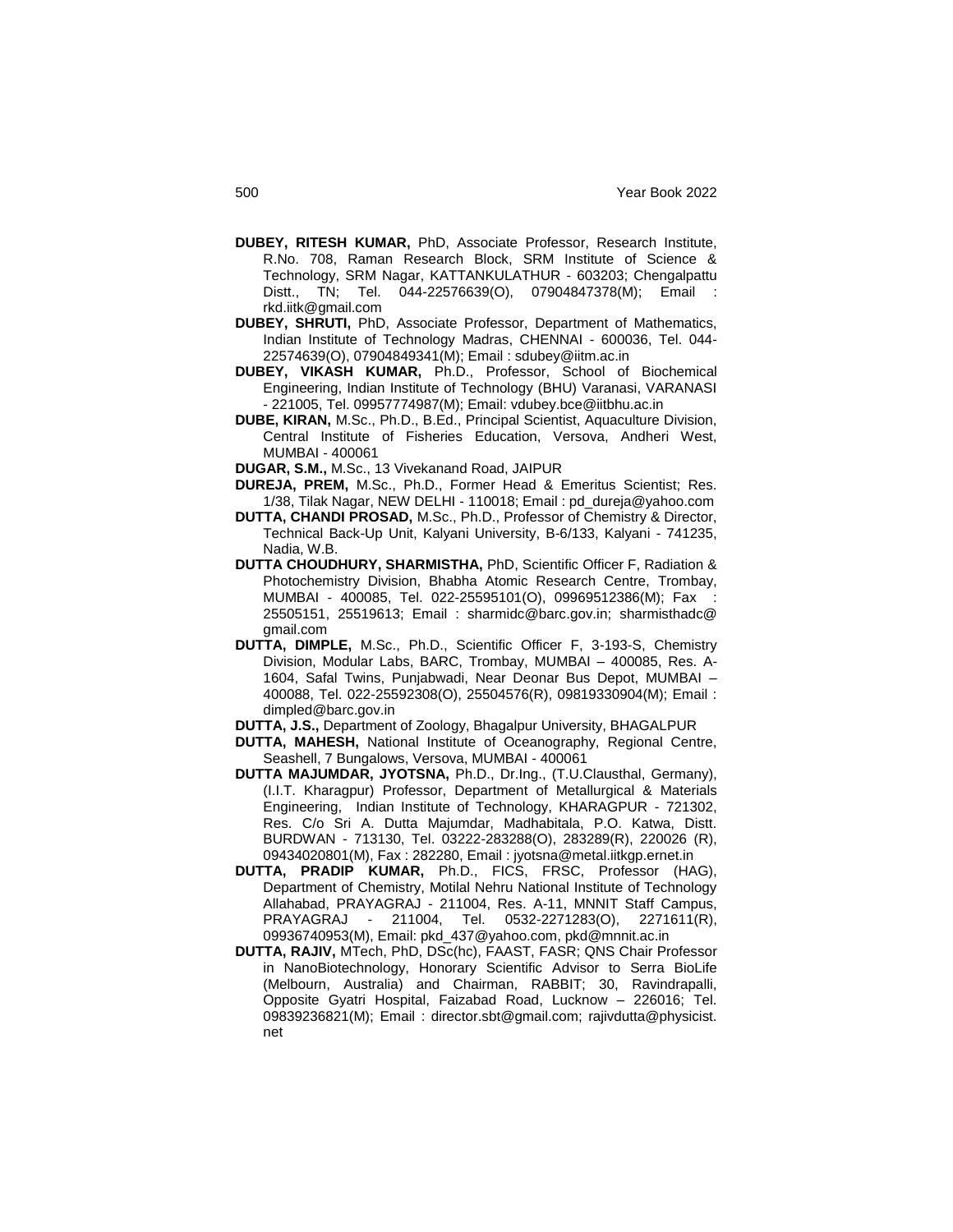- **DUTT, NADIMPALLI HARA GOPAL,** M.Sc., Ph.D., Formerly Professor of Zoology, University of Mysore; Res. 'Aditya', 799, II Cross, Manujapatha Road, E & F Block, Kuvempunagar, MYSORE - 570023; Tel. 0821- 2542104(R)
- **DWIVEDI, AMBIKA PRASAD,** Ph.D., Formerly Professor of Mathematics, HBTI, Kanpur, Res. 710, Awadhpuri Road, Vikash Nagar, KANPUR – 208024, Tel. 09412165547(M)
- **DWIVEDI, CHANDRA PRAKASH DHAR,** Ph.D., Formerly Professor of Physics, Gorakhpur University; Maya-Bhawan, Daudpur, GORAKHPUR - 273001; Tel. 333991(R)
- **DWIVEDI, DINESH CHANDRA,** M.Sc., Ph.D., F.I.E.T.E., Retd. Associate Professor in Physics, DBS College, 131 MIG, Sector-3, Barra-2, KANPUR- 208027, Tel. 0512-2612594, 09415535599, 08073335789(M); Email: dcd4747@gmail.com
- **DWIVEDI, L.N.,** M.Sc., D.Phil., Principal, Govt. Degree College, LALITPUR  $(UP)$
- **DWIVEDI, MANISHA,** M.B.B.S., M.D., D.M., Professors of Gastroenterology, P-5, Professor"s Enclave, M.L.N. Medical College, PRAYAGRAJ - 211001
- **DWIVEDI, RAJPATI,** MSc, PhD, FPSI, FBS, FPEA, Retired Principal Scientist & Head of Plant Pathology Division, Indian Institute of Sugarcane Research, House No. 10/7-B, 10 Station Road, LUCKNOW - 226001, Tel. 0522-2638024(R); Email : rajpati.dwivedi@gmail.com
- **DWIVEDI, RAKESH KUMAR,** M.Sc., Ph.D., Department of Physiology, I.M.S., Banaras Hindu University, VARANASI - 221005
- **DWIVEDI, SANJAY,** PhD, Senior Technical Officer, Division of Plant Ecology & Climate Changes, CSIR-National Botanical Research Institute, Rana Pratap Marg, LUCKNOW, Tel. 0522-297820(O), 09415467018(M); Fax : 2205839; Email : drs\_dwivedi@yahoo.co.in
- **DWIVEDI, SHAILENDRA KUMAR,** M.V.Sc., Ph.D., F.N.A.A.S., F.N.A.V.Sc., Former Director, National Research Centre on Equine, B-3, Kiran Residency, Plot No. G.H. 79, Sector-56, GURGAON-122011; Tel. 0124- 2572585(R), 09910399809(M); Email: shailendraj47@gmail.com
- **DWIVEDI, Y.N.,** M.Sc., Ph.D., F.Z.S., F.A.Z., F.A.E.B., Associate Professor in Zoology, Sahu Jain (PG) College, NAJIBABAD; Res. Jai Nagar, Near Bus Stand, NAJIBABAD- 246763, Tel. 01341-230020(O), 09719423723(M)
- **D'SOUZA, JOE,** M.Sc., Ph.D., Reader in Microbiology, Goa University, Taleigao Plateau, S.P.O. Goa University, GOA - 403 203
- **EAPEN, SUSAN,** Ph.D., Scientific Officer H & Head, Plant Biotechnology & Secondary Products Section, NABTD, Bhabha Atomic Research Centre, MUMBAI - 400085; Res. 7A, Purnima, Ridge Road, Malabar Hill, MUMBAI - 400006; Tel. 022-25593874(O), 65820329(R), 09892486333, 09004428381(M); Email : eapenhome@yahoo.com
- **ELDHO, T.I.,** Ph.D., Professor, Department of Civil Engineering, IIT- Bombay, Powai, MUMBAI - 400076; Res. C-122, CTR Bldg. 19, IIT - Bombay, Powai, MUMBAI - 400076; Tel. 022-25767339(O), 25768339(R); 09223255430(M); Fax : 25767302; Email : eldho@ civil.iitb.ac.in
- **FARO, GIOVANNI LO,** Department of Mathematics and Computer Science, Via Ferdinando D"alcontres-C.da Papardo – Salita Sperone, 31-98166 Messina, ITALIA; Tel. +39 0906765077; Email : lofaro@unime.it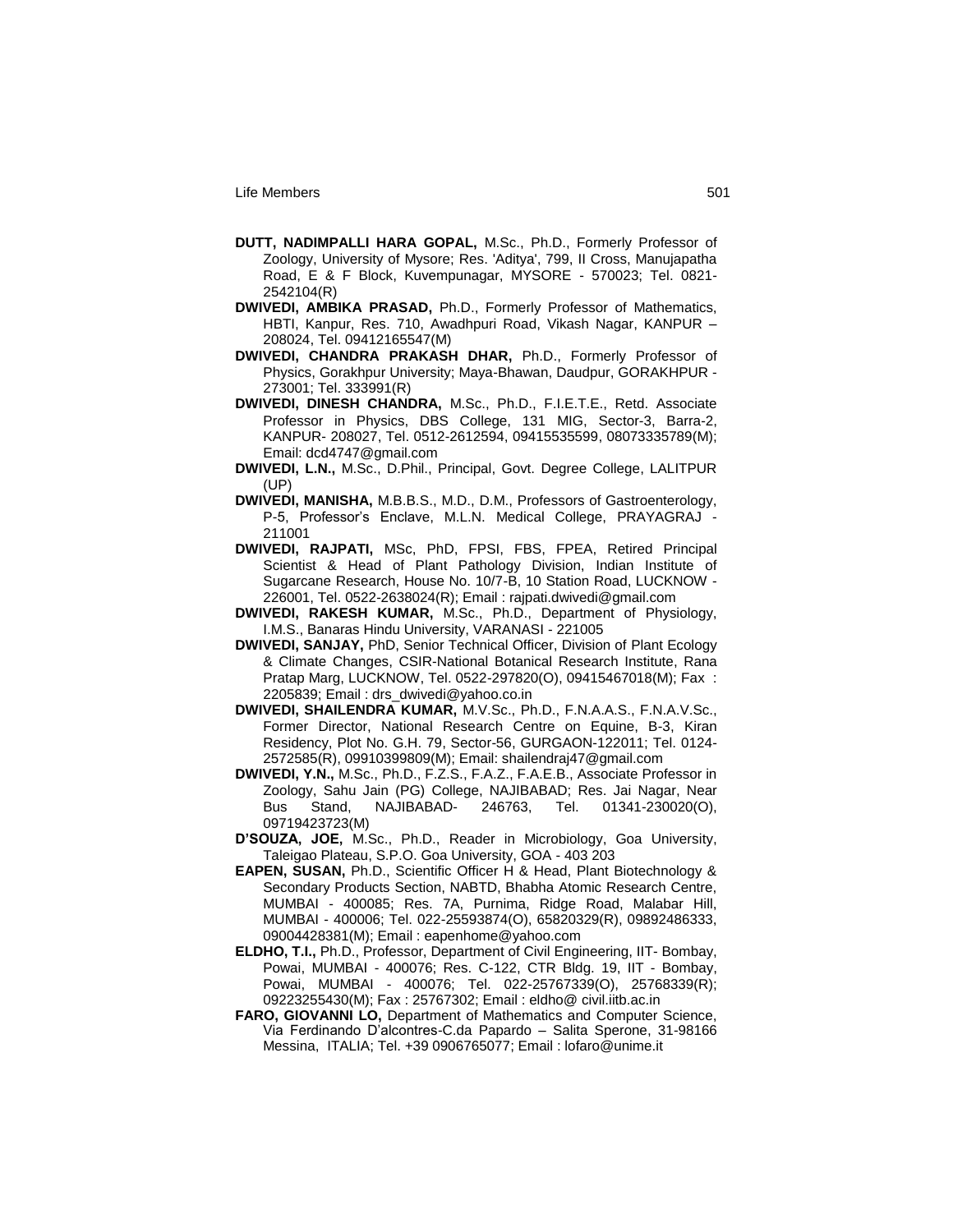- **FRANCIS, K.,** M.Sc., Ph.D., Professor, Department of Botany, Bharathiar University, COIMBATORE - 641046
- **GACCHE, RAJU NIVARTI,** PhD, Professor & Head, Department of Biotechnology, SP Pune University, PUNE - 411007, Tel. 020- 25694952(O), 09423656179(M); Fax : 25697388; Email : rngacche@ rediffmail.com
- **GADKARI, SANJAY CHANDRAKANT,** M.Sc.,Ph.D., Outstanding Scientist, Technical Physics Division, Bhabha Atomic Research Centre, Trombay, MUMBAI - 400085; Res. 56, Shantiniketan, Anushaktinagar, MUMBAI - 400094; Tel. 022-25595051(O), 25571515(R), 09869610060(M); Fax: 25505296; Email : gadkari@barc.gov.in, s.c.gadkari@gmail.com
- **GAIROLA, RAJENDRA PRASAD,** M.Sc., D.Phil., Professor & Head, Department of Physics, P.O. Box 25, H.N.B. Garhwal University, SRINAGAR GARHWAL - 246174, Tel. 01346-252331(O), 252414(R), 09456303066(M); Email: rpgairola\_ec@rediffmail.com
- **GAJBHIYE, SHANKAR NATHUJI,** M.Sc., Ph.D., Scientist E1, National Institute of Oceanography, Regional Centre, Seashell, 7-Bungalows, Versova, MUMBAI- 400061
- **GAKKHAR, SUNITA,** M.Sc., Ph.D., Professor, Department of Mathematics, Indian Institute of Technology, Roorkee, ROORKEE, Res. B-7, Hill View Apartments, Indian Institute of Technology, Roorkee, ROORKEE, Tel. 01332-285171(O), 285693(R), 09719242545(M); Email : sungkfma@ iitr.ernet.in
- **GANAPATHY SUBRAMANIAN, VAITHEESWARAN,** Ph.D., Associate Professor, School of Physics, University of Hyderabad, Prof. C.R. Rao Road, Gachibowli, HYDERABAD - 500046, Res. H.No. 5042, BHEL MAC Society, Ramachandrapuram, MEDAL – 502032, Tel. 040- 23134324(O), 09490942872(M); Email : gvaithee@gmail.com, vaithee@uohyd.ac.in
- **GANGULY, ASHOK,** M.Sc., Ph.D., Professor, Department of Applied Mathematics, Shri G.S. Instt. of Technology & Science, 23, Park Road, INDORE - 452003
- **GARG, AMAR PRAKASH,** M.Sc., Ph.D., Professor & Head, Department of Microbiology, C.C.S. University, MEERUT - 250005
- **GARG, BHAGWAN SINGH,** Ph.D., Professor of Chemistry, A-152, Majlis Park, DELHI - 110033, Tel. 09910319941(M); Fax: 011-27666250
- **GARG, MRIDULA,** Ph.D., Asstt. Professor, Department of Mathematics, University of Rajasthan, JAIPUR - 302004
- **GARG, N.K.,** D.Phil., B-229, Indira Nagar, LUCKNOW 226016
- **GARG, ROHINI,** Assistant Professor, Department of Life Sciences, Shiv Nadar University, Gautam Budh Nagar, UP, Tel. 09560056446(M); Email: rohini@nipgr.ac.in; gargrohini20@gmail.com
- **GARTEN, V.A.,** Dr.(rer.nat) Cologne, Principal Research Scientist, 1296, Toorka Road, Burwood (Vic), 3125 AUSTRALIA
- **GAUR, AMAR CHAND,** M.Sc., D.Phil., D.Sc.(Paris), FNAAS, Formerly Professor & Head, Division of Microbiology, IARI, New Delhi; Formerly Professor of Agril. Microbiology, AMU, Aligarh & Emeritus Scientist (ICAR & DST), Res. Pusa Apartments, Plot-2, E-7, Sector 15, Rohini, DELHI - 110 089, Tel. 011-27876516, 09968073957(M), Email : acgaur2009@yahoo.in, acgaur8@gmail.com
- **GAUR, PRATIMA,** M.Sc., D.Phil., Professor & Head, Department of Zoology, Allahabad University, PRAYAGRAJ - 211002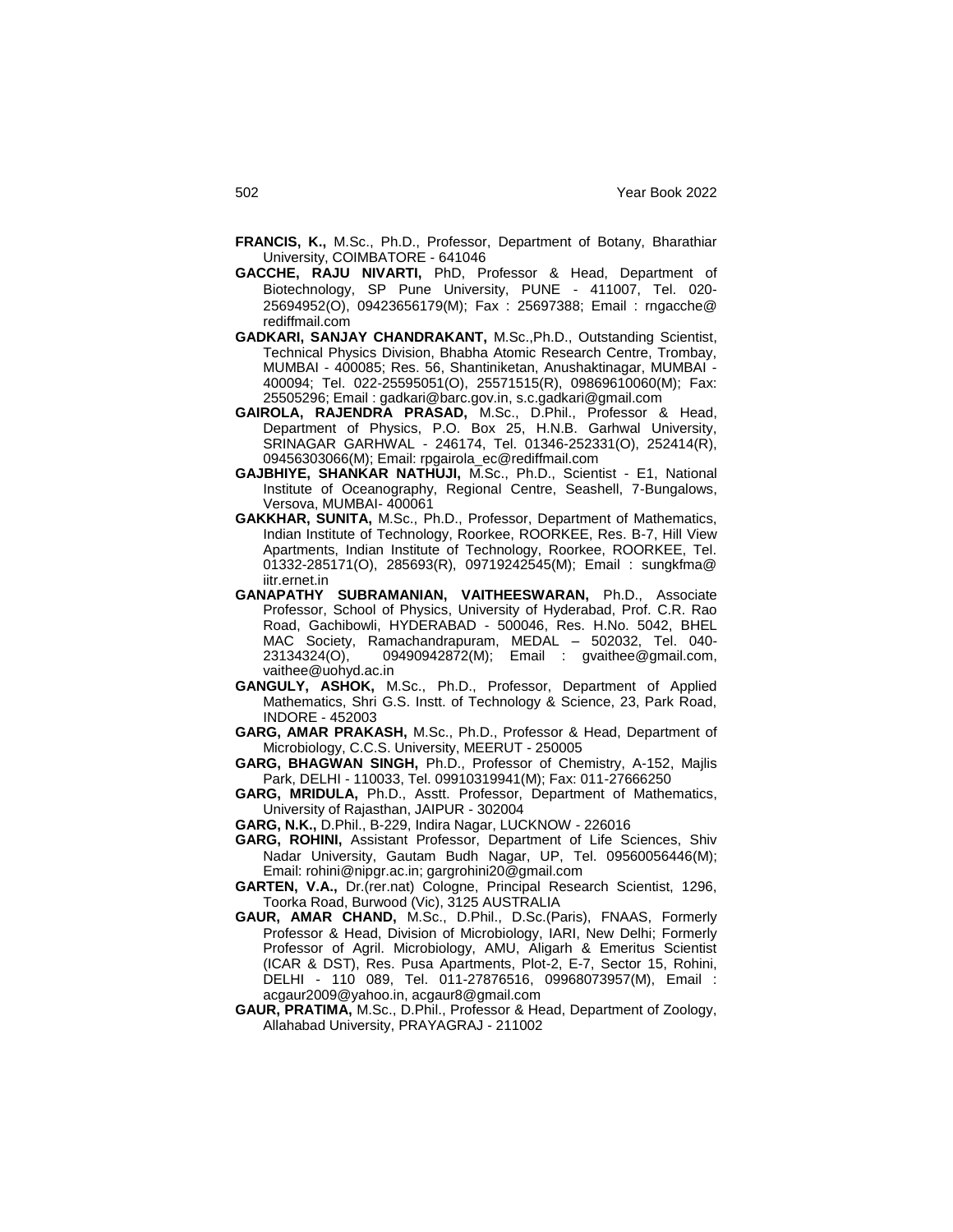- **GAUR, YOGESHWAR NATH,** Ph.D., Reader & Head, Department of Mathematics, M R Engineering College, JAIPUR - 302017
- **GAUTAM, PREM LAL,** Ph.D., F.N.A.A.S., Deputy Director General (Crop Science), Room No. 103, Indian Council of Agricultural Research, Krishi Bhavan, NEW DELHI - 110114; Tel. 011-23382545(O), 25842508(R), Fax: 23387293, 23097003, Email: ddgcs.icar@nic.in
- **GAWANDE, ABHIMAN MAHADERAO,** M.Sc., Lecturer, Chemistry Department, Nagpur University Campus, NAGPUR<br> **GAYATHRI.** NARAYANAPPA. Ph.D.. Professor.
- **GAYATHRI, NARAYANAPPA,** Ph.D., Professor, Department of Neuropathology, NIMHANS, Hosur Road BANGALORE-560029, Res. #18, Type 5, Block 4, NIMHANS Qrts., Byrasandra Campus, BANGALORE – 560011, Tel. 080-2699513(O), 26995636(R); Email : gayathrin12@rediffmail.com
- **GHAWANA, VIJAY KUMAR,** M.Sc., M.Phil., J.R.F., Department of Botany, D.E.I. Dayal Bagh, AGRA - 282005
- **GHILDIYAL, JAGDISH CHANDRA,** M.Sc., D.Phil., Joint Director, Higher Education, Uttarakhand, Res. 48/5, Circular Road, Ekta Colony (Near Shanti Tennis Academy), Dalanwala, DEHRA DUN – 248001; Tel. Email : drjagdishcghildiyal@gmail.com
- **GHOSE, UMA RANI,** M.Sc., Ph.D., Formerly Principal, N.C. College, Jaipur; Unit - 7, Rashmi Garden, Damana Chhak, Chandrasekharpur, BHUBANESWAR - 751 016
- **GHOSH, A.K.,** Central Research Laboratory, Anti Biotic Project, P.O. Virbhadra, RISHIKESH
- **GHOSH, AMIT KUMAR,** Ph.D., Scientist E, Birbal Sahni Institute of Palaeobotany, 53 University Road, LUCKNOW - 226007, Res. Flat No. 5, Sri Girish Chandra Apartment, 5-RBL Road, New Hyderabad, LUCKNOW – 226007, Tel. 0522-2742960(O), 09451914713, 09044955731(M); Fax : 2740485, 2740098; Email : akghosh\_in@ yahoo.com; amitbsip@gmail.com
- **GHOSH, B.K.,** M.Sc., D.Phil., Professor of Physics, Allahabad University, PRAYAGRAJ - 211002
- **GHOSH CHOWDHURY, SANDIP,** B.E., M.Tech., Ph.D., Chief Scientist, Head, Materials Engg. Division, CSIR-National Metallurgical Laboratory, JAMSHEDPUR-831007, Res. Qr. No. CH Area/VI/46, JAMSHEDPUR – 831001, Tel. 0657-2345007/5289(O), 2220366(R), 09835550277(M); Fax : 2345213; Email : sgc@nmlindia.org
- **GHOSH, GURU PRASANNA,** D.Phil., Sheila Dhar Institute of Soil Science, 2-D Beli Road, PRAYAGRAJ
- **GHOSH, J.C.,** M.Sc., Ph.D., Retd. Professor of Chemistry, Bhicknapahari, PATNA - 800004
- **GHOSH, RASH BEHARI,** M.Sc., D.Phil., F.B.S., F.I.A.T., Formerly Scientist-D, B.S.I.; C-78, New Garia Co-op. Housing Society, Sreenagar, P.O. Panchasayar, KOLKATA - 700094
- **GHOSH, SAURINDRA PRASAD,** M.Sc., Ph.D., DDG (Horticulture), I.C.A.R., Krishi Bhavan, NEW DELHI - 110001
- **GHOSH, SUBHO,** M.Sc., Ph.D., Research Associate, Neurobiology Division, Indian Institute of Chemical Biology, 4, Raja S.C. Mallick Road, Jadavpur, KOLKATA - 700032; Tel. 033-24733491, 24733493(O), 24409230(R); Email: subho\_26@rediffmail.com
- **GHOSH, SUBRATA KUMAR,** MSc, PhD, Sr.Scientist, Dept. of Mycology & Plant Pathology, Central Research Institute for Jute & Allied Fibres, PO BARRACKPORE - 743101, DIST. NORTH 24 PARGANAS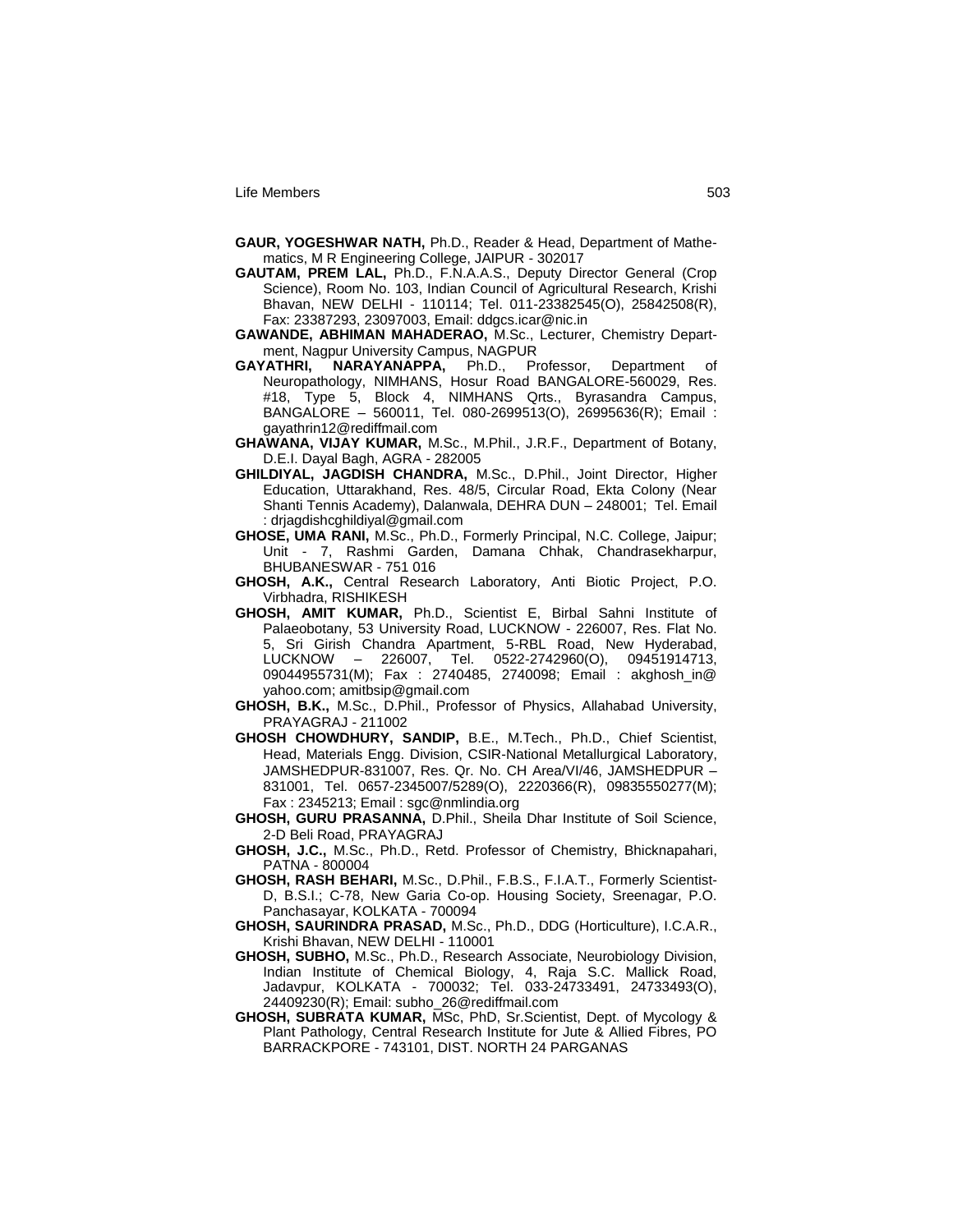- **GHOSH, SUSANTA KUMAR,** M.Sc., Ph.D., Assistant Director & Officer-in-Charge, Malaria Research Centre, Epidemic Diseases Hospital, Old Madras Road, BANGALORE - 560038
- **GHOSH, TAPAN KUMAR,** M.Sc., Ph.D., Professor of Zoology, University Dept. of Zoology, T.M. Bhagalpur University, BHAGALPUR – 812007; Tel. 09431214734(M); Email: tkgzool@yahoo.co.in
- **GHOSH, TARUN KANTI,** MSc, PhD, FAI, FAEB, FIFI, FSESc, FAZ, Sr. Vice President, ULTRA-TECH Environ. Consultancy & Lab, Survey No. 87, Office 7 & 8, Bandal Prestige (in front of Siddhivinayak Mandir), Azad Nagar, Kothrud, PUNE – 411038, Tel. 09423630022, 09689923616(M); Email: ghoshtk2@rediffmail.com, ghoshtk2@gmail.com
- **GHOSH, ZHUMUR,** Associate Professor, Division of Bioinformatics, Bose Institute, P-1/12 CIT Scheme, VII M, KOLKATA - 700054, Tel. 033- 25693329(O), 24320506(R), 09830452060(M); Fax : 23553886; Email : zhumur@jcbose.ac.in; ghosh.jhumur@gmail.com
- **GHOSHAL, UDAY CHAND,** MBBS, MD, DNS, DM, Associate Professor, Dept. of Gastroenterology, Sanjay Gandhi Postgraduate Institue of Medical Sciences, Raebareli Road, LUCKNOW - 226014, Res. Type IV, 57, SGPGI, LUCKNOW - 226014, Tel. 0522-2668700 Ext.2405(O), 2668233(R), Fax : 2668078, Email : ghoshal@sgpgi.ac.in
- **GHOUSE, A.K.M.,** M.Sc., Ph.D., F.L.S., Reader, Botany Department, Aligarh Muslim University, ALIGARH - 202001
- **GILLANI, ZAHID H.,** M.B.B.S., M.D., Professor & Head of Pharmacology, Therapeutics & Toxicology, University of Jammu GMC JAMMU; Res. B-5, Medical Enclave, Govt. Medical College, JAMMU - 180001
- **GILL, TEJENDRA SINGH,** M.Sc., Ph.D., Lecturer, Department of Zoology, Kumaun University, NAINITAL
- **GIRIJAVALLABHAN, C.P.**, Ph.D., Professor Emeritus, International School of Photonics, Cochin University of Science & Technology, COCHIN - 682022; Tel. 0484-2577540(O), 2346869(R); Email : vallabhan@ cusat.ac.in
- **GOEL, A.N.,** Department of Zoology, Vikram University, UJJAIN
- **GOEL, JAI PRAKASH,** M.Sc., Ph.D., Formerly Reader of Physics, Meerut College, MEERUT; Res. 193 Prabhat Nagar, MEERUT - 250001; Tel. 2671339, 2670650, 2671651(R), 9759457113(M)
- **GOEL, PRABUDH,** MCh, FISPU, FICS, Assistant Professor, Room No. 4002, 4th Floor, Pediatric Surgery Department, Teaching Block, All India Institute of Medical Sciences, NEW DELHI - 110029, Res. H.No. R-1303, Ratnagiri Apartments, Kaushambi, GHAZIABAD – 201010, Tel. 011- 26593309(O), 09999944511(M); Email : drprabudhgoel@gmail.com
- **GOEL, RAJESH KUMAR,** PhD, Dean, Faculty of Medicine, Professor & Former Head, Department of Pharmaceutical Sciences & Drug Research, Punjabi University, PATIALA - 147002, Res. 197-A, Royal Enclave, Near Aggarwal Hospital, PATIALA; Tel. 0175-3046255(O), 09417881189(M); Email : goelrkpup@gmail.com
- **GOEL, SUBHASH CHANDRA,** Ph.D., Supervisor, R&D & QC, Optima Chemical Group, LLC, 1105 Lee Ave Extn., Douglas, GA 31533, USA
- **GOGATE, PARAG RATNAKAR,** Ph.D.(Tech.), FNAE, Professor, Chemical Engineering Department, Institute of Chemical Technology, N.P. Marg, Matunga, MUMBAI - 400019, Res. Flat 1102, Faculty Tower, Institute of Chemical Technology, Matunga, MUMBAI- 400019, Tel. 022- 33612024(O), 33611622(R), 09820491575(M); Fax : 33611020; Email : pr.gogate@ictmumbai.edu.in; paraggogate@yahoo.co.in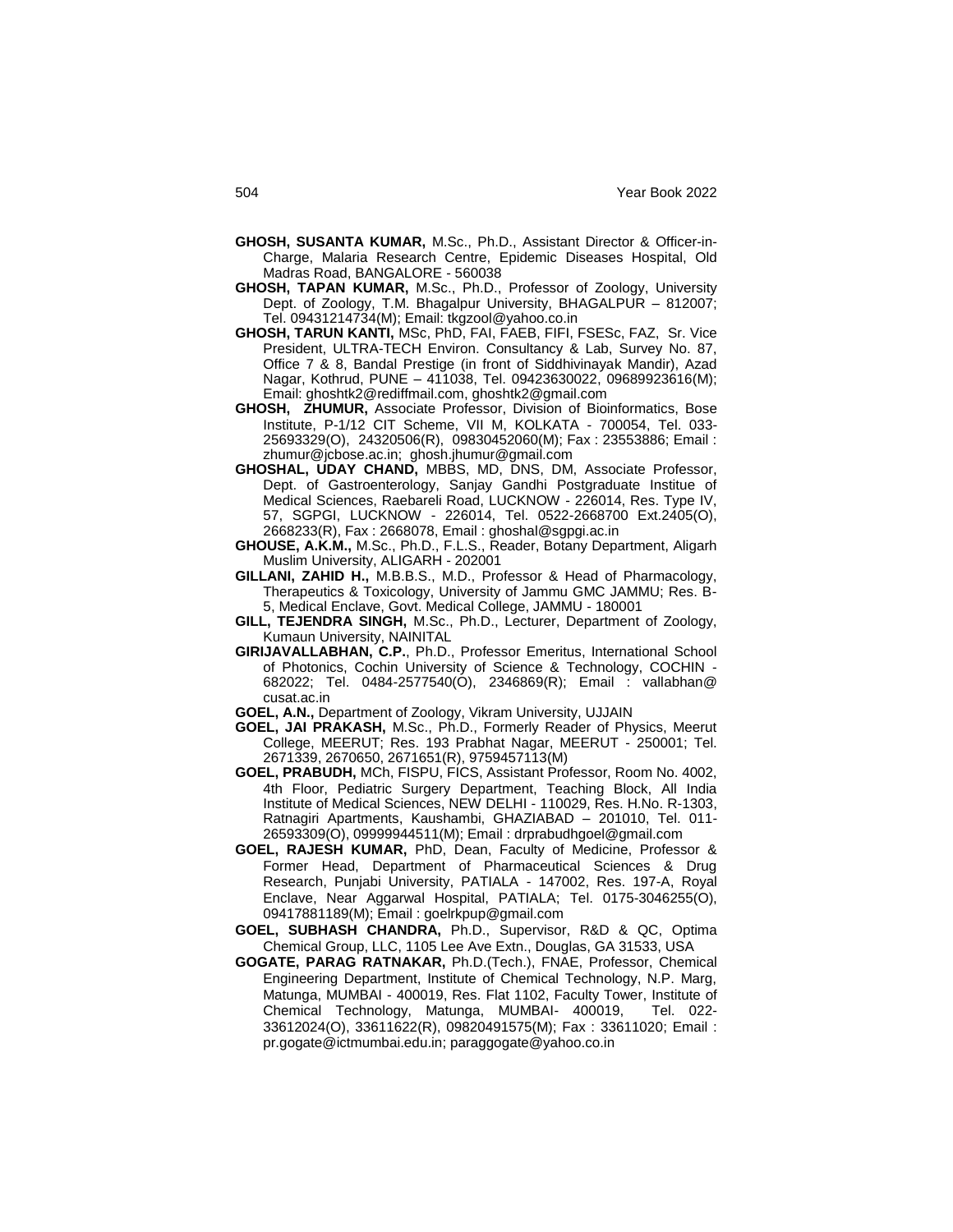- **GOGOI, PRADIP K.,** M.Sc., Ph.D., F.I.C., Professor of Chemistry, Dibrugarh University, DIBRUGARH - 786 004, Tel. 0373-2370210(O), 2370302(R), 09435131158(M), Fax : 2370323, Email: dr\_pradip@ yahoo.com
- **GOMATHI, RAJU,** MSc, PhD, Principal Scientist, Crop Production Division, ICAR-Sugarcane Breeding Institute, COIMBATORE - 641007, TN, Tel. 0422-2472621-249(O), 09487477058(M); Fax : 2472923; Email : gomathi\_sbi@yahoo.co.in
- **GON CHAUDHURI, SANTI PADA,** B.E., Director, WBREDA, 52, Sakuntala Road, Agartala, TRIPURA - 799001
- **GOPALAN, K.,** B.E. (Elec.), Dr.Ing. (Elec. Power), Vice Chancellor, University of Cochin, COCHIN - 682301
- **GOPALAN, MYSORE NARAYANA IYENGAR,** M.Sc., Ph.D., FIE(I), FIIE, FIETE, FIPE, FSSI, FORSI, FIIPE, FISPS, Formerly Professor, IIT, Mumbai; 56, Maruthi Temple Road, Saraswathipuram, MYSORE - 570009; Tel. 0821-2542625(R), 09900523350(M)
- **GOPAL, KRISHNA,** Ph.D., F.A.E.B., F.B.R.S., F.Z.S., Scientist F & Head, Aquatic Toxicology Division, Indian Institute of Toxicology Research, P. Box 80, M.G. Marg, LUCKNOW - 226001, Tel. 0522-2627586 Ext. 259(O), 2758263(R); Fax : 2628277; Email: kgdubey@hotmail.com
- **GOPAL, V.,** M.Sc., Ph.D., Senior Lecturer, Div.of Neurophysiology & Behaviour, Department of Zoology, Madras University, P.G.Centre, COIMBATORE - 641004
- **GOPESH, ANITA,** D.Phil., Professor, Department of Zoology, University of Allahabad, PRAYAGRAJ - 211002; Res. 6/1 Bank Road, PRAYAGRAJ - 211002; Tel. 0532-2460788(O), 2644639(R); Fax: 2460788; Email: anita\_gopesh@yahoo.co.in
- **GOPINATHAN, KESAVAN,** M.Sc., Ph.D., Formerly Principal Scientist & Head of Extension, Economics, Training and Inf.Tech. Division of CIBA (ICAR), Santhome, CHENNAI - 28; Res. Vaisakh, No. 55A/1, New 35, 2nd Main Road, Ram Nagar, Jawahar Nagar P.O., CHENNAI - 600082; Tel. 044-26712334, 26712824(R), 09840368524(M); Email: drk\_gopinathan@yahoo.com
- **GOSWAMI, AJANTA,** Ph.D., Assistant Professor, Department of Earth Sciences, IIT Roorkee, ROORKEE - 247667, Res. G-06, Old Teachers Hostel, Vikas Nagar, IIT Roorkee, ROORKEE - 247667, Tel. 01332- 284835(O), 08954888815(M); Fax : 285638; Email : ajantagoswami@ gmail.com
- **GOSWAMI, USHA,** M.Sc., Ph.D., Senior Scientist, Assistant Director, Gene Lab, National Institute of Oceanography, Dona Paula, GOA - 403004, Tel. 0832-226253 Extn. 4441-4446(O), 222105(R); Fax: 223340; Email: usha@csnio.ren.nic.in, usha\_goswami@yahoo.com
- **GOTLURU, KEDARNATH,** Scientific Officer (F), Chemistry Division, Bhabha Atomic Research Centre, Trombay, MUMBAI - 400085, Tel. 022- 25592943(O), 09820718998(M); Email : kedar@barc.gov.in; gkedarnath@gmail.com;
- **GOULATIA, R.K.,** M.B.B.S., M.S., Professor & Head, Deptt. of Neuroradiology, Neurosciences Centre, AIIMS, Ansari Nagar, NEW DELHI - 110029
- **GOVINDAN, KRISHNAMURTHY,** M.Sc., Ph.D., Sr. Scientist, National Institute of Oceanography, Lokhandwala Road, Four Bungalows, Andheri (West), MUMBAI-400053, Tel. 09819987313, 09167374409(M); Email : kgovindan44@gmail.com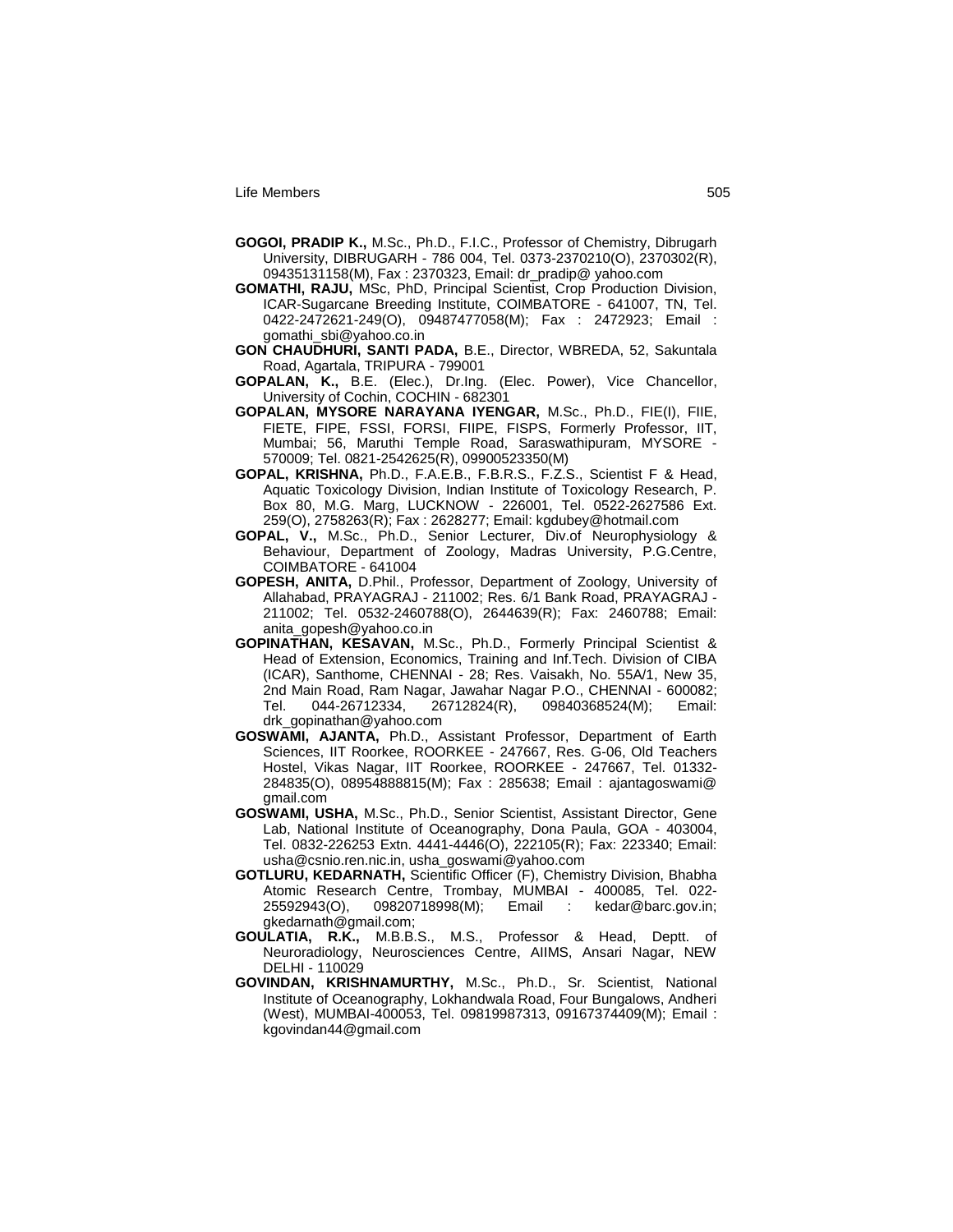- **GOWDA, D. CHANNE,** M.Sc., Ph.D., Professor of Organic Chemistry, DOS in Chemistry, University of Mysore, Manasagangotri, MYSORE - 570006; Tel. 0821-5524226, 2419664(Lab), 2344348(R); Fax: 2421263, 2518835; Email:dcgowda@yahoo.com
- **GOYAL, ARUN,** M.Sc., Ph.D., Assistant Professor, Department of Biology, University of Minnesota, Duluth, MN 55812, Tel. 218- 7267566/7052/6508/6580; Fax: 7268142; Email: agoyal@d.umn.edu
- **GOYAL, ARUN,** M.Tech., Ph.D., FAMI, FABAP, FBRS, FNABS, FNAAS, FIFIB, Professor & Former Head, Department of Biosciences and Bioengineering, Indian Institute of Technology, Guwahati, GUWAHATI - 781039, Res. F-64, IIT Guwahati, GUWAHATI - 781039, Tel. 361- 2582208(O), 2584208(R), 09435044273(M), Fax : 2690762, Email : arungoyl@iitg.ac.in
- **GOYAL, DHARMENDRA PRATAP,** M.Sc., Ph.D., Reader & Head, Department of Zoology, Chowk Hiran Maran, SAHARANPUR - 247001, Tel. 0132-2647419
- **GOYAL, PRAMILA,** M.Sc., Ph.D., Professor, Centre for Atmospheric Sciences, IIT Delhi, Hauz Khas, NEW DELHI - 110016, Tel. 011- 26591309(O), 26591677, 26524771(R), 09810152629(M); Fax: 26591386; Email: pramila@cas.iitd.ernet.in
- **GOYAL, RAVINDRA KUMAR,** Ph.D., Senior Lecturer in Physics, D N College, MEERUT
- **GOYAL, SURESH CHAND,** M.Sc.,Ph.D., Professor & Dean,IAPTA, NASC FET, R.B.S. College, Bichpuri, AGRA; Res. 5/100A/1, Sonth Ki Mandi, Mathura Road, AGRA- 282002; Tel. 0562-3299366, 09837172639(M), Fax : 2636718(R); Email : suresh\_c\_goyal@ rediffmail.com
- **GROMIHA, M. MICHAEL,** Ph.D., Professor, Department of Biotechnology, Indian Institute of Technology Madras, CHENNAI - 600036, Res. C2-4- 2B, Delhi Avenue, IIT Madras, CHENNAI - 600036, Tel. 044- 22574138(O), 22576138(R), 08754499778(M); Email : gromiha@iitm. ac.in, gromiha@hotmail.com
- **GROVER, ABHINAV,** Ph.D., Assistant Professor, School of Biotechnology, Jawaharlal Nehru University, NEW DELHI - 110067, Res. H.No. 532, Sec 13, Urban Estate, KURUKSHETRA – 136118, Tel. 011- 26738728(O), 09891812561, 08130738032(M); Fax : 26742040; Email : abhinavgr@gmail.com
- **GROVER, PRABHA,** M.Sc., D.Phil., D.Sc., 14, Park Road, PRAYAGRAJ 211002
- **GROVER, R.K.,** M.Sc., Ph.D., F.P.S.I., Assoc.I.A.R.I., Emeritus Scientist, 532-H, Shikhar Apartments, MDC Sector 5, PANCHKULA - 134109
- **GUJAR, GOVIND TIKARAMSA,** M.Sc., Ph.D., Head, Division of Entomology, Indian Agricultural Research Institute, NEW DELHI - 110012; Res. A-2, Type V (Pusa Campus), Indian Agricultural Research Institute, NEW DELHI - 110012, Tel. 011-25842482, 25848701(O), 25848764(R); Fax: 25842482, 25846420; Email: gtgujar@yahoo. com; gtgujar@iari.res.in
- **GULATI, S.P.,** M.A., D.I.I.T., Ph.D., Science Division, Cuttington University College, P.O.Box 277, MONROVIA LIBERIA, W.AFRICA
- **GUPTA, ABHAYA KUMAR,** M.Sc., Ph.D., Lecturer, CNI Boys College, Dehradun; Res. 31/1, Kailash Vihar, Near Shiv Mandir, Ladpur, Raipur Road, DEHRADUN - 248008
- **GUPTA, ANGAD PRASAD,** Dhekha, REWA 486001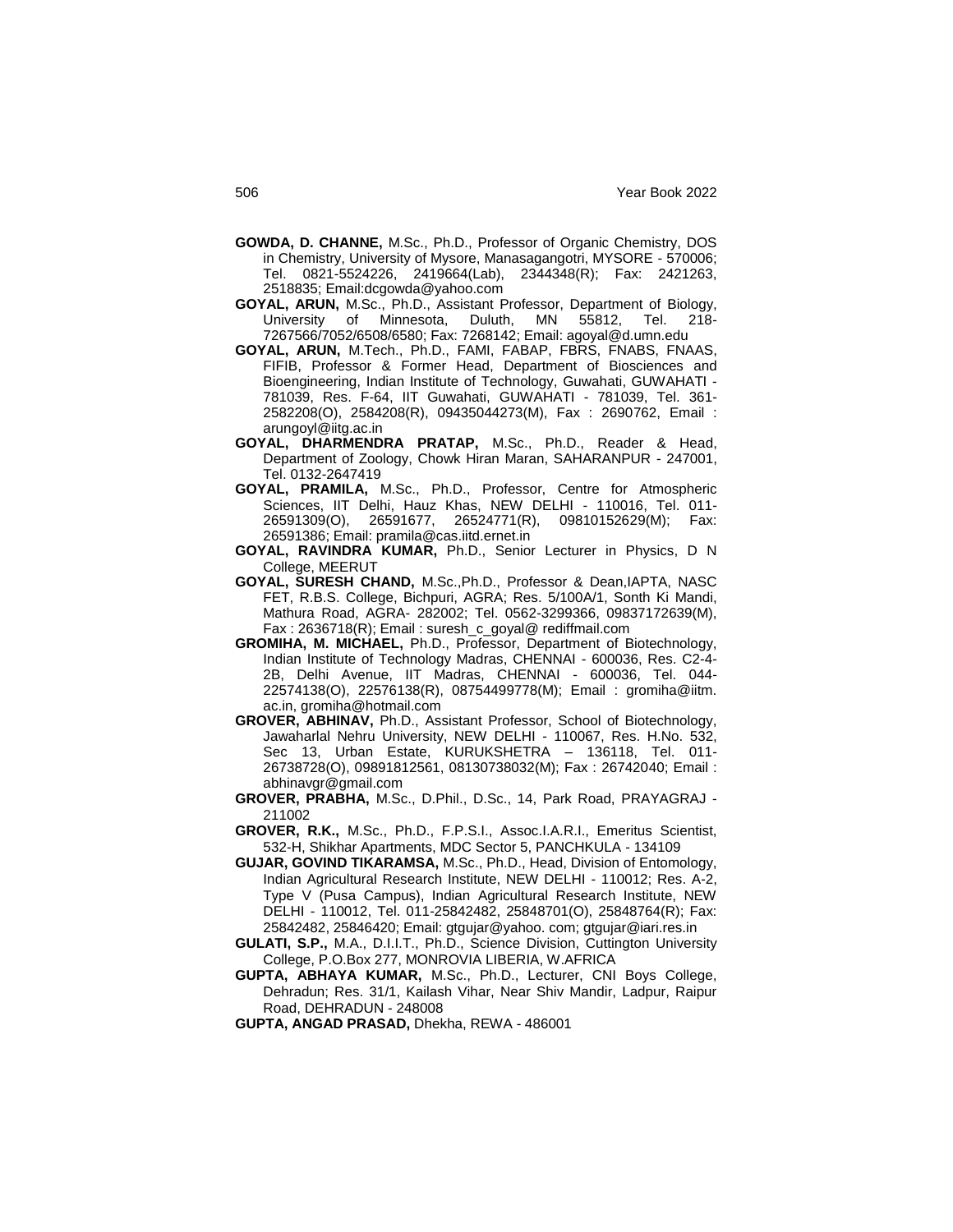- **GUPTA, ANIK,** B.E., Electronics Engineer, Dept. of Physics, Jammu University, 116, Sector 2, Trikvta Nagar, JAMMU - 180004
- **GUPTA, ARTI,** D.Phil., Lecturer, Department of Chemistry, CMP Degree College, University of Allahabad, PRAYAGRAJ - 211002; Res.11/6 Punjabi Colony, Alopi-Bagh, PRAYAGRAJ - 211006; Tel. 0532-2503203, 09935249585(M); Email : guptarti@yahoo.co.in
- **GUPTA, ASHISH,** PhD, Additional Professor, Centre for Biomedical Research, SGPGIMS Campus, LUCKNOW, Tel. 0522-2668700 Ext. 5034(O), 08953815172(M); Email : ashishg24@gmail.com
- **GUPTA, AWADH BEHARI,** M.Sc., Ph.D., Lecturer, Department of Zoology, Bepin Behari (P.G.) College, JHANSI - 284001
- **GUPTA, BRAHAM PRAKASH,** M.Sc., Research Scholar, Department of Mathematics, Allahabad University, PRAYAGRAJ
- **GUPTA, DHARMA PRAKASH,** M.Sc., D.Phil., D.Sc., FIMA(UK), C.Math(UK), Formerly Professor - Mathematics, 19/2, Nyaya Marg, Ashok Nagar, PRAYAGRAJ - 211001, Tel. 0532-2623343(O), Email: dharma1930 @yahoo.co.in
- **GUPTA, DHARMENDRA KUMAR,** Ph.D., Professor, Department of Mathematics, Indian Institute of Technology Kharagpur, KHARAGPUR - 721302, Res. A-81, IIT Campus, IIT Kharagpur, KHARAGPR - 721302, Tel. 03222-283652(O), 283653, 278103(R); 09434721483(M), Fax : 255303, 282700, Email : dkg@maths.iitkgp.ernet.in
- **GUPTA, DWARKA PRASAD,** M.Sc., Ph.D., Formerly Professor & Head and Dean, Dept. of Zoology, University of Sagar; Res. F-01, Balak Hill View, Tili Road, SAGAR - 470001; Tel. 07582-237137(R)
- **GUPTA, DWIJENDRA KUMAR,** M.Sc.,Ph.D., Professor & Chairman, Department of Biochemistry, Coordinator-Chair, Center of Bioinformatics, Coordinator, DBT-BIF, Institute of Interdisciplinary Studies, University of Allahabad, PRAYAGRAJ - 211002, Tel. 0532-2461861(O), 2541764(R), 09335150718(M); Email : dwijenkumar@rediffmail.com, dwijenkumar@ gmail.com
- **GUPTA, JAGDISH CHANDRA,** A.H.B.T.I., Ph.D.(Tech.), Chandra Niwas, 87/364 Ismailnagar, Near Kotwali, MEERUT CITY - 250002, Tel. 516197
- **GUPTA, J.R.,** Ph.D., Professor & Chairman, Department of Mathematics, H.P. University, Summer Hill, SHIMLA - 171005, Tel. 0177-2831963
- **GUPTA, KADAMBRI,** M.Sc., Ph.D., Professor & Head, Deptt. of Zoology, University of Jammu, JAMMU – 180004; Tel. 0191-2457136(O), 2555098(R), 09419212119(M); Email: dr.kadambrigupta@rediffmail.com
- **GUPTA, KAILASH CHANDRA,** Ph.D., D.Sc., Formerly Professor of Mathematics; Res. C-122, Flat 3, Nand Kishore Pareek Marg, Bapu Nagar, JAIPUR - 302015, Tel. 0141-2701339(R), 09460192399(M); Email: kcgupta\_in2000@yahoo.com
- **GUPTA, KAPIL DEO,** M.Sc., Ph.D.(Math), Ph.D.(Chem.), F.I.C., Formerly Instructor, Department of Applied Physics, Indian School of Mines, DHANBAD, Res. C/o Dr.(Smt.) Ram Shree Gupta, Kajarahawa Ka Pokhara, Near Police LIne, MIRZAPUR - 231001
- **GUPTA, KRISHNA SWARUP,** Ph.D., DST Emeritus Scientist, Formerly Professor & Head, University of Rajasthan, Res. 1-K-14, Sector-1, Jawaharnagar, JAIPUR – 302004, Tel. 0141-2654204(R), 09829239129(M); Email: guptaks14@rediffmail.com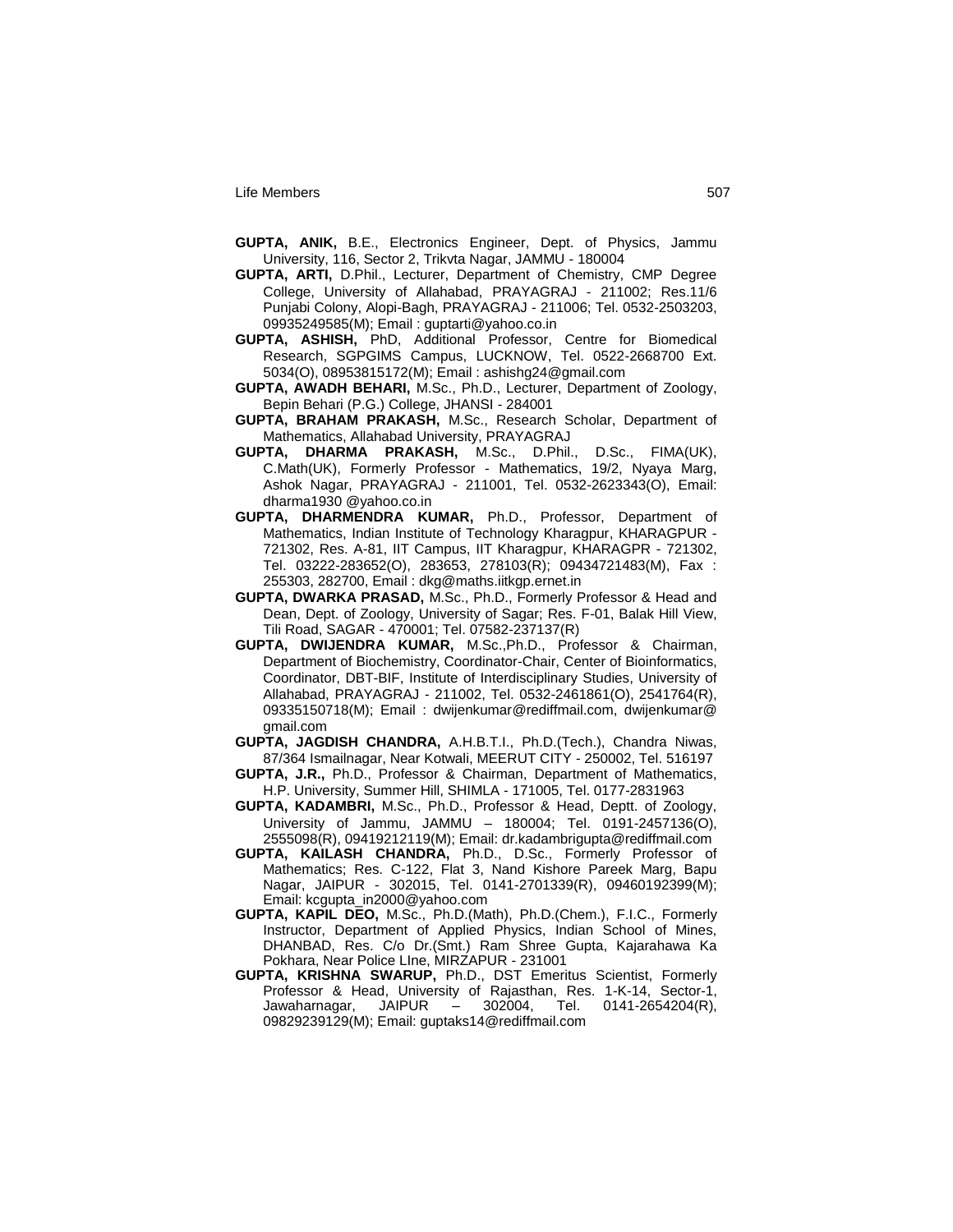- **GUPTA, M.C.,** Ph.D., Formerly Professor of Mathematics, University of Rajasthan, B/63 University Marg, Bapunagar, JAIPUR - 302015, Tel. 0141-2704968
- **GUPTA, MADAN MOHAN,** M.Sc., Ph.D., Chief Scientist (Head, Analytical Chemistry Department), Central Institute of Medicinal & Aromatic Plants, LUCKNOW- 15, Res. A939/10, Indira Nagar, LUCKNOW, Tel. 0522- 2718559(O), 2351617(R), 09415927850(M); Email : guptammg@ rediffmail.com
- **GUPTA, MADHU,** M.Sc., D.Phil., 7/48, Sector II, Rajinder Nagar, SAHIBABAD (GHAZIABAD)
- **GUPTA, MAYANAK KUMAR,** Scientific Officer, Solid State Physics Division, Bhabha Atomic Research Centre, Trombay, MUMBAI - 400085, Tel. 022- 25596249(O), 09869834437, 9869834437(M); Fax : 25505151; Email : mayankg@barc.gov.in; mayankaditya@gmail.com;
- **GUPTA, MEETU,** PhD, Associate Professor, Department of Biotechnology, Jamia Millia Islamia, NEW DELHI - 110025, Tel. 011-26735142, 09818911750(M); Email : meetu\_gpt@yahoo.com; mgupta@jmi.ac.in
- **GUPTA, MUKESH,** M.Sc., Ph.D., Associate Professor & Head, Department of Mathematics, D.P.B.S.(P.G.) College, ANOOPSHAHR – 203390 UP, Res. Moh. Khirki, ANOOPSHAHR-203390, UP Tel. 08449428400, 09411835164(M); Email: mukeshgpt26@gmail.com
- **GUPTA, MUNENDRA NATH,** M.Sc., Ph.D., FBS, FPSI, Formerly Head of Botany; Res. 31/1, Kailash Vihar, Ladpur, Raipur Road, DEHRADUN - 248008; Tel. 9411206218(M)
- **GUPTA, NAVNEET KUMAR,** M.Sc., M.Phil., Ph.D., Professor of Zoology, Head, Department of Biology, College of Basic Sciences, CSK HP Agricultural University, PALAMPUR - 176062, Tel. 01894-230311(O), 232188(R), Fax: 230311; Email: cobs@hpkv.hp.nic.in, navneetedu14@ yahoo.co.in
- **GUPTA, NEELIMA,** Ph.D., D.Sc., Vice Chancellor, Chhatrapati Shahu Ji Maharaj University, KANPUR – 208024; Res. 188, Kanoon Goyan, BAREILLY – 243003; Tel. 0512-2581280, 2584280, 2548686(O), 09412376677, 09412290544(M); Fax : 2585280; Email : guptagrawal@ rediffmail.com, guptaby@gmail.com
- **GUPTA, N.K.,** M.Sc.(Hons.), Ph.D., Ph.D.(Lond.), Department of Biosciences, New Science Block, H.P.University, Summer Hills, SHIMLA- 5
- **GUPTA, PREM PRAKASH,** MVSc, PhD, AIIMS, FRVC(Sweden), FNAAS, FNAVS, FEVA(Egypt), FIAVP, Formerly Additional Director of Research, PAU, LUDHIANA; Res. Flat No. 24, Delhi Govt. Officers Flats, Greater Kailash-1, NEW DELHI - 110048; Tel. 011-29233837(R), 09873248812 (M); Email : drpgupta41@gmail.com
- **GUPTA, RACHANA,** M.A., Lecturer in Mathematics, Hindu Girls College; 638, Sector 15, SONEPAT - 131001
- **GUPTA, RAHUL,** M.Sc., Ph.D., Lecturer, Deptt. of Statistics, Govt. M.A.M. College, JAMMU - 180004
- **GUPTA, RAJIV K.,** Ph.D., Associate Professor, Department of Zoology, Jai Narain Vyas University, JODHPUR - 342001
- **GUPTA, RAJIVE,** M.Sc., M.Phil., Ph.D., Former Professor of Chemistry, Jammu University; Res. 224, Sector 7, Channi Himmat Housing Colony, JAMMU – 180015; Email : rajgupta5@rediffmail.com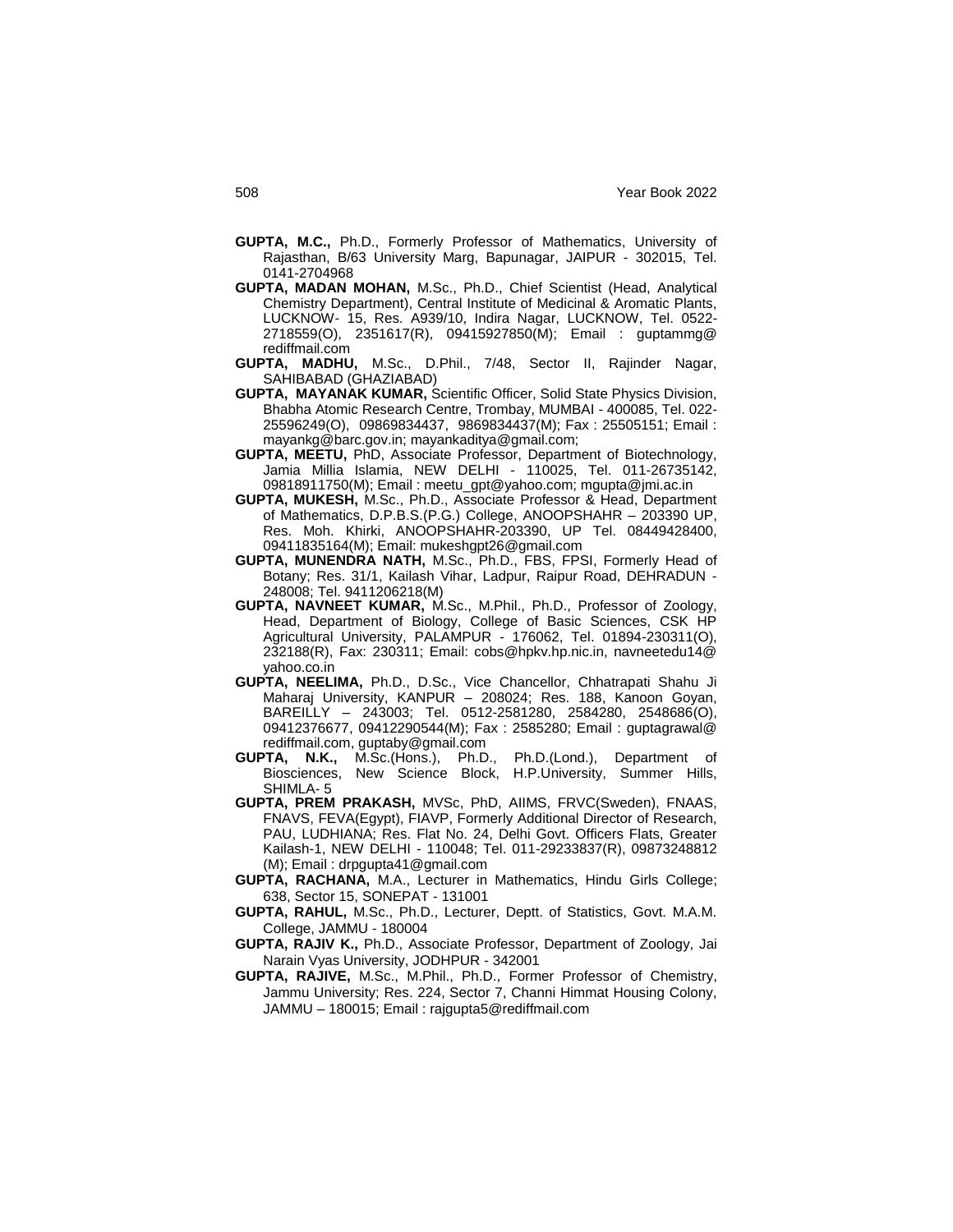- **GUPTA, RANJANA,** Ph.D., Ex Director R & D, Nimba Foods & Chemicals (P) Ltd, NEW DELHI, Res. D-041, The Crest, Park Drive, DLF-5, Sector 54, GURGAON - 122009, Email : dr.ranjana.gupta@gmail.com
- **GUPTA, ROHIT KUMAR,** Ph.D., Scientist SG, Head, Foundry Technology Division, Materials & Mechanical Entity, Vikram Sarabhai Space Centre, ISRO, TRIVANDRUM – 695022; Tel. 0471-2562580(O), 09447583236(M); Fax: 2705427; Email : rkgupta.isro@gmail.com
- **GUPTA, SATISH CHANDRA,** M.Sc., Ph.D.(Lond.), D.I.C., F.B.S., F.P.S.I., Formerly Director of Higher Education, UP & Professor of Botany, 59, Kailash Vihar, Agra - 282007, Tel. 0562-2600242(R) 09837990440(M)
- **GUPTA, SHALINI,** PhD, Associate Professor, Room No.282, Block II, Department of Chemical Engineering, Indian Institute of Technology, Delhi, NEW DELHI - 110016, Tel. 011-26591070(O), 09971798295(M); Email : shalinig@chemical.iitd.ac.in
- **GUPTA, SHARAN BIHARI,** M.Sc., D.Phil., Formerly Professor of Chemistry, GB Pant University of Ag.Tech., 16A/606, HIG Apts., Vasundhra, Prahlad Gari, Link Road, GHAZIABAD - 201012, Tel. 0120-2882115(R), 9818064643(M)
- **GUPTA, SHIV KUMAR,** Ph.D., Raja Ramanna Fellow, Technical Physics Division, Bhabha Atomic Research Centre, MUMBAI - 400085; Tel. 022- 25596593(O), 09757000235(M); Email: drgupta@barc.gov.in; skg112@rediffmail.com
- **GUPTA, SUBASH CHANDRA,** MSc, PhD, Assistant Professor, Department of Biochemistry, Institute of Science, Banaras Hindu University, VARANASI - 221005, Tel. 09628197432(M); Email subhashg167@gmail.com
- **GUPTA, SUKH LAL,** M.Sc., Ph.D., Formerly Reader in Mathematics, Shivaji College,DU; Res.B-2/5 Ashok Vihar II,DELHI- 110052, 09311525225(M);
- **GUPTA, S.K.,** M.Sc., Ph.D., Professor, Department of Mathematics, H.P. University, SHIMLA - 171005, Tel. 0177-230778 Ext. 256(O), 231276(R); Fax: 230775
- **GUPTA, UMA SHANKER,** Ph.D., Professor, Department of Mathematics, University of Roorkee, ROORKEE - 247667
- **GUPTA, UMA SHANKER,** M.Sc., Ph.D., F.A.Z., F.Z.S.I., Reader in Zoology Department, C/67 Gour Nagar, Sagor University, SAGAR - 470003; Email : usg1952@yahoo.co.in
- **GUPTA, VARSHA,** M.B.B.S., M.D., Professor, Department of Microbiology, Government Medical College & Hospital, Sector 32, CHANDIGARH, Res. H.No. 3109, Sector 48-D, CHANDIGARH - 160047, Tel. 0172- 2601023 Ext.1062(O), 2673244(R), 09646121571(M); Fax : 2609360, 2608488; Email : varshagupta\_99@yahoo.com
- **GUPTA, VISHNU GOPAL,** M.Phil., Asstt.Professor of Mathematics, University of Rajasthan, 6, Natrajnagar, Netaji Marg, Behind Laxmi Mandir Talkies, Teenk Phatak, JAIPUR - 15
- **GUPTA, V.K.,** Laxmi Narash College, Institute of Technology, NAGPUR
- **GUPTA, V.P.,** Department of Genetics, Punjab Agricultural University, LUDHIANA
- **GURAZADA, RAVI KUMAR,** M.Sc., Ph.D., Scientific Officer (F), TP & PED, Bhabha Atomic Research Centre, MUMBAI - 400085, Res. C-9, Darbari, Anushakti Nagar, MUMBAI - 400094, Tel. 022-25591659(O), 25573601(R), Fax : 25505151, Email : gurazada@barc.gov.in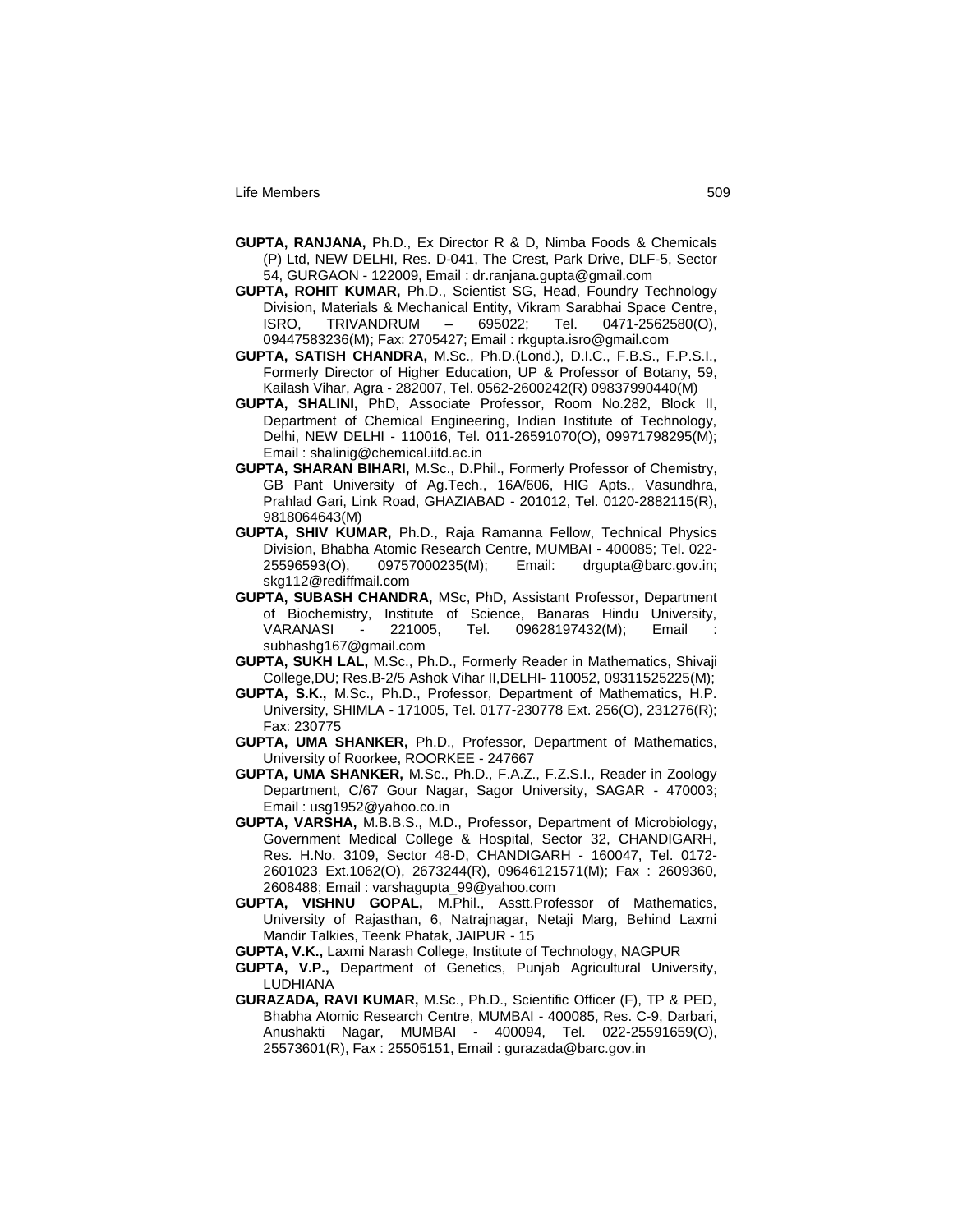- **GURTU, AVTAR KRISHNA,** Ph.D., Principal, Satish Chandra College, Ballia-277001; Res. 76 C, Krishna Nagar, MATHURA-281004, Tel. 09897066813(M); Email : ak.gurtu@rediffmail.com
- **GURTU, VISHNU KUMAR,** D.Phil., Formerly Professor & Head, Department of Mathematics, Laxminarayan Institute of Technology, RTM Nagpur University; Res. A-102, Savitri Apartments, Buty Layout, Laxmi Nagar, NAGPUR - 440022, Tel. 0712-2248906(R), Email : vkgurtu31 @rediffmail.com
- **HABIB, IQBAL,** Principal/Professor of Botany, House No. 618, Azam Nagar, Shan Medical Store, Near Jaman Ki Masjid, AZAM-NAGAR, BAREILLY – 243005; Tel. 09457255100(M); Email: iqbalhabib786786@gmail.com; iqbalhabib786@rediffmail.com
- **HALAGOWDER, DEVARAJ,** Ph.D., D.Sc., Professor & Director, Department of Zoology, University of Madras, Guindy Campus, CHENNAI - 25, Res. 23/2, IIIrd Main Road, Gandhi Nagar, Adyar, CHENNAI - 20, Tel. 044- 22202832/39(O), 24419596(R), 09884084325(M), Fax : 22301003, Email : hdrajum@yahoo.com
- **HALDAR, CHANDANA,** M.Sc., UG Dip. German, Professor & Former Head, Department of Zoology, Former Director, Institute of Science, Pineal Research Lab, Banaras Hindu University, VARANASI-221005, Res. 894 Ganeshpuri, Suswahi, VARANASI – 221005, Tel. 09415222261, 07380500222(M); Fax : 2368174; Email : chaldar2001@yahoo.com, chaldarbhu@gmail.com, chaldar@bhu.ac.in
- **HALLIGUDI, SHIVAPPA B.,** M.Sc., Ph.D., Former Emeritus Scientist, NCL, G-402, Mont Vert Seville, Wakad, PUNE–411057, Tel. 09637907056(M); Email: sb.halligudi@gmail.com
- **HANDOO, JEEVAN KUMAR,** M.Sc., Ph.D., Retd. University Professor, G2/403, Swiss County, Near PCMC High School, Thergaon, PUNE – 411033; Email : jeevankumarhandoo@yahoo.com
- **HANS, DHEERAJ KUMAR,** M.Sc., LL.B., Head, Deptt. of Botany, C/o Dr. Rajeev Anand, A-46, Saket, MEERUT - 250001
- **HARAM, SANTOSH K.,** M.Sc., Ph.D., Professor, Dept. of Chemistry, University of Pune, Ganeshkhind, PUNE - 411007, Res. I-804, Rohan Niley (I), Aundh, PUNE - 411007, Tel. 020-25691373(O), 25899414(R), 09370532789(M); Email : haram@chem.unipune.ac.in
- **HARIPRASAD, GURURAO,** MD, PhD, Associate Professor, Department of Biophysics, All India Institute of Medical Sciences, NEW DELHI – 110029; Res. K 20, 1<sup>st</sup> Floor, South Extension II, NEW DELHI - 110049; Tel. 011-26594029(O), 09811351715(M); Fax : 2658863; Email : g.hariprasad@rediffmail.com
- **HASAN, QURRATULAIN,** M.Sc., Ph.D., Senior Consultant, Kamineni Hospital, L.B. Nagar, HYDERABAD – 500068, Res. House #119, Road #13A, Banjara Hills, HYDERABAD - 500034, Tel. 040-39879999 Ext.210(O), 23396324(R), 09849760064(M); Fax : 24022277; Email : qhasan2000@yahoo.com
- **HASEEB, AKHTAR,** M.Sc., M.Phil., Ph.D., F.A.E.B., Professor & Head, Department of Plant Protection, Institute of Agriculture, Aligarh Muslim University, ALIGARH - 202002
- **HASHMI, SAFIR AHMAD,** Ph.D., Professor, Department of Physics & Astrophysics, University of Delhi, Delhi - 110007; Tel. 09871088201(M), Email: sahashmi@physics.du.ac.in, hashmisa2002@yahoo.co.in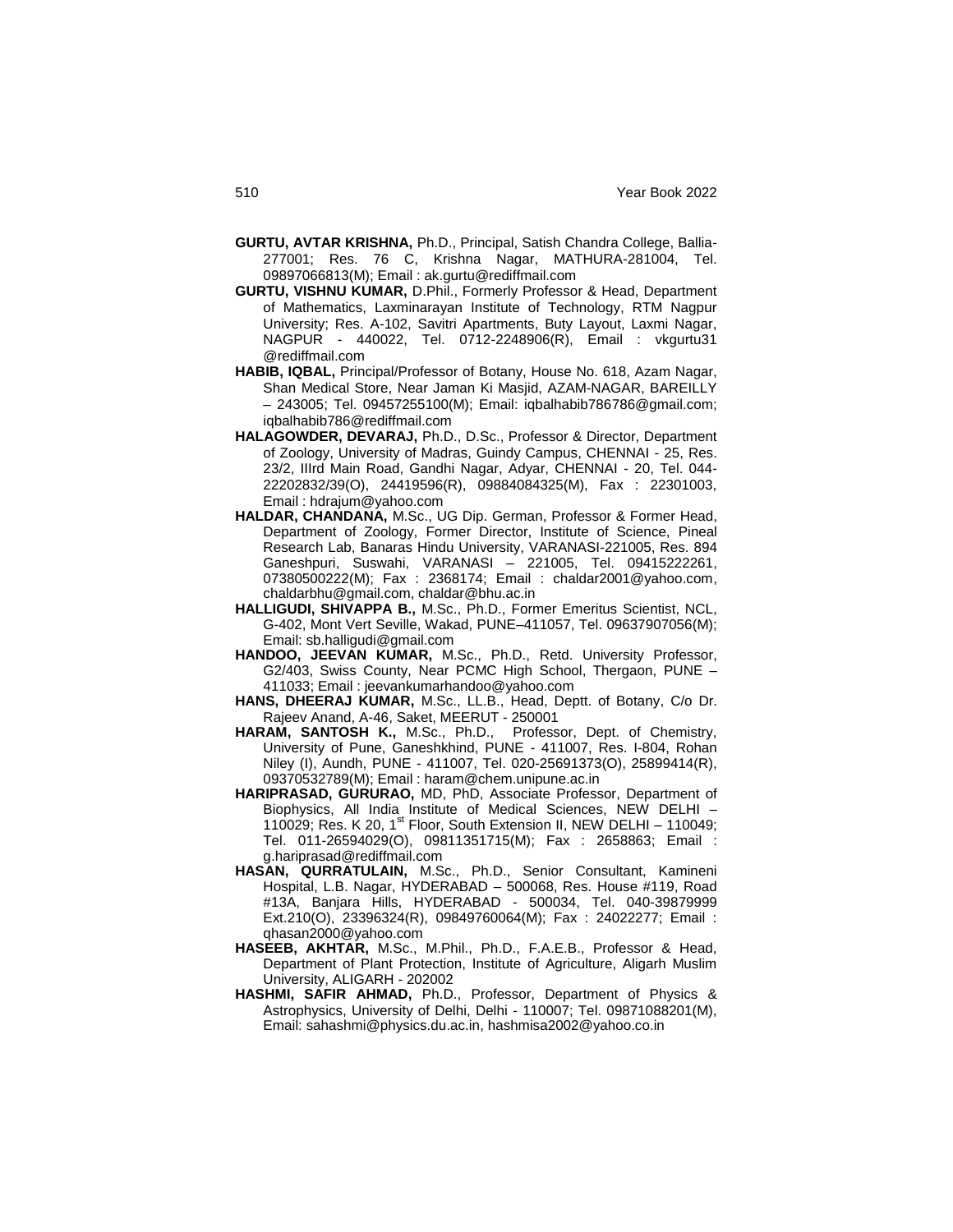- **HASIJA, SURESH KUMAR,** M.Sc., Ph.D., Professor Emeritus, Dept. of Biological Science, R.D. University, Jabalpur; Res. MIG-10, H.B. Colony, Residency Road, South Civil Lines, JABALPUR - 482001; Tel. 0761- 4045684(R), 09424679069(M)
- **HASSAN, MD. IMTAIYAZ,** Assistant Professor, Centre for Interdisciplinary Research in Basic Sciences, Jamia Millia Islamia, Jamia Nagar, NEW DELHI - 110025, Tel. 09990323217(O), 09311323414(R); Email : mihassan@jmi.ac.in; imtiyaz.hassan@gmail.com;
- **HATI, SUBROTA,** PhD, Assistant Professor, Department of Dairy Microbiology, Anand Agricultural University, ANAND - 388110, GUJARAT, Tel. 02692-264170(O), 09409669561(M); Email : subrota\_dt @yahoo.com; subrota2012@aau.in
- **HAZRA, PRANAB,** M.Sc.(Ag.), Ph.D., Dean, PG Studies & Professor, Department of Vegetable Science, Bidhan Chandra Krishi Viswavidyalaya, MOHANPUR – 741252; Res. A8/219, Kalyani, Nadia, WEST BENGAL - 741235 Tel. 033-25823517(R), 09433259721, 08910782815(M); Fax : 03473-278605; Email: hazra.pranab05@gmail. com, deanpgsbckv1974@gmail.com
- **HEBBARE, SURYA PRAKASH RAO,** Ph.D., C/O Usha S Rao Hebbare, Central Library, I I T, Powai, MUMBAI - 400076
- **HEGDE, SURESH MANJANATH,** Ph.D., Professor, Dept. of MACS, NITK Surathkal, SRINIVASNAGAR - 575025, Tel. 0824-2474048(O), 2474252(R), Fax: 2474048, Email: smhegde@nitk.ac.in
- HISAMUDDIN, M.Sc., M.Phil., Ph.D., Associate Professor, Department of Botany, Aligarh Muslim University, ALIGARH - 202002; Res. F-3, Azim Residency, New Sir Syed Nagar, ALIGARH; Tel. 05712702016(O), 09358251728(R); Email : hisams@gmail.com
- **HOODA, DHARA SINGH,** M.A., M.Phil., Ph.D., Formerly Pro-Vice-Chancellor, KUK; Res. 76, Sector 4, Haryana Urban Estate, ROHTAK – 124001
- **HOOROO, RUPA NYLLA KYNTA,** Professor, Department of Zoology, North-Eastern Hill University, Mawlai-Umshing, SHILLONG - 793022, Tel. 0364-2722320, 2722301(O), 09436119239, 09436116762(M); Fax : 2550108; Email : rnkhnehu@hotmail.com;
- **HOTA, SUNIL KUMAR,** Ph.D., Addl Director, O/o DG Life Sciences, DRDO Bhawan, Rajaji Marg, NEW DELHI – 110011, Res. 149B, DRDO Residential Complex, Opposite Hockey Stadium, Sector 42A, CHANDIGARH, Tel. 09463998315(M); Email : drsunilhota@yahoo.co.in
- **HRADAYNATH, R.,** M.Sc., (Res), FNAE, FOSA,FOSI, Dr.Ing.(Paris Sud), Formerly, Director, IRDE, Dehradun & Distinguished Scientist, (DRDO) Scientist Emeritus (DRDO & CSIR) & Consultant, SAMEER, C/O The Director, Instruments Research & Development Establishment, Raipur Road, DEHRADUN – 248008, Res. 39/4 A, East Canal Road, DEHRADUN – 248001, Tel. 0135 – 2654965, 2781248, Emai: hradaynath@gmail.com
- **HUSAIN, JAVED,** Formerly Professor of Physics, ZHCE&T; Res. Ground Floor, Mustafa Lodge Apartments, 233-234, Ghaffar Manzil, Jamia Nagar, NEW DELHI - 110025; Tel. 09810029090(M), Email : javed\_husain\_ engineer@yahoo.com
- **HUSSAIN, MOHD. GHULAM,** M.Sc., Ph.D., Senior Research Fellow, 11-4- 93/98, Bazarghat, HYDERABAD - 500004
- **HYNNIEWTA, T.M.,** MSc, PhD, FBS, FES, FAPS, FAPT, FEHT, FIPE, Former Head of BSI (Eastern Research Centre), Shillong & (Sikkim Himalayan Research Centre), Gangtok; Res. Sacred Heart Road, Mawlai Phudmuri, SHILLONG-793008 Tel. 09862556926(M), Email: drtmhynniewta@yahoo.co.in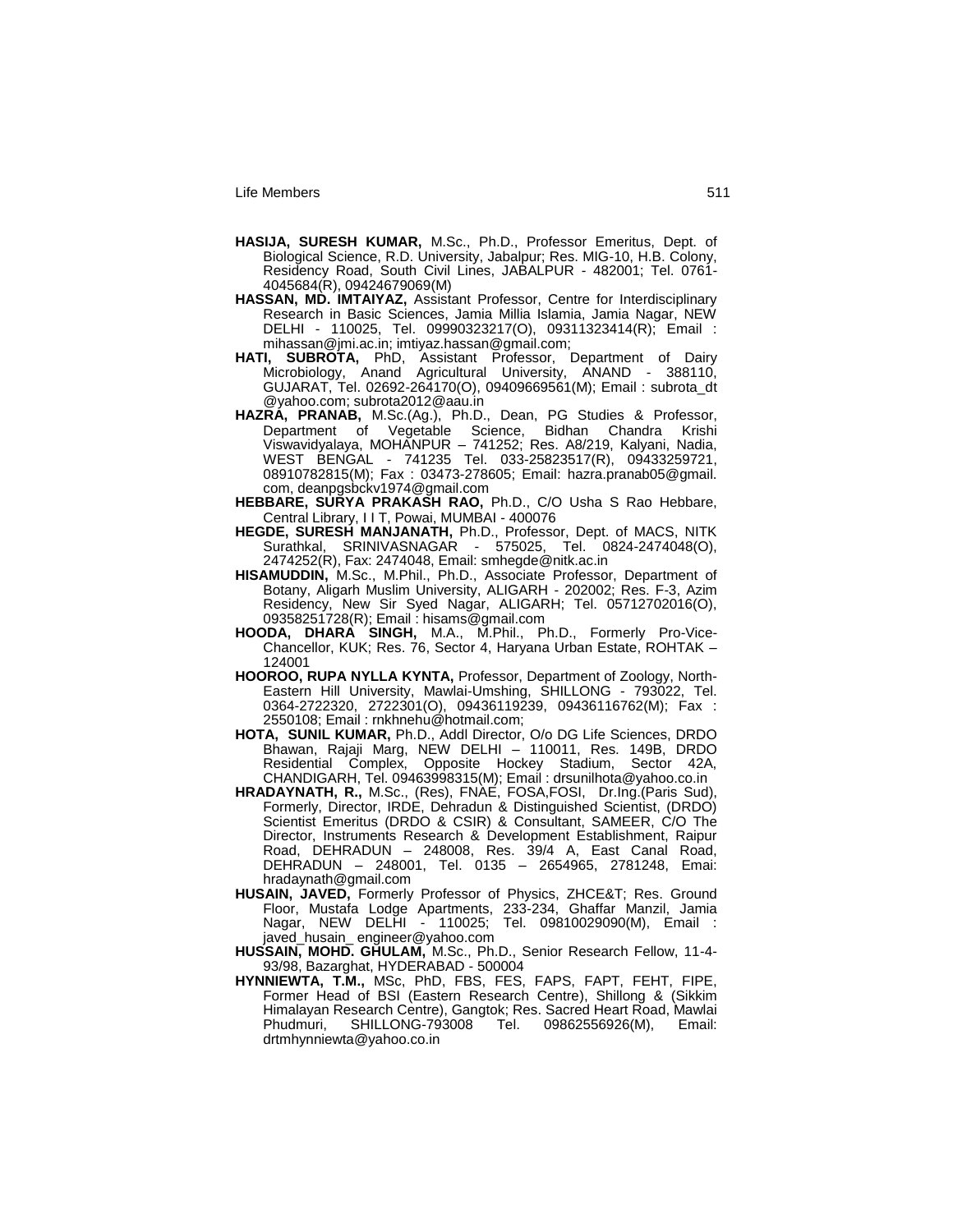- **IBNUSAUD, IBRAHIM,** Former Professor & Director, Institute for Integrated Programmes & Research in Basic Sciences; Rural Research Institute for the Conservation of Science, Technology and Arts (RRICSTA), Quilon,<br>Kerala, 689695; Tel. 0475-2961648(R), 09446986704(M); Email : Kerala, 689695; Tel. 0475-2961648(R), i.ibnusaud@gmail.com;
- **INDRADEV,** M.Sc., Ph.D., Formerly Adviser, CSIR; Res. 53, Devdoot Apartments, Vikaspuri, New Delhi - 110 018, Tel. 09871109688(M); Email: drindradev@hotmail.com
- **INDUSHEKHAR, V.K.,** M.Sc., Ph.D., Retd. Scientist "F", C.S.M.C.R.I., C-3139, Shanti Nagar, Bhagwati Park Circle, Kaliabhid, BHAVNAGAR - 364 002
- **IQBAL, SYED AFTAB,** M.Sc., Ph.D., F.I.C.S., F.I.C.C., FIAHPS, FIAEM, Principal, Crescent College of Technology, (RG TU), Nabi Bagh, Karodh, BHOPAL- 462038, Chief Editor, Oriental Journal of Chemistry, BHOPAL; Res. 10, Gulshan-e-Iqbal, New Maulana Azad Colony, Idgah Hills, BHOPAL - 462001, Tel. 0755-2804871, 09893250180(M); Email: iqbalospc@yahoo.com; www.orientjchem.org
- **ISAAC, RAJENDRA KUMAR,** M.S.Engg.(Agric.), M.Tech., (I.T.), Ph.D., Professor, Dept. of Soil, Water Land Engg. & Mgt., Vaugh School of Agric. & Tech., Faculty of Engg. & Tech., Sam Higginbottom Institute of Technology & Sciences (Formerly Allahabad Agricultural Institute), PRAYAGRAJ – 211007; Tel. 09335354642(M); Email: isaac\_rk12@ hotmail.com
- **ISHAR, MOHAN PAUL SINGH,** M.Sc., Ph.D., Former Vice Chancellor, University of Jammu, Jammu (J&K), Vice Chancellor, Maharaja Ranjit Singh Punjab Technical University, Bathinda, Dabwali Road, BATHINDA -151001, Res. VC Lodge, MRSPTU Campus, Dabwali Road, BHATINDA -151001 Tel. 0164 - 2280197(O), 08725072300(M); Email : mpsishar@gmail.com
- **ISHWAR, BHOLA,** M.Sc., Ph.D., D.Sc., Cospar Associate, University Professor, P.I., UGC & DST Projects, University Department of Mathematics, BRA Bihar University, MUZAFFARPUR - 842001, Res. Ishwar Sadan, Damuchak, Behind University Library, MUZAFFARPUR – 842001, Tel. 0621-2246630(O), 2244548(R), 09430051967(M); Fax: 2242495; Email: ishwar\_bhola@hotmail.com
- **ISLAM, ASIMUL,** PhD, Associate Professor, Centre for Interdisciplnary Research in Basic Sciences, Jamia Millia Islami, NEW DELHI - 110025; Res. 43, Jaswant Apartments, 16A Jamia Nagar, Okhla Village, NEW DELHI - 110025, Tel. 09312812007(M); Email : aislam@jmi.ac.in;
- **ISLAM, MUHIBUL,** M.Sc., Ph.D., FLS, FBS,FPS, FMPPS, FES, Professor, (Retd.) Department of Life Sciences, Dibrugarh University, DIBRUGARH - 786004; Res. South Amulapatty, Near Bornamghar, Mohanaghat, P.O., Dibrugarh - 786008; Tel. 0373-2319354 (R), 09613687441(M); Email: mislamfh@yahoo.co.in
- **JACOB, CHACKO,** Ph.D., Professor, Materials Science Centre, Indian Institute of Technology, KHARAGPUR - 721302, Res. B-204, Indian Institute of Technology, KHARAGPUR - 721302, Tel. 03222-283964(O), 283965(R), Fax: 255303, Email : cjacob@matsc.iitkgp.ernet.in
- **JACOB, MOLLY,** MBBS, MD, Ph.D., FRCPath, Professor, Department of Biochemistry, Christian Medical College, Bagayam, VELLORE - 632002, Res. 753, Allai Road, CMC Campus, Bagayam, VELLORE - 632002, Tel. 0416-2284267(O), 2284315(R), 09894494337(M), Fax : 2262788, Email : mjacob@cmcvellore.ac.in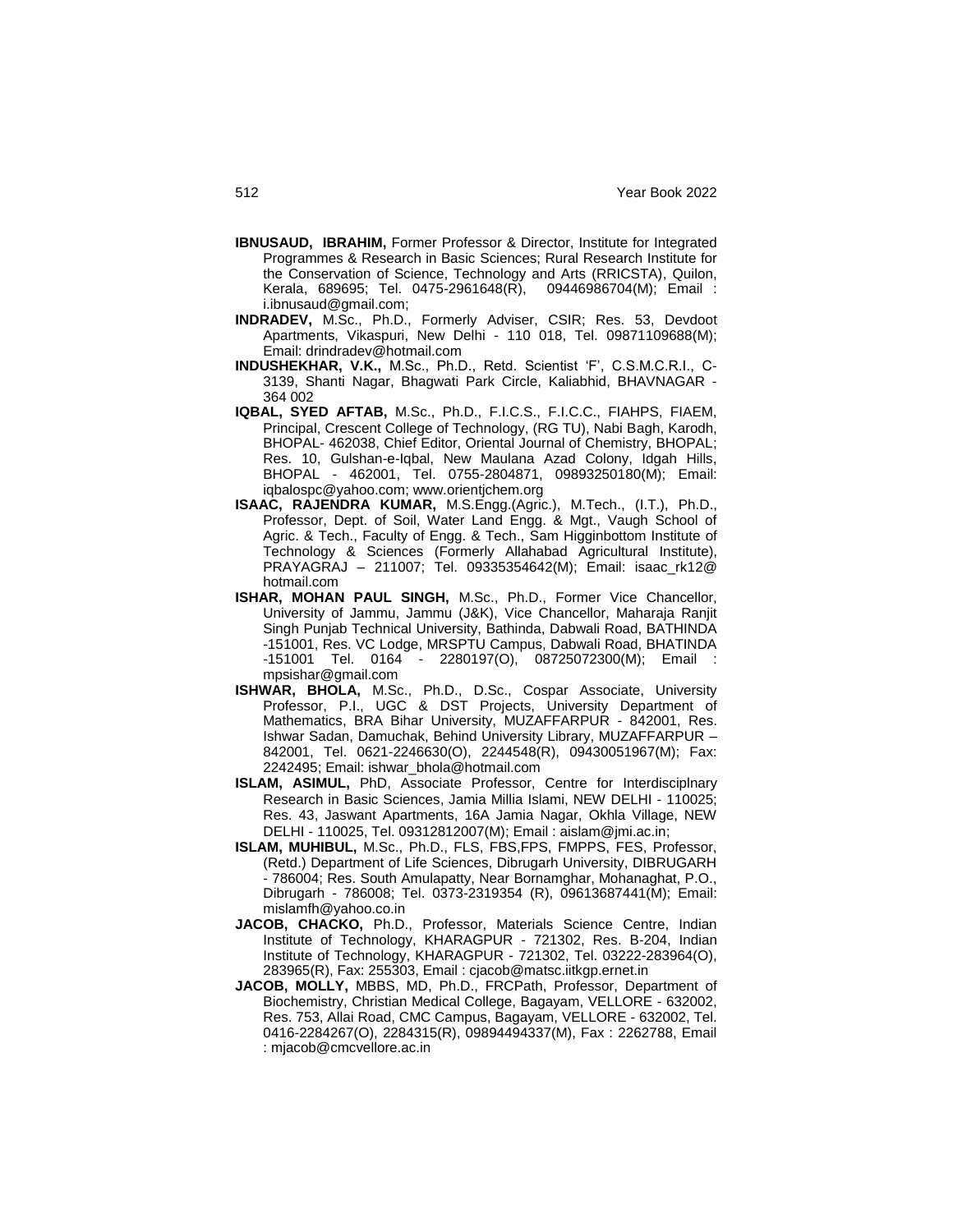- **JADHAO, SANJAY BALKRISHNA,** Ph.D., F.N.A.V.S., F.I.A.A.V.R., Scientist, ARS, Central Institute of Fisheries Education (ICAR), 7 Bunglow, Versova, MUMBAI - 400061; Res. 305B, Sarjan CHS, Plot 19, RSC II, Mahada Layout, Malwani, Malad (W), MUMBAI - 400095; Tel. 022-26361446-8(O), 28806261(R); Fax : 26361573; Email : jadhao. sanjay@gmail.com
- **JADHAV, JYOTI PRAFULLA,** Ph.D., Professor & Head, Department of Biotechnology, Shivaji University, KOLHAPUR, Res. Prerana 299, "E" Ward, Shahu Nagar, KOLHAPUR – 416008, Tel. 09673517771(M); Email : jpjbiochem@gmail.com
- **JAIMALA,** M.A., M.Phil., Ph.D., Reader, Department of Mathematics, Ch. Charan Singh University, MEERUT - 250004, Tel. 0121-4000270(R), 09837991844(M), Email : jaimalaccsu@gmail.com, jaimalabishnoi@ gmail.com
- **JAIN, AJAI KUMAR,** M.Sc., Ph.D., F.A.Z., Professor of Zoology, Jiwaji University, GWALIOR - 474011; Res. G-1, Acharya Narendra Deo Bhavan, Jiwaji University Campus, GWALIOR-474011; Tel. 0751- 2442752(O), 2341922(R), 09826069638(M); Fax : 2341450, Email: jainajai2010@gmail.com
- **JAIN, DEEPALI,** MD, DNB, FIAC Pathology, Associate Professor, Department of Pathology, All India Institute of Medical Sciences, Ansari Nagar, NEW DELHI - 110029, Res. 383, IInd Floor, Gagan Vihar, DELHI - 110051, Tel. 011-26549200(O), 22528601(R), 07678398472(M); Fax : 26588663; Email : deepalijain76@gmail.com
- **JAIN, DEVENDRA KUMAR,** M.Sc., Ph.D., D.Sc., Professor of Pathophysiology, Rakshpal Bahadur College of Pharmacy, Badaun Road, BAREILLY; Res. A/9 Rajendra Nagar, BAREILLY - 243122; Tel. 0581-2585817(R), 09897342372(M)
- **JAIN, DHANESH KUMAR,** M.Sc., Ph.D., FLS, FBS, FBSE, FRSA, FBMA, FIBA, Reader in Botany, Meerut College, MEERUT; Res. 518, Subhash Nagar, Lane No. 10, MEERUT - 250001, Tel. 0121-2664417
- **JAIN, KAMAL KANT,** M.Sc., Ph.D., F.B.S., Principal Scientist/Professor of Fish & Fisheries Science, Central Institute of Fisheries Education (Deemed University), Off Yari Road, Panch Marg, Versova, MUMBAI - 400061; Tel. 022-26361446/47/48 Ext. 437, 26160400(R); 09821256580, 09892703294(M); Fax : 26361573
- **JAIN, KANCHAN,** Professor, Dept. of Statistics, Panjab University, CHANDIGARH - 160014; Res. House No. 34, Sector 16, PANCHKULA (HARYANA) - 134113, Tel. 0172-2534532, 2541776(O), 2572505, 2567781(R), 09872641634, 09814301634(M); Email : jaink14@gmail. com; jaink14@ yahoo.com;
- **JAIN, MADHU,** M.Sc., M.Phil., Ph.D., D.Sc., Department of Mathematics, I.I.T. ROORKEE – 247667, Tel. 01332 - 285121(O), 285506 (R), 09412811021(M); Email : madhufma@iitr.ernet.in
- **JAIN, PRAKASH CHANDRA,** M.Sc., D.Phil., Reader in Chemistry, Meerut College, 54, Golden Avenue I, Roorkee Road, MEERUT - 250001, Tel. 573238(R)
- **JAIN, RADHA,** PhD, Head, Plant Physiology & Biochemistry Division, IISR, 538K/22, Triveni Nagar I, Sitapur Road, LUCKNOW - 226002, Tel. 0522- 2480726, 2491800-861(O), 09451904106, 08840532280(M); Fax : 2480738; Email : radha\_dinesh@yahoo.co.in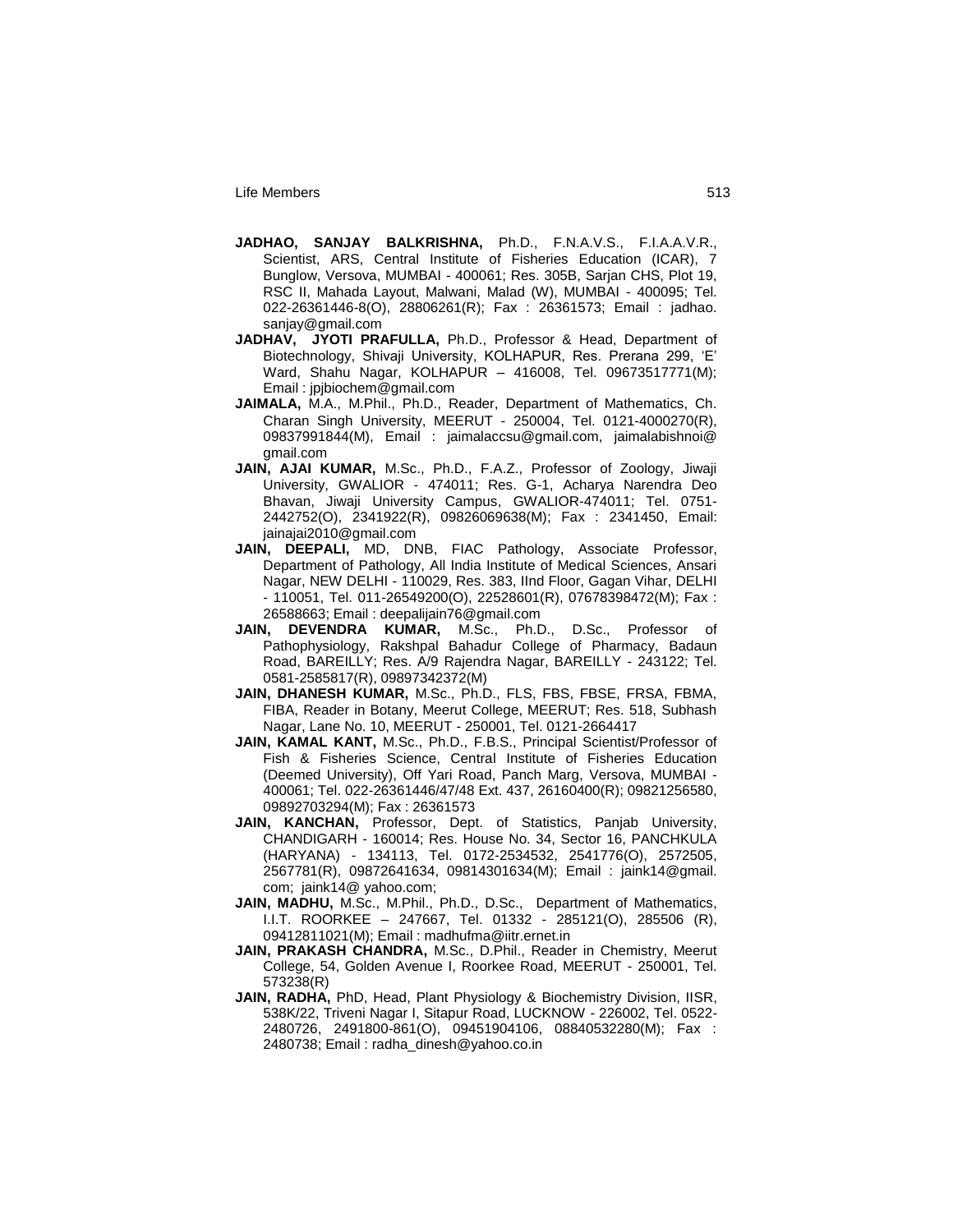- **JAIN, RAJMAL,** M.Sc., Ph.D., Reader, Physical Research Laboratory, Navrangpura, AHMEDABAD - 380009, Tel. 079-6302129(O), 6610820(R); Fax : 6301502; Email : rajmal@prl.ernet.in
- **JAIN, S.C.,** M.Sc., Ph.D., Professor, Department of Chemistry, Delhi University, DELHI- 110007, Res. A-2/229 (Kothi) Paschim Vihar, New Delhi – 110063, 09810261947 (M); Email: jainsc48@hotmail.com; subhash.jain@gmail.com
- **JAIN, S.L.,** M.Sc., Ph.D., D.Sc., F.Z.S., Formerly Professor & Head, Geological Studies Unit, Indian Statistical Research Institute, CALCUTTA; Flat No. 2, Durga Complex, Sector H, Aliganj, LUCKNOW - 226024; Tel. 0522-761114
- **JAIN, S.P.,** M.Sc., Ph.D., D.Sc., Professor of Zoology (Retd.), Agra College (Agra University); Res. 35 MIG, Kailash Puri, AGRA - 282002; Tel. 0562- 2601644(R), 07599328423(M)
- **JAIN, VARTIKA,** PhD, Assistant Professor, Department of Botany, Govt. Meera Girls' College, UDAIPUR; Res. 3, Arvind Nagar, Sunderwas, UDAIPUR - 313001, Tel. 0294-2491700, 09460084200(M); Email : vartikajain31@gmail.com; mgbotany @gmail.com;
- **JAIN, V.K.,** MSc, PhD, Professor & Head, Department of Chemistry, School of Sciences, Gujarat University, AHMEDABAD-380009, Tel. 079- 26300969(O), 26928099(R), 09327013263(M); Email: drvkjain@ hotmail.com
- **JAISWAL, ANIL KUMAR,** M.Sc., D.Phil., Former Principal Scientist & Head, TOT Division, ICAR-IINRG, Ranchi; Res. 595 Subhash Nagar, Mumfordganj, PRAYAGRAJ - 211002; Tel. 09955474837, 07518408883(M); Email: jaiswalak59@gmail.com
- **JAMALUDDIN,** M.Sc., D.Phil., FPSI, FBS, FIISST, FISPP, Formerly Director, Scientist G & Head, Division of Forest Pathology, Tropical Forest Research Institute, JABALPUR, Res. 298, Mandla Road, 4th Mile, PO-Bilhari, JABALPUR - 482020; Tel. 0761-2601018(R), 09424767562(M); Email : jamaluddin\_ 125@hotmail.com
- **JAMES RAJU, K.C.,** Ph.D., Professor, CASEST, School of Physics, University of Hyderabad, HYDERABAD – 500046, Res. Sinai, Plot No. 7, Shyam Nagar, Telecom Nagar Colony, Gachibowli, HYDERABAD – 500032, Tel. 040-23134305(O), 23000606(R), 09441917858(M); Fax : 23010227; Email : kcjrsp@uohyd.ernet.in
- **JANA, BANA BIHARI,** M.Sc., Ph.D., FNAAS, FZS, FZSI, FMAFS, FASc&T, Vice- Chairman, International Centre for Ecological Engineering, University of Kalyani, KALYANI - 741235, Tel. 033-5826323(R); 25809212 (O), Fax: 5828282; Email: bbj-icee@yahoo.co.in
- **JANA, TUSHAR,** M.Sc., Ph.D., Associate Professor, School of Chemistry, University of Hyderabad, HYDERABAD – 500046, Res. Flat No. 309, Sri Maaruthi Nivas, Sudarshan Nagar, Seri Lingampally, HYDERABAD – 500019, Tel. 040-23134808(O), 09440127016(M); Fax : 23012460; Email : tjsc@uohyd.ernet.in, tjscuoh@gmail.com
- **JAYACHANDRAN, KUNJURAMAN VIJAYAMMA,** Ph.D., F.Z.S.I., F.A.Z., Former Director of Research & Scientific Consultant, MoES, GoI, Kerala University of Fisheries and Ocean Studies, Panangad P.O., COCHIN - 682506; Res. Chiraag, S.L. Puram, P.O. Cherthala, Alleppey Dist., Kerala State-688523; Tel. 2863763(R), 09446493765, 07907519206(M); Email: chandrankvj@yahoo.co.uk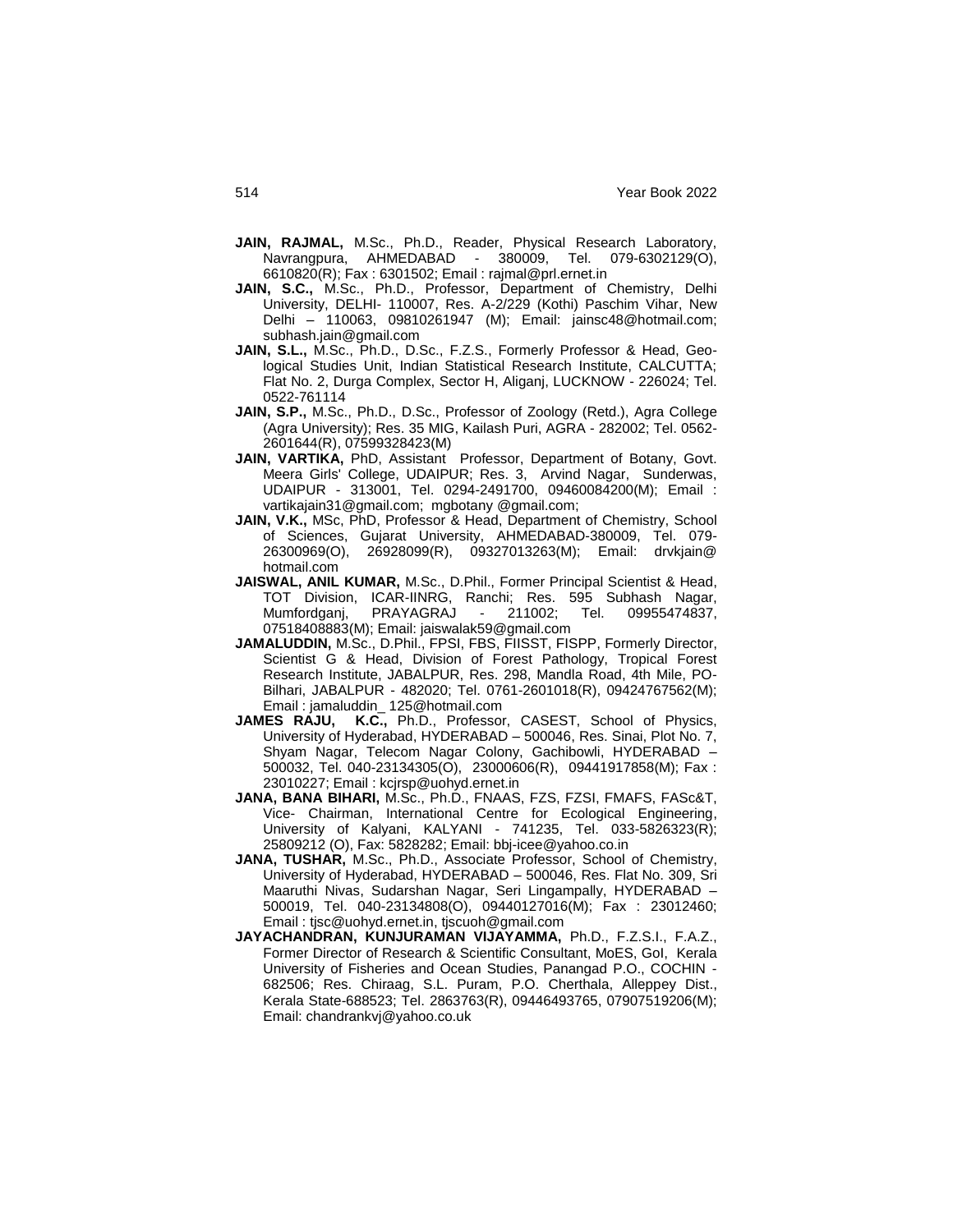- **JHA, N.K.,** Ph.D.(British Columbia), Formerly Professor, IIT Delhi, Visiting Professor, BRA Bihar University, Muzaffarpur, DII/13, Ansari Nagar (W), NEW DELHI - 110029, Tel. 6196384
- **JHA, PRANAVA KUMAR,** Ph.D., Asstt. Professor, Dept. of Computer Engineering, Delhi Instt. of Technology, Kashmere Gate, DELHI - 110006
- **JHA, RAJAN,** Associate Professor, School of Basic Sciences, IIT Bhubaneswar, Argul, Jatni, DIST. KHURDA - 752055, Tel. 09556674679 (M); Fax : 06742301983; Email : rjha@iitbbs.ac.in; rajaniitd@gmail.com;
- **JHA, RAM CHANDRA,** Ph.D., Formerly Professor of Chemistry, Patna University, MIGH-120 Lohiya Nagar, Kankar Bagh Colony, PATNA - 800020, Tel. 0612-367028(R)
- **JHA, RAMANAND,** Department of Physics, Indian Instt. of Science, BANGALORE
- **JHA, SHASHIDHAR NARAYAN,** M.Sc., D.I.I.T., Ph.D., F.B.S., F.I.S.S., University Professor, Department of Botany, LN Mithila University, Bela Garden, AT & PO - DARBHANGA- 846004, Tel. 06272-222611(O), 246844(R)
- **JHA, S.N.,** M.Sc., Formerly Professor of Mathematics, B.R. Ambedkar Bihar University, MUZAFFARPUR - 842001; Tel. 0612-2243267(R)
- **JOHRI, J.K.,** M.Sc., Ph.D., FPSI, Emeritus Scientist, CSIR-National Botanical Research Institute, Rana Pratap Marg, LUCKNOW - 226001, Res. L-IV/96, Sector M, Aliganj Extension, LUCKNOW – 226024, Tel. 0522- 2297868, 2204553(O), 4080869(R); Email: jjohri2009@gmail.com
- **JOHRI, MANOJ,** Ph.D., Associate Professor, Department of Physics & Electronics, D.A.V. College, C.S.J.M. University, KANPUR-208001, Former Junior Associate of Abdus Salam ICTP Trieste Italy; Res. 117/Q/719, Flat No. 302, Sarojini Apartment, Sharda Nagar, KANPUR, Tel. 0512-2305466(O), 09839283691(M); Email : mjohri\_knp@ yahoo.co.in
- **JOSHI, ARVIND JATASHANKER,** Ph.D., F.B.S., FISPP, Formerly Professor & Head, Department of Life Sciences, Bhavnagar University, BHAVNAGAR - 364002, 09428994983 (M); Fax: 0278- 2521545, Email: ajjoshi2@yahoo.co.in
- **JOSHI, BHARAT KUMAR,** M.Sc., Ph.D., Formerly Professor of Mathematics; Res. K-9, M.I.G., Rishi Nagar, UJJAIN - 456001, Tel. 0734-2511042(R), 09826015221(M); Email: bk.joshi684@gmail.com
- **JOSHI, CHANDRA MOHAN,** M.Sc., Ph.D., Formerly Professor & Head of Mathematics, Dean Faculty of Science, Post Graduate Studies, M L Sukhadia University; Res. Shre Kunj, 106, Arihant Nagar, Kalka Mata Road, UDAIPUR – 313001; Tel. 0294-2470675, 09828442622(M); Email: cmjoshi106@gmail.com
- **JOSHI, G.B.,** Ph.D., Lecturer, Chemistry Department, Bhavnagar University, Bhavnagar, GUJRAT
- **JOSHI, HEMA,** Research Officer, Malaria Research Centre, 22 Shyam Nath Marg, DELHI - 110 054; Email : hema\_joshi\_mrc@yahoo.com
- **JOSHI, KISHAN CHANDRA,** M.Sc.(Chem.), D.Phil., Formerly Senior Scientist, Central Institute of Agricultural Engineering (ICAR), BHOPAL; Res. 393, Vivekanand Colony, D-Sector, UJJAIN - 456010; Tel. 0734- 2564377(R), Email : krishjoshi@yahoo.com
- **JOSHI, RITA,** Ph.D., Sr. Lecturer of Mathematics, Christ Church College, Mangaldeep Apartments, 7/107 B, Swarup Nagar, KANPUR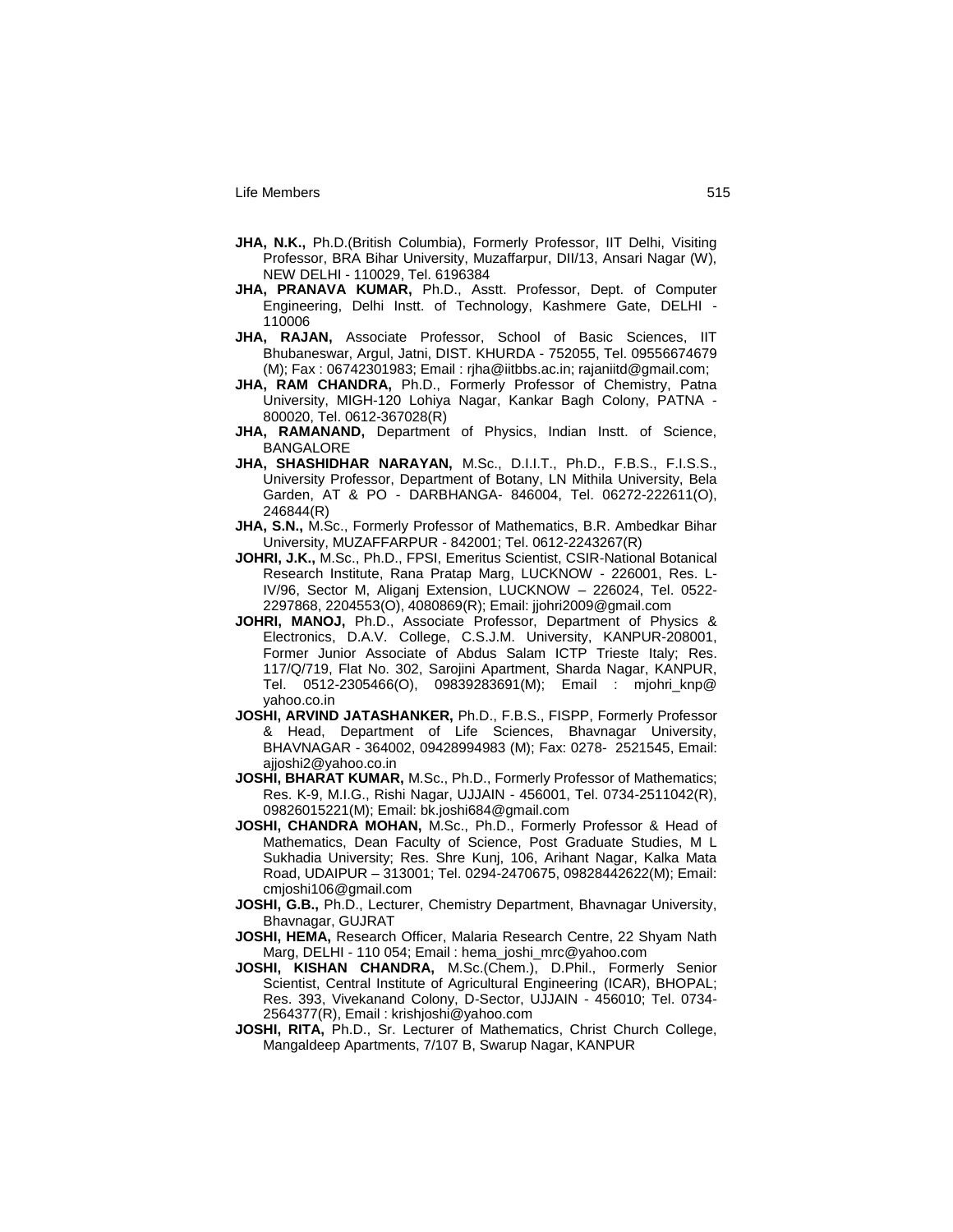**JOSHI, SAHIB SAROOP,** Ph.D., Reader & Head of Chemistry Deptt., Government College of Engineering & Technology, RAIPUR - 492010

**JOSHI, SANTOSH KESHAV,** M.Sc., Ph.D., Professor of Physics, Govt.PG Arts & Science College, 2-Senior MIG, Mhow Road, RATLAM - 457001

**JOSHI, SATISH CHANDRA,** M.Sc., Ph.D., Reader, School of Studies in Zoology, Vikram University, UJJAIN - 456010

**JOSHI, SANTA RAM,** Ph.D., Professor, Microbiology Laboratory, Department of Biotechnology & Bioinformatics, North-Eastern Hill University, SHILLONG - 793022; Res. Lower Barapather, East Khasi Hills, SHILLONG - 793002; Tel. 0364-2722405(O), 2544948(R), 09436102171(M); Email : srjoshi2006@yahoo.co.in

- **JOSHI, SHRIKANT V.,** Ph.D., Former Additional Director, International Advanced Research Centre for Powder Metallurgy & New Materials, HYDERABAD; Res. Flat No. 202, Gharonda Maitni Apts., 3-6-638 & 639, St. No. 9, Himayat Nagar, HYDERABAD – 500029; Tel. 040- 27601453(R), 09490117226(M); Email : me.svjoshi@gmail.com
- **JOWHAR, TEJENDER NATH,** Ph.D., FGSI, FMS, Former Scientist F, WIHG, Dehradun; Res. 31, Kalindi Enclave, Near Balliwala Chowk, DEHRADUN – 248001, Tel. 0135-6528325(R), 09412005277(M); Email : tnjowhar@gmail.com
- **JYOTI, M.K.,** M.Sc., Ph.D., Professor of Zoology, Dept. of Biosciences, University of Jammu, JAMMU - 180004; Email : jyoti\_zoo@hotmail. com
- **KABIR-UD-DIN,** M.Sc.,Ph.D., Professor & Chairman, Department of Chemistry, Aligarh Muslim University, ALIGARH - 202002; Res. 4/1227, Sir Syed Nagar, ALIGARH - 202002; Tel. 0571-2703515(O), 2401096(R); Email : kabir7@rediffmail.com
- **KAIMAL, M.R.,** Ph.D., Professor & Head, Department of Computer Science, University of Kerala, Kariavattom, Trivandrum - 695581
- **KALA, CHANDRA PRAKASH,** Assistant Professor, Indian Institute of Forest Management, Nehru Nagar, PB No. 357, BHOPAL - 462003, Tel. 0755- 4943111(R), 09406534298(M); Email : cpkala@yahoo.co.uk; cpkala@ iifm.ac.in;
- **KALE, RADHA DINAKAR,** M.Sc., Ph.D., Research Director, Center for Scientific Research & Advanced Learnings, Mount Carmel College, BANGALORE - 560052; Res. No. 4, Archana Apts (S-1), 12th Cross, Margosa Road, Malleshwaram, BANGALORE - 560003; Tel. 080- 23467806(R), 09845055261(M); Email : dr.rdkale@gmail.com
- **KALIA, PRITAM,** PhD, Former Professor, Head and Emeritus Scientist, ICAR-IARI; J1024 Indiabulls Centrum Park, Sector 103, Daultabad, GURUGRAM - 122006, HARYANA, Tel. 09810185336(M); Email : pritam.kalia@gmail.com
- **KALIDAS, CHATTY,** M.Sc., Ph.D., Formerly Professor & Emeritus Scientist (CSIR), IIT, CHENNAI; Res. 48/14, Usha Street, Dr.Seethapathy Nagar, Velachery, CHENNAI - 600 042, Email: rukminikalidas@yahoo.com
- **KALITA, MOHAN CHANDRA,** M.Sc., Ph.D., FICCE, Professor , Department of Biotechnology, Gauhati University, GUWAHATI - 781014, Tel. 0361- 2570231(O), 2572408(R), 09957181630(M); Fax: 2570133, 2544208; Email: mckalita@sify.com
- **KALSI, P.S.,** Ph.D., Professor & Head, Department of Chemistry, Punjab Agricultural University, LUDHIANA - 141004
- **KALSOTRA, BANSI LAL,** M.Sc., Ph.D., (Delhi University), Pos.Doc.(USA), Former Professor & Head; Dean, Faculty of Science; Presently Research Consultant to DRDO Research Project, Dept. of Chemistry, University of Jammu, JAMMU - 180006, Res. House No.10, Sector A, Subhash Nagar, JAMMU – 180005; Tel. 0191-2453969(O), 2583652(R); Email: blkalsotra@rediffmail.com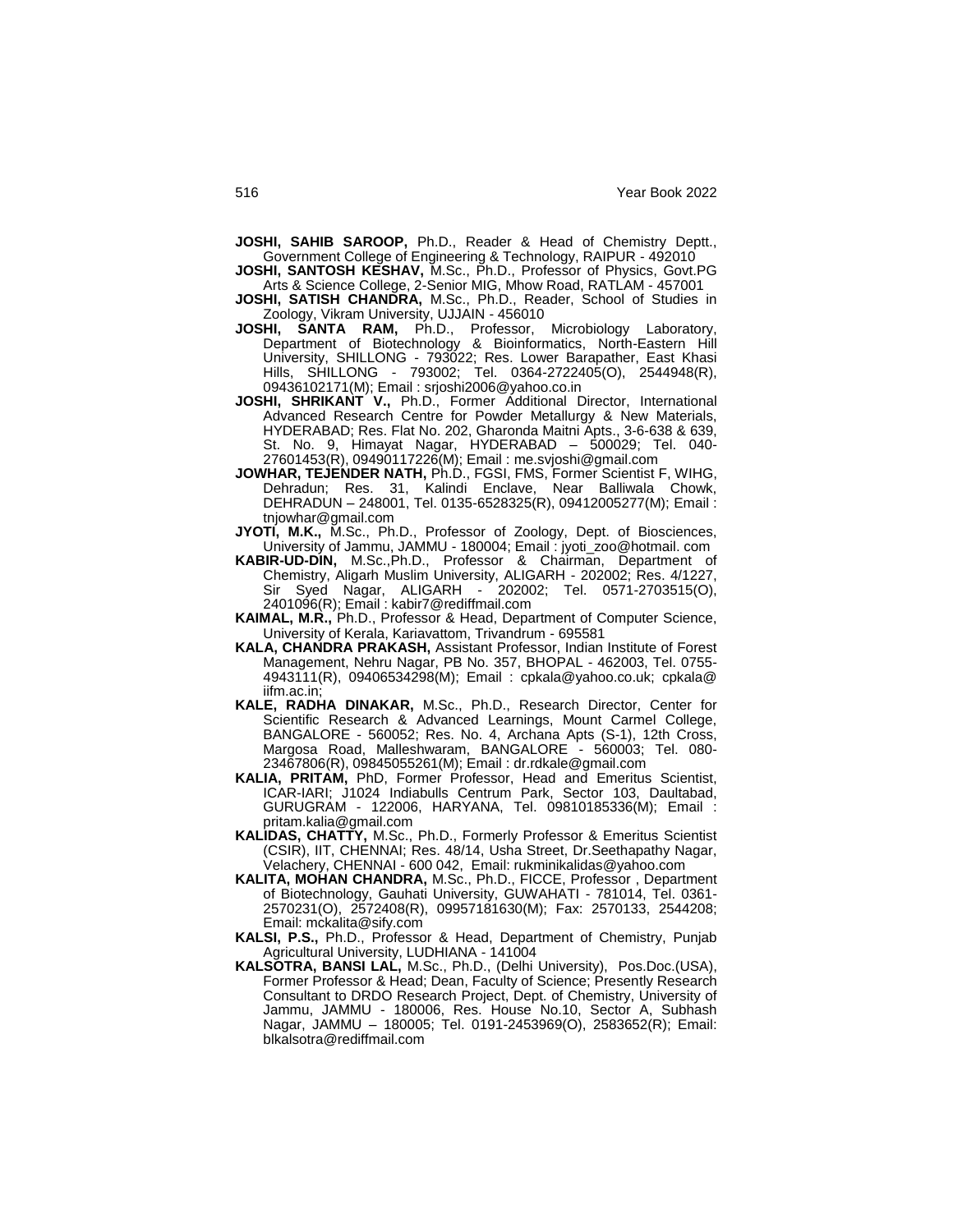- **KALYANKAR, S.D.,** M.Sc., Ph.D., Professor of Zoology, Marathwada University Campus, AURANGABAD
- **KAMARAJU, RAGHAVENDRA,** Scientist F, Vector Control Division, National Institute of Malaria Research (ICMR), Sector - 8, Dwarka, NEW DELHI - 110 077; Email : kamarajur2000@yahoo.com
- **KAMBOJ, MALA,** Senior Professor & Head, Dept. of Oral Pathology & Microbiology, PG Institute of Dental Sciences, Pt. BD Sharma University of Health Sciences, ROHTAK - 124001; Res. 31/9J, Medical Campus, PGIMS, ROHTAK - 124001, Tel. 01262-282645-48 Ext.2631(O), 281322(R), 09466902477(M); Email : malskam@gmail.com;
- **KANCHANA, VENKATAKRISHNAN,** Ph.D., Professor, Department of Physics, Indian Institute of Technology Hyderabad, Kandi, SANGAREDDY - 502285, Medak District, Telangana; Res. H.No. 5042, BHEL MAC Society, Ramachandrapuram, SANGAREDDY - 502032, Telangana; Tel. 040-23016702(O), 09490942873(M); Email : kanchana @phy.iith.ac.in
- **KANCHARLAPALLI, SRINIVASU,** PhD, Scientific Officer (F), Theoretical Chemistry Section, 2-216-H, Modlabs, Bhabha Atomic Research Centre, Trombay, MUMBAI - 400085, Tel. 022-25593829(O), 09969807894(M); Fax : 25505151; Email : ksvasu@barc.gov.in
- **KANDIKONDA, MAHARAJ KUMARI,** M.Sc., Ph.D., Professor, Department of Chemistry, Dayalbagh Educational Institute, Dayalbagh, AGRA - 282005, Res. 5/351, Swet Nagar, Dayalbagh, AGRA, Tel. 0562- 2801545(O), 09259485999(M); Fax:2801226;Email : maharajkumari.k @rediffmail.com
- **KANJILAL, ALOKE,** PhD, Associate Professor, Department of Physics, School of Natural Sciences, Shiv Nadar University, NH91, Tehsil Dadri, GAUTAM BUDDHA NAGAR - 201314, Tel. 09958840640(M); Email : aloke.kanjilal@snu.edu.in, aloke73@gmail.com
- **KANNAN, SOUNDARAPANDIAN,** M.Sc., Ph.D., Professor & Head, Department of Zoology, Periyar University, SALEM - 636011 (TN), Res. 1/200 B Wattson Illam, Guru Colony, Thevar Kulam Road, SIVAKASI – 626124, TN; Tel. 04562-254062, 09486252052, 09585132032(M); Email: skperiyaruniv@gmail.com
- **KANNAPAN, P.L.,** Ph.D., Professor of Mathematics, Department of Pure Mathematics, University of Waterloo, Waterloo, Ontario N2L 3G1, CANADA
- **KANORIA, MRIDULA,** M.Sc., Ph.D., Professor, Department of Applied Mathematics, University of Calcutta, 92, APC Road, KOLKATA - 700009, Tel. 033-23508386(O), 22591322(R); 09433775538(M); Email: k\_mri@ yahoo.com
- **KANT, LAKSHMI V.,** Professor, Department of Mathematics, Nagarjuna Engineering College, HYDERABAD
- **KANT, RAJNI,** Professor, PG Department of Physics, University of Jammu, JAMMUTAWI-180006, Tel.0191-2432051(O), 2552674(R), 09419194375 (M); Email : rkant.ju@gmail.com;
- **KANT, RAVI,** Ph.D., Research Fellow, Department of Mathematics, Agra College, AGRA - 282002
- **KANT, TARUN,** M.Sc., Ph.D., F.B.S., Scientist E & E-Champion (Research), Room No. 36, Forest Genetics & Tree Breeding Division, Arid Forest Research Institute, New Pali Road, JODHPUR - 342005; Res. V/3, AFRI Camplex plot No. 729, Basri Phase- II, JODHPUR; Tel. 0291- 2729136(O), 09829051972(M); Email : tarunkant@gmail.com, tarunkant @icfre.org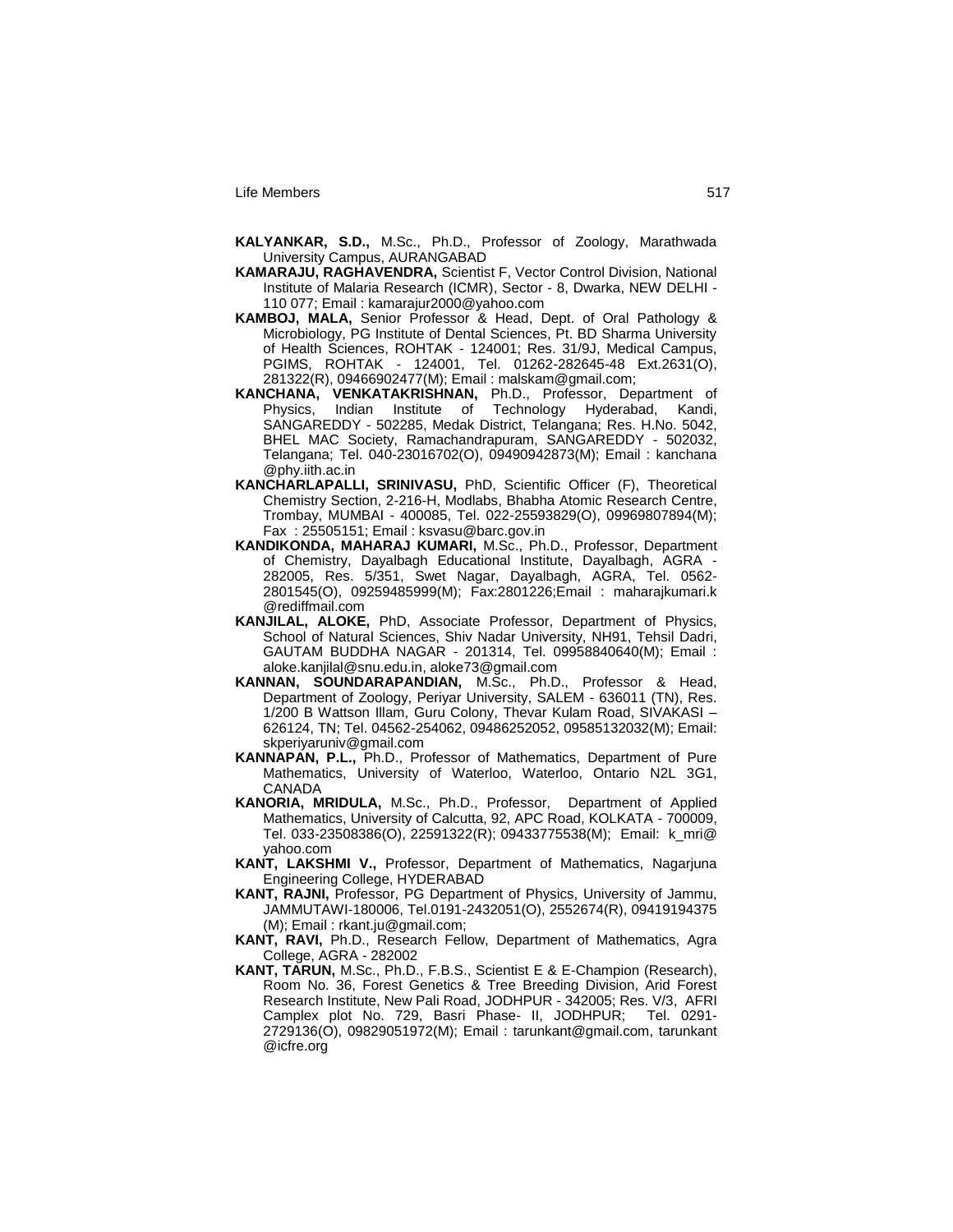- **KAPAHI, BAL KRISHAN,** M.Sc., Ph.D., Scientist F (Retired), Indian Institute of Integrative Medicine (Formerly Known as RRL), Canal Road (CSIR), JAMMU TAWI – 180001; Res. Kapahi Niwas, Tara Vihar, Pandoka Colony, Paloura, JAMMU TAWI - 181121; Tel. 0191-2532194, 09419139566(M); Email: bkkapahi@rediffmail.com
- **KAPGATE, DASHRATH KISANJI,** M.Sc., Ph.D., D.Sc., M.A., LL.M., FBS, FUWA, FPS, Head of the P.G. Department of Botany, J.M. Patel College, BHANDARA- 441904, Tel. 07184-252364(O), 253784(R), Fax: 253268, Email: kapgate\_dk@rediffmail.com
- **KAPOOR, PRAMESH NARAIN,** Ph.D., D.Phil.(Sussex), C.Chem., M.R.S.C., Chemistry Department, Delhi University, DELHI
- **KAPOOR, SANT KUMAR,** M.A., LL.B., Ph.D., Additional District & Sessions Judge, A-78, Poultry Area, Nilokheri, Distt. Karnal, HARYANA
- **KAPUR-GHAI, JYOTIKA,** M.Sc., Ph.D., Professor, Department of Zoology & Fisheries, Punjab Agricultural University, LUDHIANA, Tel. 98146-58116
- **KARAN, DHRUBASH MATHUR,** M.Sc., Ph.D., Formerly Professor of Botany, Osmania University, Res. Flat No. 4, Elegance Ankita Apartment, Lane Opp. NCL, Godavari, Pipeline Road, Petbasheerabad, HYDERABAD - 500067; Tel. (040) 40208137(R), 09246363950(M); Email: dhrubash1938@gmail.com;
- **KARIHALOO, JAWAHIR LAL,** Ph.D., Former Director, ICAR; Former Coordinator, Asia-Pacific Consortium on Agricultural Biotechnology (APCoAB), Res. B1/15, Agrasen Apartment, Plot 10, Sector 7, Dwarka, NEW DELHI - 110075; Tel. 09818872624(M); Email: jlkarihaloo@ gmail.com
- **KARIM, KAMAR BANU,** M.Sc., Ph.D., D.Sc., Former Director, IAS Coaching Centre, Govt. of Maharashtra & The Institue of Science, Nagpur; Res. NOORAIN, 2nd Floor, Samiullah Khan Marg, Sadar Bazar, NAGPUR-440 001 Tel. 0712-536626(O), 531871(R)
- **KARLSSON, PER W.,** M.Sc.(Electrophysics), M.Sc.(Maths), Reader (Mathematics), Technical University of Denmark, Building 303, DK-2800, Lyngby, DENMARK; Email: p.w.karlsson@mat.dtu.dk
- **KARUNAKARAN, KOLLATH,** M.Sc., C.Sc., Ph.D., Formerly Professor, Kerala Agricultural University, SADHANA, Chuduvalathur, SHORANUR - 679121
- **KARUPPA SWAMY, S.A.,** M.Sc., Ph.D., Formerly Professor of Zoology, 39, Sivagami Nagar, 3rd Street East,Veerakeralam, P.O., COIMBATORE – 641007; Tel. 09894409272(M)
- **KAR, AMITABHA,** M.Sc.(Ag.Engg.), Ph.D.(FMPE), Associate Professor (Agricultiral Engineering), N.D. University of Agriculture & Technology, Kumarganj, FAIZABAD – 224229; Res. 147, Allenganj, PRAYAGRAJ – 211002, 09415225548(M); Email: amitabhkarkvk@gmail.com, kar\_amitabha@ yahoo.co.in
- **KAR, CHANDRA SHEKHAR,** M.Sc., Ph.D., Research Officer, Bhitarkanika National Park, Forest Department, Orissa Govt., SATABAYA - 754225
- **KASHIRAM,** M.Sc., Ph.D., Reader, Chemistry Department, Osmania University, HYDERABAD - 500007
- **KASHYAP, PREETI,** M.Sc., Ph.D., Lecturer, Physics Department, Jammu University, JAMMU - 180004
- **KASHYAP, RAJESH,** M.D.(Medicine), Additional Professor, Dept. of Hematology, Sanjay Gandhi Postgraduate Institute of Medical Sciences, Rae Barielly Road, LUCKNOW - 226014; Res. H.No. 11/134, Vikas Nagar, LUCKNOW – 226022; Tel. 0522-2495180(O), 2769846(R), 09839220283(M); Fax : 2668177; Email : rajkashyapmd@gmail.com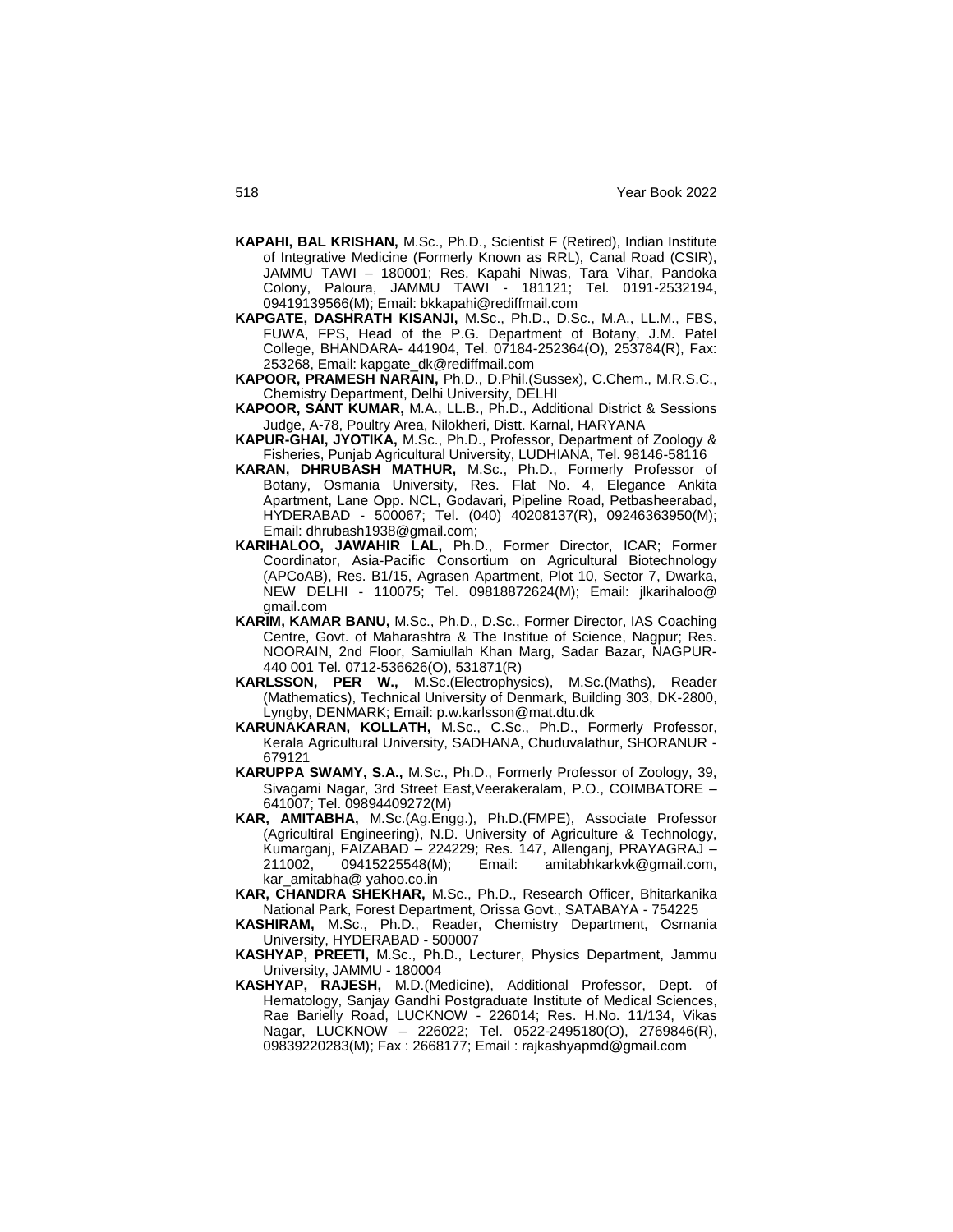- **KASHYAP, SUBHASH CHAND,** M.Sc., Ph.D., Ex Emeritus Professor, Department of Physics, Indian Institute of Technology Delhi, Hauz Khas, NEW DELHI- 110016, Tel. 011-26531278(R), 09811504410(M); Email: skashyap@physics.iitd.ac.in, skashyap62@yahoo.com
- **KASOJU, NARESH,** PhD, Scientist C (Applied Biology), Bio-Medical Technology Wing, Sree Chitra Tirunal Institute for Medical Sciences & Technology, Poojapura, TRIVANDRUM - 695012, Tel. 0471- 2520311(O), 07981760739(M); Email : naresh.kasoju@sctimst.ac.in
- **KATARIA, HARISH CHANDRA,** M.Sc., Ph.D., F.I.C.C., F.I.C.S., Asstt. Professor of Chemistry, DK-2/20, View Point Bunglows, Kolar Road, Danish Kunj, BHOPAL - 462016
- **KATERIYA, SUNEEL,** Ph.D., Deputy Director (R&D), School of Biotechnology, Jawaharlal Nehru University, NEW DELHI– 110067, Tel. 011-45607323(R), 09312315704(M); Email : suneel77@yahoo.com, skateriya@jnu.ac.in
- **KATHURIA, SNEH LATA,** M.Sc., Ph.D. (Retired) , 5001 Heritage Apartments, 5 Park Road, LUCKNOW – 226001; Tel. 09839194007(M); Email : skathuria2009@gmail.com
- **KATIYAR, CHANDRA KANT,** Ph.D., Head Health Care Research, Dabur India Limited, Dabur Research & Development Centre, 22, Site IV, SAHIBABAD - 201010, GHAZIABAD (UP); Res. S-323, First Floor, South End Floors, Uppal's South End, Sector 48, Sohna Road, GURGAON - 122101; Tel. 0120-4378614(O), 0124-4253323(R), 09811222655(M); Email: chandra.katiyar@dabur.com; ck\_katiyar@yahoo.com
- **KAUL, VEENU,** Ph.D., Professor, Department of Botany, University of Jammu, JAMMU - 180006, Res. 15, Saini Enclave, Camp Road, Talab Tilloo, JAMMU - 180002, Tel. 0191-2451684(O), 2555046(R), 09419137180(M); Email : veenukaul@yahoo.co.in
- **KAUR, JAGDEEP,** Ph.D., Professor, Department of Biotechnology, Panjab University, Sector 14, CHANDIGARH - 160014; Res. H.No. 47, Sector 33A, CHANDIGARH, Tel. 0172-2534086(O), 2624047(R), 09872846201(M); Email : jagsekhon@yahoo.com
- **KAUSHAL, RADHEY SHYAM,** M.Sc., Ph.D.(Phy.), Ph.D.(Phil.), UGC Research Scientist, Physics Dept., Delhi University, 48C, Block-A, Pocket-D, Shalimar Bagh, DELHI - 110052
- **KAUSHIC, S.D.,** M.A., Ph.D., 2, Alok, HAPUR
- **KAUSHIK, N.K.,** M.Sc., Ph.D., Professor (Retd.), Department of Chemistry, University of Delhi, DELHI - 110007, Tel. (011) 27666987(R), 09818167997(M); Email : narenderkumar\_kaushik@yahoo.co.in
- **KAVIRAJ, ANILAVA,** M.Sc., Ph.D., Former Professor, Department of Zoology, Kalyani University, Kalyani, DIST. NADIA – 741235; Tel. 033- 25828477, 25828478(O), 25560256(R), 09830443689(M); Email: akaviraj@gmail.com
- **KAZA, SUGUNA,** Ph.D., Professor, Molecular Biophysics Unit, Indian Institute of Science, BANGALORE-560012; Tel. 080-22932838(O), 23607945(R); Fax: 23600535; Email:suguna@mbu. iisc.ernet.in
- **KEHRI, HARBANS KAUR,** Department of Botany, Allahabad University, PRAYAGRAJ - 211002
- **KESAVADAS, CHANDRASEKHARAN**, MBBS,DMRD,MD, MAMS, FICR; Professor & Head of Radiology & Associate Dean, SCTIMST; Lakshmi, H.No.7, Yamuna Nagar, Sreekariyam, TRIVANDRUM - 695017; Tel: 0471-2524215(O), 2447002(R), 09447047002(M); Fax: 2550728; Email : chandkesav@yahoo.com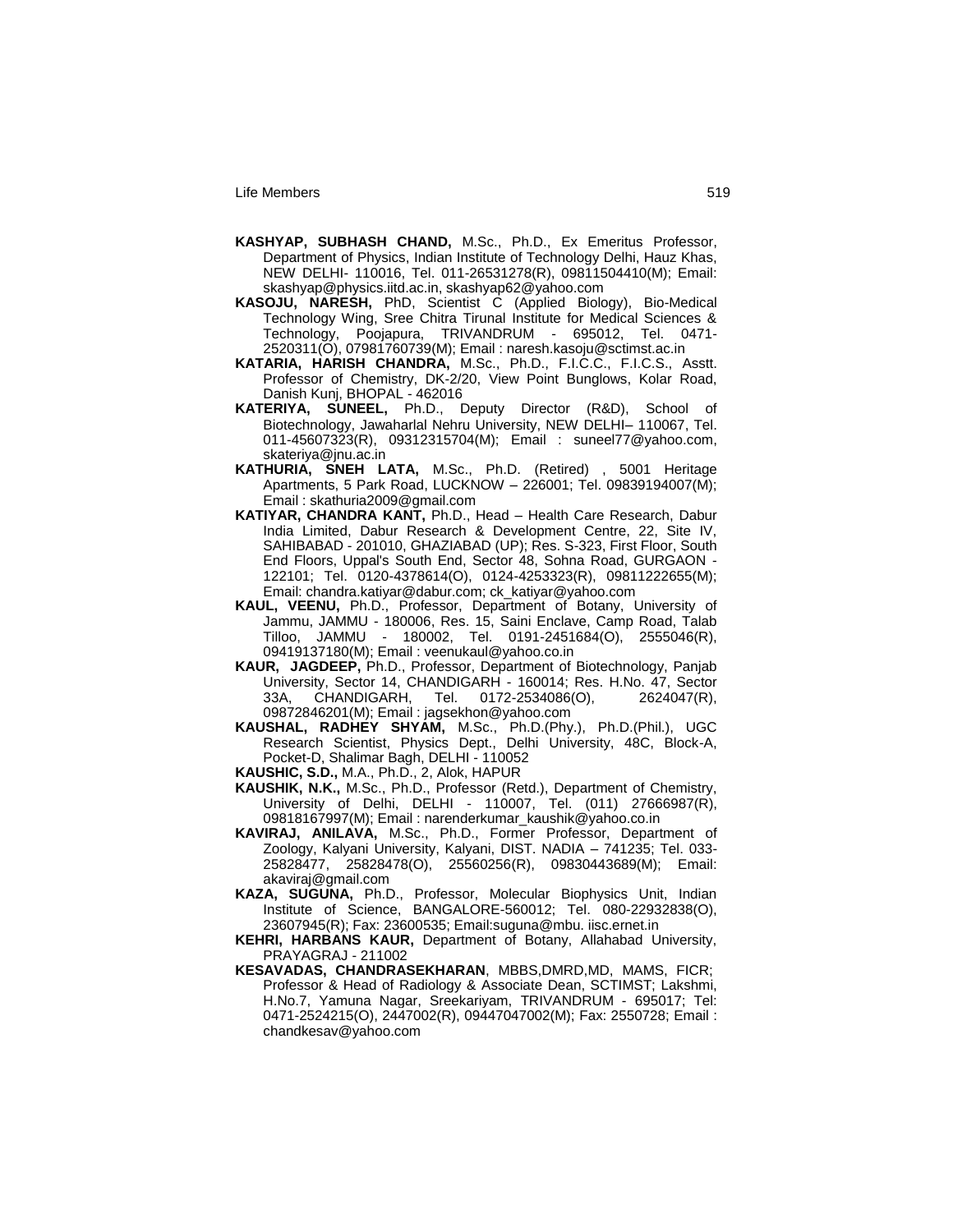- **KHADIKAR, PADMAKAR VINAYAK,** M.Sc., Ph.D., Professor, 3, Khatipura, INDORE
- **KHAJURIA, NIRMALA,** M.Sc., Professor of Zoology, Govt. College for Women, Parade Ground, JAMMU
- **KHAMESHARA, SAGAR MAL,** Department of Physics, University of Rajasthan, JAIPUR
- **KHANDELWAL, MUDRIKA,** PhD, Associate Professor, Department of Materials Science & Metallurgical Engineering, C-435, IIT Hyderabad, KANDI SANGAREDDY - 502285, Tel. 04023017118, 09966355510(M); Email : mudrika@msme.iith.ac.in
- **KHANNA, KRISHNA KUMAR,** M.Sc., D.Phil., FPSI, FES, Former Scientist E, Botanist, BSI; Res. 950 B, Kalyani Devi, Dariyabad, PRAYAGRAJ – 211003; Tel. 09335118484, 08765033314(M), Email : Krishna\_khanna1 @rediffmail. com, krishnakkhanna@gmail.com
- **KHANNA, PRAGYA,** Ph.D., D.Litt.(Hon.), FSLSc., FESW, Associate Professor in Zoology, Govt. College for Women, Parade Ground, JAMMU - 180001, Res. H.No. 79, Sector 3, Lane 1, Nanak Nagar, JAMMU - 180004, Tel. 0191-2435030(R), 09419194244(M), Email : pragyajmu2002@yahoo.co.in
- **KHANNA, S.S.,** M.Sc., Ph.D., Formerly Director, Higher Education, U.P., 1683/956 A, Kalyani Devi, PRAYAGRAJ - 211 003, Tel. 0532 – 2452091, 08604839679 (M);
- **KHAN, ABDUL ARIF,** PhD, Scientist D, Microbiology Division, ICMR-National AIDS Research Institute, 73, G Block, MIDC, Bhusari, PUNE - 411026, Tel. 09860530514, 09406500814(M); Email : abdularifkhan@ gmail.com
- **KHAN, ABU TALEB,** PhD, HAG Professor, Department of Chemistry, Indian Institute of Technology Guwahati, GUWAHATI - 781039, Former Vice Chancellor, Aliah University, Kolkata; Tel. 0361-2582305(O), 2584305(R), 09435118593, 08240915004(M); Fax : 2582349; Email : atk@iitg.ac.in; prof.atkhan@gmail.com
- **KHAN, FAREED AHMAD,** M.Sc., M.Phil., Ph.D., F.B.S., F.A.E.B., Associate Professor, Department of Botany, Aligarh Muslim University, ALIGARH - 202002
- **KHAN, IMTIAZ AHMED,** PhD, FAEB, Assistant Professor, Fish Nutrition Research Lab, Department of Zoology, University of Kashmir, Hazratbal, SRINAGAR - 190006, Tel. 0194-2414580(O), 09419968539(M); Email : imtiazamu1@yahoo.com; drimtiazkuzoo@gmail.com
- **KHAN, INSHAD ALI,** Ph.D., Principal Scientist & Head, Clinical Microbiology Division, CSIR-Indian Institute of Integrative Medicine, Canal Road, JAMMU - TAWI - 180001, Res. E4, IIIM Residential Complex, CSIR-Indian Institute of Integrative Medicine, Canal Road, JAMMU - TAWI - 180001, Tel. 0191-2585006-15 Ext. 202(O), 2586886(R), 09419134373(M); Fax : 2586333; Email : iakhan@iiim.res.in
- **KHAN, MOHAMMED ISLAM,** M.Sc., M.Phil., Ph.D., Scientist E1, Division of Biochemical Sciences, National Chemical Laboratory, PUNE - 411008, Tel. 0212-336451-52, 331453(O); Fax: 330233, 334761
- **KHAN, MURTAZA ALI,** M.Sc., Ph.D., ARS, Ex Principal Scientist, Central Inland Capture Fisheries Research Institute, BARRACKPORE; Res. 26, Central Colony, Shahbad Gate, Dt. RAMPUR - 244901; Tel. 0595- 2350008(R), 08958191776(M); Email: fishbiol1943@gmail.com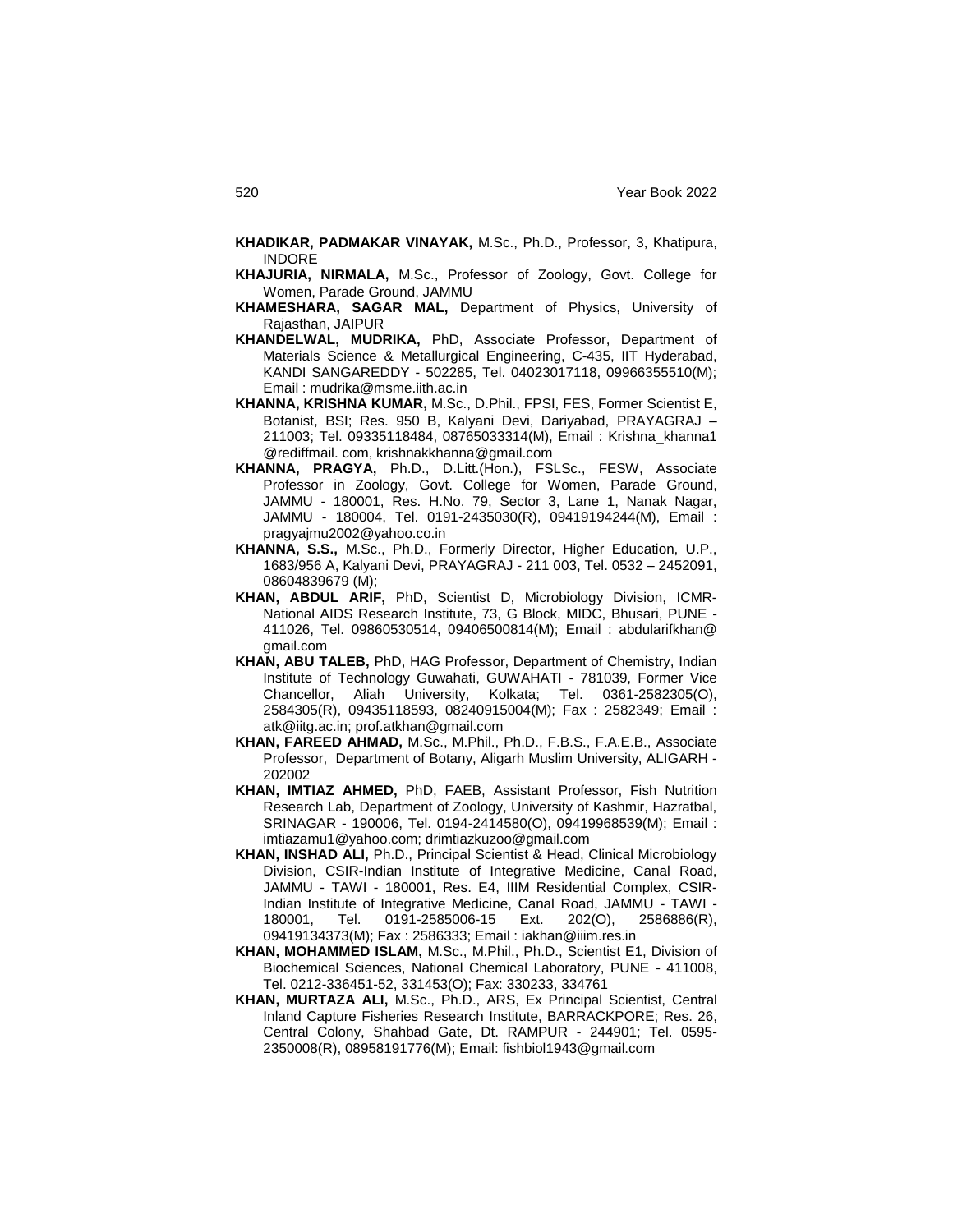**KHAN, M. IQBAL A.,** Islamia Institution, 44, H.K. Konar Road, CALCUTTA - 700014

**KHAN, M. ISRAT,** Department of Botany, Andhra University, WALTAIR

- **KHAN, NAFEES AHMAD,** PhD, DSc, FBS, FISSP, FLS (London), Professor, Department of Botany, Aligarh Muslim University, ALIGARH - 202002, Tel. 0571-2700920 Extn. 3311(O), 09411488881(M); Email : naf9.amu@gmail.com
- **KHAN, SIRAJ AHMED,** M.Sc., Ph.D., FISCD, Scientist F (Deputy Director Senior Grade), Indian Council of Medical Research, Regional Medical Research Centre, NE Region, P.O. Lahoal, DIBRUGARH - 786010; Tel./ Fax: 0373-2381494(O), 09435032866(M); Email: sirajkhanicmr@gmail. com, sakhan.rmrcne@gov.in
- **KHARE, ANSHUMAN,** M.B.A., D.Phil., Professor, Centre for Innovative Management, Operations Management, Sustainable Development, Athabasca University, #301 Grandin Park Plaza, 22 Sir Winston Churchill Ave., St.Albert AB T8N 1B4, CANADA; Tel. Bus: 780-4187533; Fax: 459-2093; Email: anshuman@athabascau.ca
- **KHARE, ASHOK KUMAR,** M.S., FASM, FAAAS, FASME, 2000 President ASM International, President, Ash Khare Consulting LLC; 5, Leslie Boulevard, Warren, PA 16365, USA; Tel. 814-726-2909; Email : khare@penn.com
- **KHARE, BRIJ BEHARI,** M.Sc., Ph.D., Professor, Department of Statistics, Faculty of Science, Banaras Hindu University, VARANASI - 221005; Tel. 0542-2668941(R); 09452197041(M), Email : bbkhare56@yahoo.com
- **KHARE, NEERJA,** M.Sc., Ph.D., Ex. Head and Senior Asstt. Professor of Zoology, Govt. P.G. College, SATNA; Res. 'Gharounda', MIG-132, Near watertank, Bharhut Nagar, SATNA-485001, Tel. 07672-224680(R)
- **KHARE, P.L.,** Ph.D., Professor, Department of Physics, Nagpur University, NAGPUR
- **KHARE, PUJA,** M.Sc., Ph.D., Scientist, Agronomy & Soil Science Div., CSIR-Central Institute of Medicinal & Aromatic Plants, LUCKNOW - 226022, Res. D-5, Sugand Vihar (CIMAP Colony), Vikas Nagar, Sector 7, LUCKNOW – 226015, Tel. 0522-2718566(O), 08004923033(M); Fax : 2718509; Email : kharepuja@rediffmail.com
- **KHARE, SUNIL KUMAR,** Ph.D., FRSC, FBRS, FMSc, FNAAS, Dean (R&D); Institute Chair Professor of Biochemistry, (HAG), Department of Chemistry, Indian Institute of Technology Delhi, Hauz Khas, NEW DELHI- 110016, Res. 52, Vikramshila Apartments, IIT Delhi, NEW DELHI-110016, Tel. 011-26596533(O), 26597733(R), 09350408194(M), Fax : 26581486, Email : skkhare@chemistry.iitd.ac.in, skhare@ rocketmail.com

**KHERA, S.,** Professor of Zoology, Meerut University, MEERUT

- **KHILLARE, YESHWANT KONDJI,** M.Sc., Ph.D., Professor, Department of Zoology, Dr. B.R. Ambedkar Marathwada University, AURANGABAD-431004, Tel. 0240-2370420
- **KHOT, ASHOK G.,** Ph.D., Department of Mathematics, Madhav Institute of Technology & Science, GWALIOR
- **KHULBE, RAGHUBAR DATT,** M.Sc., Ph.D., D.Sc., FBS, FPSI, FRBS (Germany), Professor, Department of Botany, D.S.B. Campus, Kumaun University, NAINITAL - 263002, Tel. 35596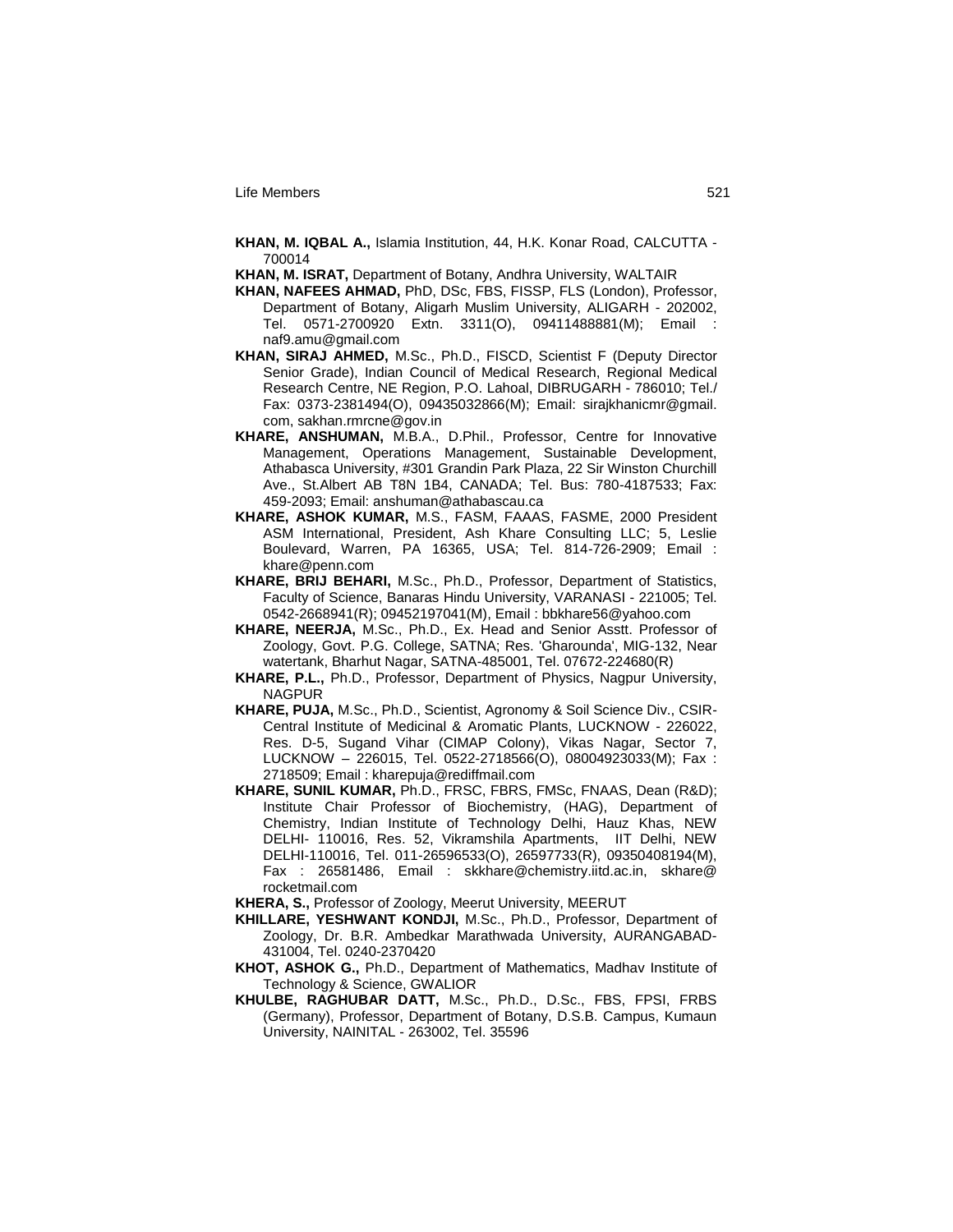- **KHURANA, S.M. PAUL,** M.Sc., Ph.D., Vice-Chancellor, R.D. University, JABALPUR - 482001, Tel. 2601452(O), 2607452(R); Fax: 2603752, Email : rdvvcc@sancharnet.in
- **KISHORE, CHANDRA,** Ph.D., Lecturer in Mathematics, Dr. H.S. Gour University, SAGAR
- **KISHORE, YUGAL,** Ph.D., D.Sc., Reader, Dept. of PG Studies & Research in Physics, Rani Durgawati Vishwavidyalaya, JABALPUR - 482001
- **KONKIMALLA, V. BADIREENATH,** M.Tech., Ph.D., Reader F, FC-309, School of Biological Sciences, National Institute of Science Education & Research, PO: Bhimpur-Padanpur, Via-Jatni, District - KHURDA - 752050, Res., Flat No. 1022, Tower Flora, DN Oxypark, Plot No. 533, Near Cosmopolis, Dumduma, Bhubaneswar (MC), KHORDHA - 751019, Tel. 0674-2494211(O), 09439864399(M); Email : badireenath@niser. ac.in; badireenath@gmail.com
- **KOHLI, M.P. SINGH,** Professor of Inland Fisheries, Central Inst. of Fisheries Education, Jaiprakash Road, Seven Bungalow, Versova, MUMBAI - 400061
- **KONAR, SUSHIL KANTA,** Ph.D, Editor, B-17/47, Ground Floor, KALYANI 741235, Dist. Nadia, Post Box No. 22, West Bengal; Tel. 033- 25825548(R), 09831205106(M); Email : editor@environmentand ecology.com
- **KORIKANTHIMATH, VEERATAYYA S.,** M.Sc., Ph.D., Former Director, ICAR Research Complex for Goa, Ela OLD GOA – 403402; Res. 33,<br>Sangamma, Opposite to Bandemma Temple, 2<sup>nd</sup> Main Road, Gandhi Nagar, DHARWAD - 580004; Tel. 0836-2468222, 09482396626(M); Email : vskmath@gmail.com
- **KOR, S.K.,** D.Phil., D.Sc., Formerly Professor of Physics, Allahabad University, PRAYAGRAJ
- **KOTHARI, HEMRAJ,** B.Sc., D.W.P., C.E., M.I., Mech.E.M.S.E., M.A.E., M.I.E., M.A.Sc., Mech.E., Management & Technical Consultant, Kothari Consultants, 12, India Exchange Place, KOLKATA - 700001, Res. 3D, Rajhans, 6 Hastings Park Road, Alipore, KOLKATA - 700027, Tel. 033- 2456-8068(R)
- **KRISHAN, KEWAL,** M.Sc., Ph.D., F.R.A.I, Associate Professor & Chairperson, Department of Anthropology, Panjab University, CHANDIGARH, Tel. 0172-2541998(O), 2771034(R), 09876048205(M), Email : gargkk@yahoo.com; kewalkrishan@pu.ac.in
- **KRISHNAGOPAL, SRINIVAS,** M.Sc., Ph.D., Head, Beam Physics & FEL Laboratory, G18, Accel. Dev. Lab, Centre for Advance Technology, INDORE - 452013, Tel. 0731-488018(O), Fax: 488000, Email: skrishna@cat.ernet.in
- **KRISHNAMOORTHY, A.K.,** Ph.D., Professor, Department of Mathematics, Cochin University of Science & Technology, KOCHI - 682022<br>KRISHNANI, KISHORE KUMAR, Principal Scientist (En
- KISHORE KUMAR, Principal Scientist (Environmental Biotechnology and Nanobiotechnology), Division of Aquaculture, ICAR-Central Institute of Fisheries Education, Panch Marg, Off Yari Road, Versova, Andheri (W), MUMBAI, Maharashtra; Tel. 022-26361446/7/8 Ext. 489(O), 08600070775, 08788679672(M); Fax : 26361573; Email : krishnanik@hotmail.com, kishor.krishnani@icar.gov.in, krishnani@cife. edu.in
- **KRISHNA, VIJAY,** D.Phil., Dean, Faculty of Science & Professor, Chemistry Department, Allahabad University, PRAYAGRAJ, Res. M-22, Muirabad Housing Scheme, Stanley Road, PRAYAGRAJ; Tel. 0532-2461225(O), 2641195(R), 09919542140, 07897295499(M); Email: vkrishnaalld@ rediffmail.com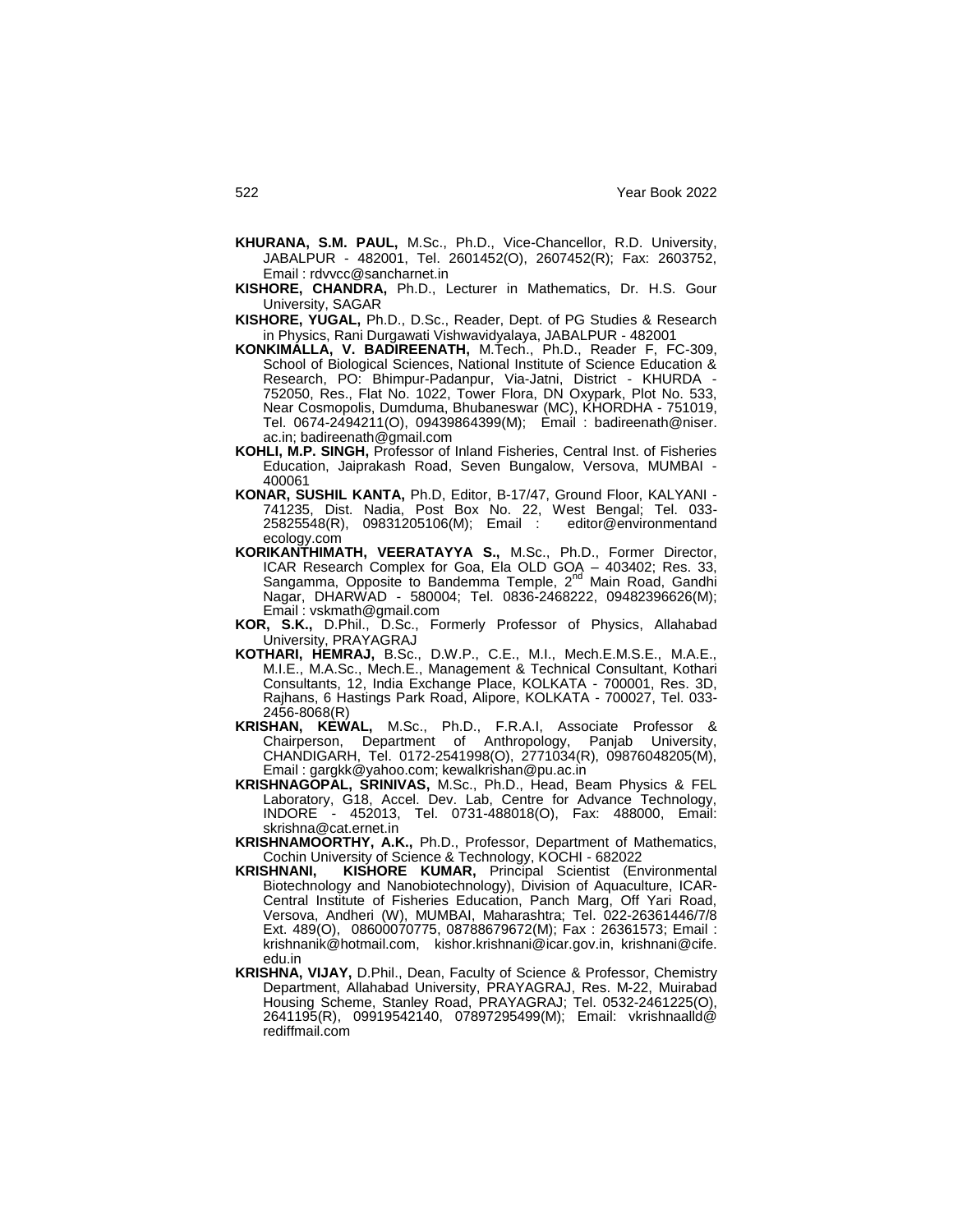- **KUDENATTI, RAMESH BASAPPA,** Ph.D., Assistant Professor, Department of Mathematics, Bangalore University, Central College Campus, BANGALORE – 560001; Tel. 080-22961434(O), 09036583489(M); Email: ramesh@bub.ernet.in
- **KUHAD, ANURAG,** Ph.D., Assistant Professor of Pharmacology, University Institute of Pharmaceutical Sciences, Panjab University, CHANDIGARH - 160014, Res. H.No. 348/1, I Floor, Sector 44-A, CHANDIGARH – 160047, Tel. 0172-2541142(O), 09915173064(M); Fax : 2543101; Email: anurag.kuhad@pu.ac.in, anurag\_pu@yahoo.com
- **KULKARNI, AJIT RANGNATH,** M.Sc., Ph.D., Professor, Metallurgical Engg. & Materials Science, Indian Institute of Technology, Powai, MUMBAI - 400076; Tel. 022-25767636(O), 25707653(R); Fax: 25723480; Email:ajit.kulkarni@iitb.ac.in
- **KULKARNI, DNYANESHWAR KESHAORAO,** MSc, PhD, LLB, FIETE, FMAS, FICC, FISCA, Professor & Head of Physics, Institute of Science, 215, Siddhi-Vinayak Apartments, N.B.R.D., Gokulpeth, NAGPUR - 440010; Tel.0712-2524148(O), 2545671(R), 09422146842(M); Email: dkknag@yahoo.co.in, dkk254@gmail.com
- **KULKARNI, SHRIKRISHNA VYANKATESH,** Ph.D., Professor, Department of Electrical Engineering, Indian Institute of Technology Bombay, Powai, MUMBAI - 400076, Res. C-175, Hill Side Quarters, IIT Campus, Powai, MUMBAI - 400076, Tel. 022-25767430(O), 25768430(R), 09820206875(M), Fax : 25723707, Email : svk@ee.iitb.ac.in
- **KULRIYA, PAWAN KUMAR,** Ph.D., Scientist D, Inter University Accelerator Centre, Aruna Asaf Ali Marg, NEW DELHI - 110067, Res. Flat Let 10, Inter University Accelerator Centre, Aruna Asaf Ali Marg, NEW DELHI - 110067,Tel. 011-26893955(O), 26893955 Extn.7490(R), 08800389872 (M); Fax : 26893666; Email : pawaniuac@gmail.com
- **KUKRETI, RITUSHREE,** M.Sc, Ph.D., Principal Scientist, Lab 403B, CSIR-IGIB, Mall Road, Near Jublee Hall, DELHI - 110007, Res. C/o Dr. Shrikant Kukreti, D-13, 29-31 Staff Houses, Probyer Road, Chatra Marg, DU, DELHI – 110007, Tel. 011-27662202(O), 27666729(R), 09811689701(M); Email : ritus@igib.res.in
- **KULSHRESTHA, ANIL KUMAR,** M.Sc., D.Phil., Formerly Research Scientist, NIMR (ICMR), C-535, Kareli Scheme, GTB Nagar PO, PRAYAGRAJ–211016; Tel.09431992931(M);Email : akkul78@gmail.com
- **KULSHRESHTHA, CHITRA,** M.A., Lecturer in Mathematics, Government Girls Inter College, RISHIKESH - 249201
- **KULSHRESHTHA, DAYA SHANKAR,** Ph.D., Professor, Department of Physics & Astrophysics, University of Delhi, DELHI - 110007; Res. C-7A, Vijay Nagar, DELHI - 110009; Tel. 011-27667793(O), 27450024(R), 09818823060(M); Fax: 27667061; Email : dskulsh@gmail.com
- **KULSHRESHTHA, KAMLA,** M.Sc., Ph.D., Principal Scientist, Ecoeducation, Information and Publication Division, National Botanical Research Institute, LUCKNOW - 226001; Tel. 0522-2205831-35 Ext.872(O), 09450400443(M); Fax: 205839; Email: dr\_kamla@rediffmail.com
- **KULSHRESHTHA, RAJESH,** M.Sc., Ph.D., Research Officer, ICTC Block, P.G. Department of Microbiology, King George's Medical University, LUCKNOW – 226003; Tel. 0522-2347516, 09415634123(M); Email: rashik2009@gmail.com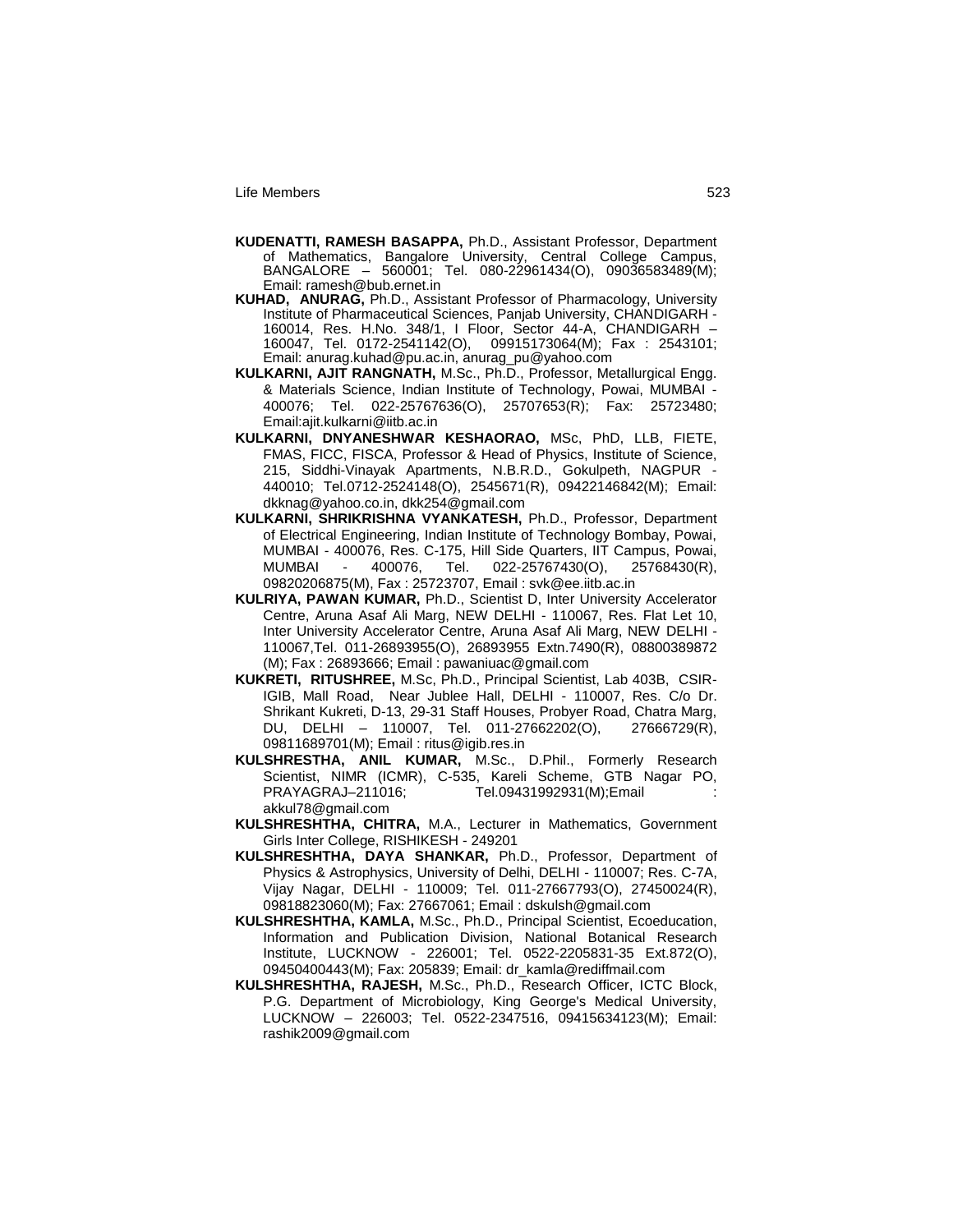- **KULSHRESTHA, SHEELENDRA KUMAR,** MSc, PhD, FAZ, FAEB, FZSI, FNESA, FNC, Formerly Additional Director, Higher Education, Govt. of M.P.; Formerly Professor of Zoology; Res. 27/3, Geetanjali Complex, BHOPAL - 462003, Tel. 0755-2772932(R), 09425377847 (M); Email: drskkulshrestha@yahoo.co.in
- **KULWAL, PAWAN LAXMINARAYAN,** M.Sc., Ph.D., Professor (CAS), State Level Biotechnology Centre, Mahatma Phule Agricultural University, RAHURI – 413722 Dist. AHMEDNAGAR, Telefax. 02426-243578(O), 243033(R), 09404113740(M); Email: pawankulwal@gmail.com
- **KUMAR, ANIL,** D.Phil., Formerly Professor in Physics, IIT KHARAGPUR; Res. 60/44 Balrampur House, PRAYAGRAJ - 211002; Tel. 09335021742(M), Email : anilite2002@yahoo.com
- **KUMAR, ANIL,** M.Pharm., Ph.D., MBA, LLB, DCRC, CIC, Professor of Pharmacology, Dean, Faculty of Pharmaceutical Sciences, University Institute of Pharmaceutical Sciences, Panjab University, CHANDIGARH - 160014; Res. H.No. T-1/42, PU Campus, Sector 25, CHANDIGARH - 160014, Tel. 0172-2534106(D), 09478692293(M); Fax: 2543101; Email : kumaruips@yahoo.com, kumaruipspu@gmail.com
- **KUMAR, ANIL,** Ph.D., Director, Education, Rani Lakshmi Bai Central Agricultural University, Near Pahuj Dam, Gwalior Road, JHANSI – 284003, Tel. 07409960028, 09411195450(M); Email : ak\_gupta2k@ rediffmail.com, directoreducation.rlbcau@gmail.com
- **KUMAR, ASHOK,** M.Sc., Ph.D., J.T.O., C/o Sri Jugeshwar Pd., Professor"s Colony, Shiv Puri, P.O.Shastri Nagar, PATNA - 800023
- **KUMAR, ASHOK,** M.V.Sc., Ph.D., DRDT(Illinois), Consultant Animal Biochemistry, Mol. Biology & Biotechnology; Formerly Principal Scientist of Biochemistry, Indian Veterinary Research Institute; Res. 64-Mandal Vihar, IVRI Road, IZATNAGAR- 243122; Tel. 0581-2310007(R), 09458452485(M), Email: drashokkum@rediffmail.com
- **KUMAR, ASHUTOSH,** Ph.D., Assistant Professor, Lab No.606, Department of Biosciences and Bioengineering, Indian Institute of Science, Bombay, Powai, MUMBAI - 400076, Res. Qtr.No. 165, C-22, Sahayadri, IIT Bombay, Powai, MUMBAI – 400076, Tel. 022-25767762(O), 25768762(R), 08108681717(M); Fax : 25723480; Email : ashutoshk@ iitb.ac.in
- **KUMAR, BIRENDRA,** Ph.D., Senior Principal Scientist, Genetics & Plant Breeding Div., CSIR-Central Institute of Medicinal & Aromatic Plants, P.O. CIMAP, LUCKNOW - 226015; Res. H.No. 4/558, Sector - 4, PO Vikas Nagar (Near Vikas Nagar Thana), LUCKNOW - 226022; Tel. 0522- 2718508(O), 2325134(R), 09450095841, 08004944535(M); Email : birendrak67@rediffmail.com, birendrak67@gmail.com, b.kumar@cimap. res.in
- **KUMAR, BRIJESH,** Ph.D., Scientist E, Aryabhatta Research Institute of Observational Sciences, Manora Peak, NAINITAL - 263002; Tel. 05942- 233734 Ext.111(O), 07351440011, 9927470408(M); Email : brij@aries. res.in, bkumar.aries@gmail.com
- **KUMAR, DEVESH,** Ph.D., Professor, Department of Physics, Babasaheb Bhimrao Ambedkar University, Vidya Vihar, Rai Bareilly Road, LUCKNOW – 226025; Res. A-1/2-2, University Residence, Babasaheb Bhimrao Ambedkar University, Vidya Vihar Rai Bareilly Road, LUCKNOW – 226026; Tel. 0522-2998130(O), 08005011014(M); Email : dkclcre@yahoo.com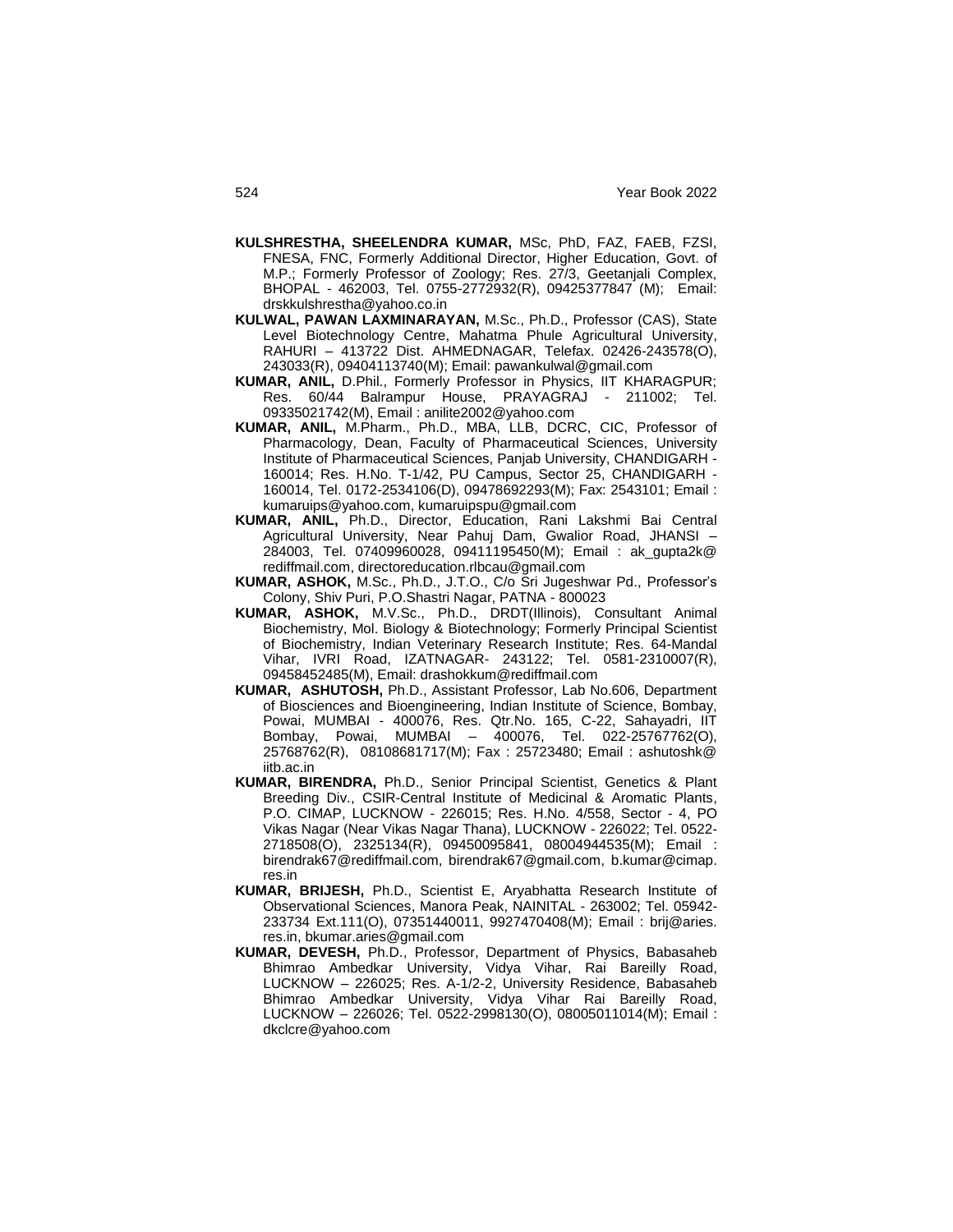- **KUMAR, DHIRENDRA,** M.Sc., Ph.D., FIFI, Retired Principal Scientist, CIFRI; Res. 50E/1M, Govindpur, (Near Raja Jim), PRAYAGRAJ - 211004, Tel. 09451847502(M),Email: dkumar63@rediffmail.com
- **KUMAR, GOPENDRA,** M.Sc., D.Phil., Chemistry Department, University of Botswana, P.Bag UB 00704, Gaborone, BOTSWANA, Tel. 267- 3552481(O), Fax: 3554578; Email : kumarg@mopipi.ub.bw, gkumar50@hotmail.com
- **KUMAR, HEMANTH,** M.Sc., Ph.D.(Lond.), FISCD, FRSH, FRSTMH, Officer in Charge, ICMR-National Institute of Malaria Research, Field Unit, Directorate of Health Services Building, Campal, Panaji, GOA - 403001, Tel. 0832-2222444, 2421149, 2222440(O), 09422388116(M); Email: hemanthkumar2007@gmail.com
- KUMAR, HIMANSHU, PhD, Associate Professor of Laboratory of Immunology and Infectious Disease Biology, Department of Biological Sciences, Indian Institute of Science Education & Research Bhopal, Academic Building 3, Block C, Room No. 220, Bhopal By-Pass Road, Bhauri, BHOPAL - 462066, Tel. 0755-2691413, 6691414(O), 08223015777(M); Fax : 6692392; Email : hkumar@iiserb.ac.in
- **KUMAR, JITENDRA,** Ph.D., Formerly Professor & Head, Materials Science, IIT Kanpur, Res. 654 Race Course Valley, Near Police Lines, DEHRADUN - 248001, UK; Tel. 09450938992(M), Email: jkiitk@gmail. com, jk@iitk.ac.in
- **KUMAR, JITENDRA,** Ph.D., Post Doctoral Associate, Lab of Dr. Shahryar Kianian, 1551 Lindig Street, USDA-ARS, Cereal Disease Laboratory, University of Minnesoata, St. Paul, MN 55108, USA, Res. 1264 Fifield Avenue, St. Paul, MN 55108, USA, Tel. +1-6124176095(M); Email : jitsingh27281@gmail.com<br>KUMAR, KRISHNA, M.Sc.,
- D.Phil., Professor, Zoology Department, University of Allahabad, PRAYAGRAJ - 211002
- **KUMAR, M.S. MUKTESH,** M.Sc., Ph.D., F.I.A.A.T.,F.S.B., Scientist F & Former Head, Forest Botany Department, Forest Ecology & Biodiversity Conservation Division, Kerala Forest Research Institute, PEECHI - 680653, THRISSUR, Res. A-7, B-Block, Pentapark Apartments, Pottayil Lane, MG Road, Poothole, TRICHUR – 680004, Tel. 0487-2389546(R), 09447694119, 09497356546(M); Email: muktesh.kumar@gmail.com;
- **KUMAR, MAHESH,** PhD, Assistant Professor, Electrical Engineering Department, Indian Institute of Technology Jodhpur, NH-65, Nagaur Road, Karwar, JODHPUR - 342037, Tel. 0291-2801357(O), 2643010(R), 09116075710(M); Email : mkumar@iitj.ac.in; mkchahar1@gmail.com
- **KUMAR, MANOJ,** Ph.D., Professor & Head, Department of Mathematics, Motilal Nehru National Institute of Technology Allahabad, PRAYAGRAJ - 211004, Res. C-6, Staff Colony, MNNIT Allahabad, PRAYAGRAJ - 211004, Tel. 0532-2271254(O), 2271706(R), 09451369162(M);Email : manoj@mnnit.ac.in; dr\_kumar2@rediffmail.com
- **KUMAR, MUKESH,** PhD, Associate Professor, 206, Academic Block, Department of Physics, IIT Ropar, Nangal Rd, Rupnagar, PUNJAB - 140001, Tel. 01881-242178(O), 08968422263(M); Email : mkumar@ iitrpr.ac.in
- **KUMAR, NARINDER,** M.Phil., Ph.D., Professor, Department of Statistics, Panjab University, CHANDIGARH - 160014, Res. E-1/17, Panjab University Campus, Sector 14, CHANDIGARH – 160014, Tel. 0172- 2534536(O), 2541362(R), 09815340648(M); Email : nkumar@pu.ac.in; nkumar67@yahoo.com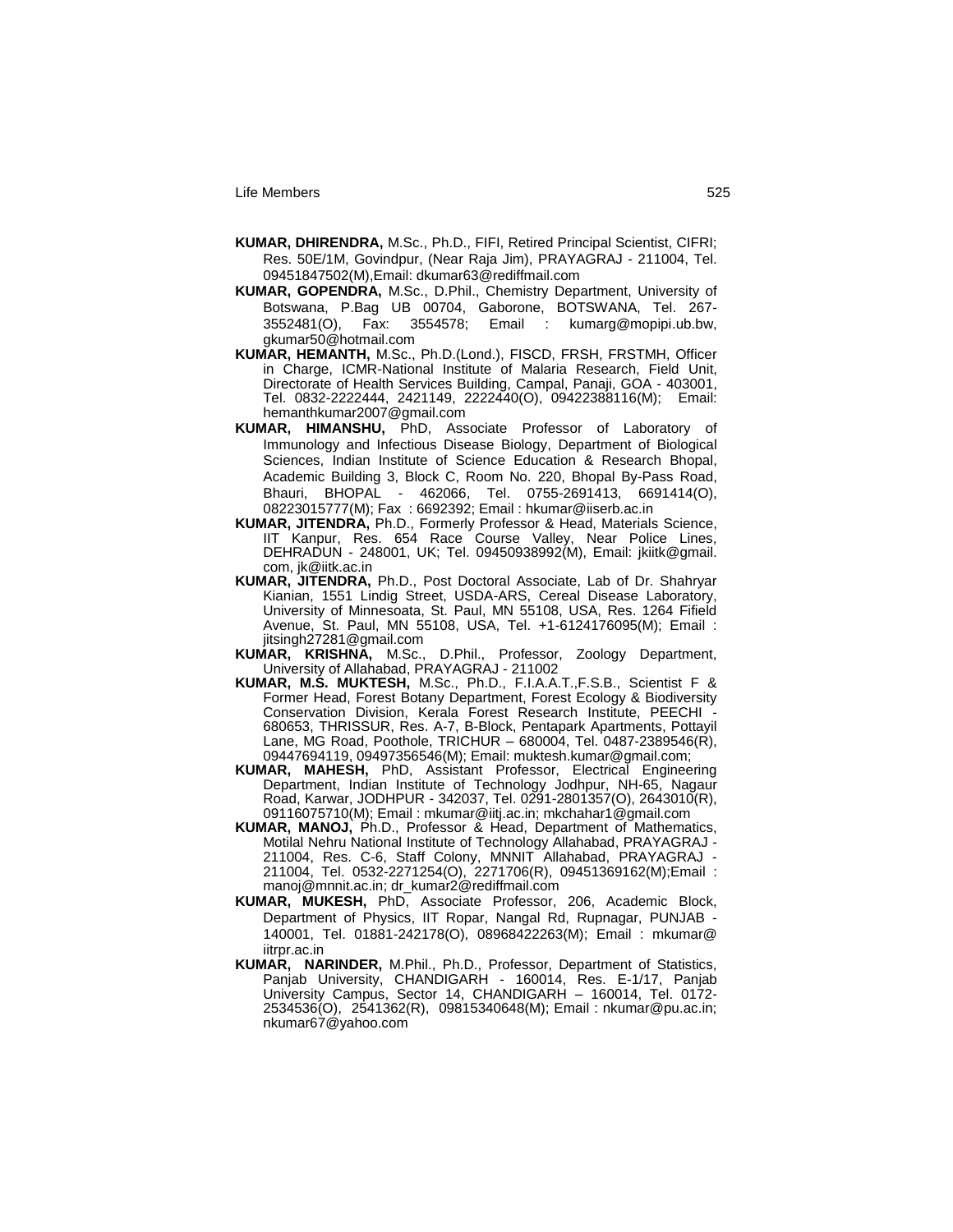- **KUMAR, PANKAJ,** Scientist F, Accelerator Mass Spectromerty & Geochronology Division, Inter University Accelerator Center, Aruna Asaf Ali Marg, PO Box 10502, NEW DELHI - 110067, Tel. 011-24126018(O), Ext.7482(R), 09958247857(M); Fax : 24126036; Email : baghelpankaj@ gmail.com; pkb@iuac.res.in;
- **KUMAR, PAWAN,** M.Sc., D.Phil., Specialist (Environment), Narmada Control Authority, 27, Press Complex, A.B. Road, INDORE - 452008
- **KUMAR, PRADEEP,** D.Phil., Professor, Department of Physics, University of Allahabad, PRAYAGRAJ
- **KUMAR, PRAVEEN,** Assistant Professor, Department of Materials Engineering, Indian Institute of Science, BANGALORE - 560012, Tel. 080-22933369(O), 23604142(R), 09945306436(M); Email praveenk@materials.iisc.ernet.in; praveenk.iisc@gmail.com;
- **KUMAR, PRAVEEN,** PhD, Assistant Professor, School of Materials Science, Indian Association for the Cultivation of Science, KOLKATA - 700032, Tel. 033-24734971 Ext. 2168(O), 07696007516(M); Fax : 24732805; Email : praiitr@gmail.com; praveen.kumar@iacs.res.in;
- **KUMAR, PRAVIN,** PhD, Scientist SF & In-charge of Low Energy Ion Beam Facility Group, Inter University Accelerator Centre, Aruna Asaf Ali Marg, NEW DELHI - 110067, Tel. 011-24126018/22/24/25/26/29/45/46(O), 09868243245(M); Fax:24126041; Email : pravin@iuac.res.in; vishakhapk @gmail.com;
- **KUMAR, RAJ,** MCh, MRCS, FRCS, MAMS, FASET, Professor & Head, Department of Neurosurgery, S.G.P.G.I.M.S., LUCKNOW - 226014, Tel. 0522-2494107(O.T.), 2494735(C), 2494741,4157(O), 2494158(R); Fax: 4668017, 4668129; Email : rajkumar@sgpgi.ac.in; rajkumar1959@ gmail.com
- **KUMAR, RAJ,** M.D., Professor & Head, Respiratory Allergy & Applied Immunology & Head, National Center of Respiratory Allergy, Asthma and Immunology, Vallabhbhai Patel Chest Institute, University of Delhi, DELHI – 110007, Tel. 011-27667102 Ext. 144(O), 27666868(R), 09810146835(M); Fax : 27667420; Email : rajkumarvpci@gmail.com
- **KUMAR, RAJENDRA,** Ph.D., Principal Scientist, Division of Genetics, ICAR-Indian Agricultural Research Institute, NEW DELHI – 110012; Tel. 011- 25841481(O), 08004910406, 09837757018(M); Email : rajendrak64@ yahoo.co.in, profrajendrak64@gmail.com
- **KUMAR, RAJNEESH,** M.Sc., M.Phil., Ph.D., Professor, Department of Mathematics, Kurukshetra University, KURUKSHETRA - 136119; Res. House No. 801, Ward No. 19, Amin Road, Opposite Shakti Rice Mill, KURUKSHETRA - 136118; Tel. 01744-238410 Ext. 2499, 2575(O), 292644(R), 09416120992(M); Email:rajneesh\_kuk@rediffmail.com
- **KUMAR, RAKESH,** Ph.D., Professor & Head, Department of Zoology, Govt. PG College (Sri Dev Suman University Campus), RISHIKESH - 249201; Res. 53, Ashok Vihar Lane No. 2 (Near Surya Hospital), Haridwar Bypass, Azabpur Kalan, DEHRADUN;Tel. 09412927443, 09557387323 (M); Email : rkneuron@gmail.com, confpth2013@gmail. com
- **KUMAR, RANJEET RANJAN,** PhD, Senior Scientist, Room No.311, Biochemistry Division, Indian Agricultural Research Institute, Pusa Campus, NEW DELHI - 110012, Tel. 08368958133, 09968563788(M); Email : ranjeetranjaniari@gmail.com; ranjeet.kumar@icar.gov.in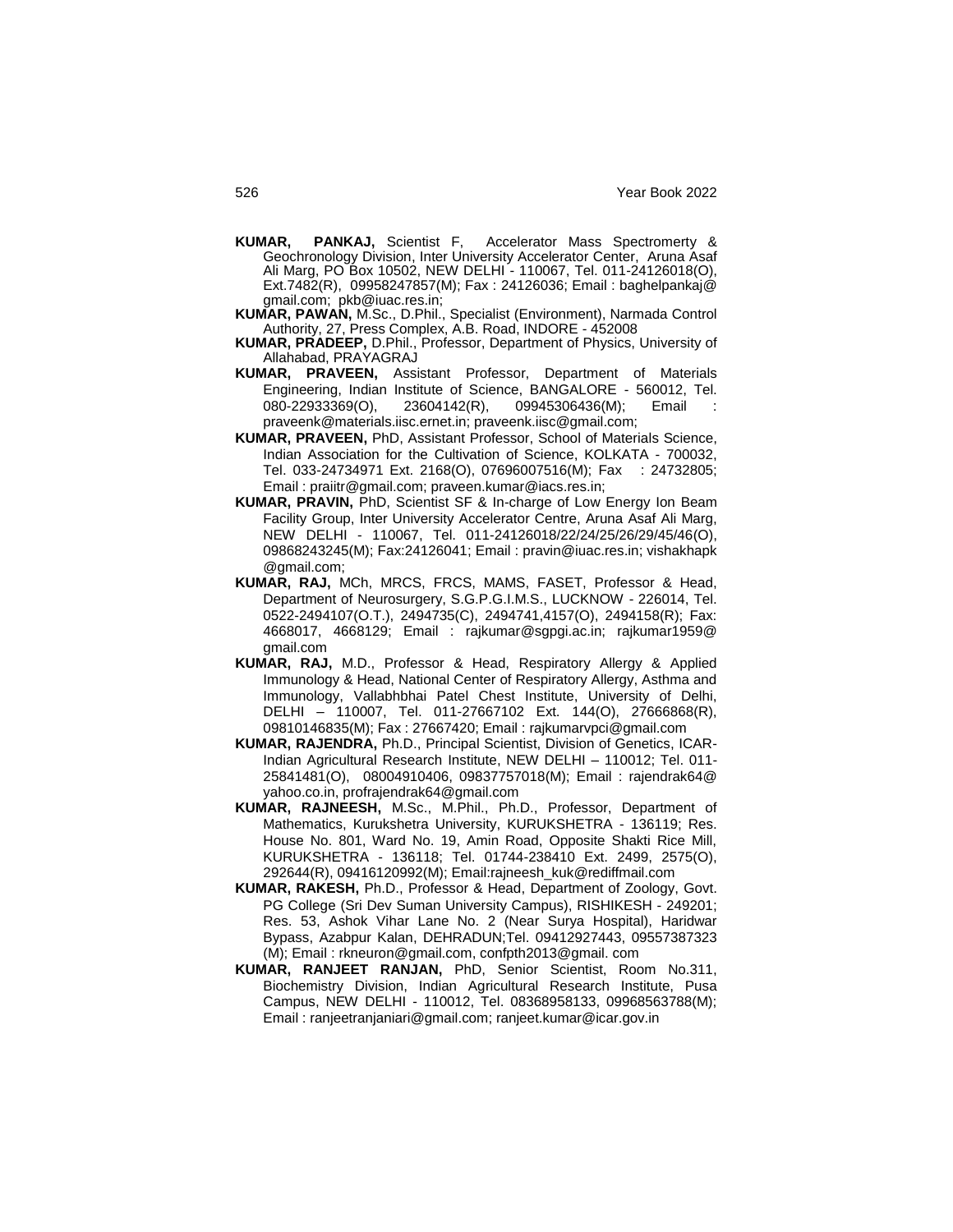- **KUMAR, RANJIT,** M.Sc., Ph.D., Assistant Professor in Chemistry, Faculty of Science, Dayalbagh Educational Institute (Deemed University), Dayalbagh, AGRA- 282005, Res. 52, Radha Nagar, Dayalbagh, AGRA - 282005, Tel. 0562-2801545(O), 09837338561(M), Fax : 2801226, Email: rkschem@rediffmail.com
- **KUMAR, SACHIN,** PhD, Associate Professor, N103 Academic Complex, Biosciences & Bioengineering Department, Indian Institute of Technology Guwahati, GUWAHATI - 781039, Tel. 361-2582229(O), 2584229(R), 07896024650(M); Fax : 2582249; Email : sachinku@iitg.ac.in; sachin22vet@gmail.com
- **KUMAR, SANGAM,** M.Sc., Ph.D., LL.B., Associate Professor, P.G. Department of Physics, L.S. College, B.R.A. Bihar University, MUZAFFARPUR - 842001, Tel. 09905222295(M); Email : kumar\_sangham@rediffmail.com, kumarsangam.phy@gmail.com
- **KUMAR, SANTOSH,** M.Phil., Ph.D., Professor & Dean, Rani Durgawati University, JABALPUR, Res. H.No. 992/3036, Jabali Dant Chikitsalaya, Survey of India Chauraha, Behind SBI Qtrs, Vijay Nagar, JABALPUR – 482001, Tel. 0761-2644374(R), 09827391761(M); Email: s\_kumar123@ rediffmail.com
- **KUMAR, SARVESH,** M.Sc., Ph.D., Professor & Head, Department of Zoology, D.S.B. Campus, Kumaun University, NAINITAL - 263002, Tel. 05942-236785(O), 236602, 236914(R)
- **KUMAR, SOMESH,** Ph.D., Professor, Department of Mathematics, Indian Institute of Technology, KHARAGPUR - 721302, Res. B-189, IIT Kharagpur, KHARAGPUR - 721302, Tel. 03222-283662(O), 283663(R), 09434051947(M), Fax : 255303, Email : smsh@maths. iitkgp.ernet.in, smsh@iitkgp.ac.in
- **KUMAR, SUNIL,** M.Sc., Ph.D., Scientist EII, Head, Microbiology & Plant Pathology Division, Central Instt. of Medicinal & Aromatic Plants, P.O. CIMAP, LUCKNOW - 226 015
- **KUMAR, SUNIL,** M.Sc.,Ph.D., F.A.E.B., Deputy Director, National Institute of Occupational Health, Meghari Nagar, AHMEDABAD - 380016, Tel. (079) 2686351, 352(O), 2831678(R); Email: sunilnioh@yahoo.com
- **KUMAR, TANKESHWAR,** Ph.D., UGC Professor, Department of Physics, Panjab University, CHANDIGARH - 160014, Res. F-23, PU Residential Area, Sector 25, CHANDIGARH – 160014, Tel. 0172-2534449(O), 2727563(R), 09815991816(M); Fax : 2783336; Email : tankesh@pu.ac.in
- **KUMAR, VIJAY,** M.Sc., Ph.D., F.A.Z., F.A.E.B., F.I.A.E.B., F.E.S.I., Formerly Head, Department of Zoology, M.S. College, SAHARANPUR; Res. 9/33, Indira Nagar, Lucknow - 226016, Tel. 0522-2358946
- **KUMAR, VIJAY L.,** Ph.D., Professor, Department of Pharmacology, All India Institute of Medical Sciences, Ansari Nagar, NEW DELHI - 110029; Res. 3266, Sector 23, GURGAON- 122017; Tel. 011-26593681(O), 0124- 4202266(R); Fax : 26588663; Email : kumarvl98@hotmail.com
- **KUMAR, VISHAL,** MBBS, MS(Ortho-PGI), FICS, FIAMS, FIMSA, FRCS(Glas), FRCS (Eng), FACS, Associate Professor of Orthopaedics, PGIMER, CHANDIGARH; Res. Teacher"s Flat No. 24, PGIMER, Sector 12, CHANDIGARH - 160012, Tel. 09914208789, 08360744013(M); Email : drkumarvishal@ gmail.com;
- **KUMAR, VISHNU,** M.Sc., Ph.D., Reader in Botany, C-1, Teacher"s Residence, Meerut University, MEERUT - 250004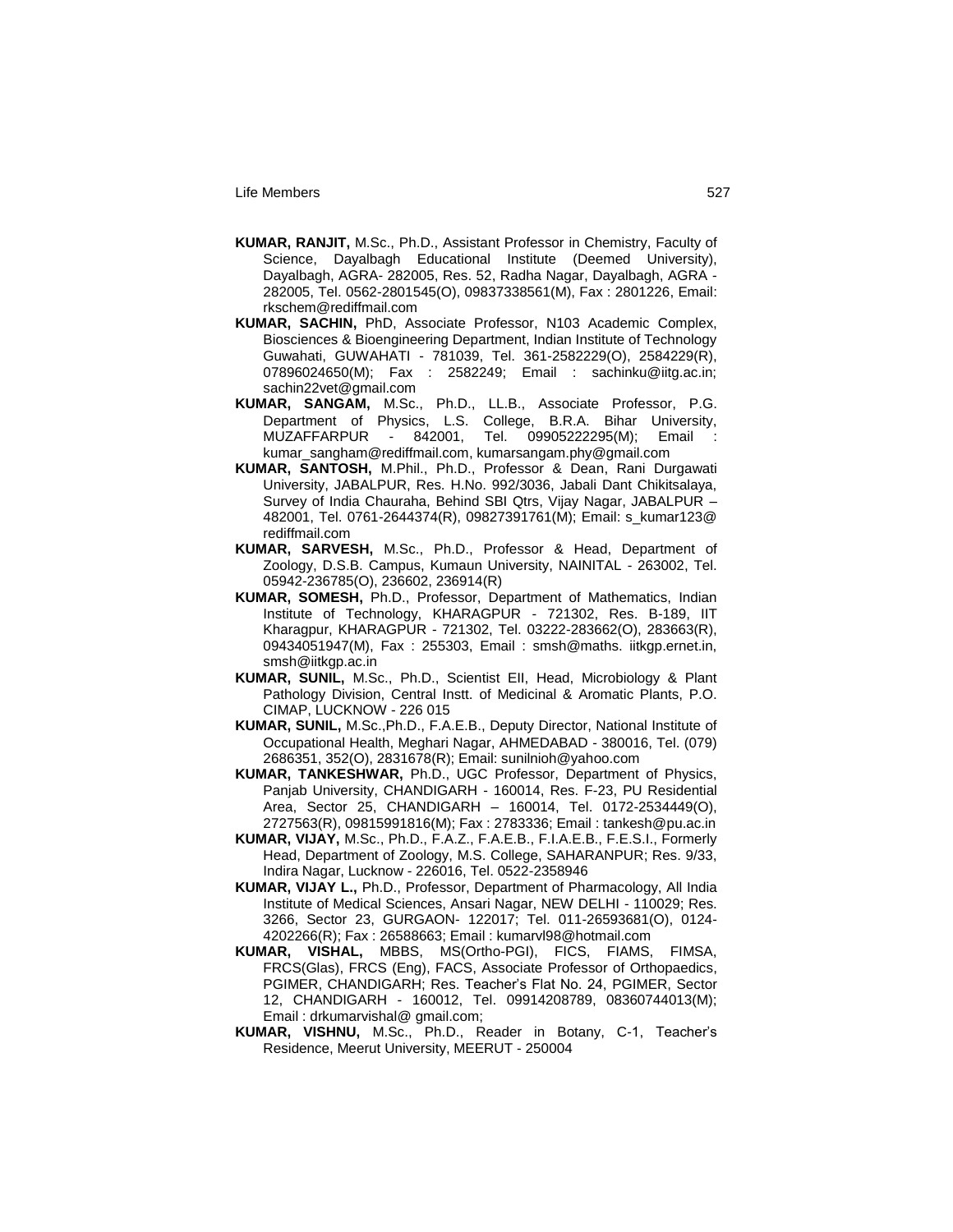- **KUMBHAT, R.K.,** M.Sc., Ph.D., Associate Professor, Deptt. of Maths & Statistics, J.N.V. University, JODHPUR - 342001
- **KUMPATI, PREMKUMAR,** MSc, PhD, FNABS, FABMS, Professor, Dept. of Biomedical Science, Bharathidasan University, TIRUCHIRAPPALLI - 620024, TN, Tel. 08056589893(M); Fax : 0431-2407045; Email : premslab@gmail.com
- **KUSHARI, D.P.,** M.Sc., Ph.D., Formerly Professor of Botany, Burdwan University, Res. Krishna Sayar Park (South), Post : Nutanganj, BURDWAN - 713102; Tel. 0342-2565688(R); Email : botqt@ burdwan.ernet.in
- **KUTTY, BINDU M.,** MPhil, PhD, Professor, Department of Neurophysiology, National Institute of Mental Health & Neurosciences, Hosur Road, BANGALORE - 560029, Tel. 080-26995170(O), 26560431(R), 09449789375(M); Fax : 2656830; Email : bindu.nimhans@gmail.com
- **LAHIRI, INDRAJIT,** M.Sc., Ph.D., Professor in Mathematics, University of Kalyani, B-1/146, Kalyani, District - Nadia, WEST BENGAL - 741 235; Tel. 09433466170(M), Email : ilahri@hotmail.com
- **LAKHANI, ANITA,** M.Sc., Ph.D., B.Ed., Lecturer, Department of Chemistry, Faculty of Science, Dayalbagh Educational Institute, Dayalbagh, AGRA - 282005, Res. 3/215, Prem Nagar, Dayalbagh, AGRA – 282005, Tel. 0562-2801545(O), 09457815168(M); Fax : 2801226; Email : anitasaran2003@yahoo.co.in
- **LAKSHMANAN, K.K.,** M.A.,M.Sc.,Ph.D., Formerly Professor & Head of Botany, Bharathiar University; Parsn-Nestle Colors, Row House Nr. 4, Nanjundapuram Road, COIMBATORE-641036, Tel. 0422-4220610(R); Email : kklaksh53@rediffmail.com
- **LAKSHMIKANTAM, V.,** M.A., Head & Professor, Deptt. of Applied Mathematics, Florida Instt. of Technology, MELBOURNE FL 32901, USA
- **LAKSHMINARAYAN, G.,** Ph.D., Retd. Professor of Mathematics, J N T University Colony, No.6-3-563/D, Erramanzil Colony, HYDERABAD-500082
- **LAKSHMI, VIJAI,** M.Sc., Ph.D., Assistant Director, Medicinal Chemistry Division, Central Drug Research Institute, LUCKNOW - 226001
- **LAL, BAL KRISHNA,** M.Sc., Ph.D., Formerly Professor of Mathematics, BRA Bihar University; Lane 3, Shivpuri, West of Damuchak, MUZAFFARPUR - 842001; Tel. 0621-2267052
- **LAL, BANSI,** Department of Mathematics, Jute Research Institute, BARRACKPORE, W.B.
- **LAL, KANHAIYA,** D.Phil., D.Sc., Director (Former), Sugarcane Research Institute, MUZAFFARNAGAR - 251001, Res. A-28 "Ranjananilayam" Gitapalli (Alambagh), LUCKNOW- 226005, 0919410654199 (M); Email: dr.klal16@gmail.com
- **LAL, KEEMTI,** Ph.D., Sr. Reader, Chemistry Department, D.N. College, MEERUT - 250002
- **LAL, KRISHNA,** D.Phil., Formerly Professor of Mathematics, BHU; Res. A-19, Brij Enclave Colony, P.O. Sunderpur, VARANASI - 221005, Tel. 0542-2316487(R)
- LAL, M., Ph.D., D.Sc., Director, Rattan Institute of Technology and Management, Seoli Dist. PALWAL (Haryana), Res. House No. 908, Sector 9, FARIDABAD- 121006 (HARYANA), 09466753858 (M); Email: lalmange@yahoo.com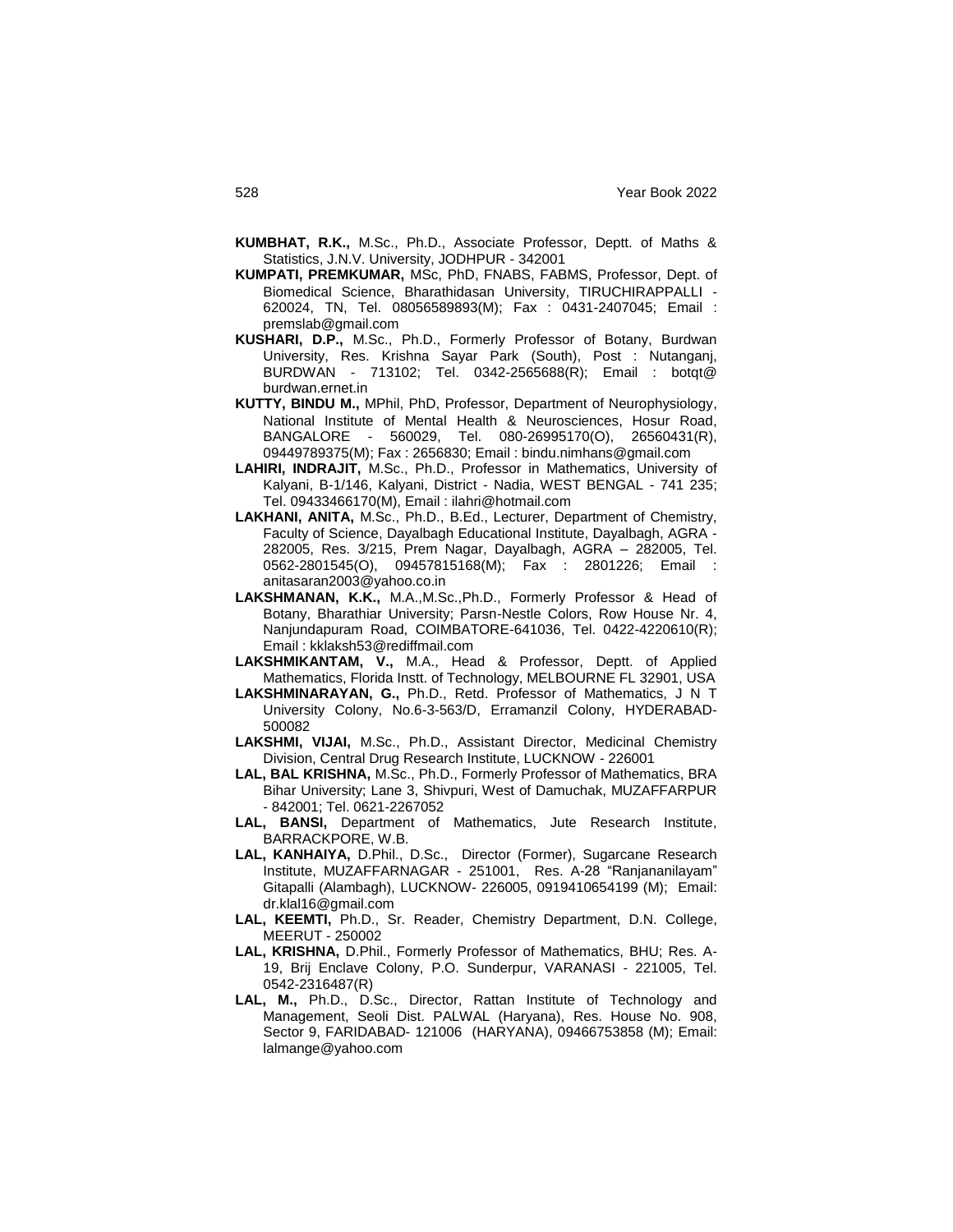- **LAL, OM PRAKASH,** M.Sc.(Ag.), Ph.D.(W.Ger.), Type V, A-4, Pusa Campus, IARI, NEW DELHI - 110012
- **LAL, PAWANINDRA,** MBBS, MS, DNS, MNAMS, FIMSA, FRCS(Ed), FRCS(Glasg), FRCS(Eng.), FACS, Professor of Surgery, Maulana Azad Medical College (University of Delhi) & Associated Lok Nayak Hospital, NEW DELHI - 110002, Res. B-90, Swasthya Vihar, DELHI - 110092, Tel. 011-23221921-30/222(O), 22541555, 22519334(R), Fax: 22534239, Email: profplal@gmail.com
- **LAL, RAMA SHANKAR,** M.Sc., D.Phil., Retd. Professor & Head of Mathematics & Principal, DAV College, Professor's Colony, Moh. Anandnagar, SIWAN - 841226
- **LAL, SATYA SHARAN,** Ph.D., F.H.S.I., F.Z.S.I., Professor Emeritus and Former Head, Dept. of Zoology, C.C.S. University, MEERUT; Res. 193/5, Thapar Nagar, MEERUT; Tel. 0121-2420422(R), 09897048782(M)
- **LAL, SHYAM,** M.Sc., Ph.D., Former Director, MOEF; Plot No. 321-322, Ashola Extn. Colony, Bhati, (Near Radha Swamy Satsang, PH-IV), P.O. Fatehpur Beri, NEW DELHI - 110074
- **LAL, SUNDER,** M.Sc., M.Phil., Ph.D., Ex Vice-Chancellor; Ex Professor & Head, Department of Mathematics, Dr. B.R. Ambedkar University, Institute of Basic Science, Khandari, AGRA - 282002, Tel. 0562- 6536122, 09412271718(M), Email: sunder\_lal2@rediffmail.com
- **LALL, SURESH BEHARI,** M.Sc., Ph.D., Formerly Head, Zoology Deptt., M.L. Sukhadia University, 80, Arihant Nagar, Panjabi Bagh, Kalkamata Road, UDAIPUR - 313001, Tel. 0294-2414180, Email: dr\_sball@rediffmail.com
- **LALTHANTLUANGA, R.,** M.Sc., Ph.D., Vice- Chancellor, Mizoram University Tanhril, AIZAWL – 796004 (MAZORAM) Tel. 0389 – 2330650, 0943610165 (M); Email: tluanga10@gmail.com
- **LARK, BHAJAN SINGH,** Ph.D., Formerly Professor of Chemistry, GND University, Res. 157A, Dashmesh Avenue, P.O. R.S. Mills, AMRITSAR – 143104, Tel. 0183-2257011, 09814574377(M); Email: dr.bslark@ gmail.com
- **LATA, CHARU,** PhD, Senior Scientist, CSIR-National Institute of Science Communication and Information Resources (NISCAIR), 14 Satsang Vihar Marg, NEW DELHI - 110067; Tel. 011-26962560(O), 0120- 4997408(R), 09958424684(M); Email : charulata@niscair.res.in; charulata14@gmail.com;
- **LAVALE, SUBHASH GOPAL RAO,** M.Sc., Ph.D., F.I.C., F.E.C.S.I., Professor of Chemistry, J.H. Govt. P.G. College, BETUL (M.P.) - 460001
- **LAVANIA, SESHU,** Ph.D., CSIR Emeritus Scientist, Department of Botany, University of Lucknow, LUCKNOW - 226007, Res. 4/221, Vivek Khand, Gomti Nagar, LUCKNOW - 226010, Tel. 0522-3596674(R), 09415545489(M); Email : lavaniaseshu@yahoo.co.in
- **LAXAMI, A.B.,** Department of Mathematics, D B S College, Kumaun University, NAINITAL
- **LEE, SURESH MOSES,** M.Sc., Ph.D., Former Raja Ramanna Fellow and Outstanding Scientist, Department of Atomic Energy; Res. 93/1, Velachery Road, Guindy, CHENNAI - 600032, Tel. 09444600302(M); Email: sureshlee@rocketmail.com
- **LOHANI, ANAND BALLABH,** M.Sc., Ph.D., Formerly Professor of Mathematics, Kumaun University, Nainital; Res. Windsor Cottage, Mallital, NAINITAL, UTTARAKHAND - 263001; Tel. 05942-237489, 09410141789(M)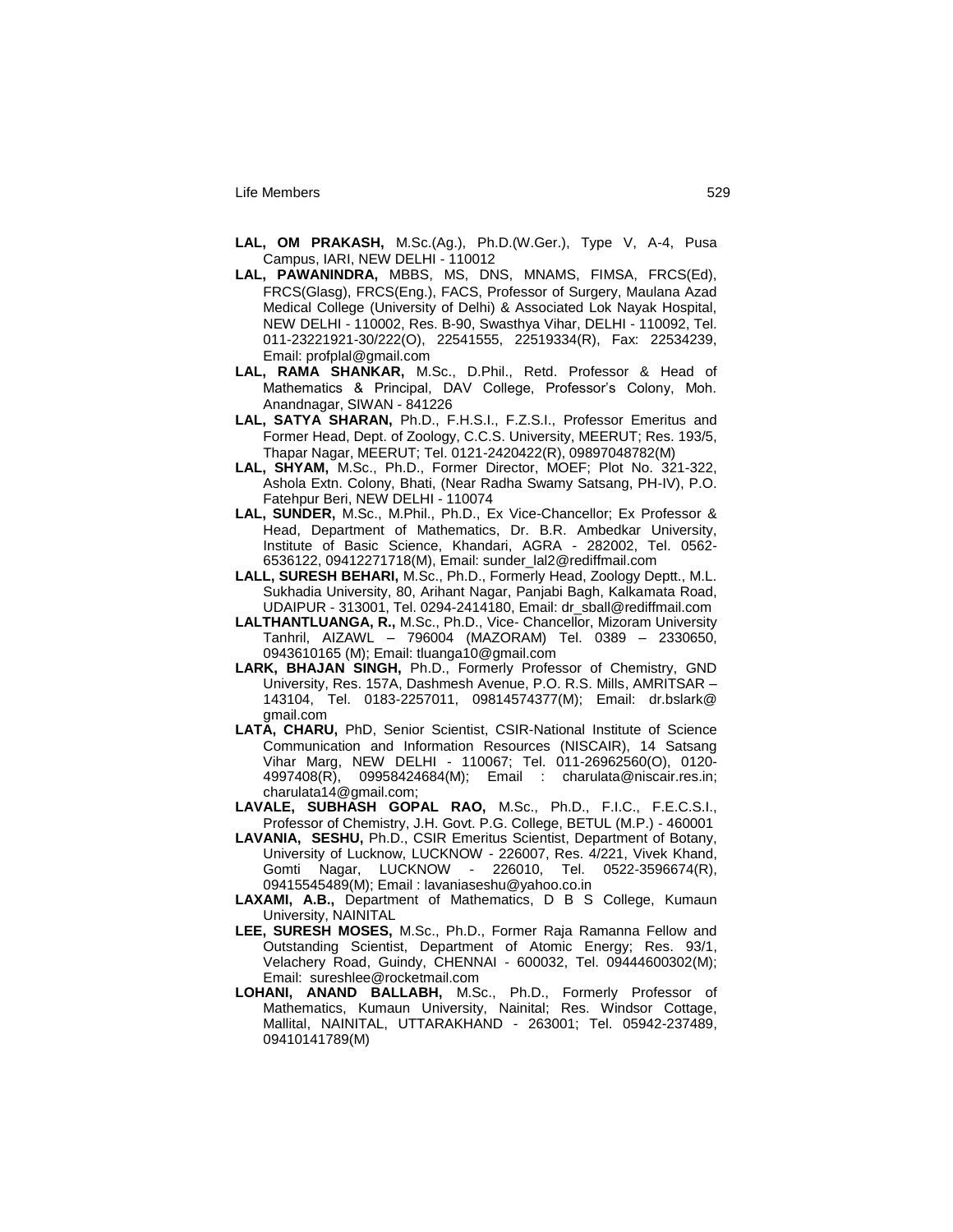- **LOHIA, ANURADHA,** M.Sc., Ph.D., Senior Scientist, Department of Biochemistry, Bose Institute, P1/12 CIT Scheme VII M,CALCUTTA - 700 054
- **LOKESH, BELUR R.,** Ph.D., Chief Scientist, Director, S&T Unit, Department of Lipid Science and Traditional Foods, Central Food Technological Research Institute, MYSORE - 570020; Res. HIG-27, Ramkrishna Nagar, J Block, MYSORE - 570022; Tel. 0821-2514153(O), 2516310(R), 09845100516(M); Fax: 2517233; Email : lokesh\_lipids@yahoo.co.in
- **LOKHANDE, RAMA SADASHIV,** M.Sc., Ph.D., Research Director & Director, School of Basic Sciences, Jaipur National University, Jaipur; Former Professor of Chemistry, University of Mumbai; Res. "Kumudini", Plot No. 120, Ajantha Co-op Hsc.Society, Nandivali Road, Dombivli – 421202, Dist. Thane; Tel. 07737361802(M); Email : lokhanderama sadashiv1950@gmail.com
- **LOMTE, VIJAY SHIVAJIRAO,** M.Sc., Ph.D., Professor and Director, BCUD, Department of Environmental Sciences, Dr.B.R. Ambedkar Marathwada University, AURANGABAD - 431004
- **LOPUS, MANU,** M.Sc., Ph.D., FRSB, Reader, School of Biological Sciences, UM-DAE Center for Excellence in Basic Sciences, University of Mumbai Kalina Campus, Vidyanagari PO, MUMBAI - 400098, Tel. 022-26530226(O), Email : manu.lopus@cbs.ac.in;
- **LUQMAN, SUAIB,** Ph.D., Principal Scientist (CSIR-CIMAP), & Associate Professor (AcSIR), CSIR-Central Institute of Medicinal and Aromatic Plants, PO CIMAP, Kukrail Picnic Spot Road, LUCKNOW-226015, Res. 85 Mayur Residency Extension, Faridi Nagar, Indira Nagar, LUCKNOW - 226016, Tel. 0522-2718635(O), 09450904995(M); Fax : 2716141; Email: s.luqman@cimap.res.in
- **MADHYASTHA, NAGAPPAYYA M.,** M.Sc., Ph.D., Vinyas, Prashanath Nagar, B/H Derebail Church, MANGALORE - 575006; Email : madhyasthamn@yahoo.co.uk, mattu@dataone.in
- **MAHADEVAN, C.K.,** Ph.D., D.Sc., FASCh, CSIR Emeritus Scientist, Department of Physics, Bharathidasan University, TIRUCHIRAPPALLI – 620024, TN, Res. Ananda Illam, 4-134/B-39, Kamarajar Nagar Colony, Erumbukkadu (P.O.), NAGERCOIL - 629004, TN, Tel. 09442161237(M); Email: mahadevan58@yahoo.co.in
- **MAHAJAN, AVINASH,** Ph.D., Associate Professor, Department of Physics, IIT Bombay, Powai, MUMBAI - 400076; Res. C-43, Bldg.No. 7, IIT Campus, Powai, MUMBAI - 400076; Tel. 022-25767573(O), 25768573(R); Fax: 25723480; Email : mahajan@phy.iitb.ac.in
- **MAHAJANI, A.V.,** Principal Investigator, 18 (IV), Asawari, 4 Shivaji Nagar, North Ambazari Road, NAGPUR - 440010
- **MAHANTA, JOYASREE GOSWAMI,** M.Sc., Lecturer, Cotton College, c/o Sri P.K. Mahanta, Former Chief Minister, 63 Old MLA Hostal, Dispur, GUWAHATI - 781006
- **MAHANTI, MAHENDRA KUMAR,** M.Sc., Ph.D., Professor of Chemistry, NISER, BHUBANESWAR- 751005; Res. Plot No. 401, BJB Nagar, Lewis Road, BHUBANESWAR-751014, Tel.0674-2430030(R), 09938423968(M); Email: mkmahanti@gmail.com
- **MAHAPATRA, PRABHU PRASAD,** M.Sc., Ph.D., F.I.C., Former Principal, Government Autonomous College, BHAWANIPATNA; Res. Nandighos Apartments, Apartment No. 103, (Goilundi Road), BERHAMPUR - 760002, GUNJAMTel. 230224(R), 09437294385(M); Email : gacb@rediffmail.com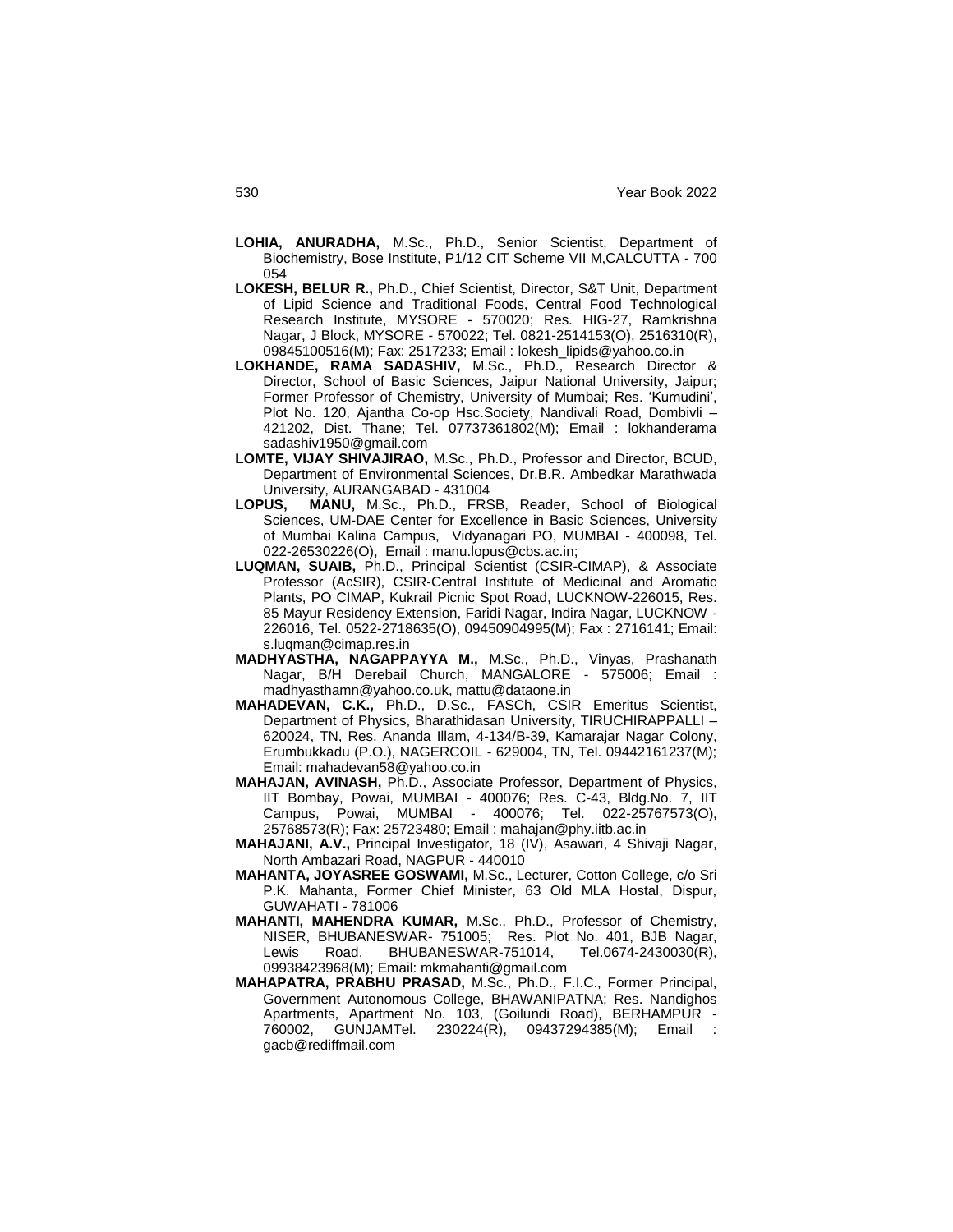- **MAHESHWARI, DEVI H.,** B.Sc.(Hons.), M.Sc., D.Sc, Reader in Botany, Andhra University, WALTAIR (AP)
- **MAHESHWARI, HARI SHANKER,** M.Sc., Ph.D., LL.B., FISC, Formerly Professor & Head of Criminology & Forensic Science, Dr. H.S. Gour University, SAGAR; Res. C/o Ranchhodilal Radhelal Maheshwari, Katra Bazar, SAGAR- 470 002, Tel. 07582 – 244046, 249411(R), 09826359735(M); Email: hsmaheshwari@yahoo.com
- **MAHESHWARI, SURESH CHANDRA,** M.Sc., Ph.D., Retired Principal, JB College of Science, WARDHA; Res. Flat No. 2, Yeshwant Apt., Laxmi Nagar, WARDHA – 442001; Tel. 07152-240025(R), 07588242393, 09456669703(M); Email : scmaheshwari1@rediffmail.com
- **MAHESHWARI, VINOD KUMAR,** M.Sc., Ph.D., F.P.SI., F.S.S.T., Chief Technical Officer, I.A.R.I. Regional Station, KARNAL - 132001, Tel. 0184-2267169(O), 2206946(R), 09466031836(M); Fax: 2266672; Email: vinodmaheshwari56@gmail.com
- **MAHESWARAPPA, NAVEENA B.,** Principal Scientist, ICAR-National Research Centre on Meat, Chengicherla, Boduppal Post, HYDERABAD-500092, Tel. 040-42215196(O), 09951745870(M); Fax : 29804259; Email:naveenlpt@rediffmail.com; maheswarappa.naveenlpt@gmail.com;
- **MAIKHURI, RAKESH KUMAR,** M.Sc., Ph.D., Scientist E, G.B. Pant Institute of Himalayan Environment & Development, Garhwal Unit, P. Box 92, SRINAGAR GARHWAL - 246174; Res. Amara Kunj, Bugani Road, SRINAGAR GARHWAL - 246174; Tel. 01346-251159(O), 253763(R), 09410392632(M); Fax : 252603; Email : rkmaikhuri@rediffmail.com; rkmaikhuri@yahoo.com
- **MAISHI, ARIF ISMAIL,** M.D.,PhD, Professor, Medical Specialist & Scientist, Editor-in-Chief Acta Clinica Scientia Hahnemann Hospital &; Institute of Medical Research, 26, Mughalpura, Babe Aali Road, Shahjahanabad, BHOPAL – 462001; Email : maishi\_29@yahoo.co.in
- **MAITRA, GAURANGI,** Scientist, DBT Nodal Centre for Medical Colleges and Biomedical Research in North East India, Tezpur University, TEZPUR – 784028; Tel. 03712-267045 Ext. 5446, 5420(O), 09678009553(M); Fax : 267045; Email : gaurangimaitra@yahoo.com
- **MALEYVAR, R.P.,** M.Sc., Ph.D., Formerly Professor & Head of Zoology, Kurukshetra University; Res. 575, Bahawalpur CGHS, Plot No. 1, Sector-4, Dwarka, NEW DELHI - 110078, Tel. 011-42720450, 09968098557(M); Email : rajendra77m@gmail.com
- **MALHOTRA, J.C.,** M.Sc., A-49 Hauz Khas Enclave, NEW DELHI 110016
- **MALHOTRA, NAGESHWAR,** J.R.F., Chemistry Department, G N D University, AMRITSAR
- **MALHOTRA, NEENA,** M.Sc., Ph.D., Formerly Asstt. Professor, HPU; Res. 140, Vista Villas, Greenwood City, Sector-46, GURGAON - 122003
- **MALHOTRA, PAWAN,** M.B.B.S., Research Officer, ICMR Centre for A.D.R., Monitoring, Department of Pharmacology, Government Medical College, JAMMU
- **MALIK, FAYAZ AHMAD,** Scientist, Division of Cancer Pharmacology, CSIR-Indian Institute of Integrative Medicine, Canal Road, J&K - 180001, Tel. 0191-2585006/9, 2585010/13(O), 09419187187(M); Email : fmalik@iiim.ac.in;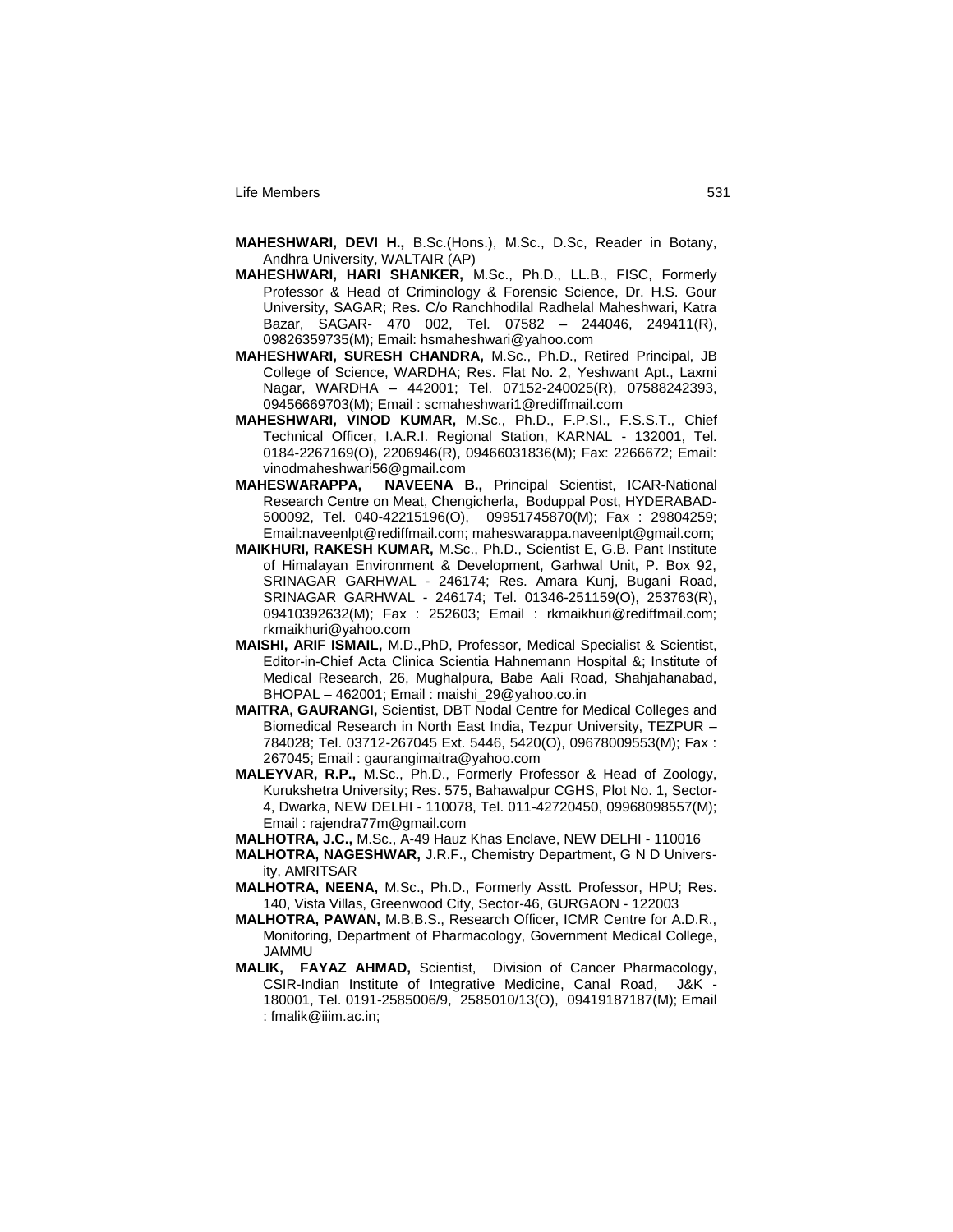- **MALKHEDE, DIPALEE DILEEP,** Ph.D., Professor, Department of Chemistry, SP Pune University, PUNE - 411007, Tel. 020-25693981(O), 09503266913(M); Fax : 25691728; Email : ddm@chem.unipune.ac.in;
- **MALLA, NANCY,** M.D., (Microbiology) F.A.M.S., Former Professor & Head, Department of Medical Parasitology, P.G.I. Medical Education & Research, CHANDIGARH - 160012, Tel. 0172-2571685(R); Email: drmallanancy@gmail.com
- **MALLICK, BIBEKANAND,** Ph.D., Associate Professor & HOD, Department of Life Sciences, RNAi & Functional Genomics Lab, National Institute of Technology, ROURKELA - 769008, Res. NIT Campus, NIT Rourkela, ROURKELA - 769008,Tel.0661-2462685(O),2463685(R), 09178096433 (M); Email : vivek.iitian@gmail.com
- **MALL, S.B.,** M.Sc., D.Phil., F.E.S.I., F.A.Z., (Retd.) Reader in Zoology, Christ Church College, KANPUR - 208001, Res. Subhedar Niwas, 4/278A, Vishnu Puri, KANPUR - 208002, Tel. 0512 - 2544524 (R), 09415406018(M)
- **MALVEY, PRABHAKAR,** M.Sc., Ph.D., Lecturer, Department of Botany, Osmania University, HYDERABAD - 7
- **MALVIYA, S.C.,** M.Sc., Dr.Rev.Nat., Dean, College of Basic Sciences, Pant Nagar Agri. University, PANT NAGAR
- **MAMIDIPUDI, GHANASHYAM KRISHNA,** Ph.D., Associate Professor, School of Physics, University of Hyderabad, C.R. Rao Road, Gachibowli, HYDERABAD-500046, Res. 502, Satguru Villa, Plot 7A-1, Engineers Colony, HYDERABAD – 500073, Tel. 040-23134382(O), 66787884(R); Email : mgksp@uohyd.ernet.in
- **MANCHANDA, ROHIT,** Ph.D., Professor, Biomedical Engineering Group, Department of Biosciences and Bioengineering, Indian Institute of Technology Bombay, Powai, MUMBAI - 400076, Tel. 022-25722545(O), Fax : 25723480, Email : rmanch@iitb.ac.in
- **MANDAL, BALAJI PRASAD,** Scientific Officer (F), Chemistry Division, Bhabha Atomic Research Centre, Mumbai - 400085, Tel. 022- 25592274(O), 25571853(R), 09869923115(M); Fax : 25505151; Email : bpmandal@barc.gov.in; bpmandal80@gmail.com;
- **MANDAL, BIKASH,** Ph.D., Senior Scientist, Division of Plant Pathology, Indian Agricultural Research Institute, NEW DELHI - 110012, Res. 5C, Scientist Apartment, Pusa, IARI, NEW DELHI - 110012, Tel. 011- 25842134(O), 25842248(R), 09868616510(M); Email : leafcurl@ rediffmail.com
- **MANDAL, DASRATH,** M.Sc., Ph.D., D.Phil., Reader, Department of Chemistry, Patna University, PATNA, Email: parvesh.127@gmail.com
- **MANDAL, KRISHNA GOPAL,** Ph.D., Post-Doc, FNABS, FAScT, FISA, Principal Scientist (Agronomy), ICAR-Indian Institute of Water Management, PO Rail Vihar, Chandrasekharpur, BHUBANESWAR – 751023, Tel. 0674-2300060, 2300010(O), 2303696(R), 09438184806 (M); Fax : 2301651; Email : kgmandal@gmail.com; mandal98kg@ yahoo.co.in;
- **MANDAL, MANAS KUMAR,** Ph.D., FNAPsy, Distinguished Scientist & Director General (Life Sciences), DRDO Bhawan, Rajaji Marg, NEW DELHI – 110011; Res. C-4, Service Officers" Flat, EMU (DRDO), DRDO Residential Complex, Lucknow Road, Timarpur, DELHI – 110054, Tel. 011-23016976, 23014259(O), 23926895(R); Fax : 23014259; Email : mandalmanask@yahoo.com
- **MANE, UDAY HARISHCHANDRA,** M.Sc., Ph.D., Professor, Director of Centre for Coastal & Marine Biodiversity (Ratnagiri); Department of Zoology, Dr. B. Ambedkar Marathwada University, AURANGABAD-431004; Tel. 0240-2400431-36 Ext. 462(O), 2400935(R), 09823067058 (M); Fax: 0240-2400291; Email: director\_ccmb@hotmail.com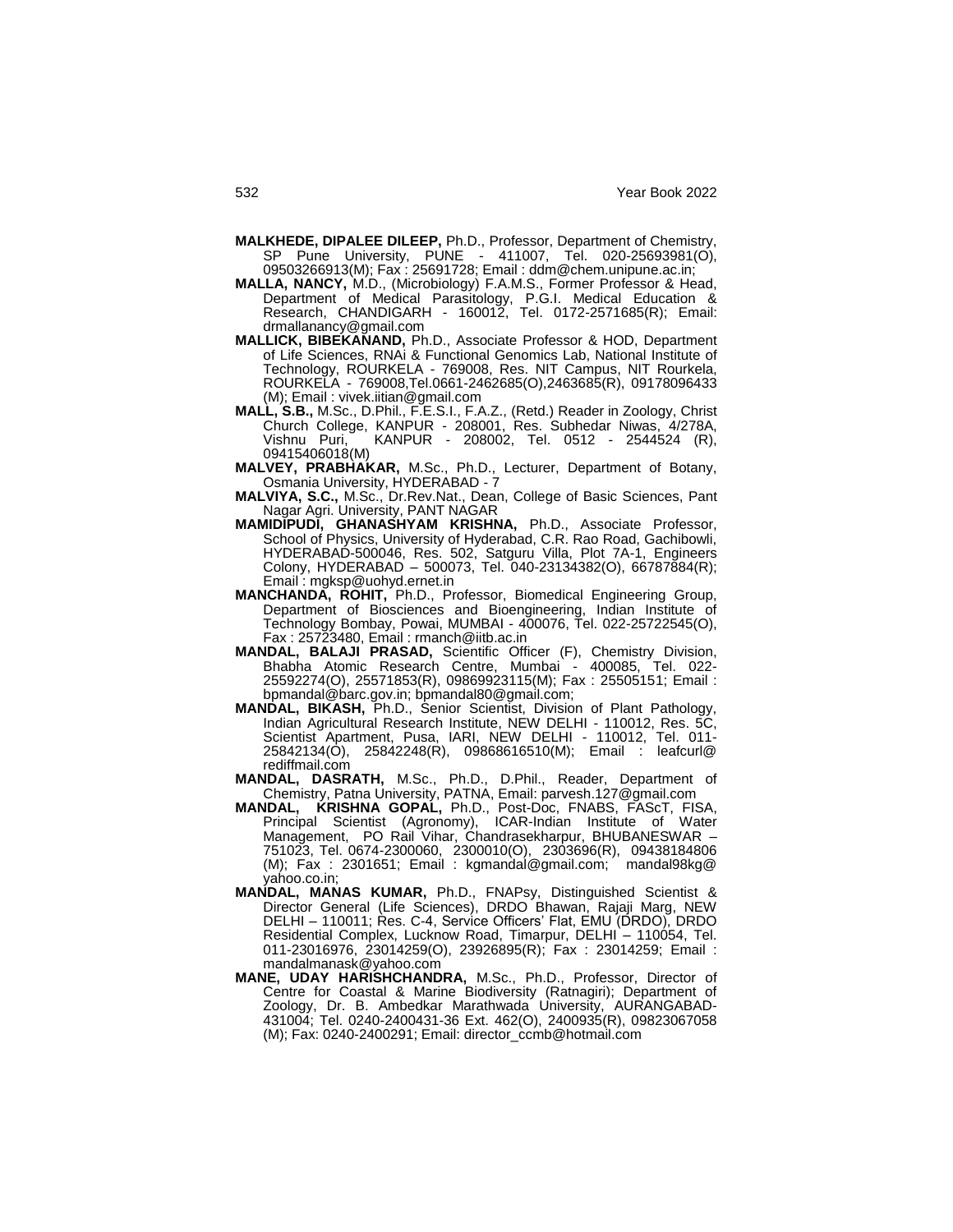- **MANGRAUTHIA, SATENDRA KUMAR,** Ph.D., Senior Scientist, Biotechnology Section, ICAR-Indian Institute of Rice Research, Rajendranagar, HYDERABAD - 500030, Res. Flat # 509, Lahari"s Fort View Apartment, Hyderguda, Attapur, HYDERABAD – 500048, Tel. 040-<br>24591342(O), 09346533605(M); Fax : 24591217; Email :  $09346533605(M);$  Fax : 24591217; skmdrr@gmail.com
- **MANI, DINESH,** M.Sc., D.Phil., D.Sc., Professor, Department of Chemistry, University of Allahabad, Sheila Dhar Institute of Soil Science, 5, Lajpatrai Road, PRAYAGRAJ - 211002; Tel. 09415235493(M); Email : dineshmanidsc@gmail.com
- **MANI, GOPAL KRISHNA,** M.Sc., Ph.D., Asstt.Professor of Zoology, 28, Vivekanand Colony, University Road, GWALIOR
- **MANIVEL, PONNUCHAMY,** Ph.D., Principal Scientist (Plant Breeding), Crop Improvement, Directorate of Medicinal and Aromatic Plants Research (DMAPR) (ICAR), Boriavi, ANAND - 387310; Res. No.1, Type 5, DMAPR-Residential Complex, Near Zydus Hospital, ANAND - 388001; Tel. 02692-271605, 271606 Ext. 204(O), 09429543209(M); Fax: 271601; Email : manivelp@yahoo.com
- **MANNA, BUDDHADEB,** M.Sc., Ph.D., F.A.Sc., FZS, FHSI, Professor Emeritus, Department of Zoology, University of Calcutta; Res. 140A/11, Sarat Ghosh Garden Road, Dhakuria, Kolkata- 700031, Tel. 033- 24753680-82(O), 24155928(R), Email: bmanna59in@yahoo.com
- **MANWAL, DEVA DAS,** Ph.D., CChem., FRSC(Lond.), CSci(UK), Eur.Chem., Former HoD & Professor, Dept. of Chemistry, Osmania University, HYDERABAD, Res. Flat No.103, Jaya Residency, Asmangadh, Malakpet, HYDERABAD – 500036; Tel. 040-27682337(O), 24150168(R), 09959573363(M); Email: ddmanwaall@gmail.com
- **MARUTHAMUTHU, P.,** Vice-Chancellor, Madurai Kamaraj University, Palkalai Nagar, MADURAI - 625021; Tel. 0452-2459166(O), 2458220(R), 09842158190(M); Fax: 2458449; Email : vcmku@ rediffmail.com
- **MASOOD, MOHAMMAD,** M.Sc., D.Phil., Scientific Advisor & Executive Secretary, Institute of Applied Sciences, PRAYAGRAJ; Res. 46/31B/11A Muirabad,PRAYAGRAJ-211002,Tel.0532-2644073(O), 09452163807(M)
- **MATHARU, RATTAN SINGH,** M.A., Ph.D., Retd. Principal, Govt. PG College & Professor of Mathematics, H.No. 144, Near Trimurti Chauk, Sunder Nagar, Mahadeo Ghat Rd, RAIPUR - 492013
- **MATHEW, DEEPU,** MSc, PhD, Assistant Professor, CPBMB, IT-BT Complex, KAU Post, Kerala Agricultural University, THRISSUR - 680656, Tel. 0487-2438576(O), 2370228(R), 09446478503(M); Email deepu.mathew@kau.in
- **MATHUR, AJAY KUMAR,** Ph.D., Former Chief Scientist & Presently The Consultant, Division of Plant Biotechnology, Central Institute of Medicinal & Aromatic Plants, PO CIMAP, LUCKNOW- 226015, Tel. 0522- 2718656(O), 4104958(R), 09415419061(M); Email : akmcath@gmail. com
- **MATHUR, KRISHNA CHANDRA,** Ph.D. (Delhi), Ph.D. (Edinburgh), Formerly Professor of Chemistry, J.N.V. University, Jodhpur; Res. 26, Navbharat Niketan, 3A/246A, Azad Nagar, KANPUR - 208002, Tel. 0512-2562748, 09336819448(M); Email: kcmathur1@rediffmail.com
- **MATHUR, PRADEEP KUMAR,** M.Sc., Ph.D., Head, Zoology Department, D.A.V. College; Res. 7/183 Swarup Nagar, KANPUR - 208002, Tel. 0512-2306687(O), 2214797(R)
- **MATTHEWS, JAMES M.,** M.Tech., M.S., Ph.D., Dr.of Engg., Director, Transportation Engg. & Professor of Civil Engg., Temple University, 1247 North Broad Street, Room 515, Philadelphia, PA 19122, U.S.A.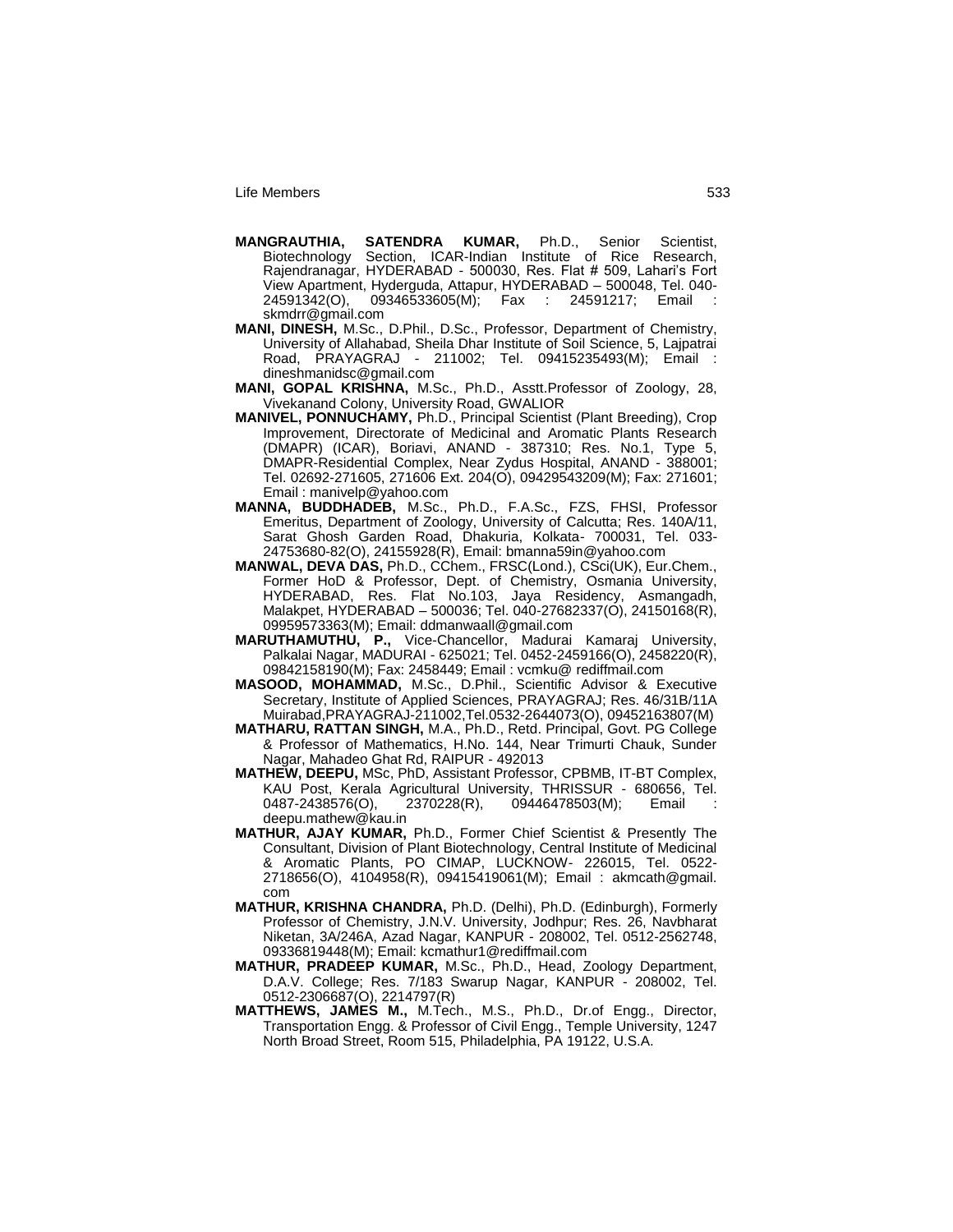- **MAURYA, DEEPAK M.,** Ph.D., Professor, Department of Geology, Faculty of Science, The MS University of Baroda, VADODARA-390002, Res. E-2, Vikram Baug, Pratapganj, VADODARA - 390002, Tel. 0265-2785560(O), 2783751(R), 09824438424(M); Email : dmmaurya@yahoo.com
- **MAURYA, RAM CHARITRA,** Ph.D., D.Sc., C.Chem., FIC, FRSC(UK), Former Professor & HOD of Science & Humanities, MITS; Coordination & Bioinorganic Chemistry Laboratory, Former Head, Department of Chemistry & Pharmacy, Rani Durgavati Vishwavidyalaya, JABALPUR - 482001; Tel. 0761-2600484(O), 2601303(R), 09753074334(M), Fax : 2603752; Email: rcmaurya1@gmail.com
- **MAYANNA, SANABHAGHATTA MAYANNA,** M.Sc., Ph.D., Professor, Dept. of Post Graduate Studies in Chemistry, Central College, Bangalore University, BANGALORE - 560 001, Tel. 080-2216060(O), 3301726(R); Fax: 3219295; Email: vcccvs@blr.vsnl. net.in
- **MAZUMDAR, ANJANI KUMAR DAS,** M.Sc., Ph.D., Professor of Chemistry, T.M. Bhagalpur University, BHAGALPUR - 812007
- **MAZUMDAR, DIPAK,** Ph.D., FIIM., FANE, Ministry of Steel (GOI) Chair Professor, Department of Materials Science & Engineering, Indian Institute of Technology Kanpur, KANPUR - 208016, Res. 421, Type IV, IIT Campus, IIT Kanpur, KANPUR - 208016, Tel. 0512-2597328(O), 2598535(R), 09415134718(M), Fax : 2597505, Email : dipak@iitk.ac.in
- **MEHANATHAN, MUTHAMILARASAN,** PhD, Assistant Professor, Department of Plant Sciences, School of Life Sciences, University of Hyderabad, HYDERABAD – 500046, Telangana; Tel. 09560969018(M); Email : muthamilarasan@gmail.com
- **MEHRA, MANI,** PhD, Associate Professor, Department of Mathematics, IIT Delhi, Hauz Khas, DELHI - 110016, Tel. 09582153117(M); Email : mmehra@maths.iitd.ac.in
- **MEHROTRA, P.N.,** M.Sc., Professor & Head, Department of Zoology, Ranchi University, RANCHI
- **MEHROTRA, RAVI,** MBBS, MD(Path.), DPhil, FRCPath, Director & Scientist G, Institute of Cytology & Preventive Oncology, I-7, Sector 39, NOIDA – 201301, Tel. 0120 – 2578837, 2573225(O), 09415324211(M), Fax : 2579473, Email : rmehrotra@icmr.org.in, directoricpo@icmr.org.in
- **MEHROTRA, S.L.,** M.Sc., FIE, FIETE, Formerly Lt. Gen., ADC, Signal Officer in Chief, Indian Army; G-406, Som Vihar, R.K. Puram, NEW DELHI - 110022, Tel. 011-26168239, 09811513472 (M); Email: genslmehrotra@ gmail.com
- **MEHROTRA, VINAY SWARUP,** M.Sc.Ag., D.Phil., Professor & Head, Dept. of Agriculture and Animal Husbandry, PSS Central Institute of Vocational Education, (PSSCIVE), Shyamla Hills, BHOPAL- 462013, Res. E-12, Shalimar Garden, Sarvadharm Sector, Kolar Road, BHOPAL; Tel. 09424485821(M); Email: drvs.mehrotra@gmail.com
- **MEHTA, ANAND SWARUP,** M.Sc., Ph.D.(Lond.), FBS, Formerly Professor & Head, Botany Dept., Patna University; B-1, Friends House, Gandhi Nagar, Boring Road, PATNA- 800001, Tel. 0612-2572779
- **MEHTA, BIPINCHANDRA HIRALAL,** M.Sc.,Ph.D., M.A., Professor, Department of Chemistry, University of Mumbai, Vidyanagri, Mumbai - 400098, Res. 4 Megha Co.Op.Hsg.Soc., Daftary Road, Malad (E), MUMBAI - 400097, Tel. 28890891(R); Email: bipin\_281050@ yahoo.com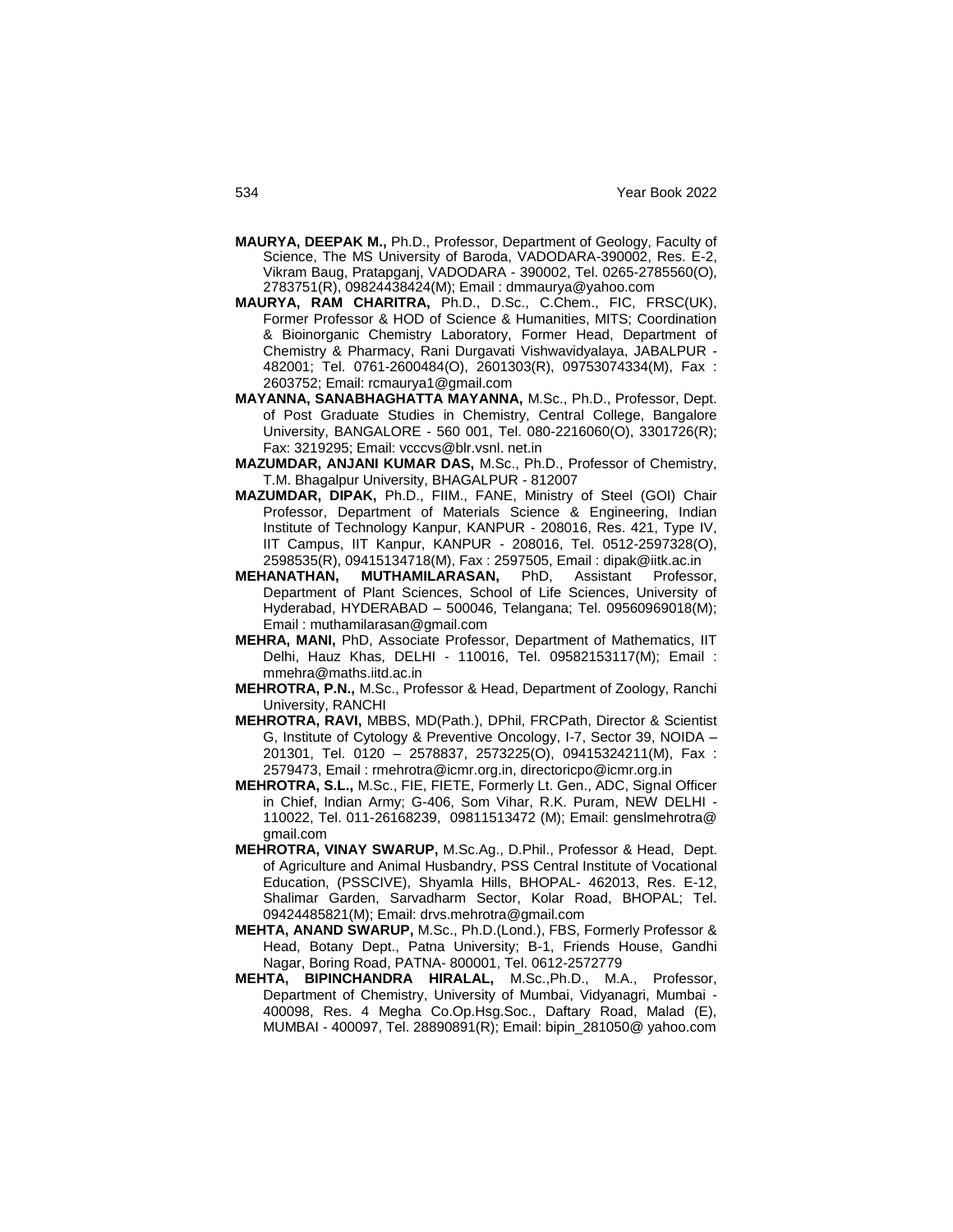- **MISHRA, AMIT KUMAR,** Assistant Professor, Room No.1112, Academic Block-I, Indian Institute of Technology, Near Old Residency Road, Ratanada Circle, JODHPUR - 342011, Tel. 0291-2449054(O), 07665144555(M); Email : amit@iitj.ac.in;
- **MISHRA, ANAND PRAKASH,** M.Sc., D.Phil., D.Sc., F.I.C., Professor of Inorganic Chemistry, Biocoordination Laboratories, Chemistry Department, Dr. H.S. Gour University, SAGAR-470003, Tel. 07582- 265661, Email : apm19@rediffmail.com, apmishrasagar @gmail.com
- **MISHRA, BHARTENDU NATH,** B.Tech., M.Tech., Ph.D., Professor & Head, Department of Biotechnology, Institute of Engineering & Technology, Sitapur Road, LUCKNOW - 226021, Res. D-202, Type IVB, Teachers Colony, Institute of Engineering & Technology, Sitapur Road, LUCKNOW-226021, Tel. 08795999945, 09415012030(M); Email : profbnmishra@gmail.com
- **MISHRA, DEVENDRA DATTA,** M.Sc., Ph.D., F.I.C.S., Ex. Principal, GGGC; Res. G-3/347 Gulmohar, E-8, Arera Colony, BHOPAL – 462039, Tel. 0755-2427200(R), 09424476168(M); Email: mishradd15@ gmail.com
- **MISHRA, GANGADHAR,** M.Sc., Ph.D., Professor of Chemistry, Ranchi University, 4C/1, Professor Colony, Tagore Hill Road, Morabadi, RANCHI - 834008
- **MISHRA, GYAN PRAKASH,** PhD, Senior Scientist (Genetics & Plant Breeding), Division of Genetics, Pluse Lab, Indian Agricultural Research Institute, Pusa, NEW DELHI - 110012, Tel. 011-258414817(O), 08810254373, 8140128622(M); Fax : 258414817; Email : gyan.gene@ gmail.com
- **MISHRA, INDU,** Ayurveda Charya, Vaidya (Doctor), c/o Formerly Prof. Yogendra Mishra, Reader, P.G. Department of Zoology, Samastipur College, SAMASTIPUR - 848 134
- **MISHRA, KAMLA PRASAD,** Ph.D., Scientist F, O/o Director General (Life Sciences), DRDO-HQ, SSPL Campus, Timarpur, NEW DELHI - 110054, Res. NCH-705, DRDO Complex, Timarpur, DELHI – 110054, Tel. 011- 23884409(O), 09868758401(M); Fax : 23810141; Email : kpmdipas@ gmail.com
- **MISHRA, KRISHNA KUMAR,** M.Sc., Ph.D., Associate Professor (G), Homi Bhabha Centre for Science Education (TIFR), V.N. Purav Marg, Mankhurd, MUMBAI- 400088; Res. 407, Bhaskara, TIFR Housing Complex, Homi Bhabha Road, Colaba, MUMBAI - 400005; Tel. 022- 25580036, 25072210(O), 22804636, 22783204(R), 09867210755(M); Fax : 25566803; Email: kkm@hbcse.tifr.res.in, kkm066@gmail.com
- **MISHRA, KUMUDINI KANT,** M.Sc., Ph.D., Professor, Department of Chemistry, Rani Durgavati University, JABALPUR - 482 001; Tel. 0761- 2417823, 09893083340(M); Email: kkmishra.chem@gmail.com
- **MISHRA, MANORANJAN,** PhD, Associate Professor, Department of Mathematics, Indian Institute of Technology Ropar, RUPNAGAR - 140001, Tel. 01881-242158(O), 09501705522(M); Email : manoranjan.mishra@gmail.com
- **MISHRA, PRABHU NARAYAN,** M.Sc., M.B.A., D.Phil., Professor, Instt. of Management Studies, Devi Ahilya University, INDORE - 452001
- **MISHRA, RAMADHAR,** M.Sc., Ph.D., Principal, V.B. Singh Government Degree College, Campierganj, Gorakhpur; 23J, Lachchhipur, Gandhi Nagar, 10 Number Boring, Gorakhnath, GORAKHPUR - 273015, Tel. 0551-250122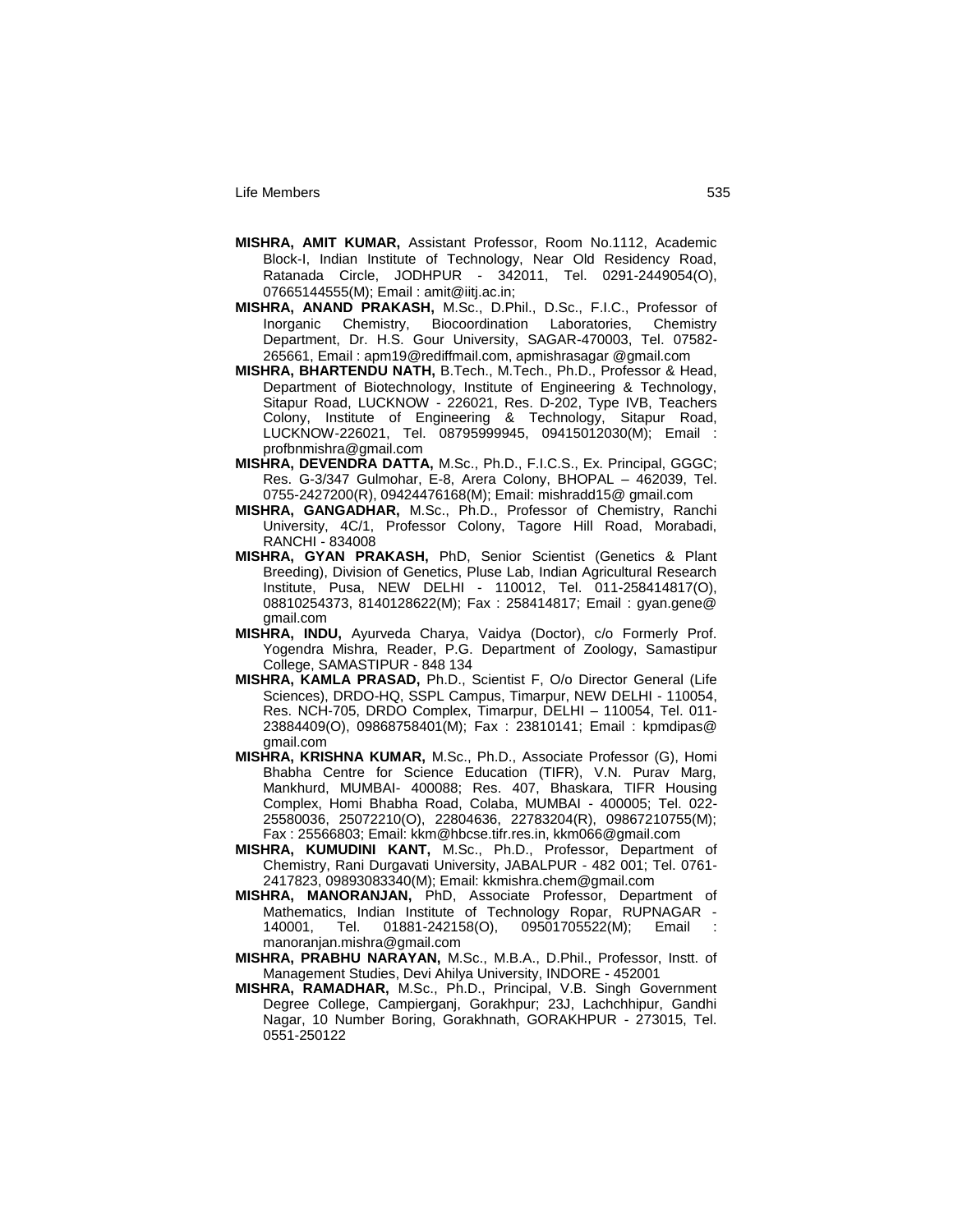- **MISHRA, RAM BABU,** M.Sc., Ph.D., Head, Department of Mathematics, Banaras Hindu University, VARANASI - 221005, Res. Flat 31, Ellexy Apartment, Gandhi Nagar, Naria, VARANASI, Tel. 0542-2307435(O), 2318172(R), 09415389701(M); Fax : 2368174; Email : rbmishra\_bhu@ yahoo.com
- **MISHRA, RATIKANTA,** M.Sc., Ph.D., Scientific Officer (F), Chemistry Division, Bhabha Atomic Research Centre, Trombay, MUMBAI - 400085, Res. 4-A, Kailas, Anushakti Nagar, MUMBAI - 400085, Tel. 022- 25592460(O), 25527191(R), 09969085197(M), Fax : 25505151, Email : mishrar@barc.gov.in
- **MISHRA, SABYASHACHI,** PhD, Associate Professor, Department of Chemistry, IIT Kharagpur, KHARAGPUR - 721302, Tel. 0322-2282328, 2282329(O), 09475373920(M); Email : mishra@chem.iitkgp.ac.in
- **MISHRA, SANJAY KUMAR,** PhD, Scientific Officer, Solid State Physics Division, Bhabha Atomic Research Centre, Trombay, MUMBAI - 400085, Tel. 022-25594306(O), 09869735124(M); Fax : 25505151; Email : skmsspd@barc.gov.in; sanmishra\_it@yahoo.com;
- **MISHRA, SEEMA,** Assistant Professor, Department of Chemistry, Deen Dayal Upadhyay Gorakhpur University, GORAKHPUR – 273009; Tel. 09415787993(M); Email : seema\_mishra2003@yahoo.co.in;
- **MISHRA, SHASHI KANT,** Ph.D., Head, Germplasm Evolution Division, National Bureau of Plant Genetic Resources, Pusa Campus, NEW DELHI - 110012; Res. D-18, IARI, Pusa Campus, NEW DELHI - 110012; Tel. 011-25848074(O), 25843189(R), 09811653506(M); Email : skmishra\_gene@rediffmail.com
- **MISHRA, SHRI NIWAS,** M.Sc., D.Phil., PES, F.L.S., Professor & Head of Botany, Govt. Model Science College, Parnkuti Anantpur, University Road, REWA - 486002, 09827642557 (M); Email: sn\_mishra1954 @rediffmail.com
- **MISHRA, U.C.,** D.Phil., F.I.C.S., Asstt. Manager, Bio-fertiliser Plant, Krishak Bharati Cooperative Ltd., Kribhco Nagar, SURAT - 394515, Tel. 0261- 8422088, 8420034 (4 Lines)(O), 2861313, 8422903(R); Fax: 84220038
- **MISHRA, YOGENDRA,** M.Sc., Ph.D., Formerly Professor of Zoology, Res. F/o Sri Amarnath Mishra, Amrik Singh Rathi, 1138/5 Patel Nagar, Gali No. 14, GURGAON
- **MISRA, ABHA,** Ph.D., Associate Professor, Department of Instrumentation & Applied Physics, Indian Institute of Science, BANGALORE – 560012; Res. ND-24, Housing Colony, IISC Campus, BANGALORE – 560012; Tel. 080-22933198(O), 23604142(R), 09449682451(M); Email : abha. misra1@gmail.com
- **MISRA, ADITYA KUMAR,** M.Sc., Ph.D., Sr. Lecturer in Chemistry, NMSN Dass (P.G.) College, 20 Saudagaran, BAREILLY - 243003
- **MISRA, AMARENDRA NARAYAN,** M.Sc., Ph.D., Professor, Department of Botany, University of Pune, PUNE - 411007
- **MISRA, ANIRBAN,** PhD, Professor, Department of Chemistry, University of North Bengal, SILIGURI-734013, DIS.DARJEELING, Tel. 09434228745 (M); Email : misraanirban@gmail.com; anirbanmisra@yahoo.com
- **MISRA, ARVIND,** D.Phil., Professor, Department of Chemistry, Institute of Science, Banaras Hindu University, VARANASI - 221005; Res. TF-28, Tyagraj Colony, BHU Campus, VARANASI - 221005; Tel. 09415646480 (M); Fax : 2368127; Email : arvindmisra2003@yahoo.com; amisra@bhu. ac.in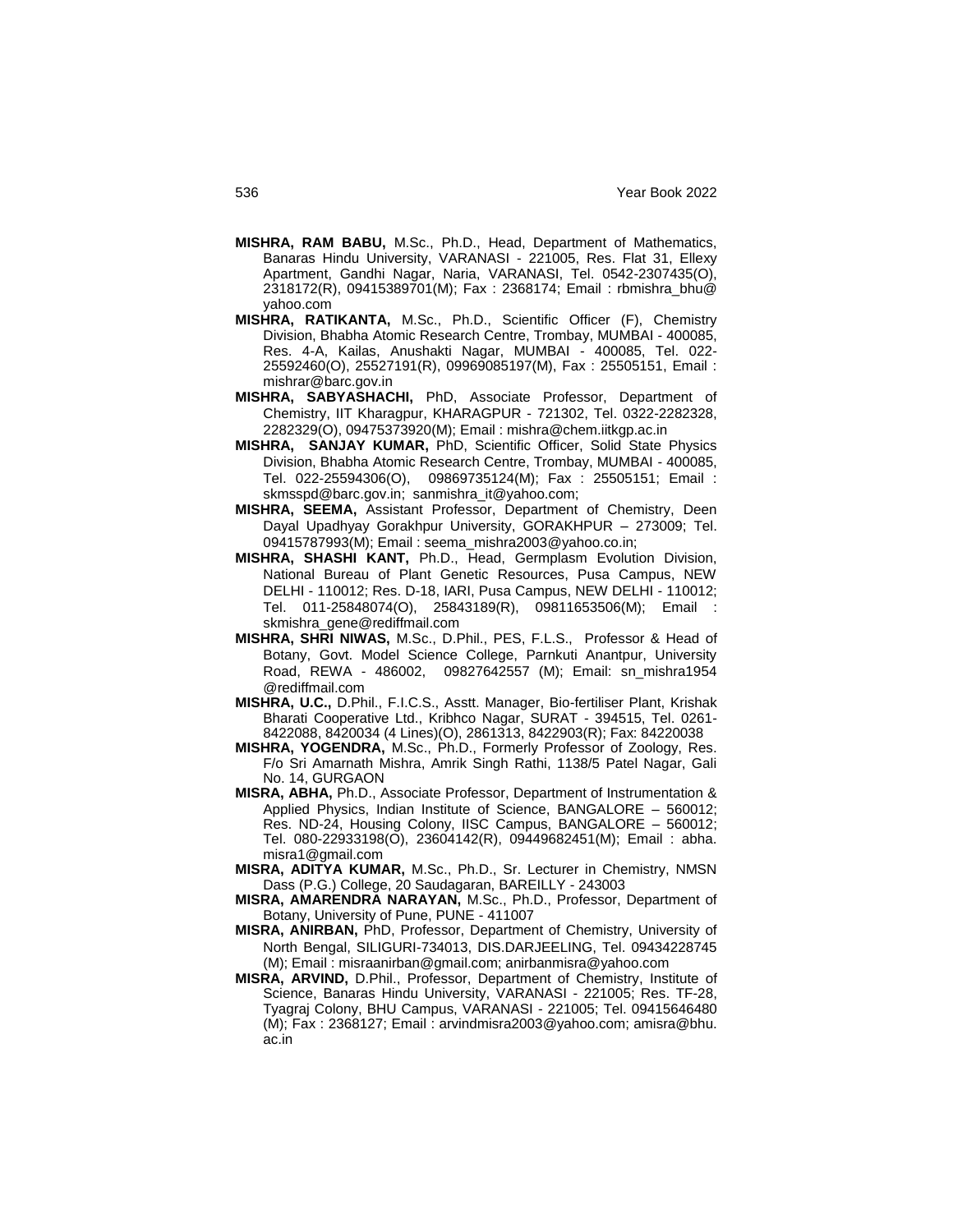- **MISRA, ARVIND KUMAR,** Ph.D., Professor, Department of Mathematics, Institute of Science, Banaras Hindu University, VARANASI - 221005, Res. E-Block, Warden's Quarter, Broacha Hostel, Banaras Hindu University, VARANASI – 221005, Tel. 07521999874(R), 09450640474 (M), Email : akmisra@bhu.ac.in; akmisra\_knp@yahoo.com
- **MISRA, ASHWANI KUMAR,** M.Sc., D.Phil., General Manager (Chem), ONGC, 195/1 Rajpur Road, Near Sai Dev Sthanam, DEHRADUN - 248001
- **MISRA, A.N.,** M.D., M.R.C.P.(Edin.), Lecturer in Medicine, Medical College, BHAGALPUR
- **MISRA, JITENDRA KUMAR,** D.Sc., LL.B., PGDHRM, FBS, FNRS, Formerly Reader, Mycological Research Unit, Department of Botany, Sri JNPG College, LUCKNOW; Res. 16/1287 Indira Nagar, LUCKNOW - 226016, Tel. 0522-2716216(R); 09415029071(M), Email : jitrachravi@gmail.com
- **MISRA, MAHESHWAR,** Ph.D., Physics Department, Gorakhpur University, GORAKHPUR
- **MISRA, MARKANDEY,** M.Sc., Ph.D., Associate Professor & Head, Department of Zoology, M.L.K.P.G. College, BALRAMPUR, UP, Tel. 05263-233666(R), 09415773310(M)
- **MISRA, NISHA,** M.Sc., Ph.D., Professor in Botany, DDU Gorakhpur University, 6-A, Munshi Colony, University Campus, GORAKHPUR - 273009, Tel. 0551-334262, 09450878293(M); Email: nishamisra11 @yahoo.co.in
- **MISRA, SHYAM SUNDER,** B.V.Sc.& A.H., M.V.Sc., Ph.D., Formerly Professor & Head, Dept. of Surgery & Radiology & Dean, Veterinary College, HIG-2, Mahavidya Colony, Phase I, MATHURA - 281003, Tel. 0565-2421294
- **MISRA, S.C.K.,** Scientist F, Deputy Director, National Physical Laboratory, Dr. K.S. Krishnan Marg, NEW DELHI- 110012
- **MISRA, VATSALA,** M.B.B.S., M.D., F.I.C.Path, Professor & Head, Department of Pathology, M.L.N. Medical College, P-1, Professor's Enclave M.L.N. Medical College Campus, PRAYAGRAJ - 211001, Tel. 0532-2256319(O), 2256087, 2256090(R), 09415214308(M); Fax: 2256878; Email: vatsala.m@rediffmail.com
- **MISRA, VIRENDRA,** M.Sc., Ph.D., FIC, FAEB, Former Chief Scientist, IITR, LUCKNOW, Res. 538K/1681, Near Water Tank, Triveni Nagar II, Sitapur Road, LUCKNOW - 226020; Tel. 09450906714(M); Email: virendra\_ misra2001@yahoo.co.in
- **MITRA, SUDIP,** PhD, Associate Professor, Centre for Rural Technology, Indian Institute of Technology Guwahati, GUWAHATI - 781039, Tel. 0361-2583800(O), 08486066392(M); Email: sudipmitra@yahoo.com; sudipmitra@iitg.ac.in
- **MITTAL, PRAMOD KUMAR,** M.Sc., Ph.D., Principal, Government Degree College, Lansdowne, PAURI-GARHWAL
- **MITTAL, RANJAN,** Ph.D., Scientific Officer (G), Solid State Physics Division, Bhabha Atomic Research Centre, Trombay, MUMBAI – 400085, Tel. 022-25594307(O), 25579492(R), 09870223960(M); Fax : 25505151; Email : rmittal@barc.gov.in
- **MOGAL, H.F.,** M.Sc., M.Phil., Ph.D., Former Head of Microbiology, B.P. Baria Science Institute, NAVSARI, Res. C/o Dr. (Mrs.) S.B. Umrigar, B/401, Raj Ratna Complex, Nr. Raneshwar Mahadev Temple, Vasana Road, VADODARA - 390015, Tel. 09825463187(M)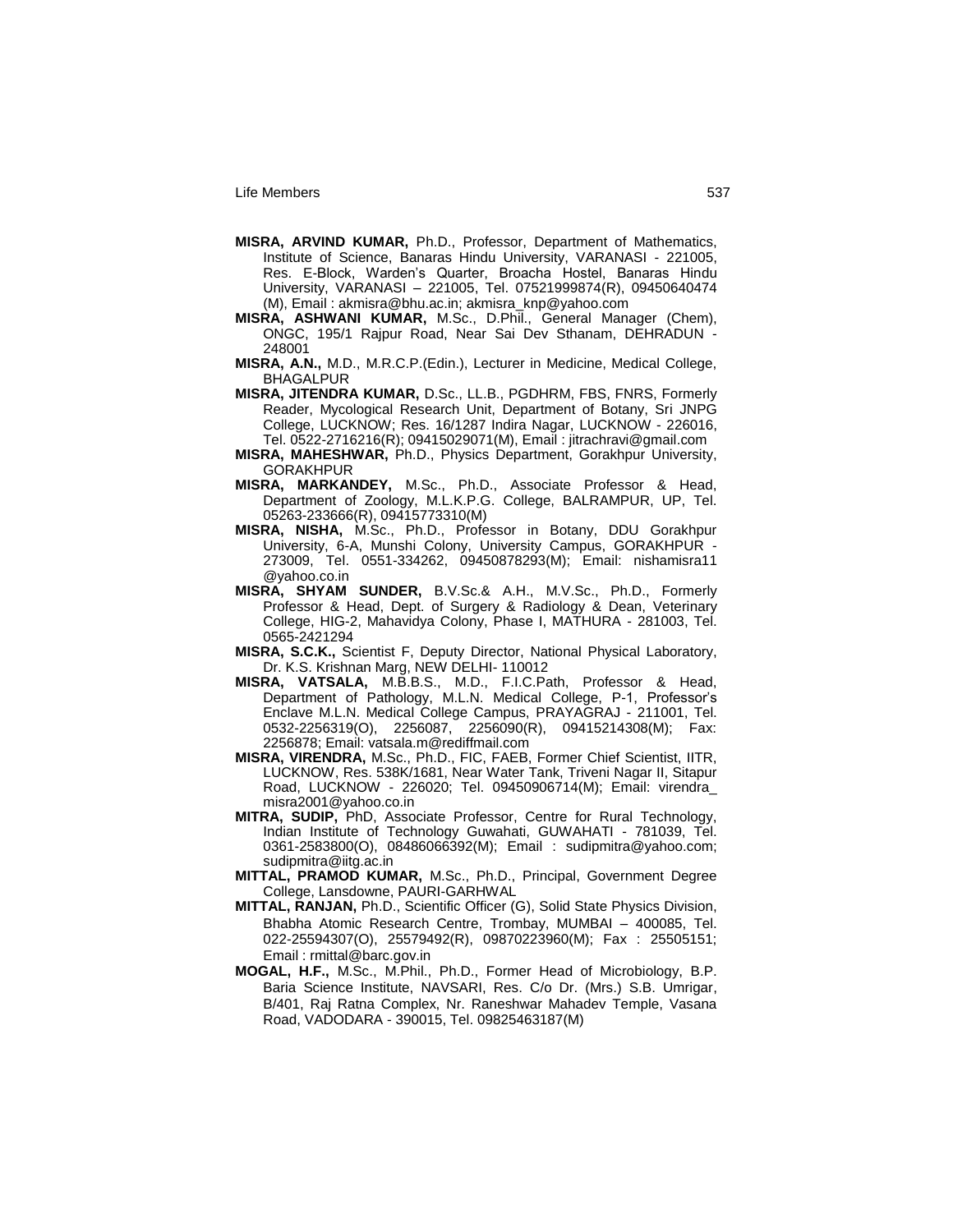- **MOHAMMAD, ALI,** M.Sc., M.Phil., Ph.D., D.Sc., Professor (Retd.) and UGC-BSR Faculty Fellow, Department. of Applied Chemistry, Faculty of Engineering and Technology, Aligarh Muslim University, ALIGARH - 202002; Res. Iqra Colony, Street No. 04, New Sir Syed Nagar, ALIGARH -202002; Tel.0571-2700920 Ext.3000(O), 09897785425(M); Email: mohammadali4u@rediffmail.com, alimohammad08@gmail.com
- **MOHAMMAD, SHAKIR,** M.Sc., M.Phil., Ph.D., Professor, Division of Inorganic Chemistry, Department of Chemistry, Aligarh Muslim University, ALIGARH - 202002, Res. Street No. 6, IQRA Colony, Opposite IQRA Public School, New S.S. Nagar, ALIGARH - 202002, Tel. 0571-2703515(O), 2700592(R), 9837430035(M), Fax : 2702758, Email : shakir078@yahoo.com
- **MOHAN, JAG,** M.Sc., Ph.D., F.I.C., Professor & Head, Department of Chemistry, Maharshi Dayanand University, ROHTAK - 124001, Tel. 01262-72598(O), 73748(R); Fax: 41132; Email: mdu@mdul.ernet.in
- **MOHAN, MANJU,** M.Sc., Ph.D., FIEE(I), Professor, Centre for Atmospheric Sciences, Indian Institute of Technology, Hauz Khas, NEW DELHI - 110016, Tel. 011-26591313(O), 26581307(R), 09818492453(M); Fax: 26591386, Email: mmohan6@hotmail.com
- **MOHAN, NARENDRA,** M.Sc., LL.B., Ph.D., UGC Emeritus Fellow, 2A/40, Azad Nagar, Nawabganj, KANPUR - 208002, Tel. 0512-2560587, 09956672387(M); Email: drnmohan@rediffmail.com, drnmsaxena@ gmail.com
- **MOHAN, SHIV,** Ph.D., Former Project Director, RISAT-UP/ISRO; Res. 4, AADIT Bungalows, Shiluj Road, Thaltej, AHMEDABAD - 380054, Tel. 079-26850454(R), 09712128524(M); Email : shivmohan.isro@gmail.com
- **MOHANTY, BIMAL PRASANNA,** PhD, ARS, FNAAS, FZS, FIFSI, FZSI, Assistant Director General (Inland Fisheries), Indian Council of Agricultural Research, 308, Krishi Anusandhan Bhawan – II, Pusa, NEW DELHI - 110012; Tel. 011-25849825(O), 09230618153(M); Email: bimal.mohanty@icar.gov.in, bimalmohanty12@gmail.com
- **MOHANTY, SANGHAMITRA,** President, Odisha Bigyan Academy, Plot No. B/2, Saheed Nagar, BHUBANESWAR - 751007, Res. HIG-32, 7 Acres, Housing Board Colony, Chandrashekharpur, BHUBANESWAR - 751016; Tel. 0674 - 2541085(O), 2744081(R), 09437141890, 09556152773(M); Fax : 2547256; Email : sanghamitramohanty1@gmail.com
- **MOHAPATRA, PRADIPTA KUMAR,** M.Sc., Ph.D., Professor of Botany, Ravenshaw University, CUTTACK - 753003; Tel. 09437356901(M); Email : pradiptamoha@yahoo.com
- **MOHAPATRA, SATYABRATA,** PhD, Assistant Professor, University School of Basic & Applied Sciences, Guru Gobind Singh Indraprastha, University, Sector 16C, Dwarka, NEW DELHI - 110078, Tel. 011- 25302429(O), 25302959(R), 09910562090(M); Fax : 25302111; Email : smiuac@gmail.com
- **MOITRA, AMITA,** M.Sc., Ph.D., Reader, P.G. Deptt. of Zoology, Bhagalpur University, BHAGALPUR - 812007
- **MONDAL, KALYAN KUMAR,** Ph.D., Principal Scientist, Division of Plant Pathology, Plant Bacteriology Lab. #27, ICAR-Indian Agricultural Research Institute, Pusa Campus, NEW DELHI - 110012, Res. 1D, Scientist Apartment, ICAR-IARI, Pusa Campus, NEW DELHI - 110012, Tel. 011-25843474(O), 09868153461(M); Fax : 25840772; Email : mondal\_kk@rediffmail.com, kkmondal@iari.res.in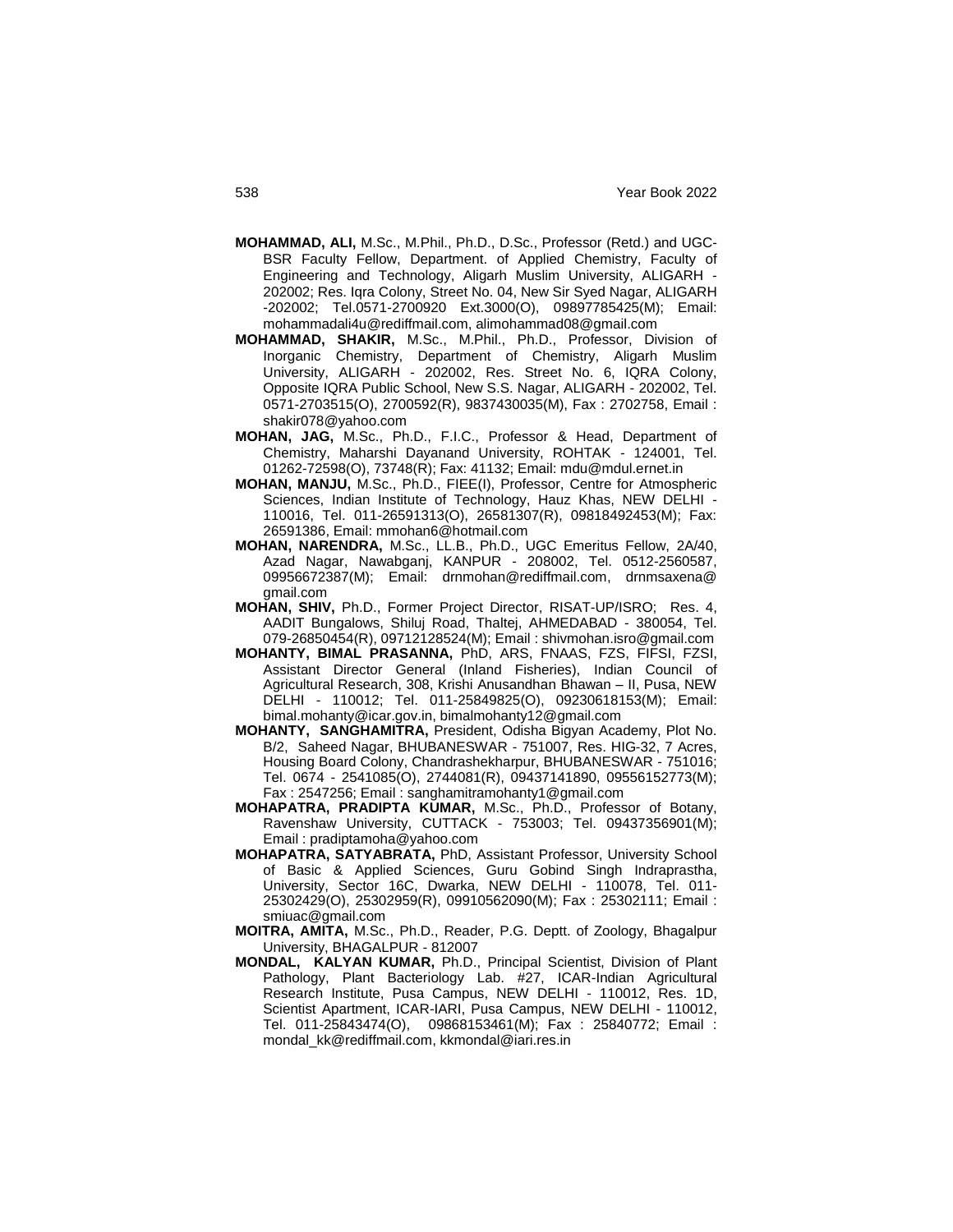- **MONDAL, MOHAN,** B.V.Sc.& A.H., Ph.D., Senior Scientist, ICAR-National Dairy Research Institute, Eastern Regional Centre, A-12 block, Kalyani, Dist. NADIA – 741235; Tel. 033-25828264(O), 08902258026(M); Email : drmmondal@gmail.com
- **MONDAL, SUKANTA,** M.Sc.,Ph.D., Principal Scientist, Type-IV, No.7, National Institute of Animal Nutrition & Physiology (NIANP) Campus, Adugodi, BANGALORE - 560030, Tel. 080-25711164 Ext. 209(O), 25704030(R), 09449544315(M); Fax : 25711420; Email : sukanta781@ gmail.com;
- **MONDHE, ONKAR SANTOSHRAO,** M.Sc., Ph.D., D.Y.Sc., A.I.C., C.Chem., Asstt. Govt. Examiner (Questioned Docu.), Krishnai Chikitsalaya, Mahavir Nagar, Near New Prabhat Colony, Badnera Road, AMARAVATI - 444606, Tel. 0721-675848
- **MOULIK (BHATTACHARYA), SUNANDA,** M.Sc., M.Phil., Ph.D., F.B.S., Associate Professor & Head, Botany Department, Behala College, Parnasree, CALCUTTA - 700 060; Res. Merlin Sapphire, 147-Upen Banerjee Road, Parnasree, KOLKATA-700060; Tel. 033-24015142(R), 09231499129(M); drsunandamoulik@gmail.com
- **MUKERJI, MITALI,** Ph.D., Principal Scientist CSIR, Institute of Genomics & Integrative Biology, Mall Road, DELHI - 110007, Res. V/10 CRRI Colony, Maharani Bagh, New Delhi - 1100065, Tel. 011-27662738(O), 26921523(R), 09811288052(M); Fax : 27667471; Email : mitali@ igib.res.in
- **MUKHERJEE, AMBARISH,** M.Sc., Ph.D., P.R.S., F.E.S., Professor, Botany Department, The University of Burdwan, Golapbag, BURDWAN - 713104, Tel. 0342-2556260(O), 26721394(R), 09433175741(M); Email : mambarish05@yahoo.com; ambarishmukherjee@rediffmail.com
- **MUKHERJEE, ASHIS KUMAR,** M.Sc., Ph.D., D.Sc, FRSB, Professor, Department of Molecular Biology and Biotechnology, Tezpur University, TEZPUR - 784028, Res. House No. B-29, Tezpur University, TEZPUR - 784028, Tel. 03712-275405(O), 09957184351(M), Fax : 267005, 267006, Email : akm@tezu.ernet.in
- **MUKHERJEE, DILIP,** M.Sc., Ph.D., Professor, Department of Zoology, Endocrinology Laboratory, University of Kalyani, KALYANI - 741235, Res. 140B Sarat Bose Road, Avantika Apartment, KOLKATA - 700029, Tel. 033-2582-8286/8478/8750 Extn.316(O), 09836627201(M), Fax : 5828282, Email : dilipmukher@rediffmail. com; dilipmukher@gmail.com
- **MUKHERJEE, KALYAN KUMAR,** M.Sc., Ph.D., Professor, Department of Botany, Cytogenetics Laboratory, Bose Institute, 93/1 A.P.C. Road, KOLKATA - 700009, Tel. 033-3502402/03(O), 3344076(R); Fax : 3506790; Email : kalyan@bosemain.boseinst.ernet.in
- **MUKHERJI, SOUMYO,** PhD, Professor, Dept.of Biosciences & Bioengineering, Indian Institute of Technology Bombay, Powai, MUMBAI - 400076, Tel. 022-25767767(O), 25768767(R), 08080997767(M); Fax : 25723480; Email : soumyo.mukherji@ gmail.com
- **MUKHERJEE, P.K.,** M.Sc., Ph.D., F.B.S., I.T.E.C., F.M.A.S., Formerly Professor & Head of Botany; Res. Opposite Hislop College, Shanti Vihar, Civil Lines, NAGPUR- 440001
- **MUKHOPADHAYAYA, MALAY KUMAR,** M.Sc., M/s Khetan Udyug, B-40 2nd Phase, Industrial Area, Adityapur, JAMSHEDPUR - 832109, Tel. 07631009909(M)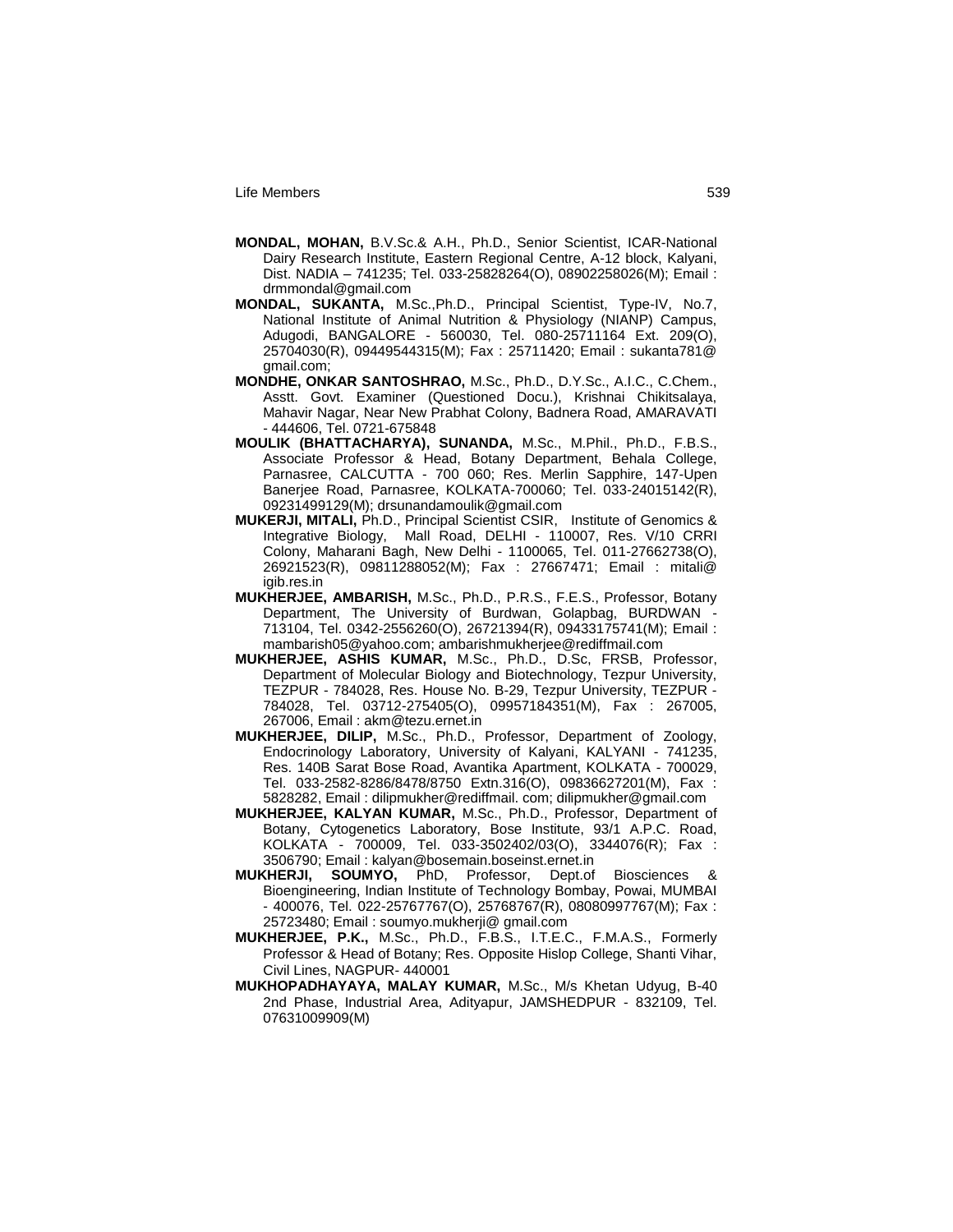- **MUKHOPADHYAY, RADHANATH,** MSc, PhD, FIFS, FBSB, Former Professor of Botany & Programme Coordinator (Phase I), CAS Botany Dept., The University of Burdwan, Res. 8/3, Dina Bandhu Mukherjee Lane, Shibpur, HOWRAH- 711102,Tel. 09433015696(M), Email : rnm.burdwan@gmail.com
- **MULEY, D.B.,** Ph.D., Director, Govt. Institute of science, AURANGABAD 431001
- **MULLICK, U.P.,** Mg.Director & Sr.Consultant, Hope Jhonstone & Sons, 9 Hastings Street, CALCUTTA - 700001
- **MUNSHI, KAILASH NATH,** D.Phil., D.Sc., Formerly Professor & Head, Department of Chemistry, Nagpur University Campus, NAGPUR – 440033, Res. H-8, Shabri Apartments C-13, Ambazari Layout, Ramnagar Hill Top, NAGPUR – 440033 , 09372301202(M)
- **MURAD, HUMAYUN,** M.Sc., Ph.D., FRES, FESI, Formerly Professor of Zoology, Aligarh Muslim University; Res. 'Shagoofa-e-Niamat', 4/1263, Medical College Road, ALIGARH - 202002
- **MURALIDHARAN, KRISHNAMURTHI,** Professor, S-103, Chemistry Building, School of Chemistry, University of Hyderabad, Gachibowli, HYDERABAD - 500046, Tel. 040-23134819(O), 09848160333(M); Email: murali@uohyd.ac.in;
- **MURALIDHARAN, KUNNUMMAL,** Ph.D., PDF, Professor & Head, Department of Statistics, Faculty of Science, MS University of Baroda, VADODARA - 390002, Res. 301, Sri Hari Flats, 17 City Park Society, SAMA, VADODARA – 390008, Tel. 0265-2794269(O), 2786470(R), 09879596190(M); Fax : 2795569; Email : muralikustat@gmail.com
- **MURALIKRISHNA, GUDIPATI,** PhD, FAFST(I), FACCT(I), Former Chief Scientist (Scientist G); Res. 187, Lahari, CFTRI Layout, Bogadhi 2<sup>nd</sup> Stage, MYSORE - 570026; Tel. 0821-2516531(R), 09480382199(M); Email : krishnagm2002@yahoo.com
- **MURTHY, ADITYA,** Ph.D., Scientist V, National Brain Research Centre, Nainwal Mode, MANESAR - 122050
- **MURTHY, NEMANI KRISHNA,** M.Sc., Ph.D., 7-13-1, Sridhara Nilayam, Opp. A.U. Outgate, Waltair - 530017, Tel. (0891) 2550903
- **MURTHY, S. NARASIMHA,** M.Sc., D.I.I.T., Ph.D., Professor of Mathematics, No. 285, 2nd Cross, 4<sup>th</sup> Main, Vidyaranayapura, BANGALORE -560097, Tel. 08971153014(M); Email : simhamurthy44@gmail.com
- **MURTY, UPADHYAYULA SURYANARAYANA,** M.Sc., Ph.D., PGDCM, Director Grade Scientist & Head, Biology Division, CSIR-IICT, Tarnaka, HYDERABAD – 500607, Res. 12-13-733, St.1, Tarnaka Kinity Colony HYDERABAD-500017, Tel. 040-27193134(O), 27170639(R), 09440802794(M); Fax : 27193227; Email : murty\_usn@yahoo.com
- **MURUGESAN, V.,** M.Sc., M.Phil., Ph.D., Professor of Chemistry and Director, Centre for Research, Anna University, CHENNAI - 600025;<br>Tel. 044-24411054, 22357023, 09444376464 (M); Email: Tel. 044-24411054, 22357023, 09444376464 (M); Email: V\_murugu@hotmail.com
- **MUTHAPPA, SENTHIL-KUMAR,** PhD, Staff Scientist V, National Institute of Plant Genome Research (NIPGR), Aruna Asaf Ali Marg, PO Box No. 10531, NEW DELHI - 110067, Tel. 011-26735229(O), 26735226(R), 08527289125(M); Fax : 26741658; Email : skmuthappa@nipgr.ac.in
- **MUTHU, M.S.,** MPharm, PhD, Associate Professor, Dept. of Pharm. Engg. & Tech., Indian Institute of Technology, Banaras Hindu University, VARANASI - 221005 (UP), Tel. 0542-2575878(O), 09235195928(M); Fax: 2368428; Email : msmuthu.phe@iitbhu.ac.in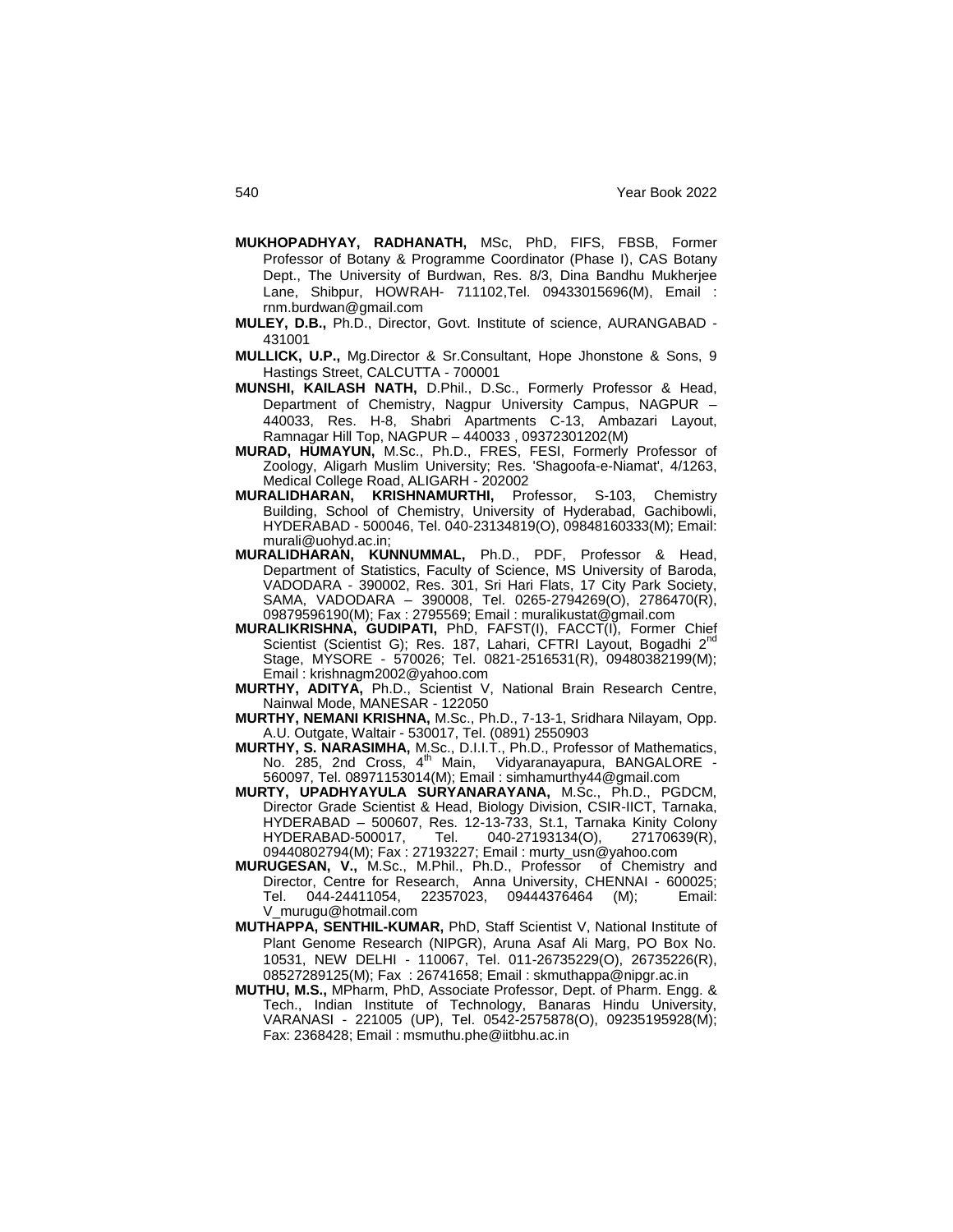- **NAG, TAPAS CHANDRA,** M.Sc., Ph.D., Professor, Department of Anatomy, All India Institute of Medical Sciences, Ansari Nagar, NEW DELHI - 110029, Res. E-15, AV Nagar, Khelgaon Road, NEW DELHI - 110049, Tel. 011-26546699(O), 26265931(R), 09654215492(M); Fax : 26588663, Email : tapas\_nag@yahoo.com, tapas\_nag@aiims.edu
- **NAGABHSHAI, RADHA KONDA,** Department of Zoology, Marathwada University, AURANGABAD
- **NAGPAL, B.N.,** M.Sc., Ph.D., Asstt. Director, Malaria Research Centre, 20 Madhuban, Vikas Marg, DELHI - 110 092, Tel. 011-22547983, Email: b\_n\_nagpal@hotmail.com
- **NAIR, C. RAJAGOPALAN,** M.Sc., D.Phil., C.Chem., M.R.I.C. (Lond.), Asst. Professor, Clinical Biochemistry Deptt., P.G. Institute of Med. Education & Research, CHANDIGARH
- **NAIR, CHERUPALLY KRISHNAN KRISHNAN,** M.Sc., Ph.D., FSB, FMAS, Dean of Research, St. Gregorios Dental College & Research Centre, KOTHAMANGALAM – 689101, Res. Harekrishna, Peechanikade, Puliyanam PO, ANGAMALY – 683572, Tel. 0485 – 2571429, 2572529 (O), 0484-2985426(R), 09446805426(M); Email: ckknair@yahoo.com
- **NAIR, K. MADHAVAN,** Ph.D., Scientist E, National Institute of Nutrition, Jamai-Osmania, HYDERABAD - 500007, Res. LIG B-422, Dr. A.S. Rao Nagar, ECIL P.O., HYDERABAD - 500062, Tel. 040-27197269(O), 27120369(R), 09849665422(M), Fax : 27019074, Email: nairthayil@ gmail.com
- **NAIR, RAJESH V.,** Ph.D., Associate Professor, Department of Physics, Indian Institute of Technology Ropar, RUPNAGAR - 140001, Punjab; Res. No.11, Type IV, Residential Complex, IIT Ropar, RUPNAGAR – 140001, Tel. 01881-242274(O), 09888904852(M); Email : rvnair@iitrpr. ac.in
- **NAIR, RENUKA R.,** M.Sc., Ph.D., FAMS, Scientist G (Senior Grade), Division of Cellular & Molecular Cardiology, Sree Chitra Tirunal Institute for Medical Sciences & Technology, THIRUVANANTHAPURAM - 695011, Tel. 0471-2524505(O), 2728889(R); Fax : 2446433, 2550728; Email : renuka@sctimst.ac.in
- **NAIR, VIJAYALAKSHMI R.,** M.Sc.,Ph.D., D.Sc., FMBA, FSB, FIFA, Consultant, Marine Biology and Marine Pollution; Res. HB/50, Vijaya, South Bridge Avenue, Panampilly Nagar, KOCHI - 682036, Tel. 0484- 2316999(R); Email: vijayalakshmi40@hotmail.com
- **NAIR, V.K. RAMACHANDRAN,** M.Sc., Ph.D., Professor, Dept. of Statistics, Cochin University of Science & Technology, COCHIN - 682022
- **NAJA, MANISH KUMAR,** Ph.D., Scientist F, Aryabhatta Research Institute of Observational Sciences, Manora Peak, NAINITAL - 263001, Res. Vaishali Colony, KATHGODAM; Tel. 05942-270773(O), 09411793315 (M); Fax : 233439; Email : manish@aries.res.in, manishnaja@gmail.com
- NAMPOORI, V.P. NARAYANAN, Ph.D., Professor, International School of Photonics, Cochin University of Science & Technology, COCHIN - 682022, Tel. (0484) 532848(O), 542463(R); Email: vpnnampoori@ cusat.ac.in
- **NANDA, ASOK KUMAR,** Ph.D., Professor, Department of Mathematics & Statistics, Indian Institute of Science Education and Research Kolkata, MOHANPUR – 741246; Email: asok.k.nanda@gmail.com, asok@ iiserkol.ac.in
- **NANDA, NUTAN,** Research Officer, Malaria Research Centre, 22 Shyam Nath Marg, DELHI - 110 054
- **NANDA, PRATIVA KUMARI,** M.Sc., M.Phil., Ph.D., Reader in Botany, Shaila Bala Women"s College, Cuttack, Buxi Bazar, CUTTACK-753001; Res. Flat No. 406, Chandralok Apartment, Professor Pada, PO College Square, Distt. Cuttack – 753003; Tel. 0671-2414020(O), 2320060(R), 09437226645, 09437604410(M); Email: nanda\_pkn99@yahoo.com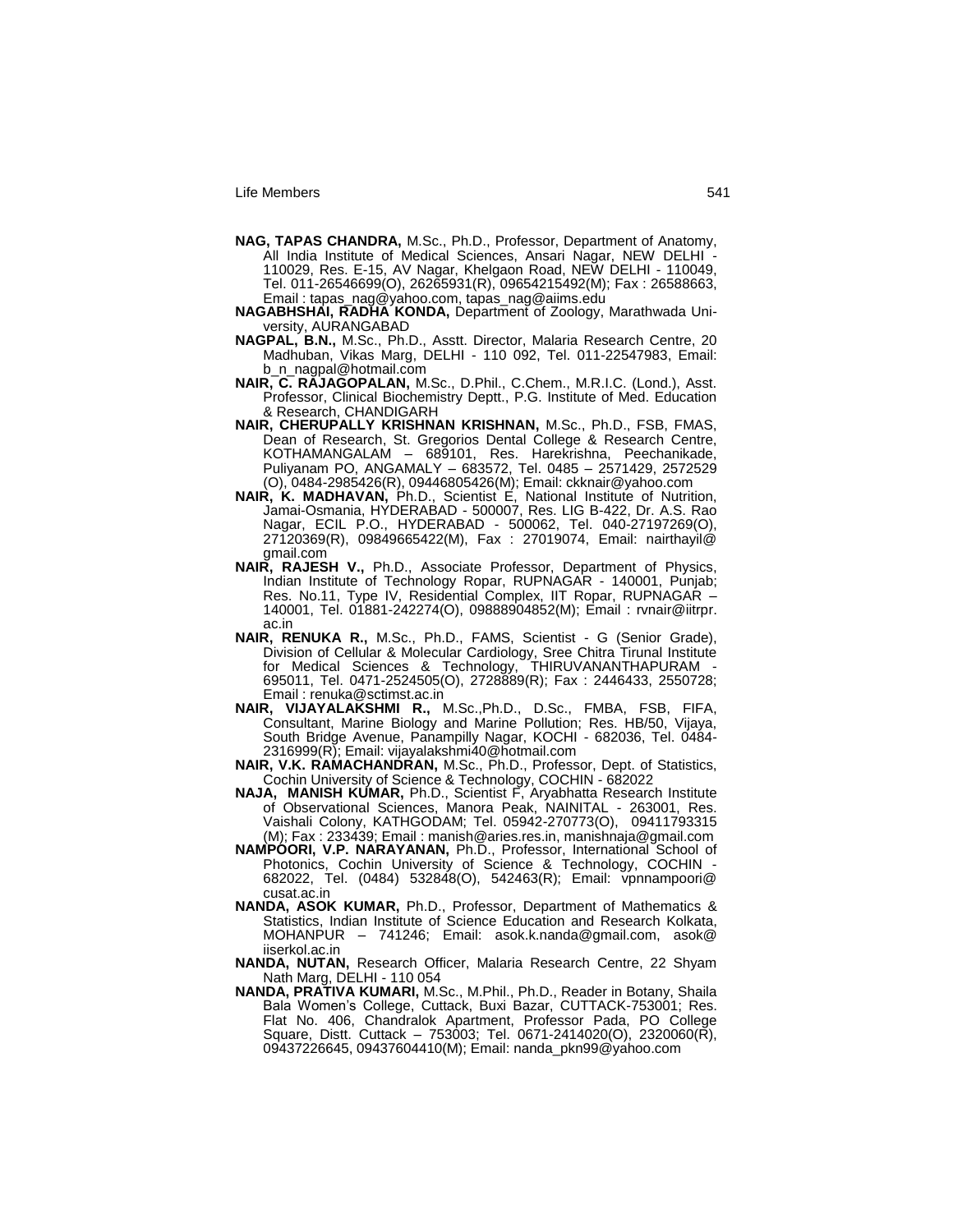- **NANDA, SUDARSAN,** Ph.D., D.Sc., Former Professor, IIT Kharagpur; Chintan Building, Campus – 4, KIIT University, BHUBANESWAR – 751024, Tel.0674-2725630,2725272(O),08763004008,09178445532(M); Fax : 2725481, 2725453, Email : snanda@kiit.ac.in
- **NANDI, SAMIT KUMAR,** M.V.Sc., Ph.D., FNAAS, FISVS, FSAB, MNAVS, Professor and Head, West Bengal University of Animal & Fishery Sciences WBUAFS; Res. Flat-4C, 4<sup>th</sup> Floor, 53/45, RN Guha Road, Golpark, KOLKATA – 700028, Tel. 033-25569234(O), 09433111065(M); Email : samitnandi1967@gmail.com, drsamitnandi@gmail.com
- **NANDI, SHYAMAL KUMAR,** M.Sc., Ph.D., Scientist G & Group Head-BCM-BTA, G.B. Pant Institute of Himalayan Environment & Development, Kosi-Katarmal, ALMORA-263643; Res. Type V-5, GBPIHED Campus, Kosi-Katarmal, ALMORA - 263643, Tel. 05962-241041, 241154(O), 09411703555(M), Fax : 241150, Email : shyamal\_nandi@rediffmail.com
- **NANDI, SUMANTA,** Ph.D., Principal Scientist, ICAR-NIANP, Adugodi, BANGALORE - 560030, Res. No. 8, Type 4, ICAR-NIANP, Adugodi, BANGALORE - 560030, Tel. 080-25711164(O), 25704146(R), 09964310877(M); Email : snandi71@gmail.com
- **NAQVI, REHANA ABBAS,** Central Mining Res. Station, Barwa Road, DHANBAD - 826001
- **NAQVI, S.M.K.,** Ph.D., Director, Central Sheep & Wool Research Institute, AVIKANAGAR via JAIPUR – 304501; Res. Qtr VI-2, C.S.W.R.I. Campus, AVIKANAGAR via JAIPUR – 304501; Tel. 01437-220165(O), 220295(R), 09414440194(M); Email : naqvismk@yahoo.co.in
- **NAQVI, SYED QAMAR ABBAS,** M.Sc., M.Phil., Ph.D., FPSI, CIES(Paris), Former Professor, Plant Virology Lab., Department of Botany, Aligarh Muslim University, ALIGARH; Res. 332 Greater Azad Enclave, West Dahaorra, ALIGARH; Tel. 0571-2721763(R), 09412593463(M)
- **NARAIN, ARUN SHANKER,** M.Sc., Ph.D., Formerly Professor & Head, Department of Zoology, University of Gorakhpur, Laxmi Niwas, 2 Barood Khana, LUCKNOW - 226018, Tel. 09919401566(R); Email : arunshanker.narain@gmail.com
- **NARAIN, GOPAL,** Department of Chemistry, Government Degree College, RAIPUR
- **NARAIN, NABIN KUMAR,** M.Sc., D.Phil., Professor & Head, Department of Training and Placement and Students Welfare, National Institute of Technology (NIT), JAMSHEDPUR - 831014; Res. Road No. 2, Q.No. 7/2/1, Adityapuri, JAMSHEDPUR - 831013; Tel. 0657-2373408(O), 2371385, 3092898(R), 09834828142(M); Email: nk\_narain@ rediffmail.com
- **NARANG, AVTAR SINGH,** M.Sc., Ph.D., Formerly Professor, Deptt. of Biochemistry, PAU, L-1/141 A DDA Flats, Kalkaji, NEW DELHI - 110019, Tel. 011-26021651, 26028319
- **NARESH, RAM,** PhD, Professor, Dept. of Mathematics, School of Basic & Applied Sciences, Harcourt Butler Technical University, KANPUR - 208002, Tel. 0512-2534001(O), 09415440665(M); Fax : 2533812; Email: rntripathi@hbtu.ac.in;

**NARSIMHAN, LINA,** M.Sc., Visiting Professor, B.E.F.T., H.B.T.I., KANPUR

- **NARSINGHANI, VENSIKUMAR GULABRAI,** M.Sc., Ph.D., Professor, Deptt. of Plant Breeding and Genetics, J.N.K.V.V., JABALPUR - 482 004
- **NATARAJAN, KRISHNAMURTHY,** Ph.D., Research Scientist, Immunology Group, International Centre for Genetic Engineering and Biotechnology, Aruna Asaf Ali Marg, NEW DELHI - 110067; Tel. 011-26176680(O), 25083574(R); Fax: 26162316; Email:natrajan@icgeb.res.in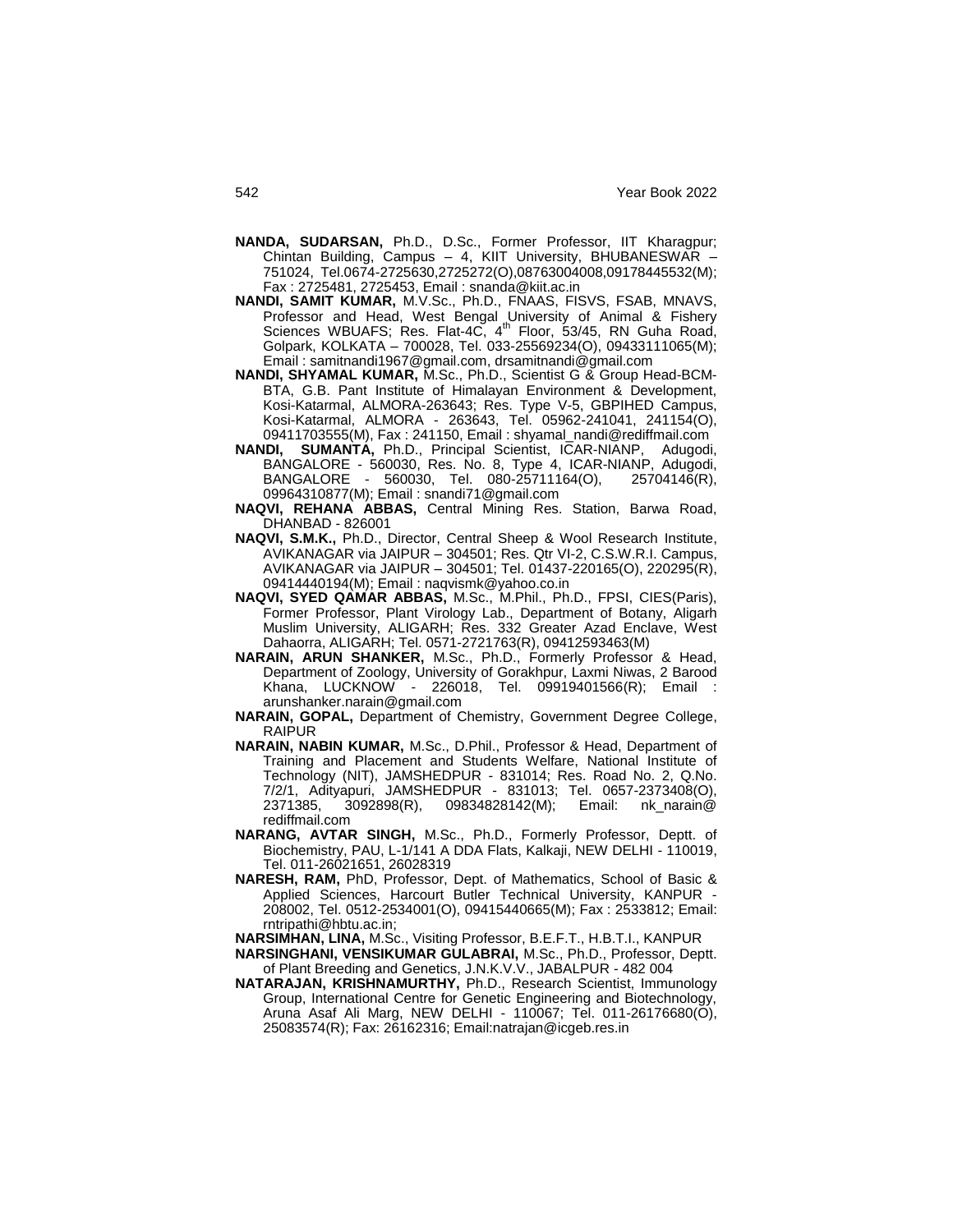- **NATARAJAN, SARADHA,** Ph.D., Professor, School of Mathematics, Tata Institute of Fundamental Research, Homi Bhabha Road, MUMBAI - 400005, 704, Bhaskara, TIFR Housing Colony, Homi Bhabha Road, MUMBAI – 400005, Tel. 022-22782654(O), 22804593(R), 09892361908 (M); Email : saradha@math.tifr.res.in
- **NATESH, S.,** Adviser Gr. I (Scientist H), Govt. of India, Ministry of Science & Technology, Department of Biotechnology, Block - 2, 7th Floor, CGO Complex, Lodi Road, New Delhi- 110003; Tel. 011-24364064(O), Fax: 24364064; Email: natesh@dbt.nic.in
- **NATESAN, USHA,** B.E., M.Tech., Ph.D., D.Litt., Professor, Centre for Water Resources, Anna University, Sardar Patel Road, CHENNAI - 600025, Res. House No. 25, MIG 13 Block, 3<sup>rd</sup> Loop Street, Kottur Gardens, CHENNAI-600085, Tel. 044-22357479(O), 09599958764(M); Email : u\_natesan@yahoo.com
- **NATH, GIRISHWAR,** Ph.D., F.A.Sc., Formerly Professor of Mathematics, Indian Institute of Science, BANGALORE; Res. C/O Prof. S.K. Sinha, Type IV/17, KNIT Campus, Kamla Nehru Institute of Technology, SULTANPUR – 228118; Tel. 05362-228061
- **NATH, GYANENDRA,** M.Sc., D.Phil., Formerly Director, DST, Res. I-91, Ground Floor, South City - II, GURGAON - 122001
- **NATH, KEDAR,** M.Sc., Ph.D., Former Deputy Director of Fisheries, S/O Late Prof. Krishna Nand, C-302, Celebrity Meadows (Ansal API), Sushant Golf City, LUCKNOW - 226030; Tel. 09336855310(M); Email : 21kedarnath@gmail.com;
- **NATH, MALA,** Ph.D., Professor, Department of Chemistry, Indian Institute of Technology Roorkee, ROORKEE - 247667; Res. 412, Solani Puram, ROORKEE - 247667; Tel. 01332-285797(O), 270602(R), 9897135529 (M); Fax: 273560; Email : malanfcy@iitr.ac.in
- **NATH, PATHAK RAVINANDAN,** M.Sc., Ph.D., Dip-in-German, Reader in Chemistry, Tata College, CHAIBASA - 833202
- **NATH, RAMAPATI,** M.Sc., Ph.D., FPSI, FNSI, Formerly Professor of Nematology & Director Sugarcane Research, Bihar; Res. 401/A, Vishal Kamla Apartments, Munder Shah Colony, Road No. 2, Khajpura, PATNA– 800014, Tel. 0612-2591491, 09430034366(M)
- **NATH, SURENDRA,** M.Sc., Ph.D., FAZ, FZSI, FSIH, Formerly Professor & Head of Zoology, Res. Post Box No. 140, GPO Pacca Danga, JAMMU (TAWI) - 180001, Tel. 0191-2595460(R)
- **NATH, TAPAN KUMAR,** PhD, Professor, Department of Physics, IIT Kharagpur, PO IIT Kharagpur, WEST MIDNAPORE - 721302, Tel. 03222-283862, 283848(O), 283863(R), 09932952097(M); Fax : 255303; Email : tnath@phy.iitkgp.ac.in; tapnath@gmail.com
- **NATH, VIRENDRA,** M.Sc., Ph.D., FBS, FES, FPbS, FAPT, CSIR Emeritus Scientist, National Botanical Research Institute, R.P. Marg, LUCKNOW - 226001, Tel. 0522-2297837(O), 2323523(R), 09415025032(M); Fax: 2205836, 2205839; Email: drvirendranath2001@rediffmail.com
- **NAUTIYAL, ANANT RAM,** M.Sc., D.Phil., Professor & Director, HAPPRC, HNB Garhwal University, Post Box No. 14, SRINAGAR GARHWAL - 246174, Tel. 01368-251733, 252172(O), 252675(R); Fax : 252070; Email: arn@softhome.net
- **NAUTIYAL, M.C.,** M.Sc., D.Phil., Professor, High Altitude Plant Physiology Research Centre, H.N.B. Garhwal University, P.B. No. 14, SRINAGAR GARHWAL- 246174, Tel. 01346-252172, 251733, 253760(O), 252590(R); Fax : 252070; Email : mcnautiyal@gmail.com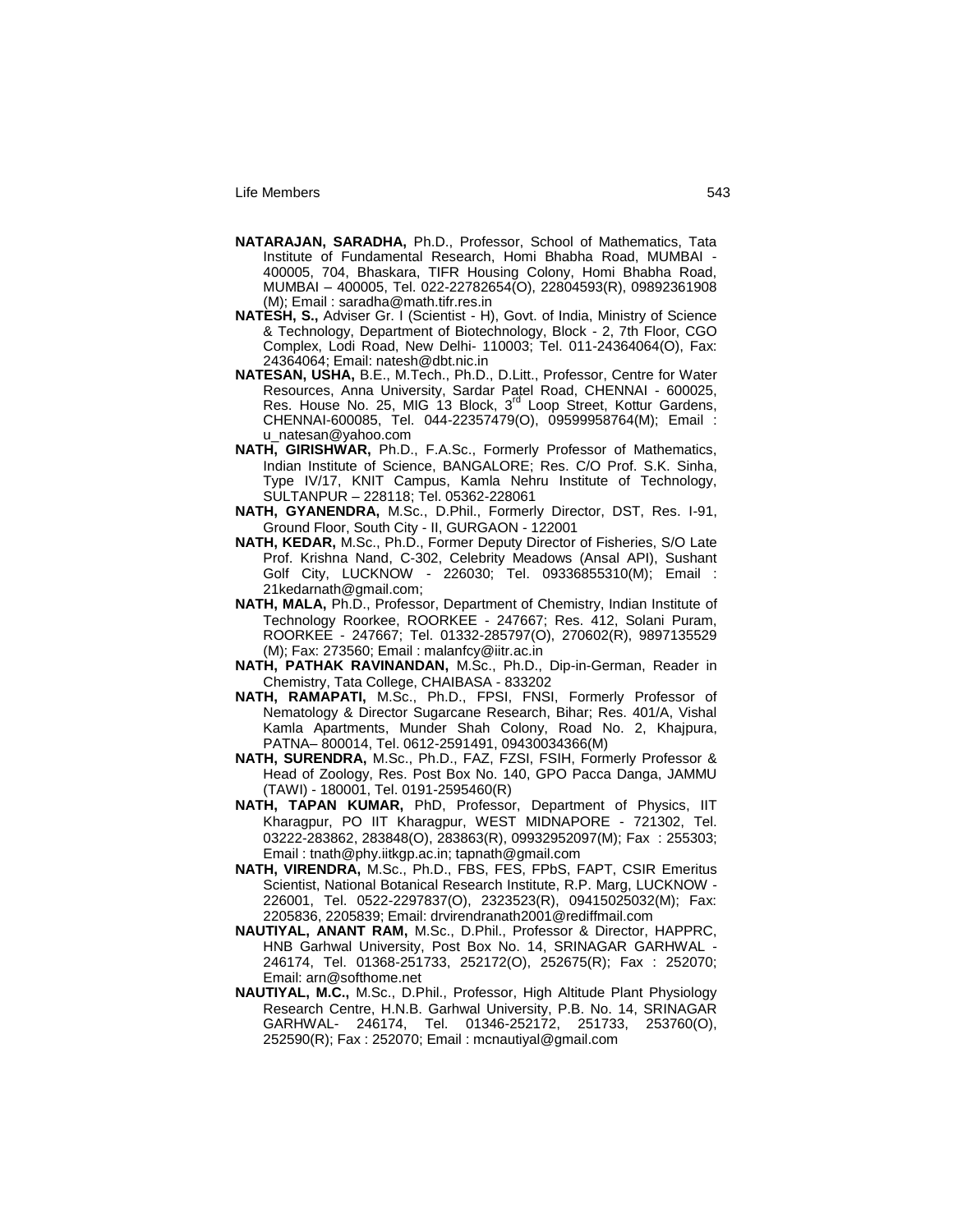- **NAUTIYAL, PRAKASH,** M.Sc., D.Phil., FNIE**,** Professor, Department of Zoology & Biotechnology, H.N.B. Garhwal University, P.O. Box 96, SRINAGAR - 246174; Res. P11, Professor Colony, Chauras Campus, H.N.B. Garhwal University, SRINAGAR - 246174; Telefax. 01370- 267384(O), Email : pn.mahseer@yahoo.com
- **NAVNEET,** M.Sc., M.Phil., Ph.D., FBS, FPSI, Professor, Department of Botany & Microbiology, Gurukul Kangri (Deemed to be University), HARDWAR - 249404, 07300761327(M); Email: navneetbithel@gmail.
- com<br>NAYAKA, SIDDAIAH CHANDRA, PhD, Professor (ICAR), DOS in Biotechnology, University of Mysore, Manasagangotri, MYSORE - 570006, Tel. 0821-2419883(O), 09886640778(M); Email : moonnayak@ gmail.com; chandranayak@appbot.uni-mysore.ac.in
- **NEGI, ARVIND SINGH,** Ph.D., Principal Scientist, Chemical Sciences Division, CIMAP, Kukrail Picnic Spot Road, LUCKNOW - 226015; Res. 175 Mayur Udyaan, Faridi Nagar, P.O. CIMAP, LUCKNOW - 226015, 09452158129(M); Fax : 2342666; Email : arvindcimap@rediffmail.com
- **NEGI, DEVENDRA SINGH,** M.Sc., D.Phil., Professor, Department of Chemistry, PO Box No. 75, HNB Garhwal University, SRINAGAR (GARHWAL) - 246174, Res. S-1, Scientist Hostel, HNB Garhwal University Campus, CHAURAS, Tel. 1370-267392(O), 267994(R), 09412029934(M); Email : devendra\_negi@yahoo.com
- **NEGI, SHARAD SINGH,** M.Sc., Ph.D., D.Sc., Director, Forest Research Institute, P.O. New Forest, DEHRADUN-248006, Res. 178, Subhash<br>Road, DEHRADUN, Tel. 0135-2755277(O) 2719995(R), Road, DEHRADUN, Tel. 0135-2755277(O) 09411173194(M); Fax : 2756865; Email : sharadnegi@hotmail.com
- **NEHEMAIAH, A.K.,** M.Sc., Ph.D., Crusade Fellow, Hema Villa, 4, Rose Lane, Richmind, BANGALORE - 560025
- **NIGAM, RAVINDRA KUMAR,** M.Sc., Ph.D., SRF, Reader, P.P.N. College, 106/29, Gandhi Nagar, KANPUR - 208012; Res. 7/183, Swaroop Nagar, KANPUR - 208002; Tel. 0512-2540069(O), 09839210115 (M); Email : goldrk@yahoo.com
- **NIGAM, VINODINI,** M.Sc., Ph.D., Asstt. Professor in Zoology, Govt. Boys" P.G. College, SIDHI (M.P.)
- **NIRANJAN, G.S.,** M.Sc., D.Phil., Reader/Ex Principal, D.V.(PG) College, ORAI; Res. 2647, Rajendra Nagar, Station Road, ORAI - 285001; Tel.05162-252738, 09415032238(M)
- **OJHA, SHEO NARAIN,** M.Sc., Ph.D., Reader, Department of Mathematics, Satish Chandra College, BALLIA - 277001, Tel. 05498-23026
- **OM PRAKASH,** D.Phil., Dept. of Chemistry, Allahabad University, PRAYAGRAJ
- **OWA, S.,** Lecturer, Department of Mathematics, Kinki University, 3-4-1, Komakae, Higashi-Osha, Osaha, JAPAN
- **OZHA, DURGA DUTT,** M.Sc., Ph.D., FIC, FST, FIAES, FIWWA, FASC, FBRS, FAEB, FICCE, FASEA, FASET, C.Chem., FRSC (Lond.), Senior Scientist & Incharge Chemical Lab. (Retd.) Ground Water Department, Jodhpur; 'Guru Kirpa', Brahmapuri, Hazari Chabutra, JODHPUR - 342001, Tel. 0291- 2794466(R), 094144478564 (M); Fax: 2613449, Email: ddozha@gmail.com
- **PACHPATTE, BABURAO GOVINDRAO,** Ph.D., Professor & Head, Department of Mathematics & Statistics, Marathwada University, AURANGABAD; Res. 57, Shri Niketan Colony, Near Abhinay Talkies, AURANGABAD - 431001, Email : bgpachpatte@gmail.com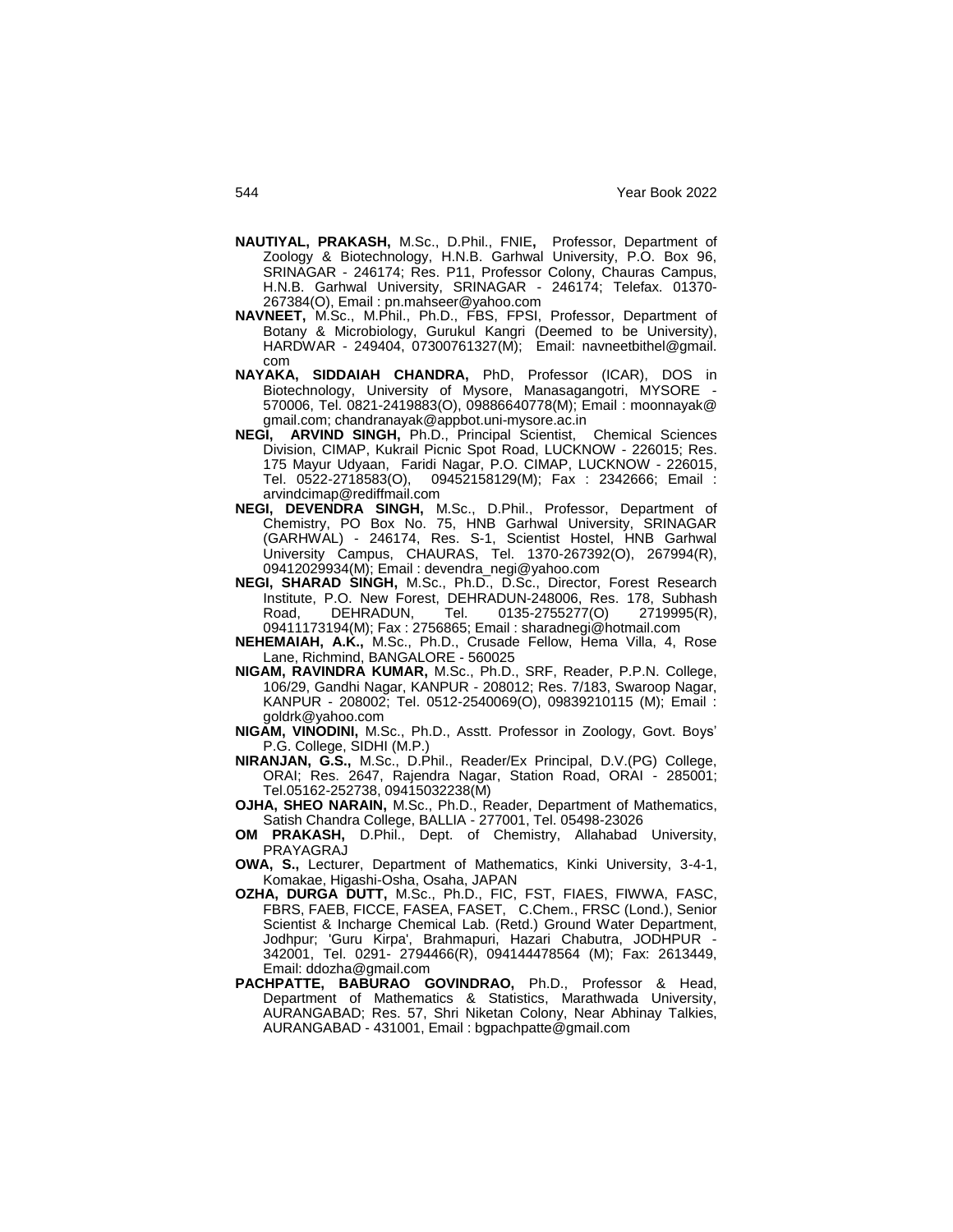- **PADHA, NARESH,** M.Sc., M.Phil., Ph.D., Lecturer, Physics Department, Jammu University, JAMMU - 180004
- **PAITAL, BISWARANJAN,** PhD, Assistant Professor, Zoology Department, CBSH, OUAT; Q.No. S/13 Municipality Colony, At-Jobra, PO College Square, D-CUTTACK - 753003, Odisha, Tel. 0674-2397029(O), 09337413232(M); Fax : 2397970; Email : biswaranjanpaital@gmail.com
- **PAKNIKAR, KISHORE MADHUKAR,** M.Sc., Ph.D., F.M.A.S., Scientist, Microbial Sciences Division, Agharkar Research Institute, G.G. Agarkar Road, PUNE - 411004; Tel. 020-5653680(O), 5534531(R); Fax: 5651542; Email:paknikar@vsnl.com
- **PALIWAL, Y.C.,** M.Phil., Ph.D., Deptt. of Mathematics, Paliwal Degree College, SHIKOHABAD - 205135
- **PALLU, REDDANNA,** M.Sc., Ph.D., Director, National Institute of Animal Biotechnology, University of Hyderabad Campus, HYDERABAD – 500046, Tel. 040-23013900(O), Fax : 23010745, Email: director@ niab.org.in
- **PAL, ASIM KUMAR,** Ph.D.,F.I.C., F.N.A.V.S., Joint Director, Central Institute of Fisheries Education, Panch Marg, Off Yari Road, Versova, Andheri (West), MUMBAI - 400061; Res. 1205-B, Green Tower, 216, Gill Bert Hill Lane, Andheri (West), MUMBAI - 400058; Tel. (022) 26300995(O), 26709265(R); Fax : 26300995; Email: drasimkpal53@gmail.com, akpal53@gmail.com
- **PAL BHADRA, MANIKA,** Ph.D., Principal Scientist, Centre for Chemical Biology, CSIR-IICT, Uppal Road, Tarnaka, HYDERABAD – 500007; Res. H.No. 12-13-645/D, Nagarjuna Nagar, Tarnaka, SECUNDERABAD – 500017; Tel. 040-27193236(O), 27158011(R), 09848960101(M); Fax : 27160387; Email : manikapb@gmail.com
- **PAL, KAUSHIK,** Ph.D., Professor, Department of Mechanical and Industrial Engineering, IIT Roorkee, ROORKEE - 247667, Res. 203/5, Saraswati Kunj, IIT Roorkee Campus, ROORKEE - 247667, Tel. 01332-284761(O), 286761(R),09458165781(M); Fax: 285665; Email : kaushik@me.iitr.ac.in
- **PAL, LILY,** MBBS, MD(Pathology), Associate Professor(Pathology), Sanjay Gandhi PG Institute of Medical Sciences, Rae Bareli Road, LUCKNOW-226014, Tel. 0522-2668004-8 Ext.2245(O), Ext 2984(R); Email : lilypal@sgpgi.ac.in
- PAL, DULAL CHANDRA, M.Sc., Ph.D., FBS, FES, FIAT, Formerly Scientist-I, Botanical Survey of India; Secretary, Gram Seva Sangha, P.O. Hatthuba, North 24 Parganas – 743269; Tel. 03216-253086(R), 09434018704(M); Email: drdcpal@yahoo.com
- PAL, RANABIR, MD, Ph.D., MBA, DCH, MBBS, FAIMER Fellow, Professor and Chair, Department of Community Medicine, MGM Medical College, KISHANGANJ; Res. Flat No. E-3, P-15, C.I.T. Road, VI-M-S, KOLKATA –700054, Tel. 08003996867, 09123000282(M); Email : ranabirmon@ yahoo.co.in
- PAL, SATYABRATA, Ph.D., Professor, Department of Agricultural Statistics, 101/B, Bakul Bagan Road, KOLKATA - 700025; Tel. 033-24852160, 24759048(R); Email:satbrpal@vsnl.net
- **PAL, UDIT NARAYAN,** PhD, Principal Scientist &, Associate Professor, Plasma Device, Activities, Microwave Device Area, CSIR-Central Electronics Engineering Research Institute, PILANI - 333031, Tel. 01596-252224(O), 252610(R), 09772975628(M); Fax : 242294; Email : paludit@gmail.com; udit@ceeri.res.in
- **PANCHAGNULA, RAMESH,** M.Pharm., M.Sc., Ph.D. (Ciuncinnati), D.Sc. (Strathclyde),FRSC,FCCP, Managing Director, Nektar Therapeutics India (Pvt.) Ltd., House No. 4, Mani Enclave, Yapral, HYDERABAD - 500087; Tel. 040-27840679(M); Email : panchagnula@yahoo.com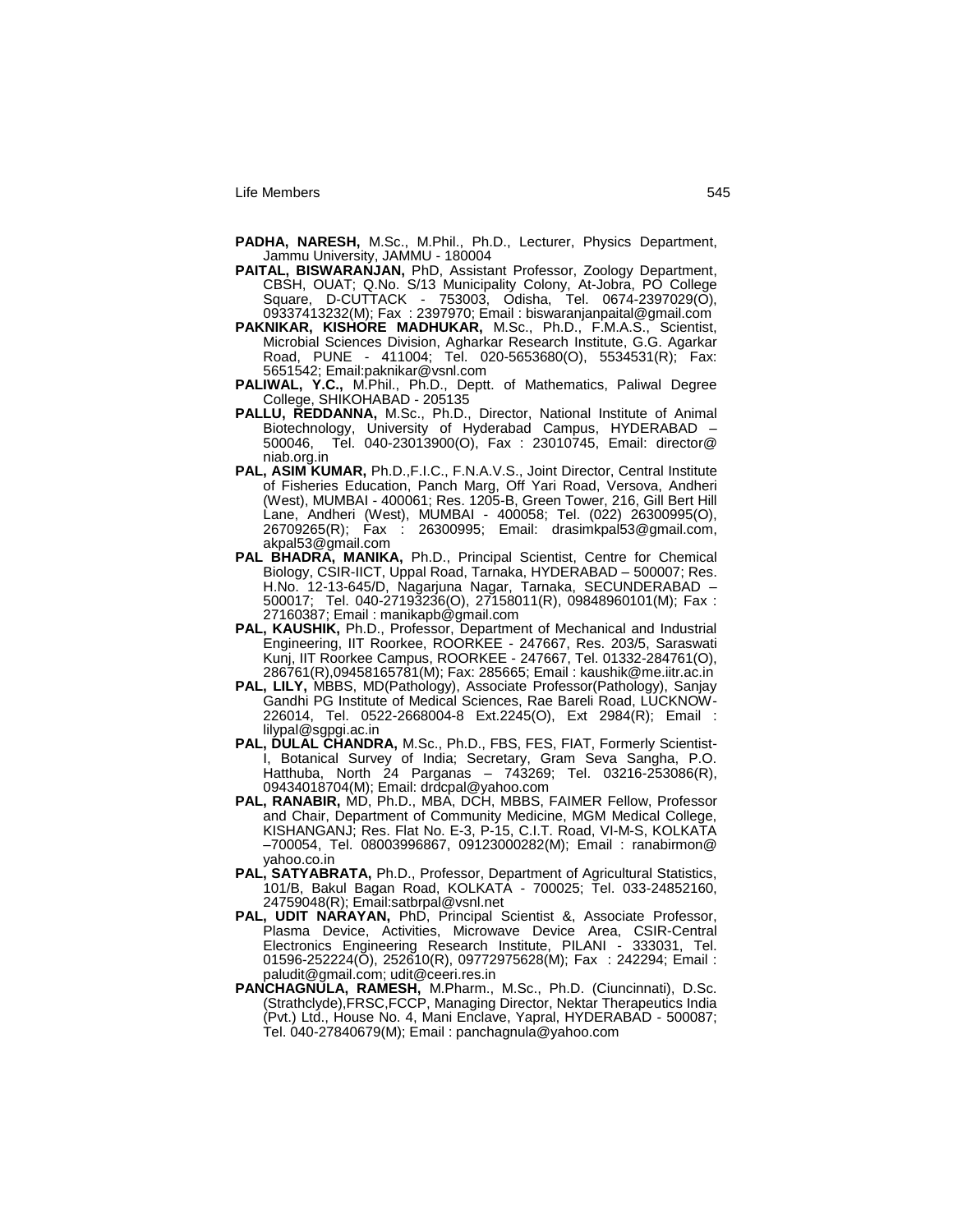**PANDA, B.C.,** M.Sc., Ph.D., Head, Division of Agril. Physics, I.A.R.I., NEW DELHI- 110012

- **PANDA, GAUTAM,** M.Sc., Ph.D., Principal Scientist, Central Drug Research Institute, BS 10/1, Sitapur Road, Jankipuram Extension, LUCKNOW - 226031, Res. B5/SF/T1, CSIR Scientist Apartment, Sector K, Aliganj, LUCKNOW – 226024, Tel. 0522-2772450, 2772550 Ext.4661(O), 2746635(R), 09450657049(M); Fax : 2771941; Email : gautam.panda@ gmail.com
- **PANDA, PRADEEPTA,** Ph.D., Associate Professor, School of Chemistry, University of Hyderabad, Gaehibowli, PO Central University, HYDERABAD - 500046, Res. Flat No. 417, Sri Maruthi Nivas, Sudharshan Nagar, Sherilingampalli, HYDERABAD – 500019, Tel. 040- 23134818(O), 09951615333(M); Email : pradeepta.panda@gmail.com
- PANDEY, ABHAY KUMAR, Ph.D., Professor & Head, Department of Biochemistry, University of Allahabad, PRAYAGRAJ - 211002, Res. B-13A, Ashok Nagar Extn., PRAYAGRAJ – 211001, Tel. 09839521138(M); Email : akpandey23@rediffmail.com
- **PANDEY, AJAY,** M.Sc., Ph.D., Technical Assistant (Agril.), Near Agriculture College, Padra, REWA - 486001
- **PANDEY, ANAND,** MBBS, MS, MCh, Associate Professor, Department of Pediatric Surgery, King George's Medical University, LUCKNOW - 226003, Tel. 0522-2395309(R), 09415002162(M); Email : dranand27@ rediffmail.com; anandpandey@kgmcindia.edu
- **PANDEY, ANJANA,** M.Sc., Ph.D., Professor, Department of Biotechnology, Motilal Nehru National Institute of Technology, Allahabad, PRAYAGRAJ - 211004; Res. B31, Staff Colony, MNNIT Allahabad, PRAYAGRAJ - 211004; Tel. 09452690849(M); Email : anjanap@mnnit.ac.in;
- **PANDEY, ANITA,** Ph.D., Scientist G & Head, Center for Environmental Assessment & Climate Change, GB Pant National Institute of Himalayan Environment & Sustainable Development, Kosi-Katarmal, ALMORA - 263643, Res. G.B.P.I.H.E.S.D. Campus, Kosi-Katarmal, ALMORA - 263643, Tel. 05962-241041, 241154(O), 241054(R), 09412093858(M), Fax : 241150, 241014, Email : anita@gbpihed.nic.in
- **PANDEY, ARUN KUMAR,** M.Sc., Ph.D., F.Z.S.I., F.A.I.E.S., Professor & Head Zoology, L.N. Mithila University DARBHANGA - 846008, Res. 'Arunanchal', House No. 19, Dighi Tank West, DARBHANGA - 846004, Tel. 06272-248641(O), 251010(R), 09431286661(M); Fax : 222598;
- **PANDEY, BHAGWAN RAM,** M.Sc., Ph.D., Joint Director, C.S.T., UP, 9, Nabiullah Road, Surajkund Park, LUCKNOW - 226018
- **PANDEY, BHUPENDRA NATH,** M.Sc., Ph.D., FAZ, FZSI, FIAES, Ex Professor & Head, Department of Zoology and Dean, Faculty of Science, Magadh University, BODH GAYA - 824234; President, Zoological Society of India, Gaya, Res. Hill View Compound, Rampur, GAYA - 823001, Tel. 07903139797, 09234761998(M); Email: bnpandeymu@ gmail.com
- **PANDEY, DHARMA DEO,** M.Sc., Ph.D., FBS, FTE, FNRS, Former Professor, N3/75R, 11K, RK Puram, Karamajitpur, Near Dhirendra Manila College, VARANASI - 221005, Tel. 09204443729(M); Email : pandeydd17@gmail.com
- **PANDEY, GIRIJESH CHANDRA,** M.Sc., Ph.D., FIAES, FBRS, FNC, FZSI, FAAZ, FSED, FSBSRD, FNEA, Professor, Department of Environmental Science, Dr RML Avadh University, FAIZABAD; Res. 147, Avas Vikas Colony, Angoori Bag, FAIZABAD – 224001; Tel. 05278-245146(O), 09415164361, 07800592665(M); Fax: 245146(O); Email: gcpandeyenv @yahoo.com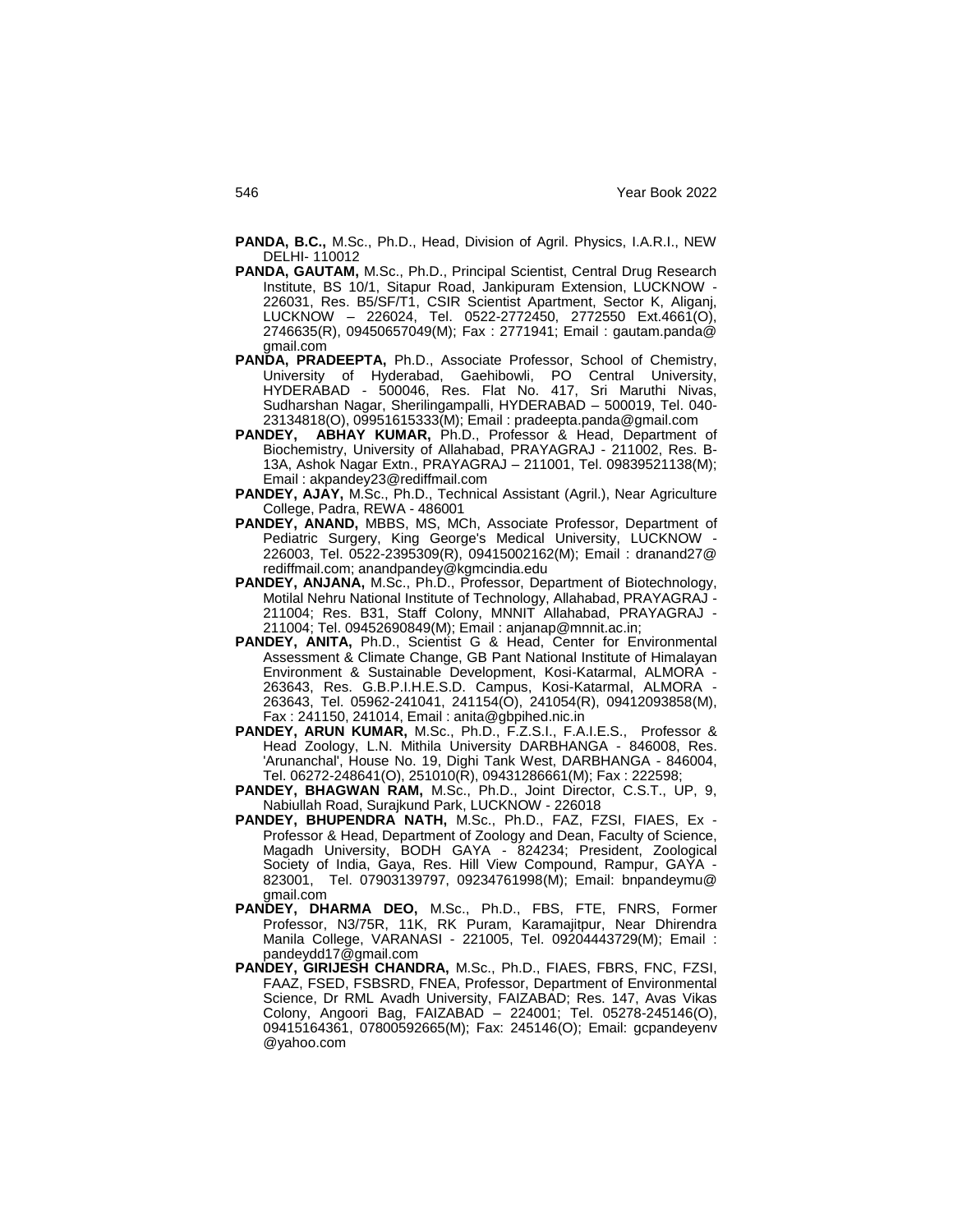- **PANDEY, HANS DEO,** M.Sc., Ph.D., F.R.Comm.S., FIAPS, Formerly Professor & Head, Department of Mathematics & Statistics, Gorakhpur University, Dean, Faculty of Science & Pro-Vice-Chancellor; Res. 20G, Indira Nagar, P.O. Shivapuri Colony, GORAKHPUR - 16, Tel. 0551- 2321613(R), 09415610782(M)
- **PANDEY, JITENDRA KUMAR,** Assistant Vice President R&D Dept., University of Petroleum & Energy Studies, Energy House, Bidholi<br>Campus, DEHRADUN - 248007, Tel. 0135-2970194(O), Campus, DEHRADUN - 248007, Tel. 0135-2970194(O), 07579216817(M); Fax : 2776090; Email : jeetusnu@gmail.com;
- **PANDEY, KAILASH NATH,** M.Sc., Ph.D., FPSI, FSMP, FNRS, FISST, Professor & Head, Department of Botany, Kumaun University, SSJ Campus, ALMORA - 263601; Res. 1/1, Professor"s Colony, Kumaun University, S.S.J. Campus, ALMORA - 263601, Tel. 05962-237745(O), 231054(R), Fax : 231507; Email: kailash\_nathpandey@yahoo.co.in
- **PANDEY, KANTI BHOOSHAN,** Senior Scientist, CSIR-Central Salt & Marine Chemicals Research Institute, Gijubhai Badheka Marg, BHAVNAGAR - 364002, Tel. 09913811711(M); Email : kantibiochem@ gmail.com;
- **PANDEY, KRISHNA KUMAR,** M.Sc., Ph.D., FSA, FBS, FINS, FSLW, Associate Professor & Head, Department of Botany, DAV PG College, GORAKHPUR - 273001, Res. 106-A, Siddharth Nagar Colony, Taramandal Road, PO-Siddharth Enclave, GORAKHPUR - 273017, Tel. 0551-6818015(R), 09450533494, 07071015657(M)
- **PANDEY, KRISHNA NAND, M.Sc., D.Phil., Formerly Scientist F, ICMR, New** Delhi; Res. B-289/B, Sector-19, NOIDA - 201301, Tel. 09891185517(M); Email: knpandey01@yahoo.com, knpandey@gmail.com
- PANDEY, K.C., M.Sc., Professor, CII/7 River Bank Colony, LUCKNOW -226001
- **PANDEY, L.P.,** A.N.C. Division, National Metallurgical Lab, JAMSHEDPUR 831 007
- **PANDEY, M.D.,** B.V.Sc.& A.H., M.R.C.V.S., (Lond.), Ph.D., Formerly Professor & Head, Department of Physiology, College of Veterinary Science, Mathura; Res. 503, Radhika Vihar, MATHURA - 281004, Tel. 0565-2420706(R)
- **PANDEY, MANOJ BHUSHAN,** D.Phil., Assistant Professor, Department of Physics, VSSD College, KANPUR - 208002, Res. 03/183, Vishnupuri, Nawabganj, KANPUR- 208002, Tel. 0512-2562613(O), 0951052040(O); Fax : 2563842; Email : mbpandey@gmail.com
- **PANDEY, MANISH KUMAR,** Senior Scientist-GroundnutGenomics, Center of Excellence in Genomics, International Crops Research Institute for the, Semi-Arid Tropics, PATANCHERU - 502324, HYDERABAD, Tel. 0914030713430, 08790057150(M); Email : m.pandey@cgiar.org; manishgenetics@gmail.com;
- **PANDEY, RAKESH,** Scientist, Microbiology & Plant Pathology, CIMAP, P.O. CIMAP, LUCKNOW - 226015
- **PANDEY, RAM CHET,** M.Sc., Ph.D., Lecturer, Department of Physics, Shivharsh Kishn P.G. College, BASTI (UP)
- **PANDEY, R.C.,** Ph.D., F.A.S., Editor, B.I.J.P., 2A/2, Shivkuti, PRAYAGRAJ 211004
- **PANDEY, R.N.,** Ph.D., F.I.M.A.(U.K.), F.R.A.S.(London), New F/6, Jodhpur Colony, Banaras Hindu University, VARANASI
- **PANDEY, SADA NAND,** Ph.D., Formerly Professor & Head of Applied Sciences; Res. 'Rishi Niketan', 130-C, Shivpuri New Colony, Near Azad Chawk, GORAKHPUR - 273016, Tel. 0551-2321527(R), 09415386954 (M), Email : pandeysnp@yahoo.co.in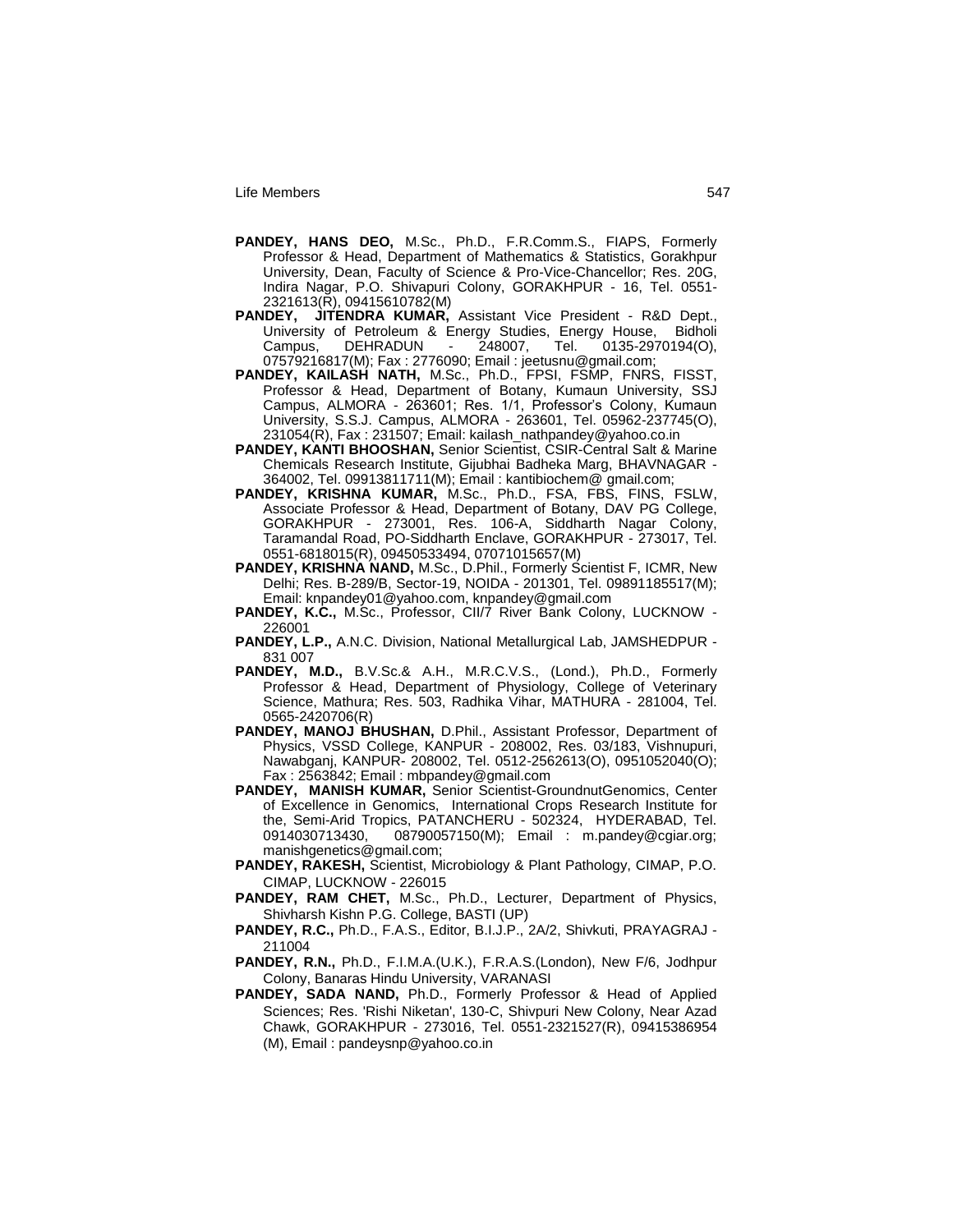- **PANDEY, SHANKAR DATT,** Ph.D., Reader & Head, Department of Physics, P.P.N. College, KANPUR
- **PANDEY, SHIV PRAKASH,** Research Scholar, Department of Chemistry, Lucknow University, LUCKNOW
- **PANDEY, S.D.,** M.Sc., Ph.D., F.A.Z., F.Z.S.I., F.R.E., Reader, Department of Zoology, Christ Church College, KANPUR - 208001
- **PANDEY, UMESH CHANDRA,** M.Sc., D.Phil., F.B.S., Associate Professor, Botany Department, Bareilly College, BAREILLY - 243 005, Res. C-27, LIG Ektanagar, BAREILLY - 243122; Tel. 0581-2535202, 09412544138(M)<br>**PANDEY, VIMAL**
- VIMAL CHANDRA, Ph.D., CSIR-Pool Scientist, Dept. of Environmental Science, Babasaheb Bhimrao Ambedkar University, LUCKNOW – 226025; Res. D 20, Sector D, LDA Colony, Kanpur Road, LUCKNOW - 226012, Tel. 08004799955(R), 09454287575(M); Email : vimalcpandey@gmail.com
- **PANDEY-RAI, SHASHI,** MSc, PhD, Professor, Laboratory of Morphogenesis, Department of Botany, Institute of Science, Banaras Hindu University, VARANASI - 221005, Tel. 09450828556(M); Email : shashi.bhubotany@gmail.com; pshashi@bhu.ac.in
- **PANDE, GIRISH CHANDRA,** M.Sc., Ph.D., Formerly Professor of Mathematics, Lucknow University Res. 126, Arya Nagar, LUCKNOW - 226004, Tel. 0522-2691304, 2693785(R), 09336036760, 09208152429(M)
- **PANDE, LALIT KUMAR,** Ph.D., Professor of Physics, School of Environmental Sciences, Jawaharlal Nehru University, New Mehrauli Road, NEW DELHI - 110067
- **PANDE, VIJAY,** M.Sc., Ph.D., Professor of Mathematics, Kumaun University, Tilak Pur, ALMORA - 263601, Tel. 05962-237744(O), 230825(R), Email : vijpande@gmail.com
- **PANDIT, BHARAT RASIKLAL,** M.Sc., Ph.D., F.T.E., Professor, Ecology Division, Department of Life Sciences, Bhavnagar University, BHAVNAGAR, Res. 102, Kalrav Residency, Rupani–Ghogha Circle Road, BHAVNAGAR - 364001; Tel. 09824541022(M), Email : bharatrpandit@yahoo.com, bharatr\_pandit@rediffmail.com
- **PANDYA, CHANDRAKANT B.,** M.Sc., Ph.D., F.I.C., Senior Research Officer, National Institute of Occupational Health, Meghani Nagar, AHMEDABAD- 380016
- **PANDYA, S.M.,** M.Sc.,Ph.D., FBS, FTE, FNIE, FAPS, Formerly Professor & Head, Department of Biosciences, Saurashtra University, RAJKOT - 360005; Res. 705, Mangal Jyot Tower, Jodhpur Char Rasta, Satellite, Ahmedabad - 380015, Tel. 079-6924235, Email: pandyasanjay@ icenet.net
- PANSARE, SUNIL V., Scientist C, Division of Organic Chemistry, National Chemical Laboratory, PUNE - 411 008
- **PANT, ADITYA BHUSHAN,** Ph.D., Senior Principal Scientist, System Toxicology & Health Risk Assessment Group, CSIR-Indian Institute of Toxicology Research, Vishvigyan Bhavan, 31, MG Marg, Post Box 80, LUCKNOW - 226001; Res. 18/213, Indira Nagar, LUCKNOW; Tel. 0522- 2627586,2620107(O), 09935044044(M);Email:abpand@iitr.res.in,abpant @rediffmail.com, abpant@yahoo.com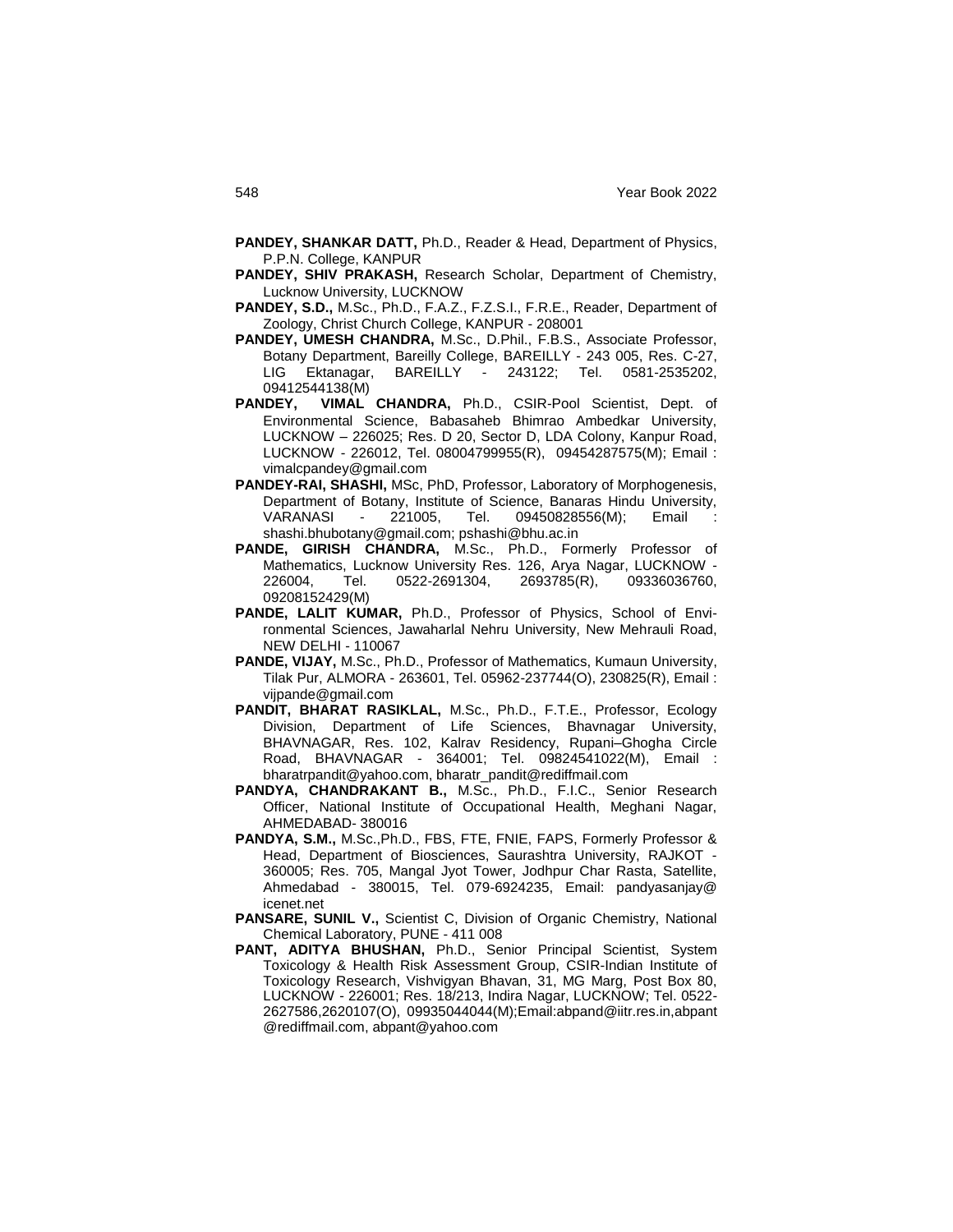- **PANT, G.N.,** M.Sc., D.Phil., D.Sc., Department of Chemistry, R.I.T., JAMSHEDPUR
- **PANT, MADAN MOHAN,** L.L.B., M.Sc., Ph.D., Director, School of Computer & Information Science, Indira Gandhi Open University, K-76, Hauz Khas, NEW DELHI - 110016
- **PANT, S.R.,** M.Sc., Ph.D., Department of Mathematics, Tribhuwan University, Kathmandu, Resi. 21/11 Dilipbazar, Maitidevi, KATHMANDU, NEPAL
- **PARAMANIK, VIJAY,** Ph.D., Assistant Professor, Department of Zoology, Indira Gandhi National Tribal University, AMARKANTAK - 484886, Res. G2, Ganga Nagar, Pendra Road, BILASPUR - 495117, Tel. 09300260709(M); Email : vijayparamanik@gmail.com
- **PARDASANI, KAMAL RAJ,** Ph.D., Assistant Professor, Department of Mathematics and Computer Applications, Maulana Azad College of Technology, BHOPAL - 462007, Tel. 0755-557316 Extn.447(O), 761217(R); Fax: 554562; Email: kamalrajp@hotmail.com, kamalrajp @usa.net
- **PARIA, GUNADHAR,** D.Phil, D.Sc., Formerly Professor & Head, Mathematics Deptt., G.S., Instt.of Tech. & Sci., Indore, Vill. Ganeshwarpur, P.O.Maheshpur, Via Sat Mile, DIST. MIDNAPORE - 721452
- **PARIDA, BIBHUTI BHUSAN,** M.Sc., Ph.D., Professor, P.G. Department of Zoology, Utkal University, BHUBANESWAR - 751004
- **PARIDA, MANMOHAN,** M.V.Sc., Ph.D., Scientist "G", Associate Director & Head, Department of Biocontainment & Bioverification, Defence R&D Establishment, DRDE, DRDO, Ministry of Defence, Jhansi Road, GWALIOR - 474002, Tel. 0751-2233492(O), 2340479(R), 09893186204 (M); Fax : 2341148; Email : paridamm@gmail.com, paridamm@drde. drdo.in
- **PARIKH, INDU,** Ph.D., Director, Biochemistry & Biotechnology, Glaxo Research Laboratories, Research Tri.Park, N.C.27709, U.S.A.
- **PARKASH, RAM,** M.Sc.(Hons.), Ph.D., Professor, Chemistry Department, Punjab University, CHANDIGARH
- **PARMAR, M.L.,** Ph.D., Professor of Physical Chemistry, Department of Chemistry, H.P. University, Summer Hill, SHIMLA - 171005; Tel. 230944(O)
- **PARPIA, H.A.B.,** B.Sc.(Hons.), M.S., Ph.D., (Oregob) State University (USA), Senior Adviser, UNCSTD, U.N Room-00100, ITALY
- **PARVATAM, GIRIDHAR,** M.Sc., Ph.D., Senior Principal Scientist, Plant Cell Biotechnology Dept., CSIR-Central Food Technological Research Institute (CFTRI), MYSORE - 570020, Res. #09, 3rd Cross, Garudachary Layout, Vijayanagar, III Stage, 'C' Block, 16th Main, MYSORE - 570030, Tel. 0821-2516501(O), 2952663(R), 09449263452(M), Fax : 2517233, Email : parvatamg@yahoo.com<br>**PARVEEN, SHAMA,** Assistant
- SHAMA, Assistant Professor, Centre for Interdisciplinary Research in Basic Sciences, Jamia Millia Islamia, NEW DELHI - 110025, Tel. 011-26981717 Ext.74102(O), 26984167(R), 09818286423(M); Email : shamp25@yahoo.com; sparveen2@jmi.ac.in;
- PATEL, PREMANANDA, M.Sc., Ph.D., D.Sc., F.I.C., , C.Chem.(India), Associate Professor of Chemistry, Government (Autonomous) College, Qr.No. C/41, Sector - 4, ROURKELA - 769002, Tel. 0661-4664586(O), 4641004(R)
- **PATEL, R.N.,** Ph.D., D.Sc., Professor & Head, Department of Chemistry, A.P.S. University, REWA – 486003; Res. Shiv Nagar, P.O. Engineering College, Rewa, University Road, REWA; Tel. 07662-233683(O), 09826630086(M); Email : rnp64@ymail.com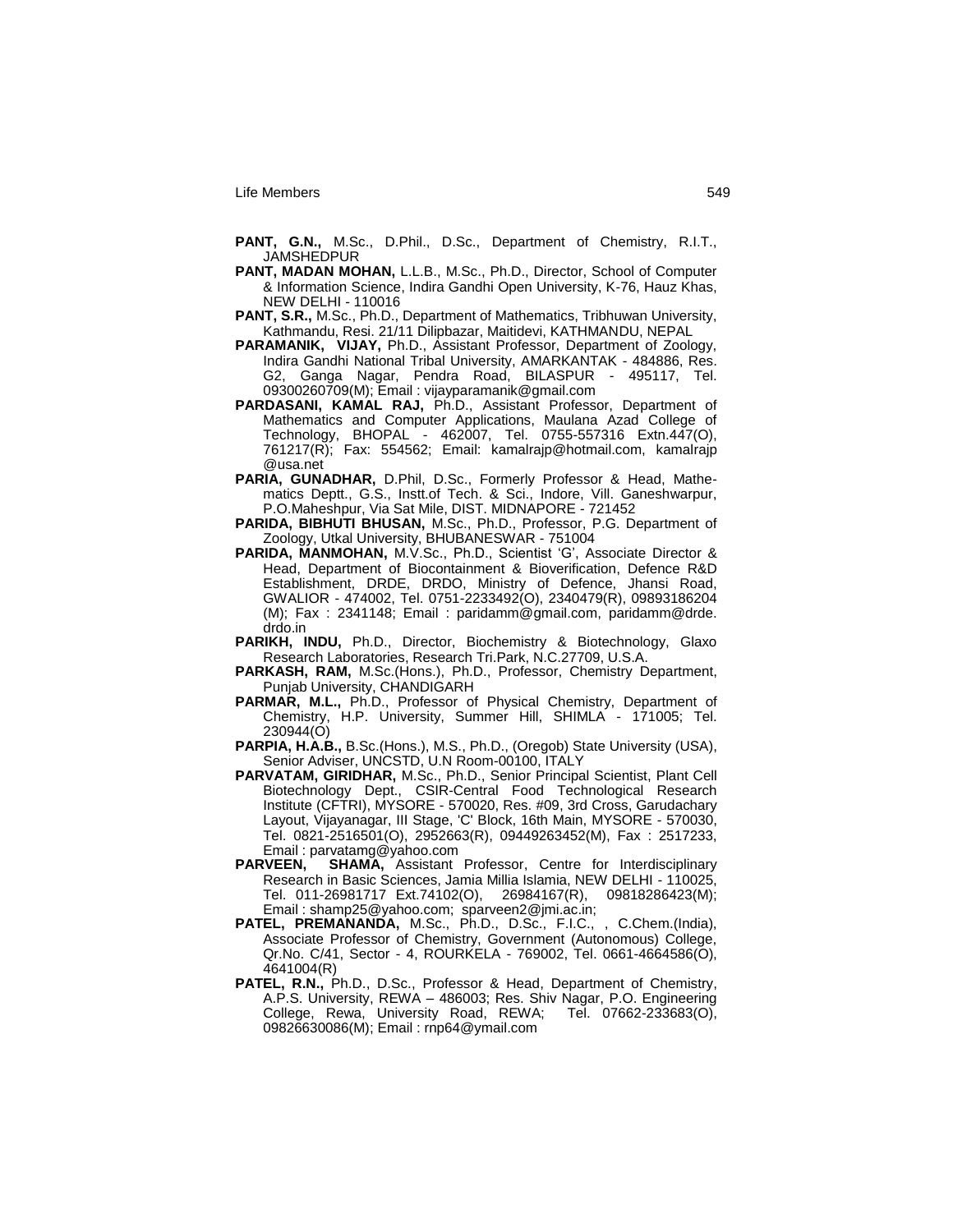- **PATEL, V.J.,** Ph.D., Farm Scientist & Owner, Surendra Bagh, P.O. KARDEJ-364060
- **PATHAK, AKHILENDRA KUMAR,** M.Sc., D.Phil., M.Tech., Professor & Head, Department of Petroleum Engg., Indian School of Mines, DHANBAD-826004; Tel. 09431315816(M); Email: akhilendra\_pathak@ yahoo.co.in
- PATHAK, D.N., M.Sc.(GOLD MEDALIST), Ph.D., F.I.C., F.I.C.S., Professor & Head, Department of Chemistry, Regional Instt. of Technology, JAMSHEDPUR - 831014
- PATHAK, KISHORI MOHAN, M.Sc., D.Phil., Ph.D., CPhysFInstP (London), Founder Vice-Chancellor(Retd.), Tezpur University, Res. Ashok Palace Apartment, Ashok Path, Survey, Beltola, GUWAHATI - 781028, 09435111563 (M)
- **PATHAK, PROMILA,** M.Sc., Ph.D., F.L.S. (London), Professor & Chairperson, Botany Department, Panjab University, CHANDIGARH - 160014, Res. Flat No.1079, Progressive Enclave, Sector 50B, CHANDIGARH - 160047, Tel. 0172-2534018(O), 09876701963(M), Fax : 4641079, Email : ppathak\_2007@yahoo.com
- **PATHANIA, PARSHOTAM SINGH,** M.Sc., Ph.D., Senior Consultant, Central University of Jammu, 22/7, Trikuta Nagar, JAMMU – 180012, Res. D-54, Sainik Colony, JAMMU – 180011, Tel. 0191-2479213(O), 2469931(R), 09419180540(M), Email : patpsjandi@rediffmail.com
- **PATIL, B.V.,** M.Sc., Ph.D., 1170/27 Shivaji Nagar, PUNE 4
- **PATIL, GANESH VYANKATRAO,** M.Sc., Ph.D., FBS, FPnS, FPbS, Former Professor & Head, Department of Botany, Institute of Science, Nagpur; Professor & Head, Department of Botany & Director, Govt.Inst.of Sci., Aurangabad, Former V.C., Amravati University; Res. Pawnaskar Layout, Tope Nagar, AMRAVATI – 444602; Tel. 0721-2665200, 09422155881(M)
- **PATIL, PRAMOD SHANKARARAO,** Ph.D., FinstP(UK), FMASc, Professor, Department of Physics, Shivaji University, KOLHAPUR - 416004, Res. 584E/13, Ashirwad, Sunita Vihar, Rajendranagar, KOLHAPUR – 416008, Tel. 0231-2609490(O), 6521825(R), 09922235114(M); Email : patilps\_2000@yahoo.com
- **PATIL SHIVANAGOWDA, GIRISH,** PhD, Principal Scientist, ICAR-National Research Centre on Meat, Chengicherla, PB No. 19, Boduppal Post, HYDERABAD - 500092, Telangana, Tel. 040-29801672(O), 09401262522(M); Fax : 29804259; Email : girishlpt@gmail.com
- **PATKI, L.R.,** Department of Zoology, Institute of Science, NAGPUR
- PATRO, NISHA, Scientist, School of Studies in, Neuroscience, Jiwaji University, GWALIOR - 474011, Email : nishapatro@gmail.com;
- **PAUL, AJIT,** M.Sc., M.Phil., D.Phil. Professor & Head, Department of Mathematics and Statistics, School of Basic Science, Sam Higginbottom Institute of Agricultural Technology and Sciences, PRAYAGRAJ – 211007, 09415215873 (M); Email: paulajit1969@yahoo.co.in, Specialization: Fluid Dynamics (Mathematics)
- **PHALE, PRASHANT S.,** Ph.D., Professor, Department of Biosciences & Bioengineering, Indian Institute of Technology Bombay, Powai, MUMBAI - 400076, Res. B-33, Central Area, IIT Bombay Campus, Powai, MUMBAI, Tel. 022-25767836(O), 25768836(R), Email : pphale@iitb.ac.in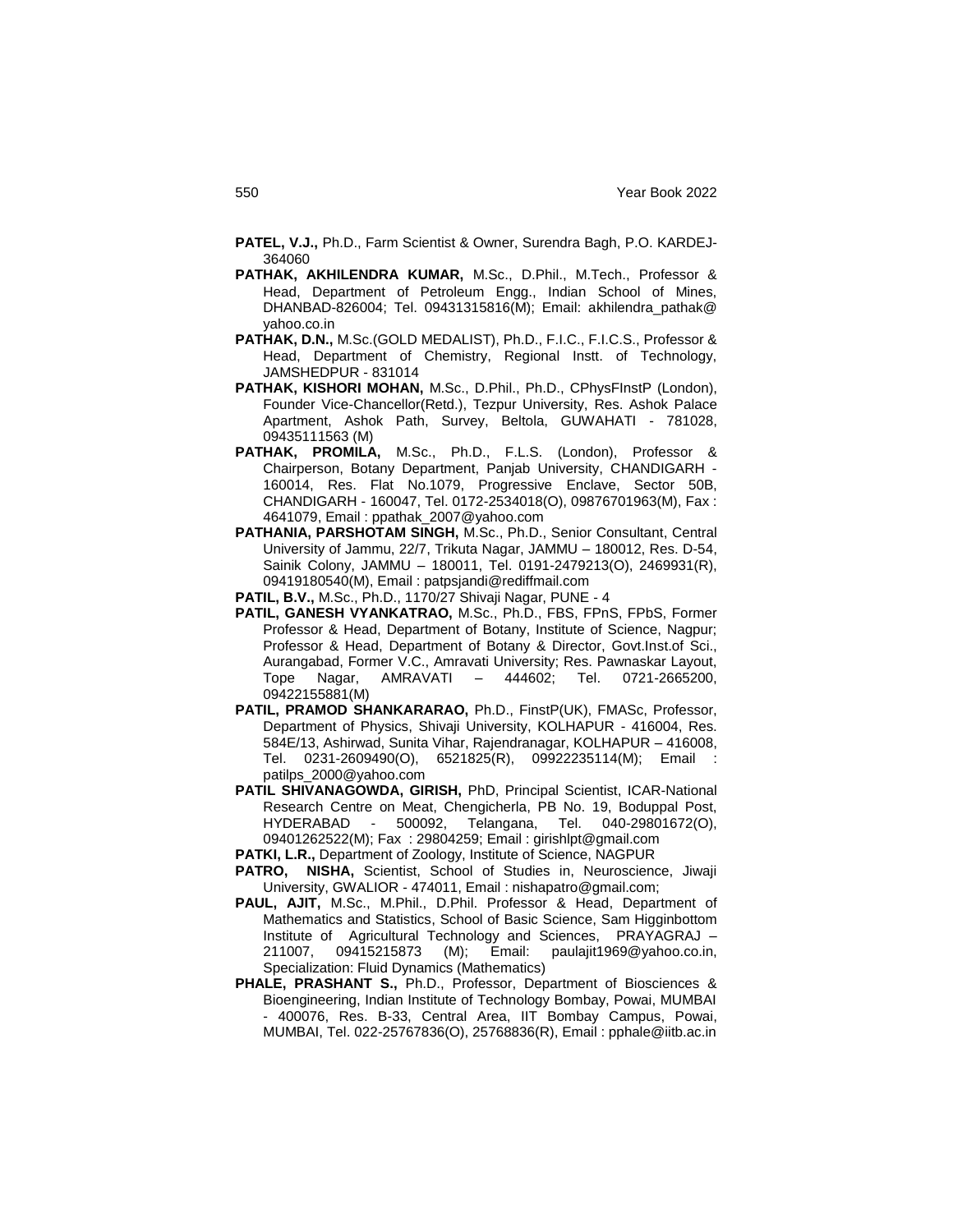- **PHALSWAL, DAYA RAM,** Ph.D., A.S.I.N.P., Lecturer in Physics, M S J College, BHARATPUR
- **PHOKELA, AMRIT,** Ph.D., Senior Scientist, Division of Entomology, I.A.R.I., NEW DELHI-110012
- **PHUKAN, S.N.,** Ph.D.,F.A.P.S., F.L.W.S.,Department of Botany, North Lakhimpur College, Assam, P.O. KHELMATI - 787031, Res. K.B. Road, Ward No. 11, P.O. NORTH LAKHIMPUR - 787001, Assam; Tel. 03752- 230408(R), 9435085615(M); Email : sailen\_phukan @yahoo.com
- **PILLAI, HARISH K.,** Ph.D., Professor, Department of Electrical Engineering, Indian Institute of Technology Bombay, Powai, MUMBAI - 400076, Res. B229, Aravali, IIT Bombay, Powai, MUMBAI - 400076, Tel. 022- 25767424(O), 25768424(R), Fax : 2572373707, Email : hp@ee.iitb.ac.in
- **PILLAI, RAMAN NARAYANA,** Ph.D.(Illinois), Formerly Professor & Head, Department of Statistics, Kerala University, Valiyavilakom, Vellayani, Ookode P.O., THIRUVANANDAPURAM - 695020
- **PINJARI, DIPAK VITTHAL,** PhD, UGC Assistant Professor, University of Mumbai, B-204, Safal Pride, Plot No.1, Sector 25, Nerul (East), NAVI MUMBAI - 400706, Tel. 09967719496(M); Email : dpinjari@gmail.com; dv.pinjari@nano.mu.ac.in
- **POKHARIYAL, GANESH PRASAD,** M.Sc., Ph.D., F.I.C.S., F.I.C., C.C., F.A.B.I., Former Head, Chemistry Department, MM College, CCS University MEERUT; Former Director, Om Sai Institute of Technology & Science, Pali-BAGHPAT; Res. #571/572, Ranka Heights, 4th Main, 7th Cross, Domlur Layout, BANGALORE - 560071, Tel. 080-42184518(R), 08105409665, 09412803462(M); Email: ganesh.pokhariyal@yahoo.com
- **PONNIAH, A.G.,** M.Sc., Ph.D., Former Director, CIBA & NBFGR; Res. 933- GF, Snowdrops, 10<sup>th</sup> Street, H Block, Anna Nagar West, CHENNAI -600040, Tel. 09445019555(M), Email: agponniah@gmail.com
- **PONNUSAMY, PONMURUGAN,** PhD, Associate Professor, Department of Botany, Bharathiar University, COIMBATORE - 641046, Tel. 0422- 2428304(O), 09865857816(M); Fax : 2422387; Email drponmurugan@gmail.com
- **PRABHAKAR, R.P.,** M.Sc., F.Z.S.I., Reader, Department of Zoology, K.L.S. College, NAWADAH – 805110; Res. Professor Colony, Malgodam, Nawada, P.O. Nawada Dist. NAWADA- 805110; Tel. 06324-214664, 07654672385, 09708109366(M)
- **PRABHUJI, SHAKTI KUMAR,** M.Sc., Ph.D., F.S.L.W, F.B.S., F.S.P.R., Director, Biotechnology & Molecular Biology Center; Associate Professor, Department of Botany, M.G. Postgraduate College, GORAKHPUR - 273001, Tel. 0551-2242332, 09839229079(M); Email : shaktiprabhuji@rediffmail.com; shaktiprabhuji@gmail.com
- **PRAJAPATI, DIPAK,** M.Sc., Ph.D., Chief Scientist & Head, Medicinal Chemistry Division, CSIR- North East Institute of Science & Technology, JORHAT-785006; Res. NEIST Colony Quarter No. E-03, JORHAT-785006; Tel. (0376) 2370121\*2356(O), 2370356(R); Fax: 2370011; Email: dr\_dprajapati2003@yahoo.co.uk; prajapatid@rrljorhat.res.in
- **PRAJAPATI, VIJAY KUMAR,** Ph.D., Assistant Professor, Department of Biochemistry, School of Life Sciences, Central University Rajasthan, NH-8 Bandarsindri, KISHANGARH - 305817, AJMER, Tel. 07597271362(M); Email : vkprajapati@curaj.ac.in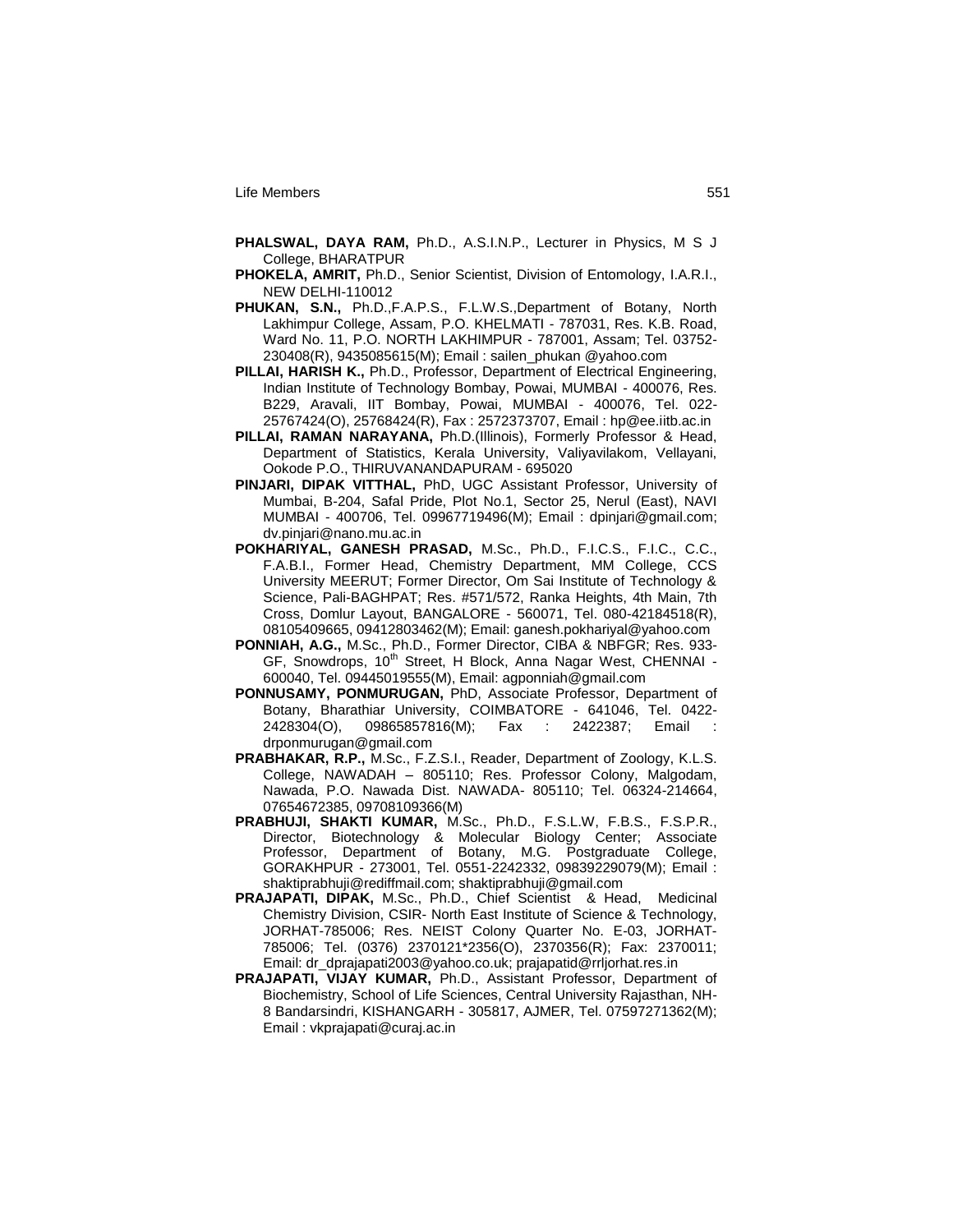- **PRAKASH, ANAND,** M.Sc., D.Phil., Lecturer, Department of Chemistry, D.S. College, ALIGARH - 202001
- **PRAKASH BABU, PHANITHI,** Ph.D., Professor, Department of Biotechnology and Bioinformatics, School of Life Sciences, University of Hyderabad, HYDERABAD - 500046; Res. Quarter No. A-13, University of Hyderabad, Gachibowli, HYDERABAD-500046; Tel.040-23134584(O), Email: prakash@uohyd.ac.in, prakashbabuphanithi@gmail.com
- **PRAKASH, BHANU,** PhD, Assistant Professor, Department of Botany, Institute of Science, Banaras Hindu University, VARANASI - 221005, Tel. 09794113055(M); Email : bhanubhu08@gmail.com; bprakash@bhu.ac.in
- **PRAKASH, CHANDRA,** Group Director (Admin, HR & TS) & Technology Director (Functional Materials and Allied Technologies), Solid State Physics Laboratory, DRDO, Lucknow Road, Timarpur, DELHI - 110054, Tel. 011-23903402(O), 23916656(R), 09810825175(M); Fax : 23913609; Email : cprakash2014@gmail.com;
- **PRAKASH, DIVYA,** Ph.D., Assistant Professor, Department of Geology, Banaras Hindu University, VARANASI - 221005, Res. B 31/48, Bhogahir, Lanka, VARANASI - 221005; Tel. 0542-2307310(O), 2367760(R), 09839152054(M); Email : dprakash\_ynu@yahoo.com
- **PRAKASH, GOVIND,** M.Sc., Ph.D., Professor, Botany Department, C.C.S. University, MEERUT - 250005
- **PRAKASH, HARISCHANDRA SHRIPATHY,** M.Sc., M.Phil., Ph.D., UGC-BSR Faculty Fellow, Department of Studies in Biotechnology, University of Mysore, Manasagangotri, MYSURU – 570006, Tel. 0821-2414450(O), 2517577(R), 09845488400(M); Fax : 2414450; Email : hasriprakash@ gmail.com; hsp@appbot.unimysore.ac.in
- **PRAKASH, INDU,** Ph.D., Reader & Head, Department of Chemistry, P P N College, KANPUR
- **PRAKASH, KIRTI,** M.Sc., Ph.D., Reader of Mathematics, H.P. University, Shimla, Dorothy Cottage, Summer Hill, SHIMLA - 171005
- **PRAKASH, NAM,** M.Sc., Nuclear Research Laboratory, I.A.R.I, K C 82, Kavi Nagar, GHAZIABAD
- **PRAKASH, OM,** M.Sc., D.Phil., Scientist "E" (Dy. Director), D.M.S.R.D.E., G.T. Road, KANPUR - 208013, Tel. 0512-451759 to 451778 Ext. 326(O), 616582(R); Fax: 350404, Email : dmsrde@sancharnet.in
- **PRAKASH, OM,** D.Phil., D.U.(FRANCE), Former Lecturer of Chemistry, CMP Degree College, PRAYAGRAJ, Res. 70/72 J, Stanley Road, Near Moirabad, PRAYAGRAJ – 211002, Tel. 098423393(M)
- **PRAKASH, RAVI,** M.Sc., Ph.D., D.Sc., F.A.Z., F.Z.S., Ex Vice-Chancellor, 100/40 Shivaji Nagar, BHOPAL
- **PRAKASH, SAD GURU,** D.Phil., Professor, J.K. Institute of Applied Physics & Technology, University of Allahabad, PRAYAGRAJ – 211002; Tel. 0532-2468833; Email: prof\_sgp@rediffmail.com
- **PRAKASH, SATYA,** M.Sc., D.Phil., Emeritus Professor, Department of Physics, Panjab University, CHANDIGARH – 160014, Tel. 09876638503 (M); Email: profsprakash@hotmail.com
- **PRAKASH, SOAM,** Ph.D., Professor, Department of Zoology, Faculty of Science, Dayalbagh Education Institute, Dayalbagh, AGRA – 282005; Res. 4/246 Vidyut Nagar, Dayalbagh, AGRA - 282005, Tel. 0562- 2801545(O), 09368658194, 09319112307(M); Fax : 2801226; Email : prakashsoamdei@gmail.com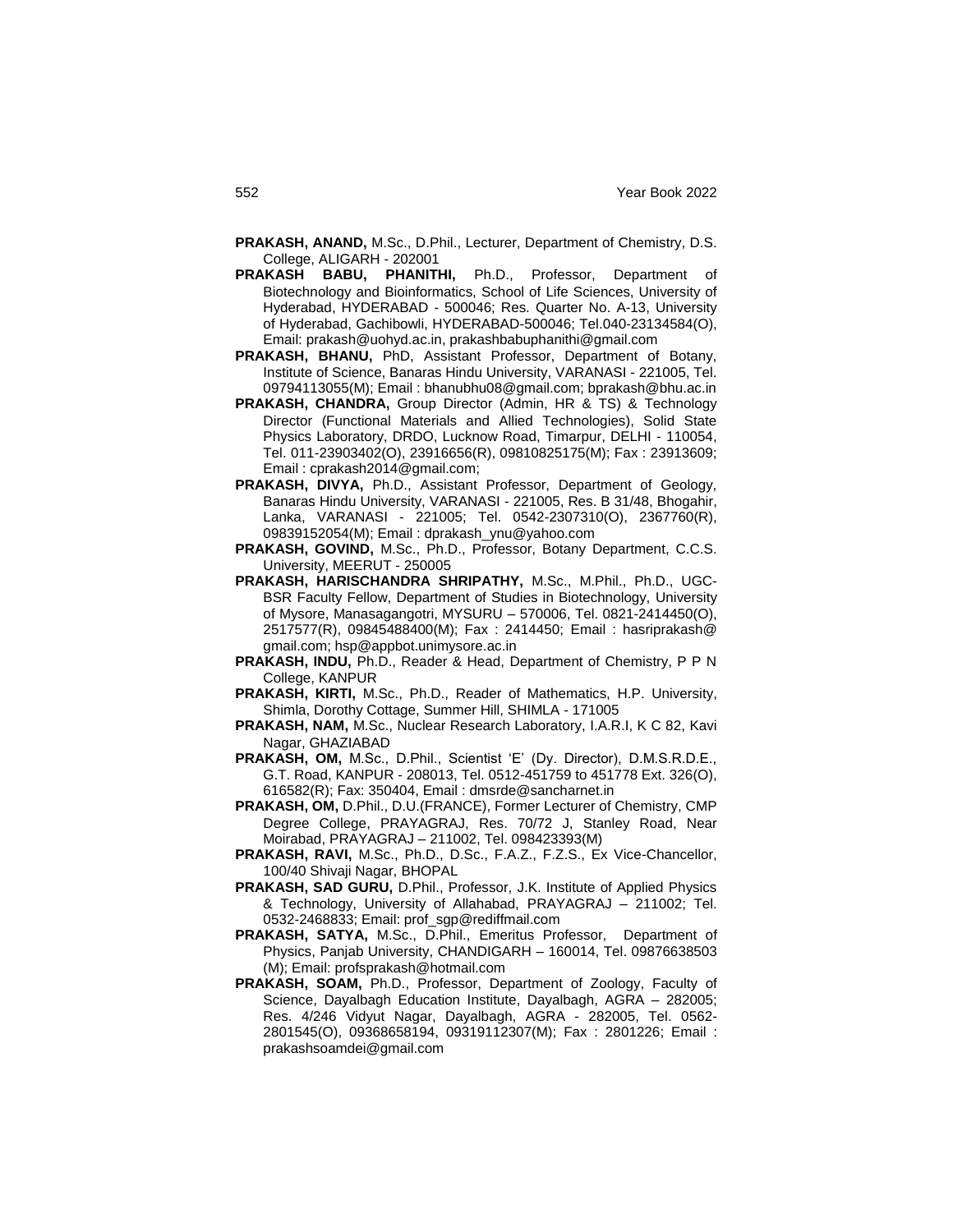- **PRAKASH, VINOD,** D.Phil., Professor, Department of Physics, University of Allahabad, PRAYAGRAJ - 211002; Tel. 0532-2642442(R); Email: prakashvinod@rediffmail.com
- **PRASAD, ANANDI,** M.Sc., Ph.D., FIST, FBS, Former Professor of Botany, SPM College, Res. 980B, Anand Vihar, Shivajee Nagar, Khandakper, BIHAR SHARIF - 803101, NALANDA
- **PRASAD, ARTI,** M.Sc., Ph.D., Assistant Professor, C/o Dr. H.R.S. Tyagi, 57, Dore Nagar, UDAIPUR - 313001
- **PRASAD, BAL KRISHNA,** Reader & Head, Department of Zoology, P.K.Ray Memorial College, DHANBAD - 826004
- **PRASAD, BALESHWAR,** Ph.D., Former Reader in Mathematics, DAVPG College, AZAMGARH, Res. Anima Sadan, Shanti Path, Katghar Road, Sidhari (East), AZAMGARH – 276001, Tel. 09450736977(M)
- **PRASAD, BIBHOOTI,** M.Sc., Ph.D., F.E.S.I., F.Z.S.I., F.A.Z., Formerly Professor & Head of Life Sciences; Res. 59, Manshabag, Jatepur North, Gorakhnath, GORAKHPUR - 273015, Tel. 0551-2253457(R)
- **PRASAD, CHANDRA SHEKHAR,** M.Sc., D.Phil., F.E.S.I., Professor & Registrar, Sardar Vallabh Bhai Patel Univeristy of Agric. & Tech., Modipuram, MEERUT - 250110, Tel. (0121) 2888502(O), 09412432724(M), Fax : 2888525; Email : csprasad23@gmail.com
- **PRASAD, FAZAL MASIH,** M.Sc., D.Phil., D.Sc., FBRS, FISAC, FISAB, FICC, FSPPS, Retired Professor & Principal, St. John's College, AGRA; C/o Dr. (Mrs.) Sheela Prasad, Principal, Prentiss Girls Inter College, Kachari Road, ETAH – 207001, Tel. 09897729511(M); Email : fazal\_prasad@yahoo.co.in
- **PRASAD, JAGDISH,** D.Phil., Chemistry Department, Allahabad University, PRAYAGRAJ
- **PRASAD, JAGDISH,** M.Sc., PhD, FBRS, Formerly Professor, Dean and Head, SHIATS; Res: Flat No. 10-C, Tower No. !5, Belgravia, Cental Park– Resorts, Sector 48, Sohna Road/Hero Honda Road, Near Subhas Chowk Fly-Over, GURGAON-122018, Tel 0124-4942823, 09560102571 (M), Email : dr.jagdishprasad45@gmail.com
- **PRASAD, JAI NARAIN,** M.Sc., Ph.D., D.D.E., Professor of Mathematics, Mouze, Ward No. 14, RAXAUL - 845305
- **PRASAD, KANHAIYA,** MA.,Ph.D., D.Sc., (Retired) Reader & Head of Mathematics, Feroze Gandhi PG College, Res. M-82, Indira Nagar Extension (RDA Colony), Jail Road, RAE BARELI - 229001, Tel. (0535) 2203840(R), 09415523633(M)
- **PRASAD, KRISHNA MOHAN,** M.Sc., Ph.D., Professor & Head, Department of Chemistry, V.K.S. University, ARRAH - 802301
- **PRASAD, NAMBURI ESWARA,** PhD, Outstanding Scientist, Scientist H & Director, Defence Materials & Stores Research & Development Establishment, G.T. Road, PO DMSRDE, KANPUR - 208013, Tel. 0512- 2450695(O), 2453597(R), 09490754173, 08318969758(M); Fax : 2450404, 2450774; Email : neswarap@gmail.com, neswarap@rediffmail. com
- **PRASAD, RAM YATAN,** Ph.D., D.Sc., D.Sc.(hc) Colombo, Pro Vice Chancellor, TMB University, BHAGALPUR, Bihar; Former Vice Chancellor, SKM University Dumka; Res. PTC Chowk, Matwari Road, HAZARIBAG - 825301, Tel. 09431393922(M); Email: prasadramyatan@ yahoo.in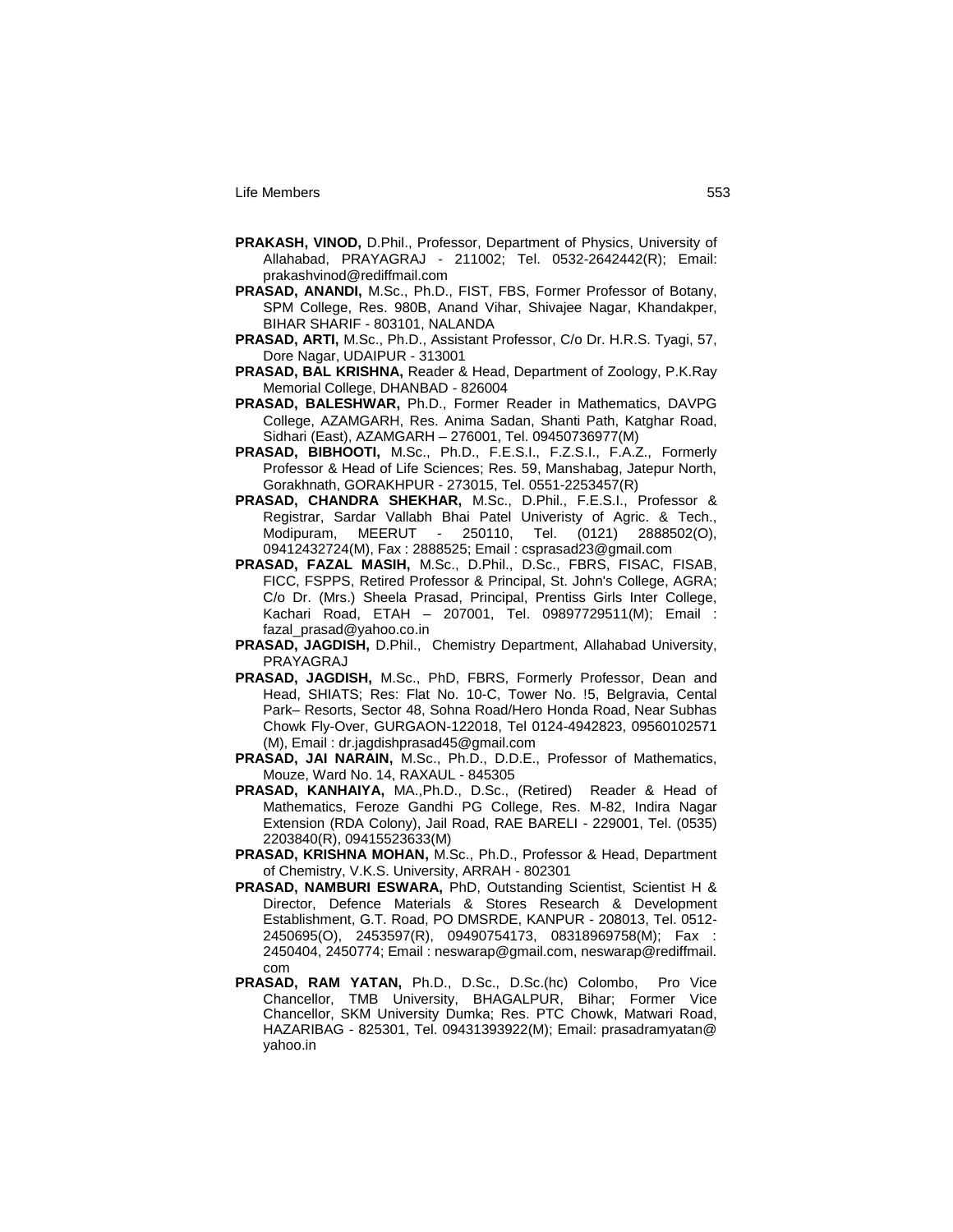- **PRASAD, R.K.,** M.Sc., Ph.D., (Retired) Professor of Chemistry; Professors' Colony, Aghoria Bazar, MUZAFFARPUR - 842002, Tel. 0621-2244211, 09430458535, 09006898548 (M);
- **PRASAD, R.N.,** M.Sc., Ph.D., Officer-in-Charge, Malaria Research Centre, Khirni Bagh, Sadar Bazar, SHAHJAHANPUR (UP) - 242001
- **PRASAD, SHASHI RANJAN,** Lecturer in Mathematics, Rameshwar College, MUZAFFARPUR
- **PRASAD, SHIVA SHANKAR,** M.Sc., D.Phil., Professor (Entomology), Crop Research Station, Ghaghraghat, Jarwal Road, BAHRAICH - 271901, Tel. 05251-225481(O), 09450458315 (M); Email: ssprasad24@gmail.com
- **PRASAD, S.N.,** M.Sc., Ph.D., Reader in Mathematics, Bhagalpur University, BHAGALPUR, BIHAR
- **PRASAD, SUKALA,** M.Sc., Ph.D., Professor, Biochemistry & Molecular Biology Lab, Department of Zoology, Banaras Hindu University, VARANASI – 211005, Tel. 0542-2307149, 6702517(O), 2575842(R), 09415812467(M); Fax : 2368174; Email : s.sprasadbhu@gmail.com
- **PRASAD, VIVEK,** Ph.D., F.B.S., Professor, Molecular Plant Virology Lab, Department of Botany, Lucknow University, LUCKNOW - 226007, Tel. 0522-2740823(O), 2781029(R); Fax: 2740823, 2787937; Email: vivprasad@yahoo.com
- **PRASAD, Y. RAJENDRA,** M.Sc., Ph.D., Reader & Head of Chemistry, Res. Second Floor, Home No, 4, Sai Nagar, VIJAYAWADA - 520008 Tel. 0866-2491309, 09848168499 (M); Email: yrajprasad@yahoo.com
- **PRASAD, Y.N.,** M.Sc., Lecturer (Applied Mathematics), Institute of Technology, Banaras Hindu University, VARANASI
- **PRATAP, ARUN,** M.Sc., Ph.D., Reader, Applied Physics Deptt., M.S. University of Baroda, F-4, Vikram Baug, University Campus, Pratapgunj, VADODARA - 390002
- **PRIOLKAR, KAUSTUBH R.S.,** Ph.D., Professor, Department of Physics, Goa University, Taleigao Plateau, GOA - 403206, Res. L-16, Tulshi, Housing Board Colony, Alto – Poruori, GOA – 403521, Tel. 0832- 2412235(R), 08669609210, 09890357378(M); Fax : 2451184; Email : krp@unigoa.ac.in
- **PUNETHA, NILAMBER,** M.Sc., Ph.D., FBS, FIFS, Retired Principal, Res. 167, Bajethi Ward, Near PG College, PITHORAGARH – 262502, Tel. 09759165372(M), Email : punethan\_bot@yahoo.co.uk
- **PURBEY, BRAJENDRA,** M.Sc., Lecturer in Mathematics, Rajendra College, (Bihar University), CHHAPRA, BIHAR
- PURKAIT, RUMA, Ph.D., D.Sc., Professor & Head, Department of Anthropology, University of Allahabad, PRAYAGRAJ - 211002, Res. P-3, Beli Farm, Stanley Road, Allahabad University Teacher"s Colony, PRAYAGRAJ – 211002, Tel. 09455220839(M); Fax : 0532-2461009; Email : r.purkait@gmail.com
- **PUROHIT, DAU NARAYAN,** M.Sc., Ph.D., Vice-Chancellor, M.D.S. University, Ajmer; Res. 25, Vidhya Vihar Colony, Sundervas North, UDAIPUR; Tel. 0145-2787055(O), 2787050, 2787051(R), 98291- 88989(M), Fax: 2787049
- **PURUSHOTTHAM, G.,** M.A., Department of Mathematics, Nagarjuna Sajar Eng. College, HYDERABAD - 500488
- **QURAISHI, MUMTAZ AHMAD,** Ph.D., D.Sc., Professor & Head, Department of Applied Chemistry, Indian Institute of Technology, Banaras Hindu University, VARANASI - 221005; Res. B-18, Brij Enclave Extn., Sunderpur, VARANASI; Tel. 0542-2316527(R), 09307025126(M); Email : maquraishi@rediffmail.com; maquraishi.apc@itbhu.ac.in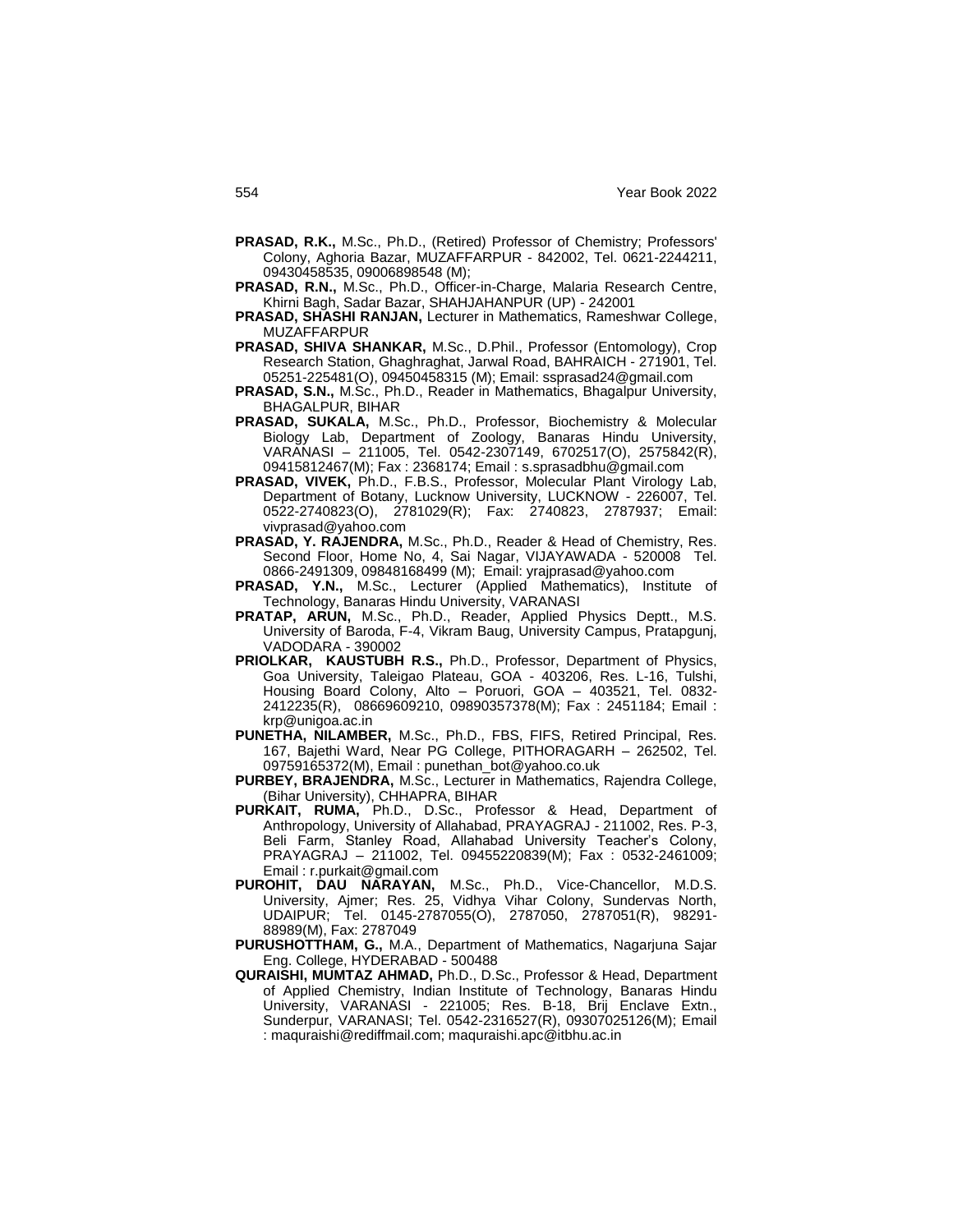- **QURESHI, INSAF AHMED,** Ph.D., Assistant Professor, Department of Biotechnology & Bioinformatics, School of Life Sciences, University of Hyderabad, HYDERABAD - 500046, Res. G-6, Block-H, Aparna CyberZon, Nallagandla, HYDERABAD - 500019, Tel. 040-23134588(O), 09502117562(M); Email : insafqureshi@gmail.com, insaf@uohyd.ac.in
- **RABBANI, G.,** M.Sc., M.A.(Phi., Urdu), M.Ed., LL.B., Ph.D.(Maths), Ph.D.(Urdu), D.Litt., Ph.D.(Edu.), Former Professor of Mathematics, M.T.T. College, RANCHI – 834009, Res. Azhar Lane, Bariatu Sattaar Colony, P.O. Medical College, RANCHI - 834009, Tel. 09835958213(M);
- **RADHAKRISHNAMACHARYA, GANJAM,** M.Sc., Ph.D., Professor of Mathematics, R.E.C., WARANGAL - 506 004
- **RAGHAVA, RAVINDRA PRATAP,** M.Phil., Ph.D., FBS, FISPP, Reader, DST-FIST, PG Department of Botany, S.M.M. Town (PG) College, BALLIA- 277001, Res. 715, Neh-Ganga Kutir, Seth Colony, Harpur, BALLIA - 277001, Tel. 05498-221998(O), 240182(R), 09415657030(M), Email : raghavarp@rediffmail.com, rproghava59@gmail.com
- **RAGHOTHAMA, S.,** Ph.D., Principal Research Scientist, NMR Research Centre, Indian Institute of Science, BANGALORE - 560012; Res. No. 72, 2nd Main Road, S.B.M. Colony, Anandnagar, BANGALORE - 560024; Tel. 080-22933301(O), 23633080(R), 09880038337(M); Fax : 23601550; Email : sr@nrc.iisc.ernet.in
- **RAHAMAN, ABDUL ABDUL,** M.Sc., Ph.D., Professor of Environmental Engineering Div., Kongu Engineering College, No. 21, Vidhya Nagar, ERODE - 638009, Tel. 0424-239375, 09443339369(M); Email : rahaman@eth.net
- **RAICHUR, ASHOK M.,** Ph.D., FNAE, FRSC, Professor, Department of Materials Engineering, Indian Institute of Science, BANGALORE -<br>560012; Res. A-212, Esteem Classic Apartment, 1<sup>st</sup> Stage, Industrial Suburb, Rajajinagar, BANGALORE - 560022; Tel. 080-22933238(O), 23607727(R), 09449063238(M); Fax: 23600472; Email : amr@iisc.ac.in
- **RAINA, RAJINDER KUMAR,** M.B.B.S., M.D., Professor & Head, Department of Pharmacology & Therapeutics, Government Medical College, JAMMU
- **RAISUDDIN, SHEIKH,** M.Sc., Ph.D., Reader, Department of Medical Elementology & Toxicology, Jamia Hamdard (Hamdard University), NEW DELHI - 110062; Res. C-202, Jamia Hamdard Campus, Hamdard Nagar, NEW DELHI - Tel. 011-26059688(O), 26055103(R), 09810370351(M); Fax : 26059663; Email : sheikhraisuddin@ yahoo.com
- **RAIZADA, RAJENDRA BEHARI,** M.Sc., Ph.D., FBRS, FAEB, Scientist EII & Head, Pesticide Toxicology Laboratory, Industrial Toxicology Research Centre, P.B. 80, M.G. Marg, LUCKNOW - 226001, Fax: 0522-228227, Email: raizadalko@rediffmail.com, raizadalko@yahoo.com
- **RAIZADA, SAMEER KUMAR,** M.Sc., Ph.D., Professor & Head, Department of Mathematics & Statistics, Dr. R.M.L. Avadh University, FAIZABAD - 224001, Tel. 05278-246330, 245957(O), 09415715957(M); Fax: 246223; Email: skr.65@rediffmail.com
- **RAI, AWADHESH KUMAR,** M.Sc., Ph.D., Professor, Department of Physics, University of Allahabad, PRAYAGRAJ, Res. Flat No. G-102, Narayan Apartment, 23/1 Master Zaharul Hasan Road, Katra, PRAYAGRAJ – 211002, Tel. 0532-2460993(O), 09335110163(M); Fax : 2460993; Email : awadheshkrai@rediffmail.com
- **RAI, BINDHYACHAL,** M.Sc.(Physics), M.Sc.(Maths.), Ph.D., Professor & Head, Department of Mathematics, Allahabad University, PRAYAGRAJ - 211002; Res. 11C, Liddle Road, George Town, PRAYAGRAJ - 211002; Tel. 0532-2460007(O), 2468899(R)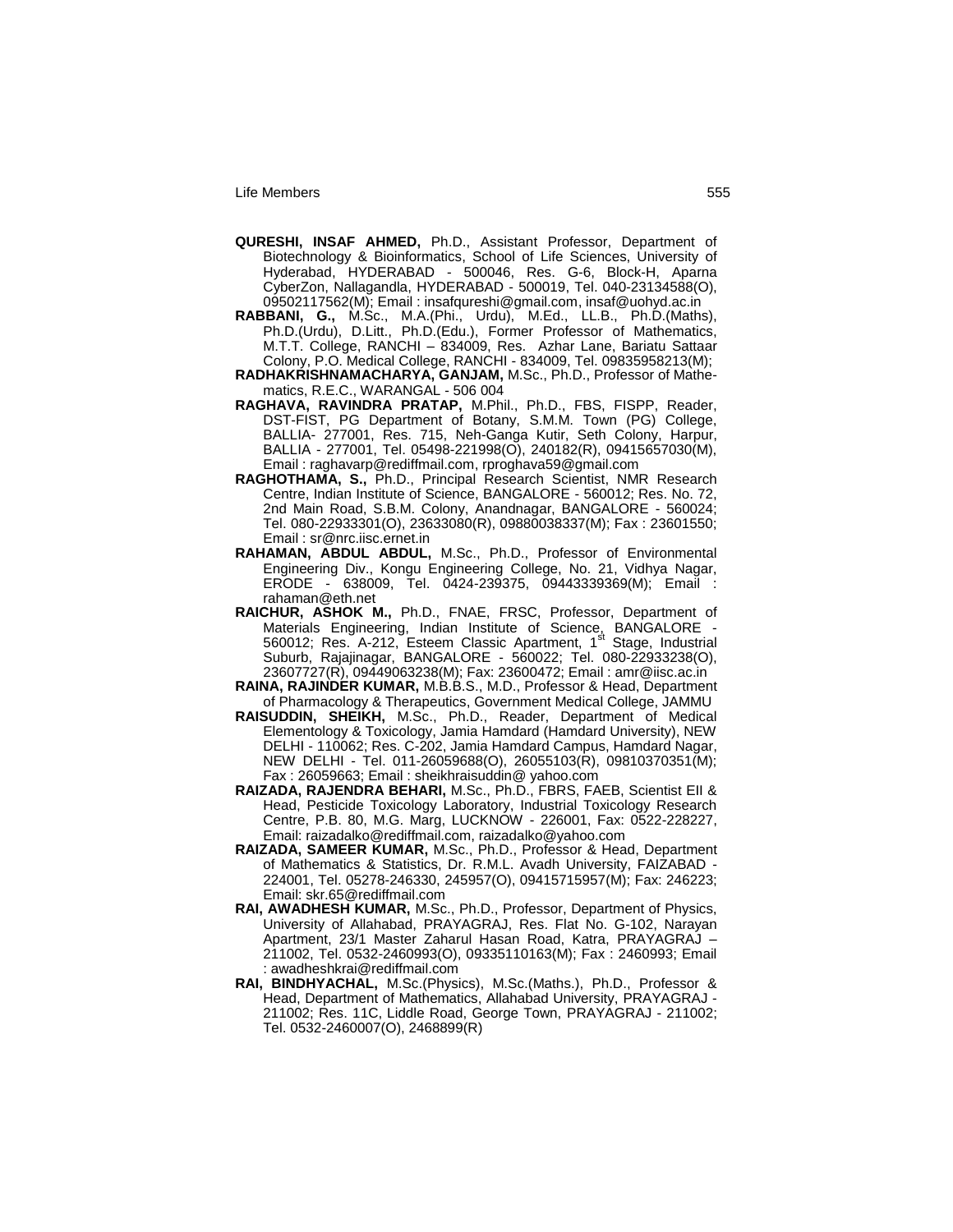- **RAI, GEETA,** Ph.D., Associate Professor, Molecular & Human Genetics Department, Institute of Science, Banaras Hindu University, VARANASI - 221005, Res. Apt. No. 101-102, Chandrika Apts., Brij Enclave Colony Extn., Sunderpur, VARANASI – 221011, Tel. 09452073466, 09919476655(M); Email : geetarair74@gmail.com
- **RAI, HAKIM,** M.Sc., Ph.D., Formerly Scientist F, Wadia Institute of Himalayan Geology, DEHRADUN, Res. 125, Bhoorgaon (Panditwari), P.O. Prem Nagar, DEHRADUN - 248007, Tel.(0135) 2771236(R)
- **RAI, PRABHAT KUMAR,** Assistant Professor, Department of Environmental Science, School of ES and NRM, Mizoram University, Tanhril, Aizawl, MIZORAM - 796004, Tel. 09862315981(M); Email : pkrai@mzu.edu.in;
- **RAI, RAM PRAWESH,** Ph.D., S.R.Dip.S.S., Formerly Professor & Head of Mathematics, Gandhi Nagar, BALLIA - 277001
- **RAI, RAMA SHANKER,** D.Phil, Professor, Department of Chemistry, Birla Institute of Technology & Science, PILANI - 333031
- **RAI, SUMAN,** M.Sc., Ph.D., 113, Madhuban, NEW DELHI 110092
- **RAJAMANICKAM, CHELLAM,** M.Sc., Ph.D., Formerly Professor & Head of Biochemistry, Director, Osho Biotech Research Institute, 310, M.I.G. Colony, Anna Nagar, MADURAI - 625020; Tel. 0452-5524314(O), 09443345854(M); Email : rajamanickamc@yahoo.com
- **RAJEEV,** M.Sc., Ph.D., Scientist, Regional Research Laboratory, BHUBANESHWAR- 751013
- **RAJESH,** Ph.D., Senior Principal Scientist, Biomedical Instrumentation Lab, CSIR-National Physical Laboratory, Dr. KS Krishnan Road, NEW DELHI - 110012, Res. Flat No.09, Sector 7, Plot 3, Rashi Apartment, Dwarka, DELHI-110075, Tel. 011-45609356(O), 079622399(R), 09899970851(M); Email : rajesh\_csir@yahoo.com
- **RAJPUT, KISHORE SHANKARSINH,** Ph.D., Associate Professor, Department of Botany, Faculty of Science, The Maharaja Sayajirao University of Baroda, VADODARA - 390002, Res. B-58, Saideep Nagar, Nr. Vaikunth Bunglow, New VIP Road, VADODARA – 390019, Tel. 0265- 2791891(O), 09428165791(M); Email : ks.rajput15@yahoo.com
- **RAJU, NANDIMANDALAM JANARDHANA,** M.Sc., M.Phil., Ph.D., Associate Professor, School of Environmental Sciences, Jawaharlal Nehru University,NEW DELHI-110067,Tel.011-26704257(O), 09910629336(M), Fax : 26741502, Email : rajunj7@yahoo.com; rajunj@ mail.jnu.ac.in
- **RAJVANSHI, SATISH CHANDRA,** M.Sc., Ph.D., Formerly Professor of Maths & Head, Deptt.of Applied Science, Punjab Engineering College, House #1016, Sector #42-B, CHANDIGARH - 160036, Tel. 0172- 2660572, 09779545086(M), Email: satish\_rajvanshi@yahoo.co.in
- **RAJWAR, GOVIND SINGH,** Ph.D., FLS(London), FNIE, FSPR, Professor of Botany and Principal, Govt. Post Graduate College, AGASTYAMUNI – 246421; Rudraprayag, UK; Res. B-1, Rishi Avenue, Haridwar Road, P.O. Virbhadra, RISHIKESH – 249202, UK; Tel. 0135-2454131(R), 09412324599(M); Email : rajwargs@hotmail.com
- **RAJ, SHRI KRISHNA,** M.Sc., Ph.D., Scientist EII, Molecular Virology Division, National Botanical Research Institute, Rana Pratap Marg, LUCKNOW - 226001, Tel. 0522-2205831-35(O), 2321677(R); Fax: 2205836; Email: skraj2@rediffmail.com
- **RAMAKRISHNAN, BALASUBRAMANIAN,** Senior Scientist, Division of Soil Science & Microbiology, Central Rice Research Institute, CUTTACK-753006; Res. Type IV, 21, Central Rice Research Institute Campus, CUTTACK - 753006; Tel. 0671-2367768(O), 2367678(R), 09437143137(M); Fax: 2367763, Email : ramakrishnanbala@yahoo.com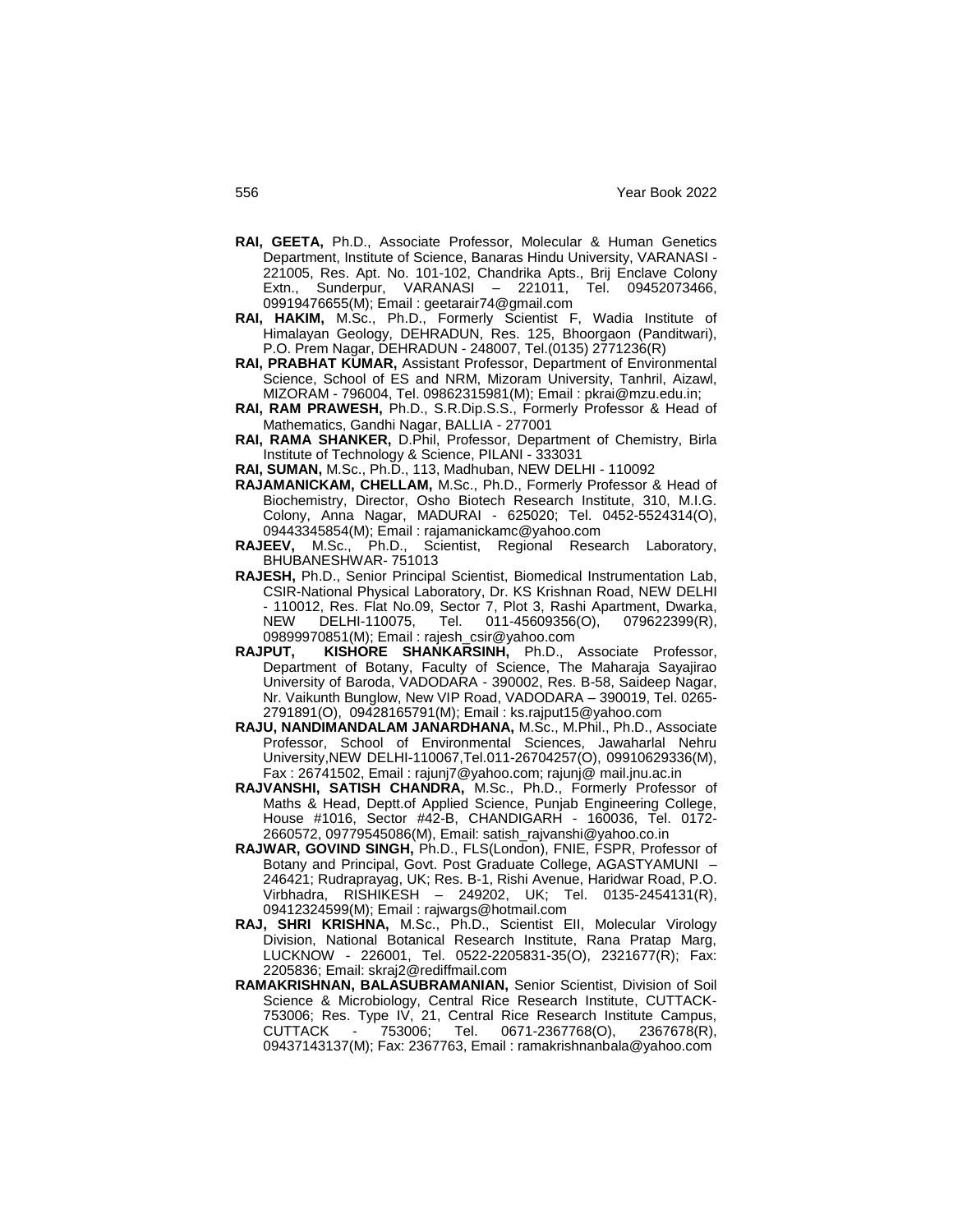- **RAMAKRISHNAN, N.,** M.Sc., M.Phil., M.Ed., Ph.D., F.B.S. Associate Professor in Botany, Govt. Arts College (Autonomous), KUMBAKONAM-612001, Thanjavur D, TN, Tel. 0435-2424002, 09443624319 (M); Email: nrk57@rediffmail.com
- **RAMARAO, YELLAYI,** M.Sc., Ph.D., Director, Central Inland Capture Fisheries Research Institute, BARRACKPORE - 743101
- **RAMASWAMY, K.R.,** B.Sc.(Hons.), M.Sc., Ph.D., C/O Sri K.R. Mohan, No. 27 "Sudarshan", Soundaryanagar Layout, Sidevahalw, BANGALORE - 560073
- **RAMESH, K.J.,** M.Sc., Ph.D., Adviser and Scientist G, Ministry of Earth Sciences, Mahasagar Bhavan, Block No. 12, CGO Complex, Lodi Road, NEW DELHI - 110003; Tel. 011-24622059(O); Fax: 4690108; Email: kj.ramesh@nic.in; kjramesh26@gmail.com
- **RAMESH, L.,** M.Sc., Ph.D., COO., Jubilant Aeronautics Pvt. Ltd., No.E-83, 2nd Main Road, 4th Cross, Kempegowda Nagar, BANGALORE – 560019, Tel. 09448482826(M)
- **RAMPAL, CHANDAR,** M.Sc., Ph.D., Professor & Head, Zoology Department, Jammu University, JAMMU
- **RAMPAL, SWARAN,** M.Sc., Ph.D., Professor of Botany, Jammu University, JAMMU
- **RAMTEKE, PRAMOD WASUDEO,** M.Sc., Ph.D., FAEB, FABMS, Professor & Dean, Post Graduate Studies, Sam Higginbottom Institute of Agriculture, Technology & Sciences, Naini, PRAYAGRAJ – 211007; Tel. 0532-2684281, 2684781(O), 09415124985(M); Fax: 2684394; Email: pwramteke@yahoo.com
- **RAM, B.B.,** Ph.D., Asstt. Director, Bihar State Central Agency, 31, R.R.Sinha Road, BHAGALPUR
- **RAM, SHANKER,** M.Sc., Ph.D., Professor, Materials Science Centre, IIT Kharagpur, KHARAGPUR - 721302, Tel. 03222-283980(O), 283981(R), Fax : 255303, Email : sram@matsc.iitkgp.ernet.in
- **RANA, SURINDER SINGH,** MBBS, MD, DM, MAMS, FASGE, FSGEI, FAIGE, Professor, Department of Gastroenterology, Postgraduate Institute of Medical Education & Research, CHANDIGARH-160012, Res. H.No.205B, Type Five New Flats, Sector 24A, CHANDIGARH - 160023, Tel. 0172-2756555(O), 2971605(R), 09872199135(M); Fax : 2744401; Email : drsurinderrana@gmail.com
- **RANDHAWA, PALWINDER SINGH,** Ph.D., Professor, Department of Chemistry, Guru Nanak Dev University, AMRITSAR - 143005, Res. C-11, Guru Nanak Dev University Campus, AMRITSAR – 143005, Tel. 0183-2258802-09 x 3495(O), 09876062406(M); Fax : 2258819; Email : palwinder\_singh\_2000@yahoo.com
- **RANI, MEETA,** M.Sc., Ph.D., Reader in Physics, Res. B-40, Saroj Kunj, J Park, Mahanagar Extension, LUCKNOW – 226006, Email : drmeetarani@gmail.com
- **RAO, A.D.,** M.Sc., Ph.D., Professor, Centre for Atmospheric Sciences, IIT Delhi, Hauz Khas,NEW DELHI-110016, Tel. 011-26591317(O), 26511867, 26591679(R); Fax: 26591386; Email: adrao@cas.iitd. ernet.in
- **RAO, A.G. APPU,** M.Sc., Ph.D., Scientist & Head, Dept. of Protein Chemistry & Technology, Central Food Technological Research Institute, MYSORE- 570020, Res. #528, Anikethana Road, Kuvempunagar, MYSORE - 570023, Tel. 0821-2515331(O), 2541010(R), Fax : 2517233, Email : appu@cscftri.ren.nic.in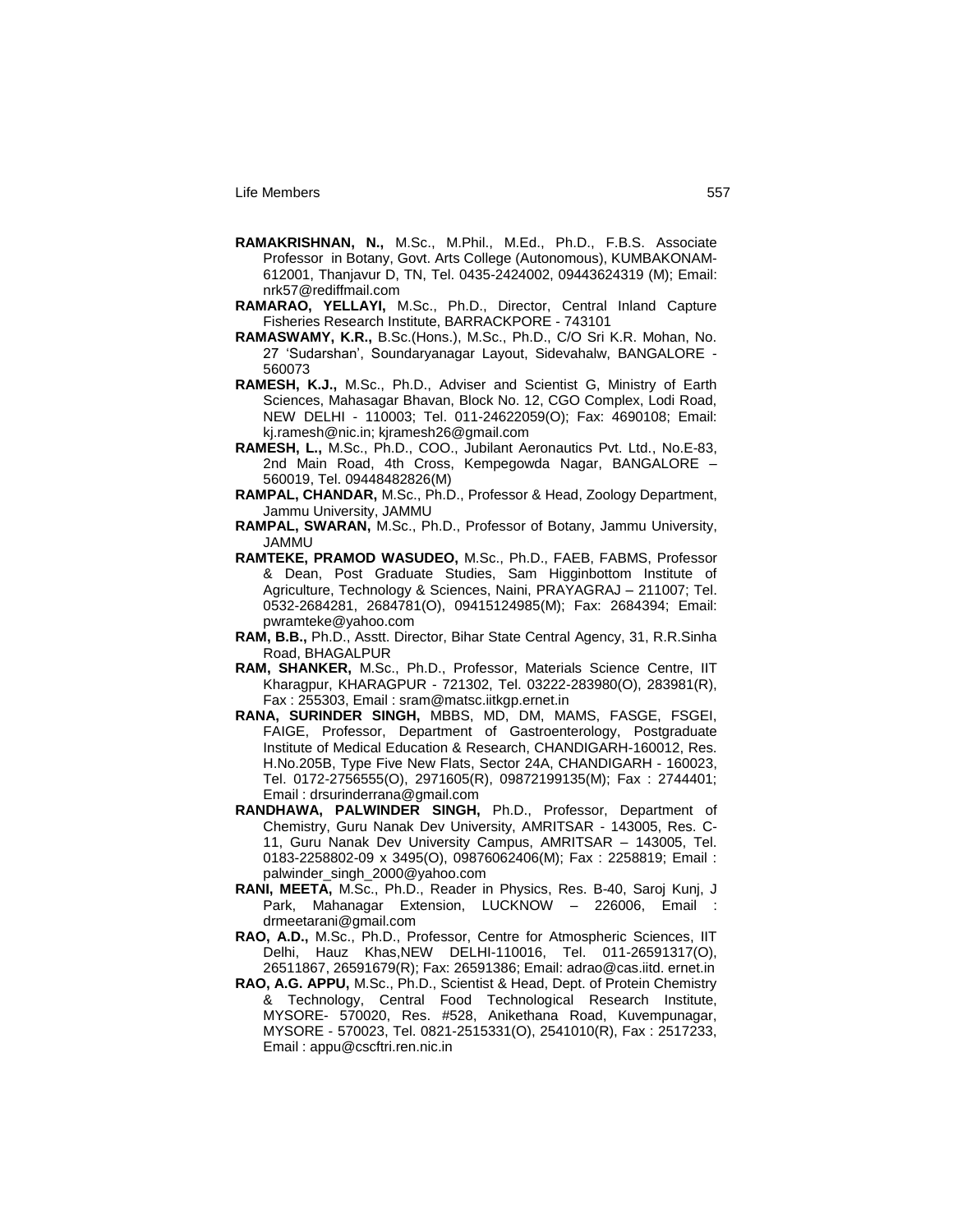- **RAO, G.A.M.,** Nagpur University, NAGPUR
- **RAO, H.A.R.,** Cochin University, COCHIN
- **RAO, H.R ACHYUTHA,** M.S.(Chicago), Ph.D., University Librarian, Post Box No. 8, Mysore University Library, Manasagangotri, MYSORE - 570006, Tel. 0821-515556(O),512425(R);Fax:518835; Email: achyuthar@hotmail. com
- **RAO, KANURI SATYANARAYANA,** M.Sc., Ph.D., F.I.A.W.S., Director, Institute of Wood Science & Technology, P.O. Malleswaram, BANGA-LORE - 560003, Tel. 080-3341731(Direct), 3346811(General); Fax: 3340529
- **RAO, KOTAPALLI SETHA,** M.Sc., Ph.D., Ph.D.(Colo.), F.A.S.Z., F.A.T.E., F.B.A., Professor, School of Studies in Zoology, Vikram University, UJJAIN - 456010
- **RAO, KOTTAPALLI SREENIVASA,** M.Sc., Ph.D., FNIE, Professor & Head, Department of Botany, University of Delhi, DELHI - 110007; Tel. 09313294607(M); Email : rao.srkottapalli@gmail.com, srkottapalli@ yahoo.com
- **RAO, K. CHANDRASEKHARA,** M.Sc., Ph.D., Professor, Department of Mathematics, Srinivasa Ramanujan Centre, SASTRA University, KUMBAKONAM – 612001; Tel. 09865220159(M); Email : kcrao@src. sastra.edu
- **RAO, K. RAMA,** M.Sc., Ph.D., Scientist EI, CSMCRI Marine Algal Research Station, MANDAPAM CAMP - 623519
- **RAO, K. SAMBASIVA,** M.Sc., Ph.D., Professor, Department of Physics, Andhra University, Visakhapatnam - 530003; Res. 9-9-10/2 Shivaripalem, VISAKHAPATNAM - 530017, Tel. 0891-2754871, 2532253, Email: konapala@satyam.net.in
- **RAO, MANDAVA VENKATA BASAVESWARA,** M.Sc., M.Tech., Ph.D., Professor, Krishna University; H.No. 6-186, BMPS Road, SER Center, Prasadampadu, VIJAYAWADA – 521108, Tel. 08672-225964(O), 2842736(R), 09346234562(M); Fax : 225960; Email vbrmandava@yahoo.com
- **RAO, PANUGANTI VENKATA KRISHNA,** M.Sc., Ph.D., Formerly Professor of Physical Chemistry, Andhra University; D.No. 8-3-222/8/7/19/20, 501 'Surya Residency', Madhuranagar, HYDERABAD - 500038; Tel. 09849688975(R); Email : pvkr39@yahoo.com
- **RAO, R. VIJENDRA,** M.Sc., Ph.D., Scientist F & HOD, Institute of Wood Science & Technology, 18 Malleswaram, BANGALORE - 560003; Res. A1, IWST Quarters, IWST Campus, 18, Malleswaram, BANGALORE - 560003; Tel. 080-23346811(O), 23314735(R), 09449074735(M); Fax : 23340529; Email : raorv@iwst.res.in
- **RAO, VASANT GURUNATH,** M.Sc., Ph.D., LL.B., F.B.S., F.P.S.I., Hon. Scientist, Niku Bio-Research Lab, 613, Nana Peth, PUNE - 411002
- **RAO, V.V.RAMANA,** Ph.D., Director, Gandhi Institute of Engineering & Technology, GUNUPUR - 765022, RAYAGADA DIST, ORISSA, Tel. 06857-250172, 250497(R)
- **RASSIAS, GEORGE M.,** Ph.D., Formerly Professor of Mathematics, The American College of Greece, 17, Spartis Str., 15233 Halandri Attikis, Athens, GREECE, Tel. 210-6830245, Fax : 210-6830245
- **RASTOGI, BAL KRISHNA,** M.Sc., Ph.D., Director General, Institute of Seismological Research, Raisan, GANDHINAGAR – 382009; Tel. 079- 66739001(O), 09978407515(M), Fax : 66739015; Email: dgisr@gujarat.gov.in; brastogi@yahoo.com; dgisrgad@gmail.com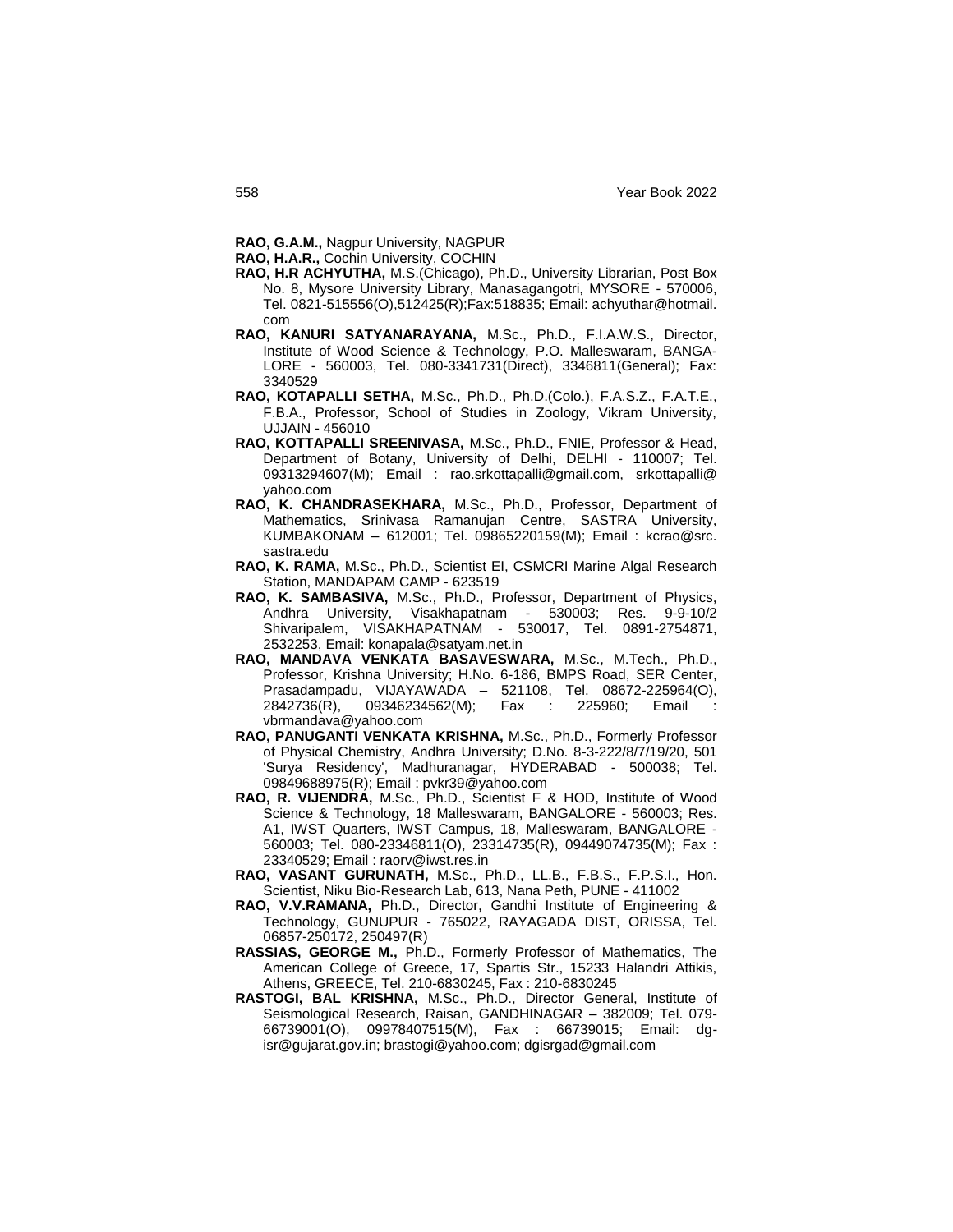- **RASTOGI, V.K.,** PhD, FIC, CCHEM, Formerly Professor, CCS University, Meerut; Indian Spectroscopy Society, KC 68/1 Old Kavinagar, GHAZIABAD - 201002, Tel. 0120-4638274, 07291933543(M); Email : v\_krastogi@rediffmail.com
- **RATHA, BRAJA KISHORE,** M.Sc., Ph.D., Professor, Department of Zoology, Biochemical Adaptation Lab., Banaras Hindu University, VARANASI-221005 Tel. 0542-2307149(O), 2575316(R), Fax: 2368174 Email: bkratha@bhu.ac.in, rathabk@satyam.net.in
- **RATHIE, P.N.,** M.Sc., C/O Professor C B Rathie, D-25 Staff Colony, M R Engineering College, JAIPUR - 302004
- **RATHORE, HEMANT SINGH,** M.Sc., M.Phil., Ph.D., FAZ, Professor, School of Studies in Zoology & Biotechnology, Vikram University, UJJAIN - 456010, Res. D-2, Rishi-Nagar, UJJAIN - 456010, Tel. 0734- 2511317(O), 2512658(R), 09826578137(M), Fax : 2511645, Email : hrvuz2000@rediffmail.com, hrvuz2000@yahoo.co.in
- **RATHORE, VIKRAM SINGH,** M.Sc., Ph.D., 27/361, Arjan Vihar, Delhi Cantt., NEW DELHI - 110010; Email:vic\_rathore@yahoo.com
- **RATHOUR, RAJEEV,** Ph.D., Principal Scientist, Dept. of Agricultural Biotechnology, College of Agriculture, CSK HP Krishi Vishvavidyalaya, PALAMPUR – 176062; Res. H.No. 19, HB Colony Holta, PALAMPUR – 176062; Tel. 01894-230314(O), 09418070992(M); Fax : 230511; Email : rathour72@gmail.com
- **RATH, SHIBA PRASAD,** M.Sc., Ph.D., F.A.P.S., LL.B., Former Professor & Head, Department of Botany, Utkal University, Res. 258-MIG-II, Kanan Vihar-Phase-II, Patia, BHUBANESWAR – 751031; - 751004, Tel. 09438362355(M), Email: shibaprasad2001@yahoo.co.uk
- **RAUT, SRIMANTA KUMAR,** M.Sc., Ph.D., D.Sc., F.Z.S.(Cal.), Lecturer, Department of Zoology, Calcutta University, 35 Bally Gunge Circuler Road, CALCUTTA - 700019
- **RAVI, M.,** Ph.D., Professor, Dept. of Human Genetics, Sri Ramachandra University, 1, Ramachandra Nagar, Porur, CHENNAI – 600116; Tel. 09841486363(M); Email : mravi@sriramachandra.edu.in
- **RAVINDRAN, P.N.,** M.Sc., Ph.D., Dip.J., "Manasom", Major Santhosh Road, West Nadakkav, CALICUT – 673011, Tel. Email: pnravi2003@yahoo. co.in
- **RAWAL, JITENDRA JATASHANKER,** M.Sc., M.Phil., Ph.D., President, Ind.Planetary Soc.; B-201, Vishnu Apt., L.T. Road, Near Babhai Naka Chawk, Borivali (W), MUMBAI - 400092; Res. B-201, Vishnu Apt., L.T. Road, Near Babhai Naka Chowk, Borivali (West), MUMBAI - 400092; Tel. 09820990784(M); Email : ips.science@gmail.com
- **RAWAL, RANBEER SINGH,** M.Sc., Ph.D., Director, GB Pant Institute of Himalayan Environment & Development, Kosi-Katarmal, ALMORA – 263643, Res. T VI, Paryavaran Colony, Kosi-Katarmal, ALMORA – 263643, Tel. 05962-241015(O), 241034(R), 09410392114(M); Fax : 241014; Email : ranbeerrawal4@gmail.com
- **RAWAT, DIWAN S.,** M.Sc., Ph.D., Professor, Department of Chemistry, University of Delhi, DELHI - 110007; Res. Warden Lodge, Jubilee Hall, University of Delhi, DELHI - 110007; Tel. 011-27667501(O),<br>27667465(R), 09810232301(M); Fax: 27667501; Email : 27667465(R), 09810232301(M); Fax: 27667501; Email : dsrawat@chemistry.du.ac.in; diwanrawat@yahoo.com; diwansrawat@ gmail.com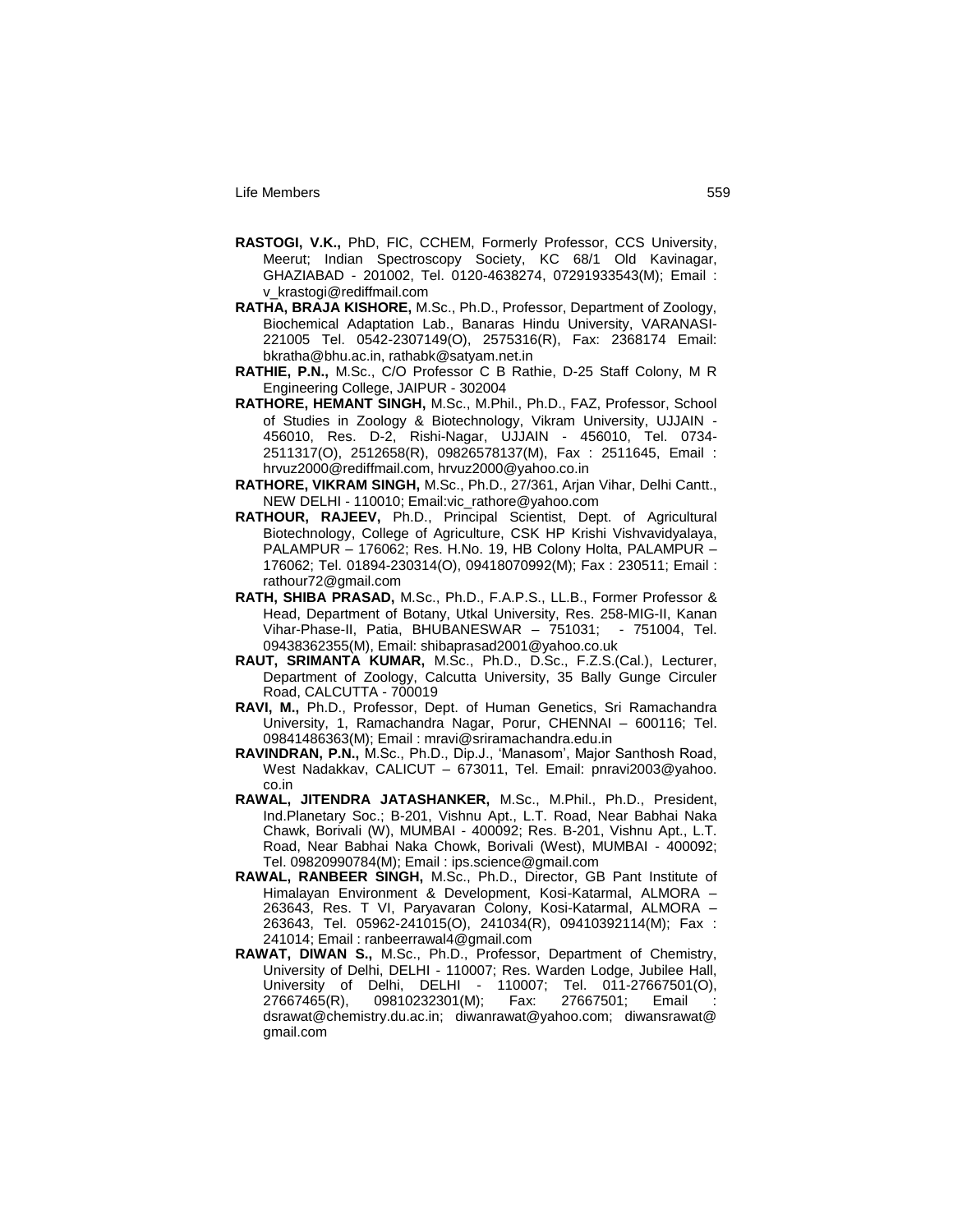- **RAWAT, M.S.M.,** M.Sc., Ph.D., Emeritus Professor, Former VC and Head of Chemistry, HNB Garhwal University, Srinagar, UK; Res. Shagun Villa, Bedini Vihar, Near SBI Jogiwala Mafi, Mohkampur, DEHRADUN – 248005; Tel. 0807774370, 7830222580(M); Email: msmrawat@ gmail.com
- **RAYMAHASHAY, BIKASH CHANDRA,** Ph.D., M.Tech., Professor of Geology, Dept. of Civil Engineering, I.I.T., KANPUR - 208016
- **RAY, JYOTIRANJAN S.,** Ph.D., Associate Professor, Physical Research Laboratory, Navrangpura, AHMEDABAD - 380009, Res. E-13, PRL Quarters, Vikramnagar, Amli-Bopal Road, AHMEDABAD – 380058, Tel. 079-26314165(O), 26860993(R); Fax : 26314900; Email jsray@prl.res.in
- **RAY, NILACHAL,** M.Sc., D.Phil., F.A.E.B., F.A.P.S., F.A.Sc.(A.W.), Formerly Associate Professor, J.N. Krishi Vishwavidyalaya, Jabalpur & Head of Agril. Botany & Crop Physiology, College of Agril., Indore; Res. 36A Krishi Vihar, INDORE - 452018; Tel . 0731-2497311
- **RAY, SANDIP KUMAR,** M.Sc., M.Phil., Ph.D., Lecturer in Physics, B.J.B. Colleg (Autonomous), BHUBANESWAR - 751014
- **RAYCHAUDHURI, SHAON,** PhD, Associate Professor, Department of Microbiology, Tripura University, SURIYAMANINAGAR - 799022, WEST TRIPURA, Tel. 033-25730241(R), 09831034236(M); Email : shaon.raychaudhuri@gmail.com
- **RAZA, SYED HASAN,** M.Sc., Ph.D., F.B.S., F.N.I.E., Formerly Professor of Botany & Environmental Science, Osmania University, HYDERABAD, Res. H.No. 22-7-454, Purani Haveli, HYDERABAD - 500002, Tel. 040- 24503870, 32331825, Email : shraza\_91@yahoo.com
- **RAZA, SYED SHADAB,** PhD, Associate Professor, Lab Stem Cell & Restorative Neurology, ERA's Lucknow Medical College & Hospital, ERA University, LUCKNOW - 226003, Tel. 0522-4153777 Extn.119(O), 651(L), 09695998848(M); Fax : 2407824; Email : drsyedshadabraza@ gmail.com
- **REDDY, CIRANDUR SURESH,** Professor, Department of Chemistry, Sri Venkateswara University, TIRUPATI - 517502, Tel. 0877-2289303(O), 2249952(R), 09849694958(M); Fax : 2289555; Email : csureshsvu@ yahoo.com; csrsvu@gmail.com;
- **REDDY, S.M. ADHUSUDAN,** M.Sc., Ph.D., F.P.S.I., F.B.S., Emeritus Professor, Dept. of Botany, Kakatiya University, WARANGAL - 506009, Res. H.No. 12-12-3/1, Ravindra Nagar, Opp. Sitafalmandi Railway .<br>Station, SECUNDERABAD - 500061, Tel. 08712-38002-5(O),<br>27090081(R), 09849649078(M); Fax: 38800, 39600; Email: 09849649078(M); Fax: 38800, 39600; Email: kakatiya@ap.nic.in
- **RIAZ, UFANA,** Assistant Professor, Materials Research Laboratory, Department of Chemistry, Jamia Millia Islamia, NEW DELHI - 110025, Tel. 011-26983815(R), 09810776242(M); Email : uriaz@jmi.ac.in; ufana2002@yahoo.co.in;
- **RISHI, NARAYAN,** Ph.D., Professor and Advisor, Amity Institute of Virology and Immunology, Amity University, Secor 125, NOIDA - 201313, Tel. 0120-4392961(O), 4323803(R), 09560097725(M); Fax: 4735699; Email: narayan.rishi@gmail.com, nrishi@amity.edu
- **RIZVI, SYED AKHTAR HASAN,** M.Sc., Ph.D., Reader, Department of Mathematics, Shia P.G. College, Sitapur Road, Lucknow; 101, Gwynne Road, LUCKNOW- 226018, Tel. 0522-2223141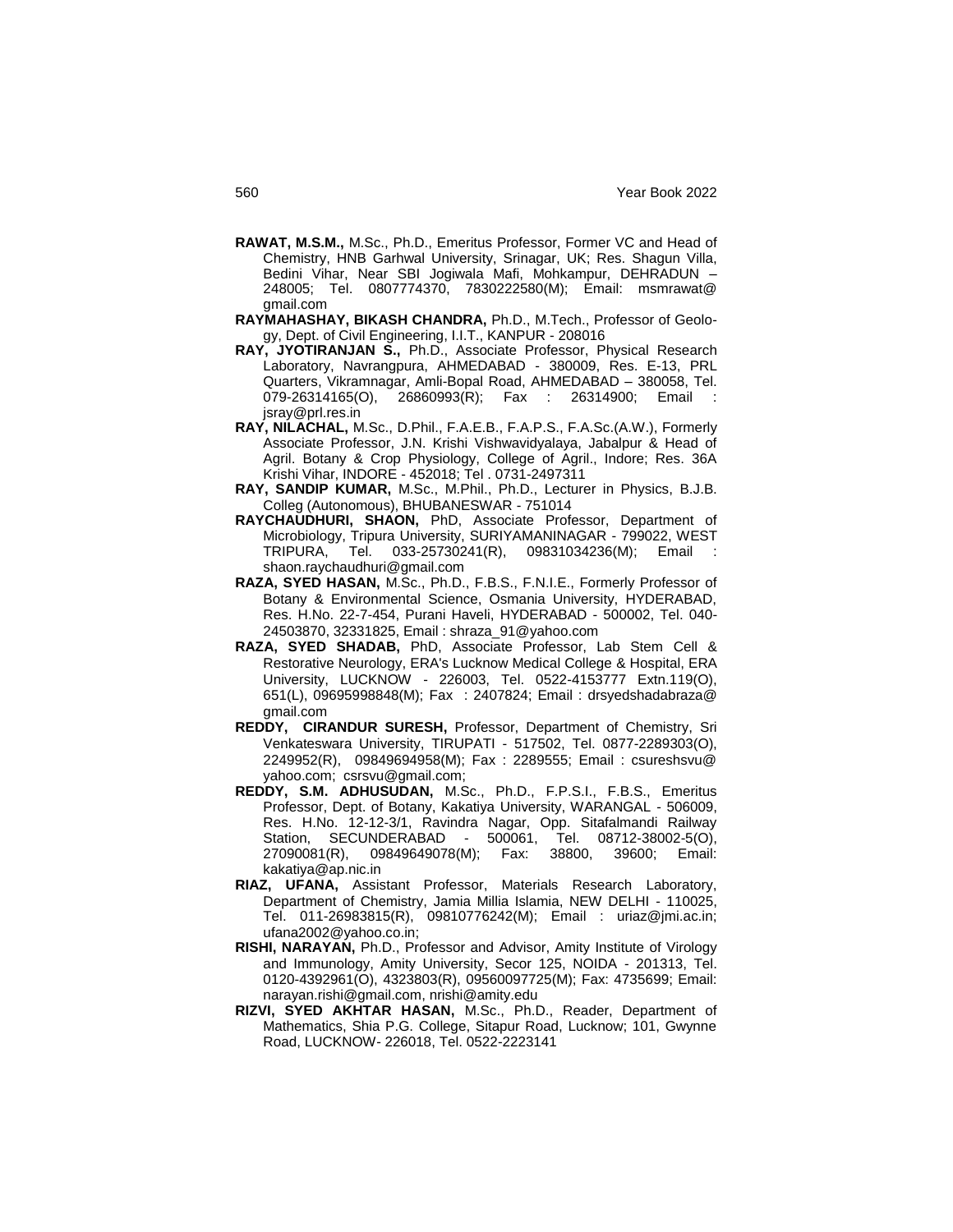- **RIZVI, SYED IBRAHIM,** M.Sc.,Ph.D., Professor, Department of Biochemistry, University of Allahabad, PRAYAGRAJ - 211002, Tel. 0532-2242116(R), 09415305910(M); Email : sirizvi@gmail.com; rizvi@allduniv.ac.in
- **ROY, AJOY KUMAR,** Ph.D., F.N.A.A.S., Principal Scientist (Genetics) & Project Coordinator AICRP on Forage Crops & Utilization, ICAR-Indian Grassland & Fodder Research Institute, JHANSI – 284003, Tel. 0510- 2730029(O), 2730721(R), 09415412144(M); Fax : 2730833; Email : royak333@rediffmail.com
- **ROY, ANIRBAN,** Ph.D., Principal Scientist, Advanced Centre for Plant Virology, Division of Plant Pathology, Indian Agricultural Research Institute, Pusa Campus, NEW DELHI- 110012, Res. 721, Krishi Kunj, NEW DELHI- 110012, Tel. 011-25832033(R), 09560083999(M); Email : anirbanroy75@yahoo.com
- **ROY, AWADH KISHORE,** Ph.D., D.Sc.(HC), FBS, FPSI, FESI, Professor, Department of Botany, TM Bhagalpur University, BHAGALPUR - 812007, Res. P-5, Professors' Colony, Lalbagh, Sarai, BHAGALPUR-812002, Tel. 0641-2500063(O), 2620122(R), Fax: 421469, 4221229
- **ROY, A.N.,** M.Sc., Ph.D., F.P.S.I., Retired Reader and Head, Department of Botany, Agra College, Agra – 282002, Res. 53, Chanakya Puri, Near Manas Nagar, AGRA - 282010; 09557931065(M)
- **ROY, BISHNUPADA,** Ph.D., Associate Professor, Department of Zoology, North-Eastern Hill University, SHILLONG - 793022; Res. 61, Rynjah,  $\overline{S}$  Tel. 0364-2722331(O), 2536316(R), 09436119798(M); Email : bishnuroy12@rediffmail.com
- **ROY, CHANDRA SHEKHAR,** Department of Zoology, School of Life Sciences, Sambalpur University, SAMBALPUR - ORISSA
- **ROY CHOUDHURY, SWARUP,** PhD, Assistant Professor, Indian Institute of Science Education & Research Tirupati, TIRUPATI, Mangalam-517507, AP, Tel. 08772500906, 06289264661(M); Email : srchoudhury@ iisertirupati.ac.in; src.bose@gmail.com
- **ROY, IPSITA,** Ph.D., Associate Professor, Department of Biotechnology, National Institute of Pharmaceutical Education & Research, Sector 67, SAS NAGAR - 160062, Res. V/34, NIPER, Sector 67, SAS NAGAR – 160062, Tel. 0172-2292061(O), 2292160(R), 09815935538(M); Fax : 2214692; Email : ipsita@niper.ac.in
- **ROY, MAINAK,** Ph.D., Scientific Officer (F), Chemistry Division, Mod-Lab, Room No. 2-239-H, Bhabha Atomic Research Centre, MUMBAI – 400085; Res. A-29, Hastinapur, Anushakti Nagar, MUMBAI – 400094; Tel. 022-25592327(O), 25556937(R), 09819837510(M); Fax : 25505151; Email : mainak73@barc.gov.in
- **ROY, SHEELA,** Department of Zoology, Allahabad University, PRAYAGRAJ
- **ROY, SHIPRA,** Ph.D.,F.I.C.C.E., Professor & Head, Department of Chemistry, Govt. Geetanjali Girls PG Autonomous College, BHOPAL, Res. A-92, Minal Residency, J.K. Road, BHOPAL - 462023, Tel. 09650377446(M), Email: shipra59roy@gmail.com
- **ROY, SUBHASIS,** PhD, Department of Chemical Engineering, Rajabar Science College, University of Calcutta; Res. Gobardanga, Bhattacharjee Para, Dist North 24 Pargana-743252, WB, Tel. 033- 23508386(O), 09775032952(M); Email : subhasis1093@gmail.com, srchemengg@caluniv.ac.in
- **RUKMANGADACHARI, E.**, M.A., M.Phil., Ph.D., Professor of Mathematics, H.O.D. of Humanities Sciences, Malla Reddy Engineering College; Res. H.No. 8-177/1, Prasoonanagar, Chintal, HMT PO, HYDERABAD- 500 054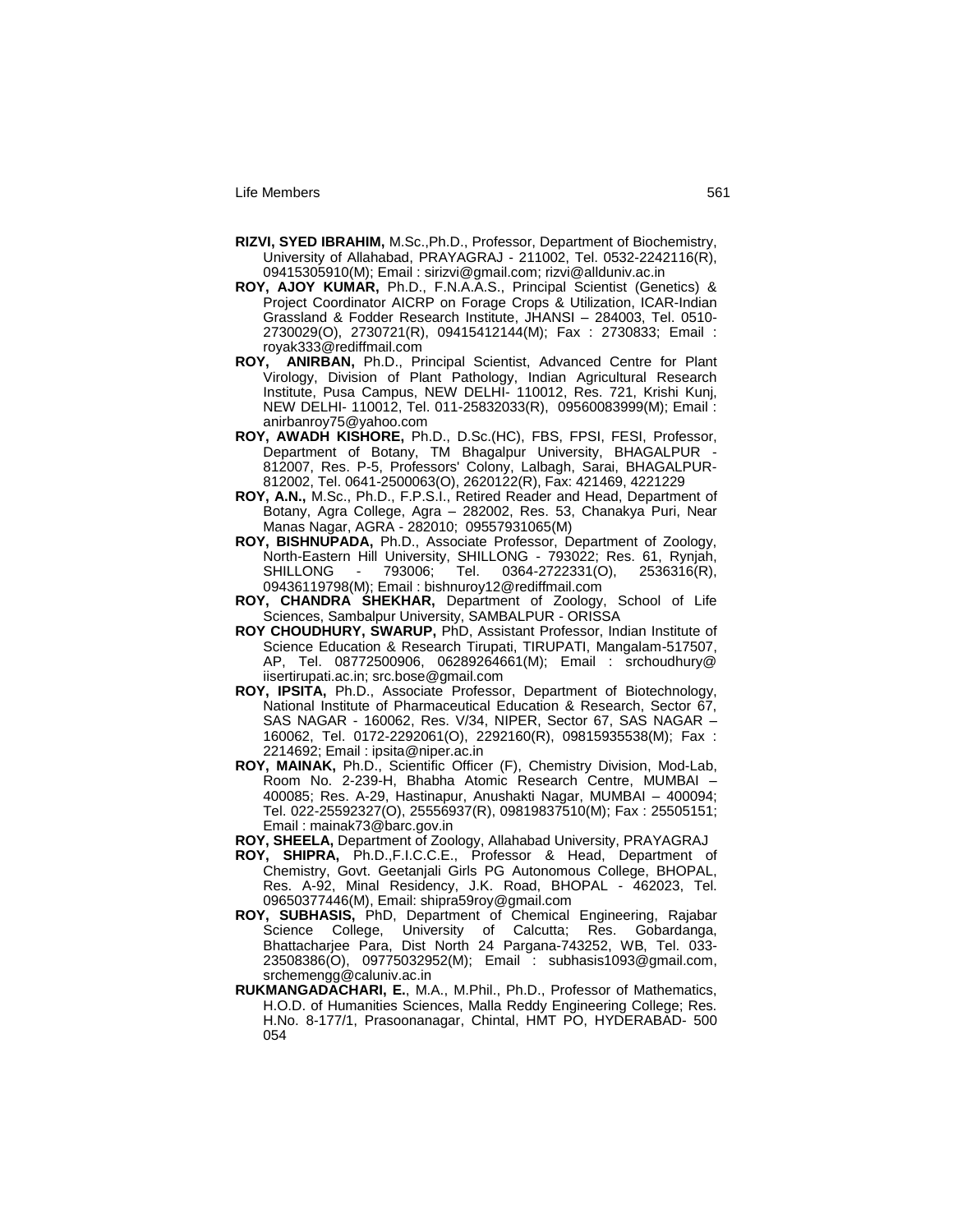- **RUKMINI, NEMANI,** M.Sc., Ph.D., 7-13-1, Sridhara Nilayam, A.U. Outgate, WALTAIR - 530023, Tel. 0891-2550903
- **SACHAR, RENU,** M.Sc., Ph.D., Lecturer, Chemistry Department, Jammu University, JAMMU - 180004
- **SAHAI, ATUL KUMAR,** M.Sc., D.Phil., Scientist G, Head, Climate Research & Services, India Meteorological Department, GOI, Meteorological Office, Shivajinagar, PUNE- 411005; Res. Row House No. 13, Shree Bhagwati Nagar, Pashan - Sutarwadi Road, PUNE - 411021; Tel. 020- 25535877(O), 25865821(R), 09423582314(M); Fax : 25535435; Email : sahai@tropmet.res.in
- **SAHAI, GANGA,** M.Sc., D.Phil., Environmentalist, Formerly Reader & Principal, K.A. Postgraduate College, PRAYAGRAJ; Res. 213, Sahai-Sadan, Bahadurganj, Opp. Mandapam, PRAYAGRAJ - 211003; Tel. 0532-2564584(R), 09415308575(M); Email : gsahai2006@indiatimes. com
- **SAHAI, PARMESHWARI,** M.Sc., Ph.D., Staff Scientist, National Institute of Immunology, JNU Complex, Aruna Asaf Ali Marg, NEW DELHI - 110067, Tel.011-26162281, 26103799 Ext.231(O); Fax: 26162125; Email: psahai@nii.res.in
- **SAHAI, SHAMSHER,** M.Sc., Ph.D., S.R.F., Professor, Department of Zoology, Dr. H.S.Gour University, SAGAR - 470 003
- **SAHAY, VIJAY KRISHNA,** B.Sc.(Hons.), M.Sc., D.Phil., Professor of Zoology, L.S. College, BRA Bihar University, MUZAFFARPUR - 842001
- **SAHA, ARIJIT,** PhD, Reader-F, Institute of Physics Campus, Sachivalaya Marg, PO Sainik School, BHUBANESWAR - 751005, Tel. 0674- 2306406(O), 2306606(R), 09938241563(M); Email : arijit@iopb.res.in; arijitsahahri@gmail.com
- **SAHA, PRABIR KUMAR,** Ph.D., Professor, Department of Botany, Bose Institute, 93/1, Acharya Prafulla Chandra Road, KOLKATA - 700009; Res. 'Kalpalok', P-188, Kalindi Housing Estate, P.O. Lake Town, KOLKATA - 700089; Tel. 033-23502402, 2403(O), 25221732(R); 09433139089(M); Fax: 23506790; Email : pksaha@bosemain. boseinst.ac.in
- **SAHA, SANAT KUMAR,** D.Phil., F.I.C.S., F.A.E.B., Post Doctoral Fellow, CSIR, Department of Chemistry, University of Allahabad, PRAYAGRAJ
- **SAHA, SANDIP KUMAR,** PhD, Associate Professor, Mechanical Engineering Dept., Indian Institute of Technology Bombay, Powai, MUMBAI - 400076, Tel. 022-25767392, 25768392(O), 09930317392(M); Email : sandip.saha@iitb.ac.in
- **SAHA, SUPRADIP,** M.Sc., Ph.D., Principal Scientist, Room No.47, LBS Building, Agricultural Chemicals Div., ICAR-Indian Agricultural Research Institute, NEW DELHI - 110012, Tel. 011-25841390(O), 22758068(R), 09013127773(M); Fax: 25841390; Email: s\_supradip@yahoo.com;
- **SAHI, BANSH GOPAL,** M.Sc., Ph.D., FBS, FIGS, Sahitya Ratna, Formerly Principal, M.L.K.P.G. College, BALRAMPUR; 16/143 Raghawa Nagar, DEORIA-274001; Tel.05568-229278(R), 09598904008, 9935080338 (M)
- **SAHOO, SANTI LATA,** M.Sc., Ph.D., Professor and Head, PG Department of Botany, Utkal University, "Vani Vihar" BHUBANESWAR - 751 004, Tel. 0674–2581598(O), 09937062620(M); Email: santi\_bot\_uu@yahoo. co.in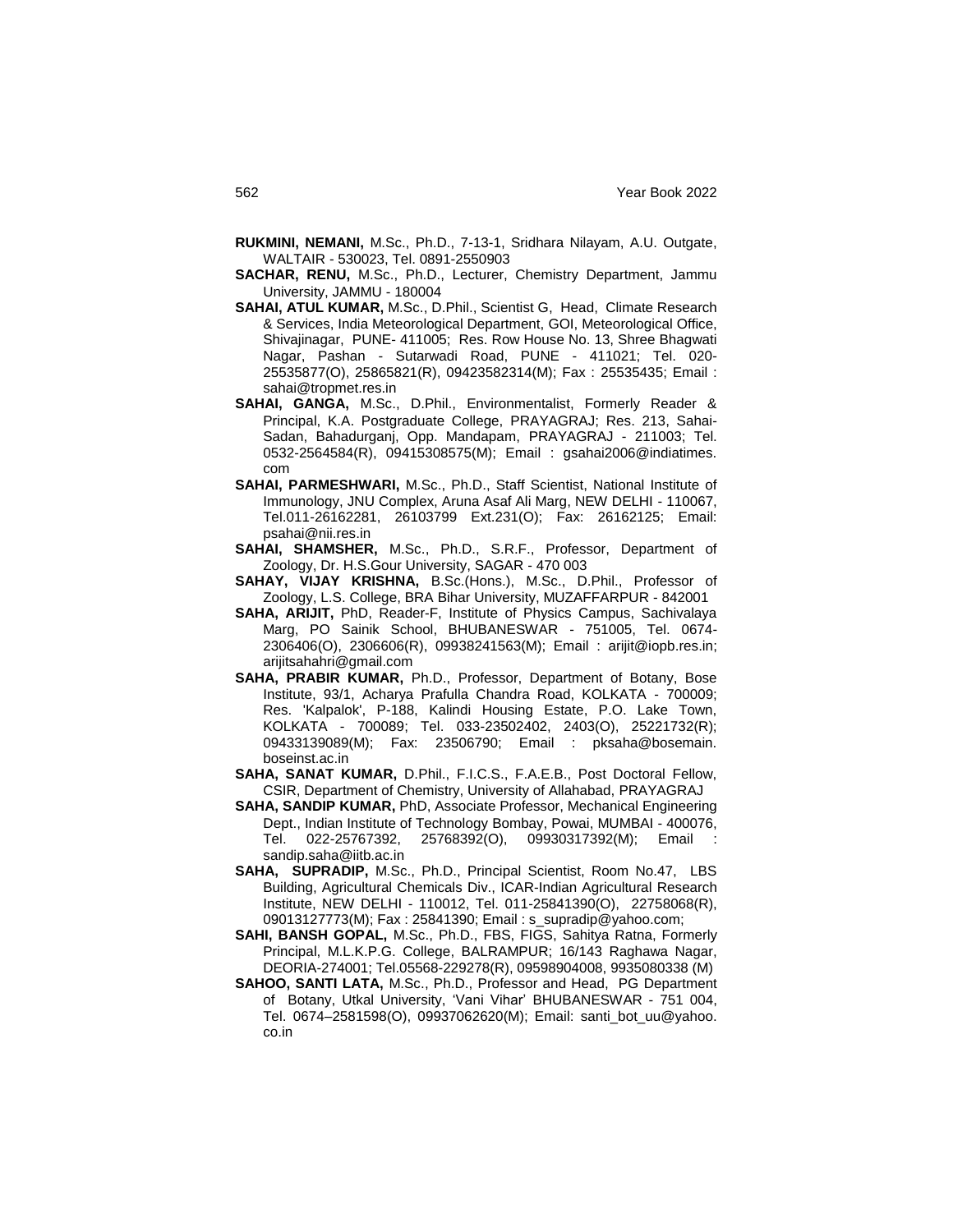- **SAHU, K.C.,** D.Sc., Professor & Head, Deptt. of V.D. & Leprosy, S.C.B. Medical College & Hospital, CUTTACK - 7
- **SAHU, PRASANT KUMAR,** Associate Professor, School of Electrical Sciences, IIT Bhubaneswar, At : Arugul, PO: Jatni, Dt: KHURDHA - 752050, Tel. 0674-7135738(O), 09437140138(M); Email : pks@iitbbs. ac.in;
- **SAHU, RANJAN KUMAR,** Ph.D., Senior Scientist, MST Division, CSIR-National Metallurgical Laboratory, JAMSHEDPUR - 831007, Res. A/IV/43, NML Flats, Agrico, JAMSHEDPUR - 831009, Tel. 0657- 2345052(O), 2346072(R), 09430776206(M); Fax : 2345213; Email : rksahu@nmlindia.org
- **SAH, G.P.,** M.Sc., B.L., Ph.D., Head, Department of Mathematics, H.S. College, HAVELI KHARAGPUR, MUNGER
- **SAH, SANGEETA PILKHWAL,** Assistant Professor (Physiology), University Institute of, Pharmaceutical Sciences, UGC-CAS, Panjab University, CHANDIGARH, Tel. 09855448039(M); Email : spilkhwal@rediffmail.com;
- **SAINI, M.R.,** M.Sc., Ph.D., Asstt. Professor, Department of Zoology, University of Rajasthan, JAIPUR - 302004
- **SAIPRAKASH, K.,** M.Sc., Ph.D., Professor of Chemistry, Osmania University, HYDERABAD - 500007; Res. D32, Uma Nilayam, Madhura Nagar, HYDERABAD - 500038; Tel. 040-27098828(O), 23814419(R), 09949032433(M); Fax: 27098769; Email: saiprakashou@yahoo.com
- **SAKSENA, JAGAT NARAYAN,** M.Sc., Ph.D., Retd. Principal, Collegiate Education, Govt. of MP, Behind Block Quarters, Khutehi, REWA - 486001
- **SALGARE, SHASHERAO APPARAO,** M.Sc., Ph.D., Professor in Botany, Institute of Science, 15, Madam Cama Road, MUMBAI-400 032
- **SAMAD, ABDUL,** M.Sc., M.Phil., Ph.D., PDF (CIES), France, Chief Scientist, Microbiology & Plant Pathology Division, CIMAP, P.O. CIMAP, LUCKNOW - 226015, Tel. 0522-2718521(O), 09415911805(R), Email: samad\_cimap@yahoo.co.in, a.samad@cimap.res.in
- **SAMAJDAR, INDRADEV,** Associate Professor, Department of Met. Engineering & Mater.Sci., Indian Institute of Technology Bombay, Powai, MUMBAI - 400076; B-93, Bldg-19, Lake Side, IIT Bombay, Powai, MUMBAI - 400076; Tel. 022-25767621(O), 25768621(R), Fax: 25723480; Email : indra@iitb.ac.in
- **SAMANTARAY, SUBHRANSU RANJAN,** Ph.D., Assistant Professor, School of Electrical Science, IIT Bhubaneswar, BHUBANESWAR - 751013, Res. AG-01, Gauri Sankar Residency, Laxmi Vihar, Near Sainik School Chauk, BHUBANESWAR – 751005, Tel. 0674-2306251(O), 2567731(R), 09437305131(M); Fax : 2301983; Email : sbb\_samant@yahoo.co.in
- **SAMANTA, AJAI KUMAR,** Indian Institute of Chemical Biology, 4, Raja S.C. Mullick Road, Jadavpur, CALCUTTA - 700 032
- **SAMANTA, GURUPRASAD,** M.Sc., Ph.D., Professor of Mathematics, Bengal Engineering and Science University, Shibpur, HOWRAH - 711103; Res. 99/3, Kashi Nath Chatterjee, Lane, Shibpur, HOWRAH - 711102; Tel. 033-26684561(O), 26881513(R), 09433360789(M); Fax : 26682916; Email : gpsamanta@math.becs.ac.in
- **SAMANTA, TIMIR BARAN,** M.Sc., Ph.D., Professor & Chairman, Department of Microbiology, Bose Institute, P1/12, C.I.T. Scheme VII M, CALCUTTA - 700054, Tel. 033-3379544/9416/9219(O), 3378953(R); Fax: 33438886; Email: timir@boseinst.ernet.in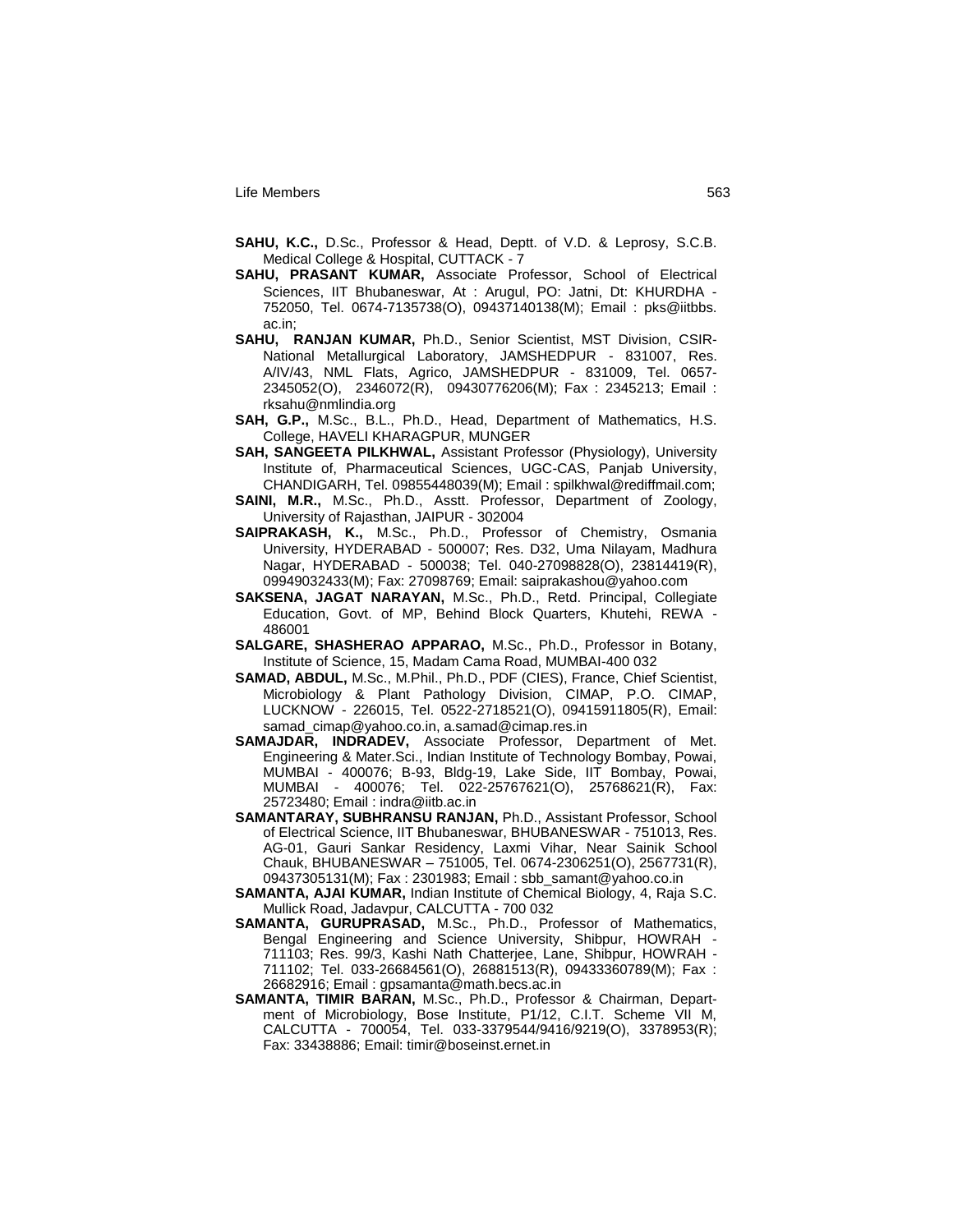- **SAMBAIAH, K.,** M.Sc., M.Phil., Ph.D., Professor, Department of Mathematics, Kakatiya University, WARANGAL - 506009; Tel. 0870- 2461425(O), 6560166(R)
- **SAMBYAL, SANJEEV SINGH**, M.Sc., M.Phil., Ph.D., Professor, Department of Physics & Electronics,University of Jammu, Jammu – 180006,Tel. 0191 – 2436804 (O), 2580221 (R), 09419183686 (M); Email: sanjeev. singh.sambyal@cern.ch
- **SAMPATHKUMARACHAR, EMBAR,** Ph.D., Retd. Professor of Mathematics, Principal Investigator, DST Project, Deptt. of Mathematics, University of Mysore, MYSORE - 570006
- **SAMPATHKUMAR, RAMANUJACHARI,** M.Sc., Ph.D., F.B.S., F.I.S.G., F.E.S., Professor of Botany, Annamalai University, ANNAMALAINAGAR - 608002, Tel. 04144-238051(R), Email: rskumar\_bot@yahoo.co.in
- **SANDHU, SATWANT KAUR,** M.Sc.(Zoology), Ph.D., Research Officer, Tinplate Hospital, 1 Golmuri Road, JAMSHEDPUR - 831003
- **SANGAL, SATYENDRA PRASAD,** D.Phil., D.Sc., Director, Dr. C.V. Raman Institute of Technology, M.I.D.C., Hingna Road, NAGPUR - 440019
- **SANGEETA,** Ph.D., Scientific Officer H, Planning & Co-ordination Division, BARC, Programme Officer, Board of Research in Nuclear Sciences (BRNS) & Professor, Homi Bhabha National Institute, Trombay, MUMBAI– 400085 Res. 1704, Balaji Heights, Sec. 11, Sampada, Navi MUMBAI – 400705, Tel. 022-25595179(O), 09833629559 (M); Email : sangita@barc.gov.in, sangeetasci@yahoo.co.in
- **SANGHAVI, JITENDRA RAMANLAL,** M.Sc., Ph.D., Technical Director, Gujarat Analytical Laboratory, 202, Block-A, Vrusha Residency, Street Opp. Jogger"s Park, Atabhai Chowk, BHAVNAGAR – 364002; Tel. 0278- 2562518(O),09429635153(M); Email: asit\_sanghavi@hotmail.com
- **SANGWAI, JITENDRA,** Professor, Department of Ocean Engineering, IIT Madras, CHENNAI - 600036, Tel. 044-22574825(O), 22576825(R), 09884310593(M); Fax : 22574802; Email : jitendrasangwai@iitm.ac.in;
- **SANJAY, SHARDA SUNDARAM,** M.Sc., D.Phil., Associate Professor, Chemistry Department, Ewing Christian College; Res. 14, Balrampur House, PRAYAGRAJ - 211002, Tel. 0532-2413645(O), 2640584(R)
- **SANKARARAMAKRISHNAN, RAMASUBBU,** Ph.D., Professor, Department of Biological Sciences & Bioengineering, Indian Institute of Technology Kanpur, KANPUR – 208016; Res. H.No. 323, Type III Quarters, IIT Kanpur, KANPUR – 208016; Tel. 0512-2594014(O), 2598461(R), 09794108254(M); Fax : 2594010; Email : rsankar@iitk.ac.in
- **SANT, H.R.,** M.Sc., Ph.D., FBS, FNRS, Professor of Botany (Retd.), Centre of Advanced Study in Botany, BHU, VARANASI; Res. Nalini Laxmi Niwas, B-130, Brij Enclave Colony, Sunderpur, VARANASI; Tel. 09793055262, 08953124437(M)
- **SANWARIA, HARI NARAYAN,** M.Sc., Ph.D., Sr. Lecturer in Mathematics, 14 Kalyan Nagar Ist, Behind New Banglow, Tonk Road, JAIPUR - 302011
- **SANYAL, SOMNATH,** M.Sc., Ph.D., F.I.C.S., F.S.A.E.S.T., F.I.C.C., F.I.C., Chartered Chemist; Professor & Head, Department of P.G. Studies in Chemistry, Sahibganj College, SAHIBGANJ - 816109; Res. 3/119, Sakrogarh, SAHIBGANJ - 816109; Tel. (06436) 222056(O), 222261(R), Fax : 223916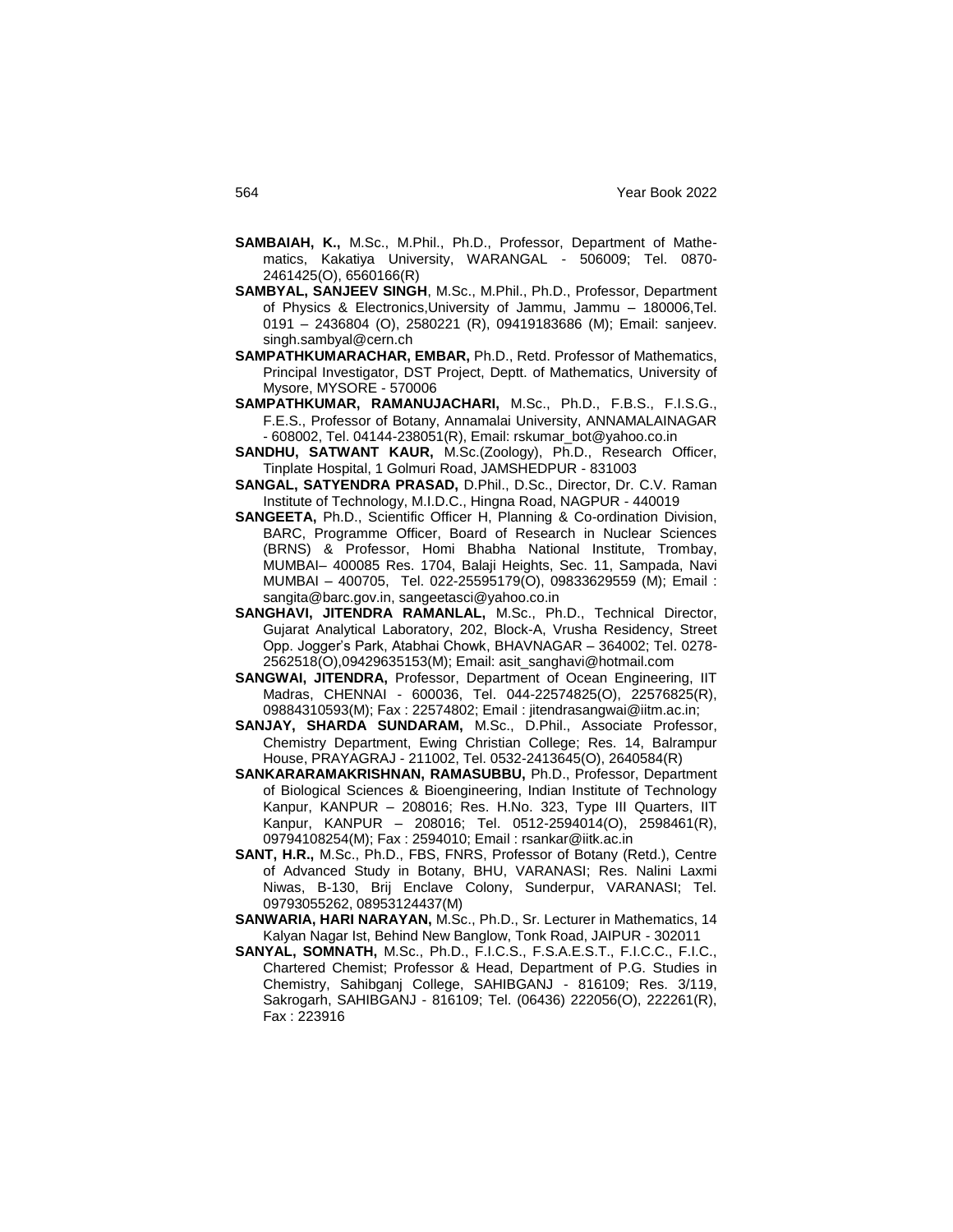- **SAPRE, VILAS BALWANT,** M.Sc., Ph.D., Professor of Physics, Nagpur University Campus, Amravati Road, NAGPUR - 440010, Tel. 0712- 500946(O), 223922(R); Fax: 532841
- **SARADA, R.,** M.Sc., Ph.D., Chief Scientist, Plant Cell Biotechnology Department, Central Food Technological Research Institute, MYSORE-570020; Res. 294, Sai Lahiri, CFTRI Layout, 4th Cross, 1st Main Bogadi, 2nd Stage, MYSORE - 570026; Tel. 0821-2979293(R), 09449264529 (M); Fax : 2517233; Email : sarada\_ravi@yahoo.com
- **SARASWATI, SWAMI PRANAVANANDA,** Director, Yoga Societies in America, P.O.Box-1322, San Fransisco, California-94101, U.S.A.,
- **SARASWAT, BHIM SEN,** M.Sc., Ph.D., Professor of Chemistry, School of Sciences, Indira Gandhi National Open University, Maidan Garhi, New Delhi - 110068; Res. 22 Ranjit Singh Block, Asian Games Village, NEW DELHI - 110049, Tel. 011-26853417, 26522965(O), 26493305(R), Fax: 26853417, 26857067, Email: bssaraswat@ ignou.ac.in
- **SARDAR, KAUTUK KUMAR,** MVSc, Ph.D., Professor, Dept. of Pharmacology and Toxicology, College of Veterinary Sciences & AH, Orissa University of Agriculture & Technology, BHUBANESWAR – 751003; Res. Flat No. A-103, Sagarika Enclave, Gandamunda Square, PO Khandagiri, BHUBANESWAR - 751030; Tel. 0674-2397732(O), 07008774563, 09437463888(M); Fax : 2397732; Email : kksardar@ gmail.com, kksardar@hotmail.com
- **SAREEN, MADAN LAL,** Ph.D., Professor, Department of Zoology, Panjab University, CHANDIGARH - 160014
- **SAREEN, T.S.,** M.Sc., Ph.D., Lecturer, Department of Botany, Punjab University, CHANDIGARH
- **SARIKA,** PhD, Senior Scientist, R.No.104, FF, Computer Building, Centre for Agricultural Bioinformatics, ICAR-Indian Ag. Statistics Research Institute, Library Avenue, Pusa, NEW DELHI - 110012, Tel. 011-25847121-24 Ext.4135(O), 09718833806(M); Fax : 25841564; Email : aijaiswal@ gmail.com; sarika@icar.gov.in
- **SARKAR, D.C.,** Ph.D., Reader & Acting Head, Physics Department, Aligarh Muslim University, ALIGARH - 202001
- **SARKAR, DEBABRATA,** Ph.D., F.N.A.A.S, Principal Scientist (Biotech.), Biotechnology Unit, Division of Crop Improvement, Central Research Institute for Jute and Allied Fibres, Barrackpore, KOLKATA - 700120, Res. Sutripti Apartment, Flat No. D, 92/3/1, Abinash Banerjee Lane, Shibpur, HOWRAH - 711102, Tel. 033-25356121 X 236(O), 26788088(R), 09007965448(M); Fax : 25350415; Email : d.sarkar@ excite.com; debabrata\_s@yahoo.com
- **SARKAR, KALYAN KUMAR,** Ph.D., Reader, Department of Physics, St. John"s College, AGRA - 282002; Res. 61, Indra Dhanush Colony, Dayalbagh, AGRA - 282005; Tel. 0562-2857484(O), 2800662(R); Email : kksarkar7@rediffmail.com
- **SARKAR, PARAG ANJAN,** M.Sc., D.Phil., Deputy Registrar (Academic) (Research Programme-Ph.D.), Allahabad Agricultural Institute, Deemed University, PRAYAGRAJ - 211007
- **SARKAR, PURNA CHANDRA,** M.Sc., Ph.D., Principal Scientist, C & BP Division, ICAR-National Institute of Research on Jute & Allied Fibre Technology, 12, Regent Park, KOLKATA - 700040; Tel. 033-24212115- 17(O), 09709009004(M); Fax : 24712583; Email: drpcsarkar@gmail.com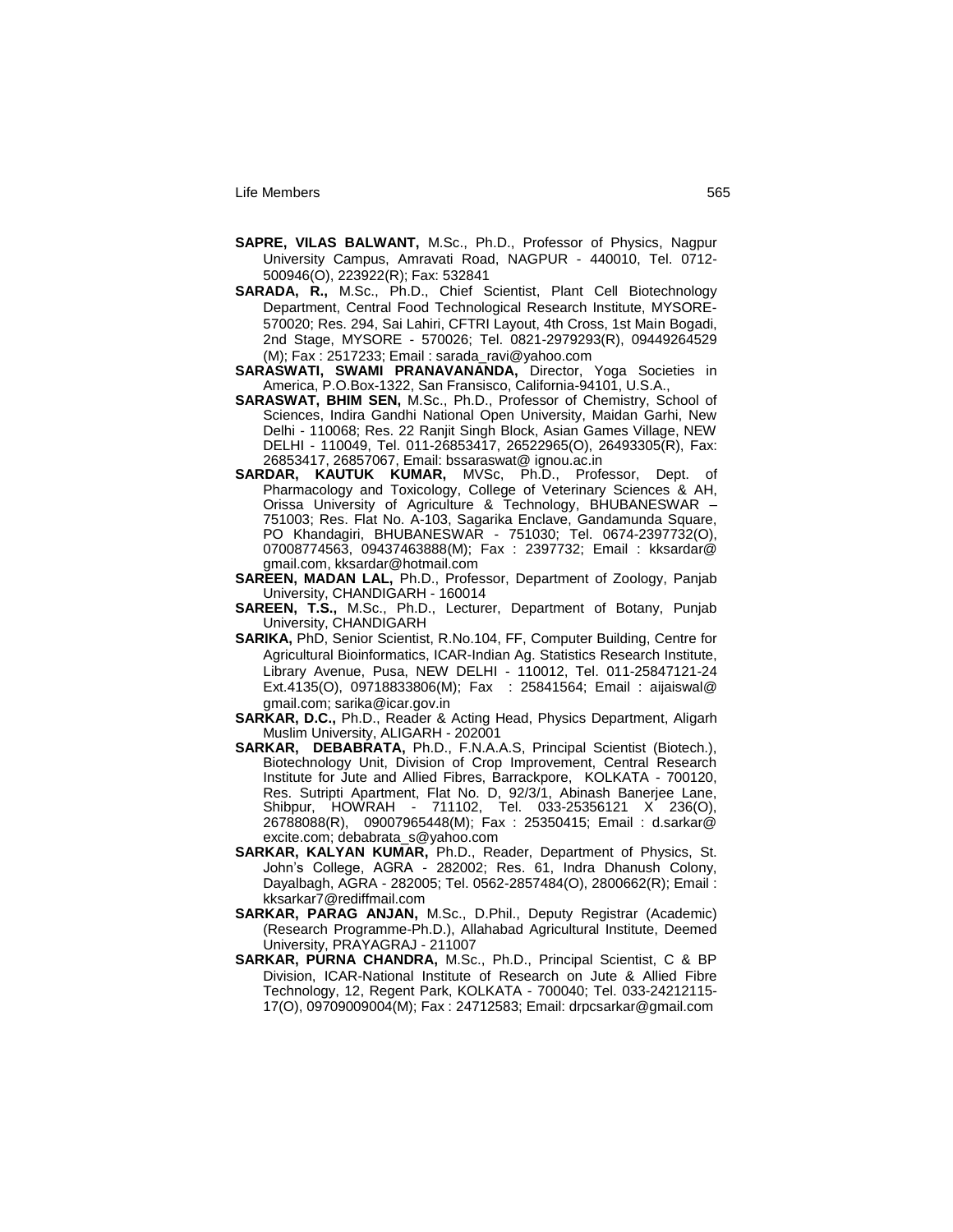- **SARKAR, UTPAL,** PhD, Assistant Professor, Department of Physics, Assam University, SILCHAR-788011, CACHAR, ASSAM, Tel. 09401542687, 08638854896(M); Email : utpalchemiitkgp@gmail.com
- **SARMAH, SURYYA KANTA,** M.Sc., M.S., Ph.D., Formerly Professor & Founder Head, Dept. of Environmental Science, Gauhati University; Res. Arya Nagar, College Road, GUWAHATI - 781016, Tel. 0361-2474036
- **SARMA, CHANDRA MOHAN,** M.Sc., Ph.D., FLS(London), FISPP, FNRS, FBS, Formerly Professor & Head of Botany, Gauhati University; Res. R.D. Niloy, Tetelia, NH-37, Near Ganesh Mandir, Gotanagar, GUWAHATI - 781033, Tel. 09435192027, 09864018247(M), Email: cmsarma@sify.com
- **SARODE, SHIVAJI VYANKATRAO,** M.Sc., Ph.D., A.R.S., DBM, M.A.(Eco.), M.A.(Pb.Adm.), FESI, Director of Research, Dr. Panjabrao Deshmukh Krishi Vidyapeeth, AKOLA – 444104; Tel. 0724-2258419(O), 2401127(R), 09423127674(M); Email : director\_res@pdkv.ac.in
- **SASTRY, K.P.R.,** M.A., Ph.D., Professor, Department of Mathematics, Andhra University, VISAKHAPATNAM - 530003
- **SASTRY, K.VENKATESWARA,** Ph.D., Former Professor & Head of Bioscience & Dean, Faculty of Life Science, M.D. University, ROHTAK, Res. 105, Pravalika Towers, Nizampet Road, Kukatpally, HYDERABAD - 500072
- **SASTRY, PREKKI SUBRAHMANYA,** M.Sc., Ph.D., Professor, Deptt. of Physics, Nagarjuna University, Post Graduate Centre, NUZVID - 521201
- **SASTRY, P. SUBRAHMANYA,** M.Sc., Ph.D., Reader in Physics, AUGP Centre, NUZVID - 521201
- **SASTRY, P.S.,** Department of Physics, Andhra University, CHENNAI-600025
- **SATAPATHI, SOUMITRA,** PhD, Assistant Professor, Department of Physics, Indian Institute of Technology Roorkee, Roorkee, HARIDWAR - 247667, Tel. 01332 - 284819(O), 286819(R), 08126916483(M); Email : soumitrasatapathi@gmail.com
- **SATHE, TUKARAM VITHALRAO,** M.Sc., Ph.D., Sangit Visharad, IBT(Seri.), F.S.E.Sc., F.S.L.Sc., F.I.C.C.B., F.I.S.E.C., Professor & Head, Department of Zoology, Shivaji University, KOLHAPUR – 416004; Tel. 0231-2636125(R), 07276309148(M)Email: profdrtusathe@rediffmail.com
- **SATPATI, ASHIS KUMAR,** PhD, Scientific Officer G, Analytical Chemistry Division, Bhabha Atomic Research Centre, Trombay, MUMBAI - 400085, Tel. 022-25590744(O), 25579686(R), 09167772662(M); Fax : 25595151; Email : asatpati@barc.gov.in; aksatpati@gmail.com
- **SATSANGI, SARAN KUMAR,** M.B.B.S., M.S.(Ophthalmology), Professor & Head, Department of Ophthalmology, S.N. Medical College, AGRA – 282005, Res. 11, Dayal Nagar, Dayalbagh, AGRA, Tel. 0562-2570697, 09897069441(M), Email : sksatsangi@gmail.com
- **SAXENA, ASHOK KUMAR,** M.Sc., Ph.D., Emeritus Fellow, UGC, New Delhi, Department of Zoology, D.A.V. College, Civil Lines, KANPUR; Res. 7/182 Swarup Nagar, KANPUR - 208002, Tel. 0512-2543768(R), 09451285252(M); Email : vijaykanpur@rediffmail.com
- **SAXENA, D.B.,** M.Sc., Ph.D., LL.B., F.A.Z., F.Z.S.I., F.S.I.H., C/o Ashuna Vidyalaya, G-1/302, 1100 Qts., BHOPAL - 462 016
- **SAXENA, GIRISH CHANDRA,** M.Sc., Ph.D., Formerly Vice-Chancellor, BRA University; Res. 78, North Vijay Nagar Colony, AGRA - 282004, Tel. 0562-2858528, 09412589069(M); Email: chairmanenat@epsfi.org
- **SAXENA, KALPANA,** M.Sc., Research Scholar, Department of Mathematics, Government P.G. College, SHAHDOL - 484001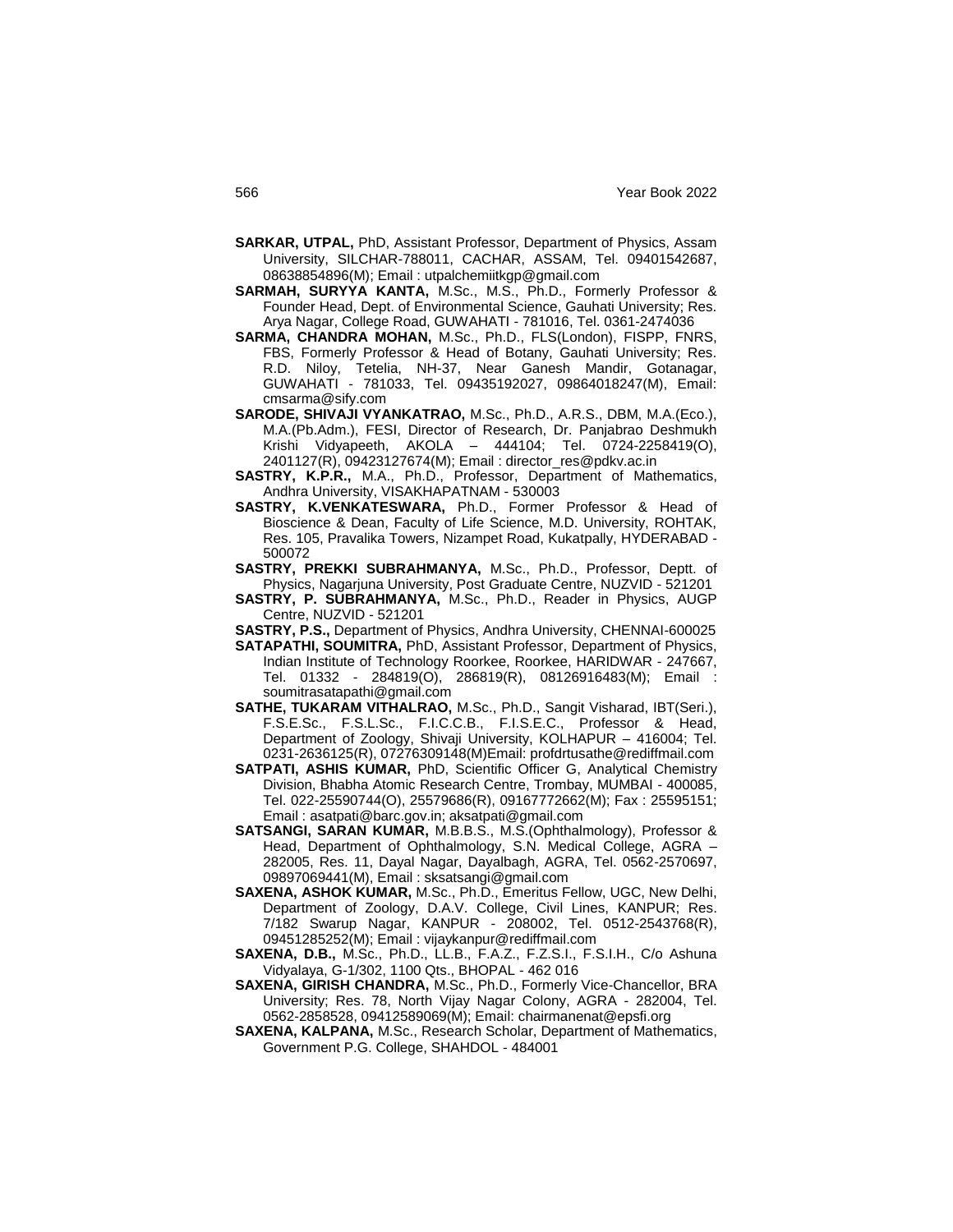- **SAXENA, MANOJ,** Ph.D., Associate Professor, Department of Electronics, Deen Dayal Upadhyaya College, University of Delhi, Karampura, NEW DELHI - 110015, Res. B-422, Panchvati Apartment, F-Block, Vikaspuri,<br>NEW DELHI-110018, Tel. 011-25458173(O), 28531418(R), NEW DELHI-110018, Tel. 011-25458173(O), 28531418(R), 09968393104(M); Email: saxena\_manoj77@yahoo.co.in; saxenamanoj 77@gmail.com
- **SAXENA, NARENDRA SAHAI,** M.Sc., Ph.D., Former Professor of Physics, Emeritus Scientist CSIR, Department of Physics, Rajasthan University, JAIPUR- 302055, Tel. 0141-2704056(O), 2551080(R); 09829051080(M); Fax: 2704056; Email: n\_s\_saxena@rediffmail.com
- **SAXENA, O.P.,** M.Sc., Ph.D., FBS, FISSP, FISST, FSAB, FGSA, Formerly Professor & Head of Botany; C/o Botany Department, University School of Sciences, Gujarat University, AHMEDABAD - 380009, Res. 17/202, Parishram Apartments, Near JaiShefali Row Houses, Satellite Road, AHMEDABAD - 380015; Tel. 079-26740291(R), 09898837378, 09879441632(M); Email: opsaxena9@hotmail.com
- **SAXENA, PRABHU NARAIN,** M.Sc., Ph.D., F.S.B., F.A.E.B., F.Z.S.I., F.I.A.E.S., F.E.S.I., Professor & Head, Department of Zoology, School of Life Sciences, Khandari Campus, Dr. B.R. Ambedkar University, AGRA - 282002, Tel. 0562-2526432(O), 2522034(R), 09837068940(M); Email: dr\_pnsaxena@yahoo.co.in
- **SAXENA, PRADEEP,** M.Sc., B.Ed., Ph.D., F.P.S.I., Former Principal Scientist, Crop Improvement Division, IGFRI, JHANSI; Res. S-155/3A, Siddheshwar Nagar, Near ITI, JHANSI - 284003; Tel. 0510-2447245(R), 09415506157(M); Email : pradeepsax@yahoo.com
- **SAXENA, RAJ BAHADUR,** Ph.D., Rerired Assistant Research Officer (Chemistry), Central Research Institute - Ayurveda, Aamkho, GWALIOR-474009; Res. 2, Ganesh Colony, Naya Bazar, GWALIOR- 474009; Tel. 0751-4076287(R), 09752926029(M), Email : bigboss\_raja28@gmail.com
- **SAXENA, RAM CHANDRA,** M.B.B.S., M.D., Dip.Clin Pharmacol (UK), Professor & Head, Department of Pharmacology & Director, Pharmacy Course, King George"s Medical College, LUCKNOW - 226 003
- **SAXENA, RAMESH CHANDRA,** M.Sc., Ph.D., F.A.Z., F.R.E.S. (London), Professor & Head, Pest Control & Ayurvedic Drug Research Laboratory, P.G. Department of Zoology, S.S.L. Jain P.G. College, VIDISHA-464001; Tel. 07592-237598(Lab), 235082(R), 09827099045(M); Email: rcsvds@yahoo.com
- **SAXENA, R.D.,** M.Sc., Ph.D., F.Z.S.I., 51- New Raja Mandi, AGRA
- **SAXENA, R.K.,** M.A., M.Sc., Formerly Sr. Scientist, CIFRI, 137E/1 Ka, Rajrooppur, PRAYAGRAJ-211011; Tel. 0532-2430339(R)
- **SAXENA, SURESH CHANDRA,** M.Sc., Ph.D.(London), D.I.C.(London), F.R.E.S., Emeritus Fellow (UGC), Formerly Professor of Zoology, University of Rajasthan, 5-Ja-5 Jawahar Nagar, JAIPUR – 302004, Tel. 2652297
- **SAXENA, S.C.,** Department of Botany, Aligarh Muslim University, ALIGARH
- **SAXENA, S.K.,** M.Sc., Ph.D., F.B.S., F.P.S.I., Formerly Professor of Botany, 135P, Sector 56, Opposite A WHO, GURGAON - 122003
- **SAXENA, VIJAY KUMAR,** D.Phil., D.Sc., FIC, Retired Professor, Head & Dean; Res. Vijay Shree, HIG 2, Rajiv Nagar, Tili, SAGAR - 470002; Tel. 07582-236689, 09424422243(M); Email : vijayshree46@rediffmail.com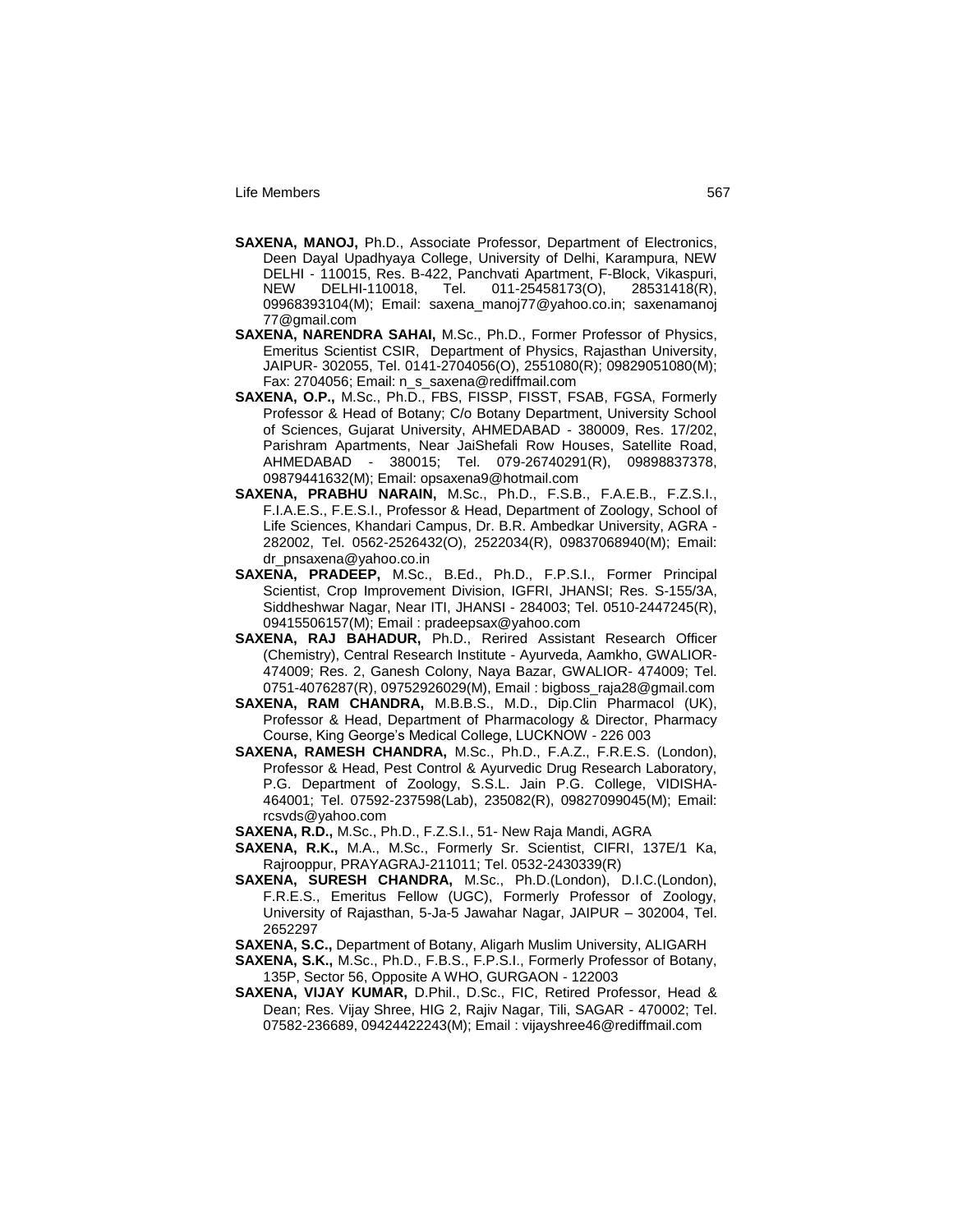- **SAXENA, VINOD PRAKASH,** Ph.D., Former Vice-Chancellor, Jiwaji University; Advisor, SIRTS; Res. B-147, New Minal Residency, J.K. Road, BHOPAL - 462023, Tel. 0755-4055277(R), 09425109044(M), Email : vinodpsaxena@gmail.com
- **SAXENA, YASHODA,** M.Sc., Ph.D., Director, Vedik Kanya P.G. College, Adarsh Nagar, JAIPUR - 302004; Res. 6-A, Kalyan Path, Police Memorial, JAIPUR-302004; Tel. 0141-2565584, 09829496401(M), Email: vishwamaryam@gmail.com
- SEKAR, K., Ph.D., Professor, Computational and Data Sciences, Indian Institute of Science, BANGALORE - 560012, Tel. 080-22933059(O), Fax: 23600683; Email: sekar@iisc.ac.in
- **SEKHON, BHUPINDER SINGH,** M.Sc., Ph.D., Formerly Professor of Chemistry, Punjab Agricultural University, Res. 392 B, Bhai Randhir Singh Nagar, LUDHIANA - 141012, Email : sekhon224@yahoo.com
- **SEKHON, G.S.,** B.Sc., Ph.D., Director, Vandhane, 8th Floor, 2nd Tolostay Marg, NEW DELHI
- **SELVAN, T.A.,** M.Sc., Ph.D., Director, Geological Survey of India, JAIPUR 302004
- **SENAPATI, BIKRAM KESHARI,** M.Sc., Ph.D., FZSI, FNIE, Former Professor Emeritus of Ecology, Sambalpur University; Res. Flat No. 103, Ushoodaya Trinity, Plot No. 169, Cherry Lane, 2<sup>nd</sup> Cross, Green Glen Layout, Bellandur, BANGALORE – 560103; Tel. 09437054309(M); Email: bikramsenapati@gmail.com
- **SEN, AJIT KUMAR,** M.Sc., D.Phil., Reader in Chemistry, Ewing Christian College, B-617, G.T.B. Nagar, Kareli, PRAYAGRAJ - 211016
- **SEN, JAYANTI,** Ph.D., Staff Scientist III, National Centre for Plant Genome Research, PO Box 10531, JNU Campus, Aruna Asaf Ali Marg, NEW DELHI - 110067, Res. 25C, Kohinoor Apt., Pocket A-10, Kalkaji Extension, NEW DELHI - 110019, Tel. 011-30942826(O), 29990196(R), 9811757568(M), Fax : 26167394, Email : jayanti97@hotmail.com
- **SEN, KALIDAS,** M.Sc., Ph.D., Professor, School of Chemistry, University of Hyderabad, HYDERABAD - 500 046, Email: sensc@uohyd.ernet.in
- **SEN, NOMITA,** M.Sc., Ph.D., Formerly Professor of Botany, Govt. M.H.College For Women, JABALPUR; Res. 414(New No.)/236(Old No.), Gupteshwar, Premnagar, JABALPUR - 482001
- **SETHI, P.L.,** Ph.D., Department of Mathematics & Statistics, University of Jodhpur, JODHPUR - 342001
- **SETH, DAYA SARAN,** M.Sc., Ph.D., Reader, School of Chemical Sciences, Chemistry Department, St. John"s College, AGRA - 282002, Tel. 0562- 2570015(R)
- **SETH, JAGDISH,** B.Sc.(Ag.), M.S.(USA), Ph.D.(USA), Retd. Agriculture Scientist, E A-394, Maya Enclave, NEW DELHI - 110064
- **SETH, RAVINDRA NATH,** D.Phil., Principal Scientist, Riveraine Division, Central Inland Fisheries Research Institute, 24 Panna Lal Road, PRAYAGRAJ, Res. 948, Kalyani Devi, PRAYAGRAJ, Tel. 0532- 2640531(O), 2452009(R), Fax : 2640531, Email : sethrn@rediffmail.com
- **SEVARIA, KARAN SINGH,** M.A., Ph.D., Formerly Principal, Govt. P.G. College, 78, Siddharth Nagar, Dhola Bhata Road, AJMER - 305007, Tel. 0145-2660504(R)
- **SHAH, C.K.,** M.Sc., Ph.D., F.B.S., Formerly Professor & Head of Botany, Bungalow No.18, Niranjan Society, Memnagar, AHMEDABAD - 380052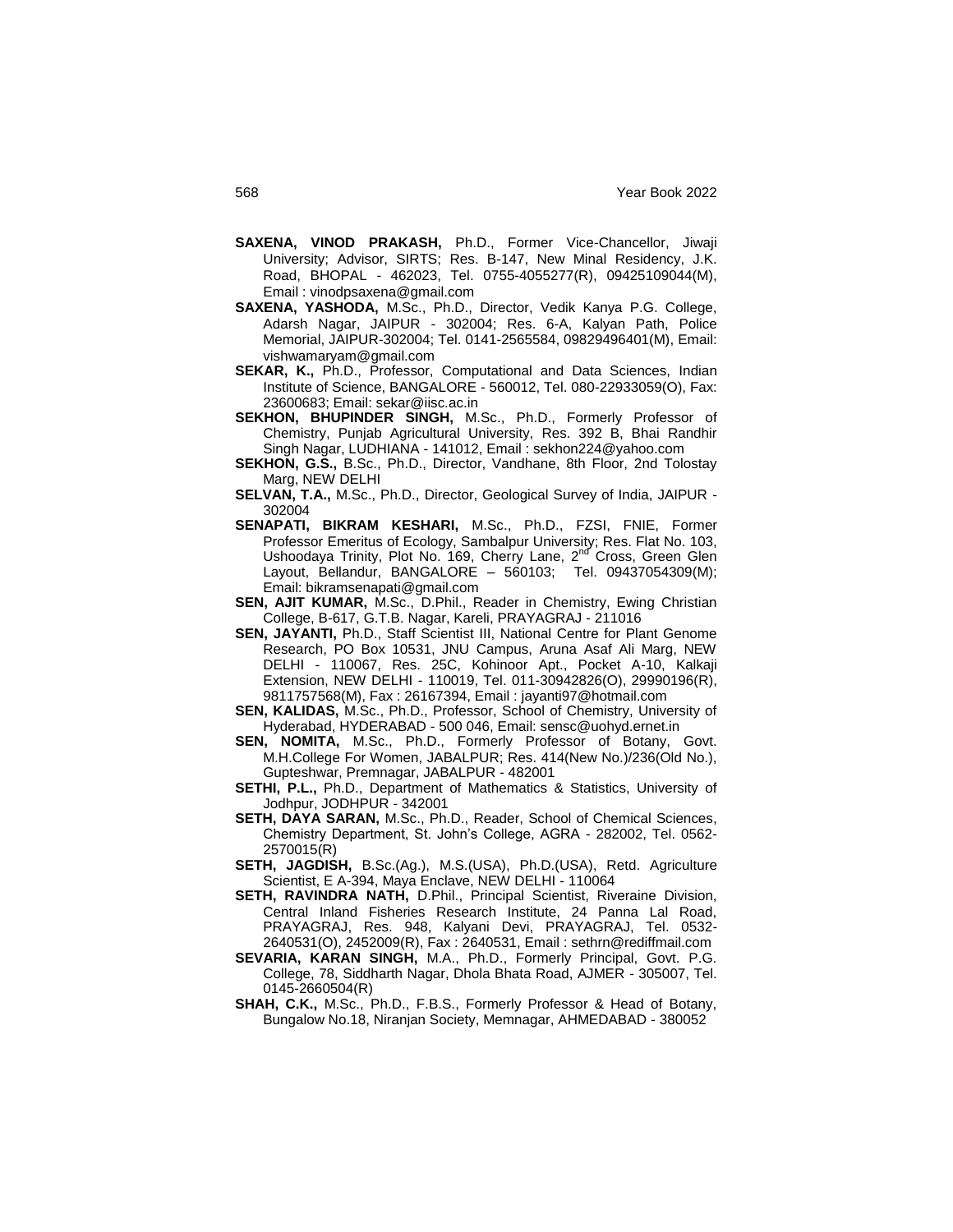- **SHAH, KAVITA,** M.Sc., Ph.D., Professor, Institute of Environment & Sustainable Development, BHU; B-27/65-1, 'Shamaram', Durgakund, PO BHU, VARANASI–221005, Tel. 0542 - 2366297(O), 2311024(R), 09450955423(M), Email : kavitashah@bhu.ac.in; kavitashah69@ gmail.com
- **SHAKUNTALA, V.,** C/O V K Rao, Advocate Magi, 1-10-99, Ashok Nagar, HYDERABAD
- **SHALABH,** Ph.D., Professor, Dept. of Mathematics & Statistics, Indian Institute of Technology, KANPUR - 208016; Res. House No. 469, Indian Institute of Technology, KANPUR - 208016; Tel. 0512-2597905(O), 2598238(R); Fax : 2597500; Email : shalab@iitk.ac.in
- **SHAMSI, SHAHNAZ,** M.Sc., M.Phil., D.Stat., Ph.D., Research Associate, C/o Dr. M. Wali, Physician to President of India, 6 President Estate, NEW DELHI - 110001
- **SHANBHOGUE, S.L.,** Ph.D.(Washington), Ph.D.(Bombay), Formerly Director of Instruction, College of Fisheries, MANGALORE; Res. Ashwija, Shivabagh New Road, MANGALORE - 575002; Tel. 0824-2217087(R); Email: slshanbhogue@hotmail.com
- **SHANDIL, RAM GOPAL,** M.A., M.Phil., Ph.D., Reader, Department of Mathematics, H.P. University, Shimla - 171005, Tel. (0177) 230697; Email: shandil\_hpu@hotmail.com
- **SHANKER, KARUNA,** Ph.D., Principal Scientist, CSIR-Central Institute of Medicinal & Aromatic Plants, PO - CIMAP, LUCKNOW - 226015, Res. E-5, CIMAP Colony, Vikas Nagar, Sector 7, LUCKNOW – 226022, Tel. 0522-2718580(O), 09415329718(M); Fax : 2718509; Email : k.shanker@ cimap.res.in; kspklko@yahoo.com
- **SHANKER, RISHI,** Ph.D., Professor & Head (Research), Institute of Life Sciences, Ahmedabad University, AHMEDABAD – 380009, Res. C401, Suryavanshi Apartment, Vastrapura, AHMEDABAD – 380015, Tel. 08140135999, 09839184190(M); Email: rishishanker@gmail.com; rishi.shanker@ahduni.edu.in
- **SHANMUGAM, NARKUNARAJA,** Ph.D., FAHA, Professor & Head, Department of Biomedical Sciences, Bharathidasan University, TIRUCHIRAPPALLI - 620024, Tel. 09942884143(M); Email : snarkunaraja@gmail.com
- **SHARANGI, AMIT BARAN,** Ph.D., Post Doc(Melbourne), FAScT, Professor & Former Head, Department of Plantation Spices Medicinal & Aromatic Crops, Faculty of Horticulture, Bidhan Chandra Krishi Viswavidyalaya (Agricultural University), MOHANPUR – 741252; Res. KMDA Housing Complex, A-9X, Flat #A2/2/7, PO KALYANI - 741235, Tel. 03473- 222659(O), 09433313117, 07003747506(M); Fax : 222659; Email : dr\_absharangi@yahoo.co.in, absharangi@gmail.com; sharangi. amitbaran@bckv.edu.in
- **SHARMA, ALPANA,** Ph.D., Additional Professor, Department of Biochemistry, Room No. 3015, All India Institute of Medical Sciences, Ansari Nagar, NEW DELHI - 110029, Res. 502, Kanchanjungha, Kaushambi, GHAZIABAD – 201010, Tel. 011-26546665(O), 0120- 2771586(R), 09899061974(M); Fax : 26588641; Email : dralpanasharma @gmail.com
- **SHARMA, ASHOK,** D.Phil.,Anand Niketan,Dampier Nagar,MATHURA-281001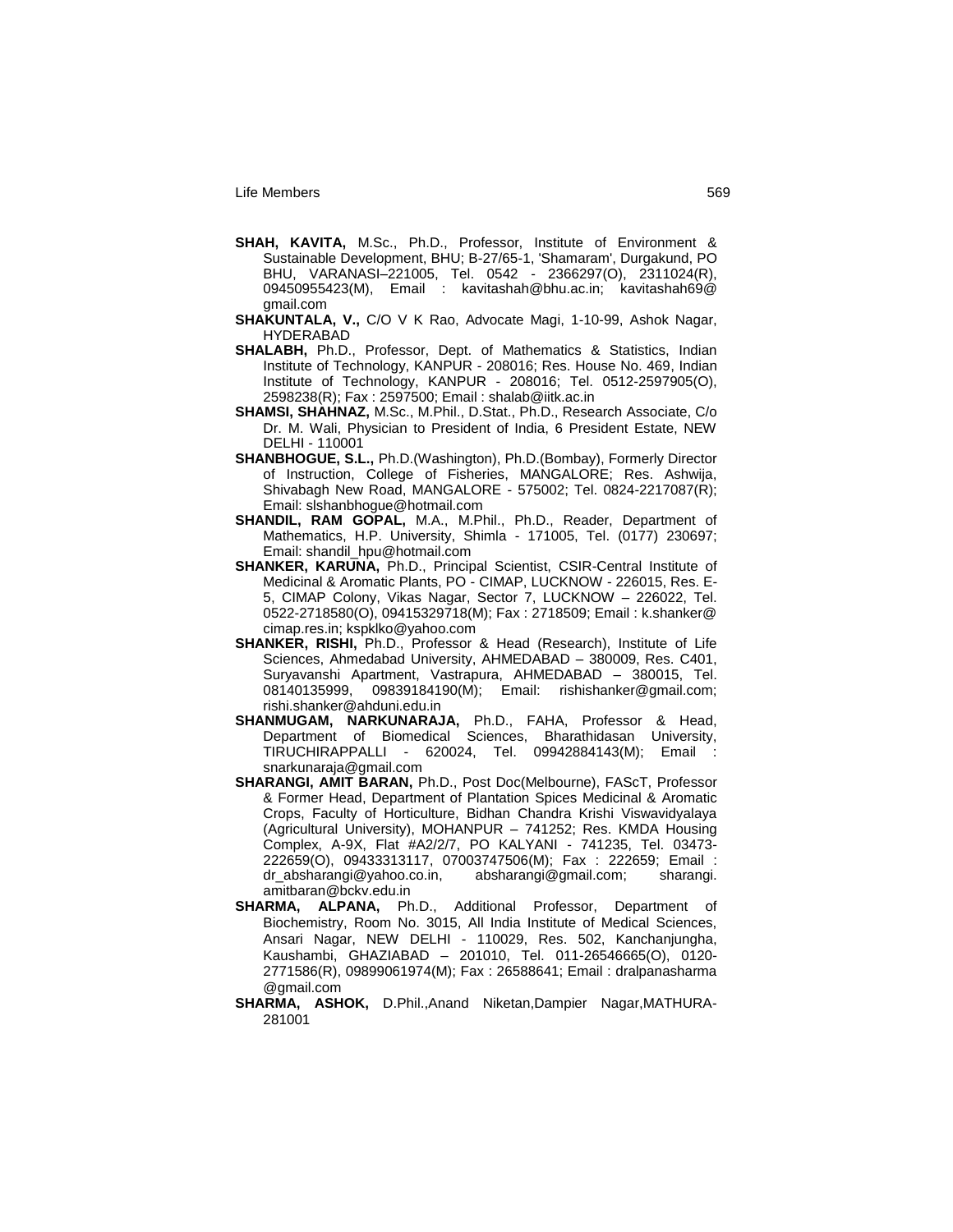- **SHARMA, ASHWANI KUMAR,** PhD, AIFC, DSc, SFC (Oxford), DSc(hc), FIASc, FAFESc,FLS(London), IFS, Former Chief Conservator of Forests (Research) and Director, Forest Research Institute (UP); Res. 312 Post Office Road, Subhash Nagar, DEHRADUN - 248002, Tel. 09456157411(M); Email: ashwani133@hotmail.com
- **SHARMA, BALDEV,** M.Sc., Ph.D., Professor & Head, Department of Zoology, University of Jammu, JAMMU - 180006, Tel. 0191-435248, 435259 x 304(O), 01923-80167(R); Fax: 450014
- **SHARMA, BANSHI DHAR,** B.Sc., B.V.Sc. & A.H., M.V.Sc., Ph.D., Formerly Professor of Animal Breeding & Genetics, Ranchi Veterinary College, Vill. - Arsanday, P.O. - Boreya, RANCHI – 835240; Tel. 0651- 2450516(R), 09470161702(M)
- **SHARMA, BRIJ BEHARI,** B.Sc.(Hons.), M.Sc., Ph.D., F.B.S., Formerly Professor of Botany, University of Lucknow, C/C - 183, Mahanagar, LUCKNOW - 226006
- **SHARMA, B.B.,** M.Sc., Ph.D., D.Sc.., Formerly Professor, Department of Mathematics & Statistics, H.P. University, Shimla; 105/11, New Satha, Near Bandh, BULANDSHEHAR - 203001
- **SHARMA, B.L.,** M.A., Ph.D., Professor of Mathematics, Dean of Science, Faculty of Science, University of IFE, NIGERIA
- **SHARMA, CHANDRA KISHORE,** M.Sc., Ph.D., Professor & Head, Department of Mathematical Sciences, A.P.S. University, REWA – 486003; Res. 8/245, Upavan Nagar, REWA – 486002, Tel: 07662- 233455(O), 242982(R), 09424338249(M); Email: cksharma54@ rediffmail.com
- **SHARMA, CHANDRA SHEKHAR,** PhD, Associate Professor, A-311, Chemical Engg. Dept., Indian Institute of Technology, Hyderabad, KANDI - 502285, Telangana, Tel. 040-23016112(O), 08374461784(M), Fax : 23016032; Email : chans2k2@gmail.com
- **SHARMA, D.C.,** M.Sc., Ph.D., Amanzai Jalalnagar, (West of N.E.R. Colony), SHAHJAHANPUR - 242 001
- **SHARMA, EKTA,** PhD, Asstt. Professor & Incharge Head, Department of Textiles and Apparel Designing, Ethelind College of Home Science, SHUATS, PRAYAGRAJ - 211007, Tel. 0532-2684553(O), 09450308089(M); Fax : 2684394; Email : groverekta1@gmail.com
- **SHARMA, GAURI DUTT,** M.Sc., Ph.D., F.B.S., F.N.R.S., Vice Chancellor, Bilaspur University, BILASPUR - 495001; Formerly Vice-Chancellor, Nagaland University; Pro Vice-Chancellor, Assam University, SILCHAR - 788011, Tel. 0775-2214203(O), 09406218401, 09435500660(M), Fax: 2260294, Email: gduttasharma@yahoo. co.in
- **SHARMA, GOKUL CHANDRA,** M.A., Ph.D., Retd. Professor, Department of Mathematics & Computer Science, Institute of Basic Science, Khandari, AGRA - 282 002; Res. F-28 Professor"s Colony, Kamla Nagar, Agra - 282005, Tel. 0562-2582255(R); 09897417784(M); Email : gokulchandra5 @gmail.com
- **SHARMA, HAR SWAROOP,** M.Sc., D.Phil., Scientific Officer (SF), Fuel Chemistry Division, B.A.R.C., Trombay, MUMBAI - 400085
- **SHARMA, JAIMALA,** Ph.D., Professor, Department of Zoology, University of Rajasthan, JAIPUR - 302004; Res. 3A, Maharanis College Staff Quarter, Near Diggi House, JAIPUR - 302004; Tel. 0141-2711158(O), 2371723(R), Fax: 2711158; Email : sharma\_jaimala@yahoo.co.in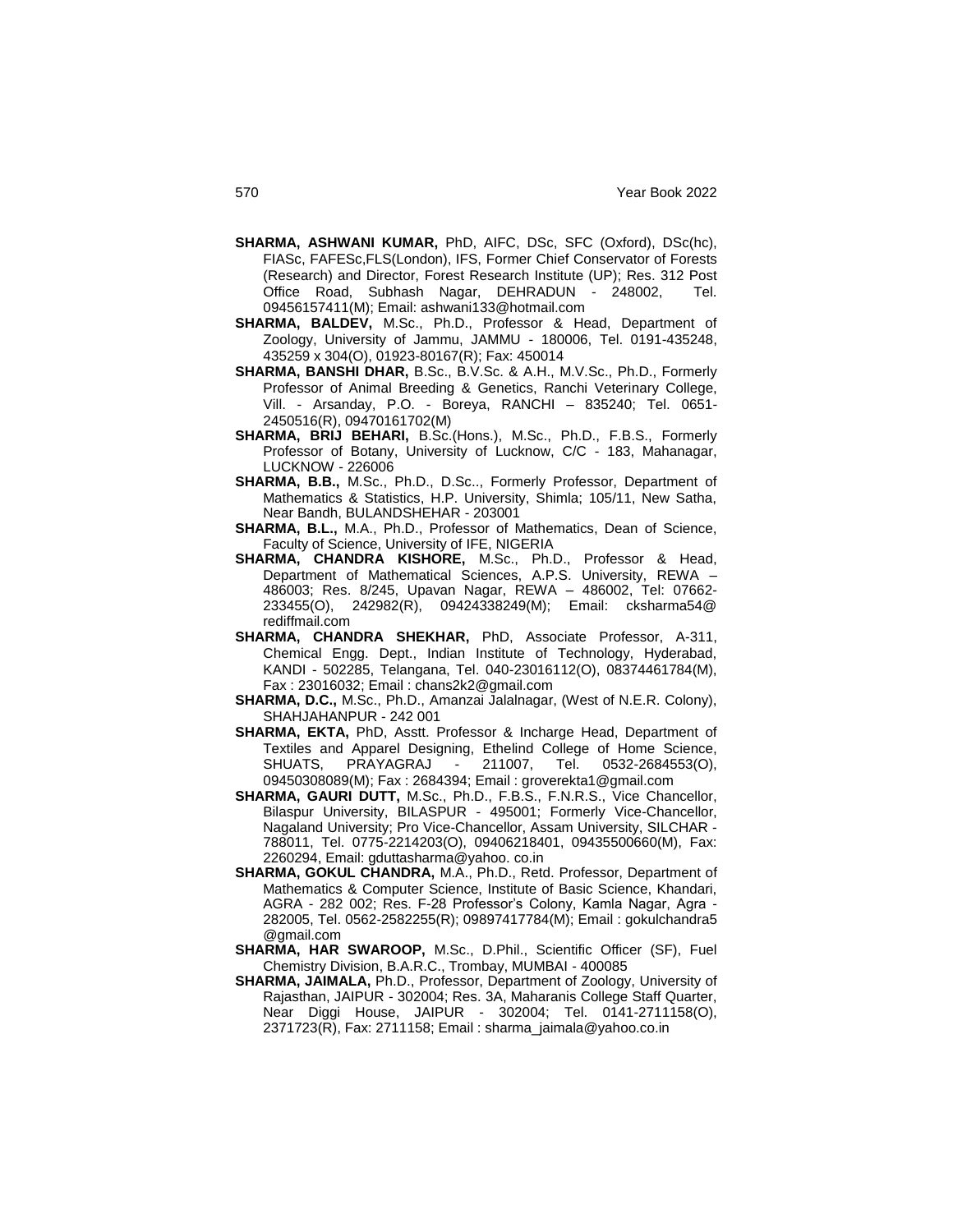- **SHARMA, JITENDRA PRASAD,** M.Sc., D.Phil., P.D.(USSR), D.Sc., Formerly Professor of Mathematics, Head, Department of Applied Sciences, M.M.M. Engineering College, GORAKHPUR; Res. 68, Triveni Nagar (Near Lal Mandir), Naini, PRAYAGRAJ
- **SHARMA, J.P.,** D.Phil., D.Sc., Formerly Professor of Chemistry, University of Allahabad, PRAYAGRAJ; Tel. 273958(O), 270611(R)
- **SHARMA, J.R.,** M.Sc., Ph.D., Formerly Scientist-G (Director's Grade) & Head, Genetics & Plant Breeding, CIMAP, LUCKNOW, Res. 25/7, Ring Road, Indira Nagar, LUCKNOW, Tel. 0522-2716211, 2715547, 2715461
- **SHARMA, KAMAL DEV,** Ph.D., Professor & Head, Dept. of Agricultural Biotechnology, College of Agriculture, CSK Himachal Pradesh Krishi Vishvavidyalaya, PALAMPUR - 176062; Res. 43, Adarsh Nagar Colony, Kasoti, Thakurdwara, PALAMPUR, Distt Kangra - 176102; Tel. 01894- 230314(O), 09418468896(M); Fax : 230511; Email : kml1967@ rediffmail.com
- **SHARMA, KARTIKEYA,** M.B.B.S., M.S., M.Ch., Consultant Neurosurgeon, KNMH, 22-A Clive Road, Civil Lines, PRAYAGRAJ - 211001, 09415215354 (M);Tel. Email: sharmakartikeyaneuro@yahoo.co.in
- **SHARMA, KEDAR BABU,** M.Sc., Ph.D., FIETE, Principal, S.S. Jain Subodh P.G. College, Rambagh Circle, JAIPUR - 302004, Res. C-5, 6D, Engineers Colony, Behind Swarn Garden, New Sanganer Road, Mansarover, JAIPUR - 302020; Tel. 09829016598(M); Email : drkb\_sharma@rediffmail.com
- **SHARMA, K.C.,** Ph.D., Lecturer in Mathematics, University of Rajasthan, 17 Jawahar Nagar, JAIPUR - 302004
- **SHARMA, KRISHAN KUMAR,** M.Sc., Ph.D., Former Vice Chancellor, MDS University, Ajmer; Res. 50 Milan Nagar, Ghooghra, AJMER – 305023; Tel: 0145-2787289, 09414280984(M); Email: kksmds@gmail.com, kksonline20@gmail.com
- **SHARMA, KULDEEP KRISHNA,** M.Sc., Ph.D., Professor, Department of Zoology, University of Jammu, JAMMU - 180004
- **SHARMA, KEWAL KRISHAN,** M.Sc., Ph.D., B.Ed., FESI, Director, ICAR-Indian Institute of Natural Resins and Gums, Namkum, RANCHI - 834010, Tel. 0651-2261156(O), 2261157(R); 09006773784(M); Fax: 2260202; Email: kewalkks@gmail.com
- **SHARMA, M.L.,** M.Sc.(Hons.), Ph.D., Emeritus Professor, Department 0f Botany, Panjab University, CHANDIGARH - 160014; Res. H.No. 163/Sector 6, PANCHKULA – 134109; Tel. 0172-2779510 (O), 2563386(R), 09815903386, 09815973353(M); Email : mlsharma.bot@ gmail.com
- **SHARMA, MAHESH PRASAD,** M.Sc., Ph.D., F.P.S.I., Research Associate, 28/565 Manhar Kutir, Kans Gate Gokul pura, AGRA - 282002
- **SHARMA, MEENA,** Ph.D., Reader, Chemistry Department, Jammu University, JAMMU - 180004
- **SHARMA, MOHAN DATTA,** Ph.D., Professor, Department of Mathematics, Kurukshetra University, HARYANA - 136119; Res. D-66, University Campus, Kurukshetra, HARYANA- 136119; Tel. 01744-329638(R); Email : mohan\_here@reiffmail.com
- **SHARMA, MOHINDER PAUL,** M.Sc.(Hons.), Ph.D., F.L.S., F.B.S., F.P.S.I., Retd. Professor, Department of Botany, Panjab University, CHAN-DIGARH - 160014, Res. 1545/Sector-49B, Pushpac Complex, CHANDIGARH - 160047; Tel. (0172) 2634114(R), 08872332299(M)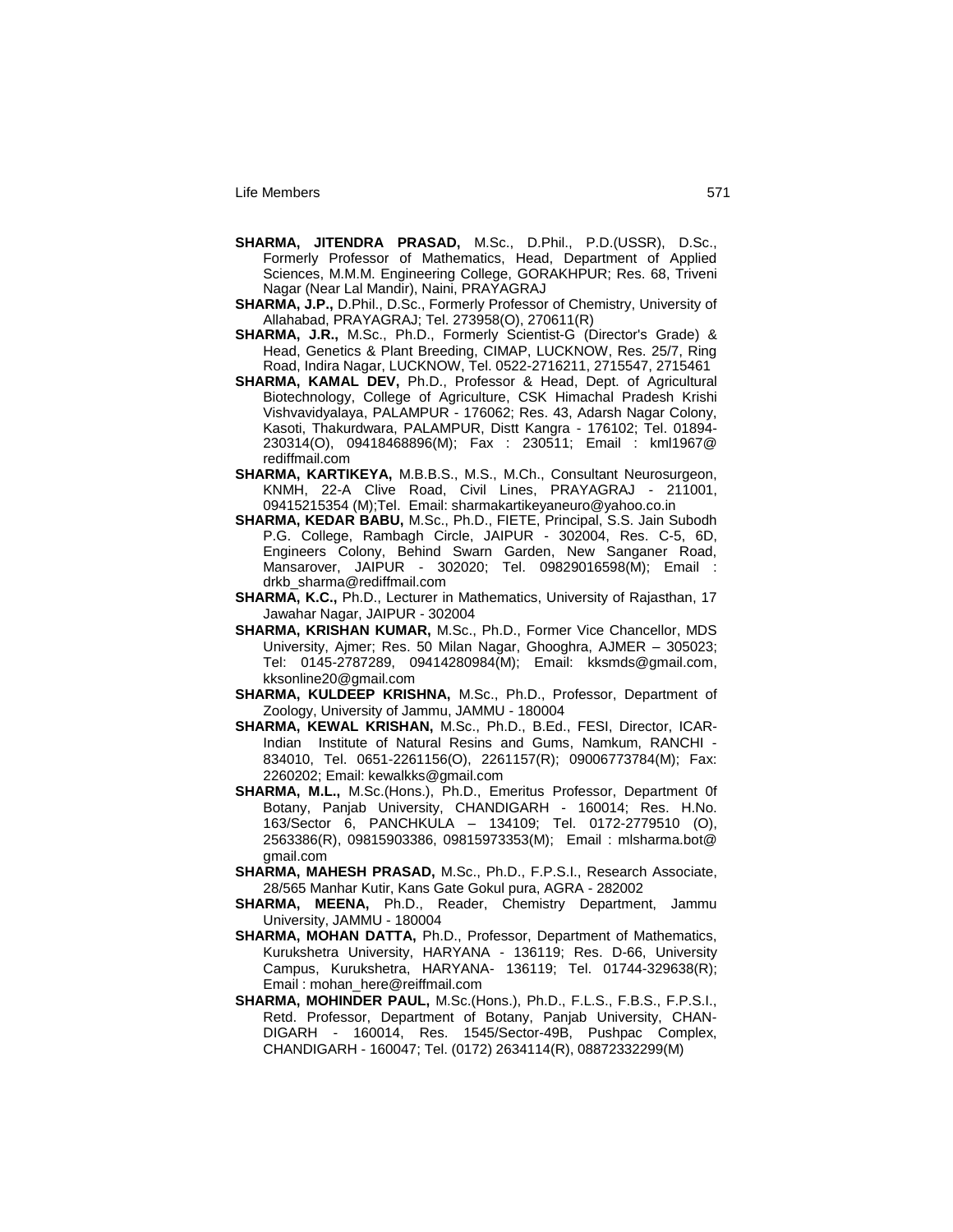- **SHARMA, MUKUND,** M.Sc., Ph.D., PGDHRM, Scientist G, Birbal Sahni Institute of Palaeobotany, 53, University Road, LUCKNOW-226007, Res. Flat No. G07, Tower "H" Shalimar Gallant, Mahanagar, LUCKNOW - 226006, Tel. 0522-2742922(O), 09839314630(M); Fax : 2740485; Email : sharmamukund1@rediffmail. com
- **SHARMA, NAMRATA,** M.Sc., M.Phil., Ph.D., Professor, Department of Botany, University of Jammu, JAMMU - 180006, Res. 177, Sector 5, Channi Himmat, JAMMU, Tel. 01912451684(O), 09419103468(R), 09086003468(M), Email : phyllanthus@rediffmail.com
- **SHARMA, NARENDRA NATH,** Ph.D., H-208, Block-VI, Sector-V, Rajendra Nagar, SAHIBABAD - 201005
- **SHARMA, NEEL KANTH,** M.Sc., Dr.res.nat., Professor in Chemistry, Jammu University, JAMMU - 180004
- **SHARMA, NEERAJ,** M.Phil., W-56, Greater Kailesh, NEW DELHI
- **SHARMA, NEETA,** M.Sc., M.Phil., Ph.D., FPSI, FES, FBRS, FNRS, Reader, Department of Botany, Lucknow University, LUCKNOW - 226007, Tel. 0522-2308871; Email: sharma\_n@lkouniv.ac.in<br> **SHARMA, NIVEDITA,** Professor (Microbiology)
- **NIVEDITA, Professor (Microbiology), Department of Basic** Sciences, University of Horticulture & Forestry, Nauni, SOLAN - 175001, Tel. 01792252282(O), 252560(R), 09418828483, 07018947507(M); Fax : 252242; Email : niveditashaarma@yahoo.co.in;
- **SHARMA, OM PARKASH,** M.Sc., Ph.D., FSCG, Retd. Professor, Res. C-103, Pawittra Apartments Vasundhara Enclave, Delhi – 110096, Tel. 011-22614003, 09868074287 (M); Email: neeruom@yahoo.com
- **SHARMA, P.R.,** M.Sc., M.Phil., Ph.D., Former Professor & Head, Department of Mathematics, University of Rajasthan, JAIPUR; Res. Gaur Bhawan, 14, Van Vihar, Tonk Road, JAIPUR- 302018, Tel. 0141- 2708960(R); Email: profprsharma@yahoo.com
- **SHARMA, PURNIMA,** Ph.D., Managing Director, Biotech Consortium India Ltd., Anuvrat Bhawan, 5th Floor, 210 Deen Dayal Upadhyaya Marg, NEW DELHI – 110002, Res. D-789, Saraswati Vihar, DELHI - 110034, Tel. 011-23219062(O), 47147570(R), 09811169159(M); Fax : 23219063; Email : ceo.bcil@nic.in, purnimasharmadr@gmail.com
- **SHARMA, RAJ PAL,** M.Sc., Ph.D., Professor in Chemistry, Panjab University, 624/1, Milk Colony, Dhanas, CHANDIGARH - 160014; Tel. 172- 2534433(O), 2688724(R); Email: rpsharmapu@yahoo.co.in
- **SHARMA, RAJENDRA KUMAR,** Ph.D., Professor, Department of Mathematics, Indian Institute of Technology, Hauz Khas, NEW DELHI-110016
- **SHARMA, RAJESH,** M.Sc., Ph.D., Scientist G, Wadia Institute of Himalayan Geology, 33, General Mahadeo Singh Road, DEHRADUN-2480001, Res. 164 Engineer Enclave, Phase – I, General Mahadeo Singh Road, DEHRADUN – 248001, Tel. 0135-2525183(O), 2722098(R), 09897162714(M); Fax : 2625212; Email : sharmarajesh@wihg.res.in
- **SHARMA, RAMESH BABU,** M.Sc., Reader, Dept. of Physics, Bipin Behari P.G. College, JHANSI - 284001
- **SHARMA, RATTAN CHAND,** Ph.D.(Soil Sciences), Head, Crop Production, Central Potato Research Institute, SHIMLA - 171001
- **SHARMA, RATTAN LAL,** M.Sc., Ph.D., Professor & Head, Department of Chemistry, University of Jammu, JAMMU - 180006, Tel. 0191- 2453969(O), 2463389(R), Email: rlsharma\_hod@rediffmail.com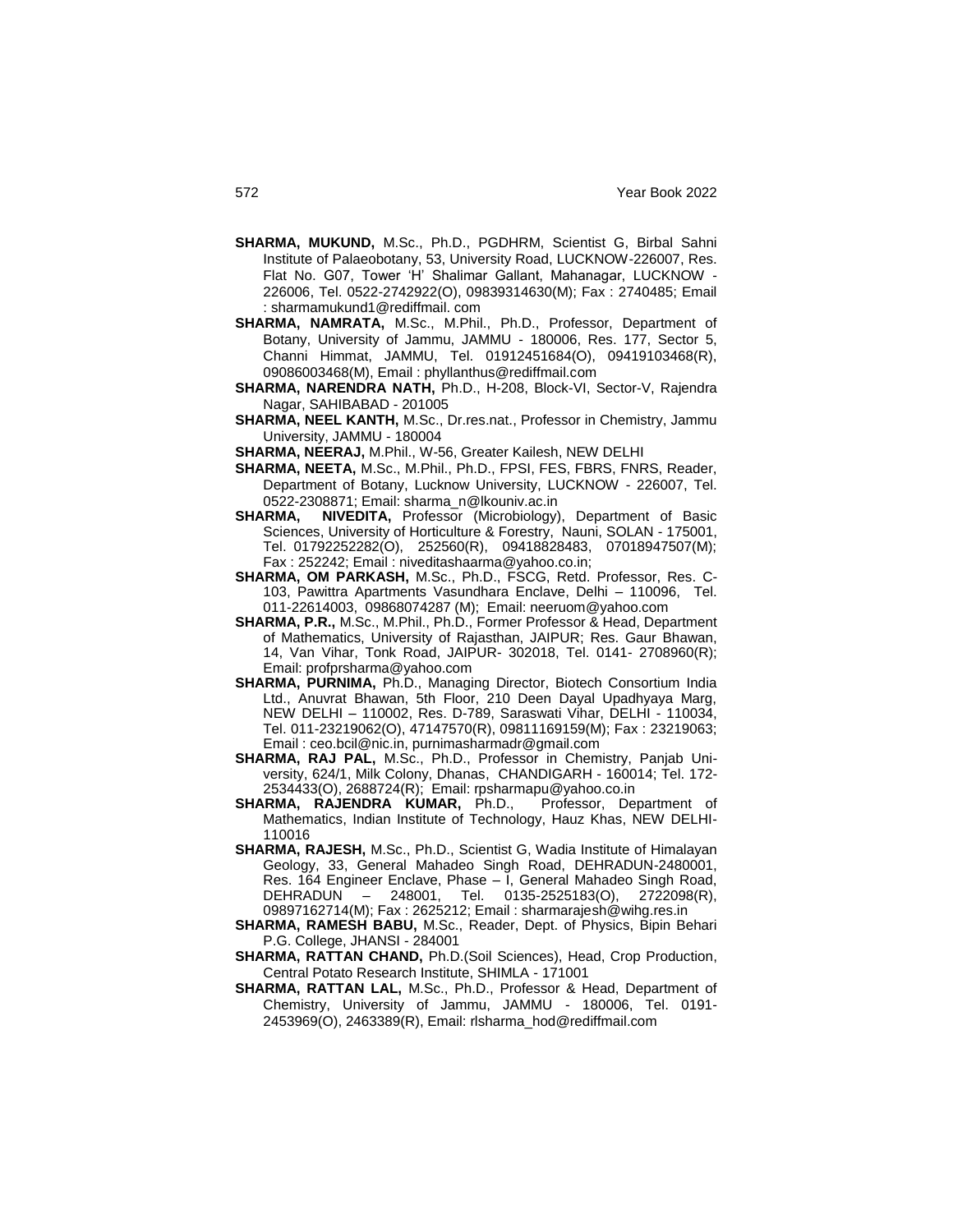- **SHARMA, ROHIT,** M.Sc.(Hons.Sch.), Ph.D., F.B.S., Chairperson, Department of Microbial Biotechnology, Panjab University, New Hospital Building, Sector 25, CHANDIGARH - 160014; Res. 1545, Sector 49B, Pushpac Complex, CHANDIGARH - 160047; Tel. 0172-2536161(O), 2634114(R), 09914461545(M), Email : rohit28@pu.ac.in; rohit28@ yahoo.com
- **SHARMA, R.C.,** Ph.D., D.Sc., FICS, FICC, FCS, C.Chem., FRSC(London), Former Director & HOD Chemistry, Forensic Science & Pharmacy, Dr. BRA University, Agra; Res. 9, Lata Kunj, Mathura Road, AGRA - 282002, Tel. 0562-2601078(R), 09412509090(M), Email : may2641@ sify.com
- **SHARMA, SATYAWATI,** M.Sc., Ph.D., Professor, Head, Centre for Rural Development & Technology, Indian Institute of Technology Delhi, Hauz Khas, NEW DELHI - 110016, Tel. 011-26591116(O), 26591567(R), Fax: 26591121; Email : satyawatis@hotmail.com
- **SHARMA, SHASHI PRAKASH,** Ph.D., Professor, Department of Geology and Geophysics, Indian Institute of Technology Kharagpur, KHARAGPUR - 721302, Res. A-113, IIT Campus, KHARAGPUR - 721302, Tel. 03222-283386(O), 283387(R), 09434036692(M), Fax : 282268, Email : spsharma@gg.iitkgp.ac.in
- **SHARMA, SHILPI,** PhD, Professor, Biochemical Engineering and Biotechnology Department, Indian Institute of Technology Delhi, Hauz Khas, NEW DELHI - 110016, Tel. 011-26596192(O); Fax : 26582282; Email : shilpi@dbeb.iitd.ac.in
- **SHARMA, SHIV KUMAR,** M.Sc., Ph.D., F.E.S.I., Research Scientist, School of Entomology, St. John"s College, AGRA - 282002.
- **SHARMA, SHIV K.,** Ph.D., Scientist V and Additional Professor, National Brain Research Centre, Manesar, HARYANA – 122051, Tel. 0124- 2845232(O), Fax : 2338910, Email : sharmas@nbrc.ac.in
- **SHARMA, SUBHASINI,** M.Sc., Ph.D., Treasurer, Green Earth Foundation, C-141-A, Mahaveer Marg, Malviya Nagar, JAIPUR - 302017, Tel. 09414054120(M), Email: subhasini\_sharma@yahoo.com, subhasini2@ gmail.com
- **SHARMA, SURESH C.,** Professor, Department of Applied Physics and Dean (Acad-PG), Delhi Technological University, Shahbad Daulatpur, Bawana Road,DELHI-110042,Tel. 011-27296328(O), 27568015(R),09810276474 (M); Email : prof\_sureshsharma@dtu.ac.in; suresh321sharma@gmail. com;
- **SHARMA, SATISH CHANDRA,** M.A., B.T., D.M.& S.P., Clinical Psychologist, B-20, MIG, 4-49-20 Lawson's Bay Colony, VISAKHAPATNAM - 530 017, Tel. 0891-2530602
- **SHARMA, S.P.,** Ph.D., C.Sc., Ed.(USA) Dip.Sc.Ed., Reader in Physics, Regional College of Education, BHOPAL (MP)
- **SHARMA, T.C.,** Ph.D., Formerly Professor, School of Studies in Chemistry, Vikram University, Res. 14-B, Inderpuri, Sethi Nagar, UJJAIN – 456010
- **SHARMA, TILAK RAJ,** Ph.D., Director, ICAR-Indian Institute of Agricultural Biotechnology, Garhkhatanga, RANCHI – 834010, Tel. 0651- 2261125(O), 09418057601(M); Email : director.iiab@icar.gov.in, trsharma88@gmail.com
- **SHARMA, UPENDRA PRASAD,** B.Sc., M.Sc., B.L., Ph.D., Kailash Dham Lane, S.K. Tarafdar Road, Adampur, BHAGALPUR - 812001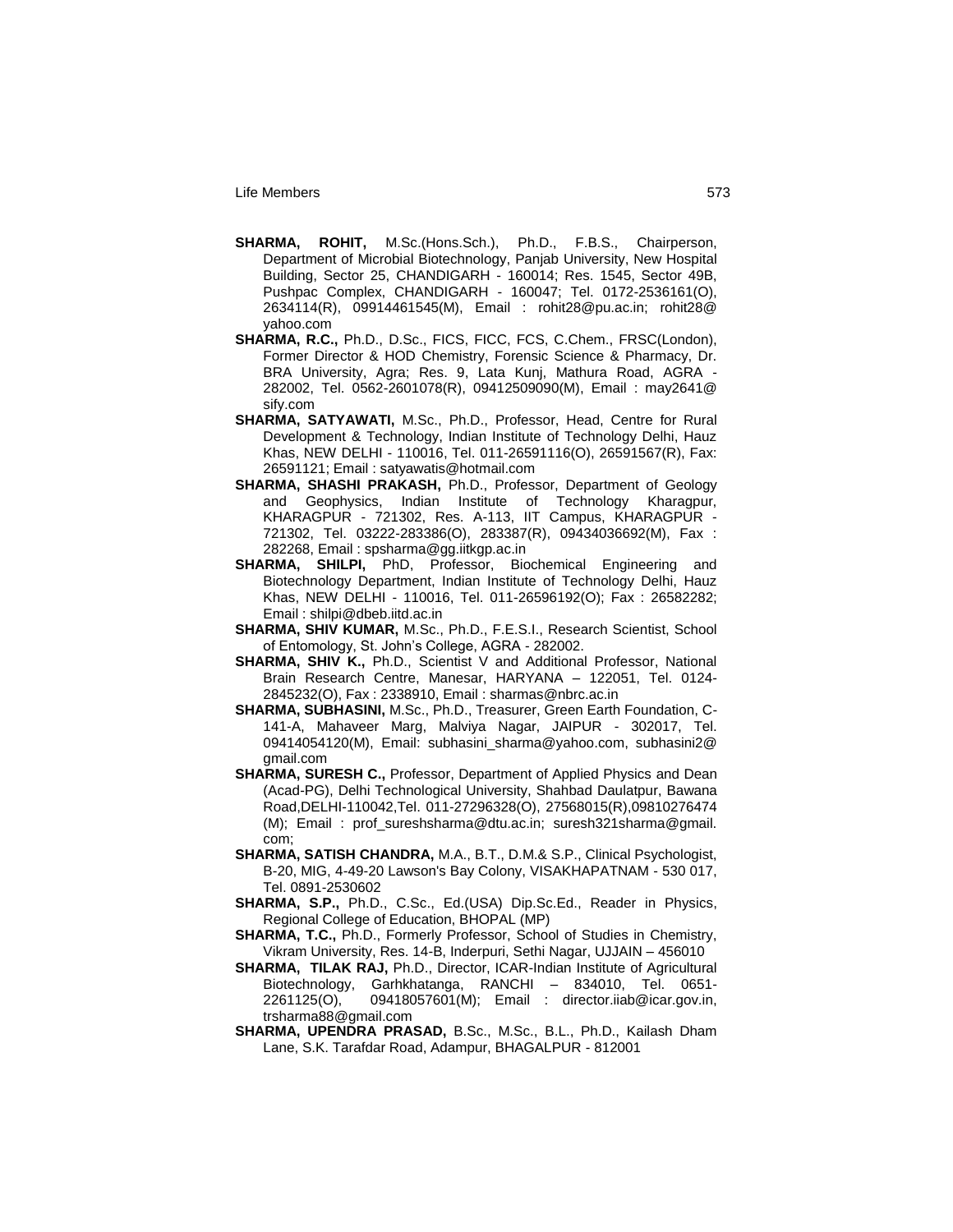- **SHARMA, VEERENDRA KUMAR,** PhD, Scientific Officer F, Solid State Physics Division, Bhabha Atomic Research Centre, MUMBAI - 400085, Tel. 022-25594604(O), 20854155(R), 09969474155(M); Fax : 25505151; Email : vksphy@gmail.com; sharmavk@barc.gov.in
- **SHARMA, VIDUR,** M.Sc., Ph.D., D.Sc., F.I.C.S., I.A.S., MISCA, FNA, FRS.,Professor Scientist (Director) UPSC/CSIR/., Res. House No. 180 , Jyotish Karyalaya, Director Bunglow, Mori Para Street, Near Kotwali, MEERUT CITY - 250002
- **SHARMA, VIJAI KUMAR,** Ph.D., Retd. Principal, Higher Education, Govt. of MP, Bhopal; Res. D-267, New Minal Residency, J.K. Road, BHOPAL - 462021, Tel. 0755-2770747, Email : k\_sharma50@rediffmail.com
- **SHARMA, VIJAI NATH,** Ph.D., Head, Physics Department, Pachapatia, Parsipur, VARANASI - 221402
- **SHARMA, VINOD PRAVIN,** M.Sc., Ph.D., Sr. Principal Scientist, CSIR-Indian Institute of Toxicology Research, Post Box 80, M.G. Marg, LUCKNOW - 226001, Res. 83, Chitvan, Chandralok Colony, Near Surya Dental Centre, LUCKNOW - 226020, Tel. 0522 – 2476051, 2476057, 2620107, 2611547(O), 2330434(R), 09935500100(M), Fax: 2628471, 2613285, 2228227, Email: vpsitrc1@rediffmail.com
- **SHASTRI, M.M.,** Department of Genetics, Andhra University, WALTAIR
- **SHET, MANJANATH GOPAL,** M.Sc., D.H.E., Ph.D., F.I.C., Bldg.No. 31, Block No. 309, IIIrd Floor, Swatantra Sainik Nagar, Amboli, Andheri(W), MUMBAI - 400058, Tel. 022- 26774645
- **SHINGARE, MURLIDHAR SHRIDHARRAO,** Ph.D., Sr. Professor & Head (Retd.), Emeritus Scientist (CSIR), Department of Chemistry, Dr. Babasaheb Ambedkar Marathwada University, AURANGABAD 431004; Res. 60, Rewati Housing Society, In front of Nath Seeds, Paithan Road, Vitkheda, AURANGABAD-431010; Tel. 09423748459(R), 09890077458(M); Email : msshingare@yahoo.com
- **SHIVACHANDRA, SATHISH BHADRAVATI,** Principal Scientist, ICAR-National Institute of Veterinary Epidemiology & Disease Informatics, PB #6450, Ramagondanahalli, Yelahanka, BANGALURU - 560064, Tel. 080-23093100/111/138(O), 07026155963(M); Fax : 23093222; Email : sb.shivachandra@icar.gov.in; sbshivachandra@gmail.com;
- **SHIVAPRAKASH, M.R.,** M.D., Additional Professor, Department of Medical Microbiology, Research "A" Block, PGIMER, CHANDIGARH-160012, Res. No. 1176, Sector 2HB, CHANDIGARH – 160014, Tel. 0172- 2755162, 2755155(O), 2771056(R), 09316175146(M); Fax : 2744401; Email : mrshivprakash@yahoo.com
- **SHIVAY, YASHBIR SINGH,** Ph.D., Principal Scientist, Division of Agronomy, ICAR-Indian Agricultural Research Institute, NEW DELHI - 110012, Res. CGM 034, Capital Greens, DLF Towers, Shivaji Marg, Motinagar, NEW DELHI - 110015, Tel. 011-25841488(O), 09868337578, 09650230379 (M); Fax : 25842283; Email : ysshivay@hotmail.com, ysshivay@gmail. com, ysshivay@iari.res.in
- **SHRIVASTAVA, ALOK KUMAR,** PhD, Assistant Professor of Botany, MG Central University; C/o B.D. Singh, Behind Durga Mandir, New Chandmari, MOTIHARI - 845401, Tel. 07320920971, 08004365016(M); Email : alokbotbhu@gmail.com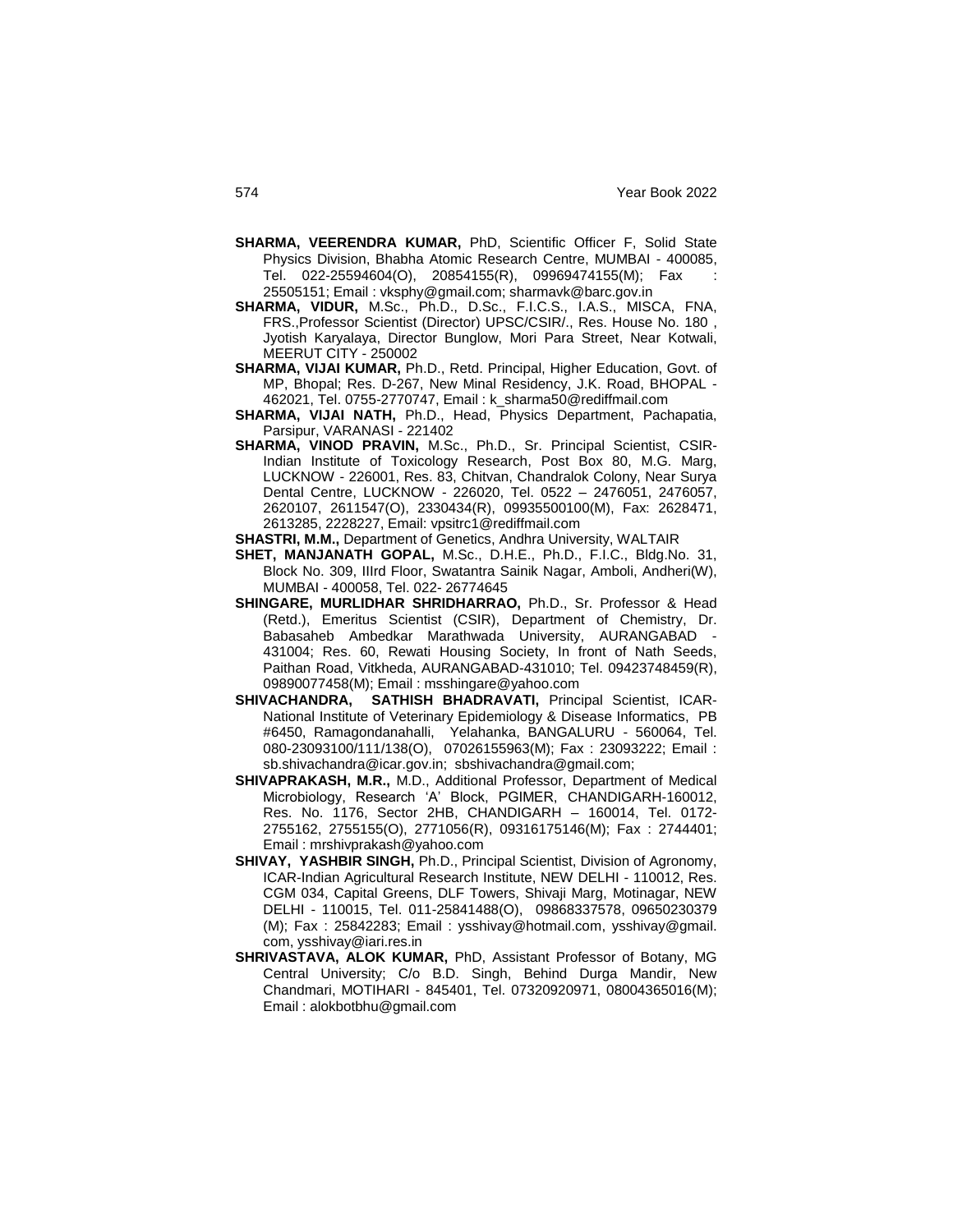- **SHRIVASTAVA, H.S.P.,** M.Sc., Ph.D., Retired PG College Principal, Res. 504, Kasturba Nagar, Gali No. 8, RATLAM - 457001, Tel. 07412-263376, 504041(R)
- **SHRIVASTAVA, MADAN MOHAN PRASAD,** Ph.D., Assoc.IARI, Formerly Director of Agriculture, Govt. of Bihar, 42, Rajendra Path, North Shrikrishna Puri, PATNA - 800013, Tel. 0612-2263510, Fax: 2263378, Email: mmps1999@yahoo.com, mmps2000@rediffmail.com
- **SHRIVASTAVA, PANKAJ KUMAR,** M.Sc., Ph.D., Asstt. Professor of Physics, Govt. New Science College, Near P.K. Girl"s School, Gali No. 3, House No.16/489, Urrahat, REWA - 486 001
- **SHRIVASTAVA, PRABIR KUMAR,** M.Sc., Ph.D., Sr. Lecturer in Mathematics, Govt. Polytechnic, "Verma Niwas", Pankha Toli, Kalambag Road, MUZAFFARPUR - 842002
- **SHRIVASTAVA, RAM S.,** M.Sc., Ph.D., CDI, Principal, Govt. Model Autonomous College, Holkar Science College, INDORE (MP)
- **SHRIVASTAVA, R.P.,** M.Sc., Ph.D., Formerly Professor of Physics, Govt. PG Science College, C/o Smt. N.K. Sinha, 43 MIG, Nehrunagar, BILASPUR-495001
- **SHUKLA, BIRENDRA PRASAD,** M.Sc., Ph.D., P.G.D.D.E., (IGNOU), Reader, Department of Chemistry, National P.G. College, Barhalganj, GORAKHPUR- 273402
- **SHUKLA, ISHWAR CHANDRA,** M.Sc., D.Phil., D.Sc., FIC, FICS, Formerly Professor & Head of Chemistry, University of Allahabad, Res. 11 Astha Society, Hastings Road, Near Teliani Hospital, Ashok Nagar, PRAYAGRAJ - 211001, Tel. 0532-2506858(R), 09935658049(M); Email: prof.icshukla@rediffmail.com
- **SHUKLA, RAKESH,** M.Sc., Ph.D., Asstt. Director (Scientist E), Division of Pharmacology, Central Drug Research Institute, LUCKNOW - 226001, Email: shuklanrss@yahoo.com
- **SHUKLA, RAKESH RAMKAILASH,** PhD, Technical Officer (D), Chemistry Division, Mod-Lab, Bhabha Atomic Research Centre, Trombay, MUMBAI-400085, Tel. 022-25595409(O), 09224425255(M); Email : rakesh@barc.gov.in; shuklarakesh26@yahoo.co.in
- **SHUKLA, RAM SAMBHAR,** M.Sc., D.Phil., Former Senior Principal Scientist, Inorganic Materials and Catalysis Division, CSIR-CSMCRI; Res. Flat No. A1-302, Vrundaban Apartment, Opposite Inductotherm Factory, Bopal, AHMEDABAD - 380058, Tel. 09173004267(M), Email: ramshukla55@ yahoo.in
- **SHUKLA, R.K.,** Reader, Mathematics Department, Kakatiya University, WARANGAL - 506009
- **SHUKLA, R.S.,** M.Sc., Ph.D., Scientist, Division of Plant Pathology, CIMAP, Post Box No. 1, P.O. RSM Nagar, LUCKNOW - 226016
- **SHUKLA, SACHCHIDANAND,** M.Sc., Ph.D., Senior Lecturer, Department of Physics & Electronics, Dr. R.M.L. Avadh University, FAIZABAD - 224001, Tel. 05278-245655(O), 240651(R)
- **SHUKLA, SANGEETA,** Ph.D., D.Sc., Vice Chancellor, Jiwaji University, GWALIOR, Res. 46, Jhansi Road, GWALIOR, Tel. 0751-2442750(O), 2429197(R), 09826038184(M); Email : profsshukla@ gmail.com
- **SHUKLA, VENKTESH NARAIN,** M.Sc., Ph.D., F.C.N.Sc., F.Z.S.I., F.A.Z., Former Reader in Zoology, Brahmanand College, KANPUR, Res. 13, Yog Galaxy, 15/82, Civil Lines, KANPUR - 208001; Tel. 09235837393(M), Email: venshukla@gmail.com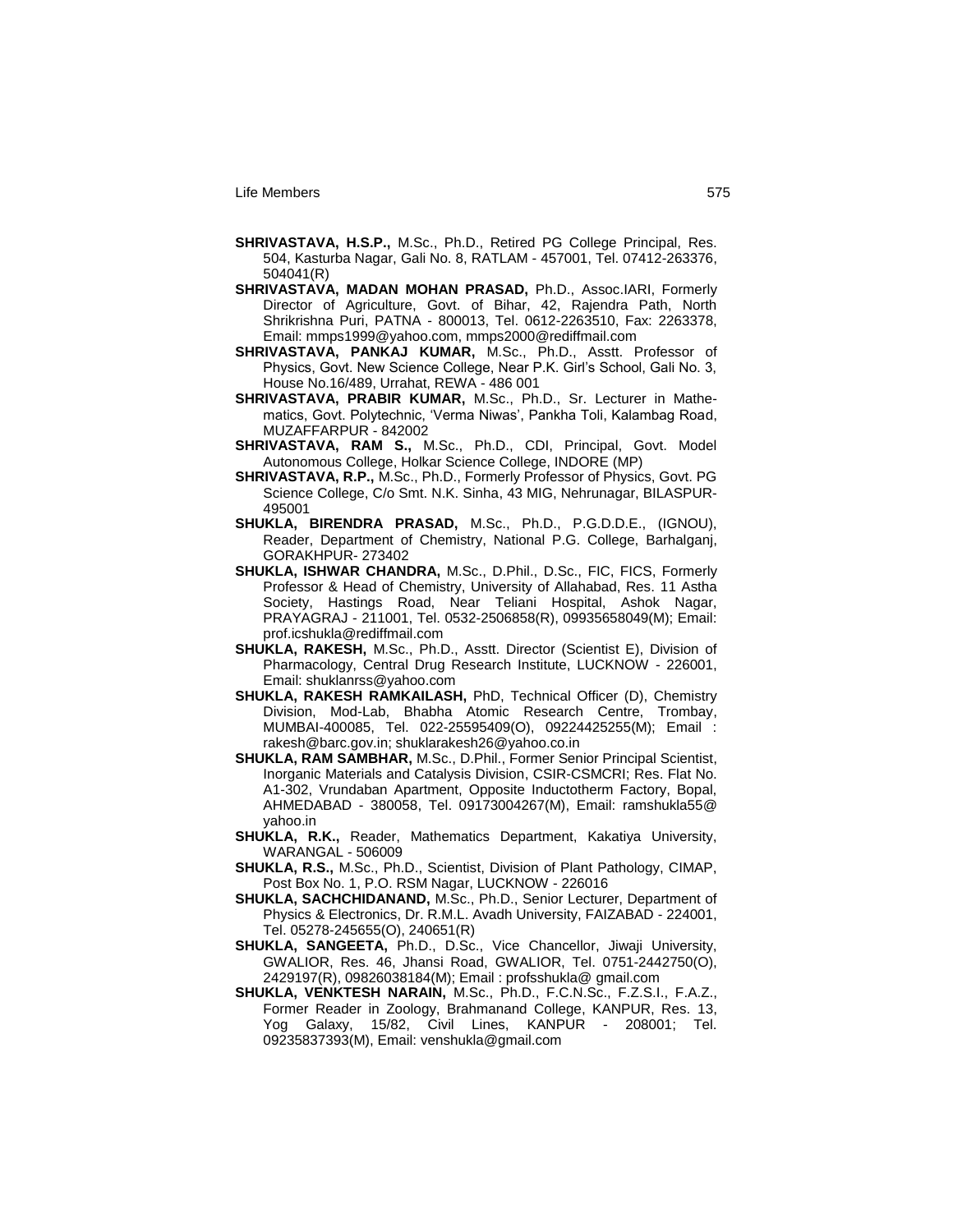- **SHUKLA, YOGESHWER,** M.Sc., Ph.D., Scientist EII, Industrial Toxicology Research Centre, M.G. Marg, PO Box 80, LUCKNOW - 226001, Email: yogeshwer\_shukla@homail.com
- **SHYAMSUNDARI, KOKA,** M.Sc., Ph.D., Formerly Professor of Zoology, Andhra University, 8-1-65/1, Peda Waltair, VISAKHAPATNAM - 530017
- **SIDDIQI, ABUL HASAN,** Ph.D., Professor, Department of Mathematics, Aligarh Muslim University, ALIGARH - 202001
- **SIDDIQUE, YASIR HASAN,** Ph.D., Assistant Professor, Drosophila Transgenic Laboratory, Section of Genetics, Department of Zoology, Aligarh Muslim University, ALIGARH – 202002; Res. G-1, Phoenix Apartment, Near Nizamipuliya, Sir Syed Nagar, AMU, ALIGARH – 202002; Tel. 09410060564(M); Email : yasir\_hasansiddique@ rediffmail.com
- **SIDDIQUI, I.R.,** D.Phil., Associate Professor, Department of Chemistry, University of Allahabad, PRAYAGRAJ - 211002; Res. 18G/14, Elgin Road (L.B. Shashtri Marg), Civil Lines, PRAYAGRAJ – 211001; Tel. 0532-2461236(O), 2404156(R), 09335153359(M); Email irsiddiquiau@rediffmail.com
- **SIDDIQUI, SAEED A.,** Professor & Chairman, Department of Botany, Aligarh Muslim University, ALIGARH - 202002, Tel. 401016(O), 401713(R)
- **SINGARE, S.M.,** M.Sc., Lecturer in Math & Statistics, MG College, Ahmadpur, Dist. Osmanabad, MAHARASHTRA
- **SINGH, AJAY KUMAR,** Professor, Department of Physics, IIT Kharagpur, KHARAGPUR - 721302, Tel. 03222-283832(O), 283833(R), 09434044415(M); Email : singh@phy.iitkgp.ac.in;
- **SINGH, AJAYA KUMAR,** DPhil, Professor, Govt. VYTPG, Autonomous College Durg; B-573, Street-32, Smriti Nagar, BHILAI, DURG, CHHATTISGARH, Tel. 0788-2212030(O), 09406207572(M); Email : ajayaksingh\_au@yahoo.co.in; ajayaksinghau@gmail.com
- **SINGH, ALOK,** D.Phil., Professor, School of Computer & Information Sciences, University of Hyderabad, Hyderabad - 500046, Res. P 701, Aparna Cyberzon, Nallagandla, HYDERABAD - 500019, Tel. 040- 23134011(O), 09908502048, 09397194163(M); Fax : 23010780; Email : alok.jk@gmail.com
- **SINGH, AMAR NATH,** M.Sc., Ph.D., Emeritus Professor, BHU, Res. Flat No. 407, Dr. Nand Lal Singh Housing Complex, Taria, Sunderpur, VARANASI - 221005
- **SINGH, ANAND PRAKASH,** Ph.D.(USA), Professor, Department of Mathematics, Central University of Rajasthan, Bandar Sindri, KISHANGARH - 305801, Tel. 09530210278(M), Email: singhanandp@rediffmail.com
- **SINGH, ANIL KUMAR,** Ph.D., FISSS, FIWRS, Deputy Director General (NRM), Indian Council of Agricultural Research, Krishi Anusandhan Bhavan-II, Pusa, NEW DELHI - 110012, Tel. 011-25848364(O), 25843496(R); Fax: 25848366; Email: aksingh@icar.org.in, aks\_wtc@yahoo.com; aksingh.icar@gmail.com
- **SINGH, ANIL KUMAR,** Principal Scientist, ICAR-Indian Institute of Agricultural Biotechnology, PDU Campus, IINRG, Namkum, RANCHI - 834010; Tel. 0651-2261122(O), 09816648959(M); Fax : 2261123; Email : anils13@ gmail.com; anil.singh12@icar.gov.in;
- **SINGH, ARUN KUMAR,** M.Sc., Ph.D., Reader in Zoology (B.D. College, M.U., Patna), Opposite Anand Apartment, Mandal Compound, East Boring Canal Road, PATNA – 800001; Tel. 0612-2521816, 09430033979(M); Email: arnksingh@gmail.com; arnksingh@yahoo.com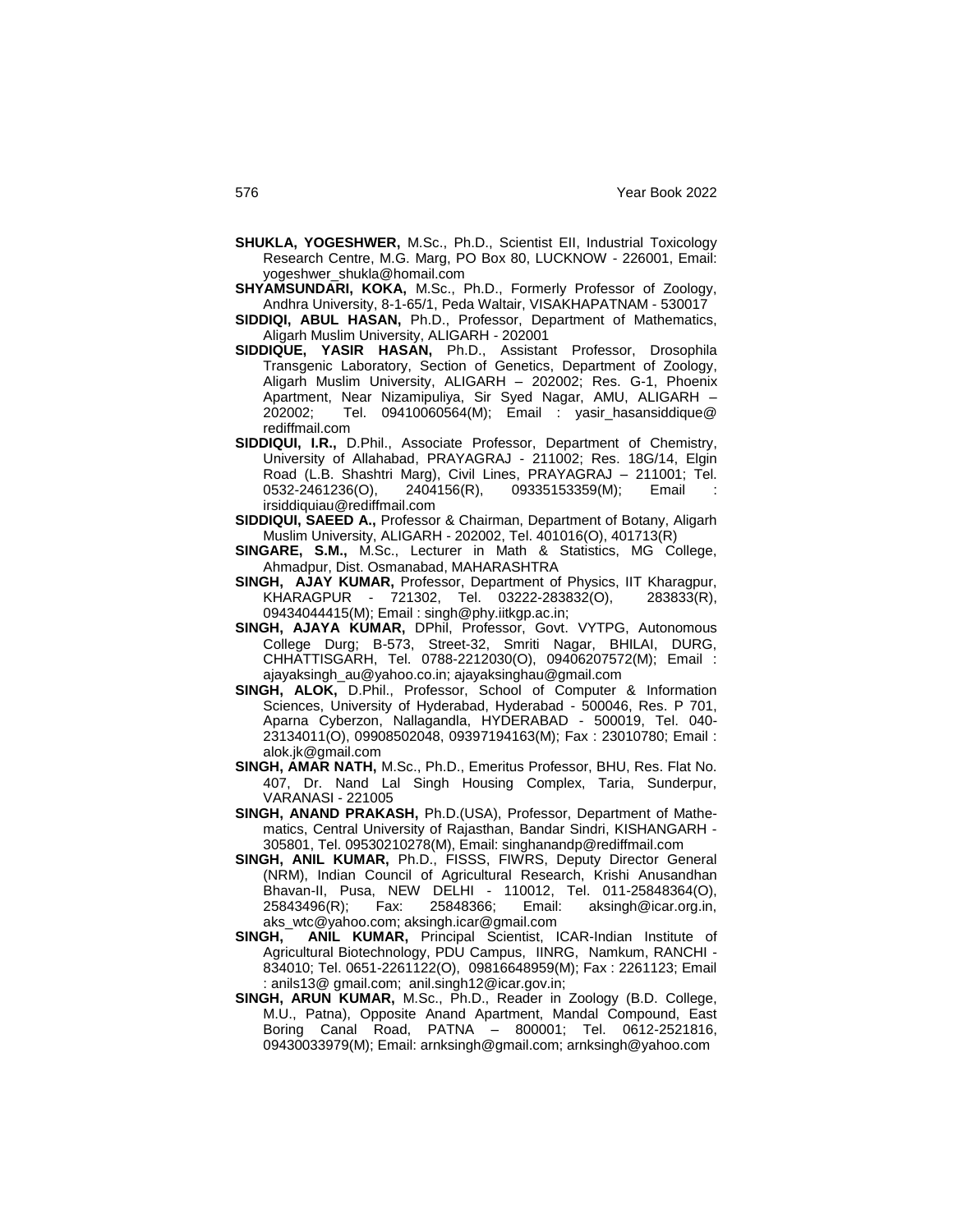- **SINGH, ARUN KUMAR,** M.B.B.S., M.S., M.Ch., Professor & Head, P.G. Dept. of Plastic Surgery, K.G's. Medical University, LUCKNOW - 226 003; Tel. 0522-2257446(O), 2407200(R), 09451006600(M); Email : singhkarun@hotmail.com
- **SINGH, BABU,** M.Sc., Ph.D., D.I.C., Professor of Botany, Govt. Agril. College, KANPUR
- **SINGH, BALBIR,** M.Sc., Ph.D., Formerly Principal Scientist, Central Inland Capture Fisheries Research Institute; Res. E-03/A Samarpan Vihar, 110/8, Malviya Road (George Town), PRAYAGRAJ - 211002, Tel. 0532- 2466599(R), 09936447449(M)
- **SINGH, BANSH NARAIN,** M.Sc., Ph.D., FNAS, Formerly Dy. Director General (Fisheries), House No. 29, H-Block, South City, Rai Barelly Road, LUCKNOW - 226002, Tel. 9810334346(M)
- **SINGH, BHARAT,** M.Sc., M.Tech., Research Scholar (CSIR), P.G. Centre, G.D. College, BEGUSARAI
- **SINGH, BIJENDRA,** Director, ICAR-Indian Institute of, Vegetable Research, PB No. 1, PO Jakhini, Shanshahpur, VARANASI - 221305; Res. H.No. 132, Om Nagar Colony, Chitaipur-BHU Panchkoshi Road, Chitaipur, P.O. Sunderpur, VARANASI – 221005; Tel. 0542-2635247(O), 08004924520(M); Fax : 2635247; Email : directoriivr@gmail.com; bsinghiivr@gmail.com;
- **SINGH, BRAHMA,** M.Sc.Ag. (Hort), Ph.D. (Hort), F.N.A.A.S., F.N.A.B.S, F.A.F.S.T., F.I.S.V.S., F.B.S., President, Indian Society for Protected Cultivation and Society for New Age Herbals; Ex. Director, Life Sciences, DRDO, 713, Pocket 'E', Mayur Vihar Phase -2, DELHI - 110091, Tel. 011-22784782, 09818313660 (M); Email: brahma88@hotmail.com
- **SINGH, B.B.,** M.Sc., Ph.D., Professor & Head, Department of Crop Physiology, N.D. University of Agriculture & Technology, Kumarganj, FAIZABAD - 224229
- **SINGH, C.B.,** Ph.D., (IARI), Commonwealth Post.Doct.(Aust.), FISG, Ex. Professor & Dean/Director, Jawaharlal Nehru Agril. University, HIG 60, Subhash Nagar, Maharajpur, JABALPUR - 482004, Tel. 0761- 2353325(R), 2329077 (O), 09425148477(M); Email: chbsingh@ rediffmail.com
- **SINGH, CHANDRA BALI,** M.Sc, Ph.D., F.E.S.I., Formerly Professor and Head, Department of Zoology, Govt. Postgraduate Model College of Science College, REWA; Res. Formerly Principal, Higher Education, Govt. of M.P., Upvan Nagar, Badabag, REWA - 486001, Tel. 07662- 250120(R)
- **SINGH, DAMODAR,** M.Sc., Ph.D., F.B.S., F.E.S., University Professor of Botany, Nalanda College, BIHARSHARIF - 803101
- **SINGH, DEVENDRA,** M.Sc., Ph.D., F.B.S., Reader & Head, Department of Botany, B.S.A. College, MATHURA
- **SINGH, DHARAM PAL,** M.Sc., Ph.D., F.I.C., F.I.C.S., F.I.C.C., Professor & Ex- Chairman, Department of Chemistry, National Institute of Technology, KURUKSHETRA-136119, Res. CB-6, National Institute of Technology, KURUKSHETRA - 136119, Tel.01744 - 238241(R), 09813219241(M); Fax : 238050, Email : dpsinghchem@yahoo.co.in
- **SINGH, DHARAMDEO N.,** School of Medicine, Dept.of Pediatrics, Meharry Medical College, Nashville, TENNESSEE, USA - 37208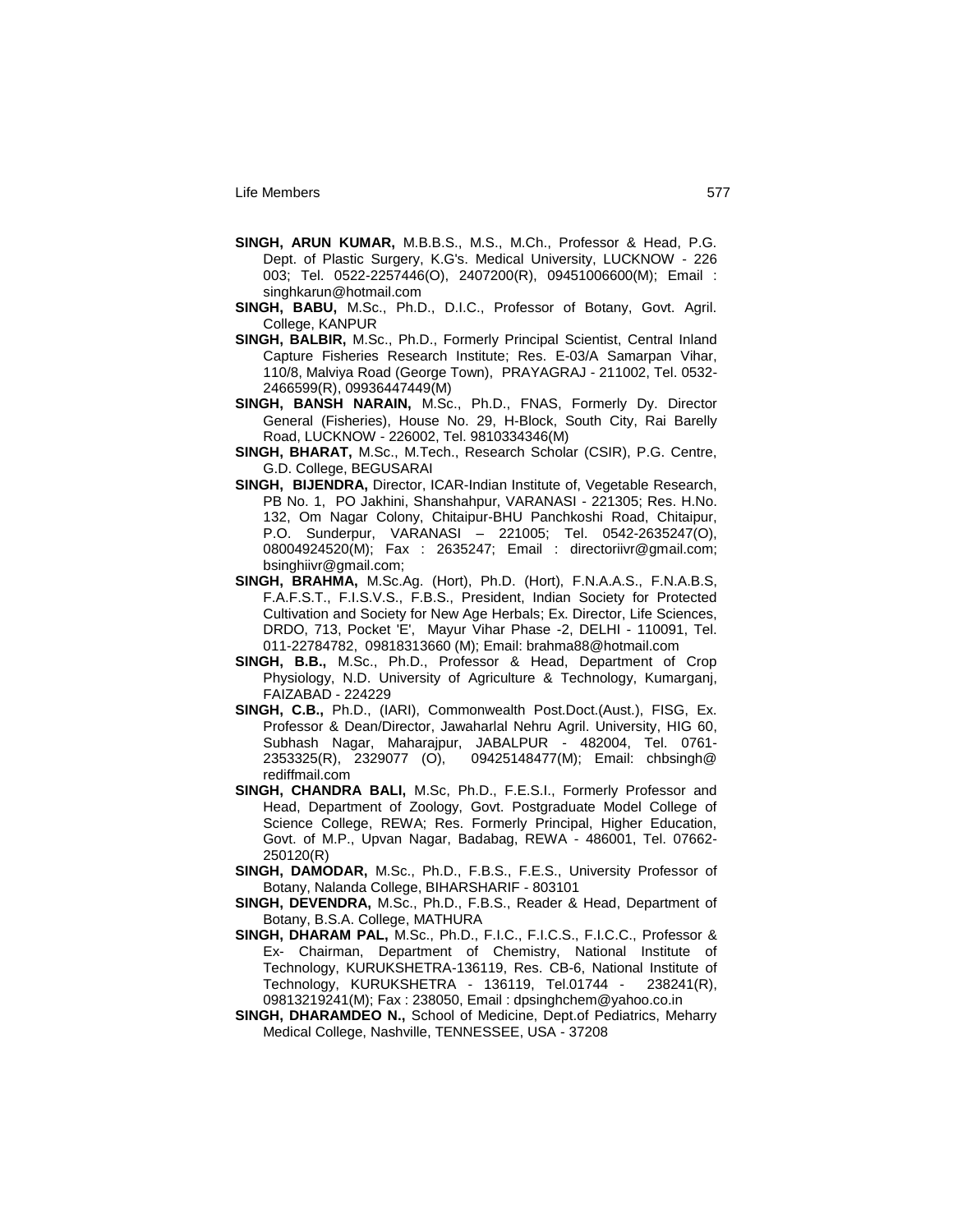- **SINGH, DILEEP KUMAR,** M.Sc., Ph.D., Professor, Department of Zoology, University of Delhi, DELHI - 110007, Res. D6/29-31, Probyn Road, University of Delhi, DELHI - 110007, Tel. 011-27667191(O), 27666550(R), 09810258052(M), Fax : 27666423, Email : dksingh@ zoology.du.ac.in
- **SINGH, D.N.,** M.Sc., Ph.D., Senior Scientist, Central Fisheries, 22, Rajkumar Road, Rajajinagar, BANGALORE - 560010, Tel. 080-3357213(O); Fax: 3357213; Email: cifribgl@bgl.vsnl.net.in
- **SINGH, D.N.,** M.Sc., Ph.D., Head, Deptt. of Human Cytogenetics, Director, Genetic Counselling, Meherry Medical College, NASHVILLE, USA
- **SINGH, ERIC JOHN,** M.Sc., D.Phil., North West Institute for Medical Research, 5651, West, Addison Street, Chicago-34, ILLINOIS, USA
- **SINGH, GYANENDRA,** Ph.D., FISGPB, FSAWAR, Principal Scientist, ICAR-Indian Institute of Wheat & Barley Research, Post Box 158, KARNAL – 132001, Tel. 09416109950(M); Email: gysingh@gmail.com, gyanendra. singh@icar.gov.in
- **SINGH, HARI GOVIND,** M.Sc., Ph.D.(Ohio, USA), Formerly Vice-Chancellor, GB Pant University of Agril. & Technology, Pantnagar, V-Poore Beni Bhadwaria, P.O. Konhara, DISTT. SULTANPUR (UP)
- **SINGH, HARI MOHAN,** M.Sc., B.L., Ph.D., FRAS(Lond.), FRHS(Lond.), Formerly Professor of Chemistry, Ranchi University, Mohalla-Aryapuri, Ratu Road, RANCHI - 834001, Tel. 0651-308104
- **SINGH, HARI NAM,** M.Sc., Ph.D., Scientist E-1, Ergot Technology Division, Central Institute of Medicinal & Aromatic Plants, P.O. CIMAP, LUCKNOW - 226015
- **SINGH, HARI SHANKAR,** D.Phil., D.Sc., Chemistry Department, University of Allahabad, PRAYAGRAJ<br>SINGH, HIJAM TOMBI, M.Sc.,
- Ph.D.(Aberdeen),FZSI, MZBiol(UK), FLS(Lond.), Vice-Chancellor, Manipur University, IMPHAL - 795003
- **SINGH, HUKUM,** M.Sc., D.Phil., P.G., Ph.D., C.Sc., D.Sc., Professor of Mathematics, Head, D.E.K., and Dean (Academic), NIE, N.C.E.R.T., Sri Aurobindo Marg, NEW DELHI – 110016, Tel. 09811763907 (M);Email: deanacademicnie@yahoo.com
- **SINGH, H.B.,** M.Sc., Ph.D., Scientist, Plant Protection & Quarantive, National Botanical Research Institute, LUCKNOW - 226001, Tel. 0522-205831- 35, Ext.129, 205841, 205838, Ext.129(O), 356724(R); Fax: 205841, 205848; Email: harikesh\_singh@hotmail.com
- **SINGH, H.R.,** M.Sc., Ph.D., F.N.I.E., Formerly Professor & Head, Department of Zoology and Vice-Chancellor, University of Allahabad; Res. 3/33, HIG, Shraddhapuri, Phase - I, Kankerkhera, MEERUT - 250001; Tel. 0121-2556957(R), 09410035821(M); Email: profsinghhr@yahoo.co.in
- **SINGH, INDRA SEN,** Lecturer, Genetics & Plant Breeding Dept., Institute of Agrl. Sciences, BHU, VARANASI
- **SINGH, JAGDISH PAL,** Ph.D., F.I.C., F.I.C.C., F.I.C.S., Professor of Chemistry & HOD, Applied Sciences & Principal College of Pharmacy, Shri Ganpati Institute of Technology, Parson N.H. 24, Opp. Jindal Pipes Ltd. GHAZIABAD - 201302; Res. 4/185, Vaishali, GHAZIABAD - 201010, Tel. (0120) 2779797(R), 09868578363(M)
- **SINGH, JANARDAN,** M.Sc., Ph.D., Ex-Professor, Head & Dean, Department of Entomology, Institute of Agricultural Sciences, Banaras Hindu University, VARANASI - 221 005,Tel. 0542 – 2310067, 09415211205, 09415300869(M); Email: janardan\_parashar@rediffmail.com
- **SINGH, JAYANT KUMAR,** Ph.D., Mr & Mrs Gian Singh Bindra Chair Professor, Department of Chemical Engineering, Indian Institute of Technology, KANPUR-208016, Res. H.No. 3003, Type III, IIT Kanpur, KANPUR – 208016, Tel. 0512-2596141(O), 2598263(R), 09451425937, 09936265937(M); Fax : 2590104; Email : jayantks@iitk.ac.in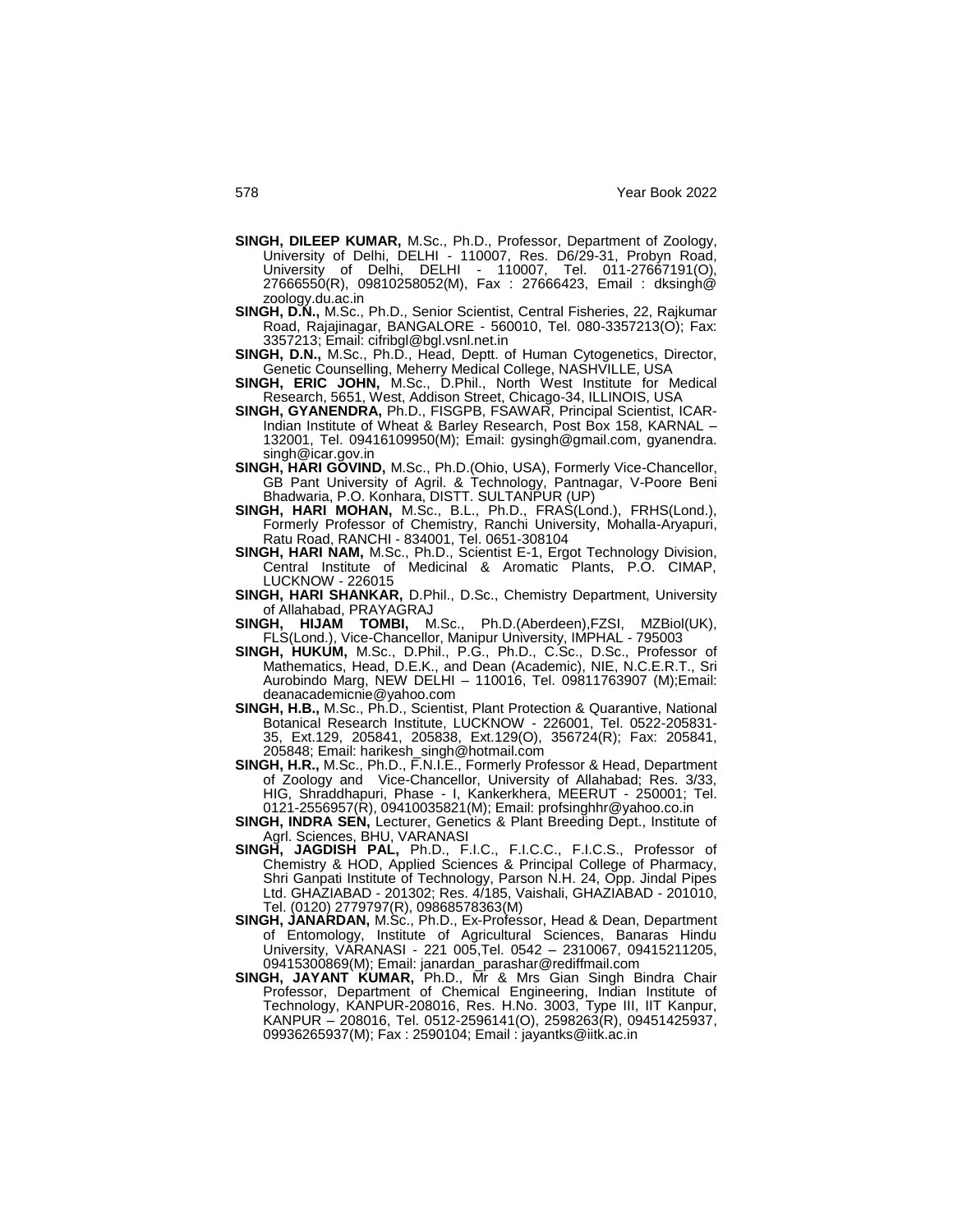- **SINGH, KAMAL,** M.Sc., Ph.D., Professor & Head, Department of Physics, Nagpur University Campus, Amravati Road, NAGPUR - 440033, Res. 137, Nelco Society, Subhash-Nagar, NAGPUR - 440022, Tel. 0712- 2500083(O), 2228992(R), 250073, Email : kamalsingh48@indiatimes. com
- **SINGH, KAMALJIT,** Ph.D., Professor, Department of Chemistry, Guru Nanak Dev University, AMRITSAR - 143005; Res. 17, Guru Amar Das Avenue, Lane 1, Block C, Ajnala Road, AMRITSAR, Tel. 0183-2258802-09 Extn. 3508, 2258853(O), 09914006662(M); Fax : 2258819-20; Email : kamaljit19in@yahoo.co.in
- **SINGH, KAVINDRA,** M.Sc., Ph.D., Reader & Professor In charge (Academics), Deptt. of Zoology, Bareilly College, Post Box 15, BAREILLY - 243005
- **SINGH, KHEM KARAN,** M.Sc., Ph.D., Formerly Principal, KAPG College, Kasganj; Res. 2, Hanuman Nagar (Near 61, Chankyapuri), Shahganj, AGRA - 282010; Tel. 0562-2512688(R), 09410007533, 09412526460 (M), Email : kksingh.maths@gmail.com
- **SINGH, KHUB,** MVSc, PhD, CIEF(UK), Formerly Director, National Institute of Animal Nutrition & Physiology, BANGALORE; Res. T23, (GF), Eldeco Residency Greens, Sector Pi, PO Kasna, GREATER NOIDA - 201306
- **SINGH, KIRAN,** M.Sc., Ph.D., Formerly HOD of Zoology, M.S. College, BIKANER; Res. 6(Kh) 11, South Ext., Pawanpuri, BIKANER-334001; Tel. 0151-2240879, 09462507919, 09829995717(M); Email: singhdrkiran@yahoo.co.in
- **SINGH, KUNWAR PAL,** Ph.D., FBS, FPSI, SMPP, FBIOVED, Formely Scientist F (Dy. Director) & Head, ERGOT Technology, CIMAP, Lucknow; Res. H.No. 8, Sector-25, Indiranagar, LUCKNOW - 226016, Tel. 09450114494(M), Email : singhkp718@gmail.com
- **SINGH, LAISHRAM RAJENDRAKUMAR,** PhD, Assistant Professor, Dr. BR Ambedkar Center for Biomedical Research, University of Delhi, DELHI - 110007, Tel. 011-27666272(O), 120-2347051(R), 09811630757(M); Email : lairksingh@gmail.com
- **SINGH, LAL BAHADUR,** M.V.Sc., Ph.D., Ex. Principal Scientist & Head, Goat Genetics & Breeding, Central Institute for Research on Goats, Farah; Res. 470-A, New Sohbatiya Bagh, PRAYAGRAJ - 211006, Tel. 09415883750(M); Email : drlbsingh750@gmail.com
- **SINGH, LAXMI KANT,** MSc, DPhil, FITEE, Professor & Head, Dept. of Physics & Electronics, Dr. R.M.L. Avadh University, FAIZABAD - 224 001
- **SINGH, MADHUSUDAN,** MSc,MS(EE),MS(Math),PhD, Associate Professor, Department of Electrical Engineering, IIT Delhi, Hauz Khas, NEW DELHI - 110016, Tel. 011-26591063(O), Email: msingh@ee.iitd.ac.in
- **SINGH, MAHENDRA NARAIN,** M.Sc., Ph.D., Reader cum Scientist, Department of Genetics and Plant Breeding, Banaras Hindu University, VARANASI - 221005, Tel. 0542-2316819(O), 2366307(R), Fax: 2368174(O)
- **SINGH, MARKANDEY,** M.Sc., Ph.D., FICCE, FUWAI, Scientific Officer (E),
- National Test House (NR), Kamala Nehru Nagar, GHAZIABAD 201002 **SINGH, M.M.,** M.Sc., Ph.D., 87-Nav Adarsh Colony, Garha Road, JABALPUR- 482 002
- **SINGH, MOOL CHAND,** M.Sc.(Ag.), Ph.D., F.E.S., Principal Scientist, Division of Plant Quarantine, ICAR-National Bureau of Plant Genetic Resources, Pusa Campus, NEW DELHI - 110012; Res. A-190, First Floor, Inderpuri, NEW DELHI - 110012; Tel. 011-25802751(O), 09958196700(M); Email : moolchand.singh@icar.gov.in; mchsingh@ gmail.com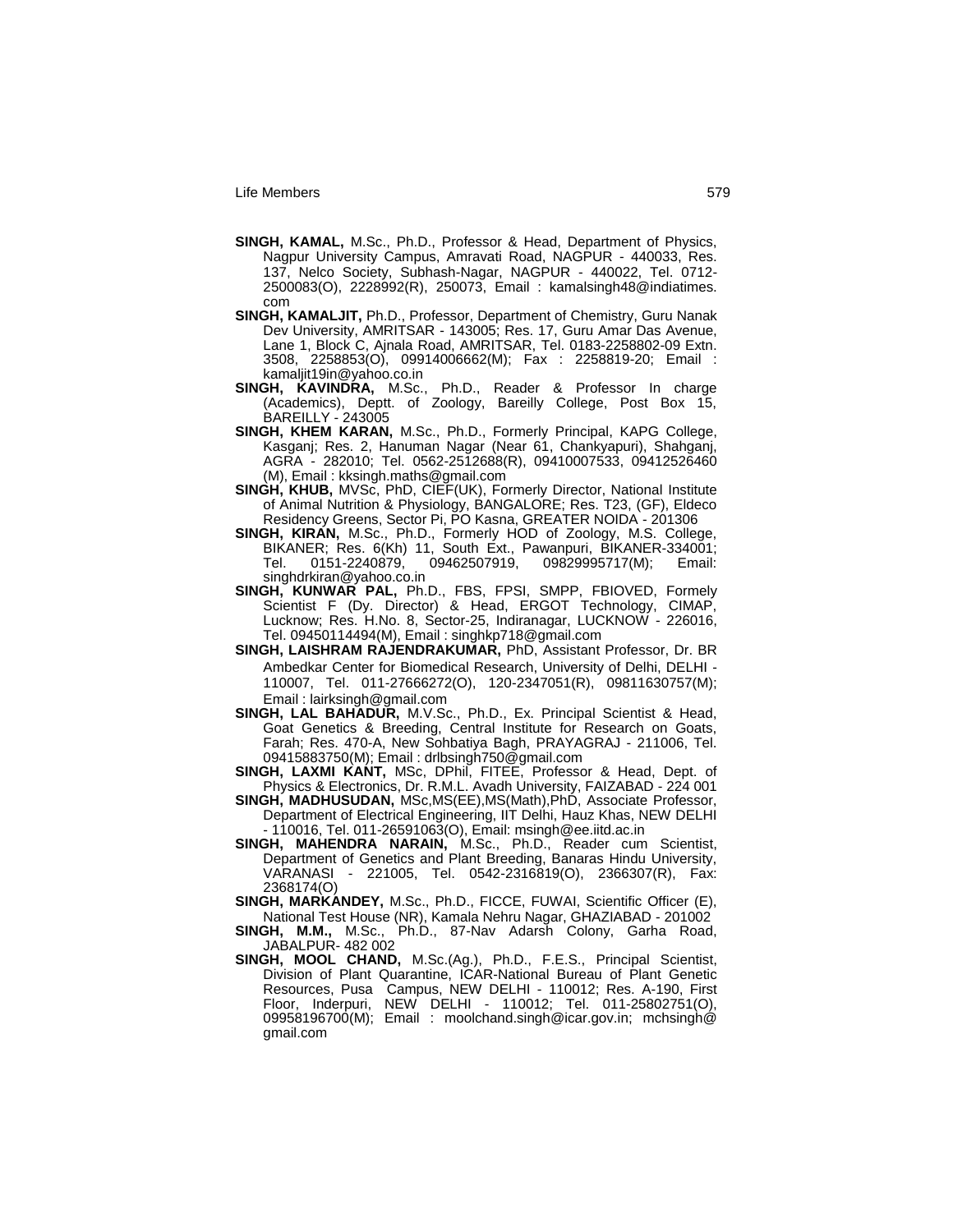- **SINGH, MOHAR,** Ph.D., Principal Scientist, ICAR-NBPGR Regional Station-Shimla Phalgli, SHIMLA - 171004; HP; Tel. 0177-2835459(O), 08894009386(M); Email : mohar.singh2@icar.gov.in, singhmohar\_2003 @yahoo.com
- **SINGH, NAMEIRAKPAM IRABANTA,** Ph.D., FPSI, FCAI, FIAS, FNRS, FLS(London), FIMS, Professor of Life Sciences, Manipur University & Dean, School of Life Sciences, Canchipur, IMPHAL - 795003, Res. Kongba Uchekon Khunou, Imphal East District, IMPHAL - 795008, Tel. 0385-2435064(O), 2456775(R), 09436280447(M); Fax: 2435965(O); Email: irabanta.singh@gmail.com
- **SINGH, NARENDRA KUMAR,** M.Sc., Lecturer in Botany, Ranchi College, RANCHI
- **SINGH, NEELOO,** Ph.D., Scientist C, Department of Biochemistry, Central Drug Research Institute, LUCKNOW - 226001, Tel. 0522-212411-18 Ext. 4203, 4345(O), 364137(R); Fax : 223405; Email : neeloo888@ yahoo.com
- **SINGH, NERVDESHWER,** M.Sc, Ph.D., L.T., Principal, Kamla Nehru Institute of Child Education, Distt. SULTANPUR – 228001; Res. Vill-Itaura, Post-Ardauna-221705, Distt. MAU, UP; Tel. 05362-293608, 09648939452, 09452302991(M); Email : drndsinghcpvn@gmail.com
- **SINGH, N.P.,** M.Sc.(Maths), M.A.(Eco.), M.Com., M.Ed., Ph.D.(Maths), Ph.D.(Eco.), D.Sc.(Maths), Retired Reader, Mathematics Deptt., C.L. Jain P.G. College, 236, Durga Nagar, FIROZABAD - 283203
- **SINGH, OM PAL,** M.Sc., Ph.D., Director, Information & Technical Services Division, Atomic Energy Regulatory Board, Niyamak Bhavan,<br>Anushaktinagar, MUMBAI - 400094, Res. 11-B, Annapurna, Anushaktinagar, MUMBAI - <sup>-</sup><br>Anushaktinagar. MUMBAI -Anushaktinagar, MUMBAI - 400094, Tel. 022-25576255(O), 25568447(R), 9819811948(M), Email : ompal@aerb.gov.in, singhompal @yahoo.com
- **SINGH, PITAMBER,** M.Sc., Ph.D., Former Head, Ion Acceleraor Development Division and Raja Ramanna Fellow, BARC, Mumbai, Res. E-191, Raghunath Vihar, Sector-14, Kharghar, Navi MUMBAI - 410210, Tel. 022-27745218(R), 09757000238(M); Email : psingh@barc.gov.in, psingh1953@gmail.com
- **SINGH, PRABHAT KUMAR,** PhD, Scientific Officer (F), 3-152-H, Mod Lab, Radiation & Photochemistry Division, Chemistry Group, Bhabha Atomic Research Centre, Trombay, MUMBAI - 400085, Tel. 022-25590894(O), 25480156(R), 09869409429(M); Email : prabhatk@barc.gov.in; prabhatsingh988@gmail.com
- **SINGH, PRAVEEN, Ph.D., Principal Scientist, Biophysics Section,** Biotechnology Division, Indian Veterinary Research Institute, Izatnagar, BAREILLY - 243122, Res. 74B Utsav Part-1, Mahanagar, Pilibhit Bypass, BAREILLY – 243006, Tel. 0581-2301654 Ext.2493/2368(O), 09456408508(R), 09319928418(M); Fax : 2303284; Email psingh67@yahoo.com
- **SINGH, P.N.,** M.Sc., Ph.D., F.B.S., F.P.S.I., Reader (Retd.), Department of Botany, Meerut College, MEERUT, Res. 317, Prabhal Nagar, Meerut, Tel. 121 - 2670533
- **SINGH, RAJENDER,** PhD, Professor, School of Physics, University of Hyderabad, Central University P.O., HYDERABAD - 500046, Res. 156, Doyens Township, Hyderabad University Road, Serilingampally, HYDERABAD-500019, Tel. 040-23134321, 23134256(O), 23010458(R), 09440311821(M); Fax : 23010227; Email : rssp@uohyd.ernet.in, rsinghsp@gmail.com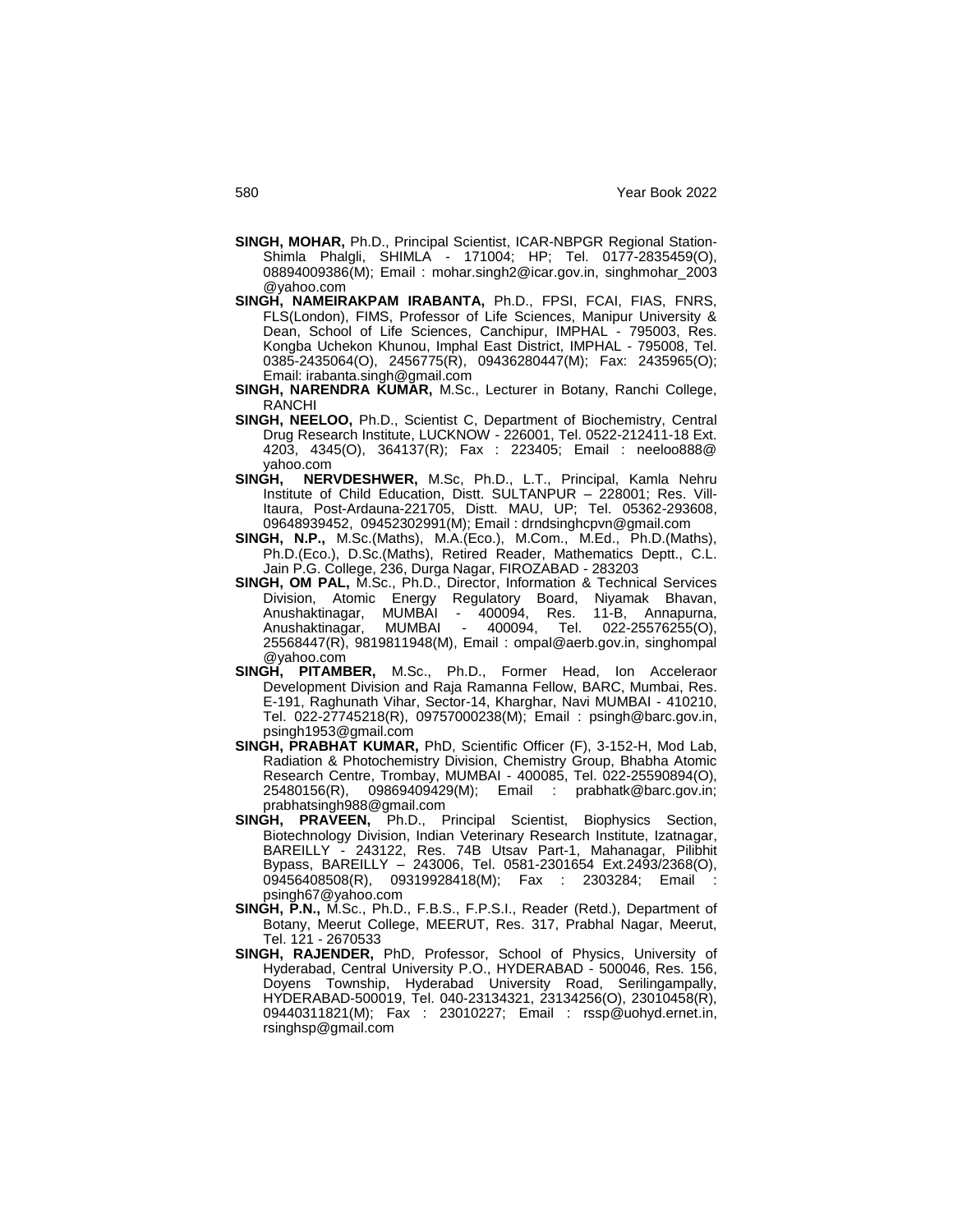- **SINGH, RAM BABU,** M.Sc., Ph.D., Research Scientist "C" UGC (Professor), Dept. of Zoology, School of Life Sciences, Dr. B.R.Ambedkar University, Khandari Campus, AGRA - 282002; Res. 17, Veer Nagar Colony, Dayal Bagh, AGRA - 282005; Tel. 0562 - 2526432(O), 2571777(R); 09319010325(M); Email: rbsinghugc@gmail.com
- **SINGH, RAM BINOY,** B.A.(Hons.), M.A., Ph.D., Ph.D.(Moscow), Formerly Professor & Head of Mathematics, BRA Bihar Univ., Res. Sivaraj Path, Tilak Nagar East (Behind Patna Diesels), Kankarbagh, PATNA – 800020; Tel. 09430935959(M)
- **SINGH, RAM JI,** M.Sc., Ph.D., Reader in Mathematics, P.D. Deptt. Maharaja College, ARRAH (BIHAR)
- **SINGH, RAM KEWAL,** Ph.D., Assistant Director General (Commercial Crops), Division of Crop Science, Indian Council of Agricultural Research, 213A,Krishi Bhawan, Dr.Rajendra Prasad Marg,NEW DELHI-110001, Res. 5/819, Viram Khand, Gomti Nagar, LUCKNOW - 226010, Tel. 011-23384323(O), 09450930028(M), Fax : 23384323; Email : ikrps@yahoo.com, ikrps62@gmail.com
- **SINGH, RAM PRAKASH,** M.Sc., D.Phil., Reader in Mathematics, Ewing Christian College, PRAYAGRAJ, Res. 11/B, Lidile Road, George Town, PRAYAGRAJ, Tel. 0532-2468347, Email : ramprakash56@ rediffmial.com
- **SINGH, RAMA KANT,** M.Sc., Ph.D., D.Sc., D.Sc.(Colombo), FISEP, Scientist, Division of Toxicology, C.D.R.I., LUCKNOW - 226001, Tel. 0522-212411-212418 Ext. 4316, 4283(O), 360609(R); Fax: 223405/223938; Email: root@cscdri.ren.nic.in
- **SINGH, RANA KRISHNA PAL,** D.Phil., Associate Professor, Dept. of Chemistry, University of Allahabad, PRAYAGRAJ - 211002, Res. 9/30 B, M.L. Nehru Road, Church Lane, PRAYAGRAJ – 211002; Tel. 0532- 2461236(O), 2465287(R), 08303125502, 09335179483(M), Email : rkp.singh@rediffmail.com
- **SINGH, RANA PRATAP,** M.Sc., Ph.D., FAEB, FISPP, Dean, Academic Affairs and R&D; Professor & Ex-Dean, School for Environmental Sciences, Babasaheb Bhimrao Ambedkar University, Vidya Vihar, Rae Barely Road, LUCKNOW - 226025; Tel. 0522-2995605(O), 09889121823, 09935688836(M); Fax: 2440821-22; Email : rana pratap59@gmail.com; cceseditor@gmail.com, pmbpeditor@gmail.com
- **SINGH, RANJEET,** M.Sc., M.Phil., Ph.D., Former Joint Director, College Education, Rajasthan; Res. G-10, Tilak Path, Sindhu Nagar, Murlipura, JAIPUR - 302039, Tel. 09414779558(M), Email : rsingh\_0923@yahoo. com
- **SINGH, RAVINDRA NATH,** M.Sc., D.Phil., Professor, Department of Chemistry, Faculty of Science, Banaras Hindu University, VARANASI - 221005; Tel. 0542-6701596(O), 2317465(R), 09415812176(M); Fax: 2368127; Email: rnsbhu@rediffmail.com
- **SINGH, RAVI PRATAP,** M.Sc., Ph.D., Professor of Genetics & Plant Breeding, and Director, Institute of Agricultural Sciences, Banaras Hindu University,VARANASI-221005, Tel. 0542-2316043(R), 09451526933(M), Email: shalubhalu@sifi.com

**SINGH, R.C.,** Department of Mathematics, DVPG College, ORAI (UP) **SINGH, R.L.,** Ph.D., Ex Vice Chancellor, Meerut University, MEERUT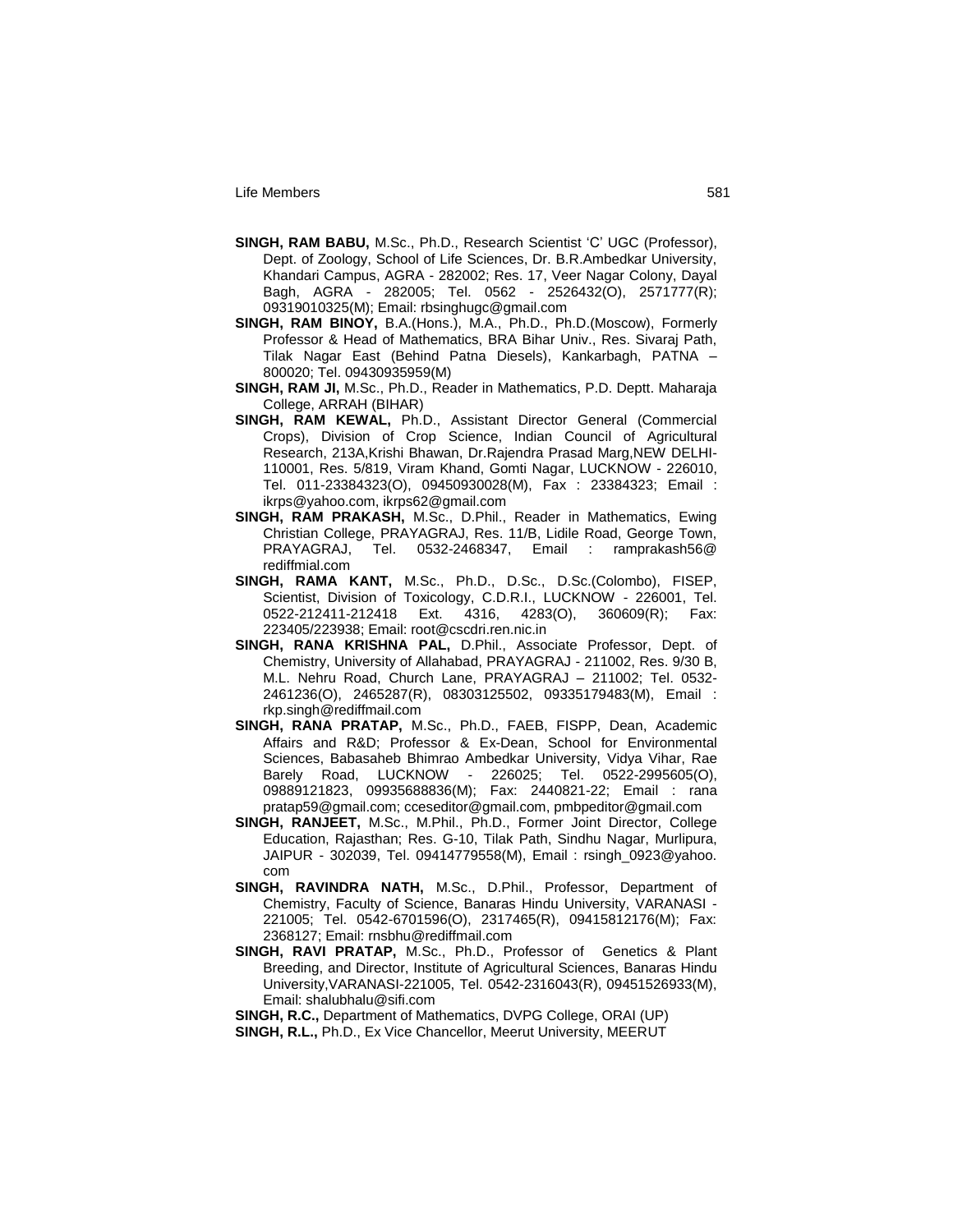- **SINGH, SANJAY,** Ph.D., Professor, Department of Pharmaceutics, Indian Institute of Technology, Banaras Hindu University, VARANASI - 211005, Res. Plot No. 76, Lane No. 2, Saket Nagar Colony, Near Sankatmochan, VARANASI – 221005, Tel. 0542-6702712(O), 2315871(R), 09415290851(M); Email : drsanjaysingh@rediffmail.com; drssinghbhu@ gmail.com, ssingh.phe@iitbhu.ac.in
- **SINGH, SANJEEV KUMAR,** Professor, Room No.304, Department of Bioinformatics, 4th Floor, Science Block, Alagappa University, KARAIKUDI - 630004, Tel. 04565-223342(O), 09894429800(M); Fax : 225202; Email : skysanjeev@gmail.com;
- **SINGH, SARIKA,** Ph.D., Principal Scientist & Associate Professor, Division of Toxicology, CSIR-Central Drug Research Institute, 10/1, Jankipuram Extension, Sitapur Road, LUCKNOW - 226031, Res. H.No. 130, Sector 18, Indira Nagar, LUCKNOW - 226016, Tel. 0522-2612411 PABX 4577/78(O), 09532662028(M); Fax : 2771941; Email : sarika\_singh@ cdri.res.in, ssj3010@gmail.com

**SINGH, SATYENDRA,** D.Phil., S.R.F., 105 Chak Dondi, Naini, PRAYAGRAJ

- **SINGH, SAUMYENDRA VIKRAM,** MDS, Assistant Professor, Department of Prosthodontics, Dental Faculty, KGMU, LUCKNOW - 226003; Res. 2/273 Viram Khand, Gomtinagar, LUCKNOW - 226010, Tel. 0522- 4063624(R), 09415470702(M); Email : saumyendravsingh@rediffmail. com
- **SINGH, SHARDA NAND,** M.Sc., Chemistry Section, Forensic Science Laboratory, Jawaharlal Nehru Road, PATNA - 800 023, Tel. 281273(O)
- **SINGH, SHIVA DHAR,** M.Sc., D.Phil., Former Assistant Director General (Inland Fisheries) Indian Council of Agricultural Research (ICAR), New Delhi, Res. 5/85 Viram Khand, Gomti Nagar, LUCKNOW – 226010, Tel. 0522 – 2727870(R), 08800341616(M) Email: shivasingh54@gmail.com, sdsingh54@rediffmail.com<br>**GH, SHIVESH PRATAP,**
- **SINGH, SHIVESH PRATAP,** MPhil, PhD, DSc, FZSI, FAEB, FSLSc.F.IASc,FZScal,F.IAES, Professor & Head, PG Dept. of Zoology, Govt. Autonomous College, SATNA; Res. 34, Prabhat Vihar, Panna Road, SATNA- 485001, Tel. 07672-226260, 401560(R), Email : drshiveshsingh2004 @yahoo.co.in
- **SINGH, SHIV PAL,** M.Sc., Reader, Department of Zoology, D.B.S.P.G. College, DEHRA DUN - 248001; Res. 9A, Sewak Ashram Road, DEHRA DUN 248001; Tel. 2742653(R)
- **SINGH, SHOBH NATH,** M.Sc., Ph.D., D.Sc., Reader, Department of Mathematics, T.D.P.G. College (Purvanchal University), JAUNPUR, Res. 263, Line Bazar, JAUNPUR - 222002, Tel. (05452) 261922(R), 9451159058(M)
- **SINGH, SHYAM LAL,** Ph.D., Emeritus Fellow, UGC, Res. 21, Govind Nagar, RISHIKESH - 249 201; Tel. 0135-2431624, 09412025236(M); Email: vedzcmri@gmail.com; sh42@rediffmail.com
- **SINGH, SUDHIR PRATAP,** PhD, Scientist D, Center for Innovative & Applied Bioprocessing (DBT-CIAB), NABI-CIAB Campus, Sector 81, SAS NAGAR, MOHALI, Punjab, Tel. 0172-5221415(O), 09041055662(M); Email : pratapsudhir@gmail.com
- **SINGH, SUNIL KUMAR,** M.Sc., Ph.D., University Professor, Department of Physics, D.B. College, JAYANAGAR, BIHAR - 847226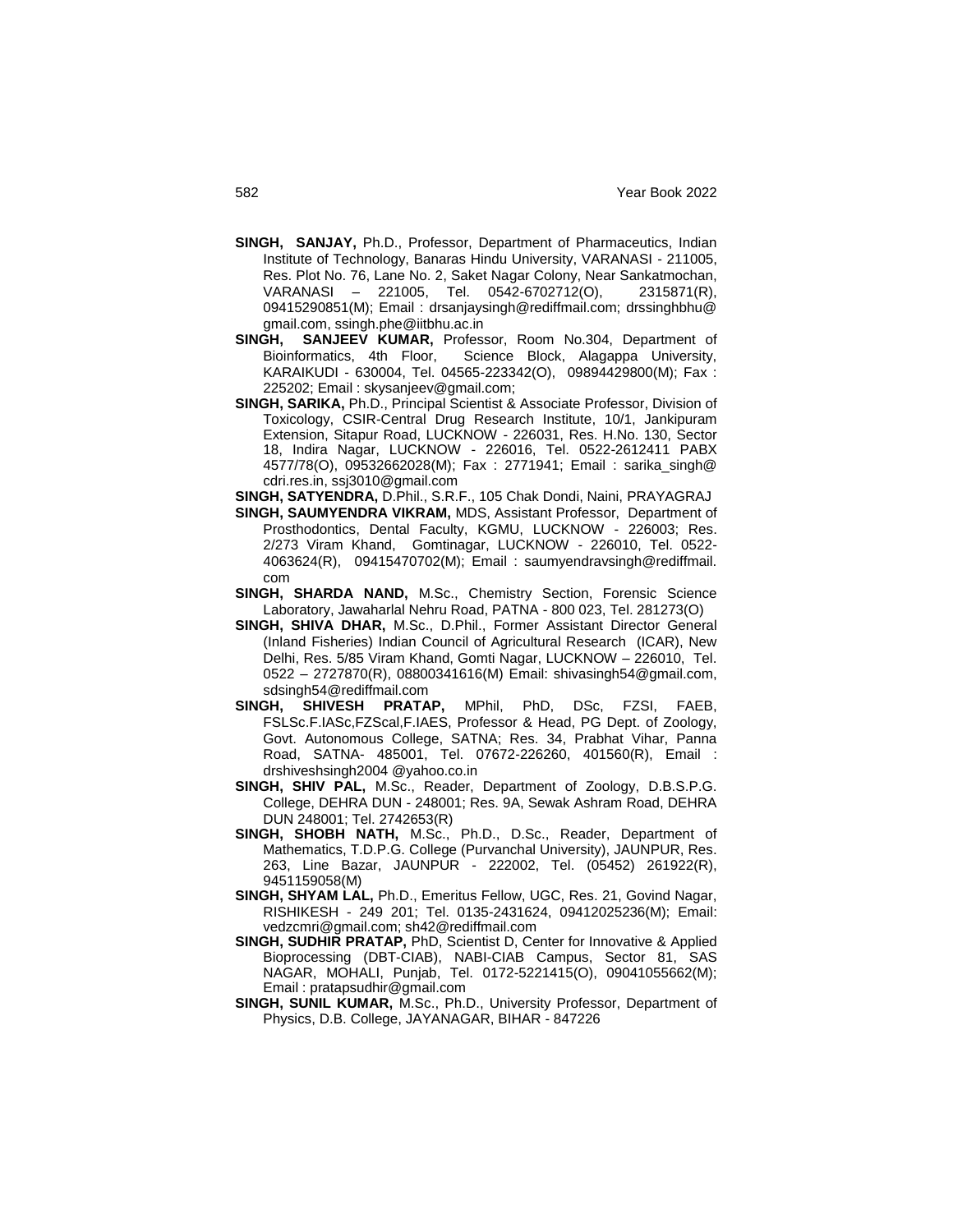- **SINGH, SURESH KUMAR,** M.A., Ph.D., Former Director General, Anthropological Survey of India, A-40/3, S.F.S. Flats, Saket, NEW DELHI - 110017
- **SINGH, SURYA NARAIN,** M.Sc., Ph.D., Professor & Head, Deptt. of Mathematics & Statistics, Avadh University, FAIZABAD
- **SINGH, SURYA PAL,** M.Sc., D.Phil., Professor of Chemistry, Magadh University, 70, Ashok Nagar, GAYA - 823001
- **SINGH, S.P.,** M.Sc., F.Z.S.I., Ex Principal Scientist & Head, Riverine Division, Central Inland Capture Fisheries Research Institute (ICAR); Res. 64-B/6, New Alopibag, PRAYAGRAJ - 211006, Tel. 0532-2502917(R), 09335090129(M)
- **SINGH, S.S.,** M.Sc., Ph.D., F.P.S.I., Formerly Professor & Head of Botany, Retd. Principal; Res.H.No.32/27, Narsingh Garh Purwa, CHHATARPUR - 471001, Tel. 07682-241353
- **SINGH, UDAI BIR,** Ph.D., D.Sc., Vice-Chancellor, C.S.A. University of Agriculture & Technology, KANPUR
- **SINGH, U.P.,** Ph.D., Department of Mathematics, University of Gorakhpur, GORAKHPUR,
- **SINGH, U.S.,** M.Sc., Sahitya Visharad, P.A.S., D.Phil., Joint Director (Farms), N.D. University of Agriculture & Technology, Kumarganj, FAIZABAD
- **SINGH, VIJAI PRATAP,** M.Sc., Ph.D., FISGPB, Former Professor & HOD, Genetics & Plant Breeding, Institute of Agricultural Sciences, BHU, Res. N8/236R-28A-1, Ganesh Dham Colony, Newada, Sunderpur, VARANASI - 221005, Tel. 0542-2322356(R), 09451570677(M), Email: vpsingh44@yahoo.com; vpsingh@bhu.ac.in
- **SINGH, VIJAY,** Department of Mathematics, M S College, BIKANER
- **SINGH, VINOD KUMAR,** M.Sc., Ph.D., FAPS, FISPP, Principal Scientist, Plant Physiology, ICAR-Central Institute for Subtropical Horticulture, Rehmankhera, P.O. Kakori, LUCKNOW - 227107, Tel. 09450661668(M), Email : singhvk\_cish@rediffmail.com
- **SINGH, VIRENDRA BAHADUR,** M.Sc., Ph.D., Reader, Biochem. Lab., Zoology Department, T.D. College, JAUNPUR - 222002
- **SINGH, V.,** M.Sc., Ph.D., F.B.S., F.L.S., Emeritus Professor, Botany Department, C.C.S. University, MEERUT - 250004 Tel. (0121) 24005808, 09897084517; Email: viren33@yahoo.com
- SINGH, Y.P., M.Sc., Ph.D., Assoc.Professor of Mathematics, Department of Mathematics, Saint Mary"s University, Halifax, Nava Scotia, B3H 3C3 CANADA
- **SINHA, ANANT KUMAR,** M.Sc., Ph.D., Professor, Department of Zoology, Cooperative College, JAMSHEDPUR - 831001
- **SINHA, ANIL KUMAR,** M.Sc., Ph.D., LL.B., Ex-Director I/C (F.S.L.), Res. Flat No. A-2, Anil Villa Apartment, Nageshwar Colony, Boring Road, PATNA-800001, Tel. 0612-2523224, 09431003103(M); Email: drak.sinha15@ gmail.com
- **SINHA, ANSHU KUMAR,** M.Tech.(Moscow), Ph.D.(Moscow), D.Sc. (Moscow), F.G.S. (London), Formerly Director, Birbal Sahni Institute of Palaeobotany, Lucknow; Vigyan Vihar, Apartment B-602, GH19, Sector 56, GURGAON, Tel. 09891383991(M);Email: anshuksinha@gmail.com
- **SINHA, ASHOK KUMAR,** M.Sc., Ph.D., Dy Manager (Quality Assurance), Nath Seeds Ltd., Nath House, Nath Road, AURANGABAD - 431005
- **SINHA, DEVI PRASAD,** M.Sc., PhD(Glasgow), FAZ, FHS, FZSI, FZS(Cal.), Formerly Professor of Zoology, Magadh University, Bodh Gaya, Res. A-62, Krishna Apartment, Boring Road, PATNA – 800013; Tel. 0612- 2578143, 09470017769(M)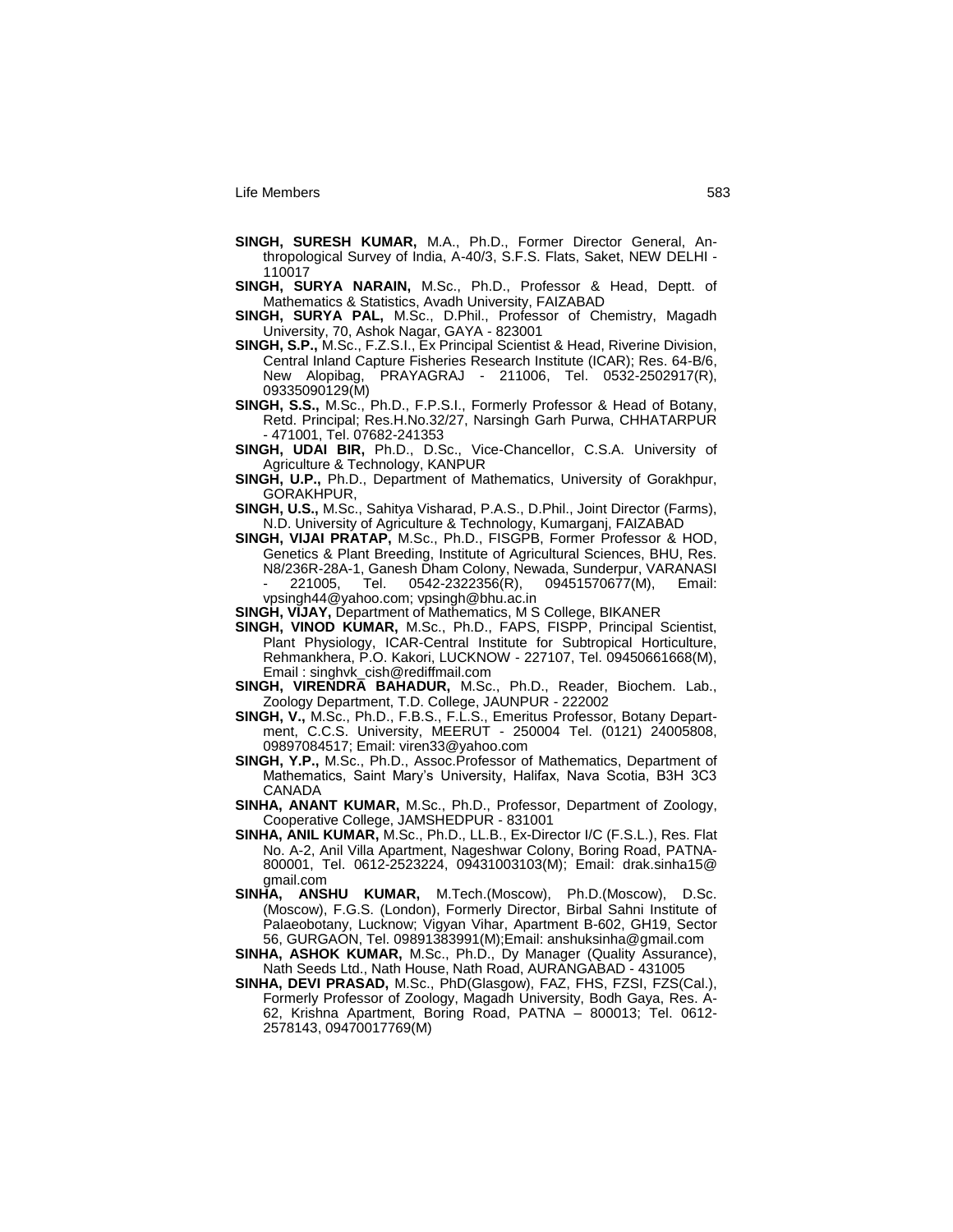- **SINHA, KAUSHAL KISHORE,** Ph.D., F.B.S., F.P.S.I., F.I.S.S.T., Professor, University Dept. of Botany, T.M. Bhagalpur University, BHAGALPUR-812007; Res. G-2, H.N. Tower, S.K. Tarafdar Road, Adampur, BHAGALPUR - 812001; Tel. 0641-2500063(O), 09431037141(M); Email: sinhakaushal@rediffmail.com
- **SINHA, KRISHNENDU,** Ph.D., Professor, Department of Aerospace Engineering, Indian Institute of Technology Bombay, Powai, MUMBAI -<br>400076, Res. B-199, Ananta Building, 2<sup>nd</sup> Floor, Hillside, IIT Bombay Campus, Powai, MUMBAI – 400076, Tel. 022-25767135(O), 25768135(R); Fax : 25722602; Email : krish@aero.iitb.ac.in
- **SINHA, K.P.,** B.Sc.(Pat.), M.B.B.S., M.D., WHO-Fellow, Professor & Head, Jhowa-kothi, P.O. Bhagalpur, Distt. BHAGALPUR - 812001
- **SINHA, NEERAJ,** Ph.D., D.Sc., Dip. In S&T, Former Chief Scientist & Head, Division of Toxicology, CSIR-CDRI, LUCKNOW; Res. Flat # 307, Rohit Tower, Sector 2, Vikas Nagar, LUCKNOW - 226022, Tel. 0522- 2986233(R), 09335904455, 09532394432(M); Fax : 2771941; Email : neerajsinha\_007@yahoo.com
- **SINHA, PRASANT KUMAR,** M.Sc.Ag.Ent., Formerly Senior Scientist (ENT), C/o Mr. A. Anand, C-4 (G.F.), Eldeco Residency Green, Pi-Sector (Near Golf Course), GREATER NOIDA - 201308
- **SINHA, P.K.,** M.Sc., Dr.-rer-Nat, Formerly University Professor & Chairman, Dept. of Plant Breeding & Genetics, B.A. University; 'Nandrani Bhawan', Radium Road, RANCHI - 834001, Tel. 0651-205647
- **SINHA, P.K.,** Jr. Girls College, PATNA
- **SINHA, P.K.,** M.Sc., D.Phil., Formerly Professor of Zoology, Bhagalpur University, Katahalbari, Khanjarpur, R.B. Sukhraj Rai Road, BHAGALPUR - 812001, Tel. 0641-421722(O), 400715(R)
- **SINHA, RAJIV KUMAR,** M.Sc., Ph.D., Asstt. Professor, Indira Gandhi Centre of HEEPS, University of Rajasthan, JAIPUR - 302004
- **SINHA, RAVINDRA KUMAR,** M.Sc., Ph.D., FLS (London), FZSI, FAZ, FIFSI, FNIE, FAEB, Padma Shri, Vice Chancellor, Shri Mata Vaishno Devi University, KATRA - 182320, J&K; Tel. 01991-285544(O), 285685(R); Fax: 285573; Email: rksinha.pu@gmail.com
- **SINHA, REWATI RAMAN PRASAD,** M.Sc., Ph.D., B.L., Formerly Professor & Head, P.G. Department of Botany, S.P. Jain College, Nili Kothi, Tomb Road, SASARAM - 821115 ; Tel. 222178(O), 221540(R)
- **SINHA, R.R.,** M.Sc., Sri Sati Raman Pd. Lane, Behind Thakur Nursing Home, Naya Tola, MUZAFFARPUR - 842 001
- **SINHA, SATISHWAR PRASAD,** Lecturer, Physics Department, College Road, GIRIDIH - 815301
- **SINHA, SUKESH NARAYAN,** Ph.D., Senior Grade Deputy Director (Scientist F), R.No.209, FDTRC, Gopalan Block, National Institute of Nutrition, Jama-Osmania, Tarnaka, HYDERABAD - 500007, Res. Flat No.410, Lotus Block, Concret Plazoo, Nacharam, HYDERABAD -500076, Tel. 040-27197405(O), 07032426802(M); Email : sukeshnr\_sinha@ yahoo.com
- **SINHA, SUNIL KUMAR,** M.Sc., Ph.D., D.Sc., Professor & Head, Post Graduate Department of Mathematics, Kolhan University, Chaibasa, WEST SINGHBHUM, JHARKHAND - 833202, Tel. 09934119733, 08002861536(M)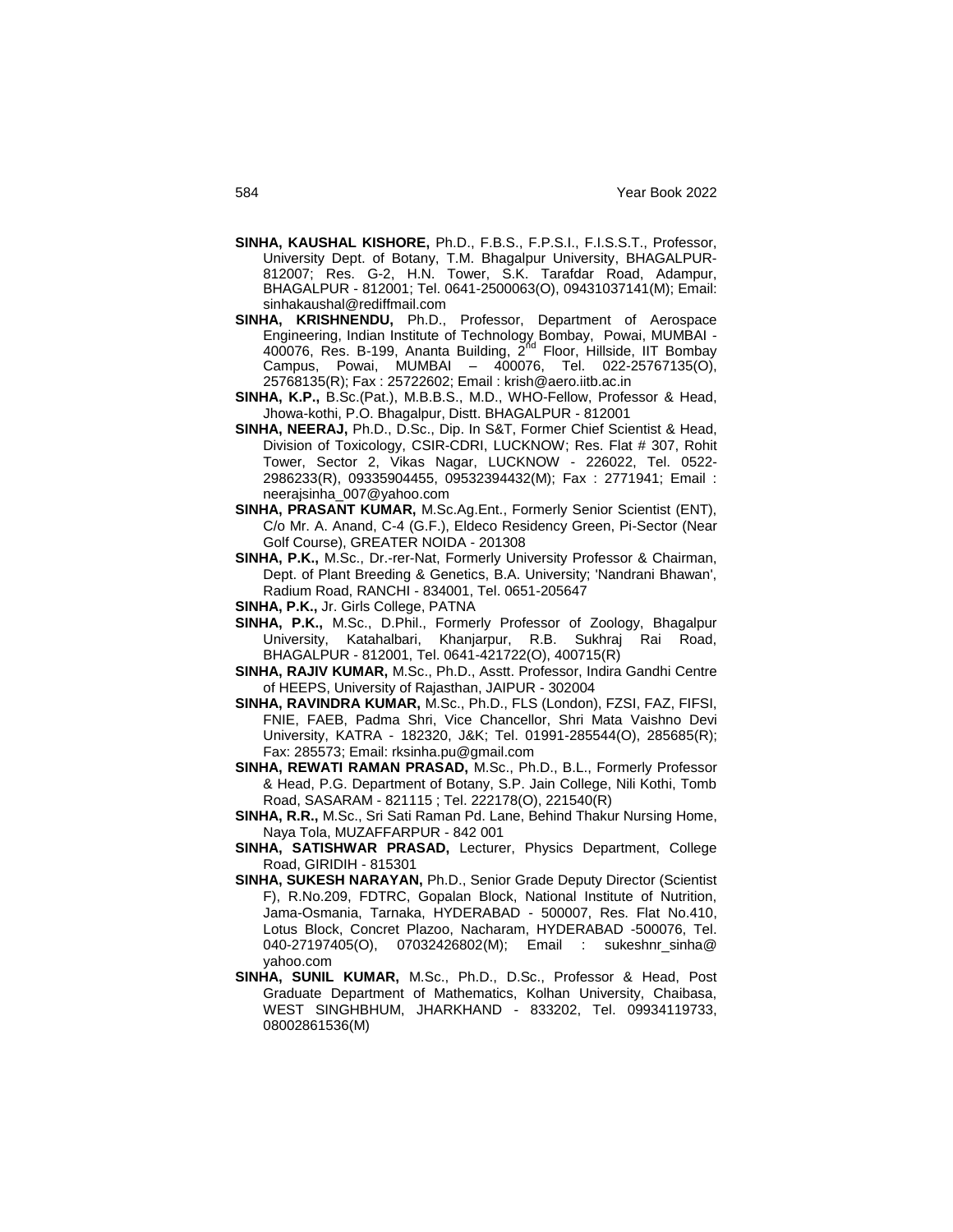- **SINHA, U.S.,** M.B.B.S., M.D., LL.B., Ph.D. (MEDICINE), FIMSA, FICFMT, Principal & Dean, M.L.N. Medical College, PRAYAGRAJ - 211002, Tel. 0532-2600507(O), 2604101(R), Fax: 2600507, 2604101
- **SIRCAR, RANESH,** M.Sc., D.Phil., Formerly Professor, Department of Mathematics, Regional Engineering College, DURGAPUR - 713209; Res. D-37, Grissom Street, Bidhan Nagar, DURGAPUR - 713212, Tel. 0343-2535548, Email : ranesh\_sircar@sancharnet.in
- **SISODIA, ARVIND KUMAR,** D.Phil., Pool Officer, 584 Mumfordganj, PRAYAGRAJ
- **SITAL, J.S.,** M.Sc., Ph.D., Professor, Department of Biochemistry, Punjab Agricultural University, LUDHIANA – 141004; Tel. 0161-2401960 Ext. 322(O), 2406358(R), 09815902567(M)
- **SIVADAS, PONATHIL,** M.Sc., Ph.D., D.Sc., Sr.Dy.Director & Scientist-F, National Inst. of Oceanography, P.B.No. 1913, COCHIN - 682018
- **SIVALINGAM, PALAIYUR NANJAPPAN,** Ph.D., Senior Scientist (Agricultural Biotechnology), ICAR-National Institute of Biotic Stress Management, Baronda, RAIPUR – 493225; Tel. 0771-2225333, 09950459671(M); Email : pnsivalingam@gmail.com
- **SOMARAJAN, C.,** B.A., M B M School of Management Studies, University of Cochin, COCHIN - 682022
- **SOMAYAJULU, Y.K.,** M.Sc., Ph.D., Scientist, Physical Oceanography Division, National Instt.of Oceanography, Dona-Paula, GOA - 403 004, Tel. 0832-2456700 Extn. 4222(O), 2452530(R); Fax: 2456702, 2456703; Email: yksoma@csnio.ren.nic.in, yksoma@darya.nio.org
- **SOMVANSHI, RAMESH,** Ph.D., FRCVS(Sweden), Dip.ICVP, Principal Scientist, Ex Head, Division of Pathology and Ex Acting Joint Director, CADRAD, Indian Veterinary Research Institute, IZATNAGAR - 243122; Res. A-336, Rajendra Nagar, BAREILLY; Tel. 0581-2301579(O), 2585413(R), 09837658052(M); Fax : 2303284; Email: dr.rsomvanshi@ gmail.com
- **SONAWANE, KAILAS DASHRATH,** Professor, Department of Biochemistry, Shivaji University, Vidyanagar, KOLHAPUR - 416004, Tel. 0231- 2609326(O), 09881320719(M); Fax : 2691533; Email : kds\_biochem@unishivaji.ac.in; kdsonawane99@gmail.com;
- **SONAWANE, SHIRISH HARI,** PhD, Professor, Chemical Engineering Department, A12/2, NIT Staff Quarter, National Institute of Technology, WARANGAL - 506004, TS, Tel. 0870-2468626(O), 09890511339(M); Email : shirish@nitw.ac.in
- **SOOD, ANIL,** Ph.D., Former Scientist G and Acting Director; Head, Division of Biotechnology, Institute of Himalayan Bioresource Technology, P.O. Box 6, PALAMPUR- 176061, Res. Divine Abode, Vpo-Band Bhadhiarkhar (Sungal), PALAMPUR–176061, Tel. 01894-231733(R), 09418042984, 07018391919(M); Email : asood.ihbt@gmail.com
- **SOUNDARARAJAN, T.,** M.Sc., Ph.D., Coordinator & Sr. Professor, School of Mathematics, Madurai Kamraj University, MADURAI - 625021
- **SREENIVASAN, T.V.,** M.Sc., Ph.D., Formerly Director, Sugarcane Breeding Institute; 11, Bhuvaneswari Nagar, Dr. Ambedkar Road, Coimbatore-641025; Tel. 0422-2432517, 09442532517 (M); Email: sreenivasantv@ yahoo.co.in
- **SREERAMULU, T.,** M.Sc., Ph.D., D.I.C., Reader in Botany, Andhra University, WALTAIR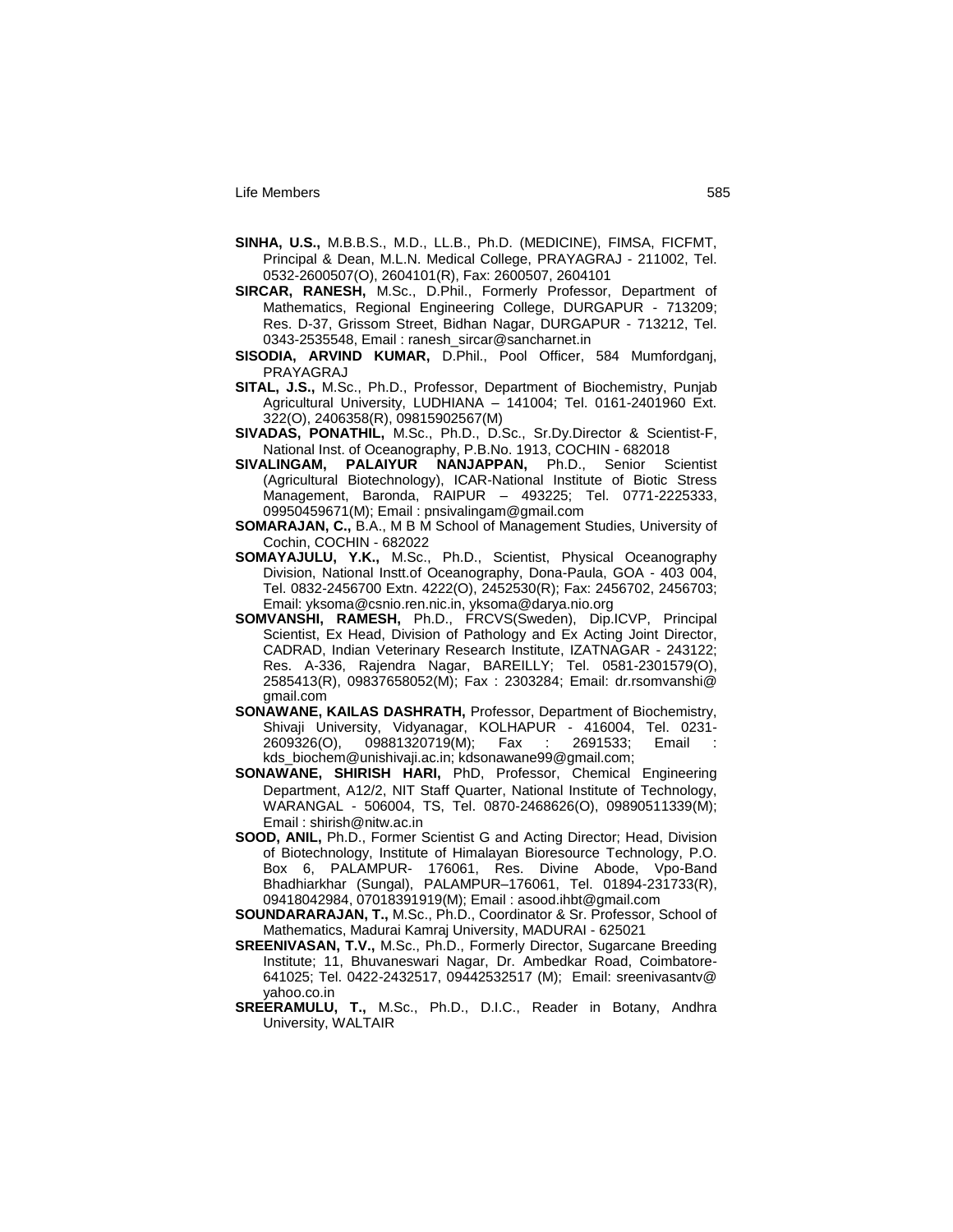- **SREEVATHSA, ROHINI,** Ph.D., Senior Scientist, #111 LBS Centre, First Floor, National Research Centre for Plant Biotechnology, Pusa Campus, NEW DELHI - 110012, Res. #37, Type IIB, IARI, Pusa, NEW DELHI – 110012, Tel. 011-25842789 Ext.240(O), 09990964333(M); Email : rohinisreevathsa@gmail.com
- **SRIDHARAN, M.R.,** Ph.D., Professor of Mathematics, Indian Institute of Technology, KANPUR - 208016
- **SRINIVASAN, V.V.,** M.Sc., Ph.D., Director, Instt. of Wood Science & Technology, Ministry of Environment & Forests, Forest Research Laboratory Campus, P.O. Malleswaram, BANGALORE - 560003
- **SRINIVAS, DARBHA,** M.Sc., Ph.D., FMAS, FAPASc, FTSASc, CSIR-Bhatnagar Fellow, Catalysis and Inorganic Chemistry Division, National Chemical Laboratory, Dr. Homi Bhabha Road, PUNE - 411008, Tel. 020- 25902018(O), 25882375(R); Fax: 25902633; Email: dsrinivas58@ gmail.com, d.srinivas@ncl.res.in
- **SRINIVAS, M.,** M.B.B.S., M.S., M.Ch., Assistant Professor, Dept. of Pediatric Surgery, 4002 PC Block, All India Institute of Medical Sciences, NEW DELHI - 110029; Tel. 011-26593309(O), 26253545(R); Fax: 26253545; Email:srinivasem@yahoo.com
- **SRIVASTAVA, ALKA,** Ph.D., FBS, FISGPB, FLS, Professor, In Vitro Culture and Plant Genetics Unit, Department of Botany, University of Lucknow, LUCKNOW - 226007, Res. 3/76, Vishwas Khand, Gomti Nagar, LUCKNOW – 226010, Tel. 0522-2308878(R), 09839080412(M); Email : alkasrivastava@hotmail.com
- **SRIVASTAVA, ANAND KUMAR,** M.Sc., Ph.D., Professor Emeritus, Department of Botany, CCS University, MEERUT - 250005, Tel. 09412629500(M); Email: anand\_kumarsrivastava@hotmail.com
- **SRIVASTAVA, ANAND NARAIN, MBBS, DCP, MD, FICP, DCP, Director** Research & Ex. Principal Dean & CMS, Era"s Lucknow Medical College & Hospital, Era University, LUCKNOW; Res. C-367, B-1, Mahanagar, LUCKNOW-226006;Tel: 0522-2408122-23(O),2385267(R),09415409779 (M); Email : roshri@satyam.net.in; ans4csmmu@gmail.com
- **SRIVASTAVA, ANIL KUMAR,** M.Sc., Ph.D., Lecturer, 4, Raipur Road, DEHRADUN
- **SRIVASTAVA, ANIL KUMAR,** M.Sc., Ph.D., Reader, Zoology Department, D.V. (P.G.) College, ORAI - 285001
- **SRIVASTAVA, ANIL KUMAR,** M.V.Sc., Ph.D., Director & Vice-Chancellor, National Dairy Research Institute (Deemed University), (ICAR), KARNAL- 132001, Tel. 0184-2252800, 2259002, 2259004(O), 2271612, 2259406(R), Fax : 2250042, Email : dir@ndri.res.in, dir.ndri@gmail.com
- **SRIVASTAVA, ARCHANA,** M.Sc., Ph.D., Engelhart Apt 320, 1915, Maple Avenue, Evanston IL 60201, USA; Email: archana\_srivastava@ indiatimes.com
- **SRIVASTAVA, ARUN KUMAR,** M.Sc., D.Phil., Professor & Head, Chemistry Deptt., University of Allahabad, PRAYAGRAJ, Tel. (0532) 2461236(O), 09415307747(M); Email : draksrivastava1@rediffmail.com
- **SRIVASTAVA, ARUN KUMAR,** M.Sc., Ph.D., Reader, Department of Zoology, S.M.M. Town P.G. College, BALLIA - 277001
- **SRIVASTAVA, ARUNA,** M.Sc., Ph.D., Deputy Director, Malaria Research Centre, 20 Madhuban, Vikas Marg, DELHI - 110 092, Tel. 011- 22547983, Email: arunas@ndf.vsnl.net.in
- **SRIVASTAVA, ASHISH KUMAR,** M.Sc., Ph.D., Asstt. Professor, Institute of Environment & Sustainable Development, Banaras Hindu University, VARANASI – 221005, Res. J-3/1, Judges Compound, Near Pannalal Park, VARANASI – 221002, Tel. 0542-6701662(O), 2283355(R), 09415042241(M); Fax : 2369359; Email : ashish.mzu@gmail.com; aks.iesd@bhu.ac.in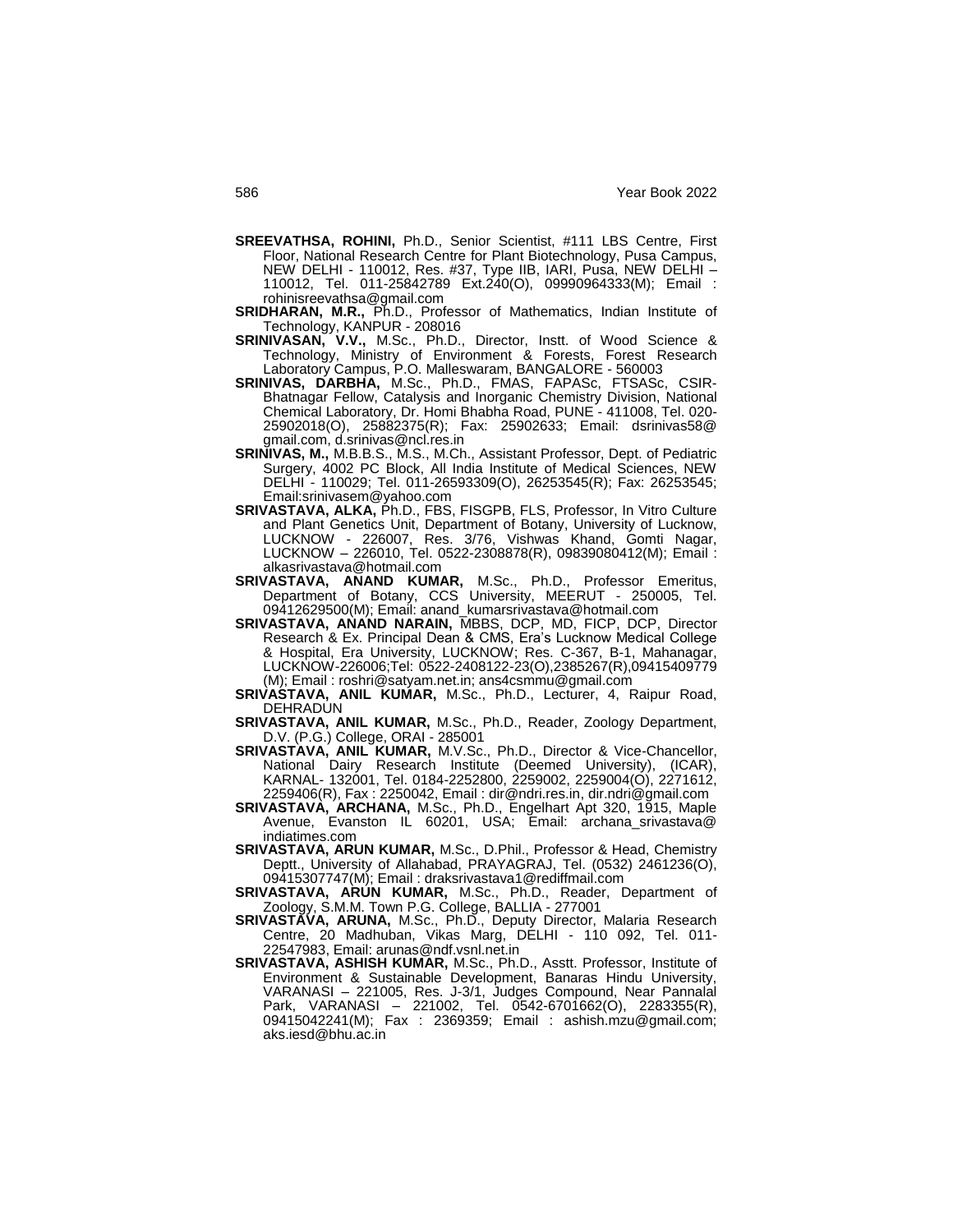- **SRIVASTAVA, ASHWINI KUMAR,** M.Sc., Ph.D., F.Pb.S., F.P.S., Former Professor & Head, Department of Biotechnology, Bioinformatics and Microbiology, Integral University, LUCKNOW; Res. 5/595, Vikas Nagar, LUCKNOW – 226022; Tel. 0522-2738305(R), 09415583997(M); Email: srivastava019@gmail.com; ashwini\_bsip@yahoo.com
- **SRIVASTAVA, A.K.,** Ph.D., Lecturer, Department of Chemistry, Meerut College, MEERUT
- **SRIVASTAVA, A.R.N.,** M.A., Ph.D., Former Professor & Head of the Dept. of Social Anthropology, 115 G Malviya Road, Opp. Rama Hospital, George Town, PRAYAGRAJ - 211002, Tel. 0532-2468464(R), 9450507805(M)
- **SRIVASTAVA, G.P.,** Professor, Deptt. of Electronic Science, University of Delhi, South Campus, NEW DELHI - 110021
- **SRIVASTAVA, G.S.,** Ph.D., Former Professor, Department of Mathematics, IIT Roorkee, ROORKEE; Res. Flat Topaz 901, Arihant Ambience, Crossing Republic, GHAZIABAD - 201016; Tel. 0120-4775116(O), 09910125588(M); Email : gs91490@gmail.com
- **SRIVASTAVA, GUR PRASAD,** M.Sc., D.Phil., D.Sc., F.I.S.A.C., F.I.S.A.B., Former Director Research & General Secretary, Indian Society of Agril. Biochemists, Department of Agril. Biochemistry, C.S. Azad University of Agriculture & Technology, KANPUR - 208002, Tel. 0512-2541673(R), 09839251482(M); Fax : 2533808; Email: gpscsau@gmail.com
- **SRIVASTAVA, HARI BAHADUR,** M.Sc., Ph.D., Professor, Department of Geology, Banaras Hindu University, VARANASI - 221005; Res. New L-23, Hyderabad Colony, Banaras Hindu University, VARANASI - 221005; Tel. 0542-2307311 Ext. 30(O), 2575311(R); Email : harivandana@ sify.com
- **SRIVASTAVA, HARI MOHAN,** M.Sc., Ph.D., P.Doctorate, Professor of Plant Breeding & Project Officer, N.A.R.P., Gujarat Agricultural University, ANAND (GUJARAT) - 388110
- **SRIVASTAVA, HARISH CHANDRA,** M.Sc., D.Phil., Reader, Zoology Department, D.V. (P.G.) College, Orai, Distt. JALAUN - 285001
- **SRIVASTAVA, H.P.,** M.Sc., Lecturer, Botany Department, University of Jodhpur, JODHPUR
- **SRIVASTAVA, J.P.,** M.Sc., D.Phil., 15 C, Bank Road, PRAYAGRAJ 211002
- **SRIVASTAVA, KANHAIYA LAL,** M.Sc., D.Phil., Senior Scientist, IARI, Pocket-A, House No. 39A, Ashok Vihar, Phase II, NEW DELHI - 110052
- **SRIVASTAVA, KRISHNA PRASAD,** M.Sc., Ph.D., FPPAI, FESI, FIPS, FISG&PB, FPPS, Formerly Principal Scientist, D-62, Durga Market, IInd Floor, Naharpur, Sector 7, Rohini, DELHI - 110085, Tel. 011- 27056771(R), Email: kpsrivastava@hotmail.com
- **SRIVASTAVA, KUMKUM,** M.Sc., Ph.D., D.Sc., FISAC, Formerly Reader, Chemistry Dept., Christ Church PG College; Res. Flat No. 3, Kanak Apartment, 10/499 C, Khalasi Line, Allenganj, KANPUR - 208001; Tel. 09838471482(M); Email : gpscsau@gmail.com
- **SRIVASTAVA, MAHESH PRASAD,** Ph.D., Professor, Dept. of Physics & Astrophysics, University of Delhi, DELHI - 110007, Tel. 011-27667725, 1364(O), 27667815(R), 09313740621(M); Fax: 27667061, Email: mps02@rediffmail.com; mps@physics.du.ac.in,pmps2010@gmail.com
- **SRIVASTAVA, MAN HARAN NATH,** D.Phil., Chemistry Department, Allahabad University, PRAYAGRAJ
- **SRIVASTAVA, MAN MOHAN,** M.Sc., M.Phil., Ph.D., FRSC, Professor, Department of Chemistry, Dayalbagh Educational Institute, AGRA - 282010, Res. 3/165, Premnagar, Dayalbagh, AGRA - 282005, Tel. 09917590198(M), Email : dei.smohanm@gmail.com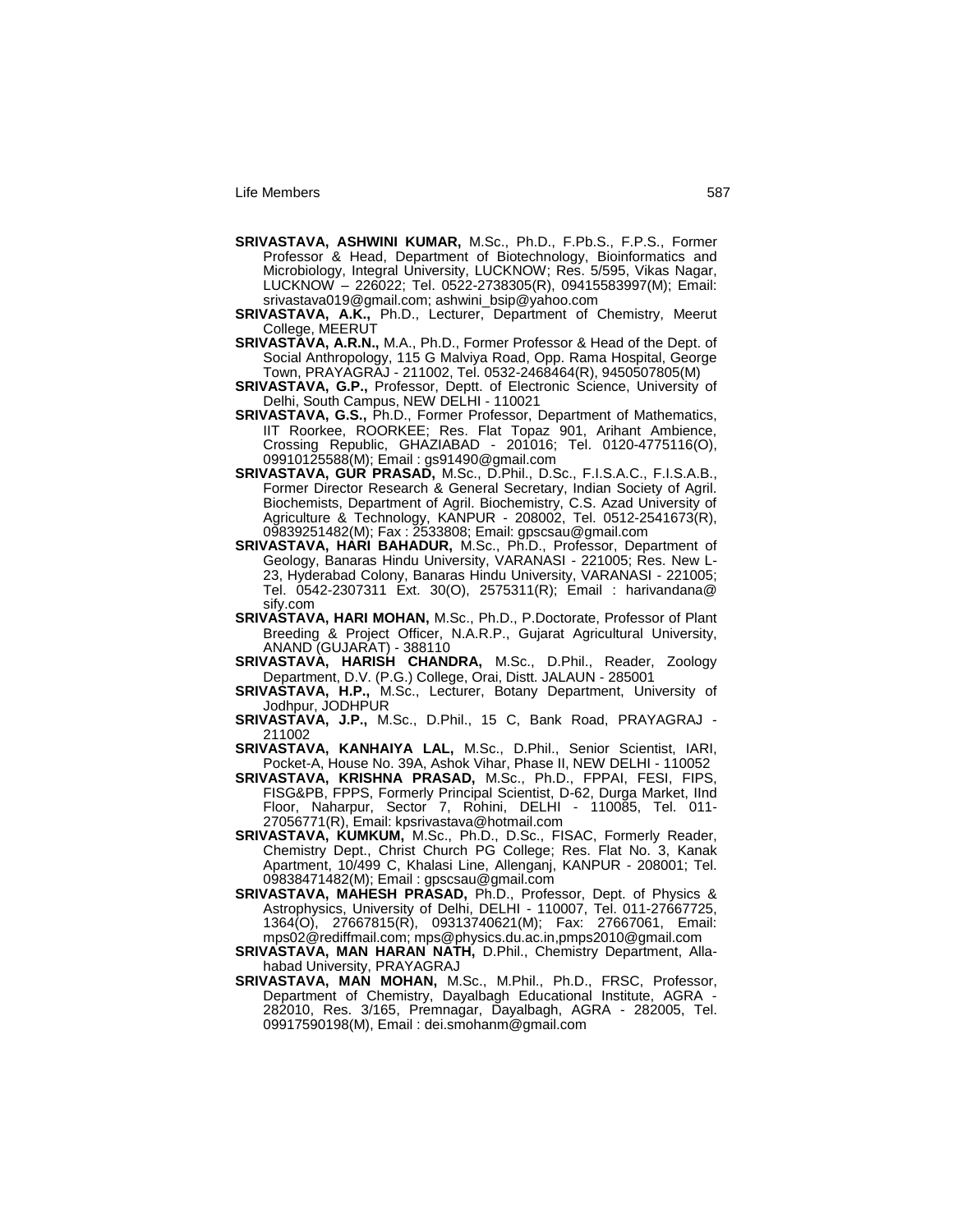- **SRIVASTAVA, NAMITA,** M.Sc., Ph.D., Sr. Lecturer, Department of Mathematics, Maulana Azad College of Technology, BHOPAL - 462007
- **SRIVASTAVA, N.K.,** Ph.D., Scientist E-II, Central Institute of Medicinal & Aromatic Plants, Kukrail Picnic Spot Road, P.O. CIMAP, LUCKNOW - 226015; Tel. 0522-2342676, 2359624(O), 2375412(R); Fax: 2342666, 2357136; Email:nk.srivastava@cimap.res.in, neelsrivastava2003@ yahoo.co.uk
- **SRIVASTAVA, ONKAR NATH,** A/13, Sarovar Enclave, Near Rajasthan Vidyapith, Kanke Road, RANCHI - 834008
- **SRIVASTAVA, O.K.,** Ph.D., Scientist-E-I, Discipline of Tech. Services, Central Salt & Marine Chemical Research Institute, Gijubhai Badheka Marg, BHAVNAGAR- 364 002
- **SRIVASTAVA, PANKAJ,** M.Sc., Ph.D., Assoc. Professor, Dept. of Mathematics, M.N. National Institute of Technology, PRAYAGRAJ - 211004; Tel. 0532-2271929, 2271259(O), 09415616045(M); Email: drpankaj@kssrde.com, pankajmnnitmath@yahoo.co.in, drpankaj23@ gmail.com, pankajs23@rediffmail.com
- **SRIVASTAVA, PARMESHWARY DAYAL,** Ph.D., Professor, Department of Mathematics, IIT Kharagpur, KHARAGPUR-721302, Res. A-66, IIT Campus, IIT Kharagpur, KHARAGPUR – 721302, Tel. 03222-283678(O), 277846(R), 09434719549(M); Fax : 255303; Email pds@maths.iitkgp.ernet.in
- **SRIVASTAVA, PRADEEP,** Ph.D., Associate Professor, School of Biochemical Engg., Institute of Technology, Banaras Hindu University, VARANASI – 221005; Res. C33/265-4, Chandua Chittoopur, VARANASI– 221001; Tel. 0542-6701495, 2368948(O), 2223494(R), 09415302088(M); Fax : 2368948; Email : drpradeep19@gmail.com
- **SRIVASTAVA, PRADEEP CHANDRA,** M.Sc., D.Phil., Research Associate, Botany Department, Allahabad University, PRAYAGRAJ - 211002
- **SRIVASTAVA, PRAKASH CHANDRA,** Ph.D., Professor of Physics, Banaras Hindu University, VARANASI - 221005, Res. C-20, Bhuneshwar Colony, VARANASI-221002; Tel. 0542-2500792(R), 09839234757(M); Fax: 2368174; Email : pcs@banaras.ernet.in; pcsrivastava50@gmail.com; srivastavapc@rediffmail.com
- **SRIVASTAVA, PRASHANT,** MSc, PhD, Assistant Professor, NIIT University, NH-8, Delhi Jaipur Highway, Neemrana, Dist. ALWAR, RAJASTHAN - 301705, Tel. 09792635393(M); Email : prashant.jk087@gmail.com
- **SRIVASTAVA, PRASHANT KUMAR,** Assistant Professor, Room No. 311, Blcok 4, Department of Mathematics, Indian Institute of Technology Patna, Bihta, PATNA - 801106, Tel. 0612-3028033(O), 3028526(R), 09431688567, 08002291504(M); Email : pksri@iitp.ac.in; prashant.iitp @gmail.com;
- **SRIVASTAVA, P.N.,** Ph.D., Former Head/Director, Bundelkhand University; Res. 132, Kailash Residency, Mahakali Road (Near Talpura), JHANSI –<br>284001, Tel. 0510-2355205(R), 09415030074(M), Email : 284001, Tel. 0510-2355205(R), 09415030074(M), Email : pn\_shrivastava@yahoo.com
- **SRIVASTAVA, PREM PRAKASH,** M.Sc., Ph.D., FASET, DCP, Registrar, Dr. Rajendra Prasad Central Agricultural University, Pusa, SAMASTIPUR – 848125, BIHAR; Res. 219, Himmat Ganj, PRAYAGRAJ- 211016 Tel. 09920433002(M); Email : ppsicar@gmail.com, ppsrivastava63@ rediffmail.com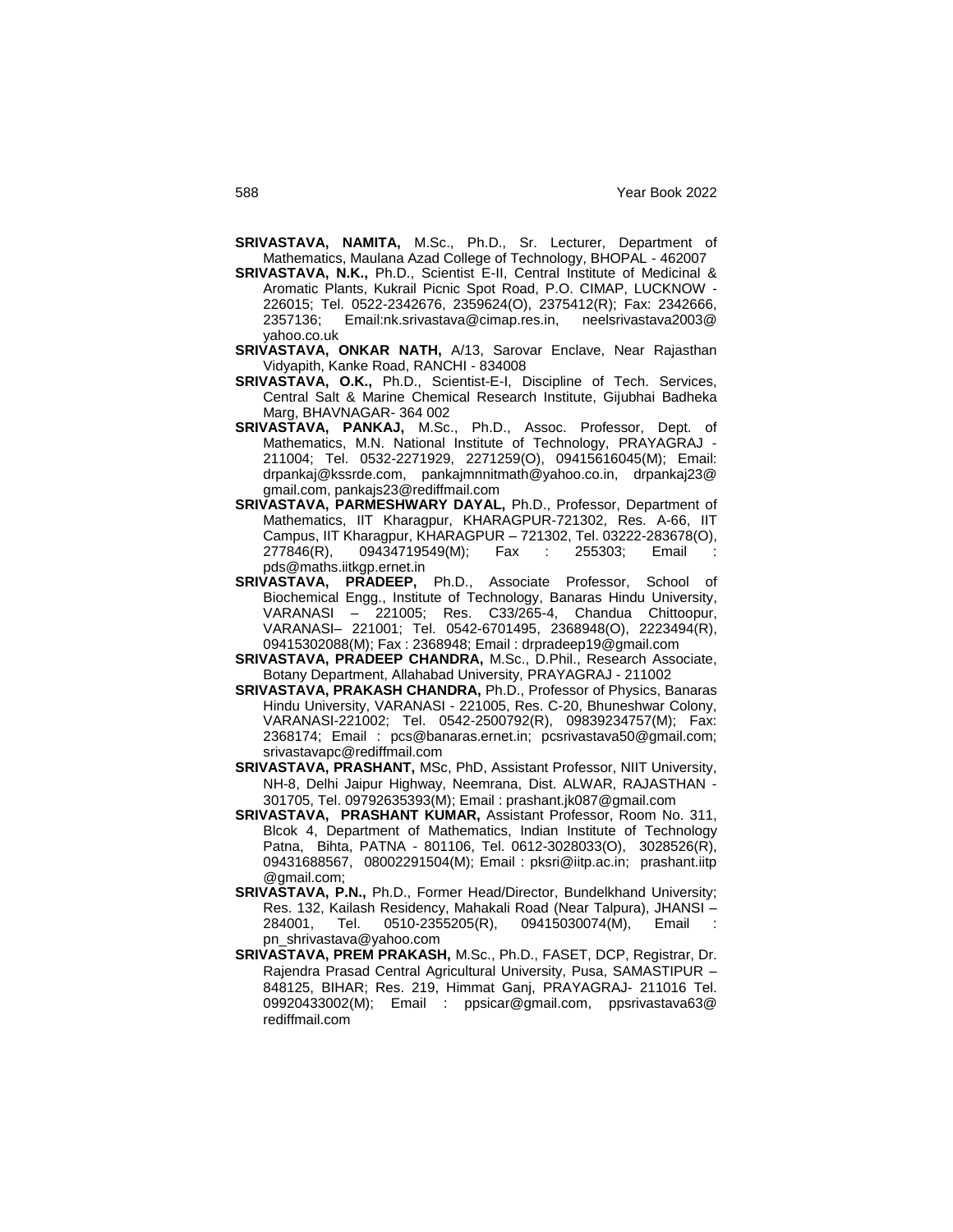- **SRIVASTAVA, PREM SAGAR,** B.V.Sc. & A.H., M.V.Sc., Ph.D., Head, Department of Parasitology, Bihar Vet College, Rajendra Agrl. University, PATNA - 800014
- **SRIVASTAVA, RAM JEE,** M.Sc., Ph.D., Joint Director, Ministry of Environment & Forests, Govt. of India, Central Region, Kendriya Bhawan, 5th Floor, Sector - H, Aliganj, LUCKNOW - 226020; Tel. 0522- 2323850(O), 09839210303(M); Email: srivastava\_ramjee@rediffmail. com
- **SRIVASTAVA, RAM SWOROOP LAL,** M.Sc., D.Phil., Ex Reader & Head, Mathematics Dept., G.S.P.G. College, SULTANPUR, Principal, Goel Institute of Higher Studies Mahavidyalaya, LUCKNOW; Res. 19 Jaivihar, Near Manas Vihar (Tulsi car care), Sec. 14, Indira Nagar, LUCKNOW-226016; Tel. 09415457674(M); Email: rslsrivastava@ gmail.com
- **SRIVASTAVA, RAMESH CHANDRA,** M.Sc., Ph.D., FBS, FIAAT, FPSI, FAPT, FLS, FES, Joint Director, Botanical Survey of India, HQ, KOLKATA; Res. 48A/14A, Master Zahurul Hasan Road, New Katra, PRAYAGRAJ - 211002, Tel. 0532-2644177(R), 08081268493(M); Email: rcs\_bsi@yahoo.co.in
- **SRIVASTAVA, RAMESH CHANDRA,** M.Sc., Ph.D., Professor of Botany, Dept. of Life Sciences, Tripura University, Suryamaninagar Campus, WEST TRIPURA - 799130
- **SRIVASTAVA, RAMJI,** M.Sc., D.Phil., Formerly Professor and Head, PG Department of Physics, S.P.University, Vallabhvidyanagar, Res. A-15, Neelkanth Banglows, Near Yamuna Park, Panchayat Hospital Road, VALLABH VIDHYANAGAR - 388120; Tel. 09726859026(M); Email: rjsrivastav@yahoo.com
- **SRIVASTAVA, RANJIT BAHADUR,** M.Sc., Ph.D., Professor & Head, P.G. Department of Botany, M.S. College, Motihari, CHAMPARAN EAST, BIHAR
- **SRIVASTAVA, R.C.,** M.Sc., Ph.D., FIC, FIWWA, MIPHA, Retired Professor & Head, Department of Environmental Sanitation & Sanitary Engineering, All India Institute of Hygiene & Public Health, KOLKATA; Res. Flat 7A, Block–22, , Green Field City, Jote Shibrampur, KOLKATA - 700141; Tel. 033-23953031(R), 09433842101,09903472117(M); Email : rcsrivastava5 @rediffmail. com
- **SRIVASTAVA, R.P.,** Teacher Fellow, Department of Physics, R S University, RAIPUR (MP)
- **SRIVASTAVA, R.S.L.,** M.Sc., D.Phil., Reader, Department of Botany, Christ Church College, KANPUR - 208001
- **SRIVASTAVA, SANGEETA,** Ph.D., FBS, FNABS, FUPAAS, FISGPB, FSSRP, FSAB, Principal Scientist, Division of Crop Improvement, ICAR-Indian Institute of Sugarcane Research, PO Dilkusha, Raibareli Road, LUCKNOW - 226002, Res. D-103, Halwasiya Utsav Enclave, Faizabad Road, Opp. HAL, LUCKNOW - 226016, Tel. 0522-2480735-37 Ext.838(O), 23292277(R), 09415001735(M); Fax : 2480738; Email : sangeeta.iisr@gmail.com; sangeeta.srivastava@icar.gov.in, sangeeta\_ iisr@yahoo.co.in
- **SRIVASTAVA, SANJEEV KUMAR,** PhD, Associate Professor, Department of Physics, Indian Institute of Technology Kharagpur, KHARAGPUR - 721302, Tel. 03222-283854(O), 283855(R), 09735444091(M); Fax : 255303; Email : sanjeev@phy.iitkgp.ac.in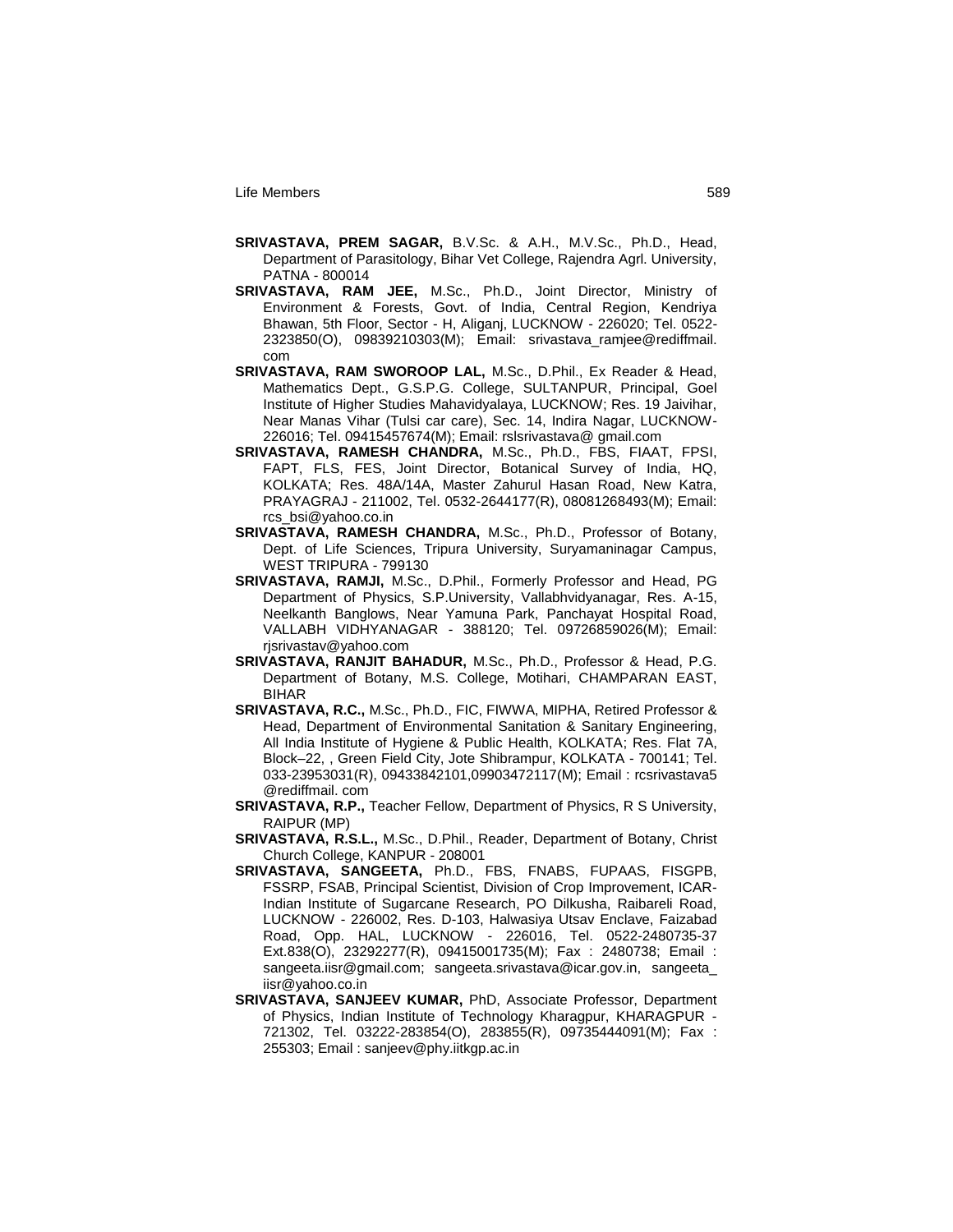- **SRIVASTAVA, SANTOSH K.,** M.Sc., D.Phil., Professor, Department of Chemistry, Synthetic Chemistry and Natural Products Laboratory, Dr. H. S. Gour University (A Central University), SAGAR - 470003, Res. Flat No.C-73, University Campus, SAGAR - 470003, Tel. 07582-264259, Email : professorsks@ rediffmail.com
- **SRIVASTAVA, SARLA,** M.Sc., Ph.D., Professor, Department of Zoology, Lucknow University, LUCKNOW
- **SRIVASTAVA, SATISH KUMAR,** M.Sc., Ph.D., Senior Scientist, Directorate of Coldwater Fisheries Research, BHIMTAL - 263136, Tel. 05942- 247280, 247279(O), 09453950801(M), Fax : 247693, Email : satishsrivastava@mail.com
- **SRIVASTAVA, SAVITRI D.,** M.Sc., D.Phil., Professor, Department of Chemistry, Synthetic Chemistry and Natural Products Laboratory, Dr. H.S. Gour University (A Central University), SAGAR - 470003, Res. Flat No. C-73, University Campus, SAGAR - 470003, Tel. 07582-264259(R), Email: drsavitri@rediffmail.com
- **SRIVASTAVA, SHALINI,** Ph.D., Associate Professor, Department of Chemistry, Dayalbagh Educational Instt., Dayalbagh, AGRA; Res. 3/165 Premnagar, Dayalbagh, AGRA; Tel. 08859159055(M); Email : dei.shalinisrivastava@gmail.com
- **SRIVASTAVA, SHARAD KUMAR,** Ph.D., Senior Principal Scientist, Pharmacognosy Division, CSIR-National Botanical Research Institute, Rana Pratap Marg, LUCKNOW - 226001, Res. 403, Raj Apartment, 7, Jopling Road, LUCKNOW, Tel. 0522-2297818(O), 09415082210(M), Email: sharad\_ks2003@yahoo.com
- **SRIVASTAVA, SHARDA PRASAD,** M.Sc., D.Phil., Ex Scientific Officer(Soil), Sugarcane Research Station, MUZAFFARNAGAR, Res. 7/3/31A, Beli Avenue, Anupurna Vihar, 3-D, Beli Road, PRAYAGRAJ - 211002
- **SRIVASTAVA, SHIVAJI,** M.Sc., Ph.D., FAEB, Reader, Department of Zoology, S.M.M. Town P.G. College, BALLIA - 277001, Tel. 05498- 220497(O), 221464(R), Fax : 220349; Email : shivajee1948@ yahoo.co.in
- **SRIVASTAVA, SHYAM CHANDRA,** M.Sc., Ph.D., F.B.S., Hony. Affl. Member (Paleobot), Bot.Soc., USA, Ex. Scientist, B.S.I.P., Lko., Director, Birbal Savitri Sahni Momorial Museum, 686, Birbal Sahni Marg, LUCKNOW – 226007, Tel. 0522-2733421(R), 09415463510 (M); Email: sparshshyam@gmail.com
- **SRIVASTAVA, SHUBHA,** D.Phil., Head, Department of Zoology , KNPG College, Gyanpur, BHADOHI, Res. 4-D, Nawab Yusuf Road, Opp. DRM Office, PRAYAGRAJ - 211001, Tel. 07755001666, 09889005001(M); Email : shubhasri20032003@yahoo.com
- **SRIVASTAVA, SUBODH KUMAR,** M.Sc., M.Phil., Ph.D., Associate Professor (Physics), SBS Govt. PG College Rudrapur, Distt. U.S. NAGAR – 263153, UK; Tel. 09412996472(M)
- **SRIVASTAVA, SUDHIR,** MBBS, MD, Dy. Director & Head, Division of Toxicology, CDRI, P.O. Box 173, Chhatar Manzil, Lucknow - 226001; Res. C-898/A, Mahanagar, Behind OBC, LUCKNOW - 226006, Tel. 0522-212411 to 418 Ext.4259(O), 379831(R); Fax : 223405; Email : sudhir\_srivastava@yahoo.co.uk
- **SRIVASTAVA, S.C.,** D.Phil., Formerly Professor of Physics, UA; Res. H.N. 14, Type-4-A, Rail Vihar LDA, Sector - L, Near Khazana Complex, Ashina, Kanpur Road, LUCKNOW - 226012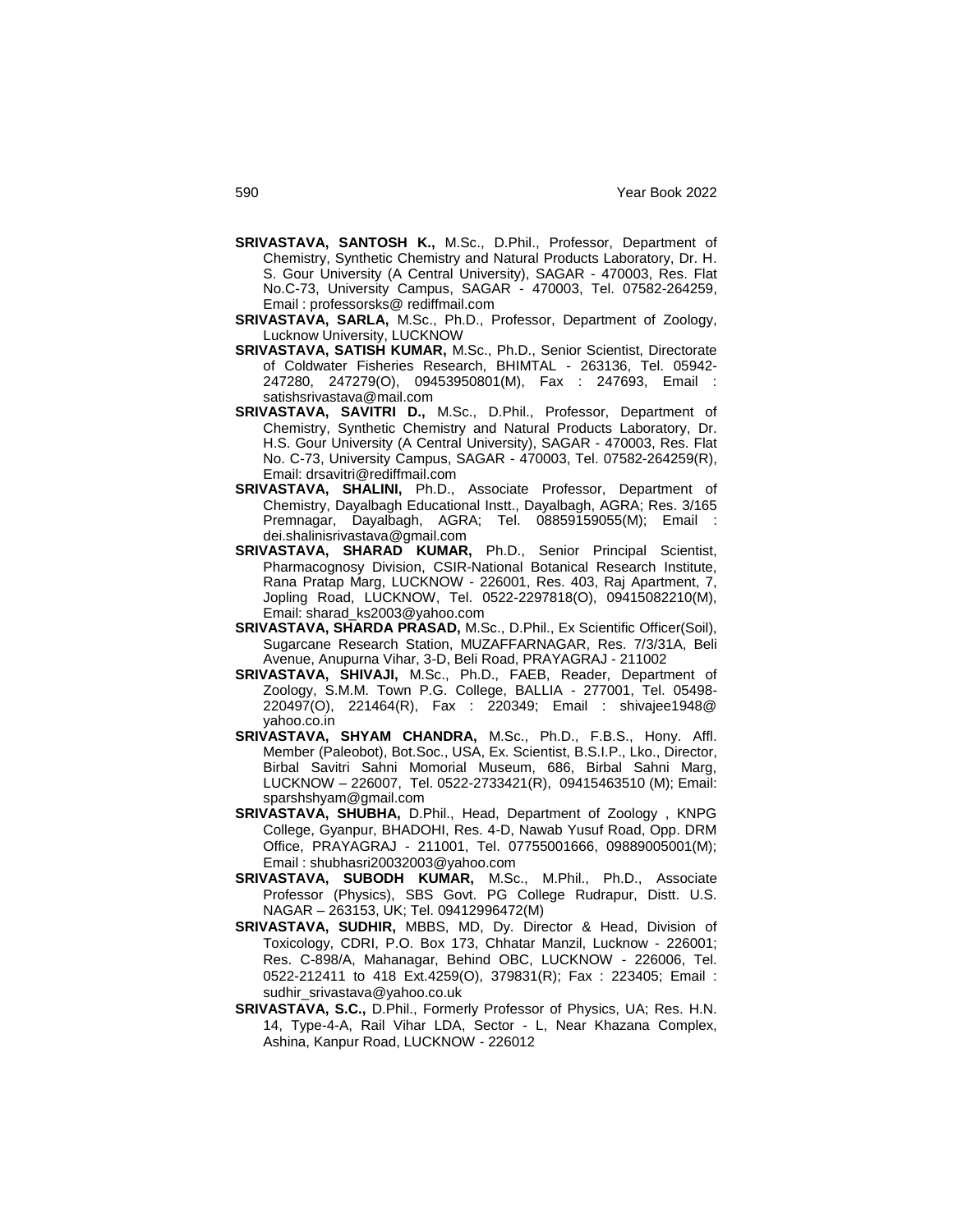- **SRIVASTAVA, S.C.,** M.Sc., Ph.D., Reader in Zoology, University of Lucknow, LUCKNOW
- **SRIVASTAVA, S.N.,** M.Sc., D.Phil., Department of Zoology, L.S.College, MUZAFFARPUR
- **SRIVASTAVA, S.P.,** D.Phil., Professor of Chemistry, University of Roorkee, ROORKEE
- **SRIVASTAVA, VIMAL CHANDRA,** Ph.D., Professor, Department of Chemical Engg., Indian Institute of Technology Roorkee, ROORKEE - 247667, Res. C-503, Canal View Apartment, IIT Roorkee, ROORKEE – 247667, Tel. 01332-285889(O), 286889(R), 09410372170(M); Fax : 276535; Email : vimalcsr@yahoo.co.in; vimal.srivastava@ch.iitr.ac.in;
- **SRIVASTAVA, VINOD KUMAR,** M.Sc., D.Phil., FZS, FAZ, FESI, FAEB, FSACO, Former Head, Department of Zoology, C.M.P. College, PRAYAGRAJ - 211 002, Res. 318, Alopi Bagh, PRAYAGRAJ - 211006; Tel. 07985916384(R); Email: vksodon@gmail.com
- **SRIVASTAVA, VINOD KUMAR,** M.Sc., Ph.D., F.A.E.B., Formerly Associate Professor of Zoology, C-121, Vikas Nagar, Near Springer School, Vikas Nagar, GORAKHPUR - 273007; Tel. 09436229447, 08413836498(M); Email : srivks1@rediffmail.com, srivks1@gmail.com
- **SRIVASTAVA, VIRENDRA KUMAR,** M.Sc., Ph.D.(GPU), Ph.D.(Adelaide), Emeritus Professor & Formerly Professor, Chemistry Department, Gorakhpur University, GORAKHPUR - 273 009
- **SRIVASTAVA, V.C.,** M.Sc., D.Phil., F.Z.S.I., Formerly Reader & Head of Zoology, CMP Degree College; Res. 71 G/6A Kamla Nagar, Stanley Road, PRAYAGRAJ - 211002; Tel. 0532-2644835(R), 09336276642(M)
- **SRIWASTAWA, VISHNU MOHAN SAHAI,** M.Sc., Ph.D., Formerly Principal, Sri Ghanshyam Dubey Degree College, BHADOHI, Res. Kumar Clinic, Gyanpur, Dist. BHADOHI - 221304, Tel. 09415444113(M)
- **STALIN, C.S.,** Ph.D., Associate Professor, Indian Institute of Astrophysics, Block II, Koramangala, BANGALORE - 560034, Res. S/o C Subramonian, Vadakanpagam, Manavalakurichy, KANYAKUMARI; Tel. 080-22541264(O), 09902538970(M); Email : stalin@iiap.res.in<br>STOBDAN, TSERING, Scientist E, Defence Institute of Hig
- **TSERING, Scientist E, Defence Institute of High Altitude** Research (DRDO), LEH-LADAKH-194101, J&K, Tel. 01982-252096(O), 09419176057(M); Fax : 252096; Email : ts\_mbb@yahoo.com;
- **SUBBARAO, VENKATA MADIREDDI,** MSc, PhD, DSc, FZSI, FAEB, FAZ, FNESA, FEnRA, FSESc, FZS(London), Senior Professor, Research Director & Principal Investigator, Department of Environmental Sciences,<br>Andhra University (Retired), 50-120-8/1, Seetammadhara North Andhra University (Retired), 50-120-8/1, Seetammadhara North Extension, VISAKHAPATNAM - 530013, Tel. 0891-2740293(O), 2784100(R), 09490265345(M), Fax: 2560479, Email: mvsubbarao\_enra @yahoo.co.in
- **SUDARSAN, VASANTHA KUMARAN THAMPI,** Ph.D., SOIF, Chemistry Division, Bhabha Atomic Research Centre, Trombay, MUMBAI – 400085, Tel. 022-25590289(O), 25508231(R), 09869609938(M); Email : vsudar@barc.gov.in
- **SUHAIL, M.,** Department of Biochemistry, Allahabad University, PRAYAGRAJ
- **SUKHANI, T.R.,** Scientist S-2, C1A/30-B, MIG Flats, Pankha Road, Janakpuri, NEW DELHI - 110058
- **SULEKH CHANDRA,** M.Sc., Ph.D., FICCE, Former Associate Professor of Chemistry, Zakir Husain College, Delhi; Res. C-1/340, Yamuna Vihar, DELHI - 110053, Tel. 011-22911267(R), 09811226273(M); Email : schandra\_00@yahoo.com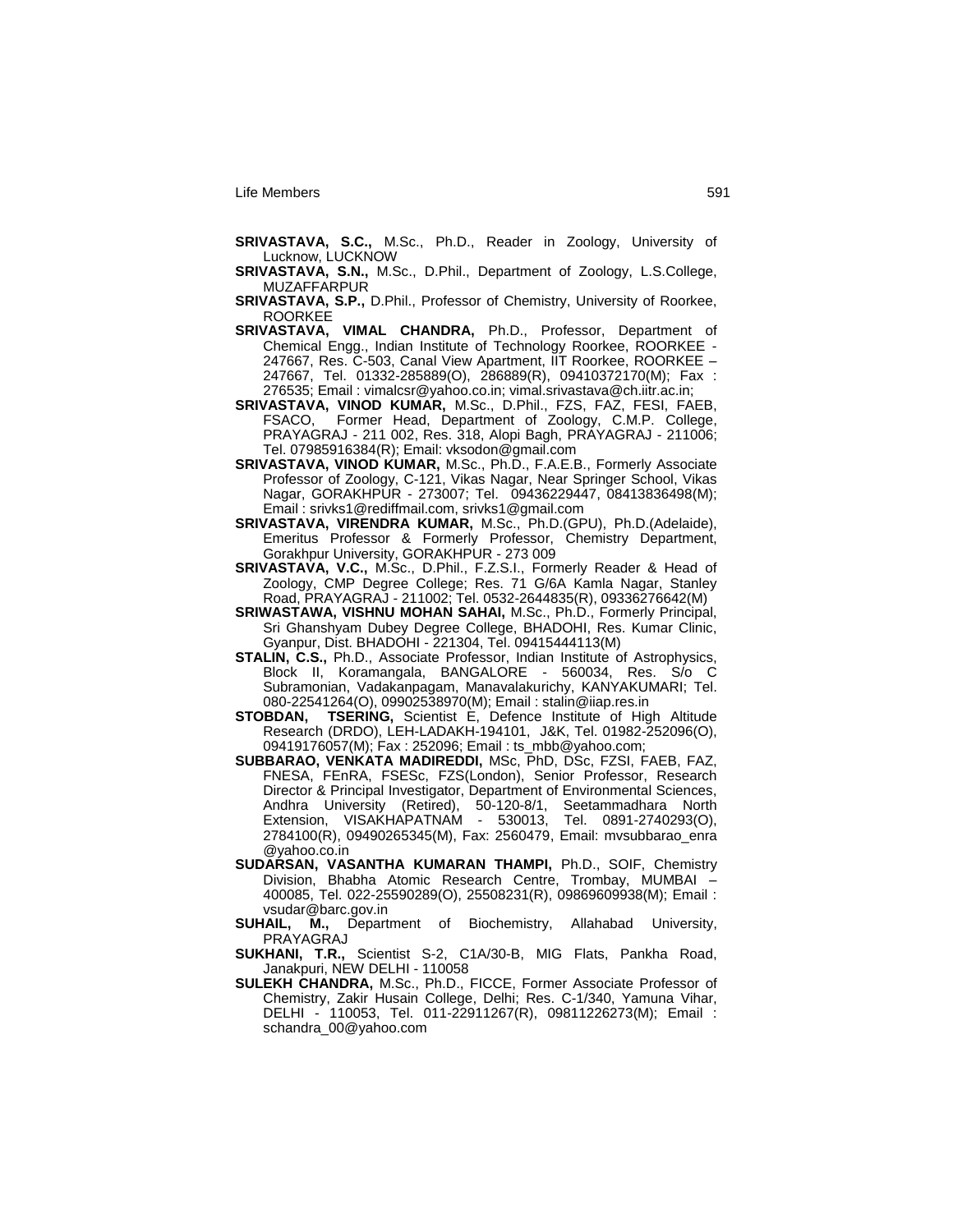- **SUMAN, ARCHNA,** Ph.D., Senior Scientist, Division Crop Production, Indian Institute of Sugarcane Research, P.O. Dilkusha, Rae-Barely Road, LUCKNOW - 226002, Res. 8/23 Bahar A, Sahara States, Janakipuram, LUCKNOW, Tel. 0522-2480737(O), 2766316(R), 09452132020(M), Fax : 2480738, Email : archsuman@yahoo.com
- **SUMBALI, GEETA,** M.Sc., Ph.D., Professor of Botany, Department of Botany, University of Jammu, JAMMU - 180006, Tel. 2435256, 2451684(O), 2471557(R), 09419192102(M), Fax ; 2435256; Email : geetasum balippl@yahoo.co.in
- **SUNDARARAJ, RAMACHANDRAN,** M.Sc., M.Phil., Ph.D., FRES, FESI, Scientist G and Head, Forest Protection Division, Institute of Wood Science & Technology, 18th Cross, Malleswaram, BANGALORE-560003, Res. B-10, Type V, IWST Campus, 18th Cross, Malleswaram, - 560003, Tel. 080-22190154(O), 23465940, 22190237(R), 09740433959(M); Fax : 23340529; Email : rsundariwst@ gmail.com
- **SUNDAR, DURAI,** M.Sc., M.Phil., Ph.D., DuPont Young Professor, Department of Biochemical Engineering and Biotechnology, Indian Institute of Technology Delhi, Hauz Khas, NEW DELHI-110016, Res. 18, Taxila Apartments, IIT Campus, Hauz Khas, NEW DELHI – 110016, Tel. 011-26591066(O), 26591901(R), 09971830578(M); Fax : 26582659; Email : sundar@dbeb.iitd.ac.in
- **SUNDRIYAL, R.C.,** Ph.D., Scientist "G" & Group Head, CSED, GB Pant National Institute of Himalayan Environment & Sustainable Development, Kosi-Katarmal, ALMORA – 263643, UK; Res. 59, New Nehru Nagar, ROORKE; Tel. 05962-241041, 09412094046(M); Fax : 241150, Email : sundriyalrc@yahoo.com
- **SURESH KUMAR, GOPINATHA,** Ph.D., FAMS, FRSC, FAScT, Ex Chief Scientist & Head, PME, P&I and BDG Division, Ex Consultant, CSIR-Indian Institute of Chemical Biology, KOLKATA - 700032; Res. Thekkedathu, Pathiyoorkala, Keerikkad (PO), Kerala State - 690508; Tel. 09433018317, 08617799063(M); Email : gsk.iicb@gmail.com
- **SURI, ASHOK KUMAR,** Ph.D., Director, Material Group, Engineering Hall No. 6, Bhabha Atomic Research Centre, Trombay, MUMBAI - 400085, Res. 28 Shriniketan, Anushaktinagar, MUMBAI - 400094, Tel., 022- 25593748(O), 25571336, 25562163(R), 09869420149(M), Fax : 25505221, Email : aksuri@barc.gov.in
- **SURI, KRISHAN AVTAR,** M.Sc., Ph.D., Scientist E-II, N.P.C. Division, Regional Research Laboratory, (C.S.I.R.), Canal Road, JAMMU TAWI - 180001
- **SURI, OM PARKASH,** M.Sc., Ph.D., Director Grade Scientist & Chairman, Natural Product Chemistry Division, Regional Research Laboratory (CSIR), Canal Road, JAMMU TAWI - 180001, Tel. 0191-2549051, 2549084, 2544382 Ext. 225, 2573064(O), 2555739(R), Fax: 2548607, 2546383, Email: opsuri2001@rediffmail.com
- **SURI, RAKESH KRISHAN,** M.Sc.(Chem.), Ph.D., Dy. Director, Ministry of Environment & Forests, Paryavaran Bhawan, C.G.O. Complex, Lodhi Road, NEW DELHI - 110003
- **SYAL, VIJAY KUMAR,** M.Sc., Ph.D., Former Professor & Principal, KIIT College of Engineering, Sohna Road, GURGAON - 122102; Res. C-111, Sector 50, May Field Gardens, GURGAON - 122018, Tel. 0124- 4288742(R), 09818089877(M), Email: syalvk@yahoo.co.in, dr.vksyal@ gmail.com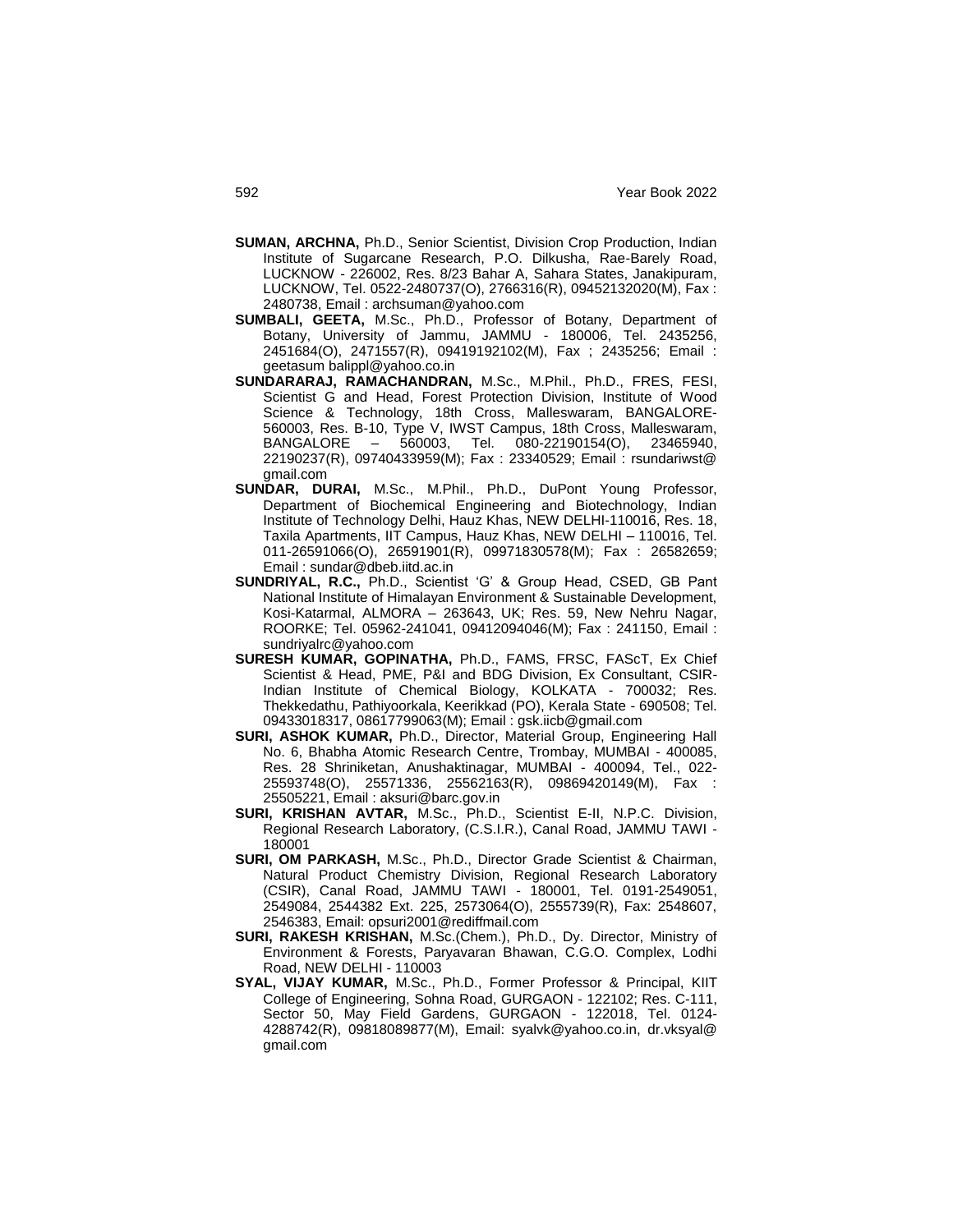- **SYED, MOHAMMAD AHMAD,** M.Sc., Ph.D., Professor & Head, Botany Deptt., Saifia College of Science, Asghar Manzil, Budhwara, BHOPAL - 462001
- **TAKKAR, GURBACHAN LAL,** M.Sc., Ph.D., Formerly Professor of Zoology Kurukshetra University, Res. A-234, FF, Shivalik, Nr. MNBT, NEW DELHI - 110017
- **TALAPATRA, SUNIL KUMAR,** M.Sc., Ph.D., P.R.S.(Cal.), C.Chem., F.R.Sc., Professor of Chemistry, Calcutta University, University College of Science, A.P.C. Road, CALCUTTA
- **TAMANG, JYOTI PRAKASH,** Ph.D., FBRS, FAMI, Professor, Department of Microbiology, Sikkam Central University, 6<sup>th Mile, TADONG</sup> - 737102, Gangtok, Tel. 03592-251076 (O), 231053(R), 09832061073(M); Fax: 251865, Email: jyoti\_tamang@hotmail.com
- **TANDON, RADHIKA,** MBBS, MD, DipNB, FRCOphth, FRCS, Professor, Ophthalmology, R.P. Centre for Ophth. Sciences, All India Institute of Medical Sciences, NEW DELHI - 110029, Tel. 011-26593145(O), 26498560(R); Fax : 26588626, 26588919; Email : radhikatandon@ aiims.ac.in
- **TANDON, RAVI,** PhD, Assistant Professor, #133 School of Biotechnology, Jawaharlal Nehru University, NEW DELHI - 110067, Tel. 011- 26738894(O), 26742054(R), 09971775811(M); Email : ravitandon@ jnu.ac.in
- **TANDON, VIBHA,** Ph.D., Associate Professor, Department of Chemistry, Multistoreyed Building, University of Delhi, DELHI – 110007, Res. SD-269, Pitampura, Tower Apartment, DELHI – 110088, Tel. 011- 27666646(O), 32956776(R), 09313583818(M); Email : vibhadelhi@ hotmail.com
- **TANEJA, AJAY,** M.Sc., Ph.D., Professor, Department of Chemistry, Dr. B.R. Ambedkar University, Khandari Campus, AGRA - 282002; Res. 22, Allora Enclave Dayalbagh AGRA-282005, Tel. 0562-2527684(O), 2800882(R), 09897476288(M); Email : ataneja5@hotmail.com
- **TANKHIWALE, N.R.,** M.Sc.(Tech.), Consultant to the World Bank & FAO, Formerly General Managar, NABARD, Mumbai; Res. B-17, Medhavi Lokhandwala Complex, Road No. 2, Andheri (W), MUMBAI - 400053, Tel. 022-26366096, Email: ntankhiwale@vsnl.net
- **TAPI, U.D.,** M.Sc., Ph.D., Professor Department of Applied Mathematics, G.S. Instt.of Tech. & Science; Plot No. 10, Lokmanya Nagar Extension, Kesherbag Road, INDORE - 452009, Tel. 0731-2760571, 09425054228(M); Email: utapi@sgsits.ac.in
- **TARAR, JEEVANKUMAR LAXMANRAO,** M.Sc., Ph.D., B.G.L., F.B.S., F.C.G.S., F.I.S.G.P.B., F.N.R.S.,F.A.P.S., F.M.A.S.,F.S.E.Sc., Former Professor & Head Dept. of Botany and Environmental Sci., Institute of Science, Nagpur, Res. Dwarka Sahaniwas, Plot No. 104, Shivajinagar, NAGPUR – 440010, Tel. 0712-2248112, 09890772748(M)
- **TEMBHARE, DNYANESHWAR BAPUJI,** M.Sc., Ph.D., Professor & Head, Department of Zoology, Nagpur University, NAGPUR - 440 010, Tel. 0712-500322 Ext. 20 (O), 235671(R)
- **TEWARI, AKHILESH,** M.Sc., FSB, Emeritus Scientist, Former Director Grade Scientist, Central Salt and Marine Chemicals Research Institute, Gijibhai Badheka Marg, BHAVNAGAR - 363002, Tel. 0278-2567760(O), 2470850(R); Fax: 2567565, 2566970; Email: salt@csir.res.in, atewari@csir.res.in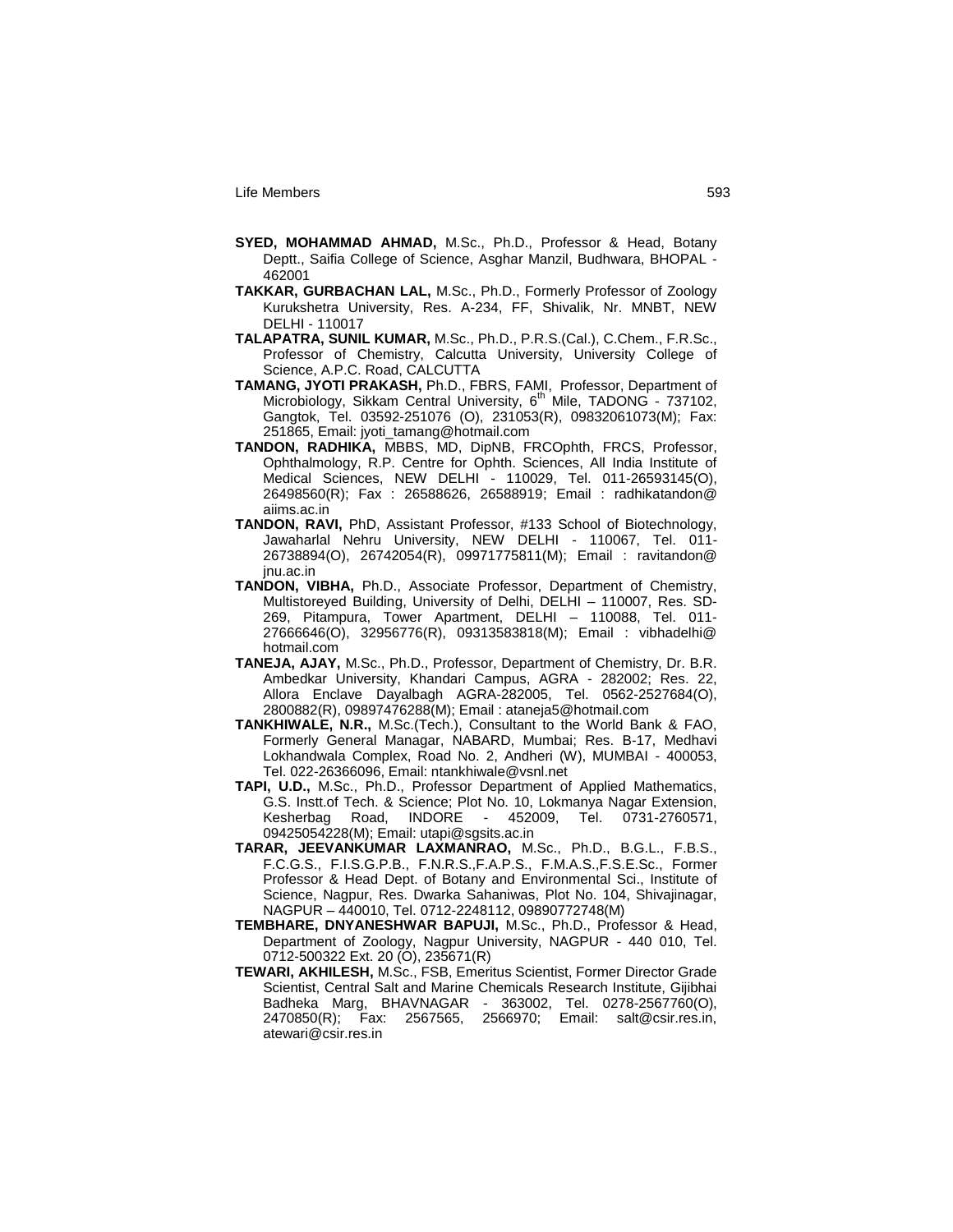- **TEWARI, KAILASH,** M.Sc., D.Phil., Retired Principal, 32, Kailash Residency, Out side Orchha Gate – 2, JHANSI – 284002, Tel. 09415055693(M)
- **THAKER, BHARATKUMAR TRIKAMLAL,** MSc, PhD, FICS, FIC, Former Professor of Chemistry, VNSG University, SURAT, Res. 150, Jiviba Park Society, Near Mohan Park, B/H Gayatri Temple, U.M. Road, Post Althan, SURAT – 395017, Tel. 0261-2267957(R), 09228377618(M); Email: btthaker1@yahoo.co.in
- **THAKUR, AJAY KUMAR,** PhD, Senior Scientist-Biotechnology, ICAR-Directorate of Rapeseed Mustard Research, Sewar, DISTT.BHARATPUR - 321303, RAJ., Tel. 05644-260419, 260379(O), 09649242662(M); Fax : 260565; Email : thakurak2020@gmail.com; ajay\_btc@yahoo.com
- **THAKUR, C.P.,** M.D., Asstt. Professor of Medicine, Medical College, PATNA
- **THAKUR, LAMBODAR,** M.Sc., Ph.D.(LONDON), Retd. Professor & Head of Chemistry, Bhagalpur University, MIG 39, Housing Board, Barari, BHAGALPUR - 812 003
- **THAKUR, R.S.,** M.Sc., Ph.D.(Cantab), Central Institute of Medicine & Aromatic Plants (C.S.I.R.), P.O. CIMAP, New Kukrail Picnic Spot, LUCKNOW
- **THAKUR, SANJEEVE,** M.Sc., Ph.D., Associate Professor in Chemistry, Applied Sciences, Netaji Subhas Institute of Technology, Azad Hind Fauj Marg, Sector 3, Dwarka, NEW DELHI – 110078, Tel. 011- 25099089 (R); 25099050/2187 Extn.(O), 09891571115 (M); Email: sanjeevethakur63@yahoo.co.in
- **THAKUR, VIKRAM CHANDRA,** M.Sc., Ph.D., D.I.C., Director, Wadia Institute of Himalayan Geology, 33, General Mahadeo Singh Road, DEHRADUN - 248 001
- **THAPPA, RAJINDER KUMAR,** M.Sc., Ph.D., Scientist E-II, D-28, R.R.L. Colony, Canal Road, JAMMU - 180001
- **THENGANE, SUBHADA RATNAKAR,** Ph.D., Scientist F, Plant Tissue Culture Division, National Chemical Laboratory, Pashan Road, PUNE - 411008, Res. 902/B, Padmavilas, Baner-Pashan Link Road, Pashan, PUNE - 411021, Tel. 020-25902227(O), 09763007788(M); Email : sr.thengance@ncl.res.in
- **THOMAS, PIOUS,** Ph.D., P.D.F., CEO & Director, Thomas Biotech & Cytobacts Centre for Biosciences (OPC) Pvt. Ltd., 318, Talacauvery Layout, Amruthahalli, BENGALURU - 560092; Res. 318, Serenity, 1<sup>st</sup> Main, Talacauvery Layout, Amruthahlli, BENGALURU - 560092; Tel. 09480514820, 08095244466(M); Email : pioust@gmail.com; thomasbiotech.opc@gmail.com
- **THOTTATHIL, PAULOSE,** M.Sc., D.Phil., Research Scientist (Chemistry), Polymer Research Corp. of America, 2750 Homecrest AVE 124, Brooklym, New York, 11235, U S A
- **TIRUMKUDULU, MAHESH S.,** Ph.D., Associate Professor, Dept. of Chemical Engineering, Indian Institute of Technology Bombay, Powai, MUMBAI – 400076, Tel. 022-25767227(O), 09004129392(M); Email: mahesh@che.iitb.ac.in
- **TIWARI, G.L.,** M.Sc., D.Phil., Formerly Professor & Head, Department of Botany, University of Allahabad; Res. 8/136, Avas Yojna-3, Jhunsi, PRAYAGRAJ-211019; Tel. 09450580129(M); Email: gltalgae@ rediffmail.com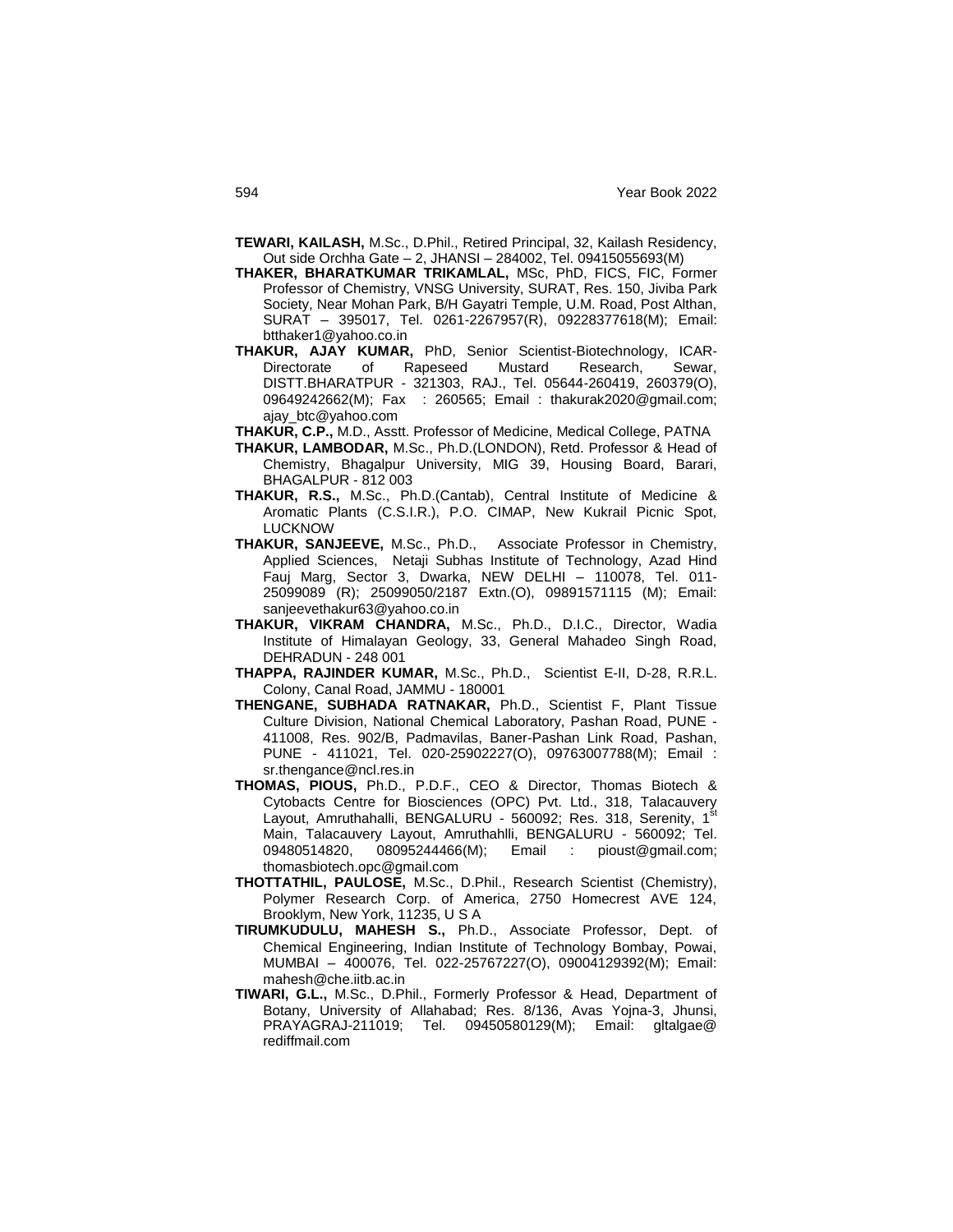- **TIWARI, H.P.,** M.Sc., Ph.D., D.I.C., Former Head, Department of Chemistry, Allahabad University, PRAYAGRAJ; Res. 389, Mumfordganj, PRAYAGRAJ – 211002, Tel. 09415214611(M), Email : hptiwari@ hotmail.com
- **TIWARI, ISHWARI PRASAD,** M.Sc., Retd. Principal, Govt. Post Graduate College; 39, Vivekanand Nagar, RAIPUR - 492001, Tel. 2427438(R)
- **TIWARI, KAMAL KANT,** M.Sc., D.Phil., Lecturer, Department of Physics, Allahabad Degree College, PRAYAGRAJ
- **TIWARI, KRISHNA KANT,** Formerly Director, Z.S.I. & Formerly VC, Jiwaji University, B-278, Shahpura, BHOPAL - 462016, Tel. 721378
- **TIWARI, NAVIN CHANDRA,** M.Sc., Ph.D., Chemist, Pollution Monitoring Lab., Amravati Colony - IIIrd, Talli Bamori, HALDWANI (NAINITAL) - 263 139
- **TIWARI, RADHEY SHYAM,** M.Sc., Ph.D., Professor, Department of Physics, Banaras Hindu University, VARANASI - 221005; Res. N-14/67A1, Krishna Deo Nagar, Sarainandan Khajawa, VARANASI - 221010; Tel. 0542-2307308(O), 2318213(R), 09415991746(M); Fax : 2369889; Email: rstiwariphy@yahoo.com
- **TIWARI, RAJNARAYAN RAMSHANKAR,** MBBS, MD, PhD, AFIH, Director, ICMR-National Institute for Research in Environmental Health, Bhopal, 201 Kalpataru Apts., 70 Rambag Layout, Near Bansod Nursing Home, Medical Square, NAGPUR - 440003, Tel. 0755-2533106(O), 09225224605(M); Fax : 2533976; Email : rajtiwari2810@yahoo.co.in, tiwari.rr@gov.in
- **TIWARI, SUDHA,** M.Sc., Research Scholar, Deptt. of Zoology, C/o Prof. N.P. Tripathi, 29, Urrahat, REWA - 486001
- **TIWARI, SUGRIVA NATH,** M.Sc., Ph.D., Professor, Department of Physics, DDU Gorakhpur University, GORAKHPUR - 273009, Tel. 0551- 2332398(O), 2203182(R), 09450884082(M), Fax : 2340458, Email : sntiwari123@rediffmail.com
- **TIWARI, TEJ NARAYAN,** M.Sc., A.S.I.N.P., Ph.D., D.Sc., Asstt. Professor, Department of Physics, Regional Engineering College, ROURKELA-769008
- **TIWARI, UMESH KUMAR,** MSc,MTech, PhD, Principal Scientist (Advanced Materials &, Sensor), CSIR-Central Scientific Instruments Organization, Sec. 30 C, CHANDIGARH-160030, Tel. 0172-2672282(O), 2640251(R), 09417685208(M); Email : umeshtiwari@csio.res.in; uktiwari\_2003@ yahoo.co.in;
- **TIWARI, VISHVANATH,** PhD, Assistant Professor, Department of Biochemistry, Central University of Rajasthan, Bandarsindhari, Kishangarh, AJMER - 305817, RAJASTHAN, Tel. 08503002573(M); Email : vishvanath@curaj.ac.in; vishvanath7@yahoo.co.in
- **TOKY, OM PARKASH,** Ph.D., ICAR Emeritus Scientist & Ex Dean, PGS, CCS Haryana Agricultural University, HISAR - 125004; Res. Kothi No. 52, Sector 15A, HISAR - 125001; Tel. 01662-289255(O), 243626(R), 09896173626(M), Fax: 234952, Email : optoky@gmail.com
- **TOMAR, JAYA,** M.Sc., D.Phil., H-10 Mirdard Lane, M.A.M.C. Campus, NEW DELHI - 110002
- **TOMAR, SHIV MANGAL SINGH,** M.Sc., Ph.D., Emeritus Scientist (CSIR), Division of Genetics, Indian Agricultural Research Institute, New Delhi - 110012, Res. House No. 119, Pocket 11, Sector 8, Rohini, NEW DELHI - 110085, Tel. 011-27948428(R), 09868819098(M); Email : smstomar@ yahoo.co.in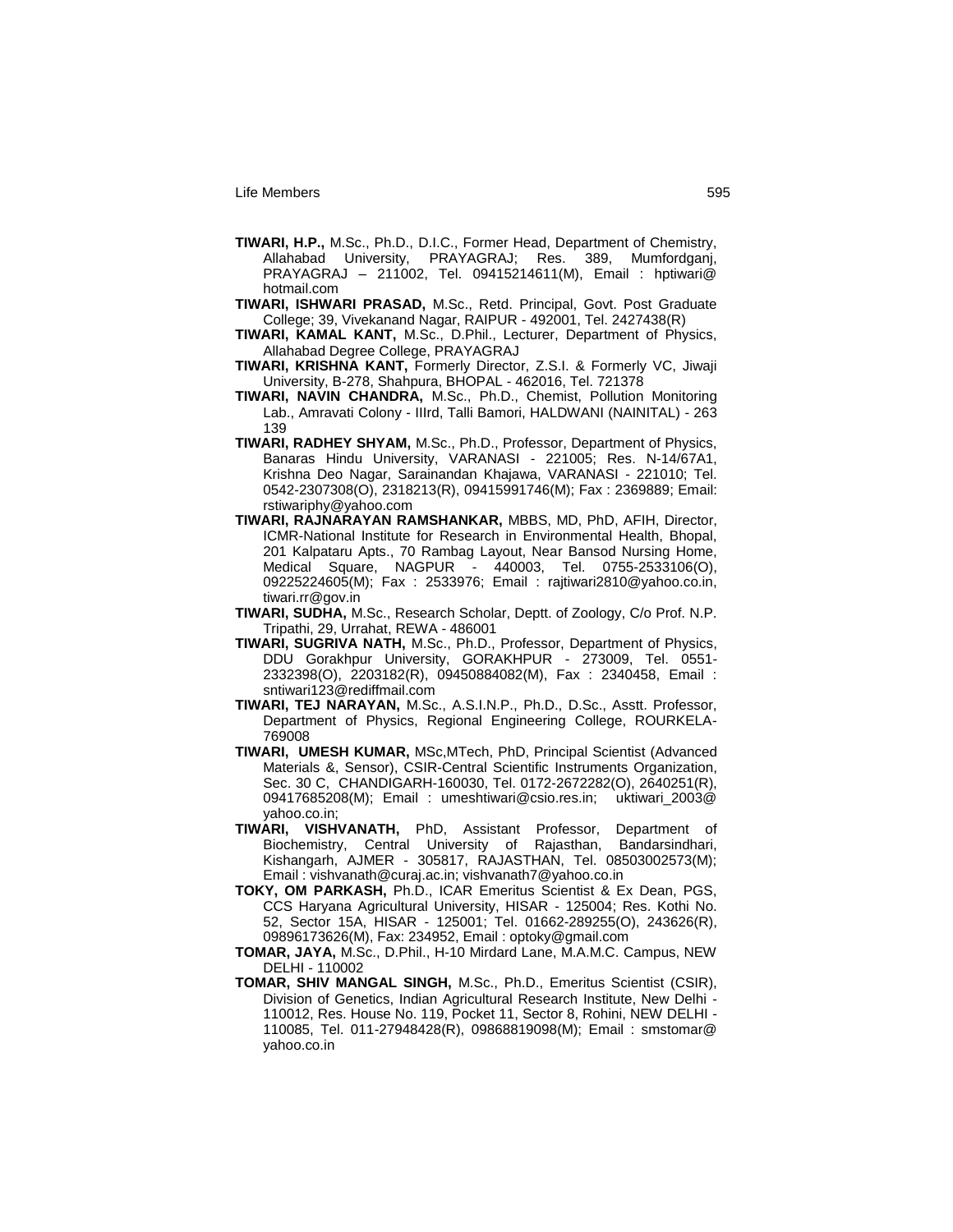- **TRIPATHI, A.K.,** M.Sc., Ph.D., Manager, (Environment), National Hydroelectric Power Corporation, Sector-33, FARIDABAD, Res. F-47, Jal-Vidyut Apartments, Sector-21C, Phase-III, FARIDABAD, Tel. 0129- 2428547(R)
- **TRIPATHI, C.P.M.,** M.Sc., Ph.D., FAZ, FAEB, FZS.,Professor & Former Head, Department of Zoology, DDU Gorakhpur University, GORAKHPUR - 273 009, Director, Internal Quality Assurance Cell (IQAC) DDU Gorakhpur University, GORAKHPUR, Res. 21, Vindhya Vasini Nagar, GORAKHPUR - 273001, Tel. 0551-2202187(O), 2205509(R), 09415322053(M), Fax: 2340459, Email: cpmtripathi@ outlook.com
- **TRIPATHI, GHANSHYAM,** M.Sc., Ph.D., Professor & Former Head, Department of Zoology, J.N.V. University, JODHPUR - 342001, Res. D41, Saraswati Nagar, New Pali Road, JODHPUR - 342005, Tel. 0291- 2720839(O), 2722759(R), 09461028859(M), Email: drgst@rediffmail. com, 101drgst@gmail.com
- **TRIPATHI, NARAYAN PRASAD,** M.Sc., Ph.D., D.Sc., F.Z.S.I., F.H.S.I., Formerly Principal of Higher Education (MP), Res. 29, Sakti Nagar, Urrahat, REWA - 486001, Tel. 09424777585(M)
- **TRIPATHI, NIJENDRA NATH,** M.Sc., Ph.D., FBS, FPSI, Professor of Botany, Head, Department of Ind. Microbiology, DDU Gorakhpur University, GORAKHPUR - 273009, Tel. 0551-2203795(R), 09450883779(M), Email: nijendratripathi@rediffmail.com
- **TRIPATHI, ONKAR NATH,** M.Sc., Ph.D., LL.B., Formerly Addl. Director, Higher Education, Govt. of MP; Founder Director, Academic Staff College, RDVV, JABALPUR; Res. HIG-10, Anand Nagar, JABALPUR-482004; Tel. 0761-4031573, 09826233787(M)
- **TRIPATHI, SNEHLATA,** M.Sc., D.Phil., Research Associate (CSIR), Nucleic Acids Research Lab., Department of Chemistry, University of Allahabad, PRAYAGRAJ - 211002
- **TRIPATHI, TIMIR,** PhD, Assistant Professor, Department of Biochemistry, North-Eastern Hill University, Umshing, SHILLONG - 793022, MEGHALAYA, Tel. 0364-2722141(O), 2722037(R), 09436766999, 08840882037(M); Fax : 2550108; Email : timir.tripathi@gmail.com
- **TRIPATHI, YOGESH CHANDRA,** M.Sc., Ph.D., Sr. Scientist & Head, Chemistry and Bioprospecting Division, Forest Research Institute, P.O. New Forest, DEHRADUN - 248006; Tel. 0135-2752671, 2224207(O), 2750210, 2224582(R), 09412050775(M); Email : tripathiyc@gmail.com; tripathiyc@icfre.org
- **TRIPATHI, PARVEEN,** D.Phil., Pool Officer, Department of Chemistry, University of Allahabad, PRAYAGRAJ
- **TRIVEDI, D.G.,** M.Sc., Ph.D., Lecturer, Zoology Department, Sir P P Institute of Science, Bhavnagar University, BHAVNAGAR
- **TRIVEDI, KUNJBIHARI NATWARLAL,** Ph.D., C.Chem., FRSC, Professor of Chemistry, 72, Harinagar Society, Gotri Road, BARODA - 390007
- **TRIVEDI, M.K.,** M.Sc., Professor & Head, Botany Department, Sir P P Institute of Science, BHAVNAGAR
- **TRIVEDI, PRAVIN CHANDRA,** MSc, PhD, Post Doc.(USA), FLS(London), FBS, FPSI, FNSI, FBRS, FMA, FES, FNRS, FIAT, Vice-Chancellor, Jai Narayan Vyas University, Jodhpur, Rajasthan; Res. 140-A Vasundhara Colony, Tonk Road, JAIPUR - 302018; Tel. 0141-2706280(R), 09414248524, 6350597918(M), Email: ptrivedi33@yahoo.com, pctrivedi33@gmail.com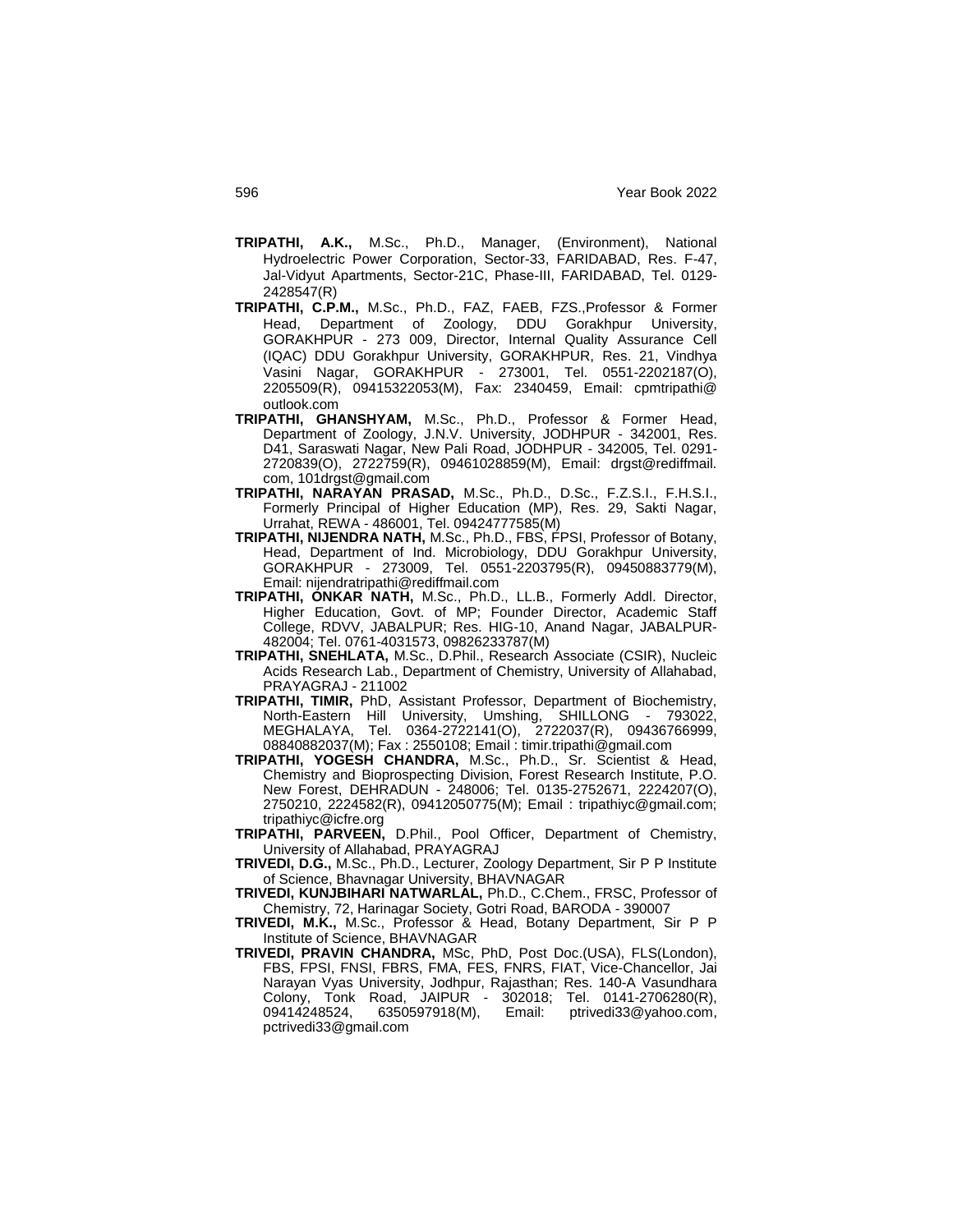- **TRIVEDI, R.N.,** MSc, PhD, NRLC, FBS, FIAPCB, FISCG, FSCG, FNAS(USA), University Professor & Head, Department of Environmental Sciences, Magadh University, 194, B, Srikrishna Puri, PATNA - 800001
- **TRIVEDI, RAJNI,** M.Sc., Ph.D., Deputy Director, CFSL, 30, Gorachand Road, Kolkata - 700014; Res. Flat No. 5, 30 Belvedre Road, Multi Stories Officers Flats, Alipur, Kolkata; Tel. 033-22842273(O), 24898732, 24398783(R); Fax: 22849442; Email : trivedi\_r@hotmail.com
- **TYAGI, BALI RAM,** M.Sc., M.Phil., Ph.D., Scientist-G & Coordinator, Division of Genetics & Plant Breeding, Central Institute of Medicinal & Aromatic Plants, P.O. CIMAP, LUCKNOW - 226015, Res. House No. 37, Sector 25, Indra Nagar, LUCKNOW - 226016; Tel. 0522-2357138(O), 2716436(R), Fax: 2342666; Email : br.tyagi@ gmail.com, brtyagi@hotmail.com
- **TYAGI, PROJESH KUMAR,** Officer Incharge, Malaria Research Centre, Shankargarh, DIST. PRAYAGRAJ
- **UNNITHAN, R.V.,** M.Sc., Ph.D., D.Sc., Scientist, National Inst. of Oceanography, P.B.No. 1913, COCHIN - 682018
- **UNIYAL, DEVI PRASAD,** MSc, PhD, Joint Director, Uttarakhand State Council for Science & Technology, Vigyan Dham, Jhajra, DEHRADUN - 248007; Res. HNo 672/II, Indira Nagar Colony, PO New Forest, DEHRADUN - 248006, UK, Tel. 09837862069, 08193099164(M); Email : dpuniyal.ucost@gmail.com
- **UNIYAL, SANJAY KR.,** M.Sc, Ph.D., Principal Scientist, High Altitude Biology Division, CSIR-Institute of Himalayan Bioresource Technology, PALAMPUR -176061, Tel. 01894-233339 Ext.361(O), 09418070321(M); Fax : 230433; Email : suniyal@ihbt.res.in; suniyal@yahoo.com;
- **UPADHYAYA, LAKSHMI NARAYAN,** M.Sc., Ph.D., Former Professor, IIT(ISM), DHANBAD, Res. C-209, Sterling Brookside, ITPL Main Road, Opposite Kundalahalli Colony, Whitefield, BANGALORE – 560037, Tel. 09452375611(M), Email : lnupadhyaya@yahoo.com
- **UPADHYAY, SATYA PRAKASH,** M.Sc., Ph.D., Assistant Professor, 41, Shastri Colony, SHIVPURI
- **USMANI, RIAZ AHMAD,** B.Sc.(Hons.), M.Sc., Ph.D.(British Columbia), Professor, Deptt. of Applied Mathematics, University of Manitoba, Winnipeg, Manitoba, CANADA-R3T 2N2
- **UTTAM, K.N.,** D.Phil., Associate Professor, Department of Physics, Allahabad University, PRAYAGRAJ - 211002, Tel. 0532-2465008(O), 2504172(R), 09839053071(M); Email : kailash.uttam@rediffmail.com
- **VAHIA, MAYANK N.,** Ph.D., Dean, School of Mathematical Sciences, Narsee Monjee Institute of Management Studies, Ville Parle, MUMBAI – 400056, Res. 501 A, Celestia Heights, Mind Space, Chincholi Link Road, Malad, MUMBAI-400064; Tel.09869449450(M); Email: mnvahia@gmail. com
- **VAIDYA, JAYATHIRTHA RAO,** Ph.D., CChem, FRSC, FAPASc, FTASc, Emeritus Scientist, Fluoro Agro Chemicals Division, CSIR-Indian Institute of Chemical Technology, Uppal Road, Tarnaka, HYDERABAD – 500007; Res. H.No. 14-155/4 Beerappagadda, Uppal, HYDERABAD – 500039; Tel. 040-27193174(O), 27205655(R), 09866063248(M); Email : vaidya.opv@gmail.com, jayathirtha.vaidya@rediffmail.com
- **VANGURY, MANGA,** M.Sc., Ph.D., Professor, Department of Botany, Andhra University, VISAKHAPATNAM - 530003, Tel. 0891-754871 Ext. 342(O), 530492(R); Fax : 755471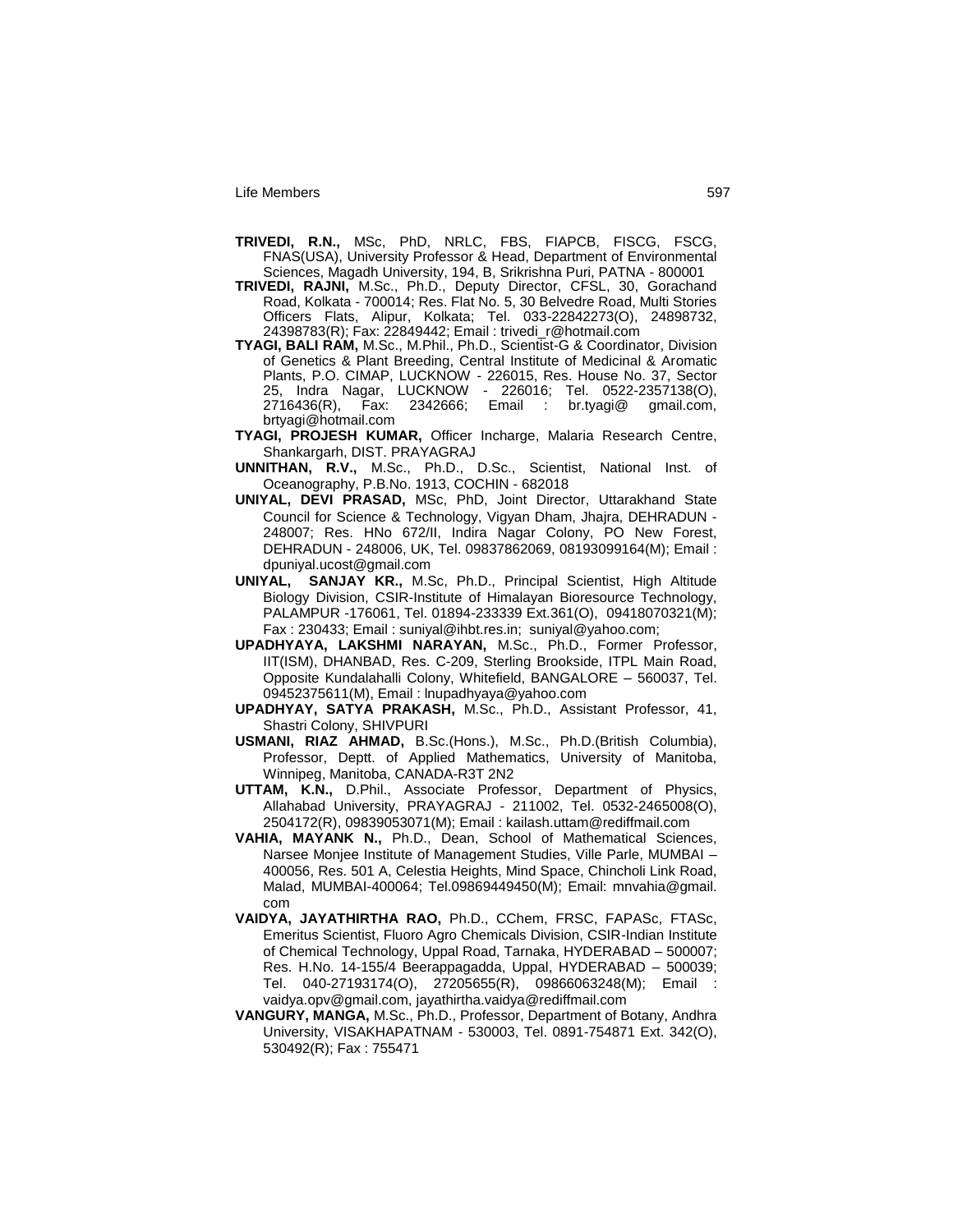- **VARADARAJ, G.,** M.Sc., Ph.D., Controller of Examinations, Erode Arts College (Autonomous), ERODE - 638009, Tel. 0424-2430535(O), 2274423(R)
- **VARMA, MANISH CHANDRA,** M.Sc., Ph.D., Professor, University Department of Zoology, T.M. Bhagalpur University, BHAGALPUR - 812007, Tel. 0641-2501722(O), 2422148(R), 09431214481, 09031482431(M); Email: mvbgp86@gmail.com
- **VARSHNEY, ANIL KUMAR,** M.Sc., M.Phil., Ph.D., FIBS, Former Associate Professor & Head, Department of Botany, Giridih College, GIRIDIH - 815302 Tel. 09431920164, 08210126595(M); Email: varshney.anilkumar @gmail.com
- **VARSHNEY, ASHARFI LAL,** Ph.D., 157/5 Shastri Nagar, MEERUT 250006
- **VARSHNEY, C.K.,** M.Sc., Ph.D., Professor Emeritus, School of Environmental Sciences, JNU, NEW DELHI; Res. 88, Vaishali, Pitampura, DELHI - 110034, Tel. 011-27313388(R), 09818547904(M), Email : ckvarshney@hotmail.com
- **VASHISHTHA, SHEKHAR,** B.R., S.S., Ph.D., P.G.D.J., C.C.F.S., F.G.S., G.G.(USA), F.G.A.(U.K.), Industrial Advisor (Lapidary & Horn Industry), 19A/3, Ist Floor, Civil Lines, JHANSI - 284001
- **VASS, KULDEEP KUMAR,** M.Sc.,Ph.D., FNAAS, FIFSI, FIAA, FSES & T., FNIE, Ex- Director, CIFRI, Barrackpore & DCFR, Bhimtal, Consultant, Fisheries and Environmental Projects; Res. C-218 Pocket-VII, Kendriya Vihar-II, Sector-82, NOIDA., Tel.0120-2462012, 09999330182 (M); Email: vass.kuldeep76@gmail.com,kuldeepvass@rediffmail.com
- **VATAKENCHERRY, PAUL A.,** Ph.D., Head, Deptt. of Applied Chemistry, University of Cochin, COCHIN - 22
- **VELMATHI, S.,** PhD, Professor, Department of Chemistry, National Institute of Technology, Trichy, TRICHY - 620015, TN, Tel. 0431-2503640(O), 09486067404(M); Fax : 2500133; Email : svelmathi@hotmail.com
- **VENKATARAMAN, GAYATRI,** Ph.D., Principal Scientist, Plant Molecular Biology Lab., MS Swaminathan Research Foundation, III Cross Street, Taramani Institutional Area, CHENNAI - 600113, Res. T-1, Phase I, Jains Aashiana, No.1 Vembuliamman Koil Street, Virugambakkam, K.K. Nagar (West), CHENNAI - 600078, Tel. 044-22541229(O), 23640761(R), 09840271664(M); Fax : 22541319; Email : gayatri@mssrf.res.in
- **VENKATA RAO, PULUGURTA,** M.Sc., Ph.D., Principal, Padmasri Dr. B.V. Raju Institute of Computer Education, Vishnupur, BHIMAVARAM - 534202, Tel. 08816-228461, Fax : 227769, Email : bvrcollege@ rediffmail.com, elr\_bvrice@sancharnet.in
- **VENKATASUBRAMANIAN, K.,** Ph.D., Scientist C, Central Salt & Marine Chemicals Research Institute, BHAVNAGAR
- **VENKATESHWAR, C.,** M.Sc., Ph.D., Scientist "B", I.T.R.C., LUCKNOW
- **VENKATRAMAN, M.,** M.Sc., Ph.D., Senior Vice President & Head (Application Engg.), Essar Steel Ltd., 27th KM, Surat Hazira Road, HAZIRA - 394270, DIST. SURAT
- **VERMA, ALPANA,** M.Sc., Ph.D., Research Scientist, Flat No. 304, Gharonda Group Housing Society, GH-06, Alpha I, GREATER NOIDA
- **VERMA, ANIL KUMAR,** M.Sc., M.Phil., Ph.D., F.LS.(London), Senior Lecturer in Zoology, Government (PG) College for Women, Gandhi Nagar, JAMMU - 180004, Res. Q.No. 77, Bakshi Nagar (Roulki) JAMMU TAWI - 180001, Tel. 0191-2435158(O), 2585739(R), 94191-88820(M), Fax: 2435158, Email : anilvermaverma@lycos.com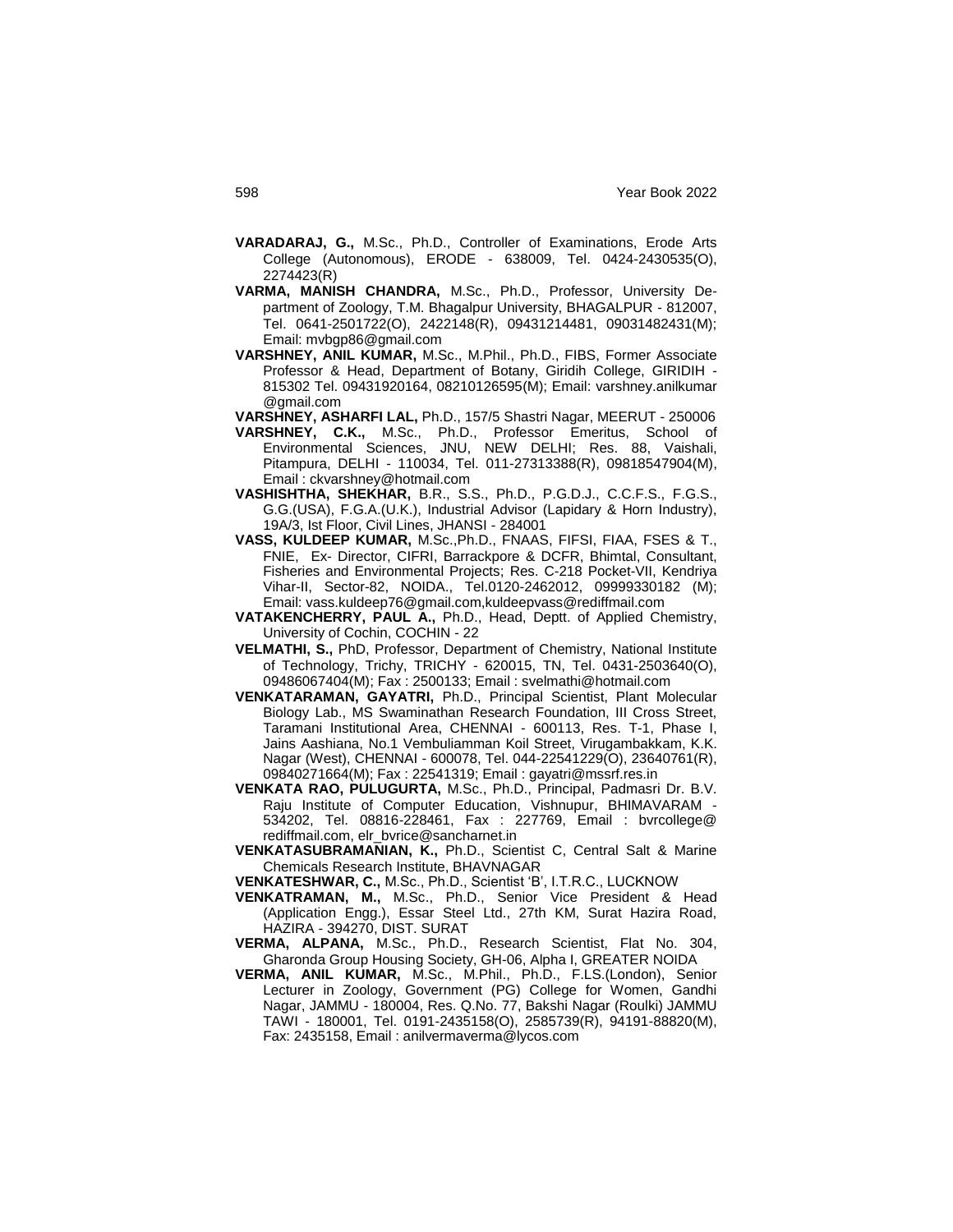- **VERMA, ASHOK,** M.Sc., Ph.D., Reader in Zoology, Dr. S.P. Mukherjee Govt. Degree College, Phaphamau, PRAYAGRAJ, Res. 1166/1010, Malviya Nagar, PRAYAGRAJ - 211003, Tel. 0532-2415089, Email: chinkychak@rediffmail.com
- **VERMA, BHOLA NATH,** M.Sc., Ph.D., Professor, Department of Botany, B.R.A. Bihar University, MUZAFFARPUR - 842001
- **VERMA, B.C.,** M.Sc.(Hons.), Ph.D., Formerly Professor & Chairman, Department of Chemistry, HP University, SHIMLA, Res. 1, Mount View House, Near University Playground, Summer Hill, SHIMLA - 171005, Tel. 0177-2830944(O), 2831397(R), Fax: 230775
- **VERMA, B.K.,** M.Sc., D.Phil., Retd. Head & Professor of Botany Department, University of Allahabad, PRAYAGRAJ, Res. 23/6B, Ramanand Nagar, Allahpur, PRAYAGRAJ - 211006
- **VERMA, DINESH KUMAR,** M.Phil., Ph.D., Associate Professor, Department of Mathematics, Narmada College of Science & Commerce, Zadeshwar, BHARUCH - 392011, Gujarat Tel. 09426856053(M); Email : dineshbveram@gmail.com
- **VERMA, D.M.,** Retd. Botanist, BSI, 20, MIG Flats, Mumfordgunj, Lajpatrai Road, PRAYAGRAJ - 211 002
- **VERMA, GOPAL KRISHNA,** M.Sc., Ph.D., Ex Head, Zoology Department, Ram Niwas, 23 A, Allahapur, PRAYAGRAJ - 211006
- **VERMA, M.M.,** D.Phil., Formerly Professor of Chemistry & Director, Sheila Dhar Institute of Soil Science; Res. A-154, Mehdauri Avas Vikas Colony, PRAYAGRAJ - 211004; Tel. 0532-2545282
- **VERMA, O.P.,** I.D.(I.I.M.C.), Science Correspondent, Press Trust of India, First Floor, P.T.I.Building, Parliament Street, NEW DELHI - 110001
- **VERMA, RAMTEJ JAYRAM,** M.Sc., Ph.D., F.A.S.A.W., F.G.S.A., F.S.T., F.Z.S.I., Professor, Department of Zoology, University School of Sciences, Gujarat University, AHMEDABAD - 380 009, Tel. 079- 26302362(O), 09825323077 (M); Email: ramtejverma2000@yahoo.com

**VERMA, R.C.,** M.Sc., Professor of Mathematics, Jiwaji University, GWALIOR

- **VERMA, R.P.,** M.Sc.,Ph.D., FPSI, Formerly Professor of Botany, R.S. College (BRABU), Muzaffarpur; Res. Nirmal Kunj, Pankhatoli, MUZAFFARPUR - 842002, Tel. 0621-2244940
- **VERMA, SANGEET KUMAR,** M.Sc., Ph.D., Formerly Principal, C.M.Science College, DARBHANGA, Res. Flat No. 101, Sarla Enclave, B.P. Road-2, New Patliputra Colony, PATNA - 800013, Tel. 9835052361(M)<br>MA. SHAII FSHWAR PRASAD. Reader University Dent
- **VERMA, SHAILESHWAR PRASAD,** Reader, University Dept. of Mathematics, BRA Bihar University, MUZAFFARPUR - 842001, Res. Motijheel (Near Rly. Crossing), MUZAFFARPUR, Tel. 0621-2248952(R)
- **VERMA, SHASHI,** M.Sc., Ph.D., Scientist S-3, Division of Entomology, Indian Agril. Research Institute, NEW DELHI
- **VERMA, SHEKHAR,** M.Sc., Ph.D., Former Professor, Department of Zoology, University of Rajasthan, JAIPUR; Res. 5/17, S.F.S. Agarwal Farm, Mansarovar, JAIPUR - 302020; Email : mrfixit4u@gmail.com

**VERMA, SINDHU,** M.Sc., Ph.D., Reader, Botany Department, A.N.D. College, Harshnagar, KANPUR

- **VERMA, VIJESHWAR,** Ph.D., Former Dean, Faculty of Sciences & Director, School of Biotechnology, Shri Mata Vaishno Devi University, Katra-182320 (J&K State); Res. 9-C, Bahu Apartments, Panama Chowk, Gandhi Nagar, Jammu Tawi - 180004, Tel. 09419131814, 07006232186(M); Email : nviq@yahoo.com, verma211@gmail.com;
- **VERMA, V.P.,** D.Phil., Research Scholar, Physics Department, Allahabad University, PRAYAGRAJ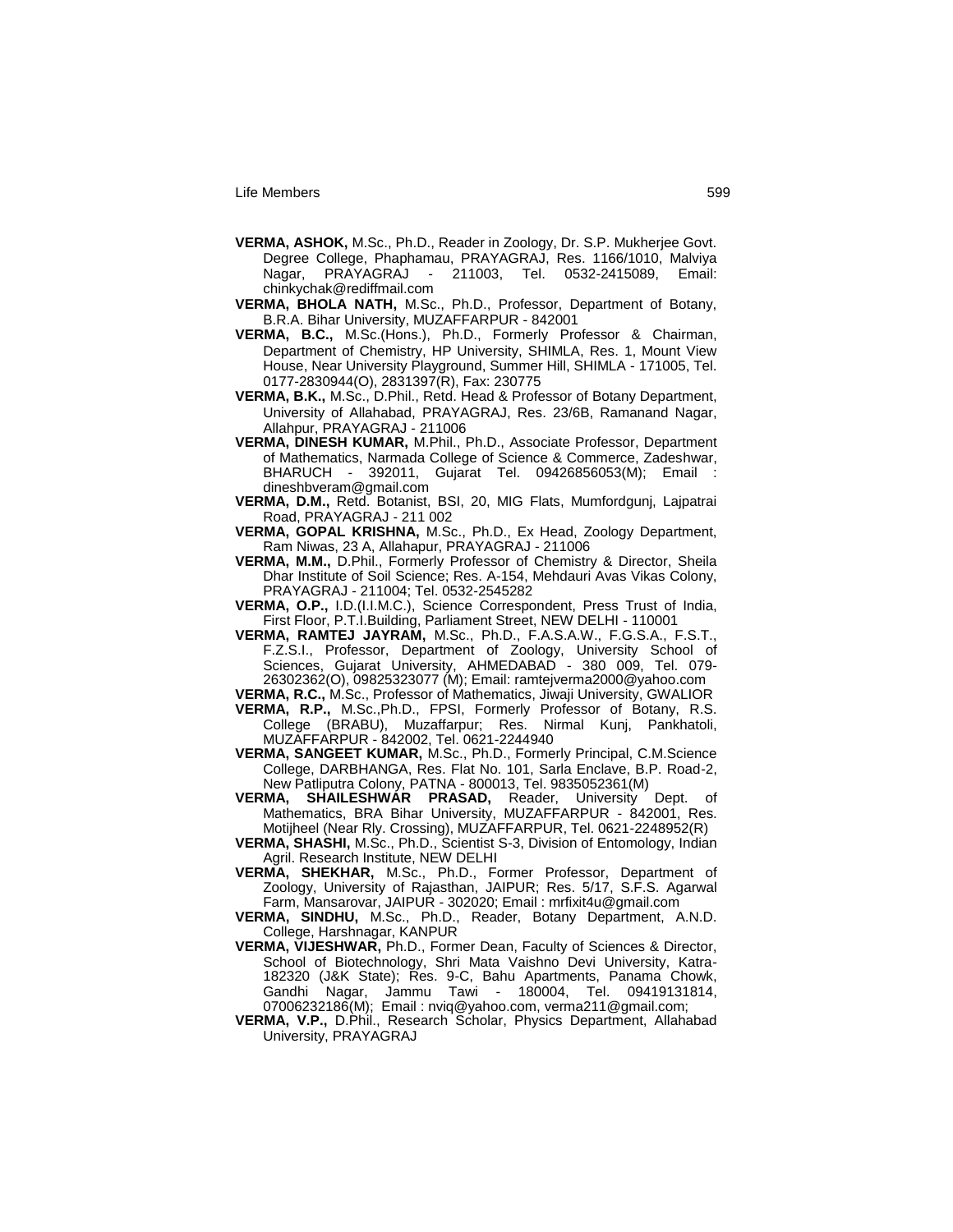- **VIDYARAM, CHANDRA SHANKER DIXIT,** M.Sc., Professor & Head, Sir P P Institute of Science, BHAVNAGAR - 364002
- **VIJAYAKUMAR, R.P.,** PhD, Assistant Professor, Dept. of Chemical Engineering, VNIT, South Ambazari Road, NAGPUR - 440010, Tel. 0712-2801782(O), 2801679(R), 09970335592(M); Email jbgvijayiitb@gmail.com
- **VIJAYAKUMAR, T.,** MSc, PhD, CChem, FRSC (London), CBiol FIBiol (London), FIMSA, FABMS, FICS, FACBI, Professor & Head, Department of Biochemistry, Mahe Institute of Dental Sciences & Hospital, Chalakkara, Mahe, UT OF PUDUCHERRY – 673310; Tel. 0490- 2336190, 2337765(O), 09447141307(M); Email: tvkumarvarkala@ gmail.com
- **VIJAYAN, N.,** PhD, Principal Scientist, Room No. 42, Indian, Reference Materials (BND) Division, CSIR-National Physical Laboratory, NEW DELHI - 110012, Tel. 011-4560 8263, 8261, 8634(O), 09868389634, 0729204334(M); Fax : 45609310; Email : nvijayan@nplindia.org; vjnphy @gmail.com
- **VIJAY, VIRENDRA KUMAR,** Ph.D., Professor & Head, Centre for Rural Development & Technology, Indian Institute of Technology, Hauz Khas, NEW DELHI - 110016, Res. 24, West Avenue, IIT Campus, Hauz Khas, NEW DELHI – 110016, Tel. 011-26596351(O), 26591643(R), 09871366611(M); Fax : 26591121; Email : vkvijay@rdat.iitd.ac.in, vkvijay14@gmail.com
- **VIMALA, Y.,** Ph.D., Professor, Department of Botany, CCS University, MEERUT - 250004; Res. 458, Choubey Compound, WK Road, MEERUT - 250 001; Tel. 09411905180(M), Email : yvimala@gmail.com
- **VINCENT, SAVARIAR,** Ph.D., D.Litt., FNABS, FRSB(Lon.), Dean of Research, Loyola College, CHENNAI – 600034, Res. No.30, Tankbund Road, No. 3 Red Bricks Leela Apts., Nungambakam, CHENNAI - 600034, Tel. 044-28178389(O), 09445878319(M); Email : svincentloyola@gmail.com
- **VINU, R.,** Associate Professor, Dept. of Chemical Engineering, IIT Madras, CHENNAI - 600036, Tel. 044-22574187(O), 09500158723(M); Email : vinu@iitm.ac.in; rvinu008@gmail.com;
- **VISHNOI, NARESH KUMAR,** Ph.D., Lecturer, Chemistry Department, Christ Church College, KANPUR
- **VYAS, L.N.,** M.Sc., Ph.D., Head, Department of Botany, M.B College, UDAIPUR
- **WAFAI, BASHIR AHMAD,** M.Sc., Ph.D., Professor, Department of Botany, University of Kashmir, SRINAGAR - 190006, Tel. 0194-2400751(R); Fax: 2421357, Email: bawafai@yahoo.co.in
- **WAHAJUDDIN,** M.S.,Ph.D., Senior Scientist, Pre-Clinical North, Lab # 106, Division of Pharmacokinetics & Metabolism, CSIR-Central Drug Research Institute, BS 10/1, Sector 10, Jankipuram Ext., Sitapur Road, LUCKNOW – 226031, Res. B-10/GF/T-2, CSIR Colony, Sector K, Aliganj, LUCKNOW – 226024, Tel. 0522-4000838(R)
- **WALI, M.,** M.B.B.S., M.D.(Medicine), Physician to the President, President Estate of India, Clinic Rastrapati Bhavan, NEW DELHI - 110 004
- **WANGANEO, ASHWANI,** M.Sc., Ph.D., Dean Fasculty of Life Sciences, Professor & Head, Dept. of Environmental Sciences & Limnology, Barkatullah University, BHOPAL, Res. 52, Aadi Parisar, Baghsewani, BHOPAL, Tel. 0755-2517125(O), 2902449(R), 09425301479(M), Fax: 2491703, Email: profwanganeo@gmail.com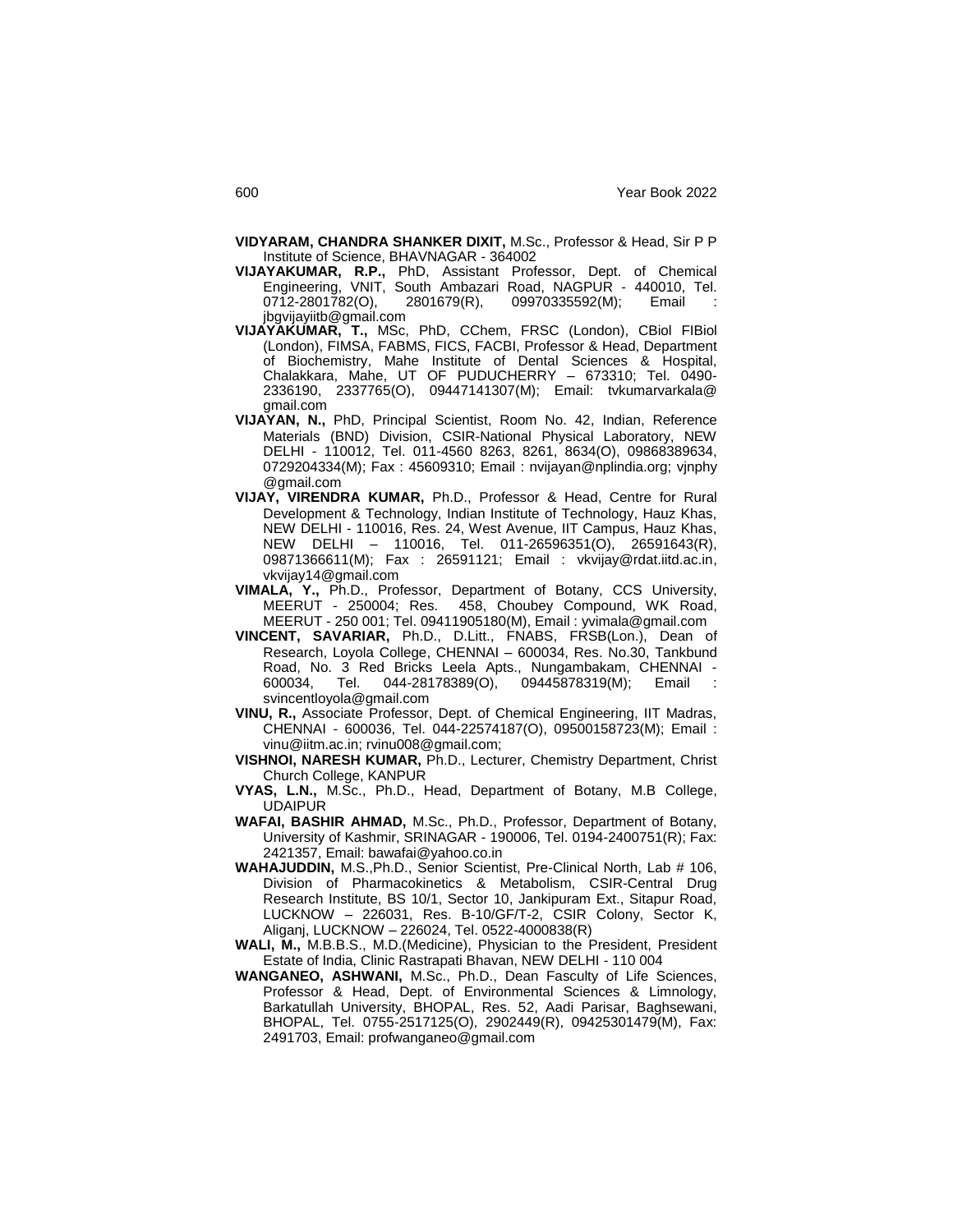- **WANI, PRAKASH VITTHAL,** M.Sc., Ph.D., Assistant Professor, Deptt. of Plant Pathology & Agril. Microbiology, M.P. Agricultural University, RAHURI - 413722, Tel. 02426-43231(O), 43497(R)
- **WARAITCH, K.S.,** M.Sc.(Hons.School), Ph.D., Sr. Pathologist (Sugarcane), Sugarcane Research Station, 103, Golden Avenue, Phase I, JALLANDHAR - 144022, Tel. 0181-222932
- **WEYL, NATHANIEL,** B.Sc., F.I.A.L., Writer, 855, Oleandur Street, Boea Raton, Florida-33432, U.S.A.
- **YADAVA, RAM BALI RAM,** M.Sc., Ph.D., F.S.S.T., F.I.S.P.P., Principal Scientist & Head, Div. of Environmental Soil Sciences, Indian Institute of Soil Science, Nabi Bagh, Berasia Road, BHOPAL - 462038, Tel. 0755- 730946, 730970; Fax: 733310; Email: iiss@iiss.mp.nic.in
- **YADAVA, V.S.,** M.Sc., D.Phil., Professor, Chemistry Department, Lucknow University, LUCKNOW, Email : kamya.situ@gmail.com
- **YADAV, BALCHANDRA,** Ph.D., Professor & Head, Department of Physics, School of Physical & Decision Sciences, BB Ambedkar (A Central) University, Vidya Vihar, Raebareli Road, LUCKNOW - 226025, Res. 645A/55A Janakivihar, Janakipuram, Near Prabhat Chauraha, LUCKNOW – 226021, Tel. 0522-2998130(O), 09450094590, 09450098880(M); Email : nano.lu71@gmail.com, bcyadava@bbau.ac.in
- **YADAV, GITANJALI,** Lectrue, Dept. of Plant Sciences, University of Cambridge, Downing Site, CB23EA, Cambridgeshire, U.K.; (B) SS-V, NIPGR New Delhi; Tel. +44-12230330449(O), 07741012371(M); Email : gy246@cam.ac.uk , gy@nipgr.ac.in;
- **YADAV, HARLOKESH NARAYAN,** PhD, Associate Professor, Department of Pharmacology, All India Institute of Medical, Sciences, NEW DELHI - 110029, Tel. 011-26583282(O), 25041100(R), 08171544655(M); Fax : 26549265; Email : hnyadav@gmail.com
- **YADAV, J.S.,** M.Sc.(Hons.), Ph.D., LL.B., FSCG, FZS, FNC, FDNAES, President, Society of Environmental Scientists, India; Formerly Professor of Zoology & Dean, Faculty of Science, Kurukshetra University; Res. 1, Kuber Colony, Jhansa Road, KURUKSHETRA - 136118, Tel. 09416064351(M)
- **YADAV, L.D.S.,** Ph.D., Former Professor, Department of Chemistry, University of Allahabad, PRAYAGRAJ - 211002, Res. 695-C, Baghambari Gaddi, Allahpur, PRAYAGRAJ - 211006, Tel. 09415646673 (M); Email : ldsyadav@hotmail.com
- **YADAV, MANOJ KUMAR,** Ph.D., Professor H, Harish-Chandra Research Institute, Chhatnag Road, Jhunsi, PRAYAGRAJ - 211019, Tel. 0532- 2274318(O), 2274025(R), 09956072207(M); Email : myadav@hri. res.in
- **YADAV, PRAGYA DHRUV,** M.Sc., Ph.D., FIVS, Scientist E & In-charge, Maximum Containment Facility, ICMR-National Institute of Virology, Microbial Containment Complex, 130/1, Sus Road, Pashan, PUNE-411021, Res. C-704, Poorva Height, Sus Road, Pashan, PUNE – 411021, Tel. 020-26006390/111(O), 25870677(R), 09921836654(M); Fax : 25871895; Email : hellopragya22@gmail.com
- **YADAV, RAJA RAM,** M.Sc., Ph.D., Professor, Department of Physics, University of Allahabad, PRAYAGRAJ – 211002, Tel. 0532-2460987(O), 09415347913(M); Fax : 2460993; Email : rryadav1@rediffmail.com